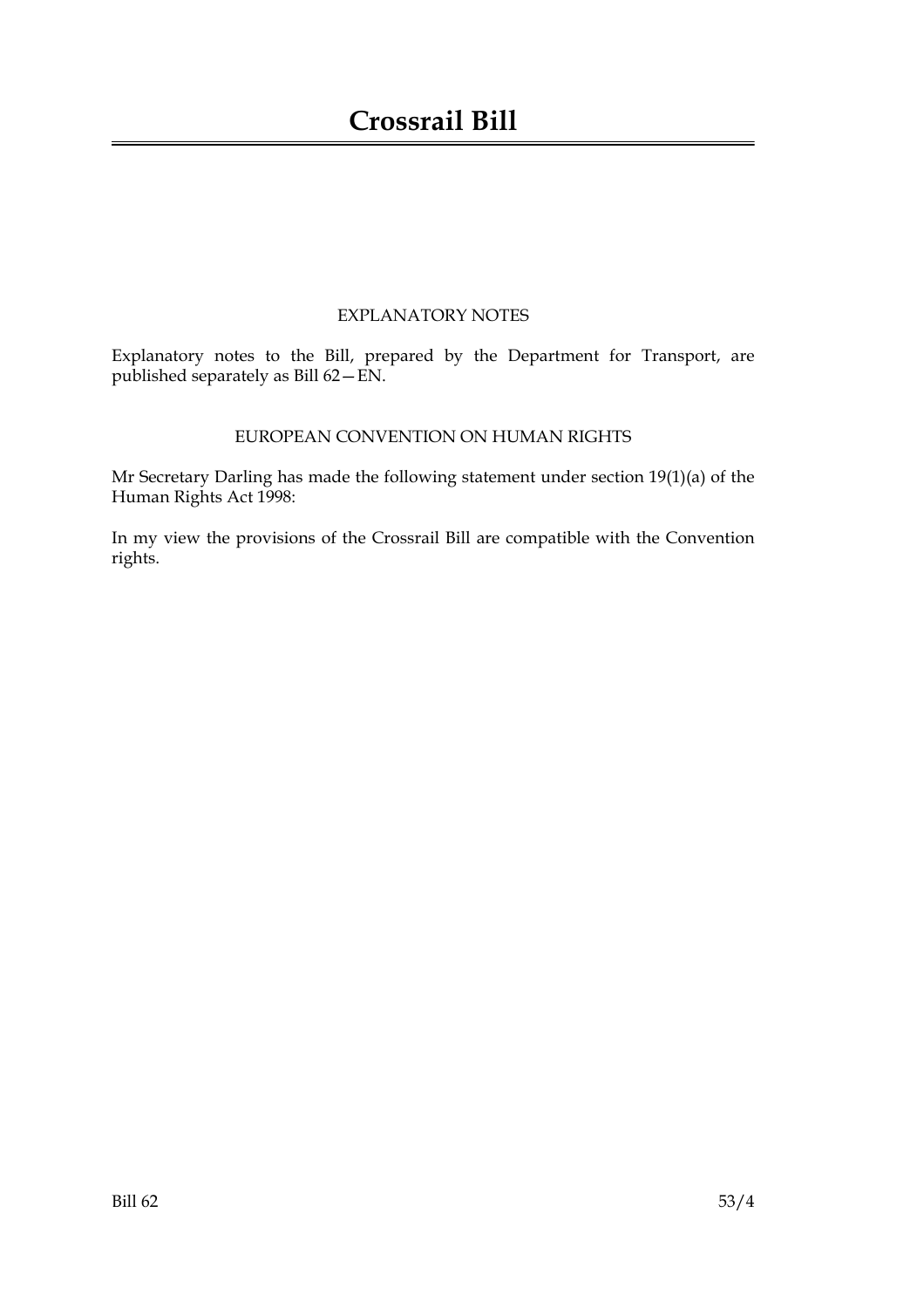## **Crossrail Bill**

## **CONTENTS**

#### *Works*

- 1 Construction and maintenance of scheduled works
- 2 Works: further and supplementary provisions
- 3 Highways
- 4 Overhead lines

#### *Land*

- 5 Temporary possession and use
- 6 Acquisition of land within limits shown on deposited plans
- 7 Acquisition of land not subject to the power under section 6(1)
- 8 Extinguishment of private rights of way
- 9 Extinguishment of rights of statutory undertakers etc.

#### *Planning*

- 10 Planning: general
- 11 Permitted development: time limit
- 12 Fees for planning applications
- 13 Power to disapply section 10(1)
- 14 EIA regulations: replacement development

#### *Heritage*

- 15 Disapplication and modification of controls
- 16 Rights of entry

#### *Trees*

- 17 Power to deal with trees on neighbouring land
- 18 Disapplication of controls

#### *Noise*

- 19 Control of construction sites: appeals
- 20 Proceedings in respect of statutory nuisance: defence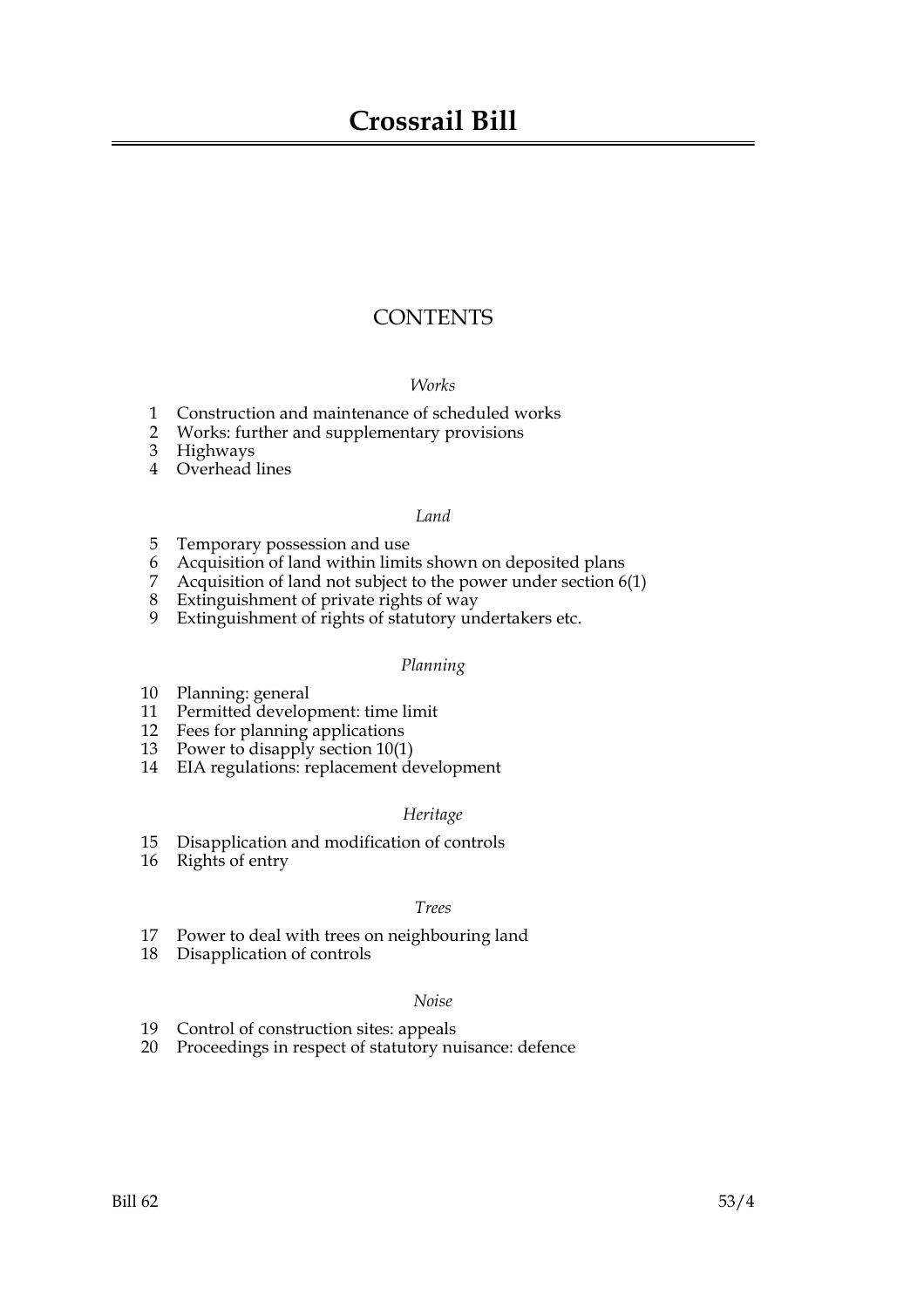#### *Railway matters*

- 21 Licensing
- 22 Overriding duty of Office of Rail Regulation before Crossrail operational
- 23 Directions specifying matters for purposes of section 22
- 24 Other duties of Office of Rail Regulation as to exercise of functions
- 25 Amending pre-commencement access contracts: construction of Crossrail
- 26 Amending pre-commencement access contracts: principal Crossrail services<br>27 Terms of, and amending other contracts because of, Crossrail access contracts
- 27 Terms of, and amending other contracts because of, Crossrail access contracts 28 Post-commencement access contracts: effects of construction of Crossrail
- 28 Post-commencement access contracts: effects of construction of Crossrail<br>29 Crossrail access contracts: disapplying requirements for approval
- Crossrail access contracts: disapplying requirements for approval
- 30 Crossrail-related access contracts: modified requirements for approval
- 31 Power of Secretary of State to require entry into access contract
- 32 Amending existing access contracts: effects of contracts under section 31
- 33 Effect on franchise agreements of directions under section 27 or 32<br>34 Award of Crossrail franchises to public-sector operators
- Award of Crossrail franchises to public-sector operators
- 35 Disapplication of franchising and access exemptions
- 36 Closures
- 37 Key system assets
- 38 Power to designate persons as "protected railway companies"
- 39 Duty to co-operate
- 40 Arbitration after referral under section 39(3)
- 41 Arbitration under section 39(3): multiple proceedings
- 42 Transfer of functions relating to works
- 43 Application of section 122 of the Railways Act 1993
- 44 Application of other railway legislation

#### *Miscellaneous and general*

- 45 Transfer schemes
- 46 Holder of functions of nominated undertaker
- 47 Disapplication and modification of miscellaneous controls
- 48 Burial grounds
- 49 Application of landlord and tenant law
- 50 Compensation for injurious affection
- 51 Application of Act to extensions
- 52 Protection of interests
- 53 Power to devolve functions of Secretary of State
- 54 Correction of deposited plans
- 55 Service of documents
- 56 Arbitration
- 57 Interpretation
- 58 Financial provisions
- 59 Short title

Schedule 1 — Scheduled works

- Schedule 2 Works: further and supplementary provisions
- Schedule 3 Highways
- Schedule 4 Overhead lines: consent
- Schedule 5 Temporary possession and use of land
- Schedule 6 Acquisition of land shown within limits on deposited plans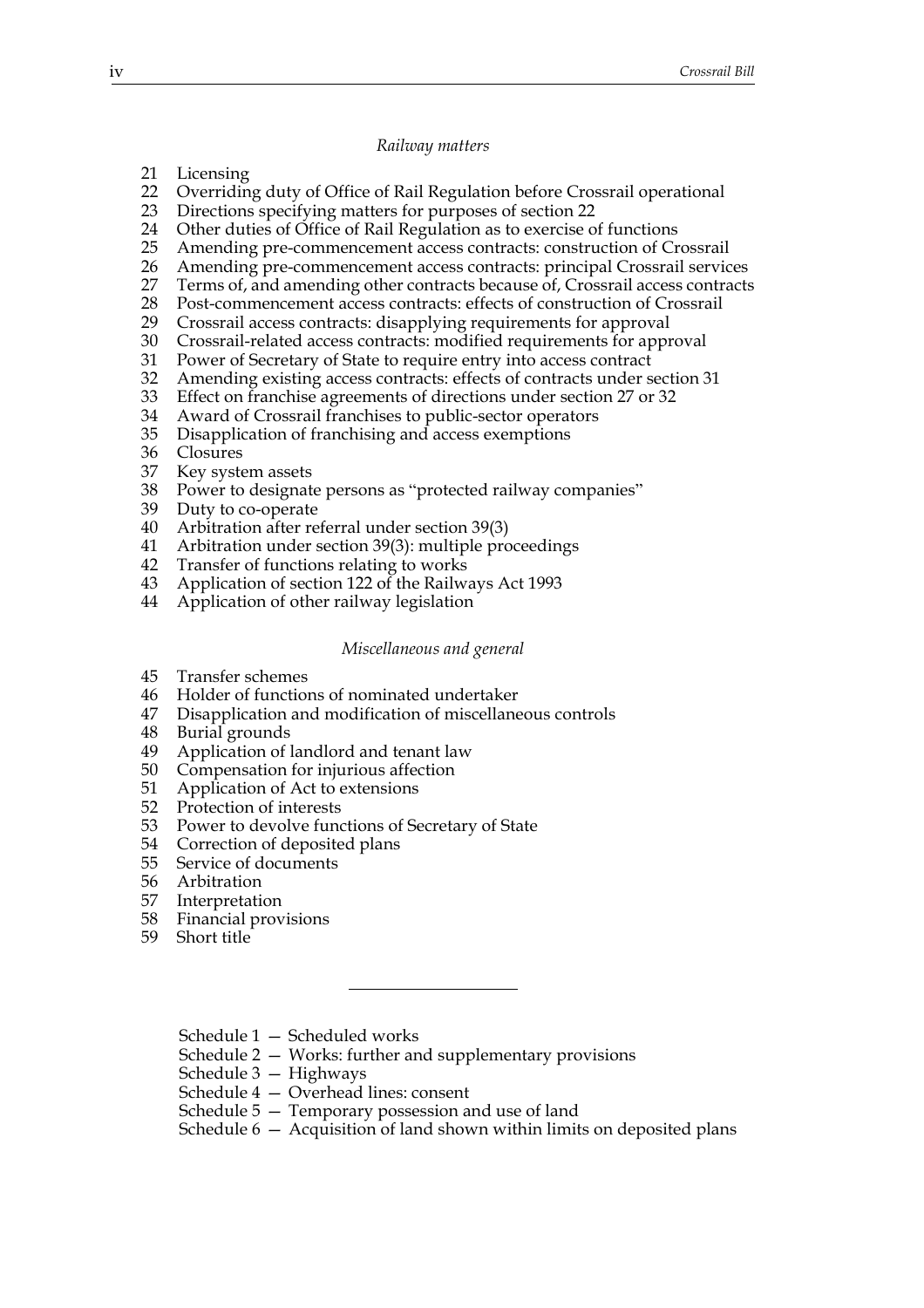- Part 2 Application of legislation relating to compulsory purchase
- Part 3 Supplementary provisions
- Schedule 7 Planning conditions
	- Part  $1 -$  Qualifying authorities
	- Part 2 Development in the area of a unitary authority
	- Part 3 Development not in the area of a unitary authority
	- Part 4 Supplementary
- Schedule 8 Heritage: disapplication and modification of controls
- Schedule 9 Heritage: rights of entry
- Schedule 10 Application of other railway legislation
- Schedule 11 Transfer schemes
	- Part 1 Transfers from Cross London Rail Links Limited and its subsidiaries
	- Part 2 Transfers from the Greater London Authority, Transport for London, the London Development Agency and their subsidiaries
	- Part 3 Transfers from Secretary of State and companies owned by Secretary of State
	- Part 4 General provisions about transfer schemes
	- Part 5 Interpretation
- Schedule 12 Disapplication and modification of miscellaneous controls
- Schedule 13 Burial grounds: removal of human remains and monuments
- Schedule 14 Protective provisions
	- Part 1 Protection for highways and traffic
	- Part 2 Protection for electricity, gas, water and sewerage undertakers
	- Part 3 Protection of land drainage, flood defence, water resources and fisheries
	- Part 4 Protection of electronic communications code networks
	- Part 5 Protection of British Waterways Board
	- Part 6 Protection of Port of London Authority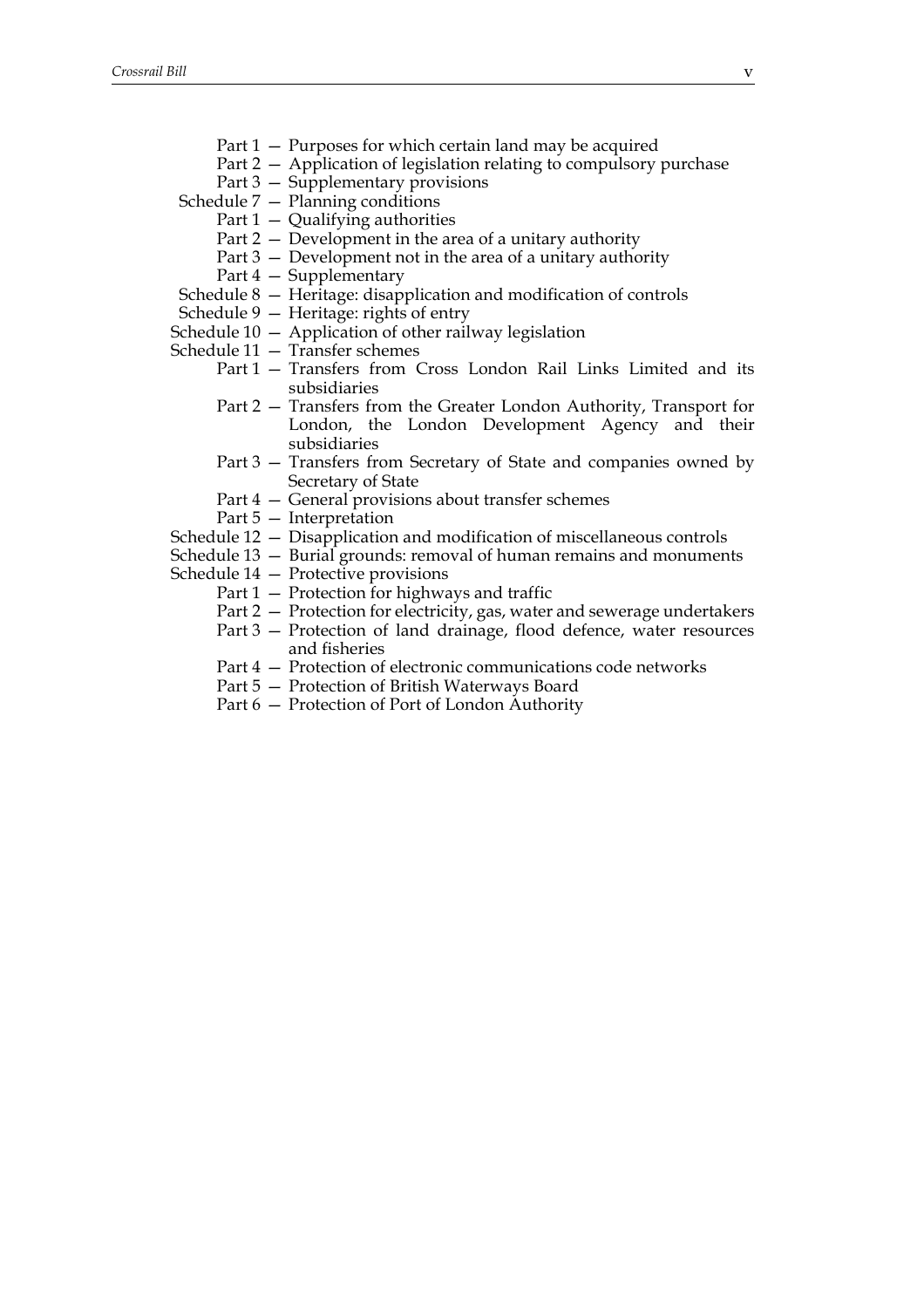# A **BILL** TO

Make provision for a railway transport system running from Maidenhead, in the County of Berkshire, and Heathrow Airport, in the London Borough of Hillingdon, through central London to Shenfield, in the County of Essex, and Abbey Wood, in the London Borough of Greenwich; and for connected purposes.

E IT ENACTED by the Queen's most Excellent Majesty, by and with the advice and consent of the Lords Spiritual and Temporal, and Commons, in this present **B** E IT ENACTED by the Queen's most Excellent Majesty, by and with consent of the Lords Spiritual and Temporal, and Commons, Parliament assembled, and by the authority of the same, as follows:  $-$ 

#### *Works*

#### **1 Construction and maintenance of scheduled works**

- (1) The nominated undertaker may construct and maintain the works specified in Schedule 1 ("the scheduled works"), being—
	- (a) works for the construction of an underground railway between, in the west, a tunnel portal at Royal Oak in the City of Westminster and, in the east, tunnel portals at Custom House and Pudding Mill Lane in the London Borough of Newham,
	- (b) works for the construction of other railways in the London Boroughs of Barking & Dagenham, Bexley, Ealing, Greenwich, Hammersmith and Fulham, Havering, Hillingdon, Newham, Redbridge and Tower Hamlets, the City of Westminster, the Royal Borough of Kensington  $\&$ Chelsea, the District of Basildon and the Borough of Brentwood in the County of Essex, the Royal Borough of Windsor & Maidenhead and the Borough of Slough in the County of Berkshire and the District of South Bucks in the County of Buckinghamshire, *10 15*
	- (c) works consequent on, or incidental to, the construction of the works mentioned in paragraph (a) or (b).

#### (2) Subject to subsection (3), the scheduled works shall be constructed—

- (a) in the lines or situations shown on the deposited plans,
- (b) in accordance with the levels shown on the deposited sections, and

*5*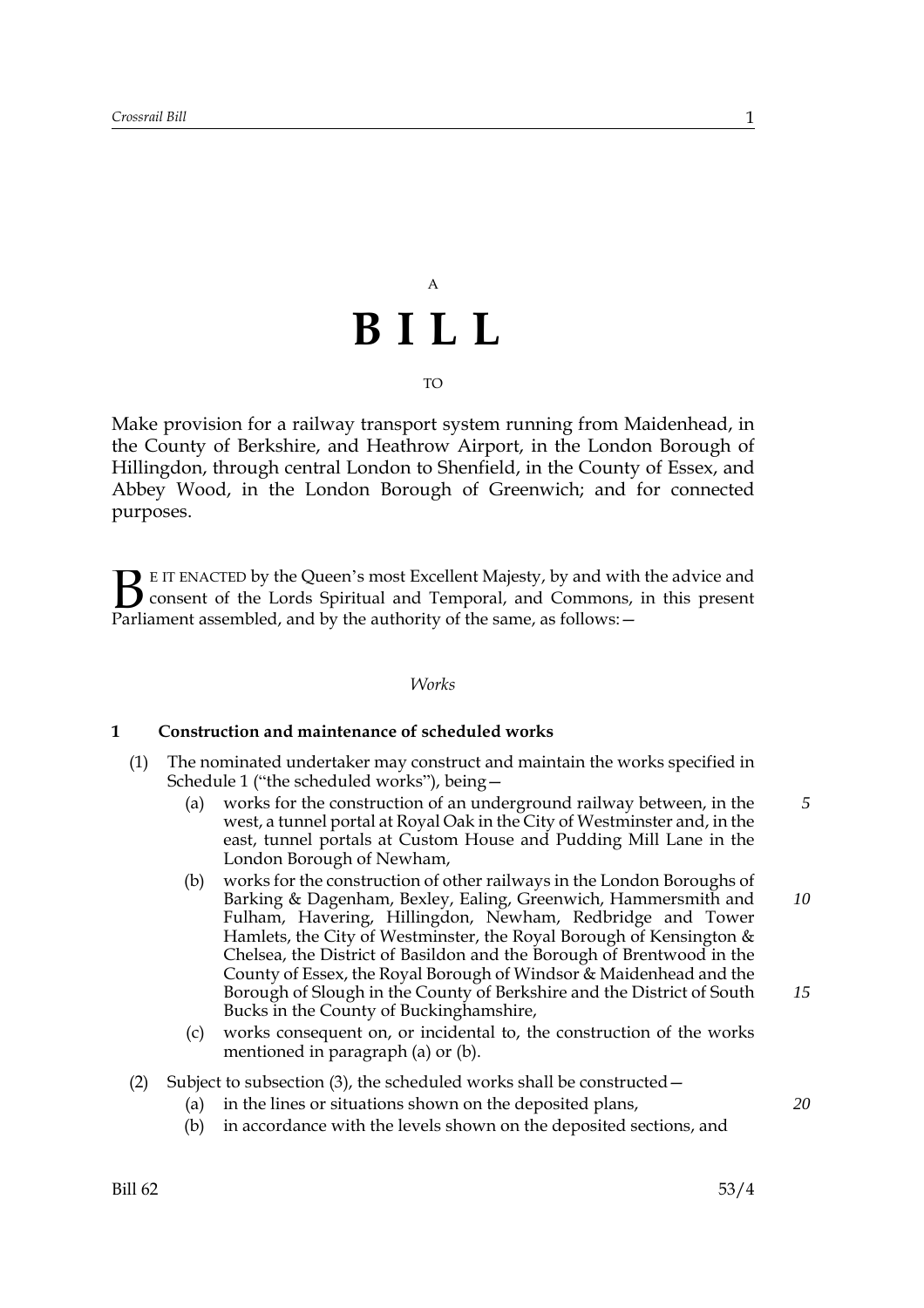- (c) in the case of any station, depot or shaft for which an upper limit is shown on the deposited sections, within the limit so shown.
- (3) In constructing or maintaining any of the scheduled works, the nominated undertaker may—
	- (a) deviate laterally from the lines or situations shown on the deposited plans to any extent within the limits of deviation for that work so shown, and
	- (b) deviate vertically from the level shown for that work on the deposited sections—
		- (i) to any extent not exceeding 3 metres upwards, and
		- (ii) to any extent downwards.
- (4) In the case of any station, depot or shaft for which an upper limit is shown on the deposited sections, the power of deviation under subsection  $(3)(b)(i)$  is subject to the limit so shown.

#### **2 Works: further and supplementary provisions**

Schedule 2 (which contains further and supplementary provisions about works) has effect.

## **3 Highways**

Schedule 3 (which makes provision in relation to highways in connection with the works authorised by this Act) has effect.

**4 Overhead lines**

- (1) Section 37(1) of the Electricity Act 1989 (c. 29) (which requires the consent of the Secretary of State to overhead lines) shall not apply in relation to any electric line which—
	- (a) for the purposes of or in connection with the exercise of any of the powers conferred by this Act with respect to works, or *25*

(b) in pursuance of any of the protective provisions included in this Act, is installed above land within the limits of deviation for the scheduled works or within the limits of land to be acquired or used.

- (2) Schedule 4 (which makes alternative provision for consent in relation to lines to which subsection (1) applies) has effect. *30*
- (3) On the revocation or expiry of consent under Schedule 4, the line to which the consent relates shall cease to be a line to which subsection (1) applies.
- (4) On granting consent under Schedule 4 to electricity undertakers, the appropriate Ministers may direct that planning permission shall be deemed to be granted for the carrying out of development to which the consent relates, and any ancillary development, subject to such conditions (if any) as may be specified in the direction. *35*
- (5) In subsection  $(4)$ 
	- (a) "electricity undertakers" means the holder of a licence under section 6 of the Electricity Act 1989, and *40*

*15*

*5*

*10*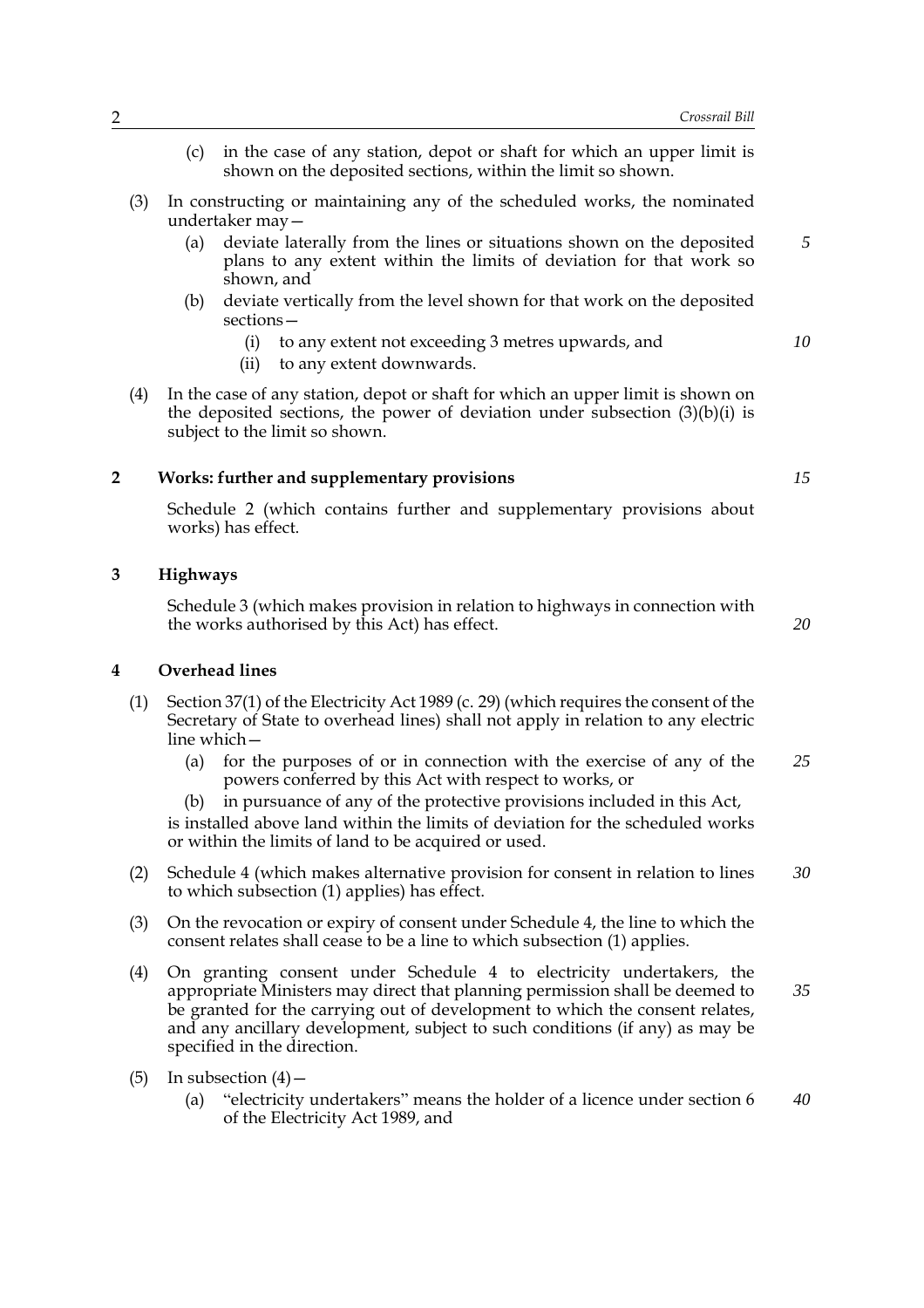(b) the reference to the appropriate Ministers is to the Secretary of State for Trade and Industry and the Secretary of State for Transport acting jointly.

*Land*

#### **5 Temporary possession and use**

Schedule 5 (which contains provisions about temporary possession and use of land for the purposes of this Act) has effect.

#### **6 Acquisition of land within limits shown on deposited plans**

- (1) The Secretary of State is authorised by this section to acquire compulsorily  $-$ 
	- (a) so much of the land shown on the deposited plans within the limits of deviation for the scheduled works as may be required for or in connection with the works authorised by this Act or otherwise for or in connection with Crossrail, and
	- (b) so much of the land so shown within the limits of land to be acquired or used as may be so required.
- (2) Without prejudice to the generality of subsection (1), the purposes for which land may be acquired under that subsection include, in the case of so much of any land specified in columns (1) and (2) of Part 1 of Schedule 6 as is within the limits of land to be acquired or used, the purpose specified in relation to that land in column (3) of that Part of the Schedule as one for which that land may be acquired or used.
- (3) Part 2 of Schedule 6 (application of legislation relating to compulsory purchase) and Part 3 of that Schedule (supplementary provisions) have effect.
- (4) The power conferred by subsection (1) shall not be exercisable in relation to land the surface of which is comprised in a highway where the land is specified in the table in paragraph 15(2) of Schedule 3. *25*
- (5) The power conferred by subsection (1) shall not be exercisable in relation to land specified in the table in paragraph 1(1) of Schedule 5 unless it is also specified in the table in paragraph 11(1) of Schedule 6.
- (6) After the end of the period of 5 years beginning with the day on which this Act is passed— *30*
	- (a) no notice to treat shall be served under Part 1 of the Compulsory Purchase Act 1965 (c. 56), as applied to the acquisition of land under subsection (1), and
	- (b) no declaration shall be executed under section 4 of the Compulsory Purchase (Vesting Declarations) Act 1981 (c. 66), as applied by paragraph 4 of Schedule 6. *35*
- (7) The Secretary of State may by order extend the period under subsection (6) in relation to any land.
- (8) An order under subsection (7) shall be subject to special parliamentary procedure. *40*

*5*

*15*

*20*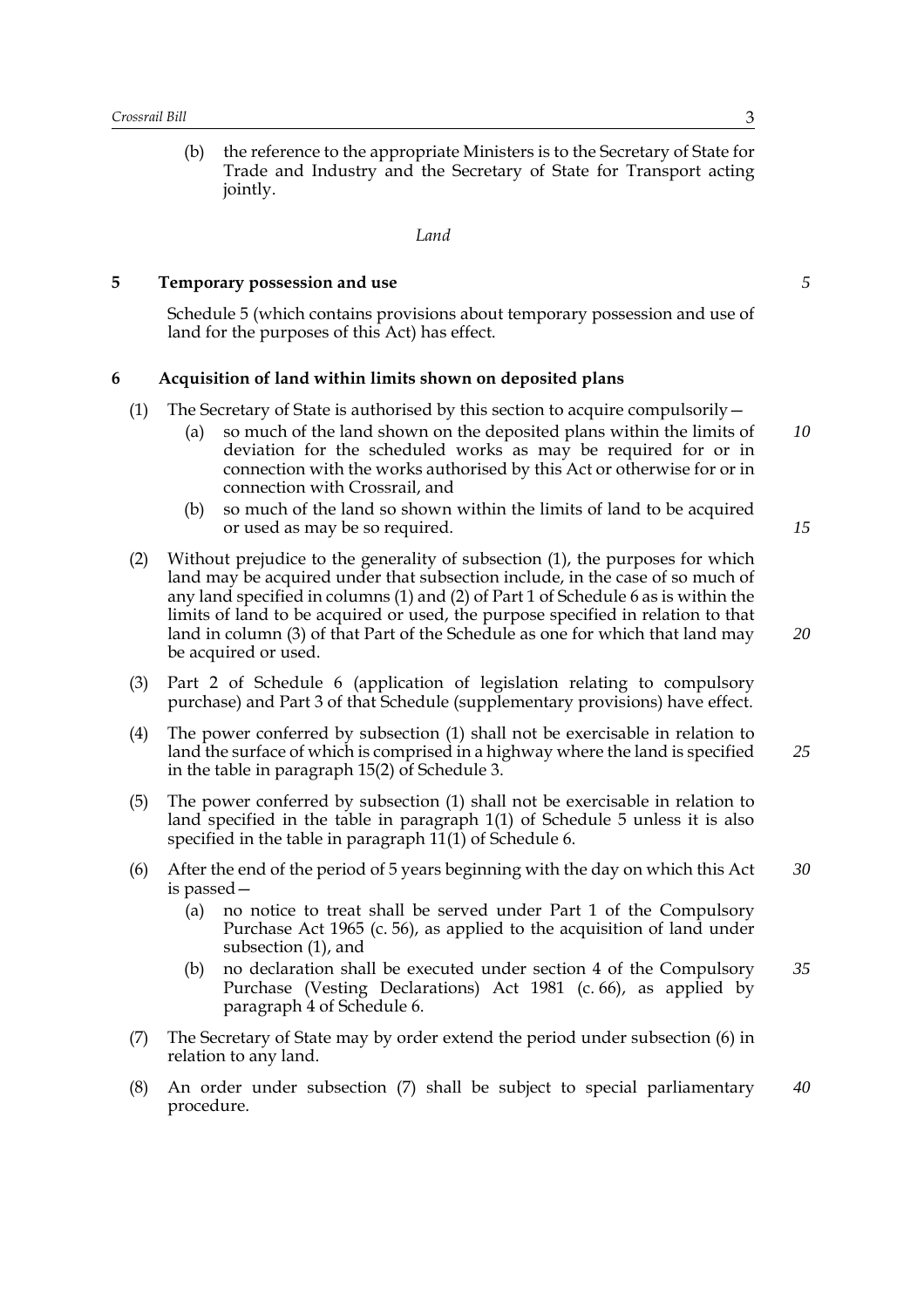#### **7 Acquisition of land not subject to the power under section 6(1)**

- (1) The Secretary of State may acquire compulsorily land outside the limits of deviation for the scheduled works and the limits of land to be acquired or used which is required for or in connection with the works authorised by this Act or otherwise for or in connection with Crossrail.
- (2) The Secretary of State may acquire compulsorily land within the limits of deviation for the scheduled works or the limits of land to be acquired or used which is not land in relation to which the power conferred by section 6(1) is exercisable.
- (3) Subsection (2) shall have effect as if land specified in the table in paragraph 8, 9, 11(1) or 12 of Schedule 6, or in columns  $(1)$  and (2) of the table in paragraph 10 of that Schedule, were not land in relation to which the power conferred by section 6(1) is exercisable, but the power conferred by subsection (2) shall not be exercisable— *10*
	- (a) in the case of land specified in the table in paragraph 8, 9 or 12, in relation to the creation and acquisition of any easement or other right over land in relation to the creation and acquisition of which the power under section 6(1) is exercisable; *15*
	- (b) in the case of land specified in columns (1) and (2) of the table in paragraph 10, in relation to so much of the land as falls within the description specified in relation to it in column (3) of the table; *20*
	- (c) in the case of land specified in the table in paragraph 11(1) or 12, in relation to so much of the subsoil or under-surface of the land as lies more than 9 metres beneath the level of the surface of the land.
- (4) Without prejudice to the generality of subsection (1) or (2), the land which may be compulsorily acquired under that subsection shall include land which is or will be required— *25*
	- (a) for use in mitigating the effect on the environment of any of the works authorised by this Act,
	- (b) for use in relocating apparatus which it is expedient to divert or replace in consequence of the carrying out of any of the works authorised by this Act, or *30*
	- (c) for the purpose of being given in exchange for land forming part of a common, open space or fuel or field garden allotment which is acquired under section 6(1).
- (5) The power of acquiring land compulsorily under subsection (1) or (2) shall include power to acquire an easement or other right over land by the grant of a new right.
- (6) The Acquisition of Land Act 1981 (c. 67) shall apply to the compulsory acquisition of land under subsection (1) or (2); and Schedule 3 to that Act shall apply to a compulsory acquisition by virtue of subsection (5). *40*
- (7) Part 1 of the Compulsory Purchase Act 1965 (c. 56), and the enactments relating to compensation for the compulsory purchase of land, shall apply to a compulsory acquisition by virtue of subsection (5) above with the modifications mentioned in paragraph 6(2)(a) and (b) of Schedule 6.
- (8) In this section—

"apparatus" includes a sewer, drain or tunnel and any structure for the lodging therein of apparatus or for gaining access to apparatus;

*5*

*35*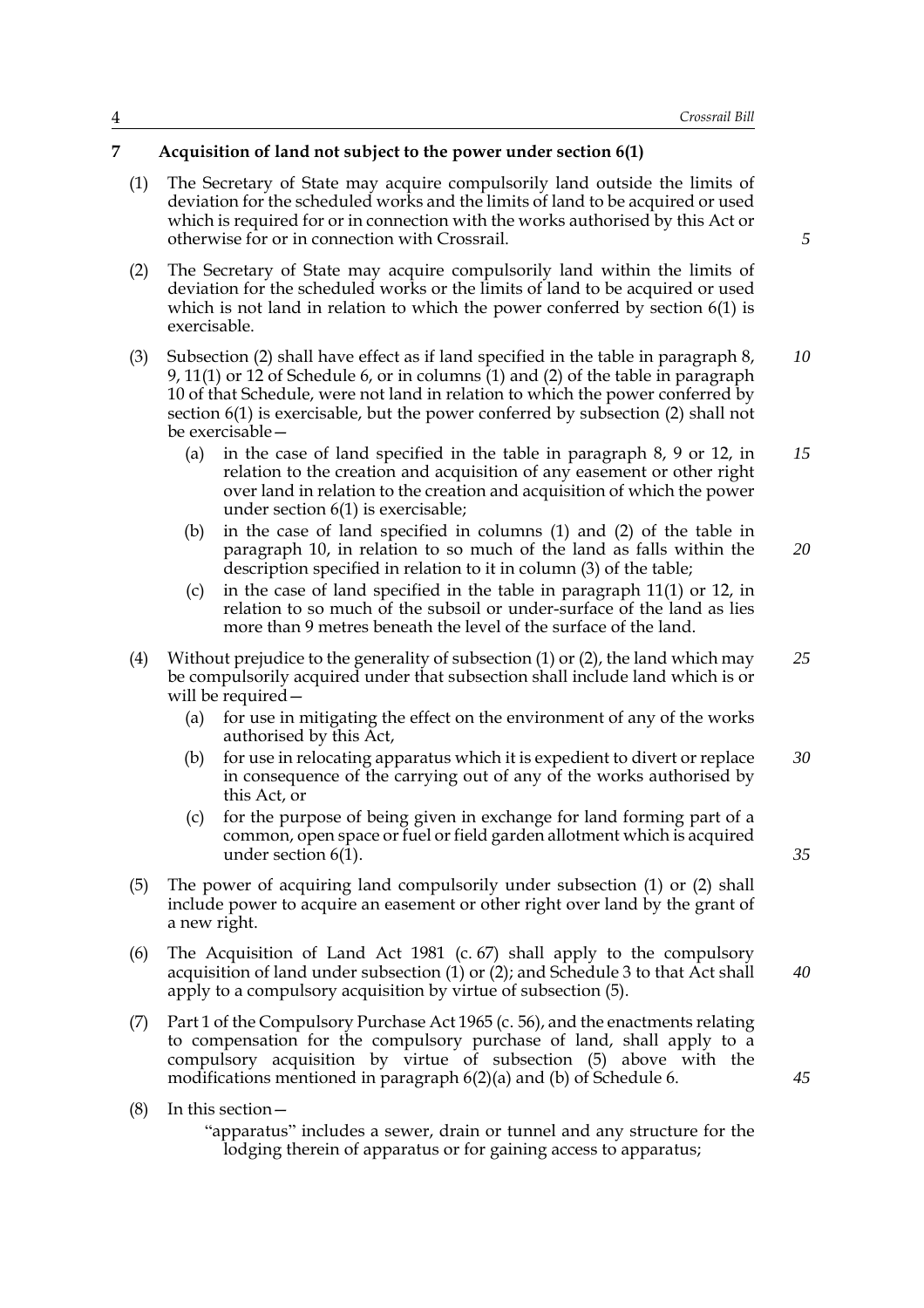|   |     | "common" includes any land subject to be enclosed under the Inclosure<br>Acts 1845 to 1882, and any town or village green;<br>"fuel or field garden allotment" means any allotment set out as a fuel<br>allotment, or a field garden allotment, under an Inclosure Act;<br>"open space" means any land laid out as a public garden, or used for the<br>purposes of public recreation, or land which is a disused burial ground. | 5        |
|---|-----|---------------------------------------------------------------------------------------------------------------------------------------------------------------------------------------------------------------------------------------------------------------------------------------------------------------------------------------------------------------------------------------------------------------------------------|----------|
| 8 |     | Extinguishment of private rights of way                                                                                                                                                                                                                                                                                                                                                                                         |          |
|   | (1) | This section applies to land within the limits of deviation for the scheduled<br>works or within the limits of land to be acquired or used which is held by the<br>Secretary of State as being required for or in connection with the works<br>authorised by this Act.                                                                                                                                                          | 10       |
|   | (2) | All private rights of way over land to which this section applies shall be<br>extinguished –<br>in the case of land held immediately before the coming into force of this<br>(a)<br>Act, on the coming into force of this Act, and<br>in the case of land acquired after the coming into force of this Act, at the<br>(b)<br>appropriate time.                                                                                  | 15       |
|   | (3) | Subsection (2) does not apply to $-$<br>a right of way over land which, were it held otherwise than by the<br>(a)<br>Secretary of State, would not be capable of being acquired under<br>section $6(1)$ , or<br>a right of way to which section 271 or 272 of the Town and Country<br>(b)<br>Planning Act 1990 (c.8) (extinguishment of rights of statutory<br>undertakers etc.) applies.                                       | 20       |
|   | (4) | Subsection $(2)(b)$ does not apply to a right of way that is excepted from the<br>application of that provision by direction of the Secretary of State given before<br>the appropriate time.                                                                                                                                                                                                                                    | 25       |
|   | (5) | Subject to subsection (6), the references in subsections $(2)(b)$ and $(4)$ to the<br>appropriate time are to the time of acquisition.                                                                                                                                                                                                                                                                                          |          |
|   | (6) | Where land -<br>is acquired compulsorily, and<br>(a)<br>is land in respect of which the power conferred by section $11(1)$ of the<br>(b)<br>Compulsory Purchase Act 1965 (c. 56) (power of entry following notice<br>to treat) is exercised,<br>the references to the appropriate time are to the time of entry under that                                                                                                      | 30<br>35 |
|   | (7) | provision.<br>Any person who suffers loss by the extinguishment of any right of way under<br>this section shall be entitled to be compensated by the nominated undertaker.                                                                                                                                                                                                                                                      |          |

(8) Any dispute as to a person's entitlement to compensation under this section, or as to the amount of such compensation, shall be determined under and in accordance with Part 1 of the Land Compensation Act 1961 (c. 33).

## **9 Extinguishment of rights of statutory undertakers etc.**

(1) Sections 271 to 273 of the Town and Country Planning Act 1990 (extinguishment of rights of statutory undertakers etc.) shall apply in relation to land held by the Secretary of State as being land which is required for or in

*40*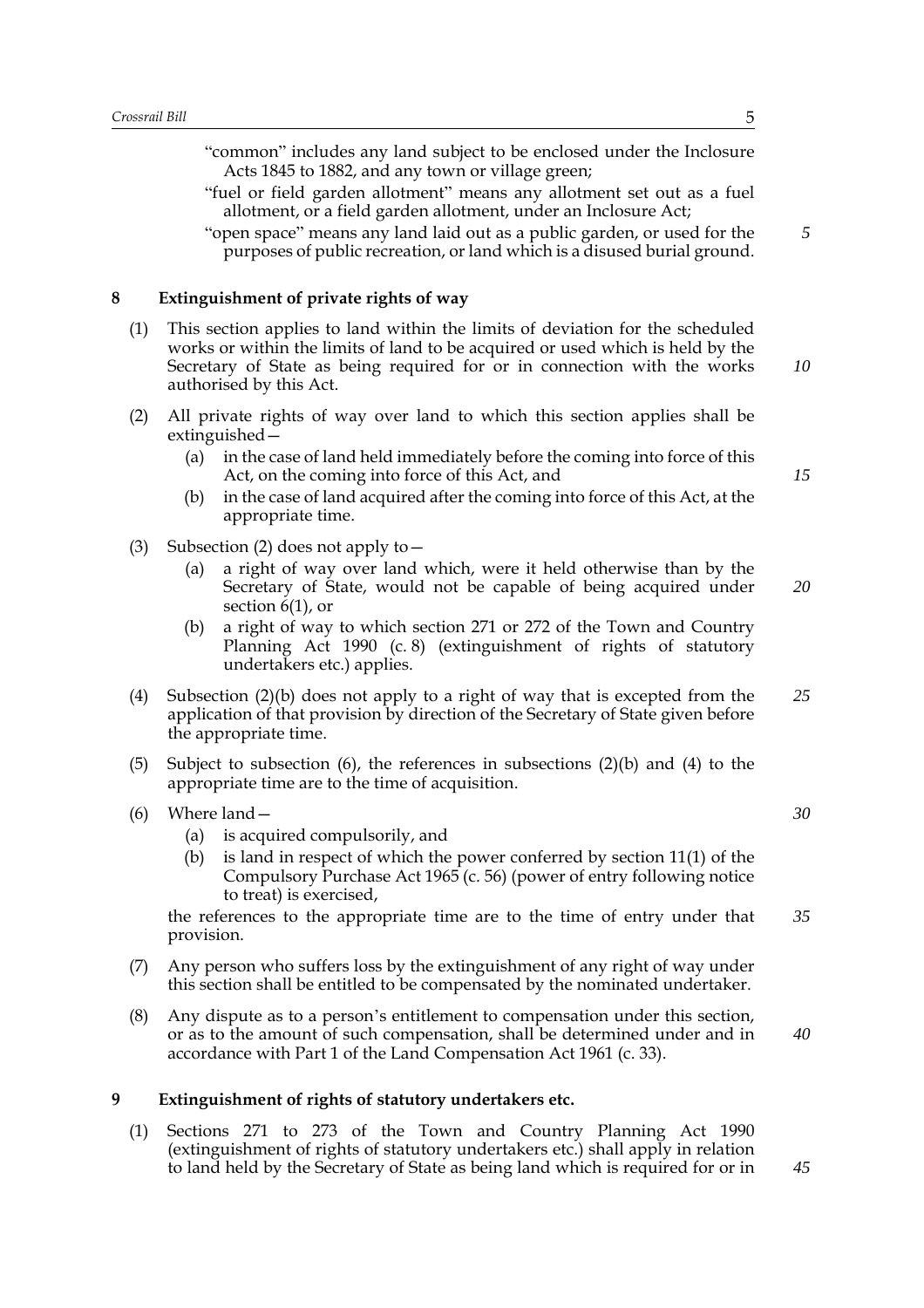connection with the works authorised by this Act as they apply in relation to land acquired or appropriated as mentioned in section  $271(1)$  of that Act.

- (2) In the application of sections 271 to 273 of that Act by virtue of subsection (1), references to the acquiring or appropriating authority shall be construed as references to the nominated undertaker.
- (3) In their application by virtue of subsection (1), sections 271 and 272 of that Act shall also have effect with the following modifications—
	- (a) in subsection (2), for the words from "with" to "appropriated" there shall be substituted "authorised by the Crossrail Act 2005", and
	- (b) in subsection (5), for the words from "local" to "or undertakers" there shall be substituted "a person other than a Minister, he". *10*
- (4) In the Town and Country Planning Act 1990 (c. 8), any reference to, or to any provision of, section 271, 272 or 273 shall include a reference to, or to that provision of, that section as applied by subsection (1).
- (5) In their application by virtue of subsection (4), the following provisions of that Act shall have effect with the following modifications— *15*
	- (a) in section 274(3), for "local authority or statutory undertaker" there shall be substituted "person", and
	- (b) in sections 274(5), 279(2) to (4) and 280(6), references to the acquiring or appropriating authority shall be construed as references to the nominated undertaker. *20*

#### *Planning*

#### **10 Planning: general**

- (1) Subject to subsection (2), planning permission shall be deemed to be granted under Part 3 of the Town and Country Planning Act 1990 for the carrying out of development authorised by this Act. *25*
- (2) In the case of any development authorised by this Act which consists of the carrying out of a work other than a scheduled work, subsection (1) only applies  $if -$ 
	- (a) the development is not of a kind in relation to which it is necessary to take environmental information into account before granting planning permission, or *30*
	- (b) it is development in relation to which the statement deposited with the Bill for this Act (in pursuance of Standing Order 27A of the Standing Orders of the House of Commons relating to private business) upon the Bill's introduction in the House of Commons in February 2005 constituted at the time of deposit an environmental statement within the meaning of the EIA regulations. *35*

#### (3) For the purposes of subsection (2)(a), development is of a kind in relation to which it is necessary to take environmental information into account if—

- (a) it is of a description mentioned in Schedule 1 to the EIA regulations, or
- (b) it is of a description mentioned in column (1) of the table in Schedule 2 to those regulations and likely to have significant effects on the environment by virtue of factors such as its nature, size or location,

and it is not exempt development within the meaning of those regulations.

*5*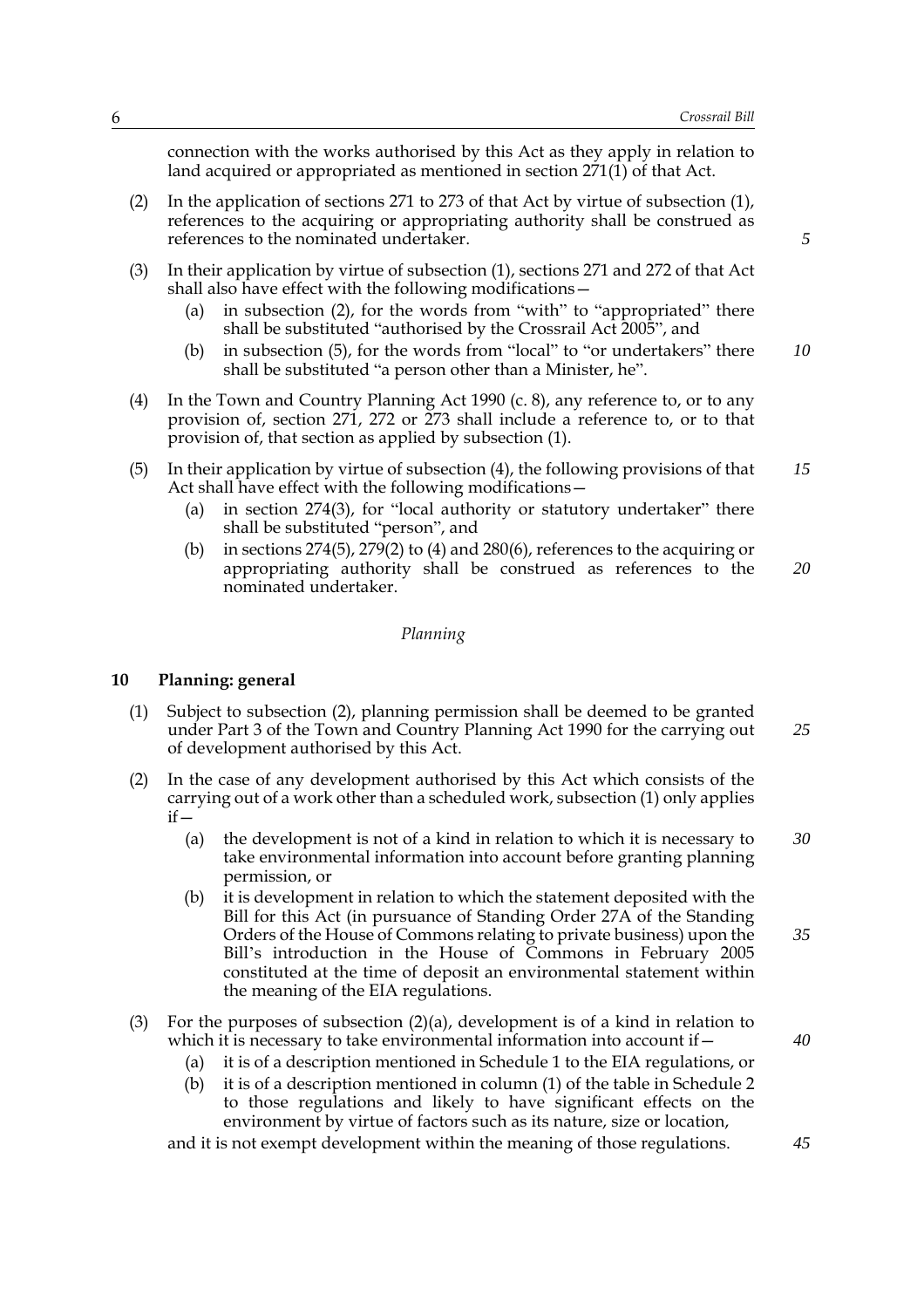- (4) In relation to development excepted by subsection (2) from the planning permission deemed by subsection (1) to be granted, the EIA regulations shall have effect with the omission, in the definition of "Schedule 2 development" in regulation 2(1), of the words from "where" to the end.
- (5) Schedule 7 (which makes provision about planning conditions) has effect in relation to development for which planning permission is deemed by subsection (1) to be granted.
- (6) Development for which permission is deemed by subsection (1) to be granted shall be treated as not being development of a class for which planning permission is granted by the Town and Country Planning (General Permitted Development) Order 1995 (S.I. 1995/418) (or any order replacing that order).
- (7) Planning permission which is deemed by subsection (1) to be granted shall be treated as specific planning permission for the purposes of section 264(3)(a) of the Town and Country Planning Act 1990 (c.  $\delta$ ) (specific planning permission for the development of statutory undertakers' land relevant to whether the land is operational land).
- (8) In this section, "the EIA regulations" means the Town and Country Planning (Environmental Impact Assessment) (England and Wales) Regulations 1999 (S.I. 1999/293) (or any regulations replacing those regulations).

#### **11 Permitted development: time limit**

- $(1)$  It shall be a condition of the planning permission deemed by section 10(1) to be granted, so far as relating to development consisting of the carrying out of a scheduled work, that the development must be begun not later than the end of 10 years beginning with the day on which this Act is passed.
- (2) The Secretary of State may, in relation to any development to which the condition imposed by subsection (1) applies, by order extend the period by reference to which the condition operates. *25*
- (3) The power conferred by subsection (2) shall be exercisable by statutory instrument which shall be subject to annulment in pursuance of a resolution of either House of Parliament.
- (4) Nothing in section 91 of the Town and Country Planning Act 1990 (limit on duration of planning permission) shall apply to the planning permission deemed by section  $10(1)$  to be granted.

#### **12 Fees for planning applications**

- (1) The appropriate Ministers may by regulations make provision about fees for relevant planning applications. *35*
- (2) Regulations under subsection (1) may, in particular—
	- (a) make provision for the payment to the authority to which a relevant planning application is made of a fee of a prescribed amount,
	- (b) make provision for the remission or refunding of a prescribed fee (in whole or part) in prescribed circumstances, *40*
	- (c) make provision for a prescribed fee to be treated as paid in prescribed circumstances,
	- (d) make provision about the time for payment of a prescribed fee,

*5*

*10*

*15*

*20*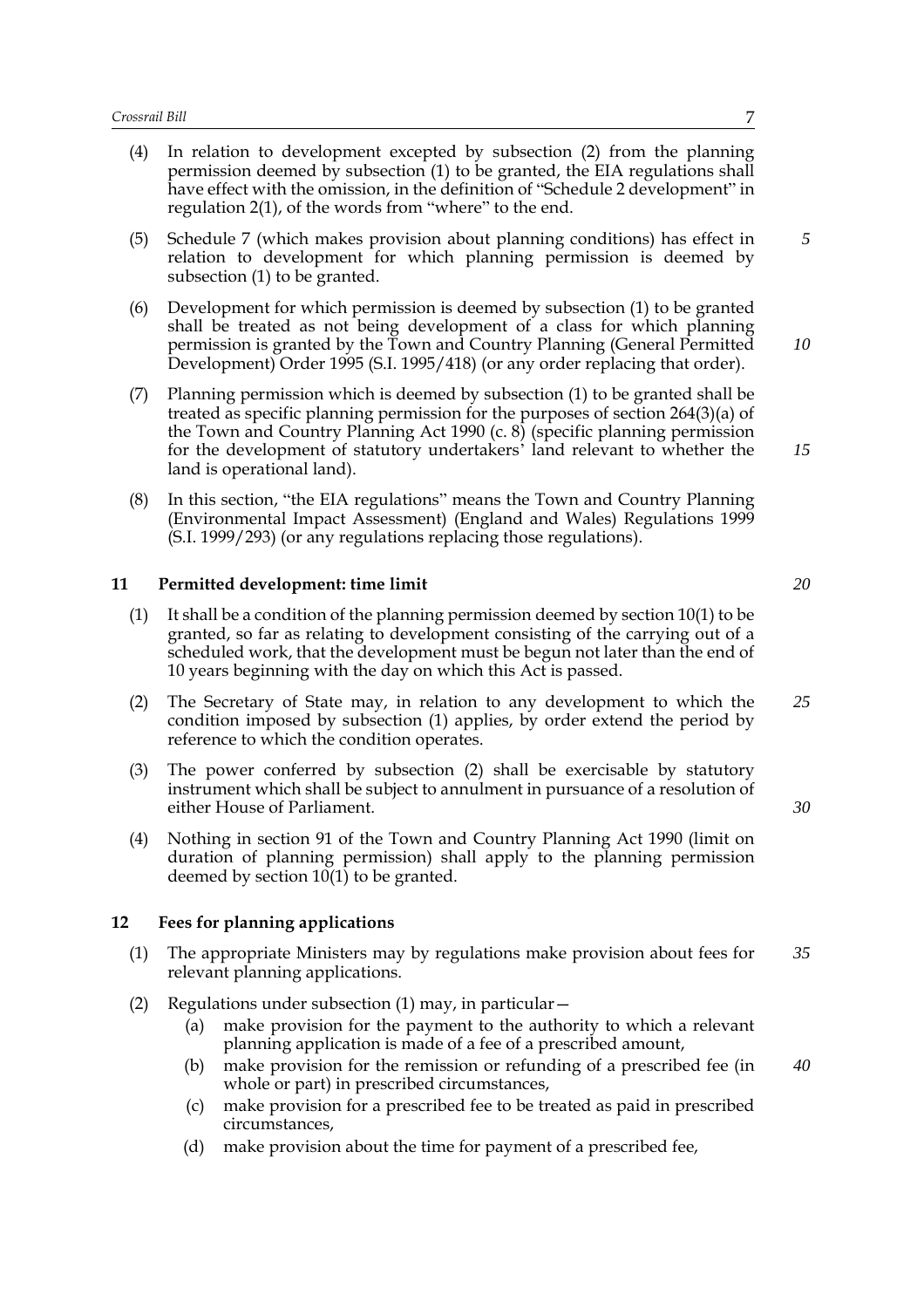- (e) make provision about the consequences of non-payment of a prescribed fee, including provision for the termination of the application concerned or any appeal against its refusal,
- (f) make provision for the resolution of disputes.
- (3) Regulations under subsection (1) may—
	- (a) make such supplementary, incidental or consequential provision as the appropriate Ministers think fit, and
	- (b) make different provision for different cases.
- (4) The power to make regulations under subsection (1) shall be exercisable by statutory instrument which shall be subject to annulment in pursuance of a resolution of either House of Parliament.
- (5) Nothing in regulations under section 303 of the Town and Country Planning Act 1990 (c. 8) (fees for planning applications) shall apply to a relevant planning application.
- (6) In this section—
	- "the appropriate Ministers" means the Secretary of State for Environment, Food and Rural Affairs and the Secretary of State for Transport acting jointly;

"prescribed" means prescribed in regulations under subsection (1);

"relevant planning application" means a request for approval under the planning permission deemed by section 10(1) to be granted. *20*

#### **13 Power to disapply section 10(1)**

- (1) The Secretary of State may, in relation to any work constructed in exercise of the powers conferred by this Act, by order provide that section 10(1), so far as relating to development consisting of operations for the maintenance or alteration of the work, shall be treated as not applying in relation to operations begun on or after such day as may be specified in the order.
- (2) The Town and Country Planning (General Permitted Development) Order 1995 (S.I. 1995/418) (or any order replacing that order) shall have effect in relation to any development excepted from section 10(1) by subsection (1) as if this Act were a local Act. *30*
- (3) Orders under subsection (1) may make different provision for different cases.
- (4) The power conferred by subsection (1) shall be exercisable by statutory instrument.
- (5) A statutory instrument containing an order under subsection (1) shall be laid before Parliament after being made. *35*

## **14 EIA regulations: replacement development**

- (1) The EIA regulations shall have effect as if the definition of "EIA development" in regulation 2(1) of the regulations included any development not included in paragraph (a) or (b) of the definition which—
	- (a) consists of the construction of a building in place of a building demolished, or substantially demolished, in exercise of the powers conferred by this Act,

*10*

*15*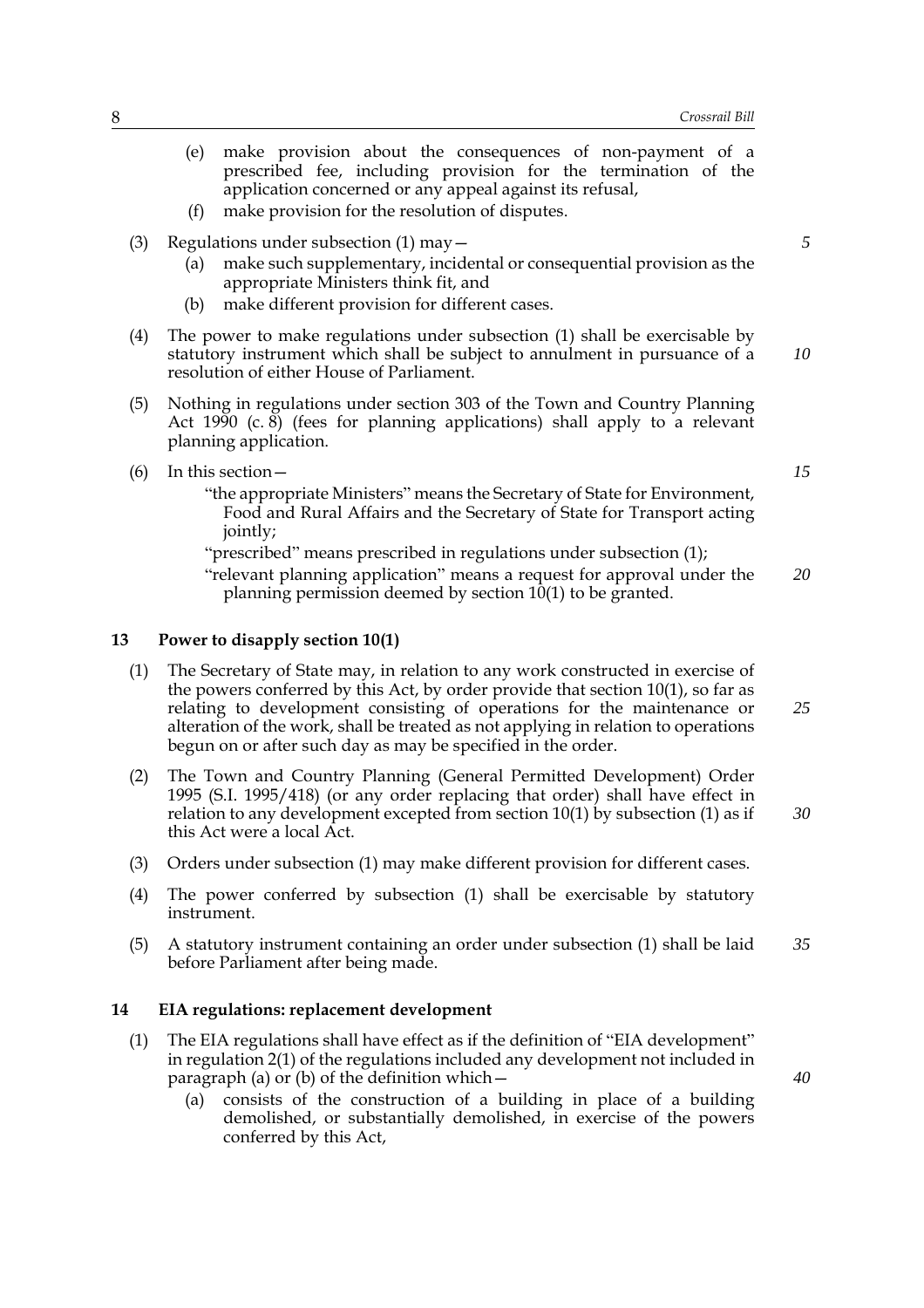- (b) is not development for which planning permission is deemed by section 10(1) to be granted,
- (c) is development in relation to which the first or second condition is met, and
- (d) is not exempt development within the meaning of those regulations.
- (2) The first condition is that the building which the development replaces is specified in the following table.

| <i>Area</i>                     | Building                                                                                                                                                                                                       |    |
|---------------------------------|----------------------------------------------------------------------------------------------------------------------------------------------------------------------------------------------------------------|----|
| City of Westminster             | 191-195 (odd) Praed Street<br>65 Davies Street<br>18 and 19 Hanover Square<br>1a Tenterden Street<br>3 and 9 Diadem Court                                                                                      | 10 |
|                                 | 9-12 (odd and even) Great Chapel<br><b>Street</b><br>93 to 96 (odd and even) Dean Street<br>2 and 3 Fareham Street<br>91-101 (odd) Oxford Street                                                               | 15 |
|                                 | 1-8 (odd and even) Great Chapel<br><b>Street</b><br>97-102 (odd and even) Dean Street<br>6 and 7 Fareham Street<br>1-15 (odd) Oxford Street                                                                    | 20 |
|                                 | 157-167 (odd) Charing Cross Rd<br>(including the Astoria Theatre)<br>1-6 (odd and even) Falconberg Court<br>135a-155 (odd) Charing Cross Road<br>12 Sutton Row<br>12 Goslett Yard                              | 25 |
| London Borough of Camden        | 2 Fisher Street<br>2-6 (even) Catton Street and 1 Fisher<br>Street<br>8 and 10 Southampton Row                                                                                                                 | 30 |
| London Borough of Islington     | 2a-12 (even) Farringdon Road and 48-<br>53 (odd and even) Cowcross Street<br>(Cardinal House)<br>38-42 (even) Charterhouse Street                                                                              | 35 |
| City of London                  | 2-5 Lindsey Street (odd and even)<br>(including Smithfield House)<br>54-64 (even) Charterhouse Street<br>8 and 9 Hayne Street<br>20-23 (odd and even) Long Lane<br>33-37 (odd and even) Charterhouse<br>Square | 40 |
|                                 | 91-109 (odd) Moorgate<br>12-24 (even) Moorfields<br>11 and 12 Blomfield Street                                                                                                                                 | 45 |
| London Borough of Tower Hamlets | <b>Street</b><br>68-80<br>Hanbury<br>(even)<br>(Britannia House<br>80-102 (even) Hanbury Street                                                                                                                | 50 |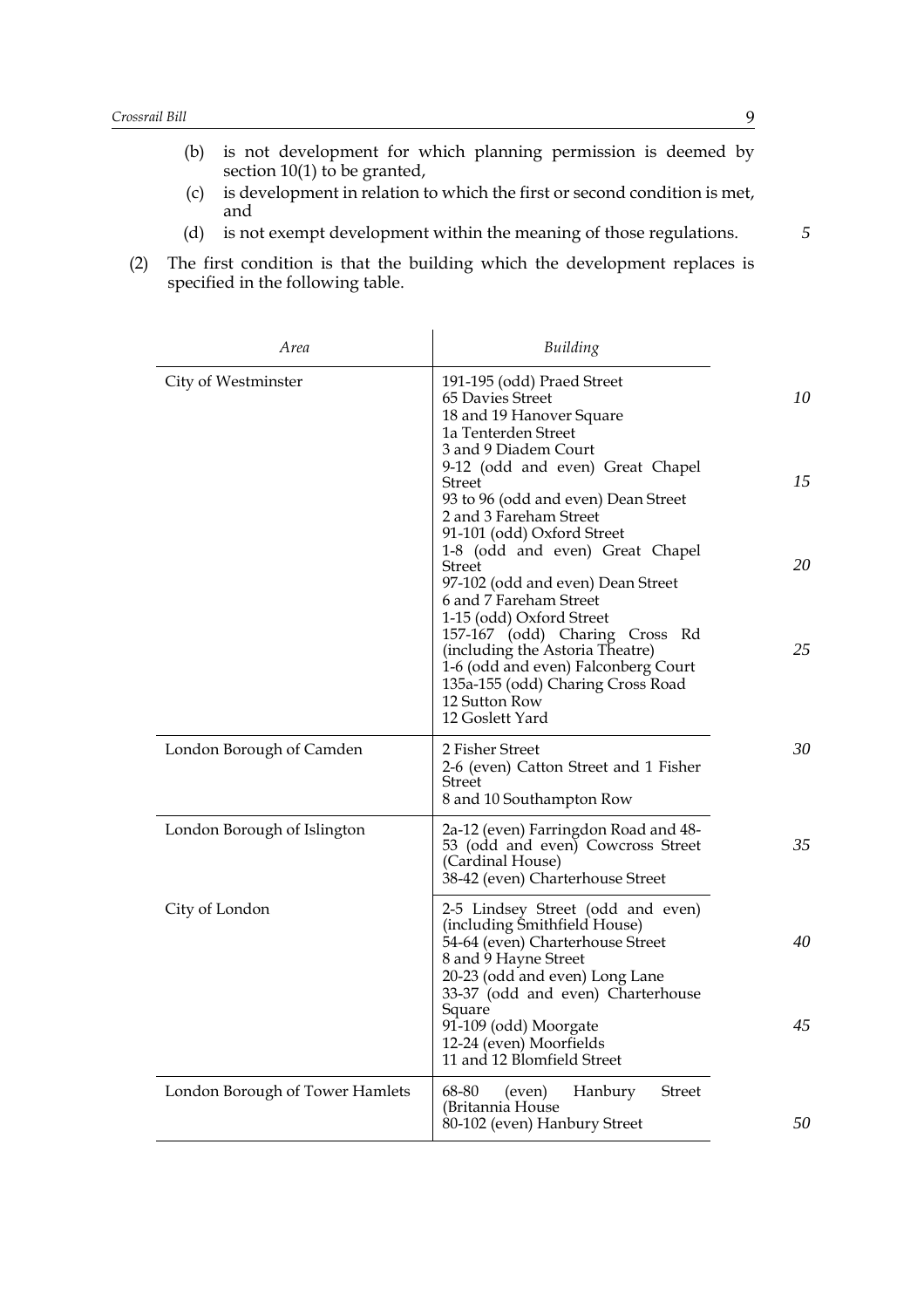- (3) The second condition is that the development would be likely to have significant effects on the environment by virtue of factors such as its nature, size or location.
- (4) In this section—
	- "building" includes any structure;

"EIA regulations" has the same meaning as in section 10.

*Heritage*

#### **15 Disapplication and modification of controls**

Schedule 8 (which makes provision for the disapplication or modification, in relation to authorised works, of controls relating to listed buildings, buildings in conservation areas and ancient monuments etc.) has effect.

## **16 Rights of entry**

Schedule 9 (which makes provision about rights of entry for the Historic Buildings and Monuments Commission for England) has effect.

*Trees 15*

#### **17 Power to deal with trees on neighbouring land**

- (1) Where any tree overhangs land used for the purposes of Crossrail or otherwise for the purposes of works authorised by this Act, the nominated undertaker may by notice to the occupier of the land on which the tree is growing require the tree to be removed, topped or lopped if it is necessary for that to be done—
	- (a) to enable works authorised by this Act to be maintained, or
	- (b) for reasons of safety in connection with the operation of Crossrail.
- (2) The person to whom a notice under subsection (1) is given may object to the notice by giving the nominated undertaker a counter-notice to that effect before the end of the period of 28 days beginning with the day on which the notice under subsection (1) is given.
- (3) If a counter-notice is given under subsection (2), the notice under subsection (1) shall have no effect unless confirmed by an order of the county court.
- (4) The nominated undertaker may carry out the works required by a notice under subsection (1) if the notice has been in effect for a continuous period of at least 28 days and has not been complied with.
- (5) Where the power conferred by subsection (4) is exercisable, the nominated undertaker may—
	- (a) enter the land on which the tree concerned is growing, for the purpose of exercising the power in relation to it, and
	- (b) take with it such vehicles and equipment as are necessary for that purpose.
- (6) If the nominated undertaker tops or lops a tree in exercise of the power conferred by subsection (4), it shall do so in a husbandlike manner and in such a way as to cause the minimum of damage to the tree.

*5*

*10*

*20*

*25*

*30*

*35*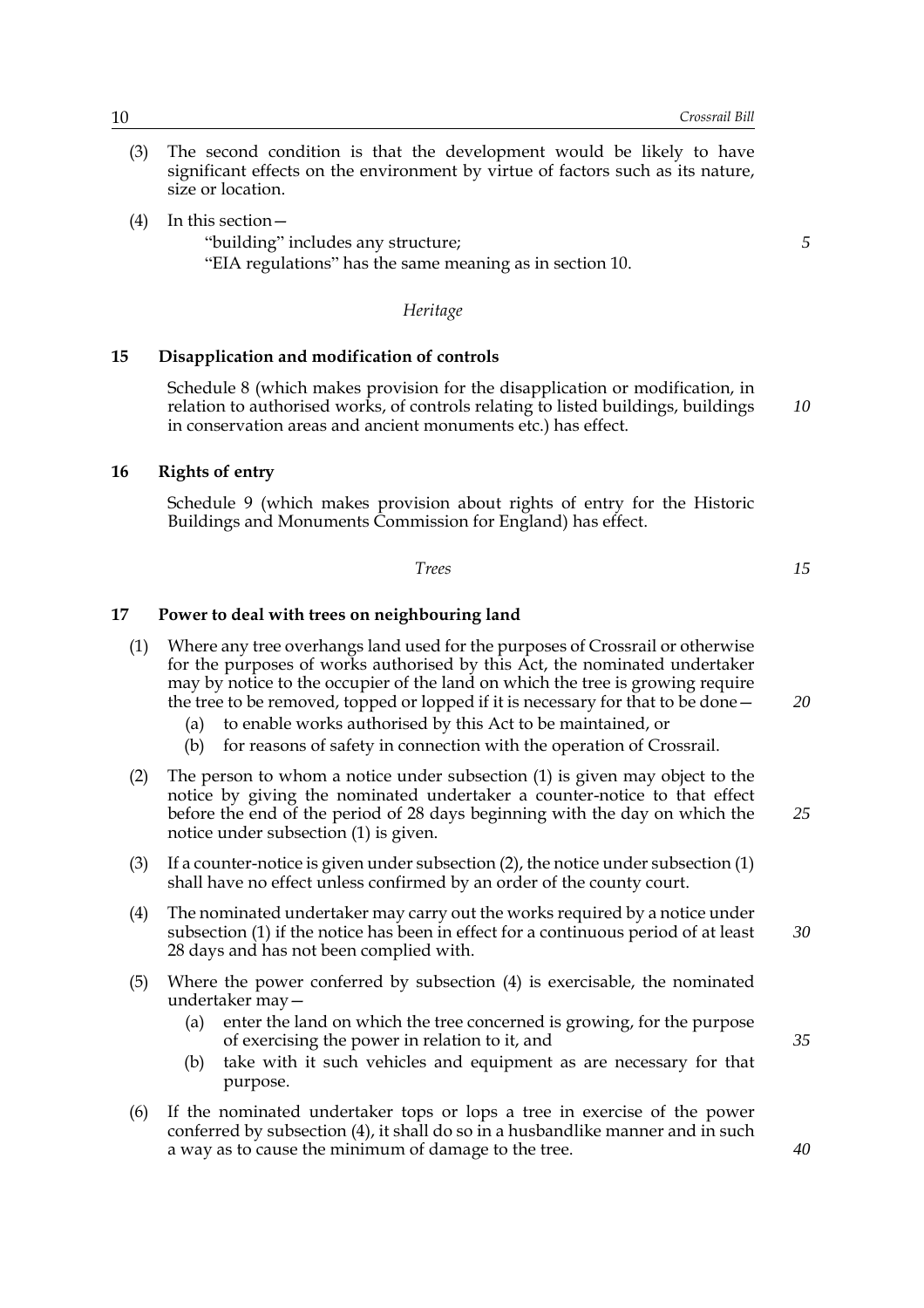(7) On application by a person who—

- (a) has incurred expenses in complying with a notice under subsection (1), or
- (b) has suffered any loss or damage in consequence of the carrying out of works required by such a notice,

the county court shall order the nominated undertaker to pay him such compensation in respect of the loss, damage or expenses as it thinks fit.

#### **18 Disapplication of controls**

- (1) Neither of the following shall apply to tree works which are authorised for the purposes of this section—
	- (a) an order under section 198(1) of the Town and Country Planning Act 1990 (c. 8) (tree preservation orders), and
	- (b) section  $211(1)$  and  $(5)$  of that Act (preservation of trees in conservation areas).

#### (2) Tree works are authorised for the purposes of this section if  $-$

- (a) they are required by a notice under section  $17(1)$ ,
- (b) they are carried out, for the purposes of or in connection with the construction of the works authorised by this Act, in relation to a tree growing on land within the relevant limits, or
- (c) they are carried out in relation to a tree growing on land used for the purposes of or in connection with Crossrail and are necessary to enable the works authorised by this Act to be maintained or for reasons of safety in connection with the operation of any railway used for the purposes of or in connection with Crossrail. *20*
- (3) In this section, references to tree works are to works consisting of the removal, topping or lopping of a tree. *25*

#### *Noise*

#### **19 Control of construction sites: appeals**

- (1) In the Control of Pollution Act 1974 (c. 40), sections 60 (control of noise on construction sites) and 61 (prior consent for work on construction sites) shall have effect, in relation to works carried out in exercise of the powers conferred by this Act, with the following modifications. *30*
- (2) In subsection (7) (appeal against failure to give consent or the giving of qualified consent), for "a magistrates' court" there shall be substituted "the Secretary of State".
- (3) After that subsection there shall be inserted—
	- "(7A) If within seven days of the giving of notice of appeal under subsection (7) of this section the appellant and the local authority so agree, the appeal shall, instead of being determined by the Secretary of State, be referred to arbitration."
- (4) The Secretary of State for Environment, Food and Rural Affairs and the Secretary of State for Transport acting jointly may, in relation to appeals which are referred to arbitration under subsection (7A) of section 60 or 61 of the Control of Pollution Act 1974, by regulations made by statutory instrument

*10*

*15*

*5*

*35*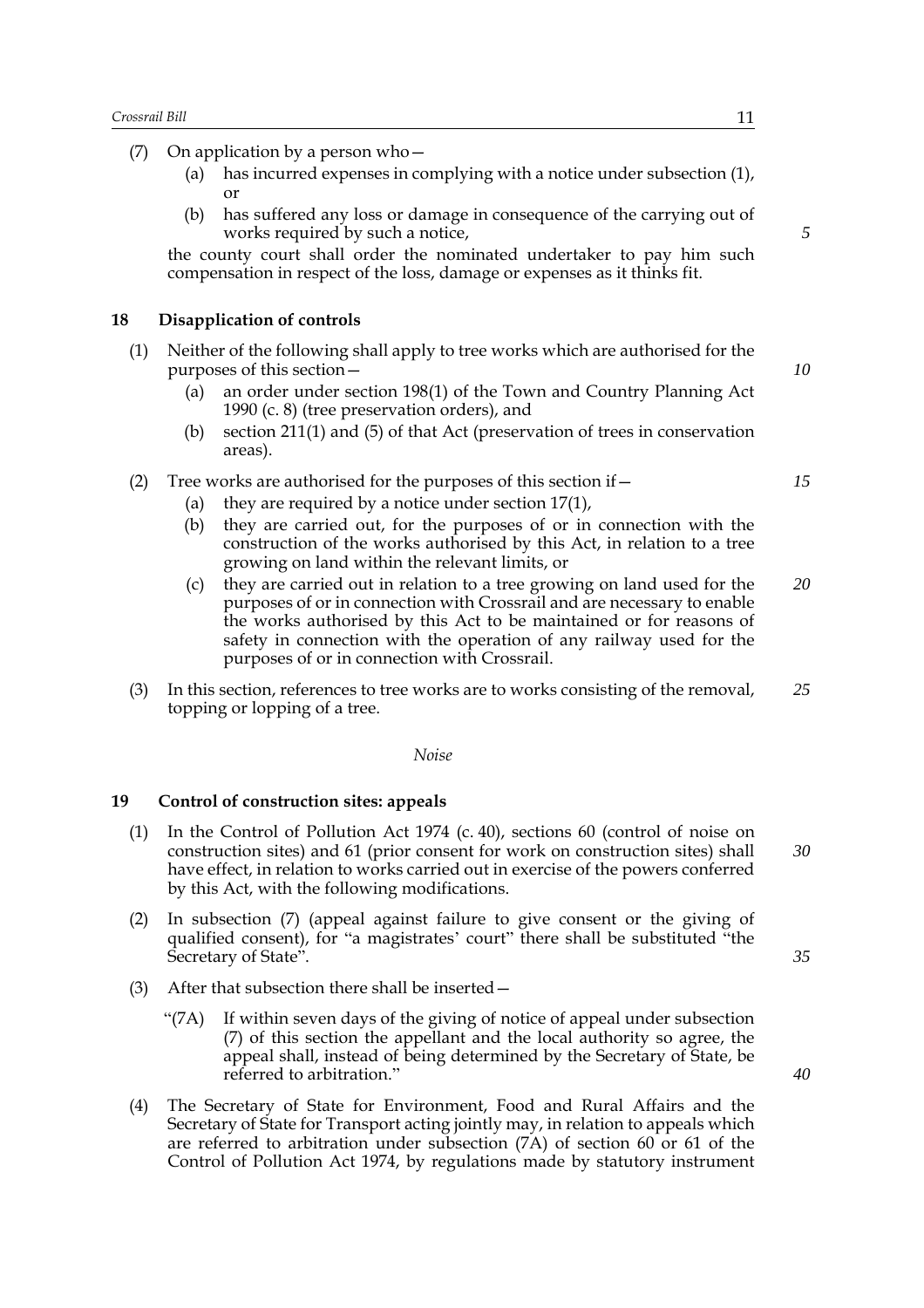make any such provision as may be made by regulations under section 70 of that Act in relation to appeals under Part 3 of that Act to the Secretary of State.

#### **20 Proceedings in respect of statutory nuisance: defence**

- (1) Where proceedings are brought under section 82(1) of the Environmental Protection Act 1990 (c. 43) (summary proceedings by person aggrieved by statutory nuisance) in relation to—
	- (a) a nuisance falling within paragraph (g) of section 79(1) of that Act (noise emitted from premises), or
	- (b) a nuisance falling within paragraph (ga) of that provision (noise emitted by vehicle, machinery or equipment in a street),

no order shall be made, and no fine may be imposed, under section 82(2) of that Act if the defendant shows that subsection (2) applies.

- (2) This subsection applies if  $-$ 
	- (a) the nuisance relates to premises or, as the case may be, to a vehicle, machinery or equipment, used by the nominated undertaker for the purposes of or in connection with the exercise of the powers conferred by this Act with respect to works, and *15*
	- (b) the nuisance is attributable to the carrying out of works which are being carried out in accordance with a notice served under section 60, or a consent given under section 61 or 65, of the Control of Pollution Act 1974 (c. 40). *20*
- (3) The following provisions of the Control of Pollution Act 1974—
	- (a) section 61(9) (consent for work on construction site to include statement that it does not of itself constitute a defence to proceedings under section 82 of the Environmental Protection Act 1990), and
	- (b) section 65(8) (corresponding provision in relation to consent for registered noise level to be exceeded),

shall not apply where the consent relates to the use of premises or, as the case may be, of a vehicle, machinery or equipment by the nominated undertaker for the purposes of or in connection with the exercise of the powers conferred by this Act with respect to works.

#### *Railway matters*

#### **21 Licensing**

- (1) Section 6(1) of the Railways Act 1993 (c. 43) (which prohibits any person from acting as the operator of a railway asset unless authorised by a licence under section 8 of that Act) shall not apply in relation to  $-$ *35*
	- (a) any network constructed in exercise of the powers conferred by this Act which is not yet ready for commercial use, or
	- (b) any train being used on any such network.
- (2) For the purposes of subsection  $(1)(a)$ , a network shall be taken to be ready for commercial use only if the Secretary of State has laid before Parliament notice of his determination that it is ready for such use. *40*
- (3) Any expression used in this section and Part 1 of the Railways Act 1993 has the same meaning in this section as it has in that Part.

*5*

*10*

*25*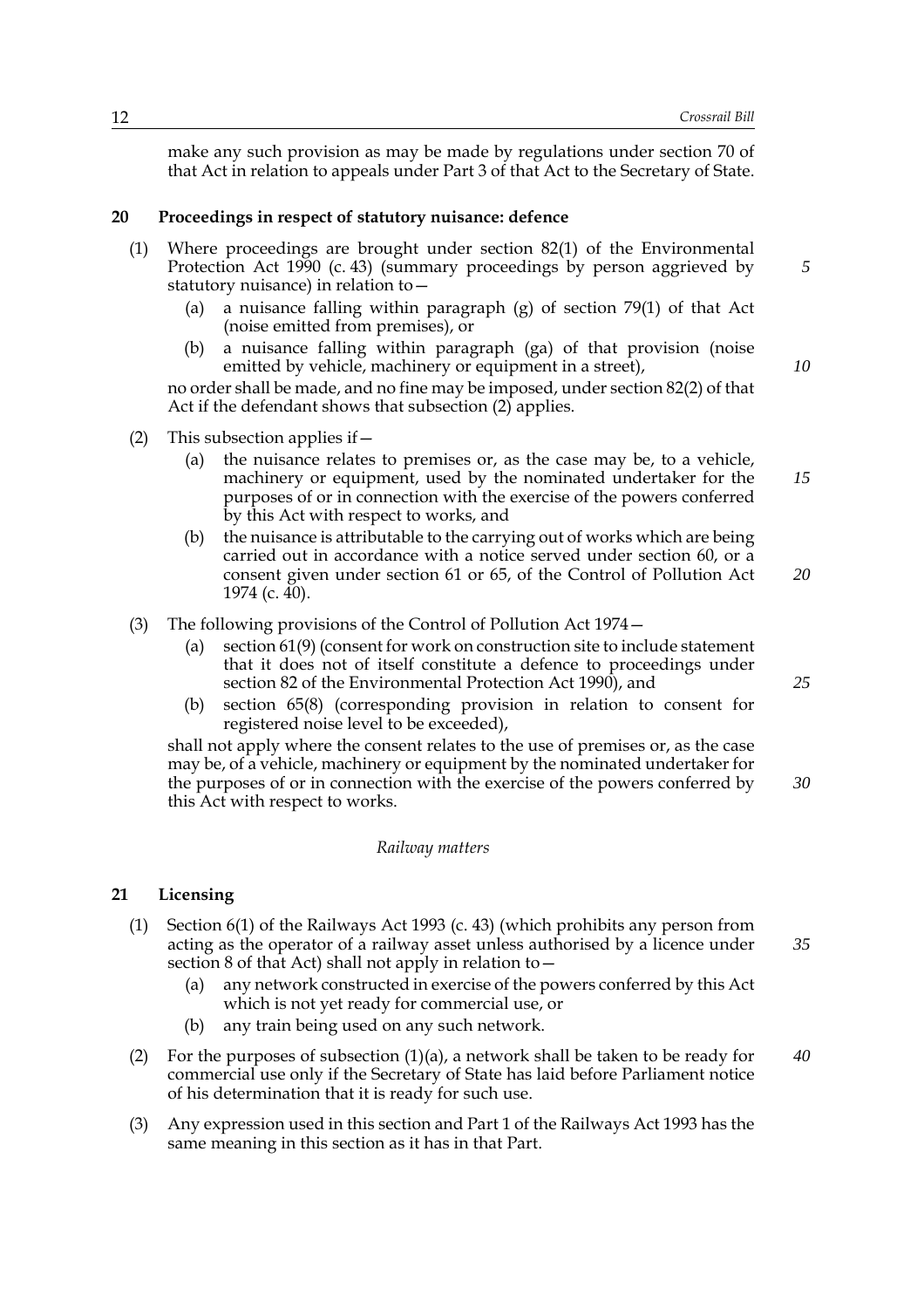## **22 Overriding duty of Office of Rail Regulation before Crossrail operational**

| (1) | During the interim period, the Office of Rail Regulation shall have an<br>overriding duty to exercise its access contract functions in such a manner as to<br>facilitate the operation, on and after the date specified under section 23(3), of<br>the principal Crossrail passenger services.                                                                                                                 | 5  |
|-----|----------------------------------------------------------------------------------------------------------------------------------------------------------------------------------------------------------------------------------------------------------------------------------------------------------------------------------------------------------------------------------------------------------------|----|
| (2) | In subsection (1) "access contract functions" means functions under -<br>sections 17, 18 and 21 of, and Schedule 4 to, the Railways Act 1993<br>(a)<br>$(c. 43)$ ,                                                                                                                                                                                                                                             |    |
|     | sections 20 and 22 to 22C of that Act so far as relating to access contracts,<br>(b)<br>and                                                                                                                                                                                                                                                                                                                    | 10 |
|     | sections 25, 27, 28 and 32 of this Act.<br>(c)                                                                                                                                                                                                                                                                                                                                                                 |    |
| (3) | The duty imposed by subsection $(1)$ does not apply in relation to $-$<br>a function of determining terms relating to the payment of amounts<br>(a)<br>under an access contract, or                                                                                                                                                                                                                            |    |
|     | a function of determining –<br>(b)<br>whether compensation is payable, or<br>(i)                                                                                                                                                                                                                                                                                                                               | 15 |
|     | the amount, or matters relating to the payment, of any<br>(ii)<br>compensation.                                                                                                                                                                                                                                                                                                                                |    |
| (4) | The duty imposed by subsection (1) is subject to the duty imposed by<br>paragraph 2(1) of Schedule 3 to the Railways Act 2005 (general duty as regards<br>railway safety).                                                                                                                                                                                                                                     | 20 |
| (5) | The Office of Rail Regulation may, with the consent of the Secretary of State,<br>contravene subsection (1).                                                                                                                                                                                                                                                                                                   |    |
| (6) | In this section "the interim period" means the period beginning with the day<br>after that on which this Act is passed and (subject to subsection (7)) ending<br>when the railway mentioned in section $1(1)(a)$ is first used by Crossrail<br>passenger services.                                                                                                                                             | 25 |
| (7) | The Secretary of State may direct that the interim period shall end later than it<br>would otherwise end under subsection (6) and, if he so directs, he must -<br>in the direction specify when the interim period is to end,<br>(a)<br>notify the Office of Rail Regulation of the giving and effect of the<br>(b)<br>direction, and<br>publish the direction in such manner as he thinks appropriate.<br>(c) | 30 |
| (8) | A direction under subsection $(7)$ –<br>may make different provision for different purposes, and<br>(a)<br>may be varied or revoked by a subsequent direction under that<br>(b)<br>subsection.                                                                                                                                                                                                                 | 35 |
| (9) | In this section -<br>"access contract" (except in the phrase "access contract function") has the<br>meaning given by section 17(6) of the Railways Act 1993;<br>"Crossrail passenger service" means a service for the carriage of<br>passengers by railway on a line the whole of which, or part of which,                                                                                                     | 40 |
|     | forms part of the railway mentioned in section $1(1)(a)$ ;<br>"principal Crossrail passenger service" means a Crossrail passenger<br>service so far as it counts towards the minimum operating levels                                                                                                                                                                                                          | 45 |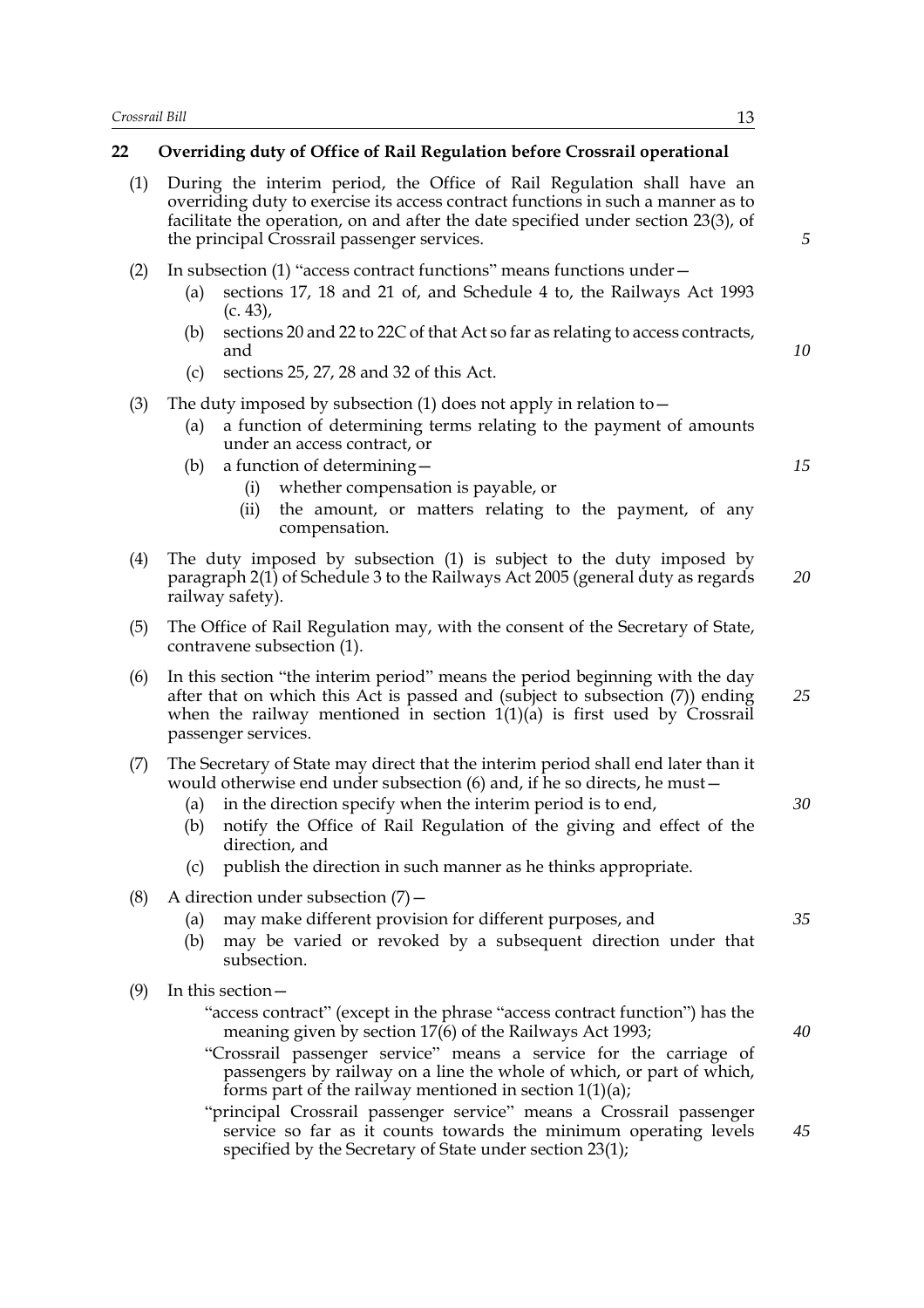"rolling stock" and "station" have the meanings given by section 83(1) of the Railways Act 1993 (c. 43).

#### **23 Directions specifying matters for purposes of section 22**

- (1) The Secretary of State may, for the purposes of the definition of "principal Crossrail passenger service" in section 22(9), give directions to the Office of Rail Regulation specifying minimum operating levels for Crossrail passenger services.
- (2) The Secretary of State may give directions to the Office of Rail Regulation specifying the extent to which a Crossrail passenger service is, for the purposes of the definition of "principal Crossrail passenger service" in section 22(9), to be taken as not counting towards a minimum operating level specified under subsection (1). *10*
- (3) The Secretary of State may give directions to the Office of Rail Regulation specifying a date for the purposes of section 22(1).
- (4) Before giving directions under subsection (1) or (3), the Secretary of State shall consult— *15*
	- (a) Transport for London,
	- (b) the provider of any service for the carriage of passengers by railway that is a service likely to be affected by the exercise of the power, and
	- (c) such other persons (if any) as the Secretary of State considers appropriate. *20*
- (5) For the purposes of subsection (1), minimum operating levels may (in particular) be framed by reference to—
	- (a) the number of trains running during a period;
	- (b) the frequency of trains running during a period;
	- (c) the number of items of rolling stock of which trains are composed;
	- (d) the stations at which trains are to stop.
- (6) Directions under subsection  $(1)$ ,  $(2)$  or  $(3)$  -
	- (a) may make different provision for different purposes, and
	- (b) may be varied or revoked by subsequent directions under that subsection. *30*
- (7) Where the Secretary of State gives directions under this section, he must publish the directions in such manner as he thinks appropriate.
- (8) In this section— "Crossrail passenger service" has the meaning given by section 22(9); "rolling stock", "station" and "train" have the meanings given by section *35*
	- 83(1) of the Railways Act 1993.

#### **24 Other duties of Office of Rail Regulation as to exercise of functions**

- (1) The Office of Rail Regulation shall have an overriding duty to exercise its functions in such a manner as not to impede the performance of any development agreement.
- (2) The duty imposed by subsection (1) is subject to  $-$

*25*

*40*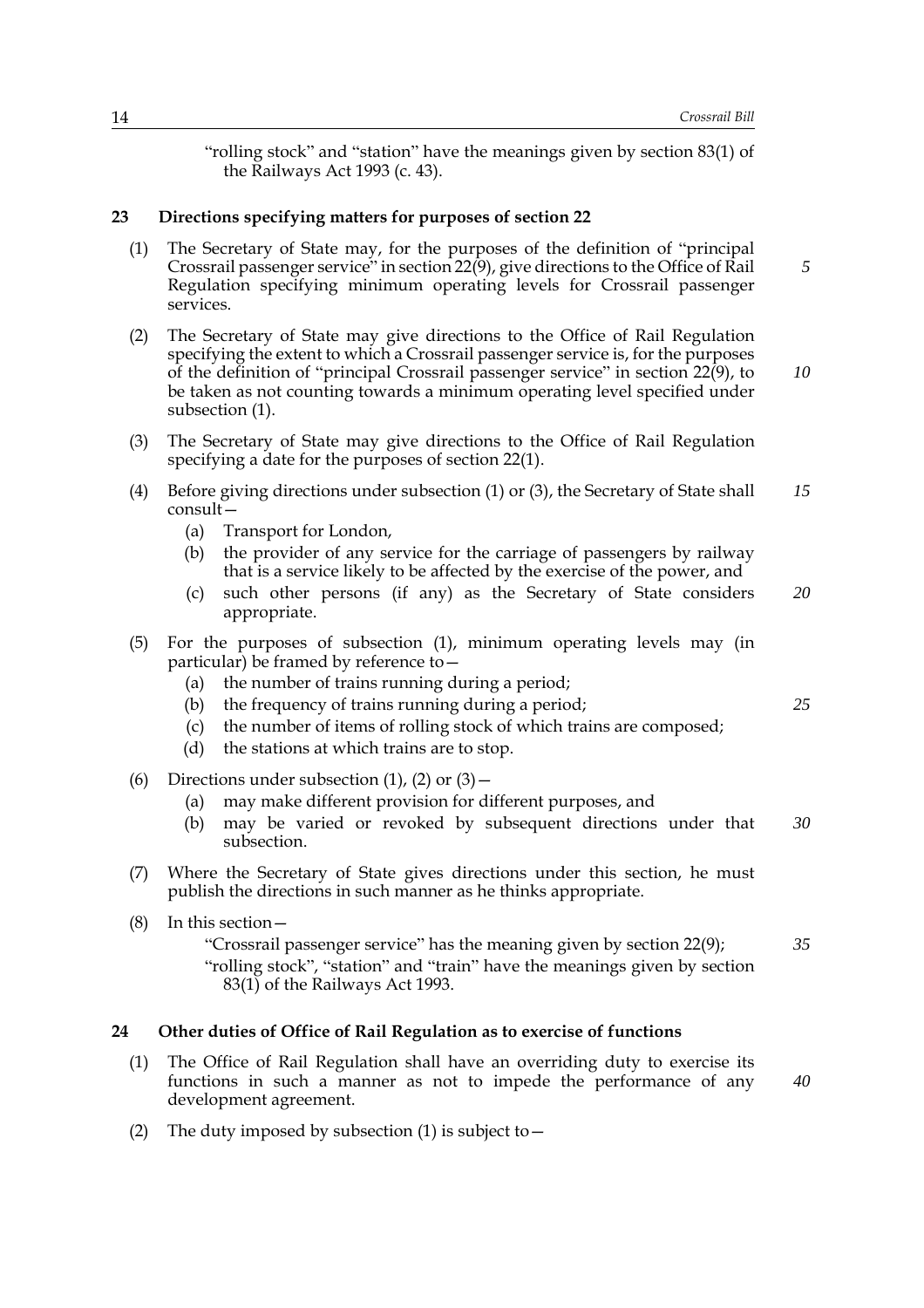- (a) the duty imposed by paragraph 2(1) of Schedule 3 to the Railways Act 2005 (general duty as regards railway safety), and
- (b) the duty imposed by section 22(1).
- (3) Subsection (1) does not apply to functions exercisable by the Office of Rail Regulation by virtue of section  $67(3)$  of the Railways Act 1993 (c. 43) ("Competition Act functions").
- (4) The Office of Rail Regulation may, when exercising any Competition Act function, have regard to any matter to which it would have regard if—
	- (a) it were under the duty imposed by subsection (1) above in relation to that function, and
	- (b) the matter is one to which the Office of Fair Trading could have regard if it were exercising that function.
- (5) The duties imposed on the Office of Rail Regulation by section 4 of the Railways Act 1993 apply to the exercise of the functions that it has under or by virtue of this Act as they apply to the exercise of functions assigned to it under Part 1 of the Railways Act 1993.
- (6) In subsection (1) "development agreement" means an agreement (including one entered into before the passing of this Act) to which the Secretary of State is a party and under which another party has responsibilities in relation to the design, construction, financing or maintenance of the railway mentioned in section  $1(1)(a)$  or any part of that railway.

#### **25 Amending pre-commencement access contracts: construction of Crossrail**

- (1) The Office of Rail Regulation may, in the case of an access contract to which this subsection applies, give directions to the parties to the contract requiring them to amend the contract in accordance with the directions.
- (2) Subsection (1) applies to an access contract if  $-$ 
	- (a) the contract is entered into on or before the day on which this Act is passed, and
	- (b) in the opinion of the Office of Rail Regulation, use of the railway facility to which the contract relates will or may be affected by the construction of Crossrail. *30*
- (3) The Office of Rail Regulation—
	- (a) shall exercise its power under subsection (1) in relation to an access contract to which that subsection applies so as to secure, but
	- (b) may exercise that power in relation to such a contract only for the purpose of securing, *35*

that the contract contains such provision as in its opinion is appropriate for the purpose of dealing with consequences (direct or indirect) of the use of the railway facility to which the contract relates being disrupted by the construction of Crossrail.

- (4) The Office of Rail Regulation may, for the purpose of the exercise of its power under subsection (1) in relation to an access contract to which that subsection applies, require the parties to the contract to submit to it proposals as to the directions it should give in exercise of that power in relation to the contract.
- (5) The Office of Rail Regulation shall, before exercising its power under subsection (1) in relation to any particular access contract— *45*

*5*

*10*

*15*

*20*

*25*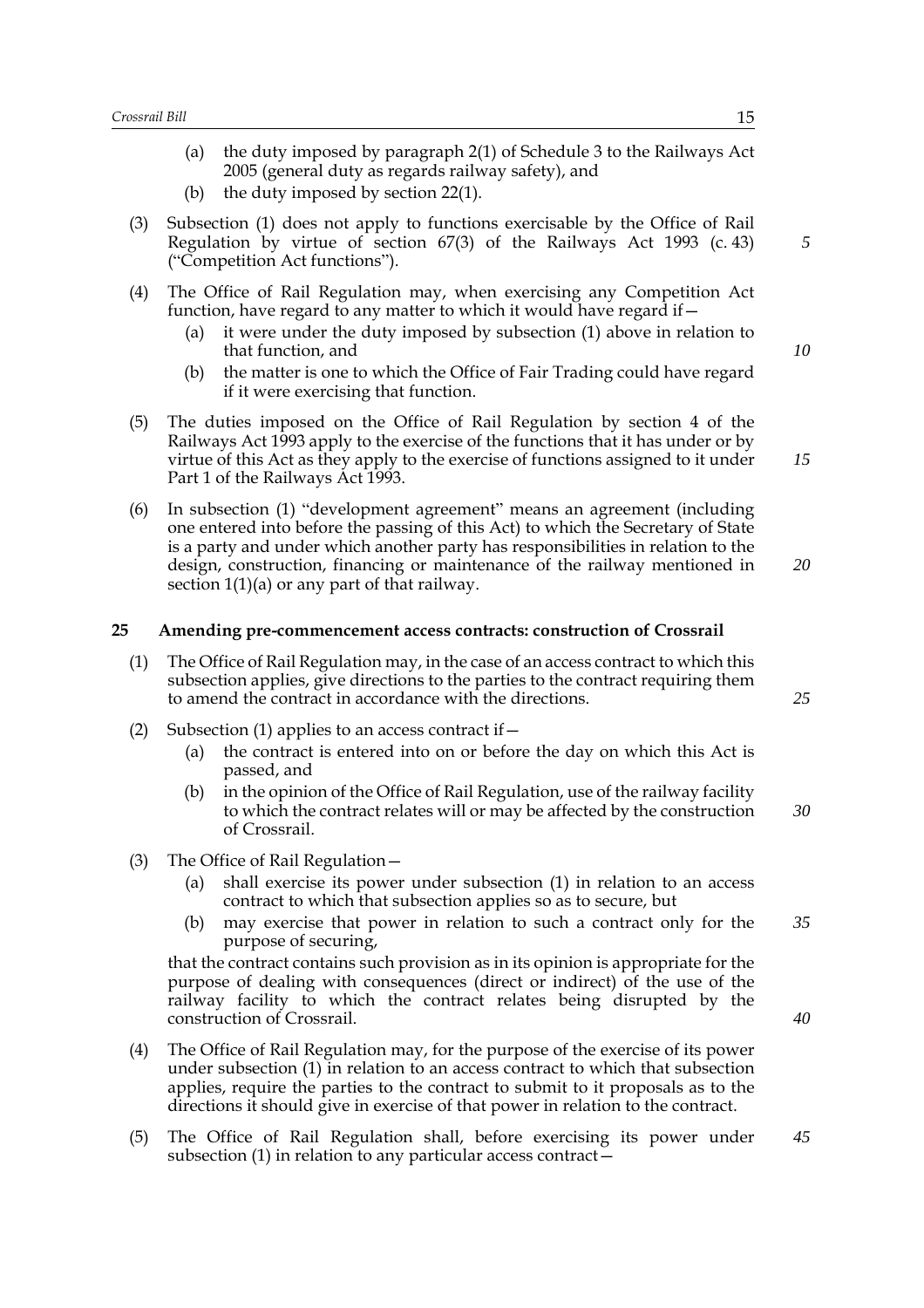*45*

(a) invite the Secretary of State to make representations about the exercise of the power in relation to that contract, and (b) consider any representations made to it in response to the invitation. (6) In this section— "access contract" has the meaning given by section 17(6) of the Railways Act 1993 (c. 43); "railway facility" has the meaning given by section 83(1) of that Act. **26 Amending pre-commencement access contracts: principal Crossrail services** (1) This section applies to access contracts entered into on or before the day on which this Act is passed. (2) Once minimum operating levels for Crossrail passenger services have first been specified under section 23(1), the Office of Rail Regulation shall, in respect of each contract to which this section applies, consider whether its terms are such as to prejudice the operation of principal Crossrail passenger services on and after the date specified under section 23(3). (3) If the Office of Rail Regulation considers that the terms of a contract to which this section applies are of that nature, it shall— (a) notify the Secretary of State of that, and (b) provide the Secretary of State with the relevant details of the contract. (4) Where the Secretary of State has been notified under subsection (3) in respect of a contract, he must indicate to the Office of Rail Regulation whether he— (a) objects to the contract on the ground that its terms are such as to prejudice the operation of principal Crossrail passenger services on and after the date specified under section 23(3), or (b) makes no objection to the contract. (5) Where the Office of Rail Regulation receives an indication under subsection  $(4)(a)$  in respect of a contract, it shall do one of the following – (a) give directions requiring the parties to the contract to amend it so as to remove the ground for the Secretary of State's objection; (b) declare the contract, or provisions of it, to be void. (6) Where the Office of Rail Regulation has acted under paragraph (a) or (b) of subsection (5), it may give directions requiring a person to pay compensation to another. (7) The Secretary of State may by regulations make provision in relation to the carrying out by the Office of Rail Regulation of its functions under subsection (5) or (6). (8) The provision that may be made by regulations under subsection (7) includes (in particular) provision corresponding to any provision of paragraphs 3 to 6 of Schedule 4 to the Railways Act 1993. (9) The power to make regulations under subsection (7) shall be exercisable by statutory instrument which shall be subject to annulment in pursuance of a resolution of either House of Parliament. (10) In this section— *5 10 15 20 25 30 35 40*

"access contract" has the meaning given by section 17(6) of the Railways Act 1993;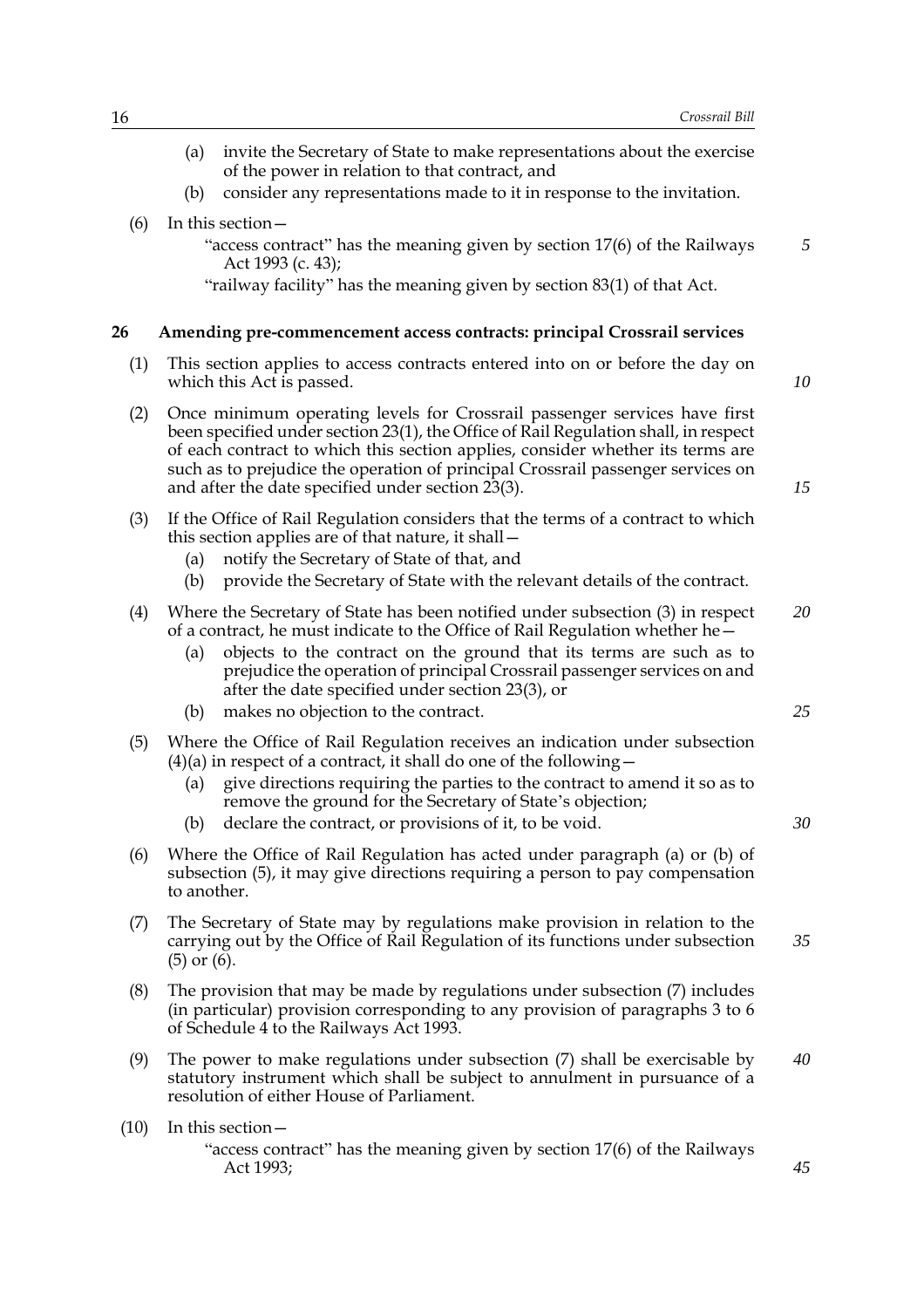"Crossrail passenger service" and "principal Crossrail passenger service" have the meanings given by section 22(9).

#### **27 Terms of, and amending other contracts because of, Crossrail access contracts**

- (1) Where a person makes an application for directions under section 17 of the Railways Act 1993 (c. 43), subsections (2) and (6) apply if  $-$ 
	- (a) the permission sought is, or includes, permission for use of a railway facility that—
		- (i) is part of Crossrail but is not, and is not part of, the railway mentioned in section 1(1)(a), or
		- (ii) is associated with Crossrail but not by reason only of its being associated with the railway mentioned in section  $1(1)(a)$ , and *10*
	- (b) the permission is sought in connection with the provision of Crossrail passenger services.
- (2) The Office of Rail Regulation may give directions requiring the parties to an access contract to which this subsection applies to make such amendments to the contract as are, in its opinion, necessary to facilitate the operation, on and after the date specified under section 23(3), of those Crossrail passenger services so far as they are principal Crossrail passenger services. *15*
- (3) Subsection (2) applies to an access contract where the permission concerned is permission to use a railway facility that—
	- (a) is, or is part of, a railway but is not, and is not part of, the railway mentioned in section  $1(1)(a)$ , or
	- (b) is associated with a railway but not by reason only of its being associated with the railway mentioned in section 1(1)(a).
- (4) The Office of Rail Regulation may not under subsection (2) give directions requiring the parties to an access contract to make amendments relating— *25*
	- (a) to amounts payable under the contract by one of them to the other, or
	- (b) to the times at which, and manner in which, any such amounts are payable.
- (5) Where the Office of Rail Regulation gives directions under subsection (2) requiring amendments to be made to an access contract, it shall consider whether to carry out an access charges review in relation to that contract. *30*
- (6) The Secretary of State may give directions to the Office of Rail Regulation requiring it, in the event that its decision on the application is to require entry into a contract, to include in the contract proposed terms specified in the application—
	- (a) that relate to the duration of the permission concerned,
	- (b) that are terms, other than terms relating to charges or other financial matters, that in the directions are identified as terms that must be included in the contract on the ground that the Secretary of State considers them to be needed to facilitate the provision of Crossrail passenger services, or
	- (c) so far as those terms relate to the railway mentioned in section  $1(1)(a)$ .
- (7) A direction under subsection (6) that is given in respect of a term may (but need not) be given in respect of the term only so far as it is to have effect for particular purposes.

*20*

*5*

*35*

*40*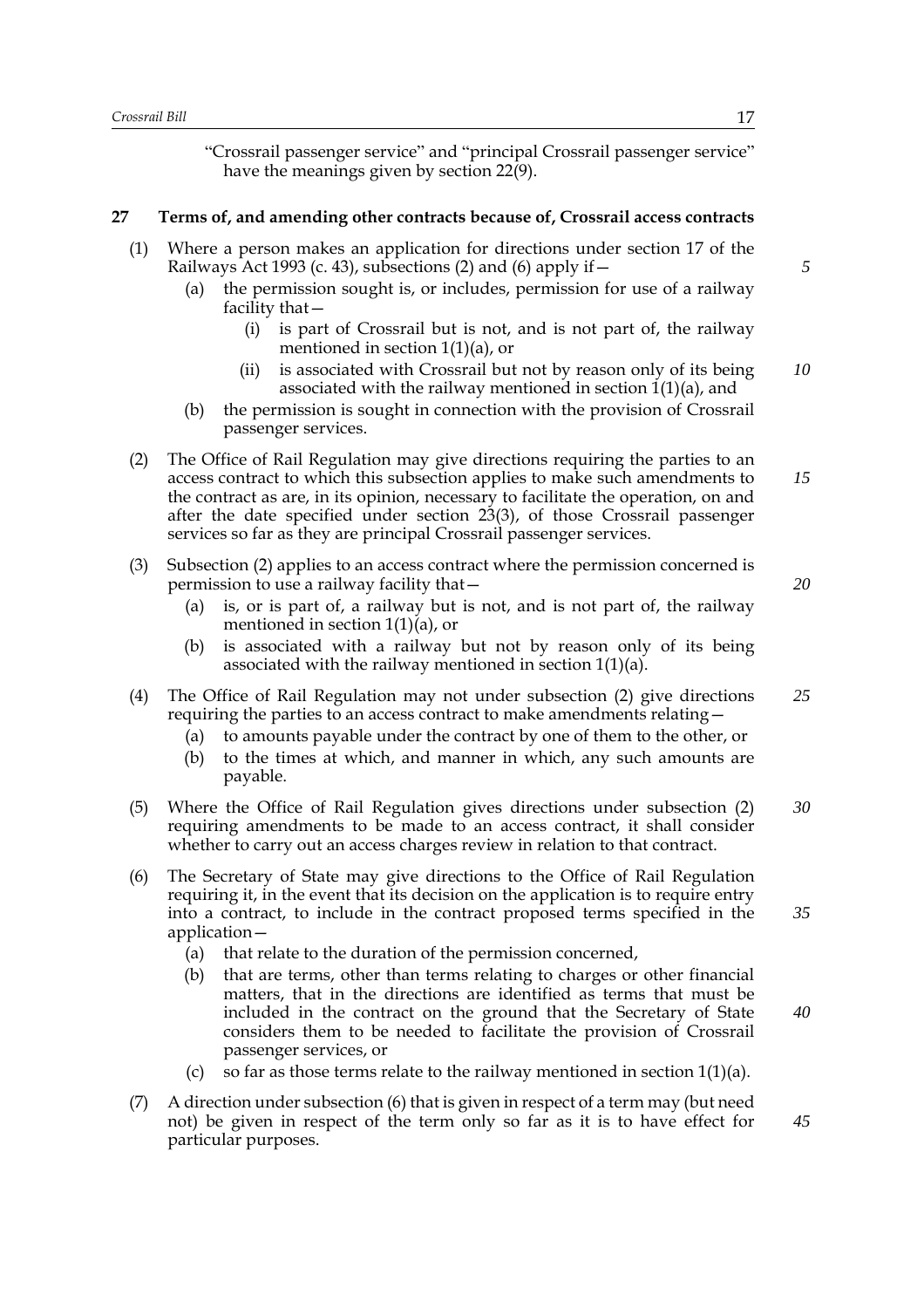- (8) The Secretary of State may by regulations—
	- (a) make provision for Schedule 4 to the Railways Act 1993 (c. 43) to apply, in relation to applications under section 17 of that Act in respect of which the conditions in paragraphs (a) and (b) of subsection (1) are satisfied, with modifications specified in the regulations;
	- (b) make provision that is to apply in relation to such applications in place of that Schedule, including (in particular) provision corresponding to any provision of that Schedule;
	- (c) make transitional provision in connection with provision made under paragraph (a) or (b).
- (9) The power to make regulations under subsection (8) shall be exercisable by statutory instrument which shall be subject to annulment in pursuance of a resolution of either House of Parliament.
- (10) In this section—
	- "access charges review" has the meaning given by paragraph 1A(2) of Schedule  $\overline{4}A$  to the Railways Act 1993; *15*
	- "access contract" has the meaning given by section 17(6) of that Act;
	- "Crossrail passenger service" and "principal Crossrail passenger service" have the meanings given by section 22(9);
	- "railway facility" has the meaning given by section 83(1) of the Railways Act 1993. *20*

#### **28 Post-commencement access contracts: effects of construction of Crossrail**

- (1) The Office of Rail Regulation shall exercise its functions under sections 17 and 18 of the Railways Act 1993 in relation to an access contract to which this subsection applies so as to secure that the contract contains such provision as in its opinion is appropriate for dealing with consequences (direct or indirect) of the use of the railway facility to which the contract relates being disrupted by the construction of Crossrail. *25*
- (2) Subsection (1) applies to an access contract if  $-$ 
	- (a) the contract is to be entered into after the day on which this Act is passed, and *30*
	- (b) in the opinion of the Office of Rail Regulation, use of the railway facility to which the contract relates will or may be affected by the construction of Crossrail.
- (3) Where the Office of Rail Regulation considers—
	- (a) that subsection (1) requires it to secure that an access contract contains provision for the payment of compensation that is provision that the contract would not otherwise contain, and
	- (b) that the burden of that compensation will or may be borne, directly or indirectly, by a person who is the nominated undertaker for any purpose of any provision of this Act,

it must, before securing the inclusion of that provision, invite the Secretary of State to make representations and consider any representations made to it in response to the invitation.

(4) In this section—

"access contract" has the meaning given by section 17(6) of the Railways Act 1993;

*10*

*5*

*35*

*40*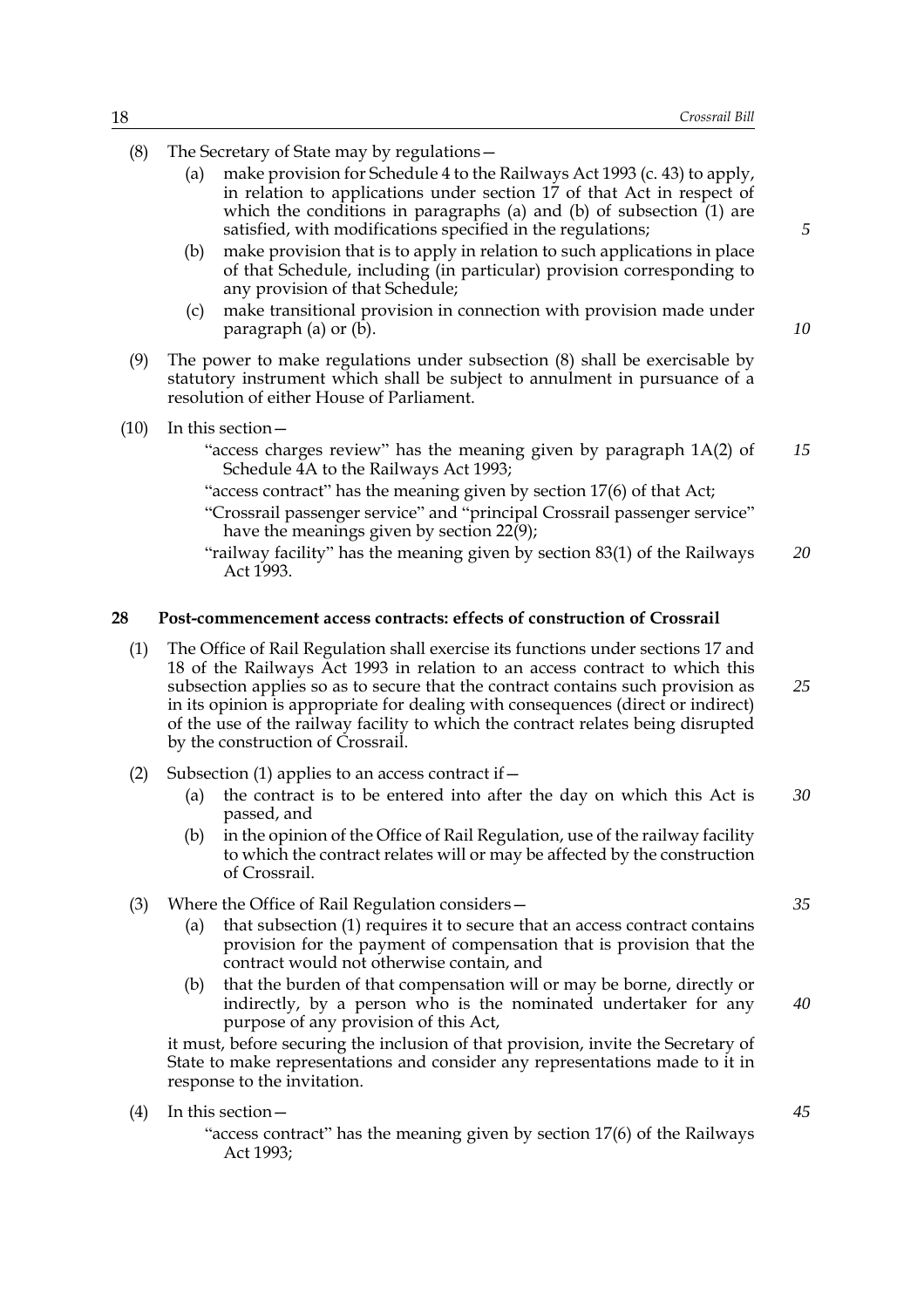"railway facility" has the meaning given by section 83(1) of that Act.

#### **29 Crossrail access contracts: disapplying requirements for approval**

- (1) The Secretary of State may by order provide for section 18 of the Railways Act 1993 (c. 43) (access contracts that require approval of Office of Rail Regulation) not to apply to an access contract—
	- (a) specified in the order, or
	- (b) of a description specified in the order.
- (2) The Secretary of State may by order provide for section 22(1) of that Act (amendment of access agreements) not to apply in relation to an access agreement if the agreement is—
	- (a) an access contract specified in the order, or
	- (b) an access contract of a description specified in the order.
- (3) The power under subsection (1) or (2) may be exercised so as to disapply a provision of that Act in relation to an access contract only if the permission concerned is permission to use a railway facility that is or is part of, or is associated with, the railway mentioned in section 1(1)(a).
- (4) Before the Secretary of State exercises the power under subsection (1) or (2), he must consult the Office of Rail Regulation as to the terms of any contract to which the proposed exercise of the power would relate.
- (5) The power to make an order under subsection (1) or (2) shall be exercisable by statutory instrument. *20*
- (6) A statutory instrument containing an order under subsection (1) or (2) shall be laid before Parliament after being made.
- (7) In this section—

"access contract" has the meaning given by section 17(6) of the Railways Act 1993; *25*

"railway facility" has the meaning given by section 83(1) of that Act.

#### **30 Crossrail-related access contracts: modified requirements for approval**

- (1) Subsection (2) applies to an access contract where—
	- (a) the permission concerned is, or includes, permission for use of a railway facility that— *30*
		- (i) is part of Crossrail but is not, and is not part of, the railway mentioned in section 1(1)(a), or
		- (ii) is associated with Crossrail but not by reason only of its being associated with the railway mentioned in section  $1(1)(a)$ , and
	- (b) the railway facility is to be used in connection with the provision of Crossrail passenger services.
- (2) Subsection (3) applies where  $-$ 
	- (a) a facility owner and another person have agreed the terms on which they propose to enter into an access contract to which this subsection applies, and
	- (b) section 18(5) of the Railways Act 1993 requires the proposed contract to be submitted to the Office of Rail Regulation for approval of its terms.

*5*

*10*

*15*

*35*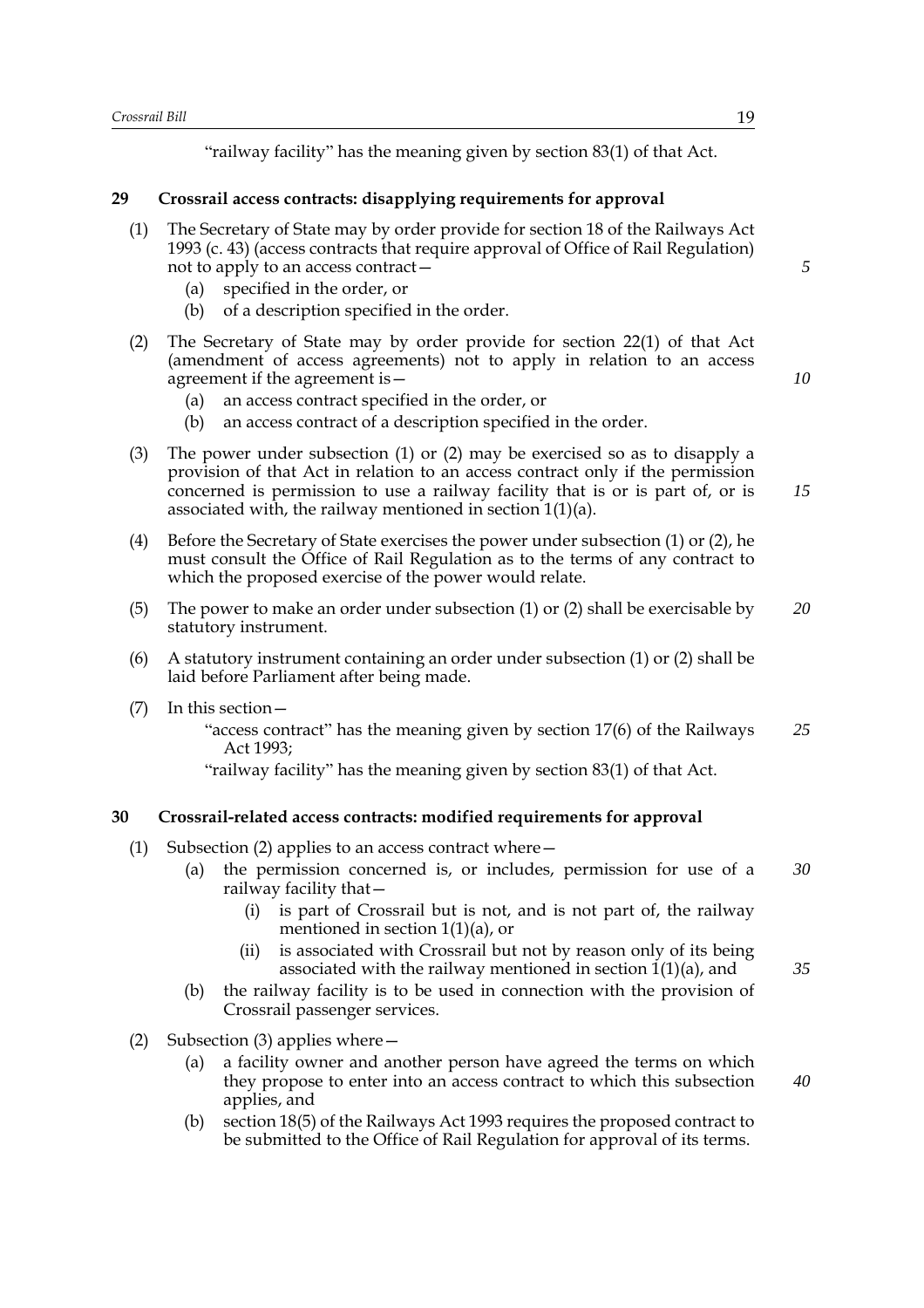- (3) As soon as the proposed contract has been submitted to the Office of Rail Regulation under section 18(5) of that Act, the Office shall notify the Secretary of State of the terms of the proposed contract.
- (4) Subsections (5) and (6) apply where the Secretary of State has been notified under subsection (3) in respect of a contract.
- (5) The Secretary of State may give directions to the Office of Rail Regulation requiring the Office, in acting under section 18 of the Railways Act 1993 (c. 43), to give its approval to terms of the proposed contract—
	- (a) that relate to the duration of the permission concerned,
	- (b) that are terms, other than terms relating to charges or other financial matters, that in the directions are identified as terms that must be included in the contract on the ground that the Secretary of State considers them to be needed to facilitate the provision of Crossrail passenger services, or *10*
	- (c) so far as those terms relate to the railway mentioned in section  $1(1)(a)$ . *15*
- (6) A direction under subsection (5) that is given in respect of a term may (but need not) be given in respect of the term only so far as it is to have effect for particular purposes.
- (7) Until the Secretary of State has either given directions under subsection (5) or notified the Office of Rail Regulation that he will not be giving directions under that subsection in respect of the contract, the Office of Rail Regulation, in acting under section 18 of the Railways Act 1993, may neither reject the contract nor approve it subject to modifications (but may approve it without modification). *20*
- (8) In this section—

"access contract" and "facility owner" have the meanings given by section 17(6) of the Railways Act 1993; *25*

"Crossrail passenger service" has the meaning given by section 22(9); "railway facility" has the meaning given by section 83(1) of the Railways Act 1993.

#### **31 Power of Secretary of State to require entry into access contract**

- (1) The Secretary of State may give directions to a facility owner requiring him to enter into an access contract with the Secretary of State, or with any other person, for the purpose of enabling permission to be obtained from the facility owner for the use of the facility owner's railway facility for or in connection with the operation of Crossrail passenger services.
- (2) Subsections (6) to (9) of section 17 of the Railways Act 1993 apply for the interpretation of subsection (1) above as they apply for the interpretation of that section, save that any reference in those subsections to the applicant shall be taken to be a reference to the person with whom the facility owner is required by directions under subsection (1) above to enter into a contract.
- (3) Subsection (4) applies if entry into a contract is required by directions under subsection (1) above and (after taking account of any order under section 29(1)) the contract proposed to be entered into in pursuance of the directions is required by section 18(5) of the Railways Act 1993 to be submitted to the Office of Rail Regulation.

*5*

*30*

*35*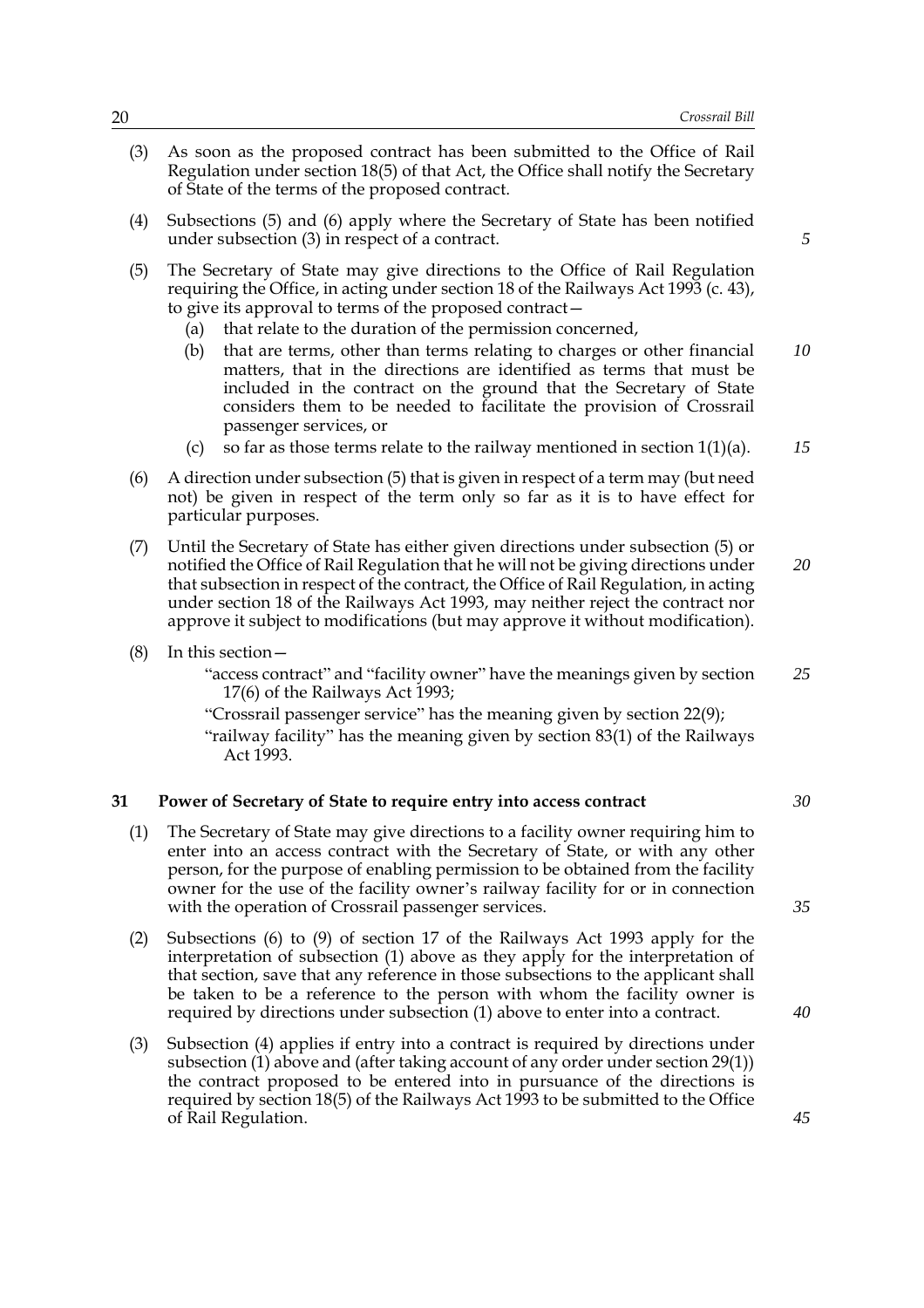- (4) In acting under section 18 of that Act, the Office of Rail Regulation must give its approval to the terms of the proposed contract so far as they give effect to provisions in the directions under subsection (1) above that are—
	- (a) provisions relating to the duration of the permission concerned,
	- (b) provisions as to terms, other than terms relating to charges or other financial matters, that in those directions are identified as terms that must, or must so far as they are to have effect for particular purposes, be included in the contract on the ground that the Secretary of State considers that such inclusion is needed to facilitate the provision of Crossrail passenger services, or
	- (c) provisions requiring terms identified in those directions to be included in the contract so far as those terms relate to the railway mentioned in section  $1(1)(a)$ .
- (5) For the purposes of determining whether and how section 18 of that Act applies in relation to a contract which a facility owner is required to enter into by directions under subsection (1) above, that section shall have effect—
	- (a) as though any reference in section 17 of that Act to the applicant were a reference to the person with whom the facility owner is required to enter into the contract, and
	- (b) as though article 3 (exemption from sections 17 and 18 of that Act) were omitted from the Railways (Heathrow Express) (Exemptions) Order 1994 (S.I. 1994/574). *20*
- (6) In this section "Crossrail passenger service" has the meaning given by section 22(9).

#### **32 Amending existing access contracts: effects of contracts under section 31**

- (1) Subsection (2) applies if entry into a contract is required by directions under section 31(1) and (after taking account of any order under section 29(1)) the contract proposed to be entered into in pursuance of the directions is required by section 18(5) of the Railways Act 1993 (c. 43) to be submitted to the Office of Rail Regulation.
- (2) The Office of Rail Regulation may give directions requiring the parties to an access contract to which this subsection applies to make such amendments to the contract as are, in its opinion, necessary to facilitate the operation, on and after the date specified under section 23(3), of the Crossrail passenger services concerned so far as they are principal Crossrail passenger services.
- (3) Subsection (2) applies to an access contract where the permission concerned is permission to use a railway facility that—
	- (a) is, or is part of, a railway but is not, and is not part of, the railway mentioned in section  $1(1)(a)$ , or
	- (b) is associated with a railway but not by reason only of its being associated with the railway mentioned in section  $1(1)(a)$ . *40*
- (4) The Office of Rail Regulation may not under subsection (2) give directions requiring the parties to an access contract to make amendments relating—
	- (a) to amounts payable under the contract by one of them to the other, or
	- (b) to the times at which, and manner in which, any such amounts are payable. *45*

*5*

*10*

*15*

*25*

*30*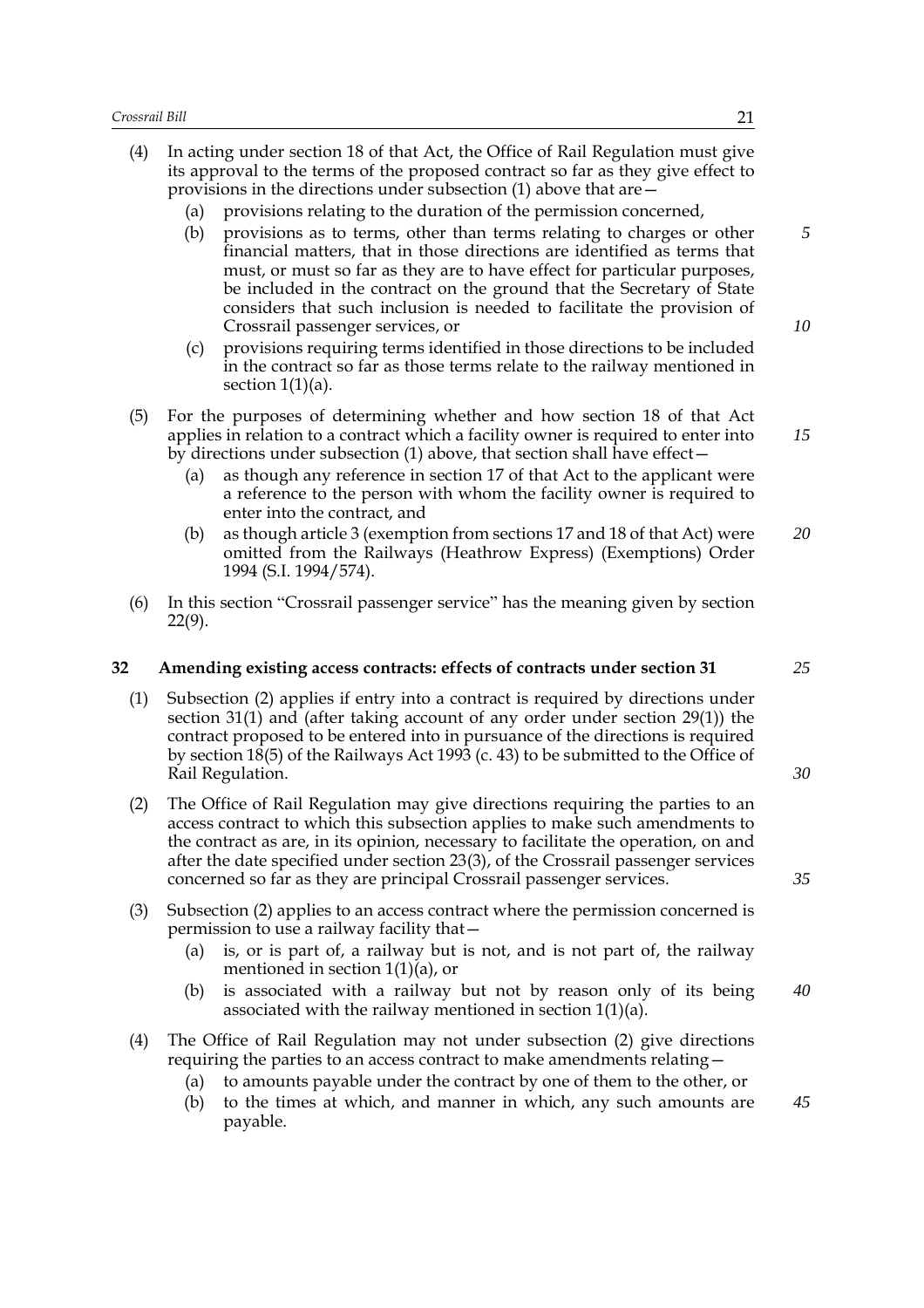- (5) Where the Office of Rail Regulation gives directions under subsection (2) requiring amendments to be made to an access contract, it shall consider whether to carry out an access charges review in relation to that contract. (6) The Secretary of State may by regulations make provision in relation to the carrying out by the Office of Rail Regulation of its functions under subsection  $(2).$ (7) The provision that may be made by regulations under subsection (6) includes (in particular) provision corresponding to any provision of paragraphs 3 to 6 of Schedule 4 to the Railways Act 1993 (c. 43). (8) The power to make regulations under subsection (6) shall be exercisable by statutory instrument which shall be subject to annulment in pursuance of a resolution of either House of Parliament. (9) In this section— "access charges review" has the meaning given by paragraph 1A(2) of Schedule 4A to the Railways Act 1993; "access contract" has the meaning given by section 17(6) of that Act; "Crossrail passenger service" and "principal Crossrail passenger service" have the meanings given by section  $22(9)$ ; "railway facility" has the meaning given by section 83(1) of the Railways Act 1993. **33 Effect on franchise agreements of directions under section 27 or 32** (1) This section applies where— (a) directions are given under section 27(2) or 32(2), and *5 10 15 20*
	- (b) the amendments made in consequence of those directions affect the carrying out of a franchise agreement that is not one to which the Scottish Ministers are a party.
	- (2) The parties to the franchise agreement shall use all reasonable endeavours to agree how to vary the agreement in consequence of those directions.
	- (3) In default of the parties to the franchise agreement agreeing how to vary the agreement in consequence of those directions, the Secretary of State may terminate the agreement. *30*
	- (4) Subsection (5) applies where—
		- (a) the parties to the franchise agreement have agreed how to vary it in consequence of those directions, or
		- (b) the Secretary of State has terminated the franchise agreement under subsection (3). *35*
	- (5) The Office of Rail Regulation may give directions requiring the person who applied for the directions mentioned in subsection (1)(a) to pay compensation to the franchisee.
	- (6) The Office of Rail Regulation shall determine the amount of compensation payable under subsection (5). *40*
	- (7) Any compensation payable under subsection (5) shall be recoverable as a debt due.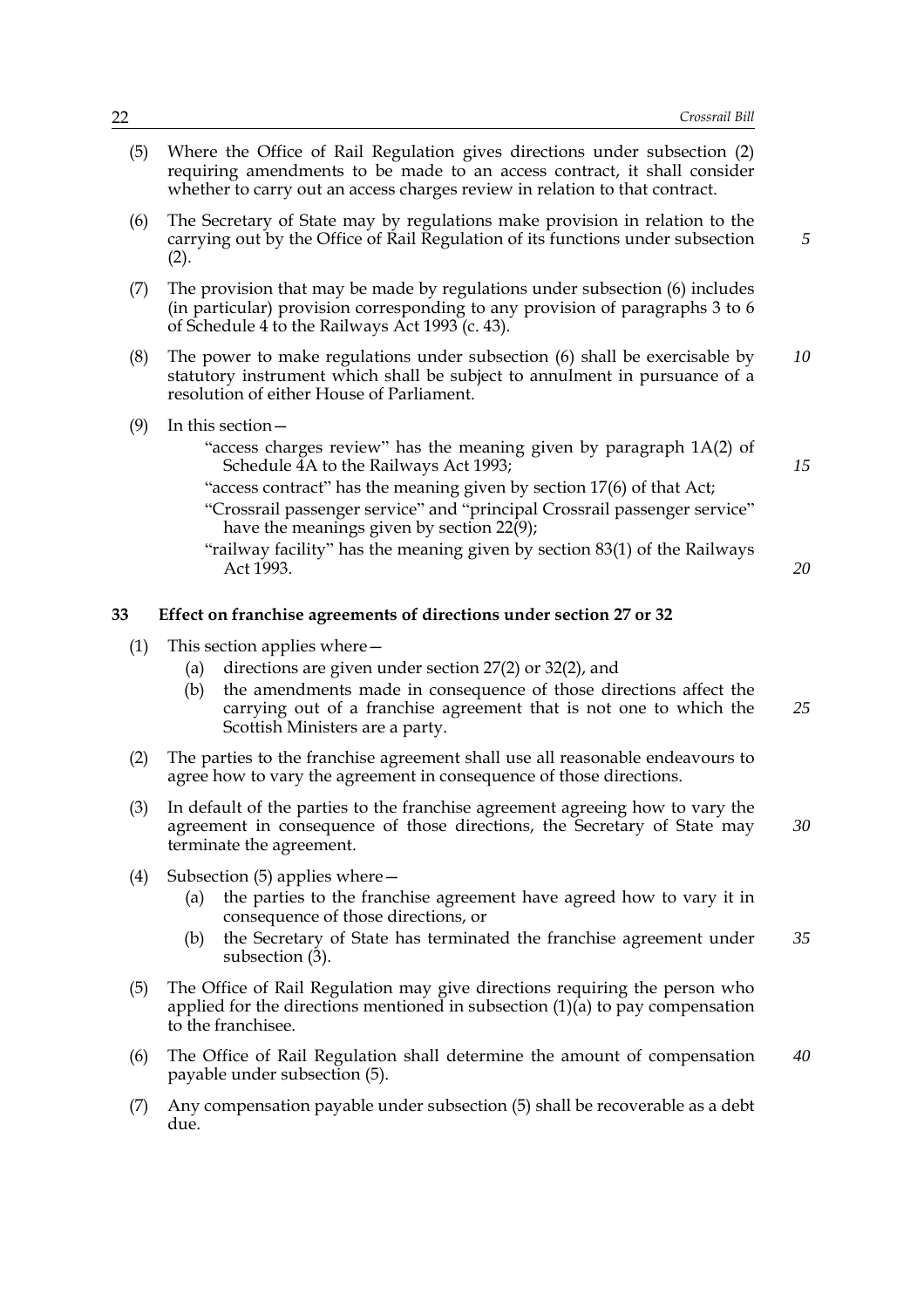(8) In this section "franchise agreement" and "franchisee" have the meanings given by section 23(3) of the Railways Act 1993 (c. 43).

#### **34 Award of Crossrail franchises to public-sector operators**

- (1) Section 25 of the Railways Act 1993 (public-sector operators not to be franchisees) does not apply in relation to the franchisee in respect of a franchise agreement for one or more Crossrail passenger services.
- (2) In subsection  $(1)$  -"Crossrail passenger service" has the meaning given by section 22(9); "franchisee" and "franchise agreement" have the meanings given by section 23 of the Railways Act 1993 (designated passenger services to be provided under franchise agreements). *10*

#### **35 Disapplication of franchising and access exemptions**

- (1) The Secretary of State may by order amend, or revoke provisions of, the LRT Order or the Heathrow Express Order—
	- (a) for the purpose of restricting or ending an exemption granted by a relevant provision, *15*
	- (b) for the purpose of adding to the conditions subject to which such an exemption is granted, or
	- (c) for the purpose of making such a condition more onerous.
- (2) For the purposes of subsection (1), each of the following is a "relevant provision"— *20*
	- article 4(b) of the LRT Order, article 4(d) of the LRT Order, article 3(1) of the Heathrow Express Order, and article 4(1) of the Heathrow Express Order.
- (3) Where exercise of the power under subsection (1) has effect to end an exemption granted by article 3(1) of the Heathrow Express Order in relation to any track, station or depot, the Secretary of State may by order—
	- (a) make provision for, or in connection with, treating as void
		- every access contract, including one entered into before the making of the order, where the permission concerned is permission to use that facility, or
		- (ii) a contract such as is mentioned in sub-paragraph (i) if it is specified in the order or is of a description so specified;
	- (b) provide for exceptions to any provision made under paragraph (a).
- (4) The power under subsection (1), so far as relating to an exemption granted by the LRT Order, is exercisable only for the purpose of, or for purposes that include, facilitating services for the carriage of passengers by railway so far as they are services on the railway mentioned in section 1(1)(a).
- (5) The powers—
	- (a) under subsection (1), so far as relating to an exemption granted by article 3(1) of the Heathrow Express Order, and
	- (b) under subsection (3)(a),

are exercisable only for the purpose of, or for purposes that include, facilitating Crossrail passenger services.

*5*

*40*

*25*

*30*

- 
- *45*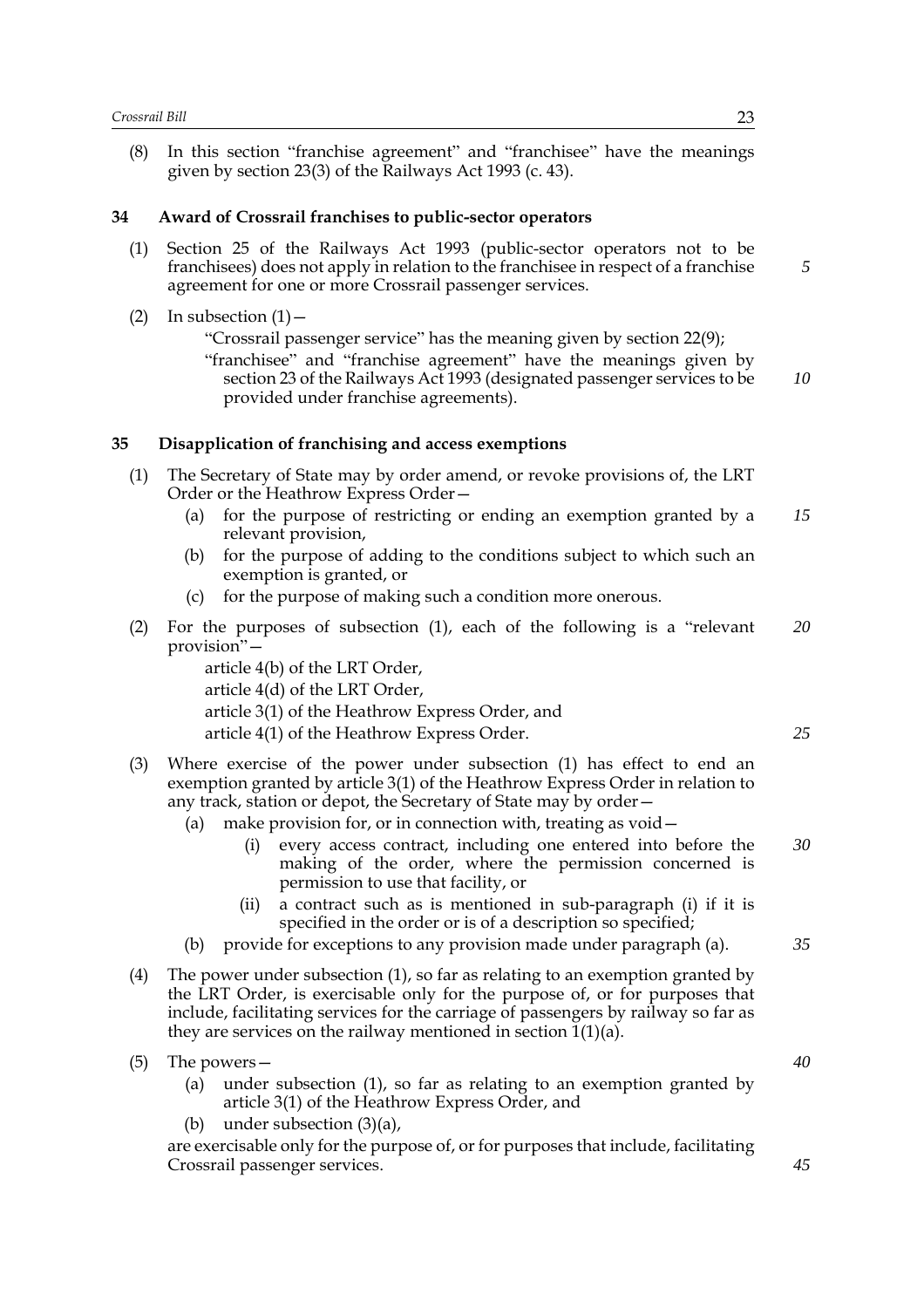*5*

*10*

*25*

- (6) The powers under subsection (1), so far as relating to an exemption granted by article 4(1) of the Heathrow Express Order, are exercisable only for, or for purposes that include, either or both of the following—
	- (a) facilitating Crossrail passenger services, and
	- (b) enabling Crossrail passenger services to be designated under section 23(1) of the Railways Act 1993 (c. 43) (services which ought to be provided under franchise agreements).
- (7) The power to make an order under this section shall be exercisable by statutory instrument which shall be subject to annulment in pursuance of a resolution of either House of Parliament.
- (8) In this section—
	- "the LRT Order" means the Railways (London Regional Transport) (Exemptions) Order 1994 (S.I. 1994/573), as from time to time amended;
	- "the Heathrow Express Order" means the Railways (Heathrow Express) (Exemptions) Order 1994 (S.I. 1994/574), as from time to time amended; *15*
	- "access contract" has the meaning given by section 17(6) of the Railways Act 1993;
	- "Crossrail passenger service" has the meaning given by section 22(9). *20*

#### **36 Closures**

- (1) If the Secretary of State considers that discontinuance falling within any of the closure provisions of the Railways Act 2005 is necessary or expedient because of the operation of Crossrail or the carrying out of any of the works authorised by this Act, he may direct that those provisions shall be treated as not applying to it.
- (2) The reference in subsection (1) to the closure provisions of the Railways Act 2005 is to—

sections 22 to 25 (discontinuance of railway passenger services), sections 26 to 28 (discontinuance of operation of passenger networks), sections 29 to 31 (discontinuance of use or operation of stations), and section 37 (discontinuance of experimental passenger services). *30*

#### **37 Key system assets**

- (1) Section 216(1)(b) of the Greater London Authority Act 1999 (c. 29) (consent of Transport for London required for creation etc. of interests in, or rights over, assets designated as key system assets in connection with certain railwayrelated public-private partnership agreements) shall not apply in relation to— *35*
	- (a) the creation of an interest in, or right over, a key system asset, or
	- (b) an agreement to create an interest in, or right over, a key system asset, if the interest or right is, or is to be, created in order to facilitate any of the matters mentioned in subsection (2). *40*
- (2) Those matters are—
	- (a) the construction of the railway mentioned in section  $1(1)(a)$ ;
	- (b) the maintenance of that railway;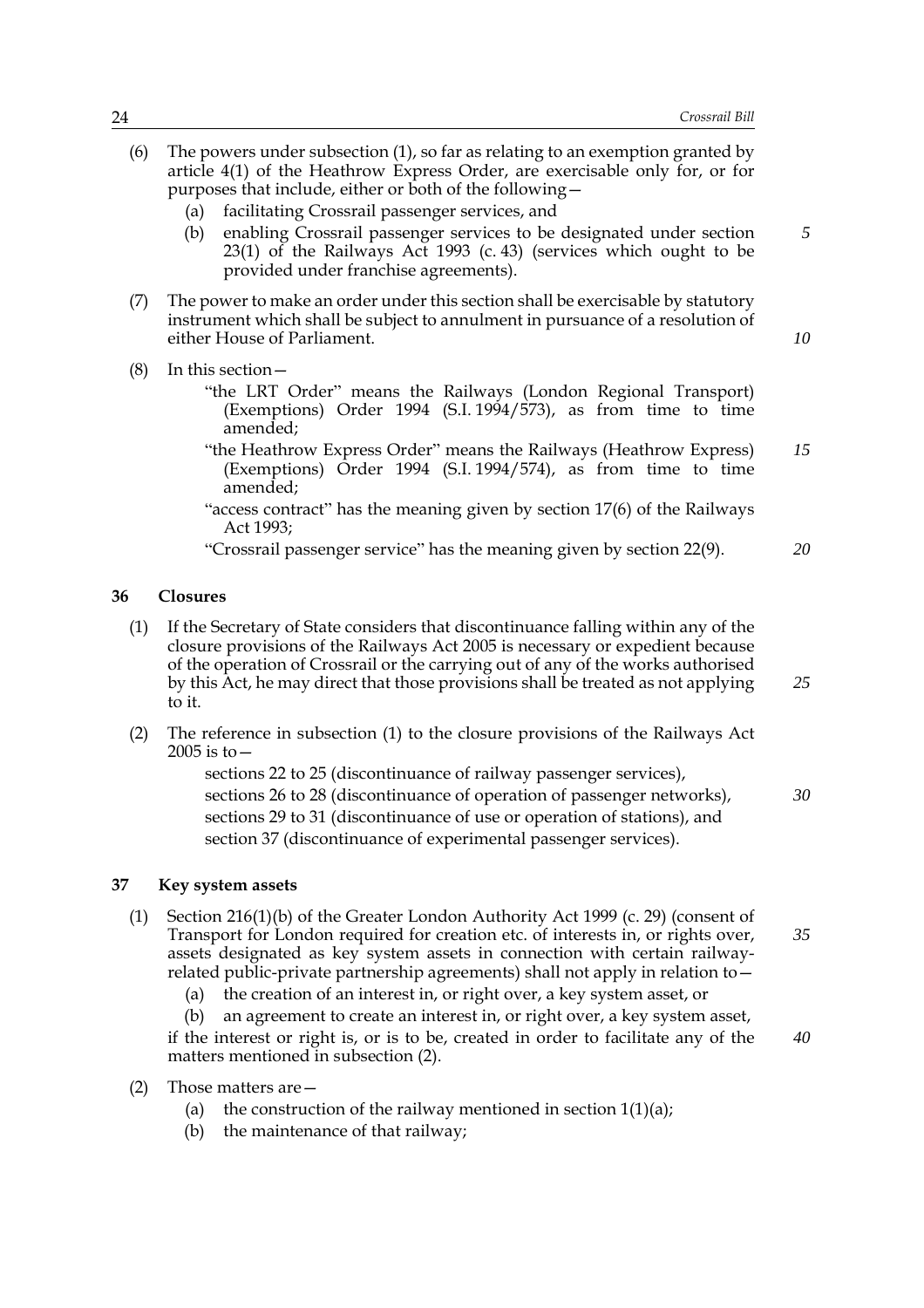- (c) the operation of services for the carriage of passengers or goods by railway on a line the whole of which, or part of which, forms part of that railway.
- (3) In this section "key system asset" has the meaning given by section 213(1) of the Greater London Authority Act 1999 (c. 29).

#### **38 Power to designate persons as "protected railway companies"**

- (1) The Secretary of State may, with the consent of a company to which this subsection applies, by order make provision for the company to be treated as a protected railway company for the purposes of Part 1 of the Railways Act 1993  $(c. 43)$ .
- (2) Subsection (1) applies to a company if  $-$ 
	- (a) it is a private sector operator and it has, for the time being, the management of a railway facility that is or is part of, or is associated with, the railway mentioned in section  $1(1)(a)$ , or
	- (b) it is a private sector operator and it owns, or has rights in relation to, such a railway facility. *15*
- (3) The power to make an order under subsection (1) shall be exercisable by statutory instrument which shall be subject to annulment in pursuance of a resolution of either House of Parliament.
- (4) In this section "private sector operator" and "railway facility" have the same meanings as in Part 1 of the Railways Act 1993. *20*

#### **39 Duty to co-operate**

- (1) Where the nominated undertaker considers that a matter affects—
	- (a) the construction, maintenance or operation of Crossrail, and
	- (b) the construction, maintenance or operation of a railway asset which is not a Crossrail asset, *25*

it may by notice in writing require a controller of the asset to enter into an agreement with it about how the matter is to be dealt with.

- (2) Where a controller of a railway asset which is not a Crossrail asset considers that a matter affects—
	- (a) the construction, maintenance or operation of the asset, and
	- (b) the construction, maintenance or operation of Crossrail,

it may by notice in writing require the nominated undertaker to enter into an agreement with it about how the matter is to be dealt with.

- (3) The terms of an agreement under subsection (1) or (2) shall be such as the nominated undertaker and the controller of the asset may agree or, in default of agreement, as may be determined by arbitration. *35*
- (4) For the purposes of subsections (1) and (2), a railway asset is a Crossrail asset  $if -$ 
	- (a) in the case of a railway asset consisting of any network, station or light maintenance depot, it is comprised in Crossrail, and *40*
	- (b) in the case of a railway asset consisting of any train being used on a network, the network is comprised in Crossrail.
- (5) In this section—

*5*

*10*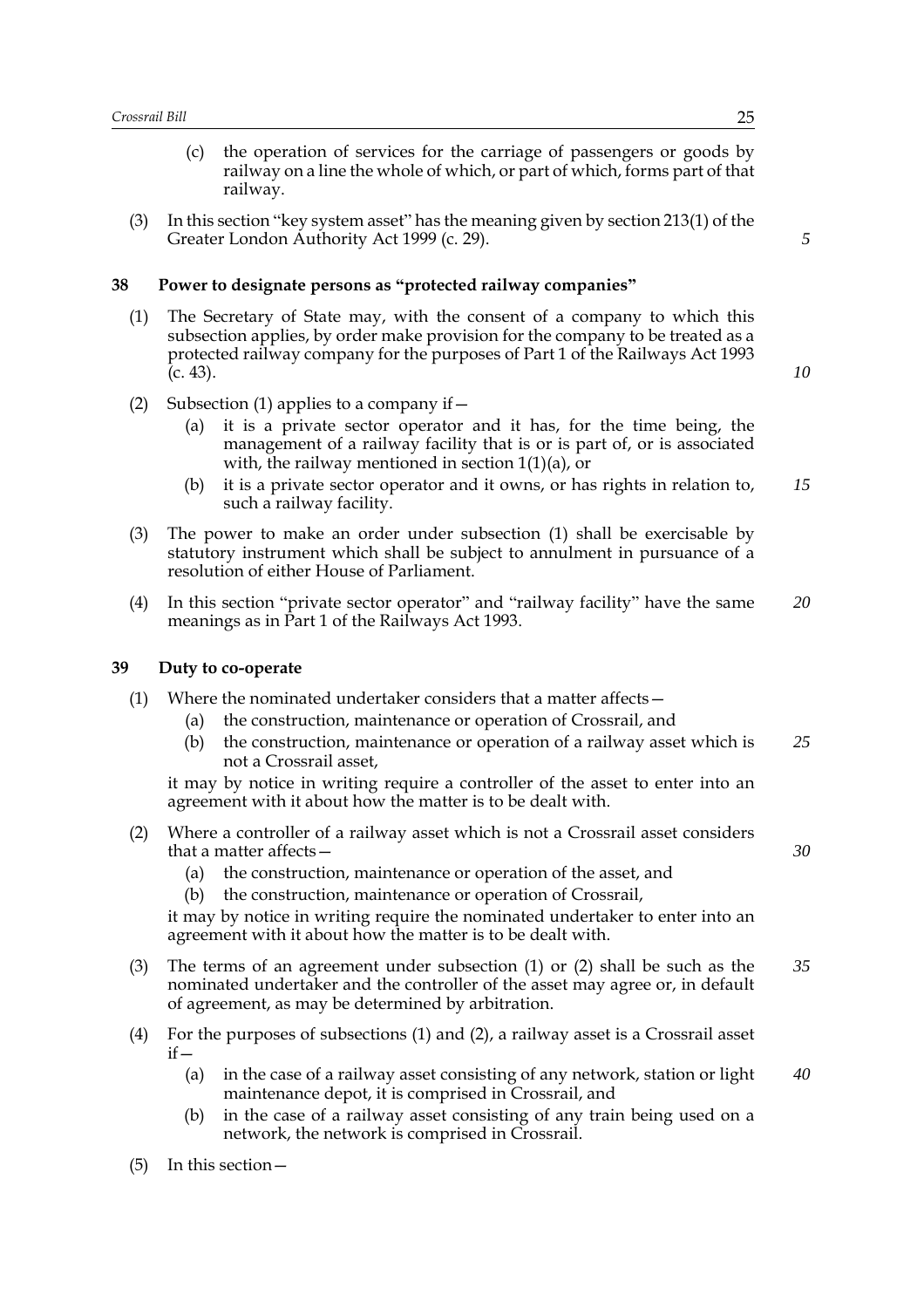"controller", in relation to a railway asset, means—

- (a) the person having the management of the asset for the time being, or
- (b) a person who owns, or has rights in relation to, the asset;

"light maintenance depot", "network", "railway asset" and "station" have the same meanings as in Part 1 of the Railways Act 1993 (c. 43).

#### **40 Arbitration after referral under section 39(3)**

- (1) This section applies where a difference is referred under section 39(3) to arbitration.
- (2) The parties must notify the Secretary of State of the referral without delay after the commencement of the arbitral proceedings. *10*
- (3) The Secretary of State may, on request or otherwise, direct the arbitrator as to results that are to be achieved by the agreement for which terms are to be determined by the arbitration.
- (4) A direction under subsection (3) may be made even though the making of the direction affects the outcome of proceedings to which the Secretary of State himself, or a body in which he has an interest, is a party. *15*
- (5) A request for a direction under subsection (3) may be made by the arbitrator (as well as by a party).
- (6) For the purpose of determining whether or not the arbitrator has to comply with a direction under subsection (3), the rule is that he must comply with the direction in determining terms of the agreement if the direction— *20*
	- (a) is relevant to the determination of those terms, and
	- (b) is given to him before he has made his award determining those terms.
- (7) For the purpose of determining what the arbitrator has to do to comply with a direction under subsection (3) with which he has to comply, the rule is that he must carry out his function of determining terms of the agreement so as to secure, so far as is reasonably practicable, that the results concerned are achieved by the agreement. *25*

#### **41 Arbitration under section 39(3): multiple proceedings**

- (1) The Secretary of State may, on request or otherwise, direct—
	- (a) that a group of proceedings is to be consolidated, or
	- (b) that concurrent hearings are to be held in a group of proceedings.

|  | , In subsection (1) "group of proceedings" means a group consisting $\circ$ + |  |  |  |  |
|--|-------------------------------------------------------------------------------|--|--|--|--|
|  |                                                                               |  |  |  |  |
|  |                                                                               |  |  |  |  |
|  |                                                                               |  |  |  |  |

- (a) section 39(3) proceedings, and
- (b) any one or more of the following—
	- (i) other section 39(3) proceedings,
	- (ii) arbitral proceedings related to the proceedings mentioned in paragraph (a), and
	- (iii) arbitral proceedings related to section 39(3) proceedings that are to be consolidated with the proceedings mentioned in paragraph (a). *40*

*5*

*30*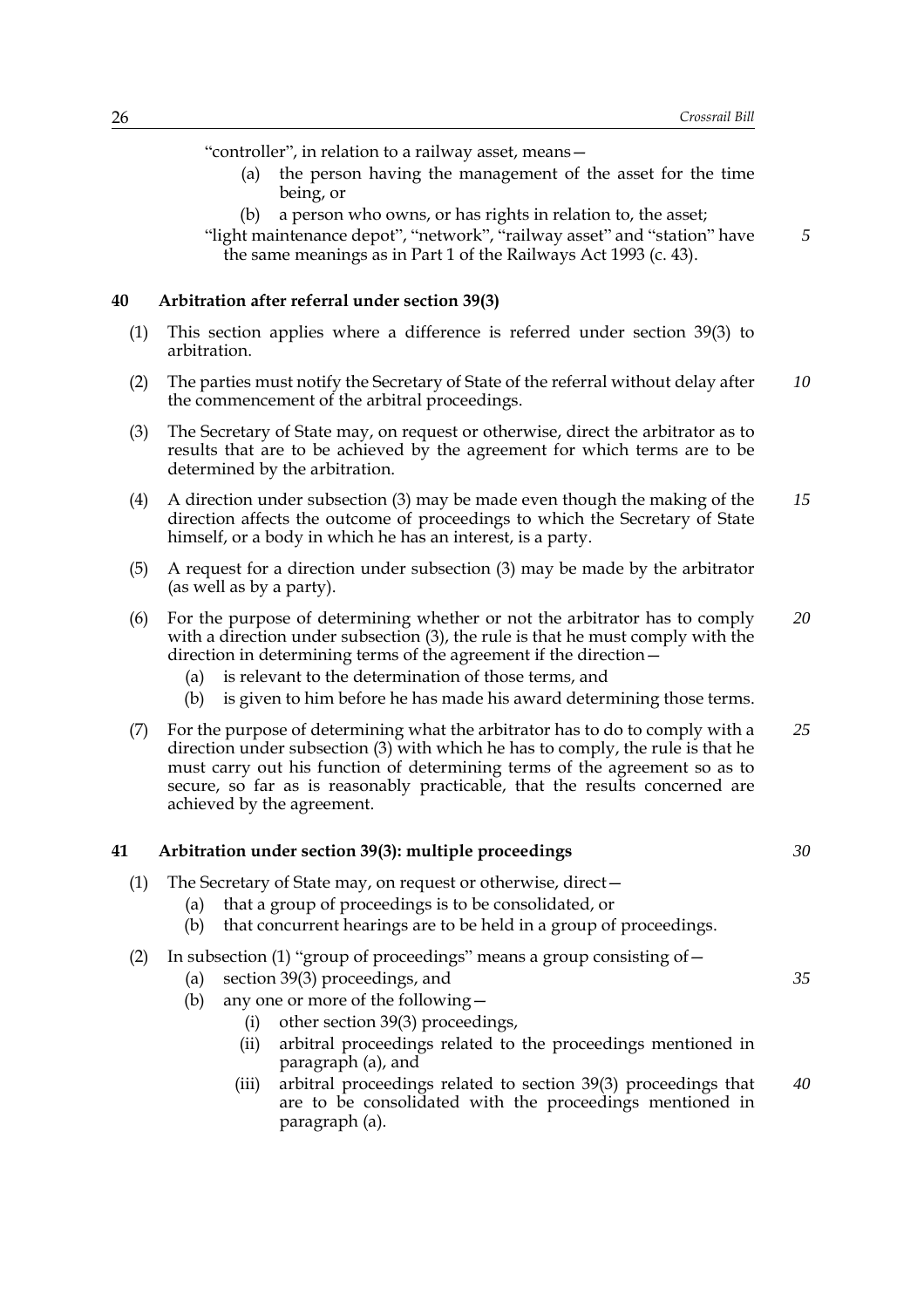- (3) A request for a direction under subsection (1) may be made by the arbitrator or any of the arbitrators (as well as by a party).
- (4) A direction under subsection (1) shall specify the terms on which the proceedings are to be consolidated or on which concurrent hearings are to be held.
- (5) Where a direction under subsection (1) provides for the consolidation of proceedings that do not all have the same arbitrator, the terms that may be specified in the direction include (in particular)—
	- (a) terms specifying the person who is to be the arbitrator in the consolidated proceedings;
	- (b) terms under which that person is to be determined.
- (6) For the purposes of this section—
	- (a) "section 39(3) proceedings" means proceedings on arbitration of a difference referred under section 39(3), and
	- (b) arbitral proceedings are "related" to section 39(3) proceedings if—
		- (i) the arbitral proceedings are not section 39(3) proceedings,
		- (ii) at least one of the parties to the arbitral proceedings is also a party to the section 39(3) proceedings, and
		- (iii) the Secretary of State considers that the subject-matter of the arbitral proceedings is connected with the subject-matter of the section 39(3) proceedings.

#### **42 Transfer of functions relating to works**

- (1) If the Secretary of State acquires any land for the purposes of this Act from a railway operator and there are situated on the land works authorised by statute, he may by order provide for the transfer to himself, or to a person specified under section 46, of any statutory power or duty relating to the works previously exercisable by the railway operator.
- (2) The Secretary of State may by order provide for the further transfer to himself, or to a person specified under section 46, of a power or duty transferred under subsection (1) or this subsection.
- (3) If a railway operator acquires from the Secretary of State any land on which there are situated works authorised by this Act, the Secretary of State may, with the consent of the railway operator, by order provide for the transfer to the railway operator of any duty under this Act relating to the works.
- (4) An order under this section may contain such supplementary, incidental, consequential or transitional provision as the Secretary of State considers necessary or expedient in connection with the order. *35*
- (5) In subsections (1) and (3), references to a railway operator are to a person who has the management for the time being of any network, station or light maintenance depot.
- (6) In this section, "light maintenance depot", "network" and "station" have the same meanings as in Part 1 of the Railways Act 1993 (c. 43).

*15*

*20*

*10*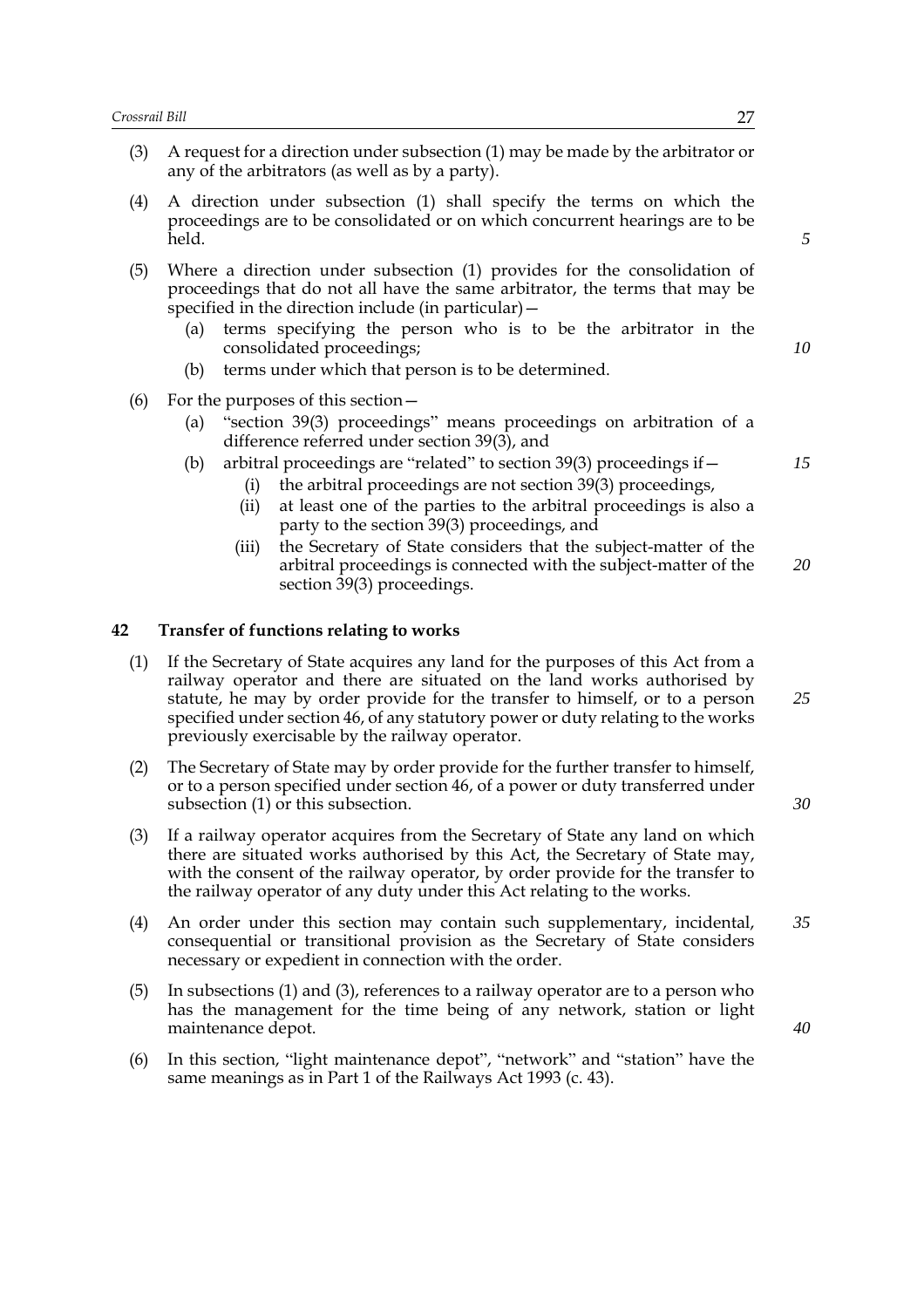#### **43 Application of section 122 of the Railways Act 1993**

For the purposes of section 122 of the Railways Act 1993 (c. 43) (under which availability of the defence of statutory authority depends on the operator of a railway asset being the holder of a licence under section 8 of that Act or having the benefit of a licence exemption) a person who has the benefit of exemption under section 21(1) shall be treated as having the benefit of an exemption granted under section 7 of that Act.

#### **44 Application of other railway legislation**

Schedule 10 (application of railway legislation) has effect.

*Miscellaneous and general*

*10*

*15*

*5*

## **45 Transfer schemes**

Schedule 11 (power of Secretary of State to make schemes to transfer property, rights and liabilities from Cross London Rail Links Limited, the Greater London Authority, the London Development Agency or Transport for London, their wholly-owned subsidiaries, the Secretary of State or companies wholly owned by the Secretary of State) has effect.

#### **46 Holder of functions of nominated undertaker**

- (1) The Secretary of State may by order—
	- (a) provide that a person specified in the order shall be the nominated undertaker for such purposes of such provisions of this Act as may be so specified; *20*
	- (b) provide, in relation to any provision under paragraph (a), that the provision shall cease to have effect in such circumstances as may be specified in the order.
- (2) Where, in the case of any provision of this Act which refers to the nominated undertaker, there is any purpose of the provision for which there is no one who is the nominated undertaker under subsection (1), any reference in the provision to the nominated undertaker shall be construed, in relation to that purpose, as a reference to the Secretary of State. *25*
- (3) The Secretary of State may fetter the exercise of his discretion under subsection (1) by agreement with— *30*
	- (a) the Mayor of London, or
	- (b) a person who is, or is proposed to be, specified in an order under that subsection.
- (4) Before exercising the power under subsection (1) or (3)(b), the Secretary of State shall consult the Mayor of London. *35*
- (5) Subsection (4) does not apply to exercise of the power under subsection (1) in accordance with an agreement under subsection (3).
- (6) The Secretary of State may by order make such modifications of any provision of this Act referring to the Secretary of State, so far as applying for a purpose in relation to which subsection (2) has effect, as appear to him to be necessary *40*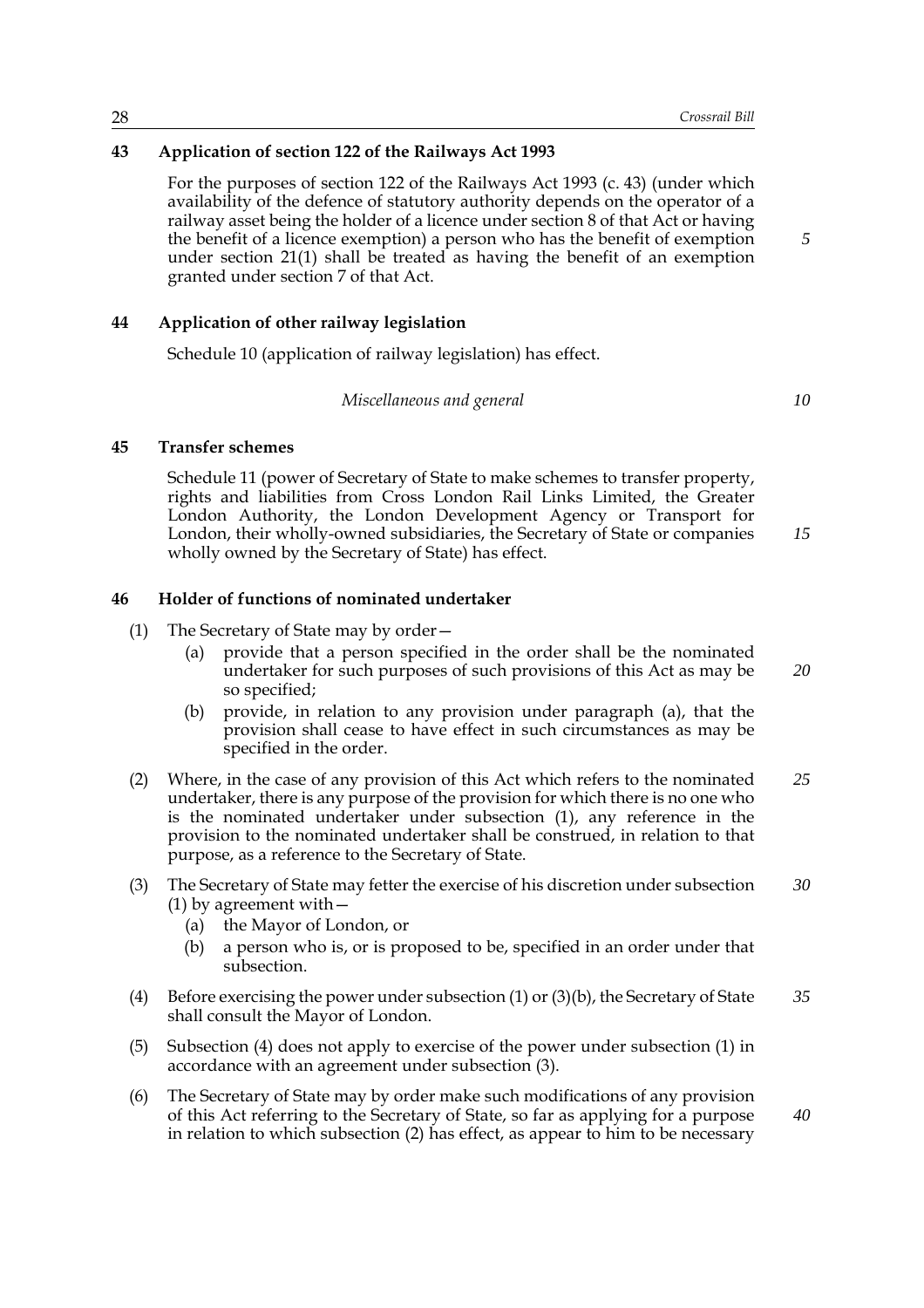or expedient in consequence of his having functions by virtue of that subsection.

- (7) An order under this section may contain such supplementary, incidental, consequential or transitional provision as the Secretary of State considers necessary or expedient in connection with the order.
- (8) The power to make an order under this section shall be exercisable by statutory instrument.
- (9) A statutory instrument containing an order under subsection (6) shall be subject to annulment in pursuance of a resolution of either House of Parliament.

#### **47 Disapplication and modification of miscellaneous controls**

Schedule 12 (which makes provision for the disapplication and modification of miscellaneous statutory and other controls in relation to things done under this Act and otherwise for the purposes of this Act) has effect.

#### **48 Burial grounds**

- (1) Nothing in any enactment relating to burial grounds and no obligation or restriction imposed under ecclesiastical law or otherwise shall have effect to prohibit, restrict or impose any condition on the use of any land comprised in a burial ground for the purpose of constructing any of the works authorised by this Act.
- (2) Subsection (1) shall not apply in relation to land in which human remains are interred unless—
	- (a) the remains have been removed and reinterred or cremated in accordance with the provisions of Schedule 13, and
	- (b) any monument to the deceased has been dealt with in accordance with those provisions. *25*
- (3) Subsection (2) shall not apply where the use of the land for the purpose mentioned in subsection (1) does not involve disturbing the human remains which are interred in it.
- (4) In this section (and Schedule 13)—
	- (a) "enactment" includes an enactment in any local or private Act of Parliament, and an order, rule, regulation, byelaw or scheme made under an Act of Parliament;
	- (b) "monument" includes a tombstone or other memorial;
	- (c) references to a monument to any person are to a monument commemorating that person, whether or not also commemorating any other person. *35*

#### **49 Application of landlord and tenant law**

(1) No enactment or rule of law regulating the rights and obligations of landlords and tenants shall apply, in relation to the rights and obligations of the parties to a lease granted by the Secretary of State in pursuance of a development agreement*5*

*10*

*15*

*20*

*30*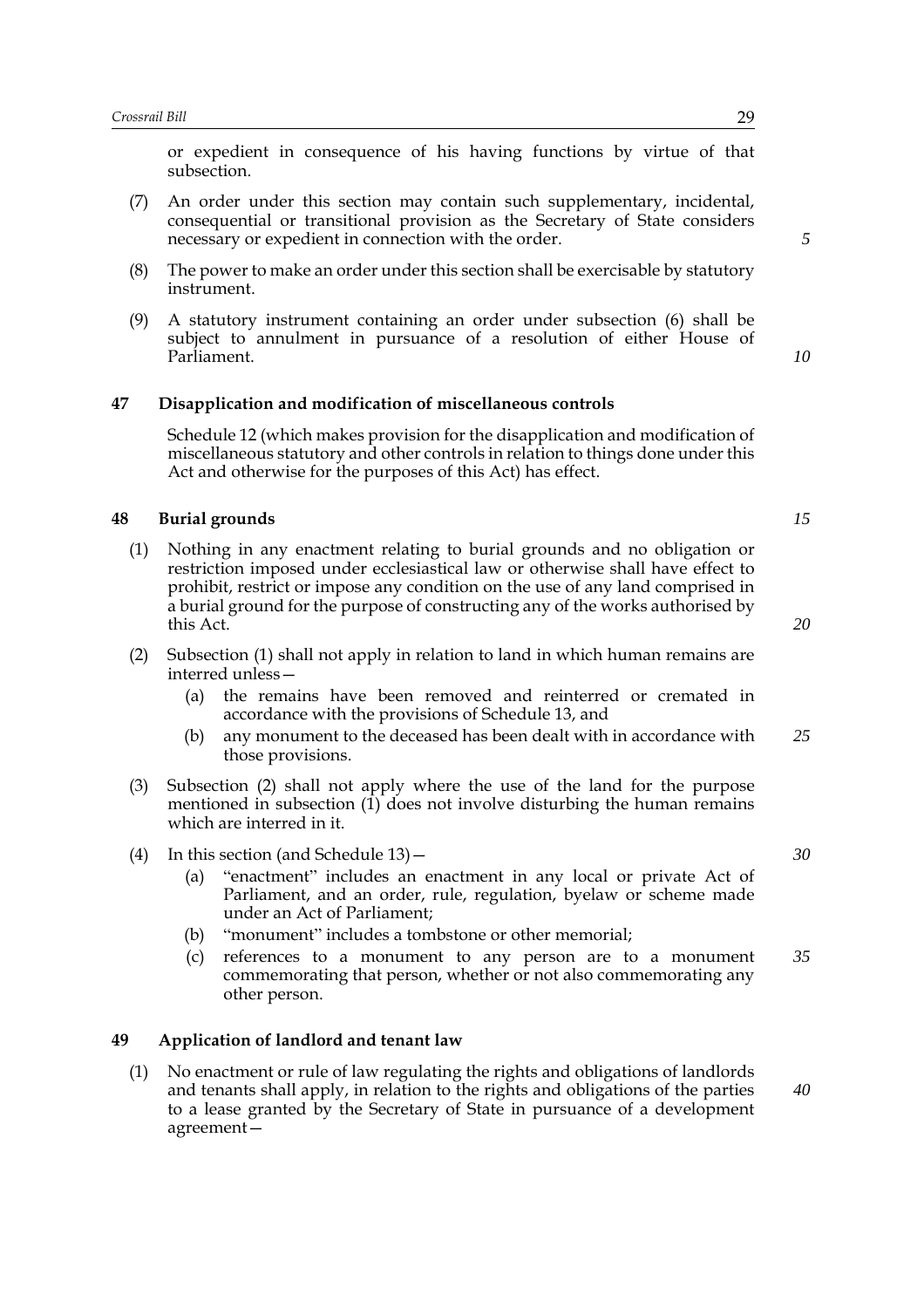- (a) so as to exclude or in any respect modify any of the rights and obligations of those parties under the terms of the lease, whether with respect to the termination of the tenancy or any other matter,
- (b) so as to confer or impose on either party any right or obligation arising out of or connected with anything done or omitted on or in relation to land which is the subject of the lease, in addition to any such right or obligation provided for by the terms of the lease, or
- (c) so as to restrict the enforcement (whether by action for damages or otherwise) by either party to the lease of any obligation of the other party under the lease.
- (2) In subsection (1), references to a lease granted by the Secretary of State in pursuance of a development agreement include any provisions of a development agreement providing for the grant of a lease of any land by the Secretary of State.
- (3) In this section, "development agreement" means an agreement to which the Secretary of State is a party and under which another party has responsibilities in relation to the design, construction, financing or maintenance of Crossrail. *15*

#### **50 Compensation for injurious affection**

Section 10(1) of the Compulsory Purchase Act 1965 (c. 56) (compensation for injurious affection) shall have effect, in relation to land injuriously affected by the execution of works under this Act, with the substitution for "acquiring authority have" of "nominated undertaker has".

#### **51 Application of Act to extensions**

- (1) An order under section 1 of the Transport and Works Act 1992 (c. 42) (orders as to railways etc.) which relates to a proposed extension of Crossrail may—
	- (a) apply any provision of this Act, with any modifications, in relation to anything authorised by the order, so far as relating to the extension;
	- (b) provide for any provision of this Act to have effect as if Crossrail included the extension.
- (2) The following provisions are excepted from the power conferred by subsection  $(1)(a)$  — *30*

section  $6(7)$  and  $(8)$ , paragraphs 18 and 19 of Schedule 6, Schedule 8, and Schedule 9.

#### **52 Protection of interests**

Schedule 14 has effect for protecting the interests of the bodies and persons specified in that Schedule (being bodies and persons who may be affected by other provisions of this Act).

#### **53 Power to devolve functions of Secretary of State**

- (1) The Secretary of State may by order provide for a reference in a qualifying provision of this Act to the Secretary of State to have effect as a reference—
	- (a) to the Greater London Authority,

*5*

*10*

*20*

*25*

*35*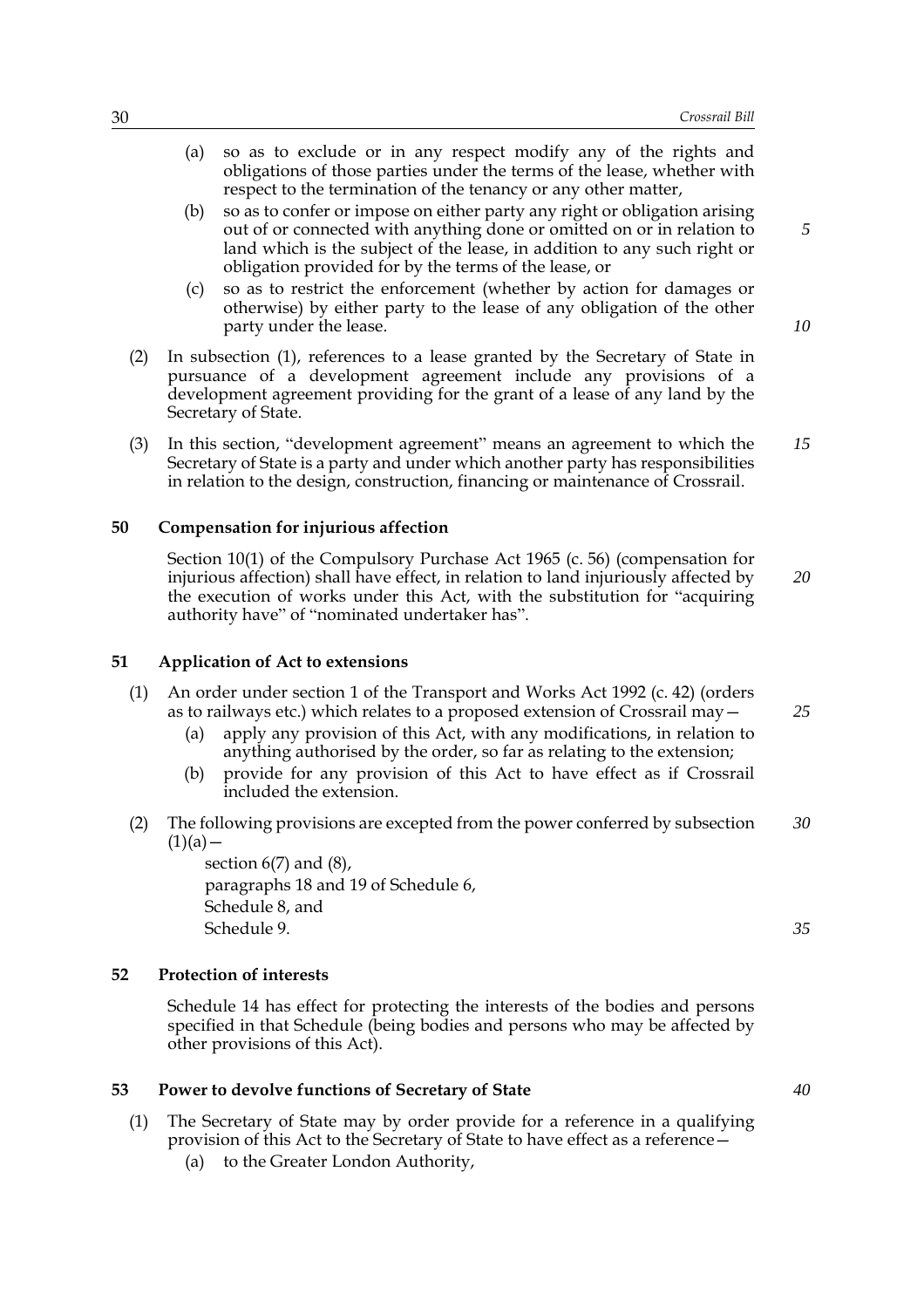|                   | Crossrail Bill<br>31 |                                                                                                                                                                                |  |  |  |  |  |
|-------------------|----------------------|--------------------------------------------------------------------------------------------------------------------------------------------------------------------------------|--|--|--|--|--|
|                   | (b)<br>(c)           | to Transport for London, or<br>to the Greater London Authority and Transport for London.                                                                                       |  |  |  |  |  |
| (2)               |                      | The Secretary of State may fetter the exercise of his discretion under subsection<br>(1) by agreement with the Mayor of London or Transport for London.                        |  |  |  |  |  |
| (3)               | (a)                  | An order under subsection $(1)$ may $-$<br>make provision applying for all purposes or for one or more particular<br>purposes;                                                 |  |  |  |  |  |
|                   | (b)                  | contain such supplementary, incidental, consequential or transitional<br>provision as the Secretary of State considers necessary or expedient in<br>connection with the order. |  |  |  |  |  |
| $\left( 4\right)$ |                      | The provision which may be made by virtue of subsection $(3)(b)$ includes<br>provision modifying any provision of this Act.                                                    |  |  |  |  |  |
| $\sqrt{2}$        |                      | 981 մ. Հ. Հ. Հ. Հ. Ա. Հ. Ա. Հ. Հ. Հ. Հ. Ա. Հ. Հ. Ա. Հ. Հ. 1. Հ. Հ. Հ. Հ. 74 ∖. Հ1 Հ11 1. Հ. Հ. Հ. Հ. Հ. 1.1 Հ. 1. Հ.                                                           |  |  |  |  |  |

- (5) The power to make an order under subsection (1) shall be exercisable by statutory instrument.
- (6) A statutory instrument containing an order under subsection (1) shall be laid before Parliament after being made. *15*
- (7) The following provisions of this Act are qualifying provisions for the purposes of subsection  $(1)$  –

sections 6(1), 7(1) and (2), 8(1), (3) and (4), 9(1), 24(6), 42(1) to (4), 46(1) to (4) and (7), 49 and 54(1) and (4);

paragraphs  $1(2)(d)$  and  $3(1)$ ,  $(4)$  and  $(5)$  of Schedule 3;

paragraphs 13(1), 14(2), (4) and (5), 16 and 18(2) to (4) of Schedule 6;

paragraphs 4(1), 7(3), 9(1), 13(2) and 17(2) of Schedule 12;

paragraphs 1(1), 3(2) to (4), 4(1), 6(1) and 7(1) and (3) of Part 2 of Schedule 14;

paragraphs 1(1) and 2 of Part 5 of Schedule 14.

## **54 Correction of deposited plans**

- (1) If the deposited plans or the book of reference to those plans are inaccurate in their description of any land, or in their statement or description of the ownership or occupation of any land, the Secretary of State, after giving not less than 10 days' notice to the owners and occupiers of the land in question, may apply to two justices having jurisdiction in the place where the land is situated for the correction of the plans or book of reference.
- (2) If on such application it appears to the justices that the misstatement or wrong description arose from mistake or inadvertence, the justices shall certify accordingly and shall in their certificate state in what respect a matter is misstated or wrongly described. *35*
- (3) A certificate under subsection (2) shall be deposited in the office of the Clerk of the Parliaments and a copy of it shall be deposited—
	- (a) in the Private Bill Office of the House of Commons, and
	- (b) with the proper officer of each local authority in whose area the land to which the certificate relates is situated.
- (4) Upon deposit of a certificate in accordance with subsection (3), the deposited plans or the book of reference shall be deemed to be corrected according to the certificate and it shall be lawful for the Secretary of State, in accordance with

*10*

*5*

*25*

*20*

*30*

*40*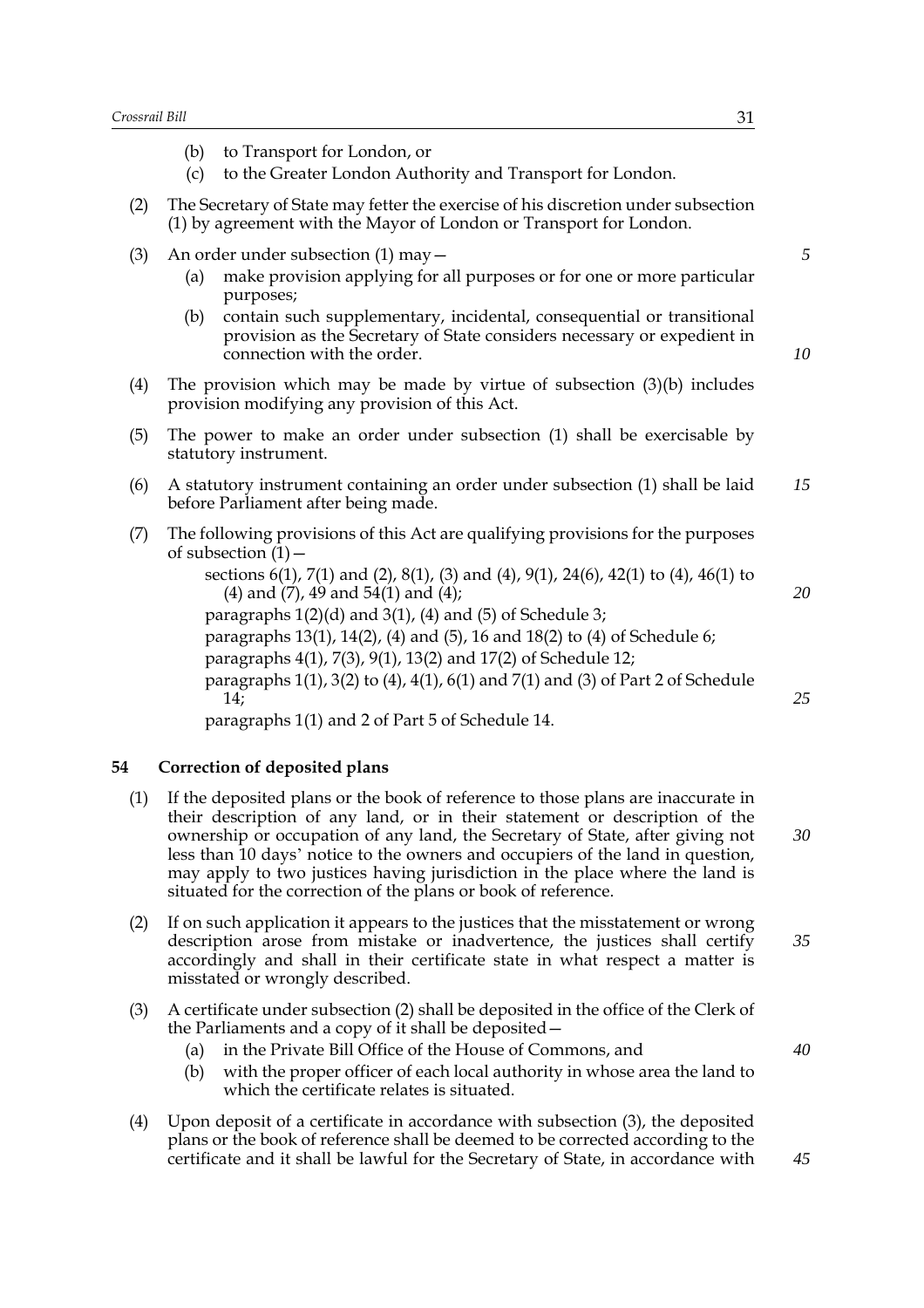the certificate, to proceed under this Act as if the deposited plans or book of reference had always been in the corrected form.

- (5) A copy certificate deposited under subsection (3) shall be kept with the documents to which it relates.
- (6) A justice of the peace may act under this section in relation to land which is partly in one area and partly in another if he may act in respect of land in either area. *5*
- (7) In this section—

"book of reference" means the book deposited in connection with the Crossrail Bill in the office of the Clerk of the Parliaments and the Private Bill Office of the House of Commons in February 2005; *10*

"local authority" means—

- (a) in relation to land situated in the area of a unitary authority, that authority, and
- (b) in relation to land not situated in the area of a unitary authority, the county council for the area. *15*

#### **55 Service of documents**

- (1) Any document required or authorised to be served on any person under this Act may be served—
	- (a) by delivering it to him or by leaving it at his proper address or by sending it by post to him at that address, *20*
	- (b) if the person is a body corporate, by serving it in accordance with paragraph (a) on the secretary of that body, or
	- (c) if the person is a partnership, by serving it in accordance with paragraph (a) on a partner or a person having control or management of the partnership business. *25*
- (2) For the purposes of this section and section 7 of the Interpretation Act 1978 (c. 30) (which relates to the service of documents by post) in its application to this section, the proper address of any person on whom a document is to be served shall be his last known address, except that—
	- (a) in the case of service on a body corporate or its secretary, it shall be the address of the registered or principal office of the body;
	- (b) in the case of service on a partnership or a partner or a person having control or management of a partnership business, it shall be the address of the principal office of the partnership.
- (3) For the purposes of subsection (2), the principal office of a company registered outside the United Kingdom, or of a partnership carrying on business outside the United Kingdom, is its principal office within the United Kingdom.
- (4) If a person to be served under this Act with any document by another has specified to that other an address within the United Kingdom other than his proper address (as determined under subsection (2)) as the one at which he, or someone on his behalf, will accept documents of the same description as that document, that address shall also be treated as his proper address for the purposes of this section and for the purposes of section 7 of the Interpretation Act 1978 in its application to this section.
- (5) Where a document is required or authorised to be served under this Act on a person in his capacity as the owner of an interest in, or occupier of, any land

*30*

*35*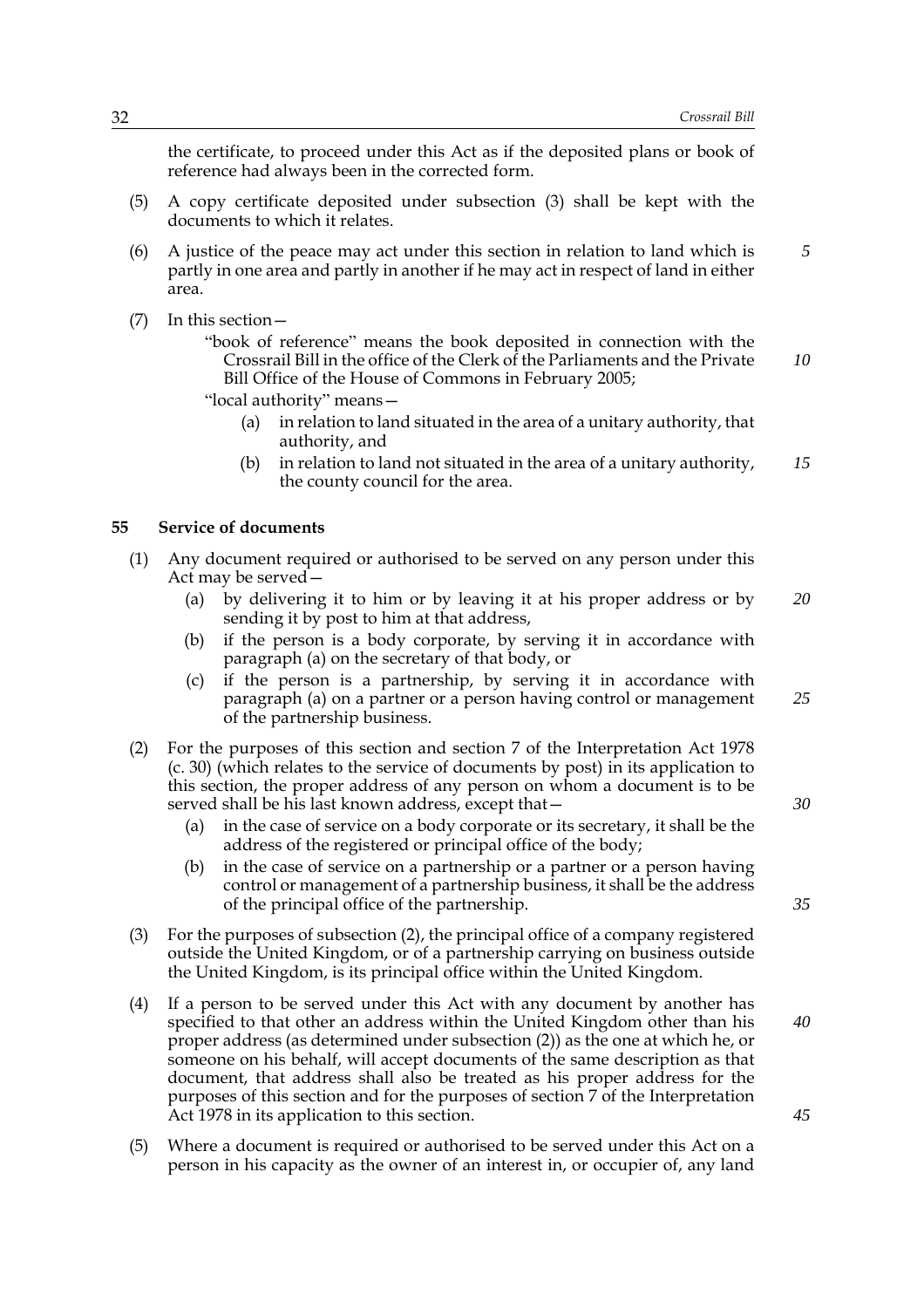and his name or address cannot be ascertained after reasonable enquiry, the document may be served by addressing it to him by name or by the description of "owner" or "occupier", as the case may be, of the land and—

- (a) leaving it with a person who is, or appears to be, resident or employed on the land, or
- (b) leaving it conspicuously affixed to some building or object on or near the land.
- (6) In this section, "secretary", in relation to a local authority within the meaning of the Local Government Act 1972 (c. 70), means the proper officer within the meaning of that Act.

#### **56 Arbitration**

- (1) Where under this Act any difference is to be referred to arbitration, the difference shall be referred to, and settled by, a single arbitrator to be agreed between the parties or, in default of agreement, to be appointed on the application of either party, after notice in writing to the other, by the President of the Institution of Civil Engineers.
- (2) Subsection (3) applies where—
	- (a) a party has under subsection (1) applied for the arbitrator to be appointed by the President of the Institution of Civil Engineers, and
	- (b) the President notifies either of the parties that he is not going to appoint an arbitrator under subsection (1). *20*
- (3) In default of agreement between the parties as to who in the circumstances should be the arbitrator, the arbitrator is to be appointed on the application of either party, after notice in writing to the other, by the Office of Rail Regulation.
- (4) The Office of Rail Regulation may under subsection (3) appoint as the arbitrator a member or employee of that Office. *25*
- (5) The Secretary of State for Environment, Food and Rural Affairs and the Secretary of State for Transport acting jointly may by rules made by statutory instrument make provision about procedure in relation to arbitration under this Act.

#### **57 Interpretation**

- (1) In this Act—
	- "bridleway", "carriageway", "footpath", "footway", highway", "highway authority" and "local highway authority" have the same meanings as in the Highways Act 1980 (c. 66);
	- "burial ground" means a churchyard, cemetery or other ground, whether consecrated or not, which has at any time been set apart for the purposes of interment;
	- "deposited plans" and "deposited sections" mean, respectively, the plans and sections deposited in February 2005 in connection with the Crossrail Bill in the office of the Clerk of the Parliaments and the Private Bill Office of the House of Commons;
	- "limits of deviation" means the limits of deviation which are shown on the deposited plans;
	- "limits of land to be acquired or used" means the limits of land to be acquired or used which are shown on the deposited plans; *45*

*35*

*30*

*40*

*10*

*15*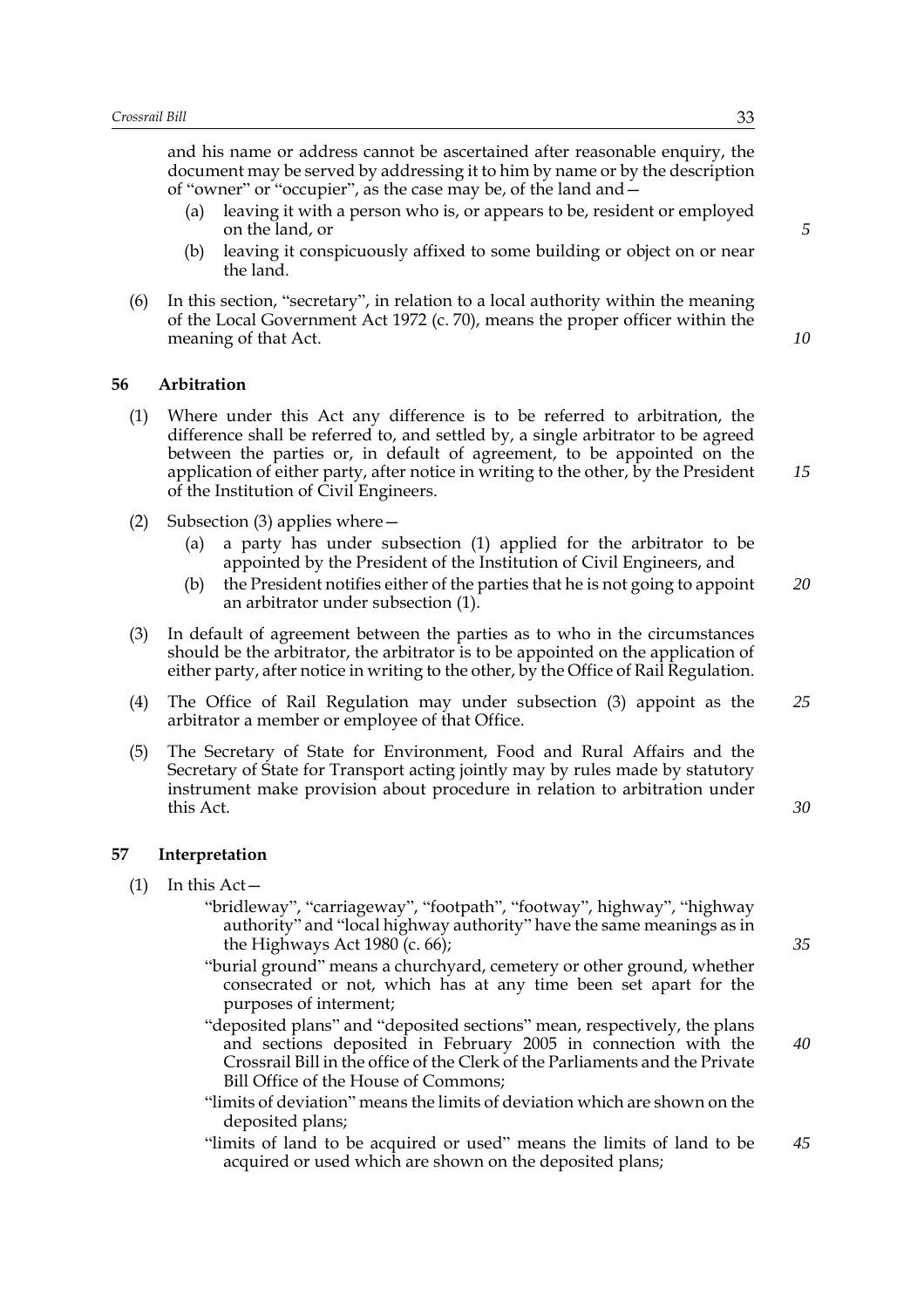"owner" (except in the expression "facility owner") has the same meaning as in the Acquisition of Land Act 1981 (c. 67);

"scheduled works" has the meaning given by section 1(1);

"unitary authority" means—

- (a) the council of any county so far as it is the council for an area for which there are no district councils;
- (b) the council of any district comprised in an area for which there is no county council;
- (c) the council of a London borough;
- (d) the Common Council of the City of London.
- (2) References in this Act to Crossrail are to a railway transport system running from Maidenhead, in the County of Berkshire, and Heathrow Airport, in the London Borough of Hillingdon, through central London to Shenfield, in the County of Essex, and Abbey Wood, in the London Borough of Greenwich.
- (3) References in this Act to land within the relevant limits are to land within the limits of deviation for the scheduled works or within the limits of land to be acquired or used. *15*
- (4) References in this Act to the nominated undertaker shall be construed in accordance with section 46.
- (5) In this Act—
	- (a) a reference to a highway or any other place identified by letters and numbers is a reference to the highway or place shown as such on the deposited plans;
	- (b) a reference to a work identified by numbers (or numbers and a letter) is a reference to the scheduled work of those numbers (or those numbers and letter); *25*
	- (c) any reference in any description of works, powers or land to area, distance, length or direction, or to a particular location, shall be construed as if qualified by the words "or thereabouts";
	- (d) reference to distance, in relation to points on a road or railway, is to distance measured along the centre line of the road or railway. *30*
- (6) For the purposes of this Act, the level of the surface of land shall be taken—
	- (a) in the case of land on which a building is erected, to be the level of the surface of the ground adjoining the building, and
	- (b) in the case of a watercourse or other area of water, to be the level of the surface of the adjoining ground which is at all time above water level. *35*

#### **58 Financial provisions**

*There shall be paid out of money provided by Parliament—*

- (a) *any expenditure incurred by the Secretary of State in consequence of this Act, and*
- (b) *any increase attributable to this Act in the sums payable out of money so provided under any other enactment*.

#### **59 Short title**

This Act may be cited as the Crossrail Act 2005.

*20*

*5*

*10*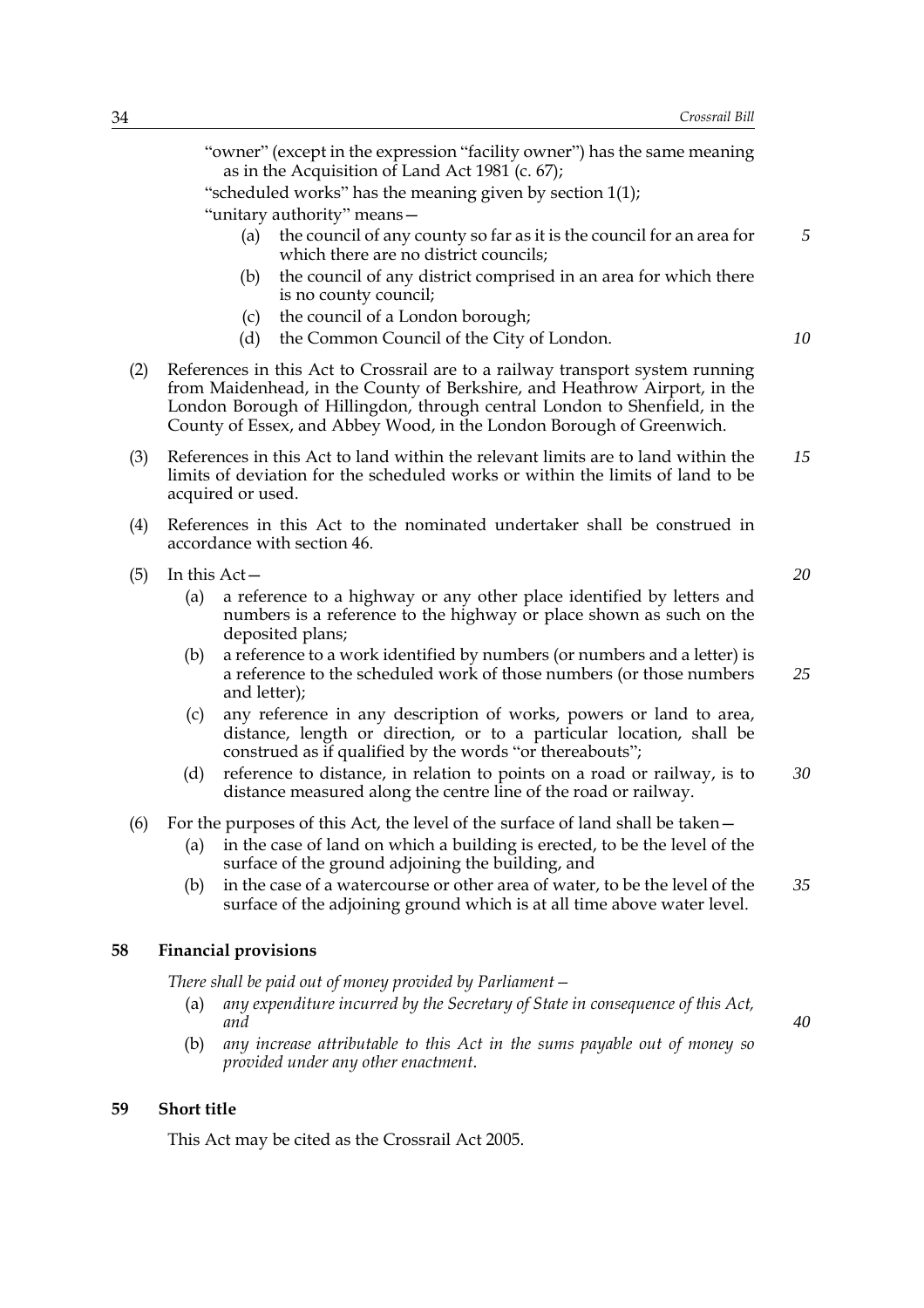## SCHEDULES

#### SCHEDULE 1 Section 1

# SCHEDULED WORKS

*Description of works*

 The works which the nominated undertaker is authorised by section 1 to make and maintain are the following– *5*

 In the London Borough of Hammersmith & Fulham and Royal Borough of Kensington & Chelsea–

- Work No. 1/1A– A realignment of the Reading Railway (2,018 metres in length) commencing by a junction with that railway 220 metres east of Mitre bridge, passing eastwards and terminating by a junction with Work No. 1/2 at a point 125 metres south-west of the junction of Great Western Road with Elkstone Road; *10*
- Work No. 1/1B– A railway (1,636 metres in length) commencing by a junction with sidings within Old Oak Common depot at a point 123 metres west of Mitre bridge, passing eastwards and terminating by a junction with the Reading Railway at a point 65 metres north-east of the junction of Barlby Road with Ladbroke Grove; *15*

In the Royal Borough of Kensington & Chelsea and City of Westminster–

Work No. 1/2– A realignment of the Reading Railway (2,146 metres in length) commencing by a junction with that railway 133 metres north-east of the junction of Notting Barn Road with Salters Road, passing eastwards and terminating at a point 83 metres north-west of the junction of Westbourne Park Villas with Lord Hill's bridge; *20*

 In the City of Westminster, London Boroughs of Camden, Islington and Tower Hamlets and City of London– *25*

- Work No. 1/3A– A railway (10,809 metres in length, in tunnel) commencing by a junction with Work No. 1/2 at its termination, passing eastwards and terminating beneath a point 140 metres west of the junction of Stepney Green with White Horse Lane;
- Work No. 1/3B– A railway (10,942 metres in length, in tunnel) commencing by a junction with Work No. 1/2 at its termination, passing eastwards and terminating beneath a point 135 metres south-west of the junction of Stepney Green with White Horse Lane;
- Works Nos. 1/3A and 1/3B include stations at Paddington, Bond Street, Tottenham Court Road, Farringdon, Liverpool Street and Whitechapel, shafts between Ranelagh Bridge and Westbourne Bridge, at North Carriage Drive in Hyde Park, and at Park Lane, Fisher Street, Hanbury Street and Stepney Green together with a crossover at Farringdon; *35*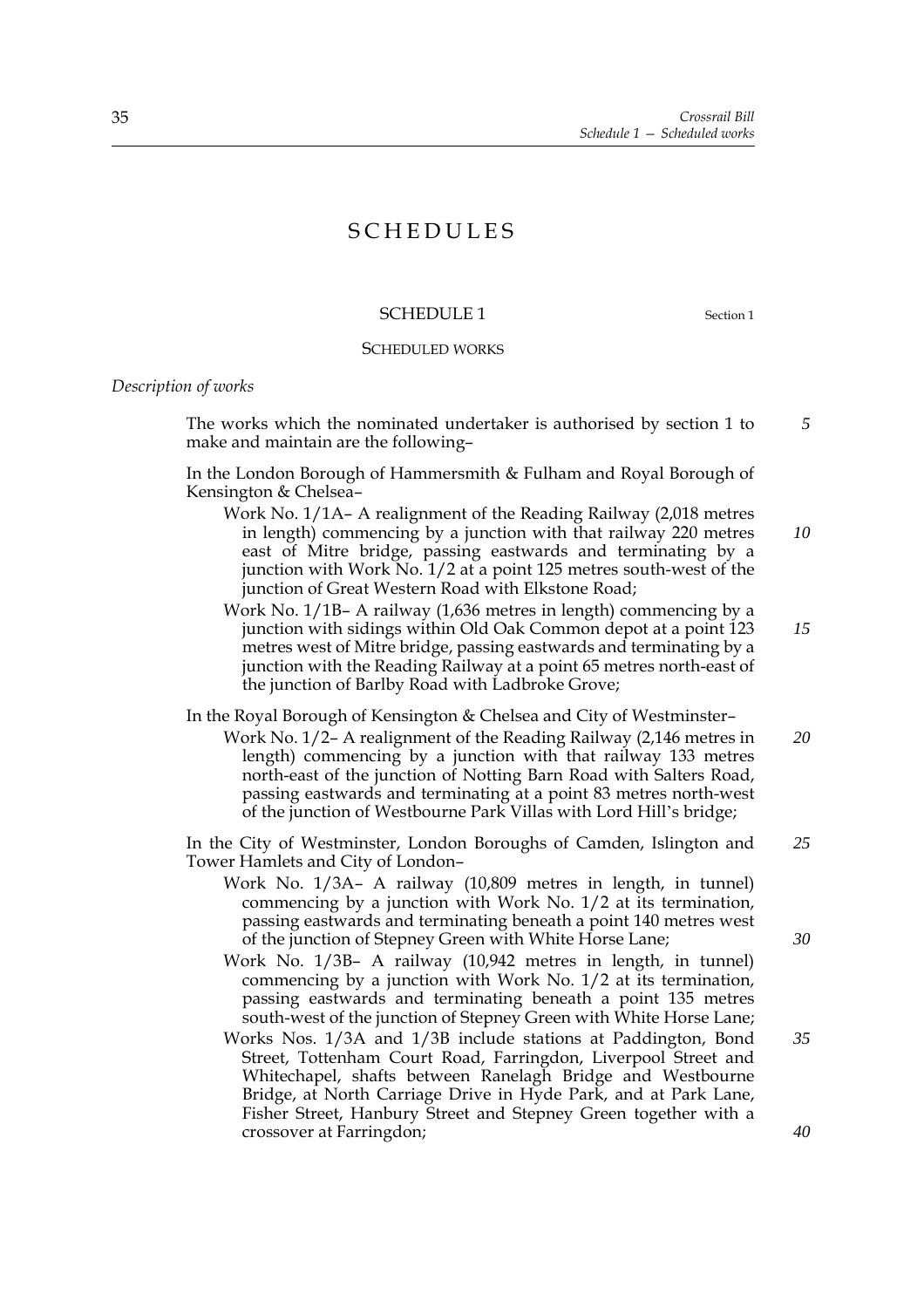In the London Boroughs of Tower Hamlets and Newham–

- Work No. 1/4A– A railway (5,378 metres in length, in tunnel) commencing by a junction with Work No. 1/3A at its termination, passing south-eastwards and terminating at a point 75 metres southeast of the junction of Bridgeland Road with Victoria Dock Road;
- Work No. 1/4B– A railway (5,337 metres in length, in tunnel) commencing by a junction with Work No. 1/3B at its termination, passing south-eastwards and terminating at a point 80 metres southeast of the junction of Bridgeland Road with Victoria Dock Road;
- Works Nos. 1/4A and 1/4B include shafts at Stepney Green, Lowell Street, Hertsmere Road, Blackwall Way and Limmo and a station at Isle of Dogs; *10*

In the London Borough of Newham–

Work No. 1/5– A railway (2,752 metres in length) commencing by a junction with Works Nos. 1/4A and 1/4B at their termination, continuing eastwards and through the existing Connaught Tunnel and terminating at a point 50 metres south-east of the junction of Winifred Street with Albert Road. Work No. 1/5 includes a station at Custom House (being a reconfiguration of the existing North London Line Custom House Station) and alteration of the Connaught Tunnel comprising lowering of the track base within the tunnel; *15 20*

#### In the London Boroughs of Newham and Greenwich–

- Work No. 1/6A– A railway (2,898 metres in length, in tunnel) commencing by a junction with Work No. 1/5 at its termination, continuing south-eastwards beneath the River Thames, continuing eastwards and terminating at a point 175 metres north of the junction of Plumstead High Street with Heverham Road;
- Work No. 1/6B– A railway (2,911 metres in length, in tunnel) commencing by a junction with Work No. 1/5 at its termination, continuing south-eastwards beneath the River Thames, continuing eastwards and terminating at a point 170 metres north of the junction of Plumstead High Street with Heverham Road; *30*
- Works Nos. 1/6A and 1/6B include shafts at Warren Lane and Arsenal Way;
- In the London Boroughs of Greenwich and Bexley–
	- Work No. 1/7– A railway (3,288 metres in length) commencing by a junction with Works Nos. 1/6A and 1/6B at their termination, continuing eastwards and terminating at a point 143 metres northwest of the junction of Abbey Road with Tunstock Way. Work No. 1/7 includes the reconstruction of Abbey Wood Station; *40*
- In the City of Westminster and Royal Borough of Kensington & Chelsea– Work No. 1/8A– A railway (497 metres in length) forming sidings, commencing by a junction with Work No  $1/2$  at a point 85 metres south of the junction of Great Western Road with Elkstone Road, passing eastwards and terminating at a point 95 metres north-east of the junction of Westbourne Park Road with Westbourne Park Villas;
	- Work No. 1/8B– A railway (1,487 metres in length) forming sidings for construction purposes, commencing by a junction with the Marcon Sidings of the Reading Railway at a point 90 metres south-west of the junction of Great Western Road with Elkstone Road, passing

*5*

*25*

*35*

*45*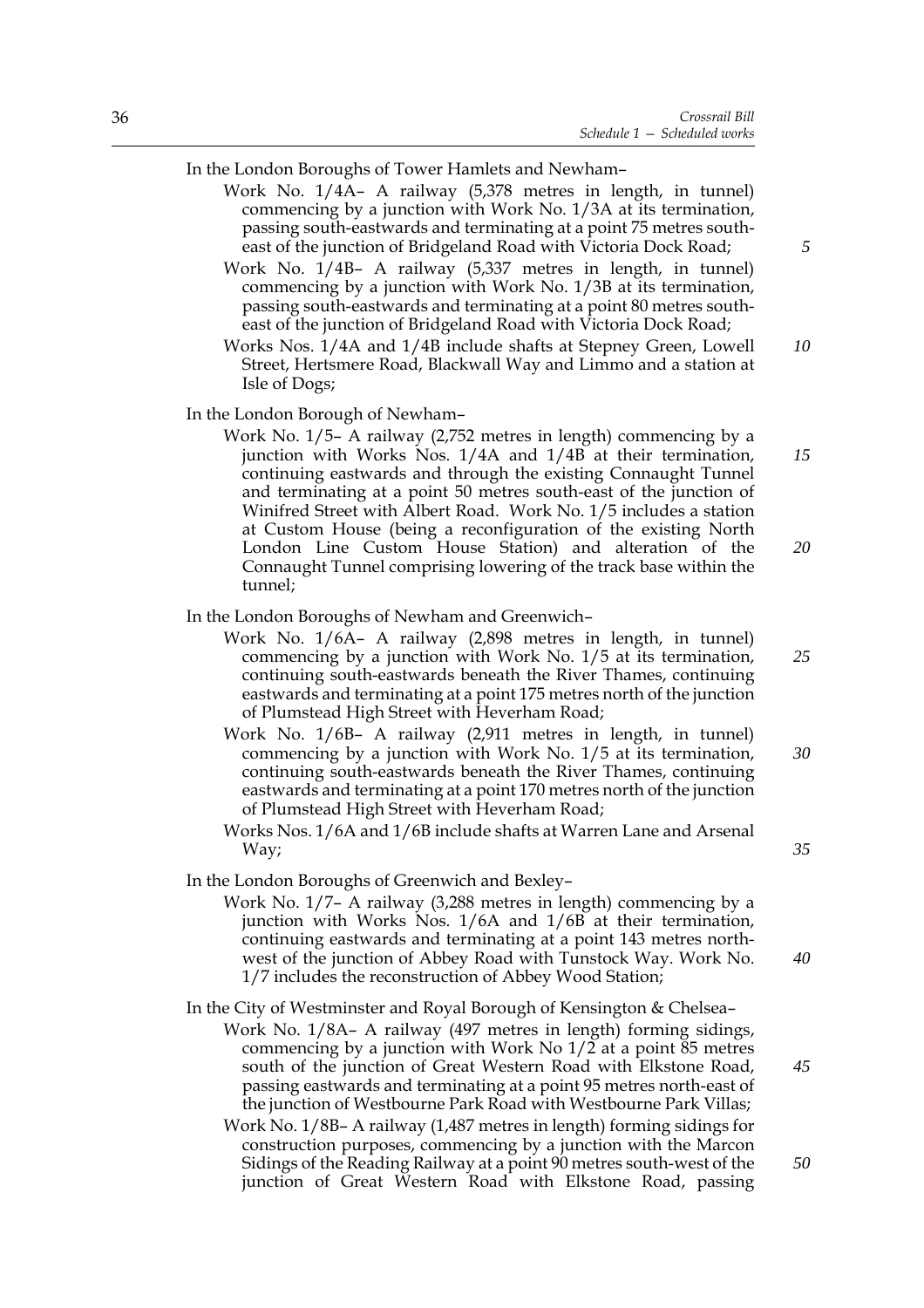eastwards and terminating at a point 135 metres north-east of the junction of Westbourne Terrace with Orsett Terrace;

- In the City of Westminster–
	- Work No. 1/9A– A replacement bus parking facility, being an extension of the existing Westbourne Park Garage, comprising an elevated deck and ramps;
	- Work No. 1/9B– A road commencing by a junction with Great Western Road at a point 100 metres north of its junction with Tavistock Road and terminating by a junction with Alfred Road at a point 205 metres south-west of its junction with Harrow Road;
	- Work No. 1/10A– A temporary diversion of the Ranelagh Sewer, commencing by a junction with that sewer beneath a point 5 metres west of the north-west abutment of the Ranelagh Bridge and terminating by a junction with that sewer beneath a point below that Bridge 70 metres north of the junction of that Bridge with Gloucester Terrace;
	- Work No. 1/10B– A reinstatement of the Ranelagh Sewer, commencing by a junction with that sewer beneath a point 5 metres west of the north-west abutment of the Ranelagh Bridge and terminating by a junction with that sewer beneath a point below that Bridge 70 metres north of the junction of that Bridge with Gloucester Terrace;
	- Work No. 1/11A– A passenger subway linking the proposed Crossrail (Paddington) station to the London Underground Bakerloo line platforms commencing beneath a point 65 metres north-east of the junction of Chilworth Street with Eastbourne Terrace and terminating beneath a point 10 metres south-west of the junction of Winsland Street with London Street;
	- Work No. 1/11B– A road commencing by a junction with Bishop's Bridge Road at a point 125 metres north-east of its junction with Eastbourne Terrace and terminating in South Wharf Road at its junction with London Street;
	- Work No. 1/12– A diversion of a sewer in Eastbourne Terrace, commencing by a junction with that sewer in Bishop's Bridge Road beneath a point 10 metres west of the junction of Eastbourne Terrace with Bishop's Bridge Road, and terminating by a junction with that sewer in Praed Street beneath a point 11 metres south-west of the junction of Praed Street with Spring Street;
	- Work No. 1/13– A subway commencing as a ventilation subway at a point 55 metres south-west of the junction of Bayswater Road with Brook Street to the proposed shaft in Hyde Park (part of Works Nos. 1/3A and 1/3B), continuing as an access subway and terminating at a point 90 metres south-west of the junction of Bayswater Road with Clarendon Place; *40*
	- Work No. 1/14– A passenger subway linking the proposed Crossrail station to the existing London Underground Bond Street station commencing beneath a point 5 metres south-east of the junction of Davies Street with Weighhouse Street and terminating in the said Bond Street station beneath a point 40 metres north-west of the junction of Oxford Street with Stratford Place;
	- Work No. 1/15A– A temporary diversion of a sewer in Davies Street, commencing by a junction with that sewer beneath a point 10 metres north of the junction of Davies Street with Weighhouse Street and *50*

*5*

*10*

*15*

*20*

*25*

*30*

*35*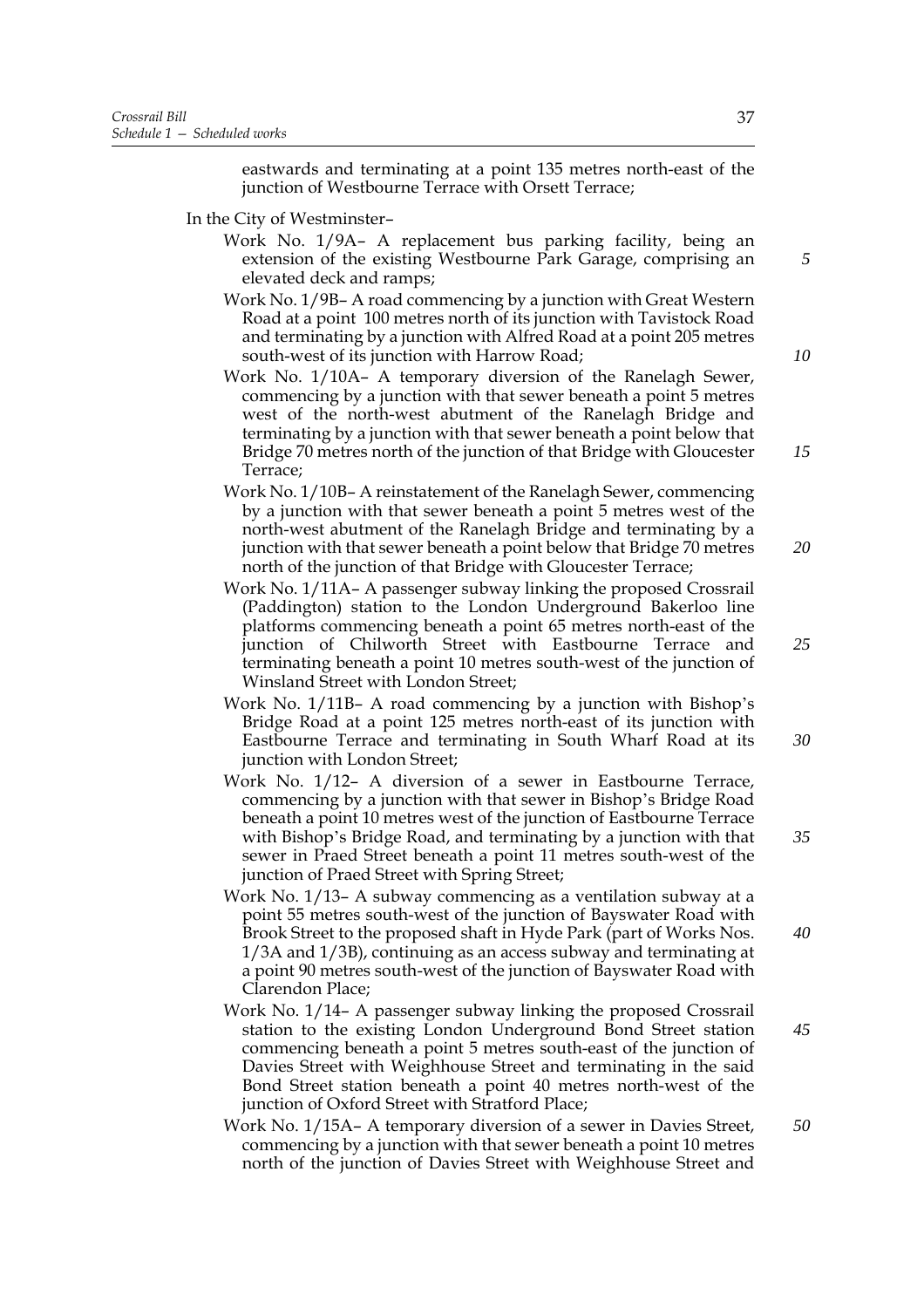terminating by a junction with that sewer beneath a point 4 metres south-east of the junction of Davies Street with St Anselm's Place;

- Work No. 1/15B– A reinstatement of a sewer in Davies Street, commencing by a junction with that sewer beneath a point at the junction of Davies Street with Weighhouse Street and terminating by a junction with that sewer beneath a point 4 metres north-west of the junction of Davies Street with St Anselm's Place;
- Work No. 1/15C– A diversion of a sewer in Weighhouse Street, commencing by a junction with that sewer beneath a point 44 metres north-east of the junction of Gilbert Street with Weighhouse Street and terminating by a junction with that sewer beneath a point 5 metres south-west of the junction of Davies Street with Weighhouse Street;
- Work No. 1/16– A diversion of a sewer in Oxford Street comprising a shaft connecting that sewer with the mid level sewer No.1 beneath a point 68 metres east of the junction of Oxford Street with Soho Street; *15*

#### In the City of Westminster and London Borough of Camden–

Work No. 1/17– A utilities culvert commencing beneath a point in Charing Cross Road 10 metres south-west of the junction of Charing Cross Road with Oxford Street, and terminating beneath a point in that road 25 metres north-west of the junction of Charing Cross Road with Denmark Place; *20*

In the London Borough of Camden–

Work No. 1/18– A temporary road, being a diversion of Charing Cross Road at its northern end, commencing at its junction with Andrew Borde Street and terminating at a point in St Giles High Street 40 metres south of the junction of that street with New Oxford Street;

#### In the City of London–

- Work No. 1/19– A shaft and tunnel, for construction purposes, commencing at a point 15 metres south-east of the junction of Long Lane with Aldersgate Street, passing northwards in tunnelled adit and terminating beneath a point 20 metres north-east of that junction; *30*
- Work No. 1/20– A diversion of a sewer in Aldersgate Street, commencing by a junction with that sewer beneath the junction of Beech Street with Aldersgate Street and terminating by a junction with that sewer beneath a point 30 metres south of that road junction;
- Work No. 1/21– A diversion of the Moorgate Station Sewer, commencing by a junction with that sewer beneath a point in Moorgate Station, 80 metres south-east of the junction of Moor Lane with New Union Street and terminating by a junction with a sewer in Fore Street Avenue beneath a point 3 metres south of the junction of Fore Street and Fore Street Avenue. Work No. 1/21 includes shafts for construction and maintenance; *40*

#### In the City of London and London Borough of Islington–

Work No. 1/22– A passenger subway linking the proposed Crossrail platforms at Liverpool Street station with the London Underground Northern Line platforms at Moorgate Station commencing beneath a point in Moorfields 140 metres south-west of its junction with Ropemaker Street, passing under Ropemaker Street and terminating in Moorgate beneath a point 43 metres south-east of that junction;

*5*

*10*

*25*

*35*

*45*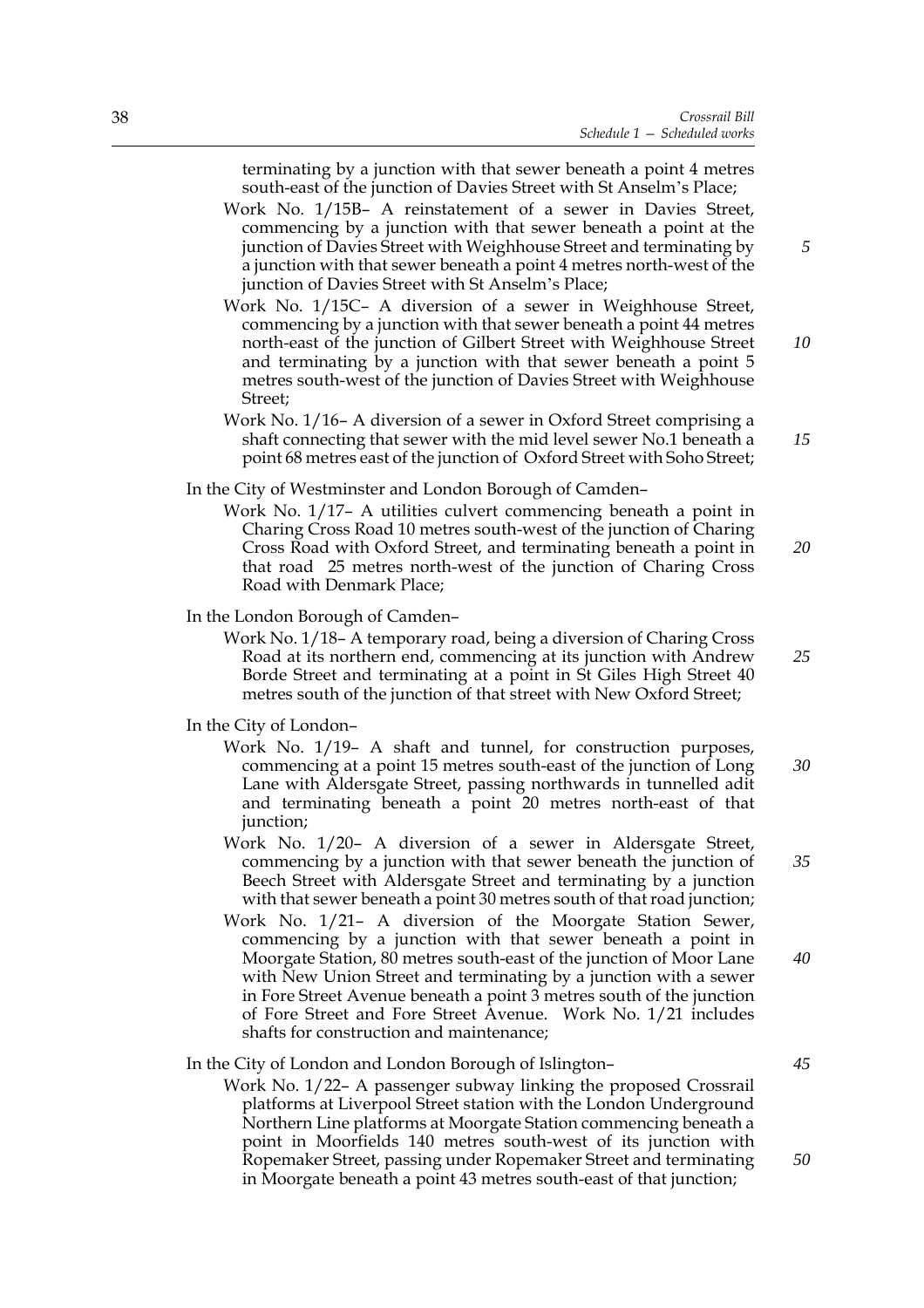In the City of London–

- Work No. 1/23A– A temporary diversion of the London Bridge Sewer, commencing by a junction with that sewer beneath a point 12 metres south-west of the junction of Moorgate with Finsbury Circus, and terminating by a junction with that sewer beneath a point 25 metres south-west of that road junction;
- Work No. 1/23B– A reinstatement of the London Bridge Sewer, commencing by a junction with that sewer beneath a point 12 metres south-west of the junction of Moorgate with Finsbury Circus, and terminating by a junction with that sewer beneath a point 25 metres south-west of that road junction;
- Work No. 1/24– A diversion of the sewer in Liverpool Street commencing by a junction with that sewer beneath a point 10 metres south-east of the junction of Liverpool Street with Blomfield Street and terminating beneath a point 40 metres west of the junction of Liverpool Street with Old Broad Street. Work No. 1/24 includes shafts for construction and maintenance;

In the London Borough of Tower Hamlets–

- Work No. 1/25A– A shaft and tunnel, for construction purposes, commencing beneath a point 88 metres south-west of the junction of Hanbury Street with Spital Street, passing northwards and terminating beneath a point 126 metres north-east of the junction of Bratley Street with Weaver Street; *20*
- Work No. 1/25B– A conveyor on viaduct or supporting structures commencing at a point 84 metres north of the junction of Bratley Street with Weaver Street, passing north-westwards, then eastwards and then northwards under the Great Eastern Main Line Railway, crossing eastwards over the Grand Union/Regent's Canal and terminating in Mile End Park at a point 98 metres north-west of the junction of Grove Road with Ashcroft Road. Work No. 1/25B includes a bridge carrying the conveyor over the said Grand Union/ Regent's Canal; *25 30*
- Work No. 1/25C– An accommodation road, forming an access to the Great Eastern Main Line Railway viaduct, commencing by a junction with Vallance Road at a point 60 metres south of the junction of that road with Dunbridge Street and terminating at a point 100 metres south-east of the junction of Vallance Road with Dunbridge Street;
- Work No. 1/25D– A railway (652 metres in length) forming a realignment of the Mile End (Devonshire Street) Sidings, commencing by a junction with the Great Eastern Main Line Railway at a point 228 metres south-west of the junction of Grove Road with Ashcroft Road, passing westwards and terminating at a point 55 metres north of the junction of Globe Road with Bancroft Road; *40*
- Work No. 1/25E– A conveyor on viaduct or supporting structures, commencing in Mile End Park at a point 155 metres north-west of the junction of Grove Road with Ashcroft Road, passing southwestwards crossing over the Grand Union Canal/Regent's Canal, and passing southwards beneath the Great Eastern Main Line Railway, then passing westwards and terminating in the existing Mile End (Devonshire Street) Sidings at a point 135 metres northwest of the junction of Moody Street with Longnor Road;
- Work No. 1/26A– A passenger subway linking the proposed Crossrail platforms to the London Underground District Line, commencing

39

*10*

*15*

*35*

*45*

*50*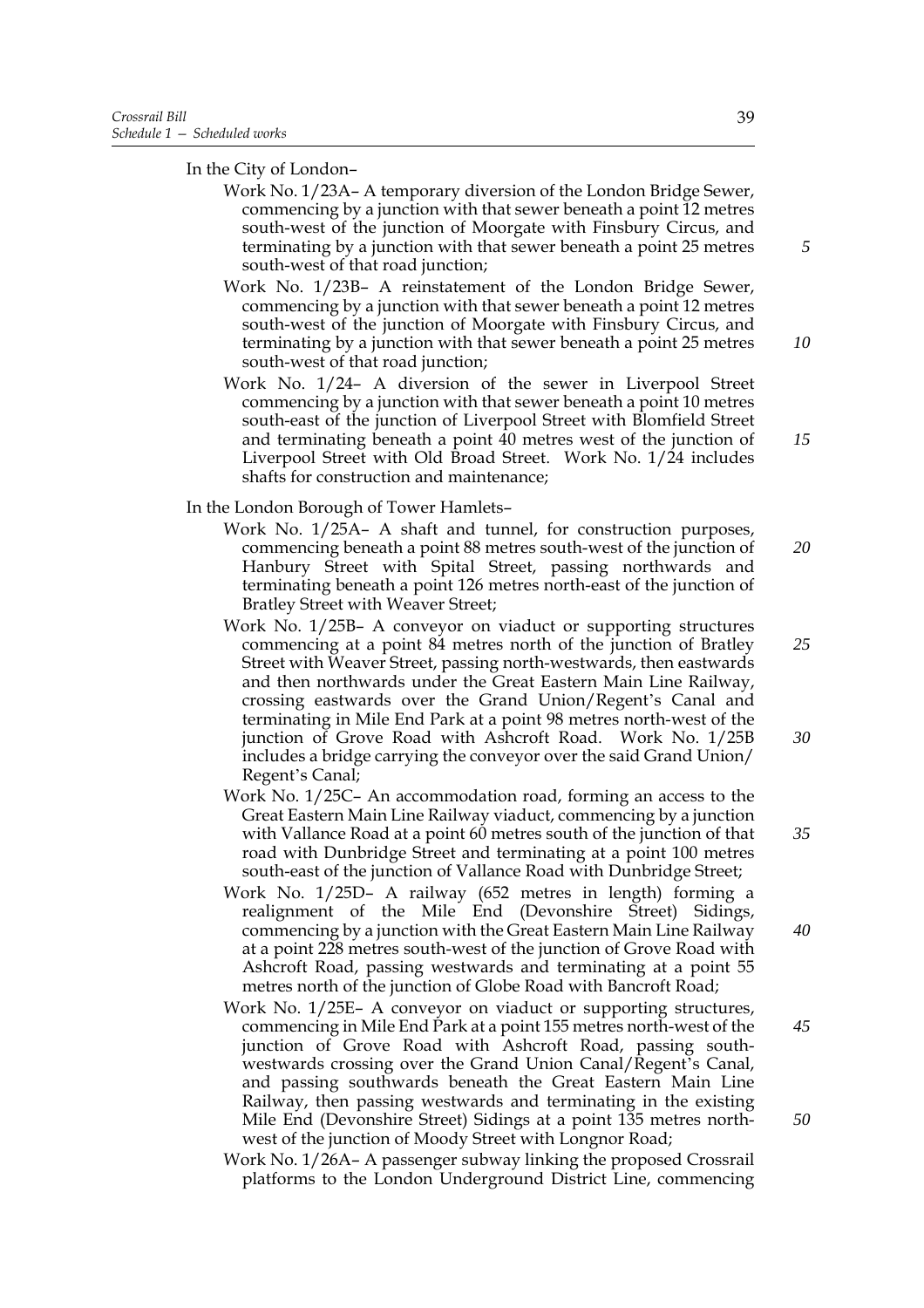beneath a point 13 metres north-west of the bridge carrying Durward Street over the East London Line railway and terminating beneath a point 33 metres south-east of the junction of Durward Street with Court Street;

- Work No. 1/26B– An escalator linking the proposed Crossrail platforms to the London Underground District Line, commencing by a junction with Work No. 1/26A at a point 61 metres east of the junction of Durward Street with Court Street and terminating beneath a point 18 metres south-east of that junction;
- Work No. 1/26C– A diversion of the North Eastern Storm Relief Sewer, commencing by a junction with that sewer beneath a point 112 metres west of the junction of Durward Street with Brady Street and terminating by a junction with that sewer beneath a point 100 metres south-west of the junction of Durward Street with Brady Street. Work No. 1/26C includes a shaft for construction and maintenance; *10 15*
- Work No. 1/27– Alteration of the level of Upper Bank Street and reconstruction of the bridge carrying that road over West India Dock North, commencing at the junction of Aspen Way with Upper Bank Street and terminating at a point 143 metres south of its commencement;
- Work No. 1/28– A jetty incorporating a conveyor, for construction purposes, commencing in West India Dock North at a point 117 metres north of the junction of Bellmouth Passage with Churchill Place extending into West India Dock South and terminating at a point 120 metres south-east of the junction of Bellmouth Passage with Churchill Place;
- In the London Boroughs of Tower Hamlets and Newham–
	- Work No. 1/29– A jetty, for construction purposes, commencing on the eastern bank of the River Lea at a point 143 metres north-west of the junction of Brunel Street with Victoria Dock Road and terminating in that river at a point 25 metres west of its commencement; *30*
- In the London Borough of Newham–
	- Work No. 1/30– A railway (889 metres in length) being a realignment of the Docklands Light Railway, commencing by a junction with that railway at a point 40 metres south-west of the junction of Munday Road with Victoria Dock Road, passing eastwards and terminating by a junction with that railway at a point 168 metres east of the junction of Chauntler Close with Victoria Dock Road. Work No. 1/ 30 includes the reconstruction of Docklands Light Railway Custom House Station;
	- Work No. 1/31– A diversion of the Royal Docks Surface Water Sewer, commencing by a junction with that sewer beneath a point 88 metres south-west of the junction of Munday Road with Victoria Dock Road, and terminating at a junction with that sewer beneath a point 60 metres south-east of the junction of Chauntler Close with Victoria Dock Road. Work No. 1/31 includes shafts for construction and maintenance;
	- Work No. 1/32A– An accommodation road commencing at a point 32 metres south-west of the junction of Albert Road with Winifred Street and terminating at a point 42 metres south of the junction of Albert Road with Fernhill Street;

*20*

*5*

*25*

*35*

*40*

*50*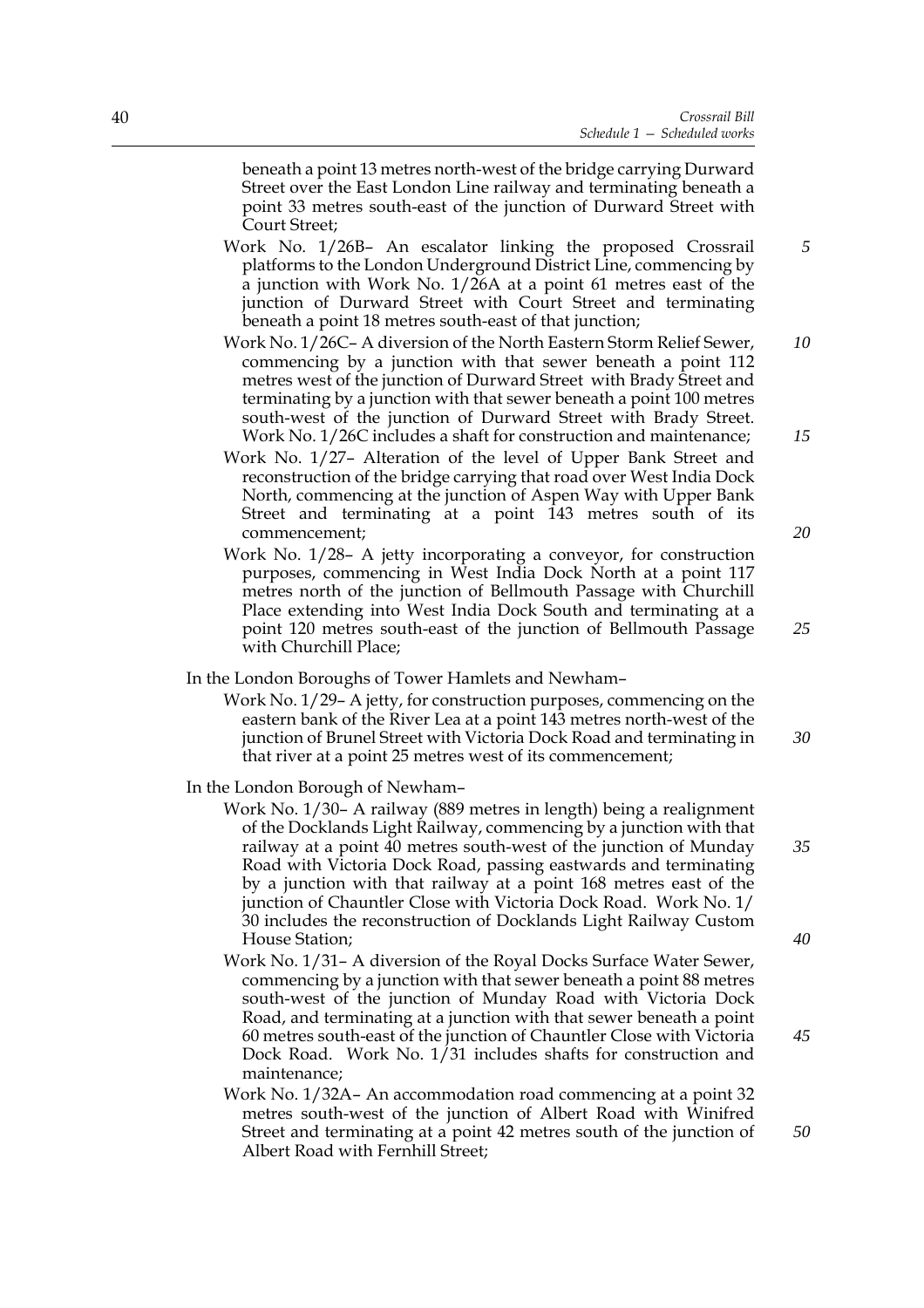- Work No. 1/32B– A diversion of the Royal Docks Sewer (Main Line), commencing by a junction with that sewer beneath a point 37 metres south of the junction of Albert Road with Winifred Street, and terminating by a junction with that sewer beneath a point at the junction of Factory Road with Store Road. Work No. 1/32B includes shafts for construction and maintenance;
- Work No. 1/32C– A diversion of the Albert Road Sewer, commencing by a junction with that sewer beneath a point 31 metres south-east of the junction of Albert Road with Fernhill Street, and terminating by a junction with that sewer beneath a point 104 metres east of that road junction;
- Work No. 1/32D– An access road commencing by a junction with Albert Road at a point 10 metres south-west of the junction of Albert Road with Dockland Street and terminating at the junction of Factory Road with Store Road;
- Work No. 1/32E– A sewer, being a replacement of part of the Store Road Pumping Station Inlet Culvert, commencing by a junction with that sewer beneath a point 30 metres east of the junction of Albert Road with Dockland Street, and terminating by a junction with that sewer beneath a point 32 metres east of the junction of Factory Road with Store Road; *20*
- In the London Boroughs of Greenwich and Bexley–
	- Work No. 1/33A– A railway (3,862 metres in length) being a realignment of the North Kent Line (eastbound line), commencing by a junction with that railway at a point 133 metres west of the junction of Plumstead High Street with Griffin Road, passing eastwards and terminating by a junction with that railway at a point 132 metres north-west of the junction of Abbey Road with Shortlands Close. Work No. 1/33A includes a bridge over Work No. 1/7;
	- Work No. 1/33B– A railway (3,802 metres in length) being a realignment of the North Kent Line (westbound line), commencing by a junction with that railway at a point 78 metres west of the junction of Plumstead High Street with Griffin Road, passing eastwards and terminating by a junction with that railway at a point 128 metres north-west of the junction of Abbey Road with Shortlands Close; *30 35*
- In the London Borough of Greenwich–
	- Work No. 1/33C– A railway (408 metres in length), forming a railway siding for the North Kent Line railway, commencing by a junction with Work No. 1/33A at a point 42 metres north of the junction of Plumstead High Street with Griffin Road, passing eastwards and terminating at a point 112 metres north-west of the junction of White Hart Road with Hartville Road;
	- Work No. 1/34– A footbridge, incorporating steps and ramp facilities, crossing over Works Nos.  $1/7$ ,  $1/33A$  and  $1/33B$  commencing at a point 50 metres north-east of the junction of Church Manor Way with Marmadon Road and terminating at a point 75 metres south-east of the junction of Church Manor Way with Mottisfont Road;
	- Work No. 1/35– A diversion of a sewer, commencing by a junction with that sewer beneath a point 72 metres north of the junction of Woodhurst Road with Bracondale Road, and terminating by a

*10*

*5*

*15*

*25*

*40*

*50*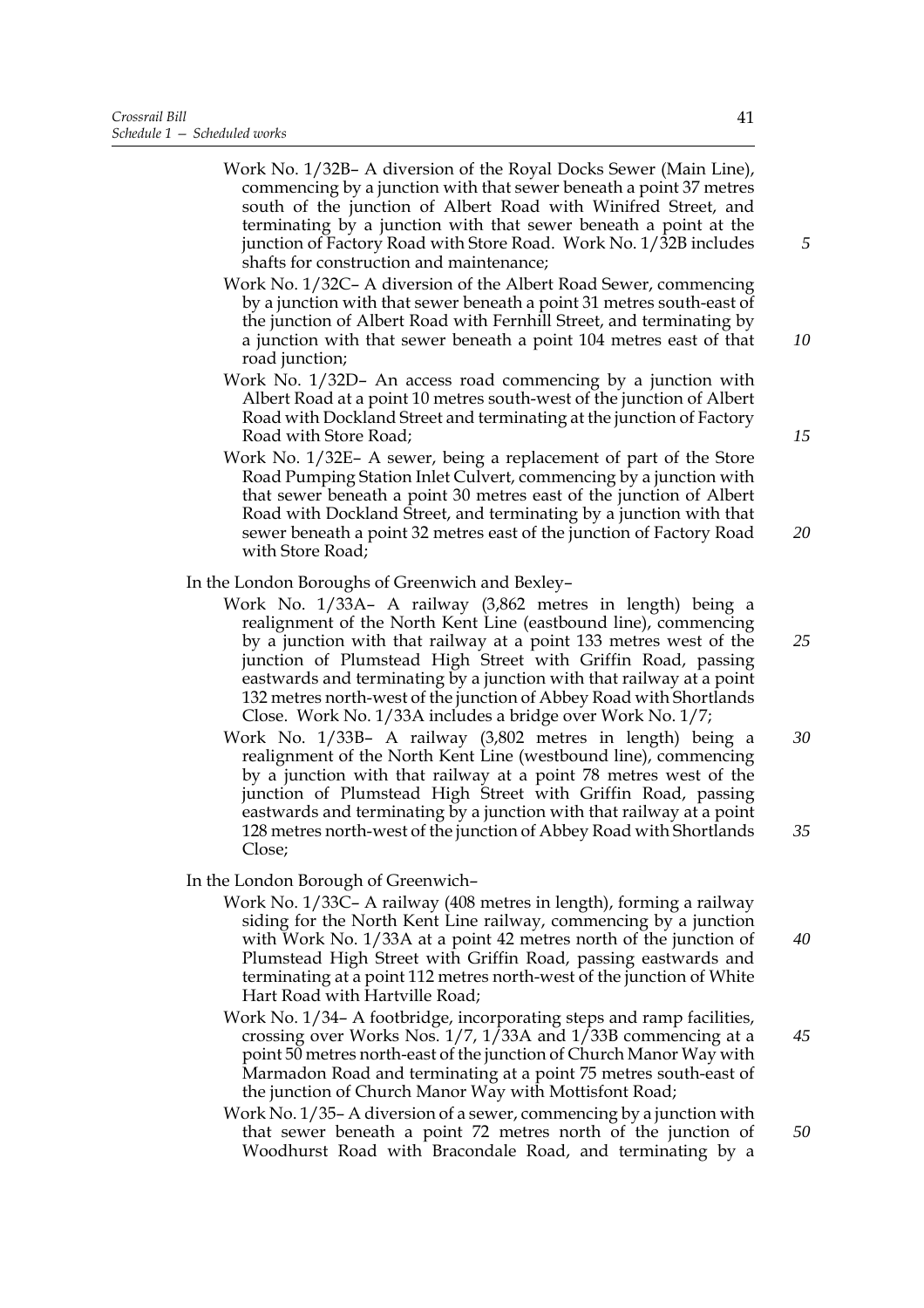junction with that sewer beneath a point 40 metres north-east of that road junction;

Work No. 1/36– A footbridge, incorporating steps and ramp facilities, crossing over Works Nos.  $1/7$ ,  $1/33A$  and  $1/33B$  commencing at a point 55 metres north-west of the junction of Bostal Manorway with Abbey Grove and terminating at a point 95 metres north-west of that junction;

In the London Borough of Bexley–

Work No. 1/37A– Reconstruction of the bridge carrying Harrow Manor Way over Works Nos. 1/7, 1/33A and 1/33B commencing by a junction with Harrow Manor Way at a point 80 metres west of the junction of Felixstowe Road with Sydney Road and terminating with Harrow Manor Way at a point 25 metres south-west of the junction of Florence Road with Fendyke Road; *10*

In the London Boroughs of Greenwich and Bexley–

- Work No. 1/37B– A realignment of Felixstowe Road commencing at a point 80 metres north of the junction of Wilton Road with Gayton Road and terminating at the junction of Felixstowe Road with Rushdene;
- Work No. 1/37C– A realignment of Gayton Road commencing at a point 10 metres south of its existing junction with Wilton Road and terminating at a point 10 metres north of its existing junction with Florence Road; *20*
- Work No. 1/37D– A diversion of a sewer, commencing by a junction with that sewer beneath a point 55 metres northwest of the junction of Wilton Road with Gayton Road, and terminating by a junction with that sewer beneath a point in Wilton Road at its junction with Gayton Road; *25*

In the London Borough of Bexley–

- Work No 1/38A– A wharf, comprising the refurbishment of Manor Wharf, commencing at a point 18 metres south-east of the centre of the dolphin at the western end of Manor Wharf and terminating at a point 178 metres east of its commencement; *30*
- Work No. 1/38B– A conveyor, for construction purposes, commencing at a point 285 metres south-west of the centre of the dolphin at the western end of Manor Wharf, passing eastwards and then northwards over the River Thames and terminating by a junction with Work No. 1/38A at a point 97 metres south-east of the centre of the said dolphin; *35*
- Work No. 1/38C– A road, comprising an alteration of Norman Road, commencing by the junction of that road with Picardy Manorway and terminating at a point 285 metres north-east of the centre of the dolphin at the western end of Manor Wharf; *40*

In the London Boroughs of Tower Hamlets and Newham–

- Work No. 2/1A– A railway (3,255 metres in length, in tunnel) commencing by a junction with Work No. 1/3A at its termination continuing eastwards and terminating at a point 70 metres north of the junction of Barbers Road with Pudding Mill Lane; *45*
- Work No. 2/1B– A railway (3,318 metres in length, in tunnel) commencing by a junction with Work No. 1/3B at its termination

*15*

*5*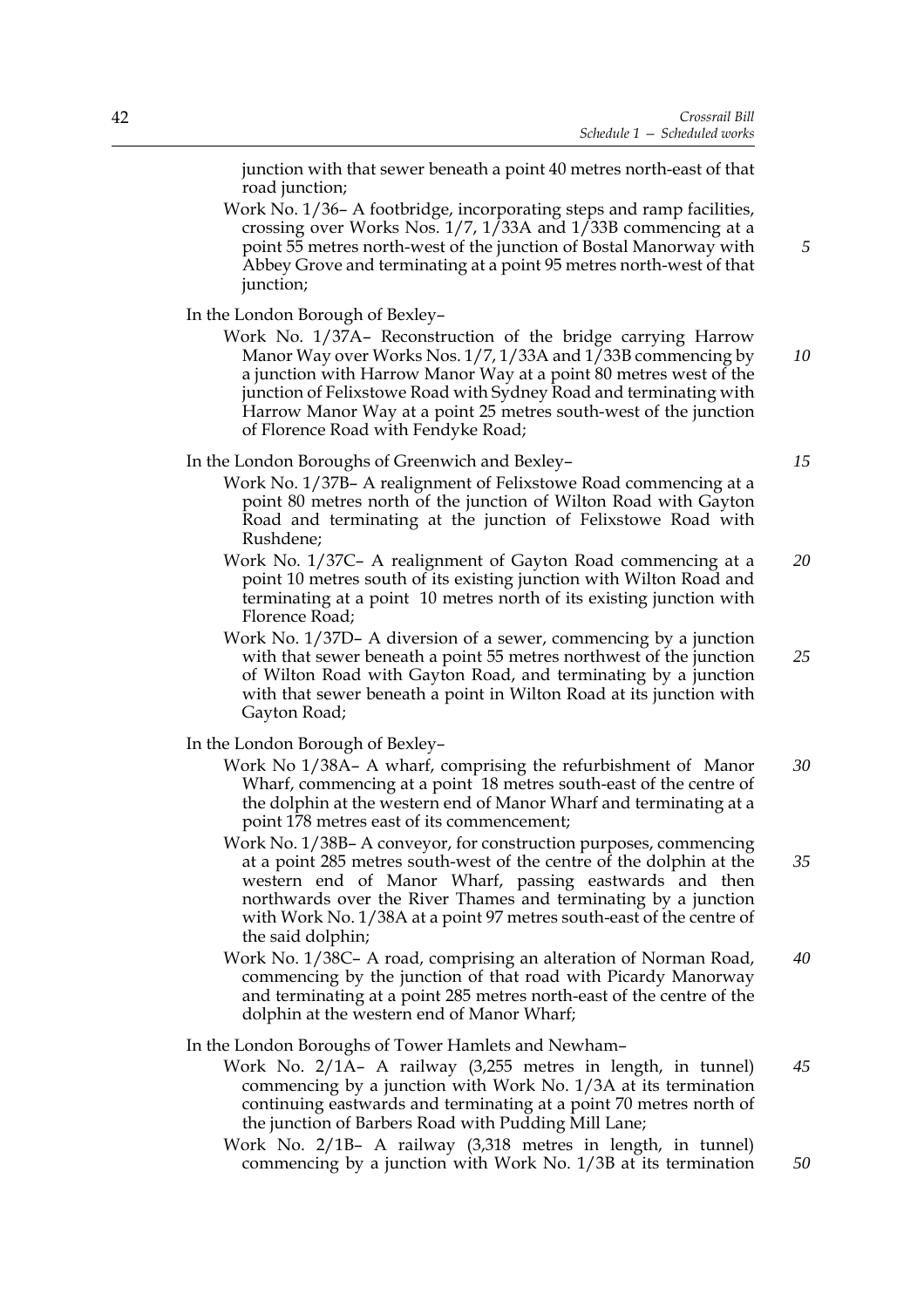continuing eastwards and terminating at a point 65 metres north of the junction of Barbers Road with Pudding Mill Lane;

Works Nos. 2/1A and 2/1B include shafts at Stepney Green, Mile End Park and Eleanor Street;

In the London Borough of Newham–

- Work No. 2/2– A railway (396 metres in length), commencing by a junction with Works Nos. 2/1A and 2/1B at their termination continuing eastwards and terminating by a junction with the Electric Lines of the Great Eastern Main Line Railway at a point 135 metres north-west of the junction of Warton Road with Bridgewater Road;
- Work No. 2/3– A railway (835 metres in length), being a deviation of the Up Electric Line of the Great Eastern Main Line Railway, commencing by a junction with that railway at a point 130 metres north of the junction of Wrexham Road with Baldock Street, passing north-east and terminating by a junction with that railway at a point 135 metres north-west of the junction of Warton Road with Bridgewater Road;
- Works Nos. 2/2 and 2/3 include bridges over Marshgate Lane (to be realigned, Work No. 2/6A), City Mill River and the Northern Outfall Sewers;
- Work No. 2/4– A railway (922 metres in length), being a realignment of the Docklands Light Railway, commencing by a junction with that railway at a point 130 metres north of the junction of Baldock Street with Wrexham Road passing eastwards on new viaduct over Marshgate Lane to be realigned (Work No. 2/6A), City Mill River and the Northern Outfall Sewers and terminating by a junction with that railway at a point 120 metres south-west of the junction of Rowse Close with Carpenters Road. Work No. 2/4 includes a new station for Docklands Light Railway at Pudding Mill Lane;
- Work No. 2/5A– A railway (886 metres in length) forming sidings for construction purposes, commencing by a junction with the northern side of the Great Eastern Main Line Railway at a point 265 metres west of the junction of Warton Road with Bridgewater Road, passing westwards then northwards and terminating at a point 142 metres north-east of the junction of Wick Lane with Iceland Road; *30 35*
- Work No. 2/5B– A railway (435 metres in length) forming sidings for construction purposes, commencing by a junction with Work No. 2/ 5A at a point 175 metres east of the junction of Wick Lane with Iceland Road, passing southwards then eastwards and terminating at a point 125 metres west of the junction of Barbers Road with Pudding Mill Lane;
- Work No. 2/5C– A railway (331 metres in length) forming sidings for construction purposes, commencing by a junction with Work No. 2/ 5A at a point 175 metres east of the junction of Wick Lane with Iceland Road, passing south-east and terminating at a point 152 metres west of the junction of Barbers Road and Pudding Mill Lane;
- Work No. 2/5D– A railway (459 metres in length) forming sidings for construction purposes, commencing by a junction with Work No. 2/ 5A at a point 123 metres south-west of the junction of Barbers Road with Pudding Mill Lane, passing westwards and terminating at a point 160 metres south of the junction of Wick Lane with Autumn Street;

43

*5*

*10*

*15*

*25*

*40*

*45*

*50*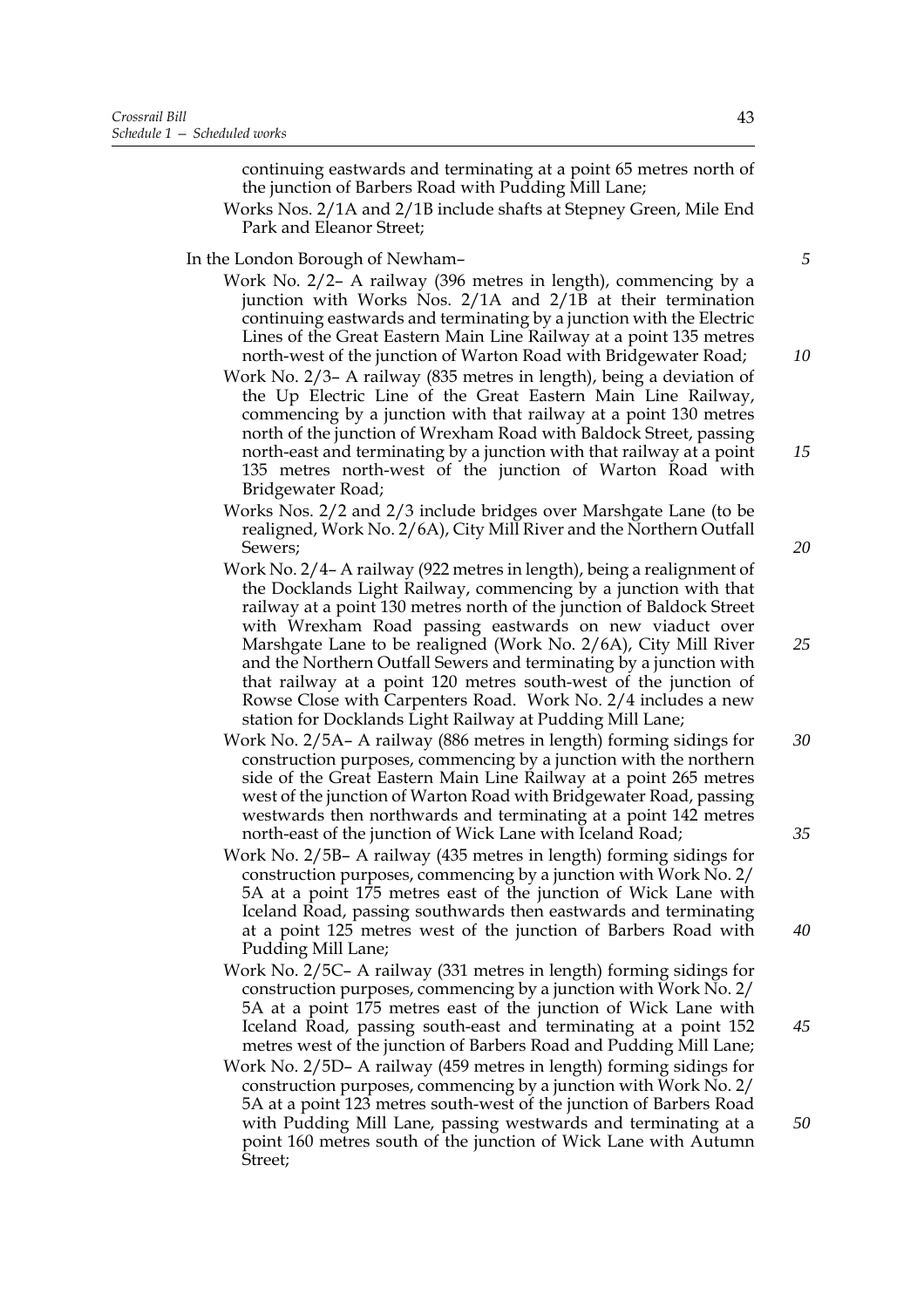- Work No. 2/6A– A realignment of Marshgate Lane, commencing at a point in that road 70 metres east of the junction of Barbers Road with Pudding Mill Lane and terminating by a junction with Pudding Mill Lane at a point 235 metres north-west of the junction of Pudding Mill Lane with Barbers Road;
- Work No. 2/6B– A road, commencing by a junction with Pudding Mill Lane at a point 140 metres north-west of the junction of Pudding Mill Lane with Barbers Road and terminating by a junction with Marshgate Lane as proposed to be realigned (Work No. 2/6A) at a point 160 metres north-west of that road junction;
- Work No. 2/7– A realignment of Barbers Road, commencing by a junction with Marshgate Lane as proposed to be realigned (Work No. 2/6A) at a point 55 metres north-east of the junction of Barbers Road with Pudding Mill Lane and terminating in Barbers Road (as existing) at a point 200 metres south-west of its junction with Pudding Mill Lane;

## In the London Boroughs of Tower Hamlets and Newham–

Work No. 2/8– A diversion of the Hackney to Abbey Mills Sewer and Wick Lane Sewer, commencing by a junction with those sewers beneath a point 55 metres north-west of the junction of Wrexham Road with Baldock Street, and terminating by a junction with the Low Level Sewer No. 1 and the Low Level Sewer No. 2 beneath a point 110 metres east of the junction of Bisson Road with Riverside Road. Work No. 2/8 includes shafts for construction and maintenance and a pumping station;

#### In the London Borough of Newham–

Work No. 2/9 –A railway (168 metres in length) forming a cross-over between the Down and Up Electric Lines of the Great Eastern Main Line Railway, commencing by a junction with that railway at a point 130 metres north-east of the junction of Station Road with Carlyle Road, passing eastwards and terminating by a junction with that railway at a point 280 metres north-east of that road junction;

#### In the London Boroughs of Redbridge and Newham–

Work No. 2/10– A railway (295 metres in length) forming a siding by a junction with the Up Passenger Avoiding Line of the Great Eastern Main Line Railway, commencing by a junction with that railway at a point 95 metres north of the junction of Aldersbrook Lane with Daines Close, passing eastwards and terminating at a point 170 metres north of the junction of Lugg Approach with Romford Road;

#### In the London Borough of Newham–

Work No. 2/11– An access road, including a bridge over Alders Brook, commencing in Lugg Approach at a point 40 metres north-west of the junction of Lugg Approach with Romford Road and terminating at a point 26 metres north-west of its commencement;

## In the London Boroughs of Redbridge and Barking & Dagenham–

Work No. 2/12– A railway (2,125 metres in length) forming a freight loop line, commencing by a junction with the Up Main Line of the Great Eastern Main Line Railway at a point 155 metres west of the junction of Ashgrove Road with Granton Road, passing eastwards and terminating by a junction with that railway at a point 75 metres south-east of the junction of Heath Road with Junction Road West;

*5*

*10*

*15*

*25*

*30*

*35*

*40*

*45*

*50*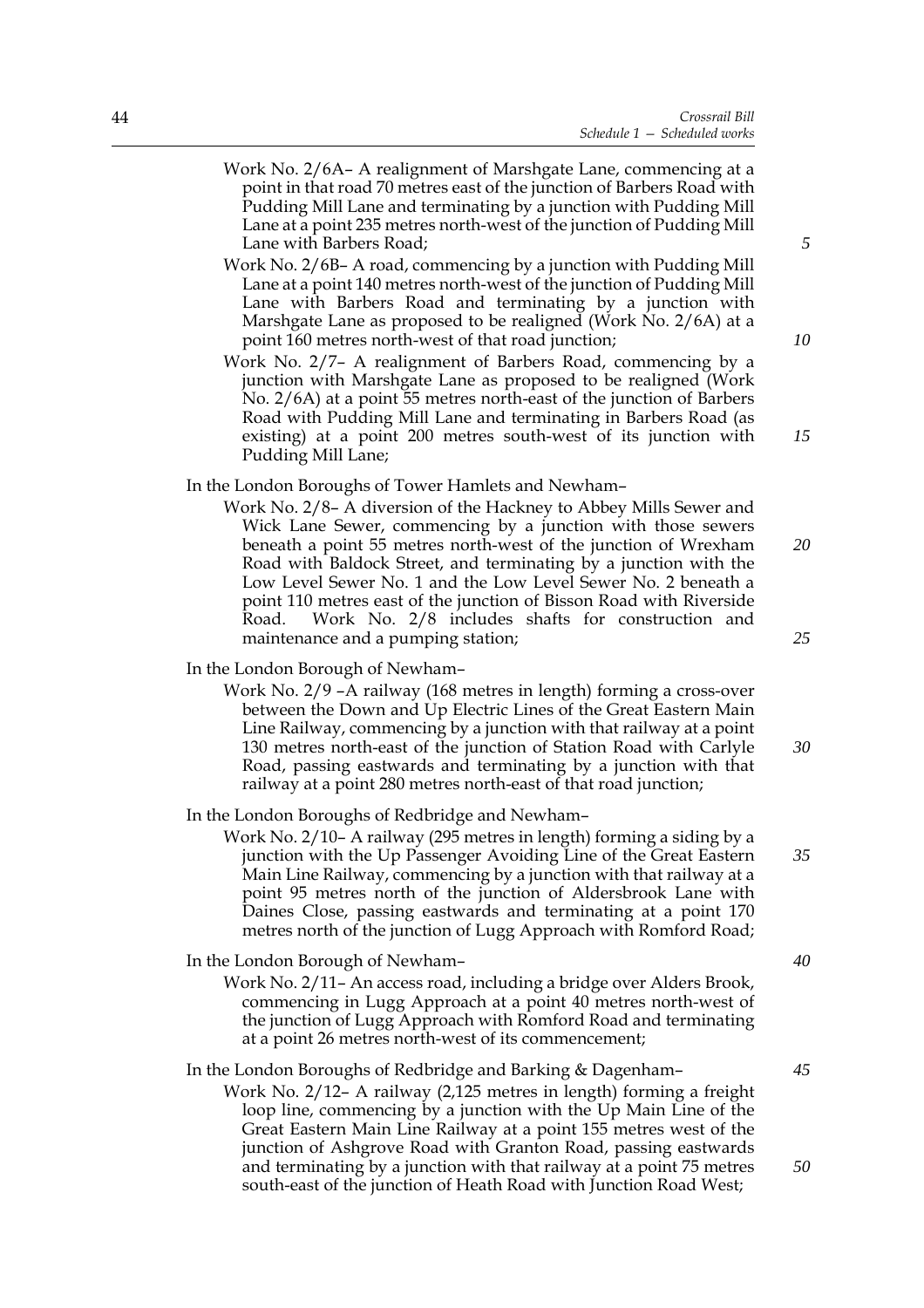In the London Boroughs of Barking & Dagenham and Havering–

- Work No. 2/13– A railway (2,273 metres in length, partly in tunnel) commencing by a junction with the existing Electric Lines of the Great Eastern Main Line Railway at a point 210 metres south of the junction of Whalebone Lane South with Morden Road, passing eastwards and under that railway and terminating within a proposed depot at a point 220 metres north of the junction of Oldchurch Road and Nursery Walk. Work No. 2/13 includes a new bridge over Jutsums Lane and a depot;
- Work No. 2/13A– A railway (679 metres in length) commencing by a junction with Work No. 2/13 at a point 255 metres south-east of the junction of Whalebone Lane South with Morden Road, passing eastwards and terminating by a junction with the Great Eastern Main Line Railway at a point 362 metres south-west of the junction of Eddy Close with Bridport Avenue; *15*

In the London Borough of Havering–

- Work No. 2/13B– A railway (398 metres in length) commencing by a junction with Work No. 2/13 at a point 125 metres south-east of the junction of Jutsums Lane with Bridport Avenue, passing westwards and terminating by a junction with the Great Eastern Main Line Railway at a point 308 metres south-west of the junction of Eddy Close with Bridport Avenue. Work No. 2/13B includes a new bridge over Jutsums Lane;
- Work No. 2/13C– A railway (960 metres in length) forming sidings within the proposed depot (part of Work No.  $2/13$ ) commencing by a junction with Work  $\overline{{\rm No}}$ . 2/13 at a point 295 metres north-west of the junction of Crow Lane with Beechfield Gardens, passing eastwards and terminating at a point 220 metres south-east of the junction of St Andrews Road with Queen Street;
- Work No. 2/13D– A railway (733 metres in length) forming sidings within the proposed depot (part of Work No.  $2/13$ ) commencing by a junction with Work No. 2/13C at a point 85 metres south of the junction of Sheringham Avenue with Knighton Road and terminating at a point 140 metres east of the junction of Waterloo Road with Exchange Street; *30 35*
- Work No. 2/14A– An accommodation road, being a diversion of part of Sandgate Close, commencing at a point in that road 185 metres north of its junction with Crow Lane and terminating at a point 205 metres north-east of that junction;
- Work No. 2/14B– An improvement of Nursery Walk and Footpath FP127 including an extension of the footpath subway between that road and Stockland Road commencing at a point 10 metres south of the junction of Stockland Road with Cotleigh Road and passing southwards and terminating at its junction with Oldchurch Road; *40*
- Work No. 2/15A– A diversion of the sewer west of Waterloo Road commencing by a junction with that sewer beneath a point 65 metres south of the junction of Waterloo Road with Exchange Street and terminating by a junction with that sewer beneath a point 30 metres south-east of its commencement in Waterloo Road; *45*
- Work No. 2/15B– A widening of the southside bridge carrying the Great Eastern Main Line Railway over Waterloo Road, commencing at a point 70 metres south of the junction of Waterloo Road with *50*

*5*

*10*

*20*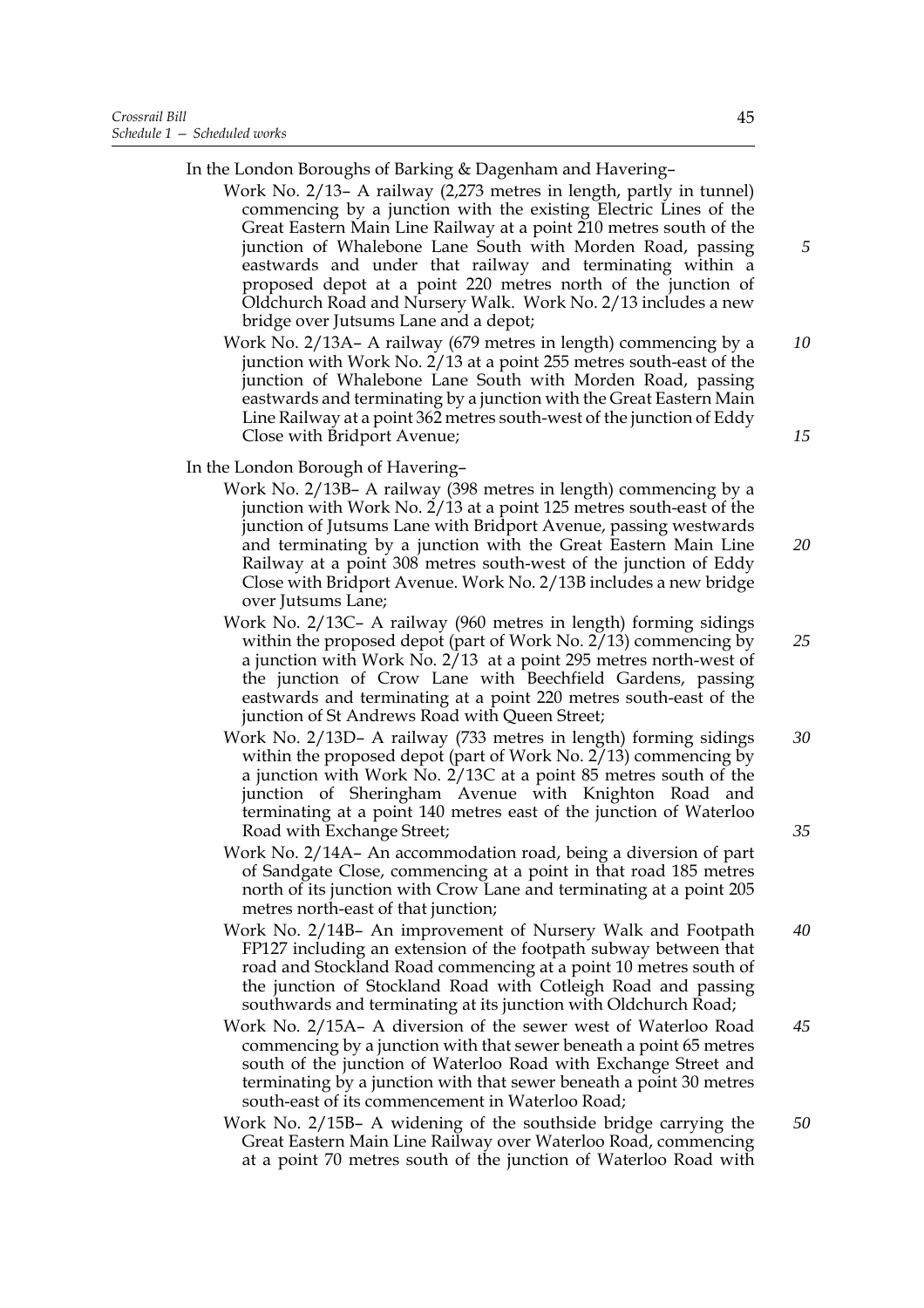Exchange Street and terminating at a point 25 metres south of that junction;

- Work No. 2/15C– A bridge, for vehicular access over the River Rom, commencing at a point 210 metres west of the junction of Victoria Road with South Street and terminating at a point 20 metres east of its commencement;
- Work No. 2/15D– A road forming a temporary diversion of Atlanta Boulevard commencing in that road at a point 105 metres west of its junction with South Street and terminating at a point 49 metres south-east of its commencement;
- Work No. 2/15E– An access road, commencing by a junction with Havana Close at a point 77 metres south-west of its junction with South Street and terminating at a point in The Battis 70 metres southwest of its junction with South Street;
- Work No. 2/16A– A railway (1,264 metres in length), being a realignment of sidings commencing by a junction with the Electric Lines of the Great Eastern Main Line Railway at a point 145 metres south-east of the junction of Wallenger Avenue with Cranbrook Drive, passing eastwards and terminating by a junction with that railway at a point 135 metres south of the junction of Ewan Road with Cavell Crescent; *15 20*
- Work No. 2/16B– A railway (462 metres in length) forming sidings commencing by a junction with Work No. 2/16A at a point 60 metres south-east of the junction of Clunas Gardens with Amery Gardens, passing south-west and terminating at a point 130 metres east of the junction of Upper Brentwood Road with South Drive;
- Work No. 2/17– A temporary access road commencing by a junction with the Southend Arterial Road at a point 110 metres north-east of the junction of Belgrave Avenue with Amery Gardens and terminating at a point 140 metres north of the junction of Ardleigh Close with Hillman Close;

In the County of Essex, Borough of Brentwood–

- Work No. 2/18A– A railway (704 metres in length) commencing by a junction with the Down Electric Line of the Great Eastern Main Line Railway at a point 32 metres east of the junction of Woodway with Abbots Close, passing northwards and terminating at a point 107 metres north-east of the junction of Hutton Road with Crossways;
- Work No. 2/18B– A railway (1,226 metres in length) commencing by a junction with the Up Electric Line of the Great Eastern Main Line Railway at a point 35 metres east of the junction of Woodway with Abbots Close, passing northwards and terminating at a point 305 metres north of the junction of Rayleigh Road with Alexander Lane. Work No. 2/18B includes the provision of sidings on the western side of the Great Eastern Main Line Railway and to the north of Shenfield Station;
- Work No. 2/18C– A railway (263 metres in length) forming sidings on the western side of the Great Eastern Main Line Railway and to the south of Shenfield Station, commencing by a junction with Work No. 2/18A at a point 105 metres east of the junction of Friar's Avenue with Friar's Close, passing southwards and terminating at a point 125 metres north-east of the junction of Woodway with Gordon Road;

*10*

*5*

*25*

*30*

*35*

*40*

*45*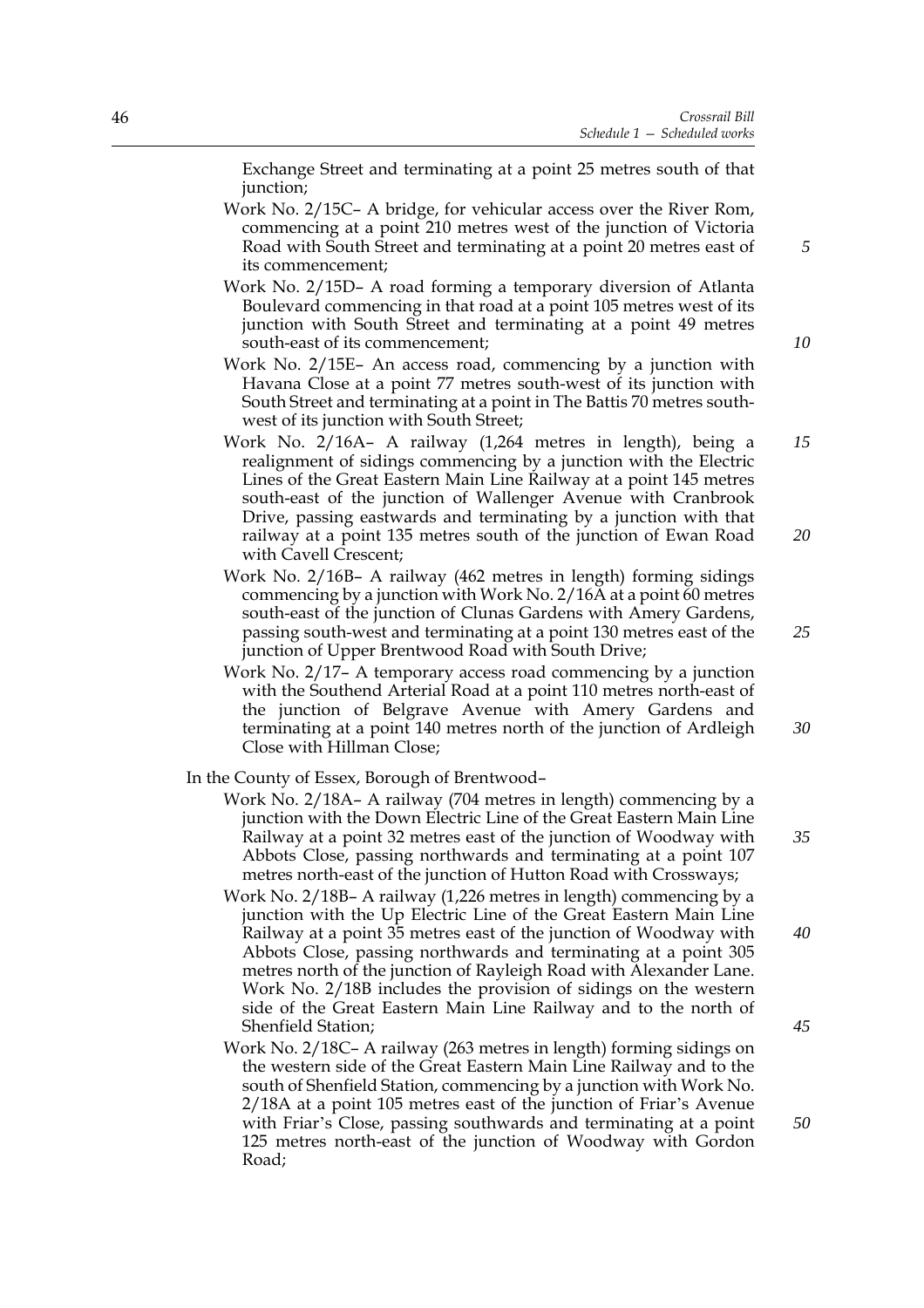- Work No. 2/18D– A railway (653 metres in length), being a realignment of the Chelmsford Loop of the Great Eastern Main Line railway, commencing by a junction with the existing Up Electric Line of the Great Eastern Main Line Railway at a point 160 metres north-east of the junction of Hutton Road with Crossways, passing north-east and terminating by a junction with the existing Down Main Line of the Great Eastern Main Line railway at a point 85 metres east of the junction of Oliver Road with Hunter Road;
- Work No. 2/18E– A railway (307 metres in length), being a realignment of the Southend Loop Line, commencing by a junction with Work No. 2/18D at a point 185 metres north of the junction of Rayleigh Road with Alexander Lane, passing northwards and terminating by a junction with the Southend Loop Line at a point 55 metres east of the junction of Oliver Road with Hunter Avenue;
- In the County of Essex, District of Basildon–
	- Work No. 2/19– A railway (626 metres in length), forming sidings for construction purposes, commencing by a junction with the London, Tilbury & Southend Railway at a point 57 metres south-east of the junction of The Meads with Elmtree Road, passing eastwards and terminating at a point 133 metres south of the junction of Pitsea Hall Lane with Brackendale Avenue;

In the County of Berkshire, Royal Borough of Windsor & Maidenhead–

- Work No. 3/1A– A deviation of the Reading Railway (1,604 metres in length) commencing by a junction with that railway at a point 160 metres south of the junction of Longlea Gardens with Lexington Avenue, passing eastwards and terminating by a junction with that railway at a point 25 metres west of the bridge carrying that railway over York Stream;
- Work No. 3/1B– A railway (634 metres in length), forming sidings within Maidenhead Station Yard, commencing by a junction with Work No. 3/1A at a point 215 metres west of the bridge carrying the Reading Railway over King Street/Braywick Road, passing westwards and terminating at a point 129 metres south-east of the junction of Clarendon Copse with Clare Road; *30*
- Work No. 3/1C– A railway (743 metres in length) commencing at a point within Maidenhead Station Yard 166 metres south-east of the junction of Clarendon Copse with Clare Road, passing eastwards and terminating by a junction with the Reading Railway at a point 66 metres west of the bridge carrying that railway over King Street/ Braywick Road; *35*
- Work No. 3/1D– A railway (239 metres in length) commencing by a junction with the Bourne End Branch Railway at Maidenhead Station at a point 6 metres south-east of the bridge carrying that railway over Silco Drive, passing eastwards and terminating at a point 107 metres west of the bridge carrying the Reading Railway over King Street/Braywick Road;
- Work No. 3/1E– A diversion of a sewer commencing by a junction with that sewer beneath a point 145 metres south-east of the junction of Boyn Valley Road with Clare Road and terminating by a junction with that sewer beneath a point 114 metres west of the junction of Ludlow Road and Shoppenhanger's Road. Work No. 3/1E includes shafts for construction and maintenance;

47

*15*

*20*

*5*

*10*

*25*

*40*

*45*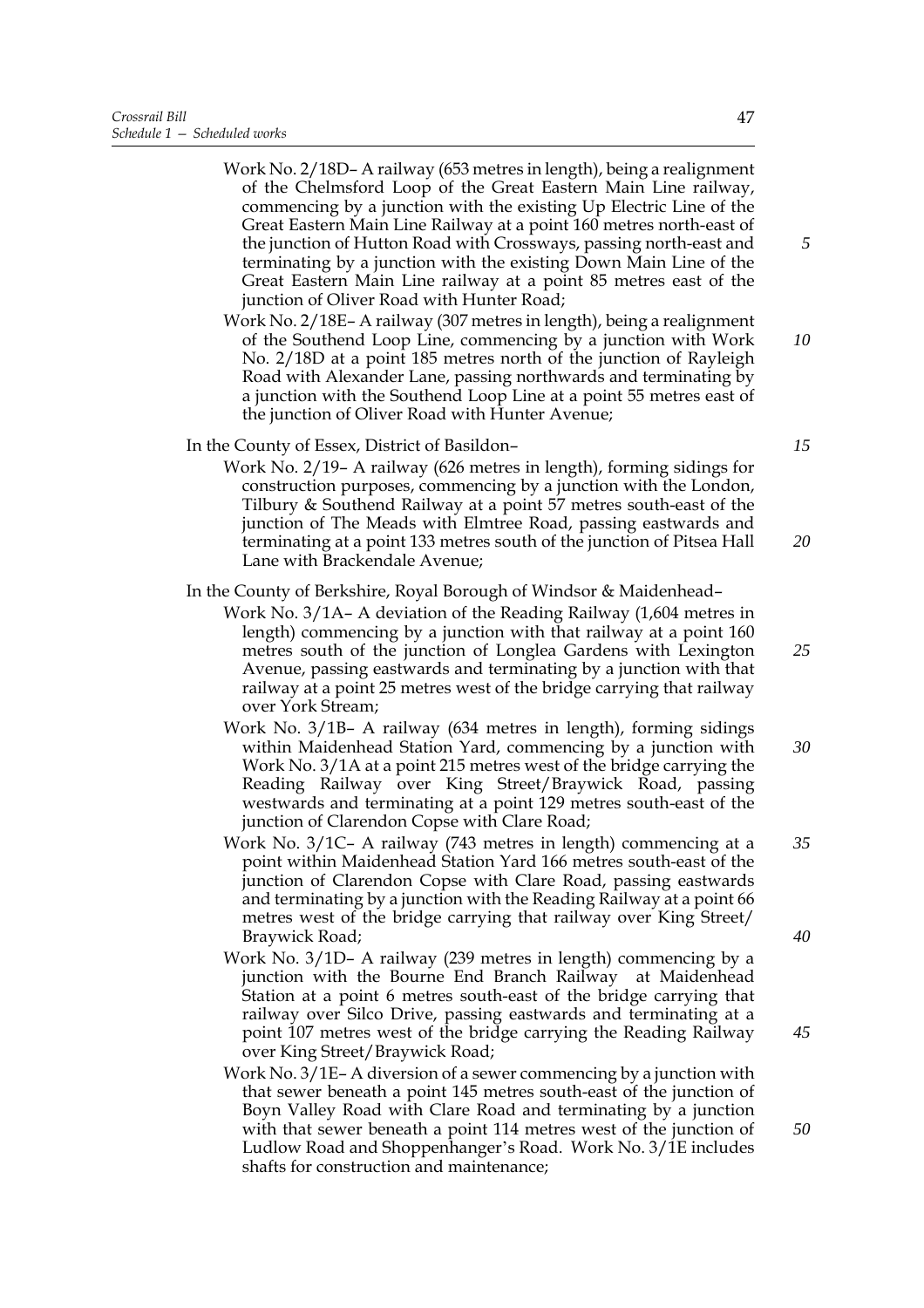Work No. 3/1F– A temporary road, being a realignment of Shoppenhanger's Road, commencing in that road at a point 143 metres west of the junction of Shoppenhanger's Road with Braywick Road and terminating in Shoppenhanger's Road at a point 35 metres west of that road junction;

In the County of Berkshire, Borough of Slough–

- Work No. 3/2– A reconstruction of the bridge carrying Leigh Road over the Reading Railway commencing at a point 90 metres north of the junction of Argyll Avenue with Leigh Road and terminating at a point 42 metres south of the junction of Bedford Avenue with Leigh Road;
- Work No. 3/3– A realignment of the Reading Railway (1,710 metres in length) commencing by a junction with that railway at a point 101 metres west of the bridge carrying Farnham Road over that railway, passing eastwards and terminating by a junction with that railway at a point 135 metres east of the bridge carrying William Street over that railway;
- Work No. 3/3A– A raising of the bridge carrying Stoke Poges Lane over the Reading Railway and Work No. 3/3, commencing at a point 8 metres south of the junction of Simpsons Way with Stoke Poges Lane and terminating at a point 14 metres north of the junction of Lansdowne Avenue with Stoke Poges Lane;
- Work No. 3/4– A realignment of the Windsor and Eton Branch Railway at Slough Station (214 metres in length) commencing by a junction with that railway at a point 62 metres west of the bridge carrying William Street over that railway, passing eastwards and terminating at a point within Slough Station 152 metres east of that bridge;
- Work No. 3/5A– A temporary bridge to carry Wexham Road over the Reading Railway (for the duration of the construction of Work No. 3/5B), commencing in Wexham Road at a point 55 metres north of the junction of Diamond Road with Wexham Road and terminating in Wexham Road at a point 170 metres north of that road junction; *30*
- Work No. 3/5B– A partial reconstruction of the bridge carrying Wexham Road over the Reading Railway, commencing at a point 95 metres north of the junction of Diamond Road with Wexham Road and terminating at a point 120 metres north of that road junction;
- Work No. 3/6– A partial reconstruction of the bridge carrying Middlegreen Road over the Reading Railway, commencing at a point 86 metres north of the junction of Halkingcroft with Middlegreen Road and terminating at a point 66 metres south of the bridge carrying Middlegreen Road over the Grand Union Canal;
- Work No. 3/7A– A temporary bridge to carry St. Mary's Road over the Reading Railway (for the duration of the construction of Work No 3/ 7B), commencing in St. Mary's Road at a point 55 metres north-west of the junction of Maryside with St. Mary's Road and terminating in St. Mary's Road at a point 55 metres south-east of the bridge carrying that road over the Grand Union Canal;
- Work No. 3/7B– A partial reconstruction of the bridge carrying St. Mary's Road over the Reading Railway, commencing at a point 60 metres north-west of the junction of Maryside with St. Mary's Road and terminating at a point 80 metres south-east of the bridge carrying St. Mary's Road over the Grand Union Canal;

*5*

*10*

*15*

*20*

*25*

*35*

*40*

*45*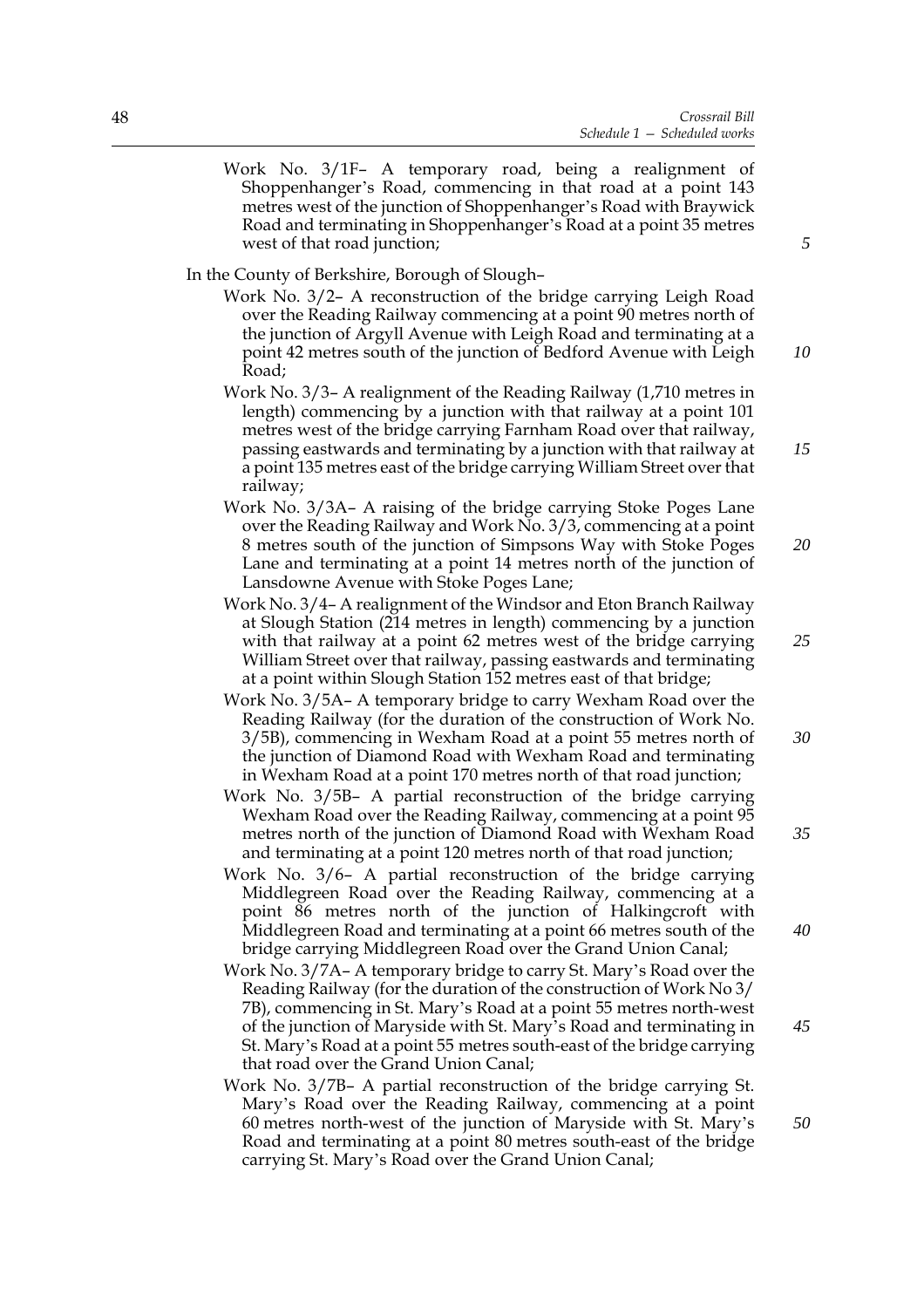Work No. 3/8– A reconstruction of Trenches Bridge carrying footpath FP 47a and cycleway over the Reading Railway, commencing at a point 65 metres north-east of the junction of Maryside with Minster Way and terminating at a point 40 metres south-west of the bridge carrying the footpath FP 47a and cycleway over the Grand Union Canal;

 In the County of Berkshire, Borough of Slough and County of Buckinghamshire, District of South Bucks, Parish of Iver–

Work No. 3/9– A railway (2,264 metres in length) commencing by a junction with the Reading Railway at a point 80 metres north of the junction of Mead Avenue with Harvey Road, passing eastwards and terminating by a junction with that railway at a point 80 metres west of the bridge carrying the M25 over that railway. Work No. 3/9 includes a bridge over Hollow Hill Lane and the removal of Dog Kennel Bridge at Iver;

In the County of Buckinghamshire, District of South Bucks, Parish of Iver–

- Work No. 3/9A– A realignment of part of a private access road adjacent to Iver Station, commencing in that access road at a point 111 metres north of the junction of Syke Cluan with Bathurst Walk and terminating by a junction with Work No. 3/9B at a point 40 metres south of the existing junction of Court Lane with Thorney Lane South; *20*
- Work No. 3/9B– A diversion of Thorney Lane South commencing in that road at a point 165 metres north of the existing junction of Court Lane with Thorney Lane South and terminating in that road at a point 262 metres south-east of the existing junction of Bathurst Walk with Thorney Lane South. Work No. 3/9B includes a bridge over the Reading Railway and the removal of the existing Thorney Lane South road bridge;
- Work No. 3/9C– An extension of Bathurst Walk at its eastern end, commencing in that road at a point 12 metres west of the existing junction of Bathurst Walk with Thorney Lane South and terminating by a junction with Work No. 3/9B at a point 42 metres east of that existing road junction; *30*

#### In the London Borough of Hillingdon–

- Work No. 3/10– A railway (1,486 metres in length) commencing by a junction with the Reading Railway at a point 16 metres west of the bridge carrying that railway over the Colnbrook branch line (the former Staines and West Drayton Railway), passing eastwards and terminating by a junction with the Reading Railway at a point 40 metres east of the existing bridge carrying Kingston Lane over that railway;
- Work No. 3/10A– A railway (640 metres in length) forming a siding within West Drayton Yard commencing by a junction with Work No. 3/10 at a point 103 metres west of the bridge carrying the Reading Railway over High Street, passing westwards and terminating at a point 113 metres north of the western end of Fairway Avenue;
- Work No. 3/10B– A railway (625 metres in length) forming sidings within West Drayton Yard commencing by a junction with Work No. 3/10 at a point 103 metres west of the bridge carrying the Reading Railway over High Street, passing westwards and terminating at a point 166 metres north of the western end of Fairway Avenue;

*5*

*10*

*15*

*25*

*35*

*40*

*50*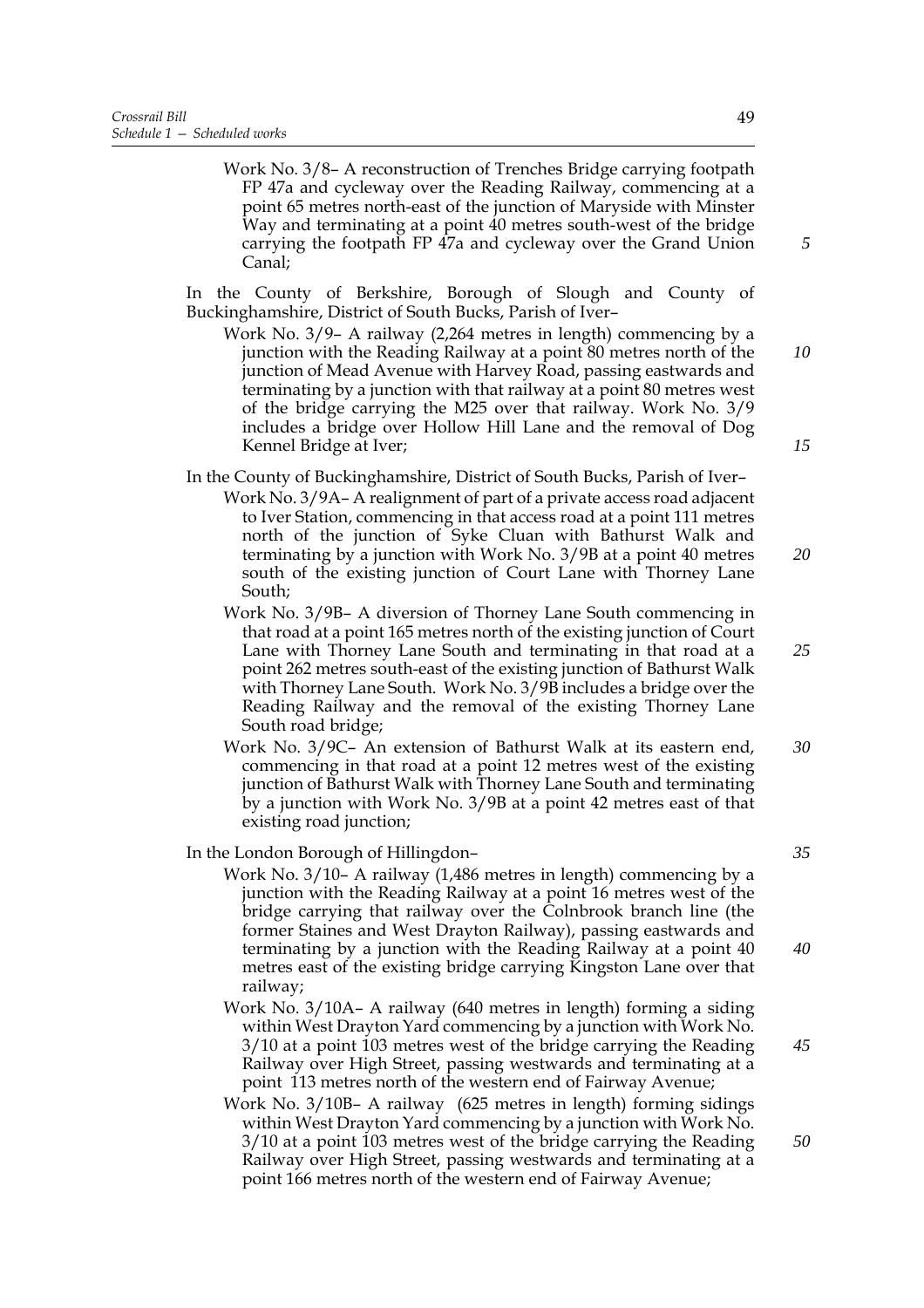- Work No. 3/10C– An access road in the West Drayton Yard commencing in that Yard at a point 124 metres north-west of the junction of Fairway Close with Fairway Avenue and terminating in the existing access road leading from High Street at a point 77 metres south-east of the junction of Winnock Road with Tavistock Road. Work No. 3/10C includes a level crossing of the Colnbrook branch line (the former Staines and West Drayton Railway) and a bridge over Fray's River;
- Work No. 3/10D– A realignment of an existing culvert in the West Drayton Yard, commencing at a point 315 metres north-west of the junction of Fairway Close with Fairway Avenue and terminating at a point 187 metres north of that road junction. Work No. 3/10D includes an inspection chamber; *10*
- Work No. 3/10E– A diversion of the Colne Valley Sewer commencing by a junction with that sewer beneath a point 155 metres west of the junction of Padcroft Road with Tavistock Road and terminating by a junction with that sewer beneath a point 190 metres south of the junction of Wimpole Road with Tavistock Road. Work No. 3/10E includes shafts for construction and maintenance;
- Work No. 3/10F– A bridge, incorporating steps and ramp facilities, to carry the footpath and cycleway between Kingston Lane and Horton Bridge Road over the Reading Railway, commencing at a point 145 metres north-east of the junction of Ruffle Close with Kingston Lane and terminating at a point 192 metres south of the junction of Horton Bridge Road with Horton Road. Work No. 3/10F includes the removal of the existing bridge carrying Kingston Lane over the Reading Railway; *20 25*
- Work No. 3/11– A railway (2,800 metres in length) commencing by a junction with the Heathrow Express Railway at a point 171 metres north of the northern tunnel portal of that railway, passing northwards then eastwards and terminating by a junction with the Reading Railway at a point 243 metres west of the bridge carrying The Parkway over that railway. Work No. 3/11 includes a viaduct adjacent to the Stockley Flyover;
- Work No. 3/12A– A realignment of the Heathrow Express Railway (377 metres in length) commencing by a junction with that railway at a point 148 metres north of the northern tunnel portal of that railway, passing northwards and terminating by a junction with that railway at a point 336 metres north-west of the junction of Conway Drive with Stormont Drive;
- Work No. 3/12B– A realignment of the Heathrow Express Railway (308 metres in length) commencing by a junction with Work No. 3/12A at a point 200 metres north of the northern tunnel portal of that railway, passing northwards and terminating by a junction with that railway at a point 336 metres north-west of the junction of Conway Drive with Stormont Drive;
- Work No. 3/13A– A realignment of the Reading Railway (975 metres in length) commencing by a junction with that railway at a point 100 metres north of the junction of Conway Drive with Stormont Drive, passing eastwards and terminating by a junction with that railway at a point 162 metres east of the bridge carrying Dawley Road over that railway;
- Work No. 3/13B– A railway (721 metres in length and partly on the viaduct forming part of Work No. 3/11) commencing by a junction

*40*

*30*

*35*

*5*

*15*

*45*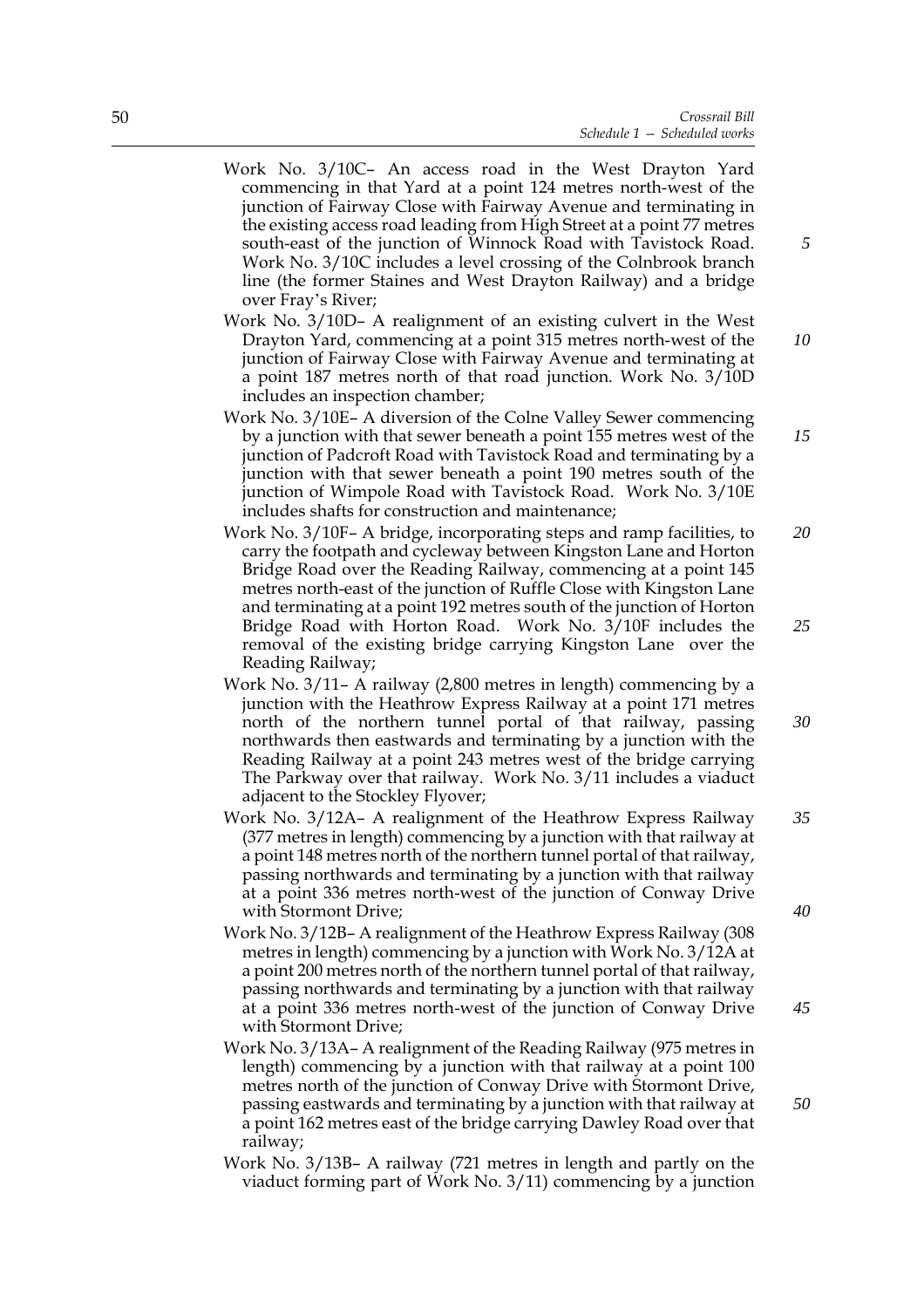with Work No. 3/11 on that viaduct at a point 170 metres north-east of the junction of Conway Drive with Stormont Drive, passing eastwards and terminating by a junction with the Reading Railway at a point 64 metres east of the bridge carrying Dawley Road over that railway;

- Work No. 3/13C– A railway (419 metres in length) commencing by a junction with the Heathrow Express Railway at a point 86 metres north of the junction of Conway Drive with Stormont Drive, passing eastwards and terminating by a junction with Work No. 3/13A at a point 55 metres north-east of the northern end of Burnham Gardens;
- Work No. 3/13D– A realignment of the Reading Railway (385 metres in length) commencing by a junction with that railway at a point 104 metres north of the junction of Conway Drive with Stormont Drive, passing eastwards and terminating by a junction with that railway at a point 52 metres north of the northern end of Burnham Gardens;
- Work No. 3/14– A bridge to carry a footpath and cycleway over the Reading Railway commencing at a point 23 metres south of the junction of Iron Bridge Road South with Old Stockley Road and terminating at a point 59 metres north of the junction of Old Stockley Road with Stockley Road. Work No. 3/14 includes the removal of the existing Old Stockley Road Bridge;
- Work No. 3/15A– A temporary bridge to carry Station Road over the Reading Railway at Hayes and Harlington Station (during the construction of Work No. 3/15B) commencing at a point 4 metres north-east of the junction of Keith Road with Station Road and terminating at a point 54 metres south-east of the junction of Blyth Road with Clayton Road;
- Work No. 3/15B– A raising and lengthening at the north-eastern end of the bridge carrying Station Road over the Reading Railway at Hayes and Harlington Station commencing at a point 111 metres north-east of the junction of Keith Road with Station Road and terminating at a point 54 metres south-east of the junction of Blyth Road with Clayton Road;

In the London Borough of Ealing–

Work No. 3/16– A railway (469 metres in length) commencing by a junction with the Greenford Branch Railway at West Ealing Station at a point 130 metres west of the junction of Drayton Avenue with Manor Road, passing south-eastwards then eastwards and terminating at a point in West Ealing Station 20 metres south of the junction of Drayton Road with Manor Road; *35*

Work No. 3/17– A deviation of the Reading Railway (2,068 metres in length partly in tunnel) commencing by a junction with that railway at a point 300 metres west of the bridge carrying Hanger Lane over that railway, passing eastwards and terminating by a junction with that railway at a point 25 metres west of the bridge carrying Horn Lane over that railway;

Work No. 3/17A– A railway (1,500 metres in length) commencing by a junction with the Reading Railway at a point 54 metres east of London Underground bridge No. D29 over that railway, passing eastwards and terminating by a junction with the Poplar Lines 5 metres west of the bridge carrying Horn Lane over those lines;

Work No. 3/17B– A railway (881 metres in length) forming sidings within the Acton Yard, commencing by a junction with Work No. 3/

51

*5*

*10*

*15*

*20*

*25*

*30*

*40*

*45*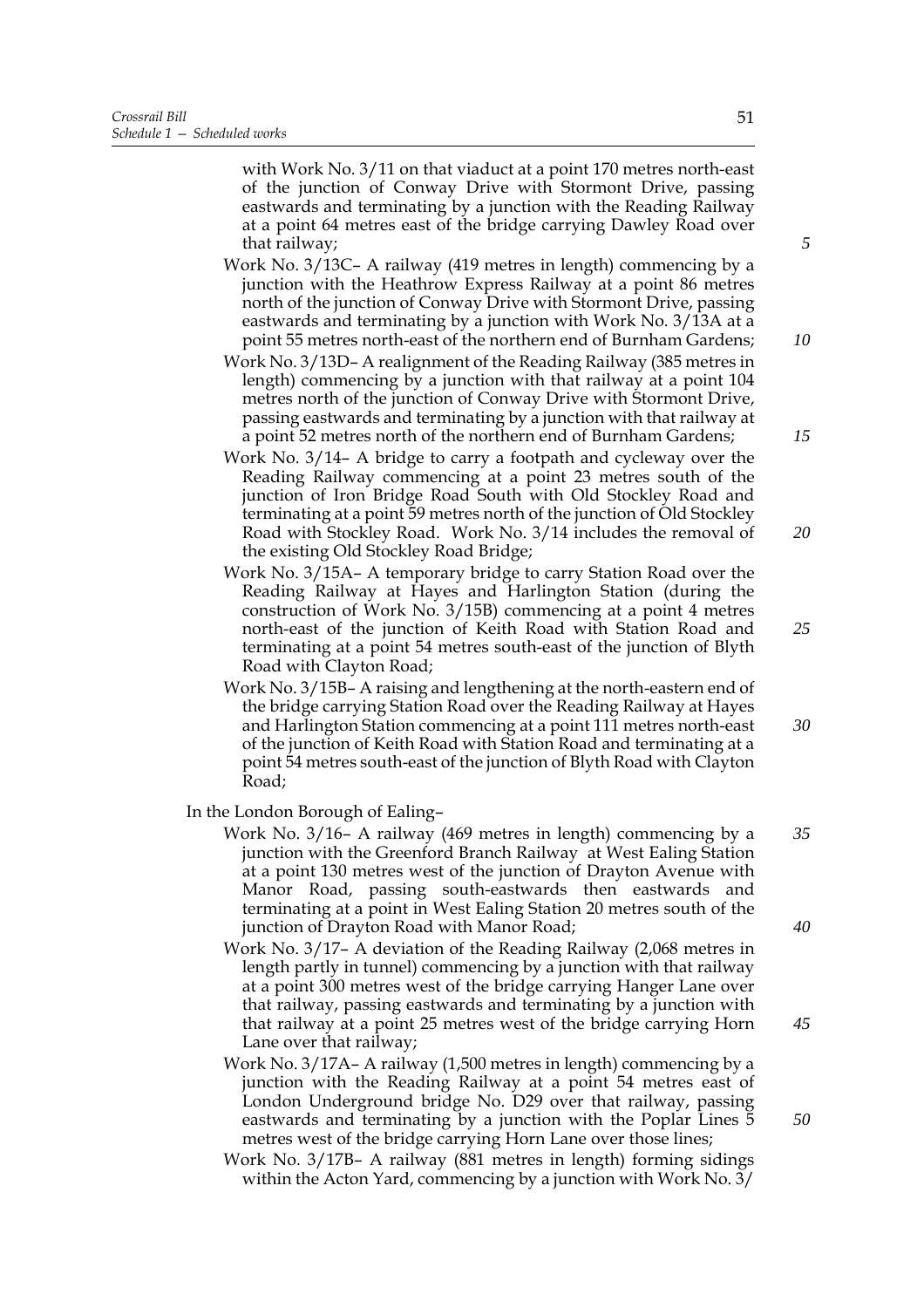17A at a point 160 metres north-east of the bridge carrying Noel Road over the Reading Railway, passing eastwards and terminating at a point 155 metres west of the junction of York Road with Horn Lane;

#### In the London Borough of Hammersmith & Fulham–

- Work No. 3/18A– A realignment of existing sidings at Old Oak Common Depot (357 metres in length) commencing by a junction with the depot access railway at a point 330 metres west of the bridge carrying Scrubs Lane over the Reading Railway, passing westwards and terminating by a junction with Works Nos. 3/18B and 3/18C at a point 310 metres south of the junction of Salter Street with Hythe Road:
- Work No. 3/18B– A railway (375 metres in length), forming sidings within Old Oak Common Depot commencing by a junction with Work No. 3/18A at its termination, passing westwards and terminating at a point 375 metres west of its commencement;
- Work No. 3/18C– A railway (474 metres in length) forming sidings within Old Oak Common Depot, commencing by a junction with Work No. 3/18A at its termination, passing westwards and terminating at a point 474 metres west of its commencement.

#### SCHEDULE 2 Section 2

#### WORKS: FURTHER AND SUPPLEMENTARY PROVISIONS

#### *Additional works*

- 1 (1) The nominated undertaker may, for the purposes of or in connection with the scheduled works or otherwise for the purposes of or in connection with Crossrail, do any of the following within the limits of deviation for the scheduled works or within the limits of land to be acquired or used— *25*
	- (a) carry out and maintain railway electrification and signalling works;
	- (b) make, provide and maintain all such approaches, bridges, subways, interchanges, roundabouts, turning places, lifts, stairs, escalators, ramps, passages, means of access, shafts, buildings, apparatus, plant and machinery as may be necessary or convenient, *30*
	- (c) construct, provide and maintain all such embankments, aprons, abutments, retaining walls, wing walls, culverts and other works as may be necessary or convenient,
	- (d) alter or remove any structure erected upon any highway or adjoining land, *35*
	- (e) alter, or alter the position of, railway track and any apparatus associated with railway track,
	- (f) alter, or alter the position of, other apparatus, including mains, sewers, drains and cables,
	- (g) alter the course of, or otherwise interfere with, non-navigable rivers, streams or watercourses, and
	- (h) carry out and maintain such other works, of whatever description, as may be necessary or expedient.
	- (2) Sub-paragraph (1) shall not authorise the making of any cut for drainage purposes which is more than 3.4 metres wide at the bottom. *45*

*15*

*10*

*5*

*20*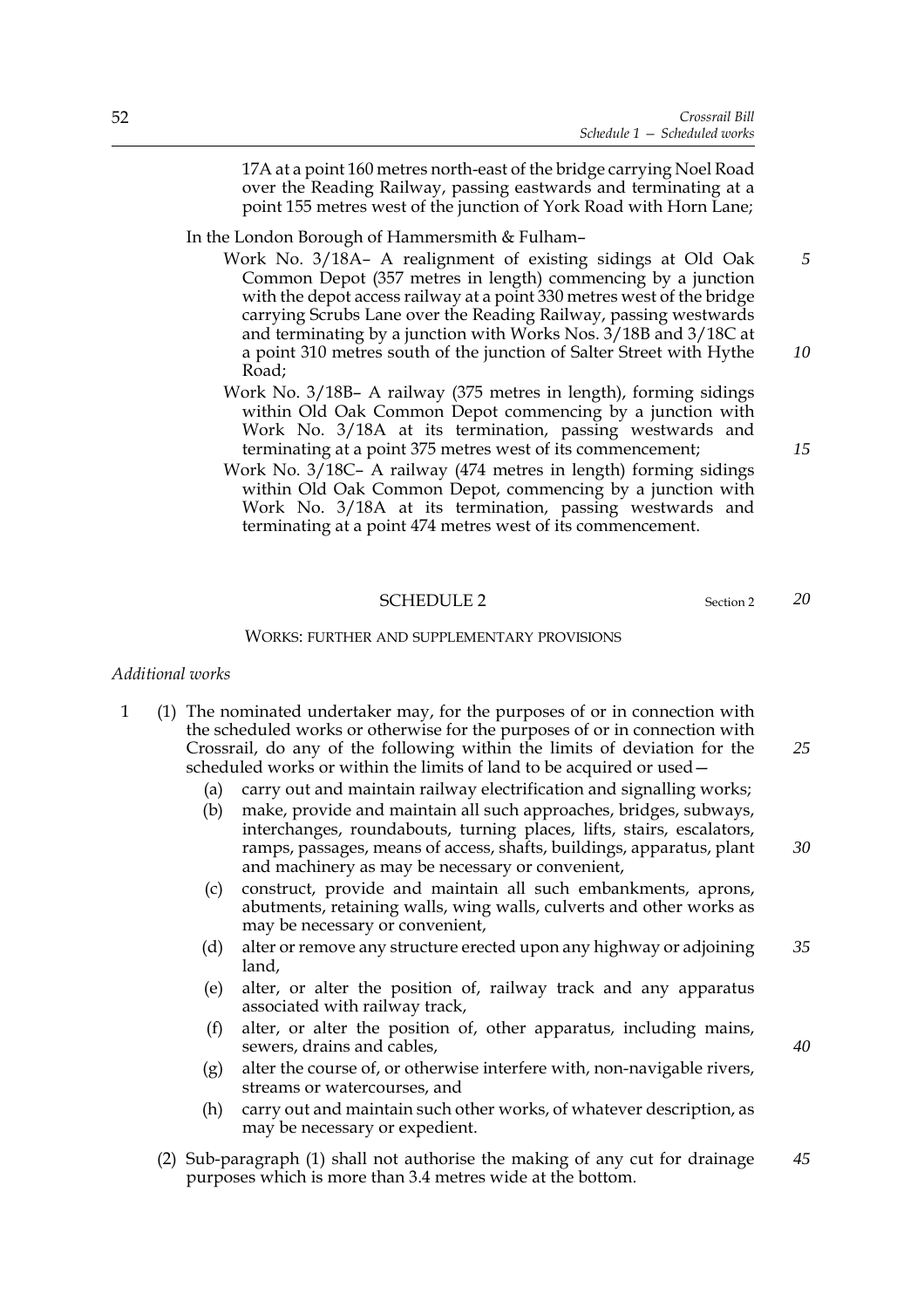#### *Highway accesses*

- 2 (1) The nominated undertaker may, for the purposes of or in connection with the works authorised by this Act or otherwise for the purposes of or in connection with Crossrail—
	- (a) form and lay out means of access, and
	- (b) improve existing means of access,

at any place within the limits of deviation for the scheduled works or within the limits of land to be acquired or used.

- (2) If, in the case of works under sub-paragraph (1) at a place shown on the deposited plans, the works require the opening of an access onto, or the alteration of, a highway used by vehicular traffic, they shall be carried out in accordance with plans and specifications approved by the highway authority at the request of the nominated undertaker.
- (3) The only ground on which the highway authority may refuse to approve plans or specifications for the purposes of sub-paragraph (2) is that they ought to be modified to prevent or reduce prejudicial effects on road safety or on the free flow of traffic in the local area and are reasonably capable of being so modified.
- (4) Works under sub-paragraph (1) may only be carried out at a place not shown on the deposited plans if the highway authority consents to the siting of the works, such consent not to be unreasonably withheld. *20*
- (5) Works under sub-paragraph (1) at a place not shown on the deposited plans shall be carried out in accordance with plans and specifications approved by the highway authority at the request of the nominated undertaker, such approval not to be unreasonably withheld.
- (6) In considering whether to give its consent for the purposes of sub-paragraph (4), or approval for the purposes of sub-paragraph (5), in a case where the works require the opening of an access onto, or the alteration of, a highway used by vehicular traffic, the highway authority shall have regard, in particular, to effects on road safety and on the free flow of traffic in the local area.
- (7) Any dispute with a highway authority under this paragraph shall, if the parties agree, be referred to arbitration, but shall otherwise be determined by the Secretary of State.

## *Overhead line diversions*

3 Without prejudice to paragraph 1(1)(f), the nominated undertaker may, for the purposes of or in connection with the works authorised by this Act, undertake the electric line diversions specified in the following table.

*5*

*10*

*15*

*35*

*30*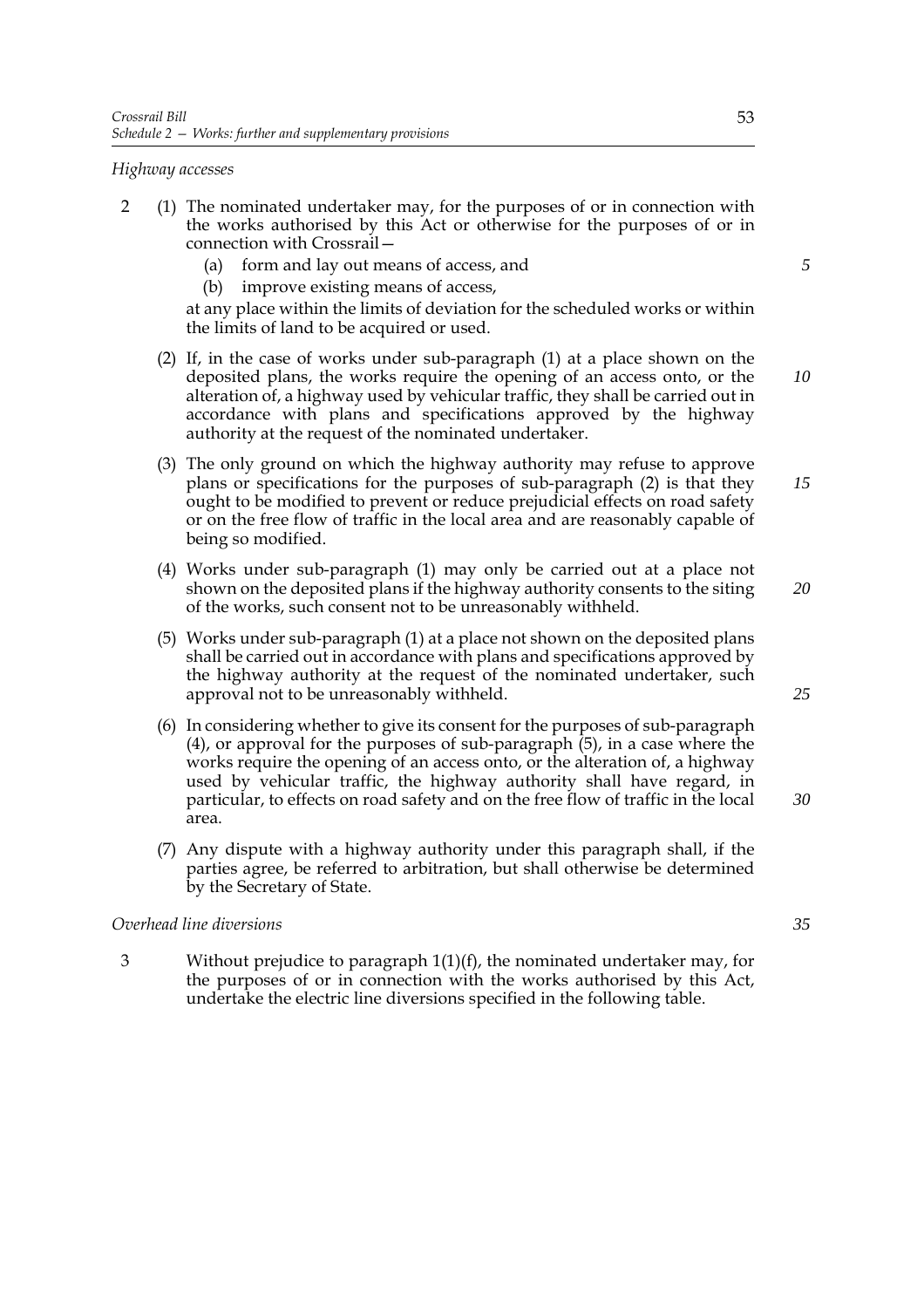| (1)                                                                                                | (2)                                                                                        | (3)                                                                                                                                                              |    |
|----------------------------------------------------------------------------------------------------|--------------------------------------------------------------------------------------------|------------------------------------------------------------------------------------------------------------------------------------------------------------------|----|
| <i>Area</i>                                                                                        | Overhead line to be taken<br>down                                                          | New overhead line to be<br>provided                                                                                                                              |    |
| of<br>Borough<br>London<br>Newham                                                                  | electric line<br>Overhead<br>(PDK) between points E1,<br>E <sub>2</sub> and E <sub>3</sub> | New overhead electric line<br>to be provided on land<br>within relevant<br>limits<br>between points E1, E4 and<br>E3.                                            |    |
| of<br>County<br>Buckinghamshire,<br>$\circ$ f<br><b>District</b><br>South<br>Bucks, Parish of Iver | Iver - Longford 132kV<br>line<br>overhead electric<br>(PGB) between points EC1<br>and EC2. | New overhead electric lines<br>to be provided on land<br>within relevant<br>limits<br>between points EC1, EC3<br>and EC2 and between<br>points EC1, EC4 and EC2. | 10 |

*Mitigation and protection works*

- 4 The nominated undertaker may within the limits of deviation for the scheduled works or within the limits of land to be acquired or used—
	- (a) carry out and maintain landscaping and other works to mitigate any adverse effects of the construction, maintenance or operation of any of the works authorised by this Act, and
	- (b) carry out and maintain works for the benefit or protection of land affected by any of the works authorised by this Act.

## *Underpinning of buildings*

- 5 (1) This paragraph applies where it is necessary or expedient in consequence of or in connection with the construction of any of the works authorised by this Act to underpin or strengthen a building within the relevant distance of the work. *25*
	- (2) The nominated undertaker may underpin or strengthen the building on giving at least 28 days' notice to the owners and occupiers of the building of its intention to do so.
	- (3) If, within 21 days of the giving of a notice under sub-paragraph (2), the person to whom the notice has been given gives to the nominated undertaker notice disputing that this paragraph applies, the question of its application shall be referred to arbitration.
	- (4) If, under sub-paragraph (3), the arbitrator decides that this paragraph does apply, he shall, if one of the parties to the dispute so requires, prescribe how the underpinning or strengthening is to be carried out. *35*
	- (5) Where the underpinning or strengthening of a building under this paragraph cannot be carried out reasonably conveniently without entering land adjacent to the building, the nominated undertaker may, on giving at least 14 days' notice to the owners and occupiers of the adjacent land, enter the land (but not any building on it) and carry out the work.
	- (6) In case of emergency, the power conferred by sub-paragraph (2) or (5) shall be exercisable without notice.

*15*

*20*

*30*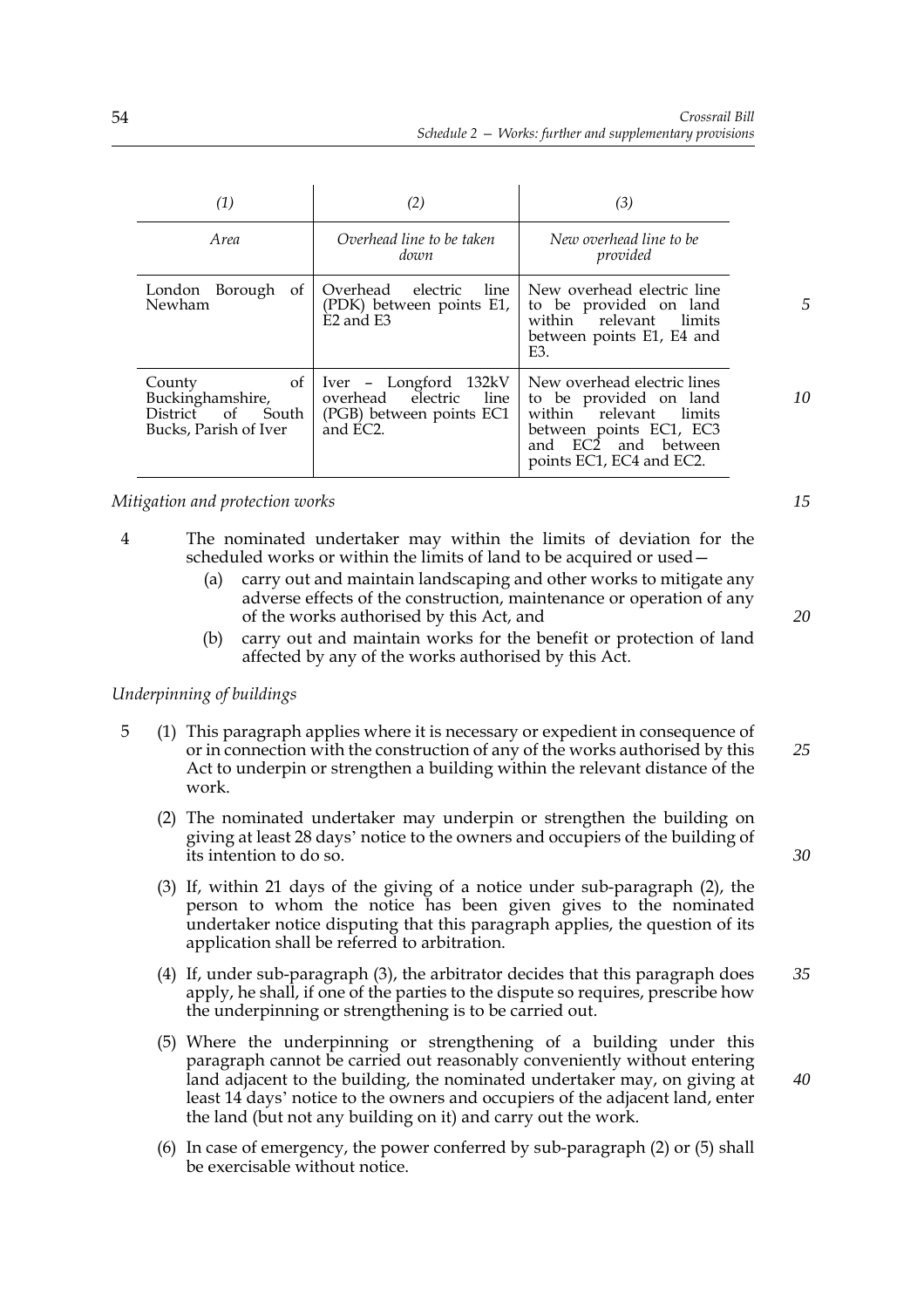- (7) For the purpose of deciding how to exercise its powers under this paragraph, the nominated undertaker may at any reasonable time enter and survey—
	- (a) any building within the relevant distance of any of the works authorised by this Act, or
	- (b) any land adjacent to such a building (but not any building on any such land).
- (8) Section 6 of the Acquisition of Land Act 1981 (c. 67) (service of documents) shall apply to the service of notices under this paragraph with, in subsection (4), the substitution for the words from "authority" to "document is to be served" of "nominated undertaker".
- (9) In this paragraph—
	- "building" includes any structure and, in the case of a work under the surface of the ground, reference to a building within the relevant distance of that work includes a reference to any building within the relevant distance of any point on the surface below which the work is situated,

"notice" means notice in writing, and

"relevant distance", in relation to any work, means—

- (a) where the work relates to an underground railway, 50 metres, and *20*
- (b) where it does not, 35 metres.
- 6 (1) This paragraph applies where it is necessary or expedient in consequence of or in connection with the construction of any of the works authorised by this Act further to underpin or strengthen a building which has been underpinned or strengthened under paragraph 5.
	- (2) The nominated undertaker may, at any time within the permitted period, further underpin or strengthen the building on giving at least 28 days' notice to the owners and occupiers of the building of its intention to do so.
	- (3) If, within 21 days of the giving of a notice under sub-paragraph (2), the person to whom the notice has been given gives to the nominated undertaker notice disputing that this paragraph applies, the question of its application shall be referred to arbitration. *30*
	- (4) If, under sub-paragraph (3), the arbitrator decides that this paragraph does apply, he shall, if one of the parties to the dispute so requires, prescribe how the underpinning or strengthening is to be carried out.
	- (5) Where the underpinning or strengthening of a building under this paragraph cannot be carried out reasonably conveniently without entering land adjacent to the building, the nominated undertaker may, on giving at least 14 days' notice to the owners and occupiers of the adjacent land, enter the land (but not any building on it) and carry out the work.
	- (6) In case of emergency, the power conferred by sub-paragraph (2) or (5) shall be exercisable without notice.
	- (7) For the purpose of deciding how to exercise its powers under this paragraph, the nominated undertaker may at any reasonable time enter and survey—
		- (a) any building which has been underpinned or strengthened under paragraph 5, or

*5*

*10*

*15*

*25*

*35*

*40*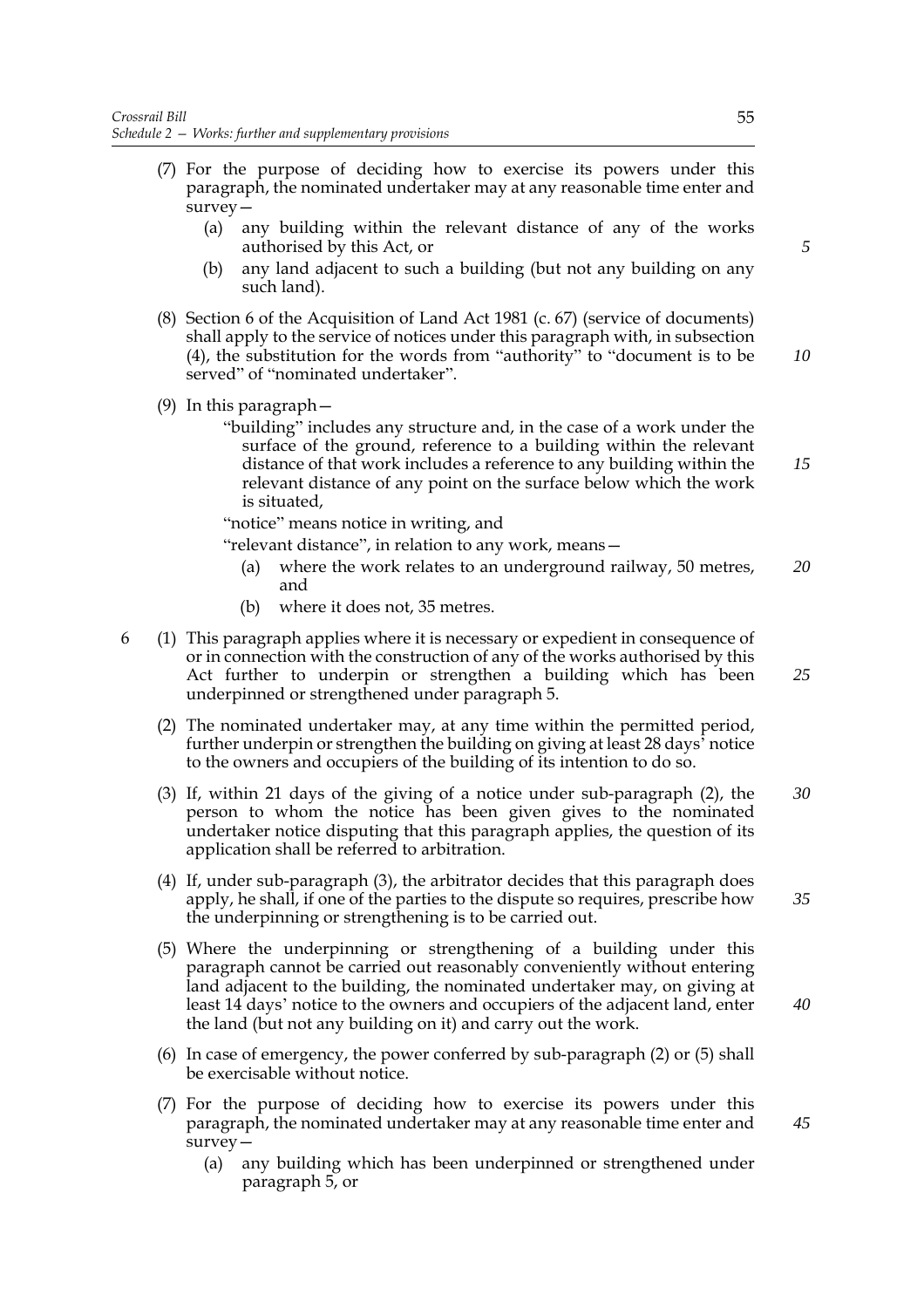- (b) any land adjacent to such a building (but not any building on any such land).
- (8) Section 6 of the Acquisition of Land Act 1981 (c. 67) (service of documents) shall apply to the service of notices under this paragraph with, in subsection (4), the substitution for the words from "authority" to "document is to be served" of "nominated undertaker".
- (9) In sub-paragraph (2), the reference to the permitted period is to the period beginning with the completion of the underpinning or strengthening under paragraph 5 and ending 5 years after the date on which the work which necessitated the underpinning or strengthening was brought into general use.
- (10) In this paragraph, "notice" means notice in writing.
- 7 (1) Where the nominated undertaker exercises any power under paragraph 5 or 6, it shall compensate the owners and occupiers of the building or land in relation to which the power is exercised for any loss which they may suffer by reason of the exercise of the power.
	- (2) Any dispute as to a person's entitlement to compensation under subparagraph (1), or as to the amount of the compensation, shall be determined under and in accordance with Part 1 of the Land Compensation Act 1961 (c. 33).
	- (3) Nothing in this paragraph shall affect liability to pay compensation under section 6 of the Railways Clauses Consolidation Act 1845 (c. 20), as incorporated with this Act, or section 10(2) of the Compulsory Purchase Act 1965 (c. 56), as applied to the acquisition of land under section 6(1), or under any other enactment, otherwise than for loss for which compensation is payable under sub-paragraph (1).

#### *Discharge of water*

- 8 (1) The nominated undertaker may use any watercourse or any public sewer or drain for the drainage of water in connection with the construction or maintenance of the works authorised by this Act and for that purpose may lay down, take up and alter pipes and may, on any land within the limits of deviation for the scheduled works or within the limits of land to be acquired or used, make connections with the watercourse, sewer or drain.
	- (2) The nominated undertaker shall not discharge any water into any public sewer or drain except with the consent of the person to whom it belongs; and such consent may be given subject to such terms and conditions as that person may reasonably impose but shall not be unreasonably withheld.
	- (3) The nominated undertaker shall not make any opening into any public sewer or drain except in accordance with plans approved by, and under the superintendence (if provided) of, the person to whom the sewer or drain belongs, but such approval shall not be unreasonably withheld.
	- (4) The nominated undertaker shall not, in the exercise of the powers conferred by this paragraph, damage or interfere with the beds or banks of any watercourse forming part of a main river.
	- (5) The nominated undertaker shall take such steps as are reasonably practicable to secure that any water discharged into a watercourse or public *45*

*15*

*10*

*5*

*20*

*25*

*35*

*40*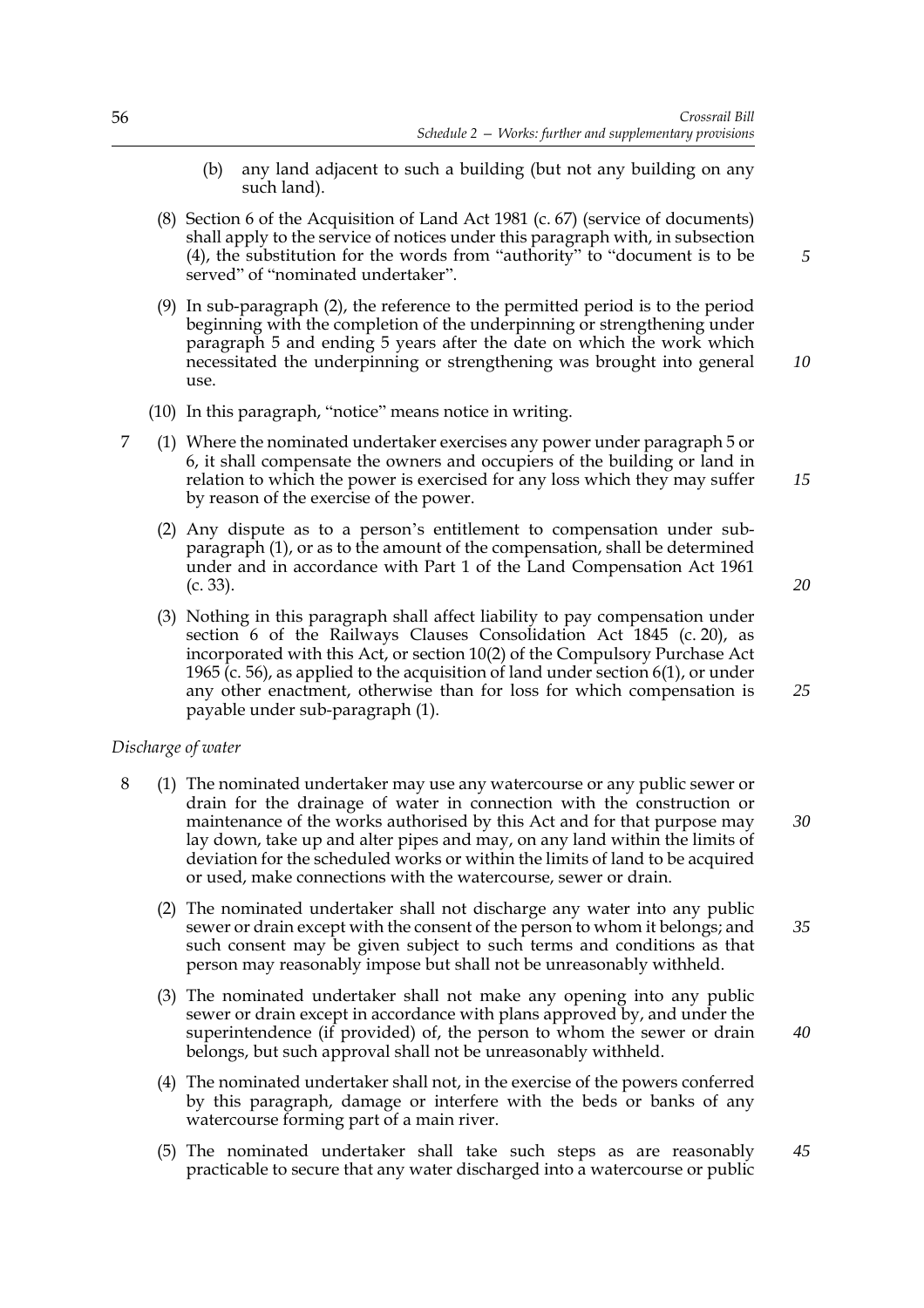sewer or drain under the powers conferred by this paragraph is as free as may be practicable from gravel, soil or other solid substance or oil or matter in suspension.

- (6) This paragraph does not authorise the doing of anything prohibited by section 85(1), (2) or (3) of the Water Resources Act 1991 (c. 57) (offences of polluting controlled waters).
- (7) Any dispute as to the giving of consent under this paragraph shall, if the parties agree, be referred to arbitration, but shall otherwise be determined by the Secretary of State.
- (8) In this paragraph—
	- (a) "public sewer or drain" means a sewer or drain which belongs to a sewerage undertaker, the Environment Agency, an internal drainage board, a local authority, an urban development corporation or a harbour authority within the meaning of the Harbours Act 1964  $(c. 40)$ ,
	- (b) "watercourse" includes rivers, streams, ditches, drains, cuts, culverts, dykes, sluices, sewers and passages through which water flows, except a public sewer or drain, and
	- (c) other expressions used both in this paragraph and in the Water Resources Act 1991 have the same meanings as in that Act.

*Entry for preparatory purposes*

- 9 (1) The nominated undertaker may, for the purposes of this Act—
	- (a) survey or investigate any land within the limits of deviation for the scheduled works or within the limits of land to be acquired or used or which may be affected by the works authorised by this Act,
	- (b) without prejudice to the generality of paragraph (a), make trial holes in such positions as it thinks fit on any such land to investigate the nature of the surface layer and subsoil and remove soil samples,
	- (c) without prejudice to the generality of paragraph (a), carry out archaeological investigations on any such land,
	- (d) take steps to protect or remove any flora or fauna on any such land which may be affected by the carrying out of the works authorised by this Act,
	- (e) place on, leave on and remove from any such land apparatus for use in connection with the exercise of any of the powers conferred by paragraphs (a) to (d), and
	- (f) enter on any such land for the purpose of exercising any of the powers conferred by paragraphs (a) to (e).
	- (2) No land may be entered, or equipment placed or left on or removed from land, under sub-paragraph (1) unless at least 7 days' notice has been served on every owner and occupier of the land. *40*
	- (3) The power conferred by paragraph (f) of sub-paragraph (1) includes power to enter with such vehicles and equipment as are necessary for the purpose of exercising any of the other powers conferred by that sub-paragraph.
	- (4) Any person exercising the power conferred by sub-paragraph (1)(f) on behalf of the nominated undertaker shall, if requested to do so, produce written evidence of his authority. *45*

*20*

*5*

*10*

*15*

*25*

*30*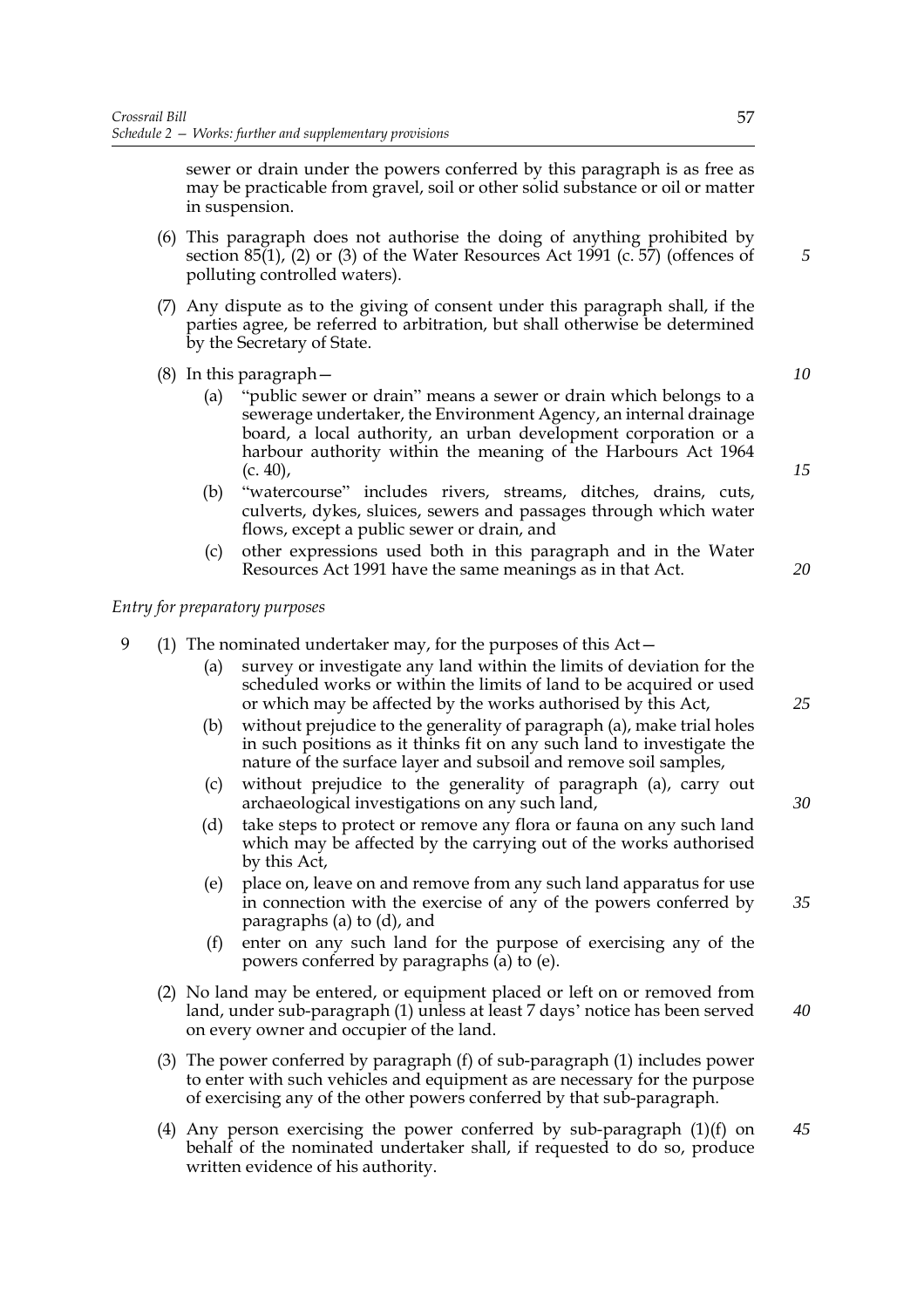- (5) This paragraph shall not authorise the making of trial holes in a carriageway or footway without the consent of the highway authority, but such consent shall not be unreasonably withheld.
- (6) Any dispute as to the giving of consent under sub-paragraph (5) shall, if the parties agree, be referred to arbitration, but shall otherwise be determined by the Secretary of State.
- (7) The nominated undertaker shall compensate the owners and occupiers of land in respect of which the powers conferred by this paragraph are exercised for any loss which they may suffer by reason of the exercise of those powers.
- (8) Any dispute as to a person's entitlement to compensation under subparagraph (7) , or as to the amount of the compensation, shall be determined under and in accordance with Part 1 of the Land Compensation Act 1961 (c. 33).

#### *Temporary interference with waterways*

10 (1) The powers conferred by this paragraph shall be exercisable in relation to the following waterways for the purposes of or in connection with the exercise of the powers conferred by this Act with respect to works—

> the River Thames, the River Lea, West India Dock North and South, Poplar Cut, the Grand Union Canal, the Regent's Canal, Bellmouth Passage, City Mill River, and Frays River.

- (2) The nominated undertaker may—
	- (a) temporarily interfere with a waterway mentioned in sub-paragraph (1) at any point within the limits of deviation for the scheduled works or within the limits of land to be acquired or used, by constructing or maintaining such temporary works, or by carrying out such dredging works, as it considers necessary or expedient, *30*
	- (b) temporarily moor or anchor barges or other vessels or craft in a waterway mentioned in sub-paragraph (1), or
	- (c) temporarily close a waterway mentioned in sub-paragraph (1), or a part of such a waterway, to navigation.
- (3) The power conferred by sub-paragraph  $(2)(c)$  shall be exercised in a way which secures—
	- (a) that no more of the waterway is closed to navigation at any time than is necessary in the circumstances, and *40*
	- (b) that, if complete closure of the waterway to navigation becomes necessary, all reasonable steps are taken to secure that the minimum obstruction, delay or interference is caused to vessels or craft which may be using or intending to use it.
- (4) The nominated undertaker shall not be liable for any loss suffered, or costs or expenses incurred, by any person as a direct or indirect result of any

*10*

*5*

*15*

*20*

*25*

*35*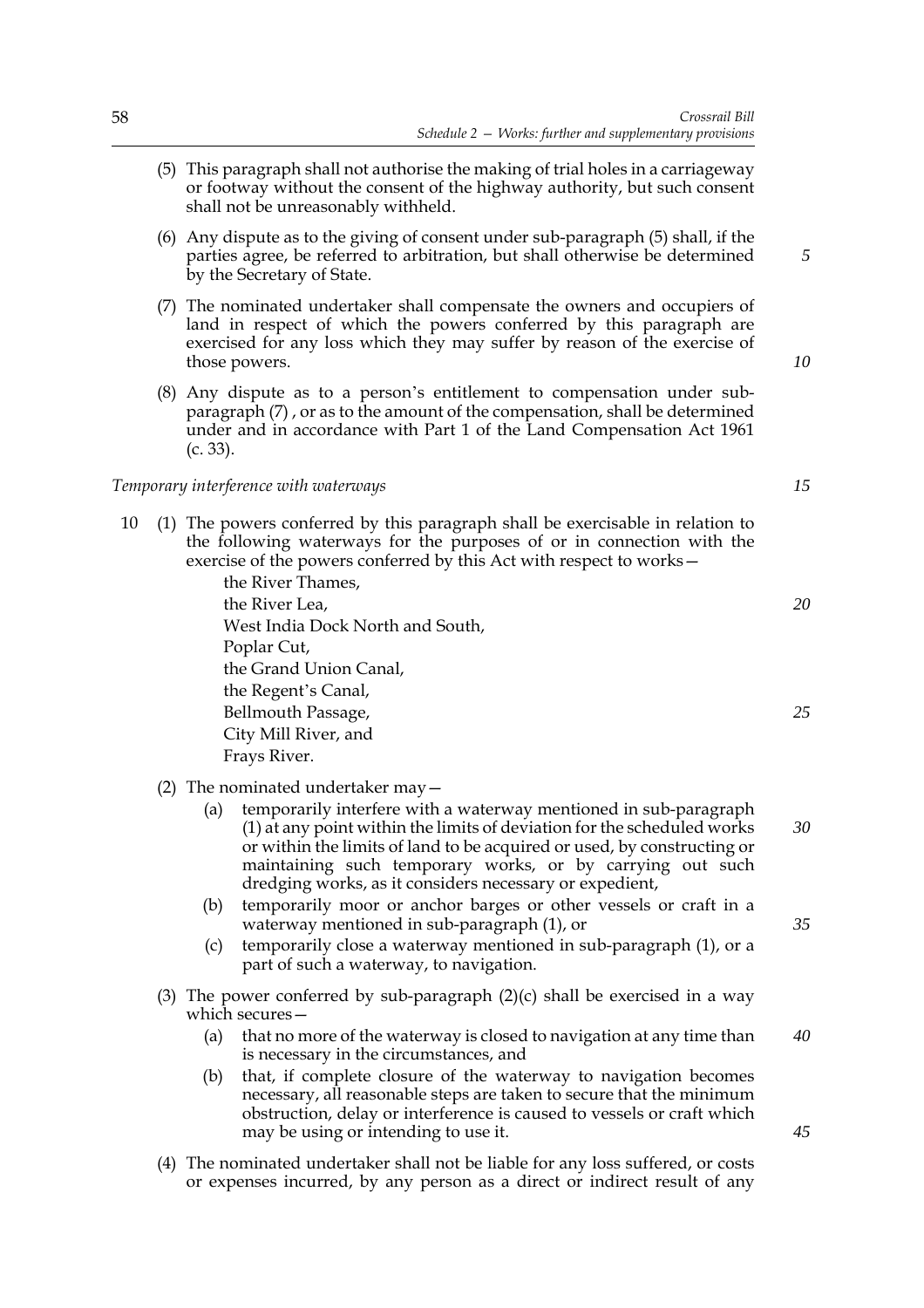interference in accordance with this paragraph with a public right of navigation.

- (5) The nominated undertaker shall compensate any person who suffers loss as a result of any interference in accordance with this paragraph with a private right of navigation.
- (6) Any dispute as to a person's entitlement to compensation under subparagraph (5) , or as to the amount of the compensation, shall be determined under and in accordance with Part 1 of the Land Compensation Act 1961 (c. 33).

#### SCHEDULE 3 Section 3

#### **HIGHWAYS**

### *Stopping-up*

- 1 (1) The nominated undertaker may, in connection with the construction of the works authorised by this Act, stop up each of the highways or parts of highways specified in the following table.
	- (2) No highway or part of a highway specified in columns (1) and (2) of Part 1 of the following table shall be stopped up under this paragraph unless all the land which abuts on it falls within one or more of the following categories, namely—
		- (a) land to which there is no right of access directly from the highway or part to be stopped up, *20*
		- (b) land to which there is reasonably convenient access otherwise than directly from the highway or part to be stopped up,
		- (c) land the owners and occupiers of which have agreed to the stopping up of the highway or part, and
		- (d) land which is in the possession of the Secretary of State.
	- (3) No highway or part of a highway specified in columns (1) and (2) of Part 2 of the following table shall be stopped up under this paragraph if a new highway is specified in relation to it in column (3) of that Part of the table, by reference to the letters and numbers shown on the deposited plans or by reference to scheduled works, until—
		- (a) where the new highway is provided in exercise of the powers conferred by this Act, the later of the date of practical completion and the date on which it is first open for public use, and
		- (b) where it is not, the date on which it is first open for public use.
	- (4) Where a new highway specified in column (3) of Part 2 of the following table is provided in exercise of the powers conferred by this Act, the date of practical completion of the highway, or the date on which it is first open for public use, shall be taken for the purposes of sub-paragraph (3) to be what it is taken to be for the purposes of paragraph 11(2).

59

*10*

*15*

*30*

*25*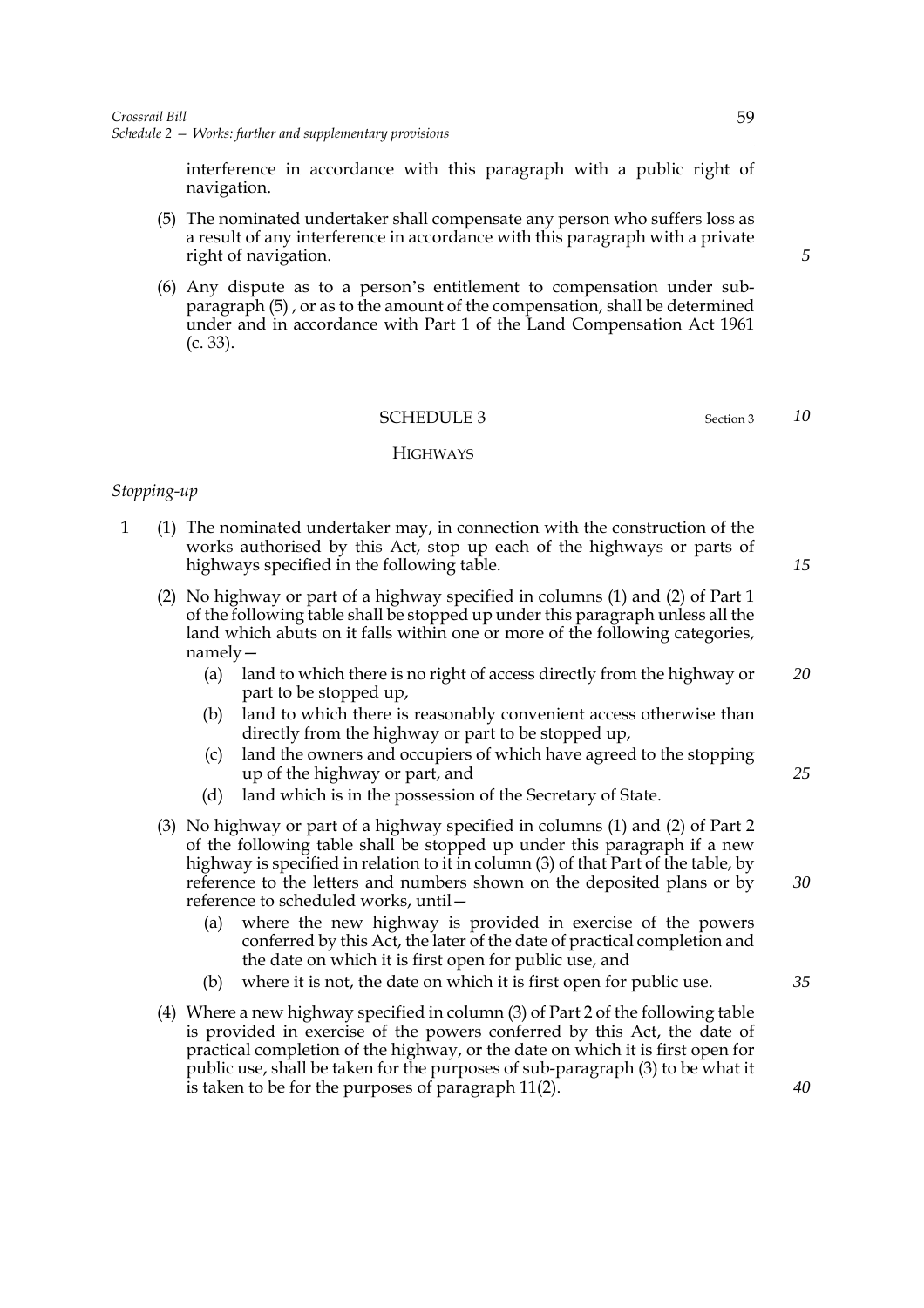| (1)                                         | (2)                                                                                                    |    |
|---------------------------------------------|--------------------------------------------------------------------------------------------------------|----|
| <i>Area</i>                                 | Highway or part to be stopped up                                                                       |    |
| City of Westminster                         | North-eastern side of Eastbourne<br>Terrace within extent of narrowing<br>shown on the deposited plans | .5 |
|                                             | <b>Falconberg Court</b>                                                                                |    |
| London Borough of Camden                    | Andrew Borde Street                                                                                    |    |
| London Borough of Islington                 | Cowcross Street between points P1<br>and P2                                                            | 10 |
| City of London                              | Hayne Street between points P3<br>and P4                                                               |    |
|                                             | Fore Street Avenue between points<br>P1 and P2                                                         |    |
|                                             | Moorfields between points P2 and<br>P3                                                                 | 15 |
| London<br>Borough<br>Tower<br>of<br>Hamlets | Garden Street between points P5<br>and P6                                                              |    |
| London Borough of Greenwich                 | Bostall Manorway between points<br>P <sub>3</sub> and P <sub>4</sub>                                   | 20 |
|                                             | Abbey Terrace between points P5<br>and P6                                                              |    |
| London Borough of Havering                  | Footpath<br>(FP)<br>123)<br>between<br>Beechfield Gardens and Nursery<br>Walk                          | 25 |

Part 2

| (1)                                          | (2)                                                                                                          | (3)                                                 |    |
|----------------------------------------------|--------------------------------------------------------------------------------------------------------------|-----------------------------------------------------|----|
| <i>Area</i>                                  | Highway or part to be<br>stopped up                                                                          | New highway to be<br>substituted for it             |    |
| City of Westminster                          | Footpath between<br>Alfred Road<br>and<br>Westbourne<br>Park<br>Passage<br>between<br>points P1 and P2       | New footpath between<br>points P1, P3 and P4        | 30 |
| London Borough<br>of<br><b>Tower Hamlets</b> | Footpath between<br>Way<br>and<br>Stepney<br>Stepney<br>Green<br>between points P1, P2<br>and P3 and between | New footpath between<br>points P1, P4, P5 and<br>P6 | 35 |
|                                              | points P2 and P4                                                                                             |                                                     | 40 |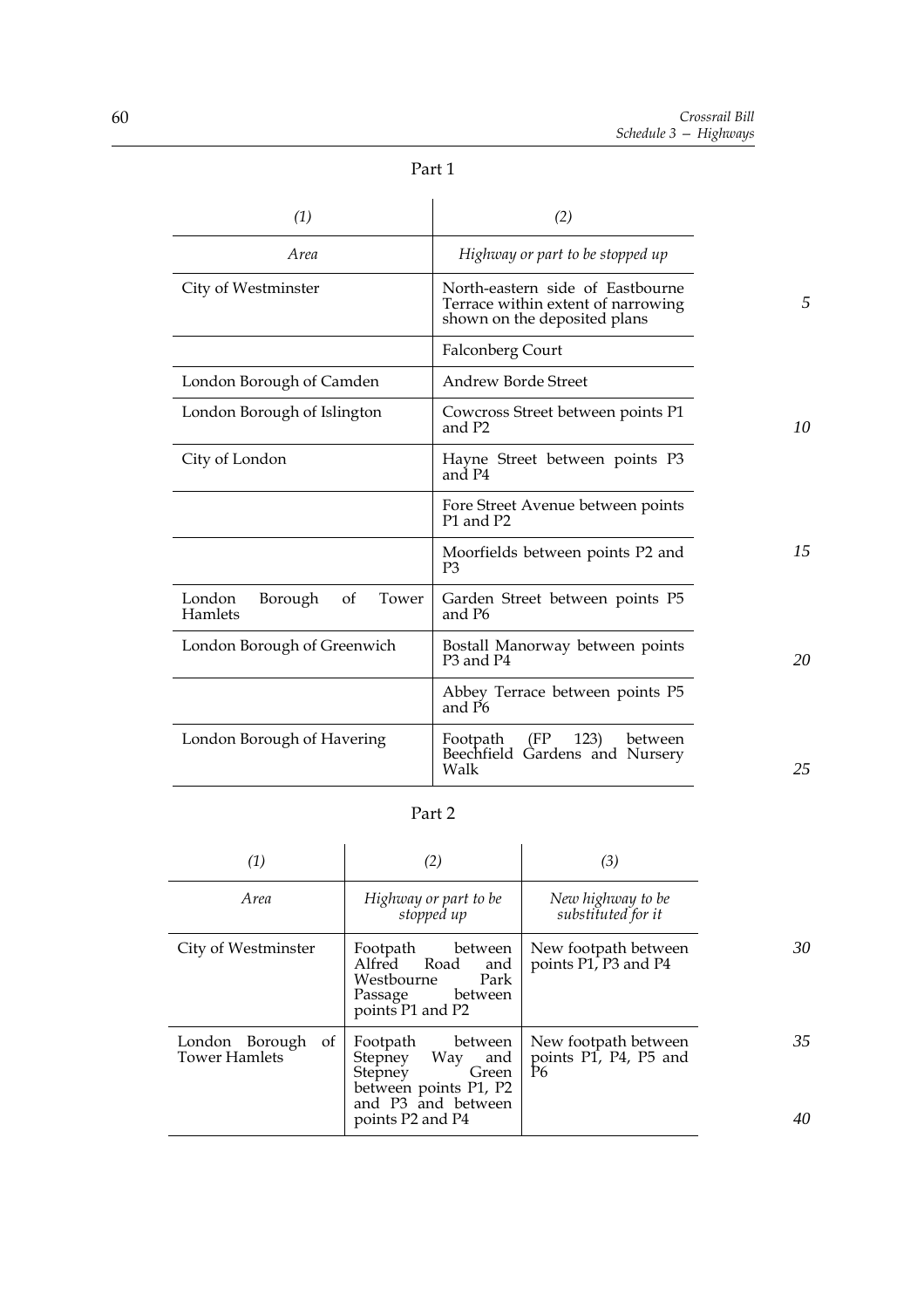*Crossrail Bill Schedule 3 — Highways*

| (1)                                        | (2)                                                                                                                                                                  | (3)                                                                                                                  |         |
|--------------------------------------------|----------------------------------------------------------------------------------------------------------------------------------------------------------------------|----------------------------------------------------------------------------------------------------------------------|---------|
| Area                                       | Highway or part to be<br>stopped up                                                                                                                                  | New highway to be<br>substituted for it                                                                              |         |
| London Borough<br>of<br>Newham             | Footpaths between the<br>Excel<br>Centre<br>and<br>Victoria Dock Road<br>between points P1, P2,<br>P3, P4, P5, P6, P7, P8<br>and P9 and between<br>points P6 and P11 | New footpath through<br>intended station, part<br>of Work No.<br>1/5<br>P <sub>10</sub><br>between points<br>and P11 | 5<br>10 |
|                                            | Footpath<br>between<br>Albert<br>Road<br>and<br>Factory Road between<br>points P1 and P2                                                                             | Work No. 1/32D                                                                                                       |         |
|                                            | Barbers Road between<br>points P1 and P2                                                                                                                             | Works Nos. 2/6A,<br>$2/6B$ and $2/7$                                                                                 | 15      |
|                                            | Pudding Mill Lane<br>between points P3 and<br>P <sub>4</sub>                                                                                                         | Works Nos. 2/6A,<br>$2/6B$ and $2/7$                                                                                 |         |
|                                            | Marshgate<br>Lane<br>within the<br>relevant<br>limits                                                                                                                | Works Nos. 2/6A and<br>2/6B                                                                                          | 20      |
|                                            | Footpath (Greenway)<br>between points P6, P7,<br>P8, P9, P10, P11, P12<br>and P13 and between<br>points P9 and P11                                                   | New footpath between<br>points P5, P14 and P13                                                                       | 25      |
| London Borough of<br>Greenwich             | Footpath on eastern<br>side of Church Manor<br>Way between points<br>P1 and P2                                                                                       | Work No. 1/34                                                                                                        | 30      |
|                                            | Footpath<br>between<br>Mottisfont Road and<br>Bostall<br>Manor Way<br>between points P1 and<br>P2                                                                    | Work No. 1/36                                                                                                        | 35      |
| London Boroughs of<br>Greenwich and Bexley | Footpaths over Abbey<br>Wood Station between<br>points P7, P8, P9, P10<br>and P11 and between<br>points P11 and P12                                                  | New footpath through<br>intended station, part<br>of Work No. 1/7                                                    | 40      |
|                                            | Felixstowe<br>Road<br>within<br>the<br>relevant<br>limits                                                                                                            | Work No. 1/37B                                                                                                       |         |
| Borough of<br>London<br>Bexley             | Gayton Road                                                                                                                                                          | Work No. 1/37C                                                                                                       | 45      |
| London Borough of<br>Barking & Dagenham    | Footpath on eastern<br>Whalebone<br>side<br>of<br>Lane South between<br>points P1 and P3                                                                             | New footpath between<br>points P1, P2 and P3                                                                         | 50      |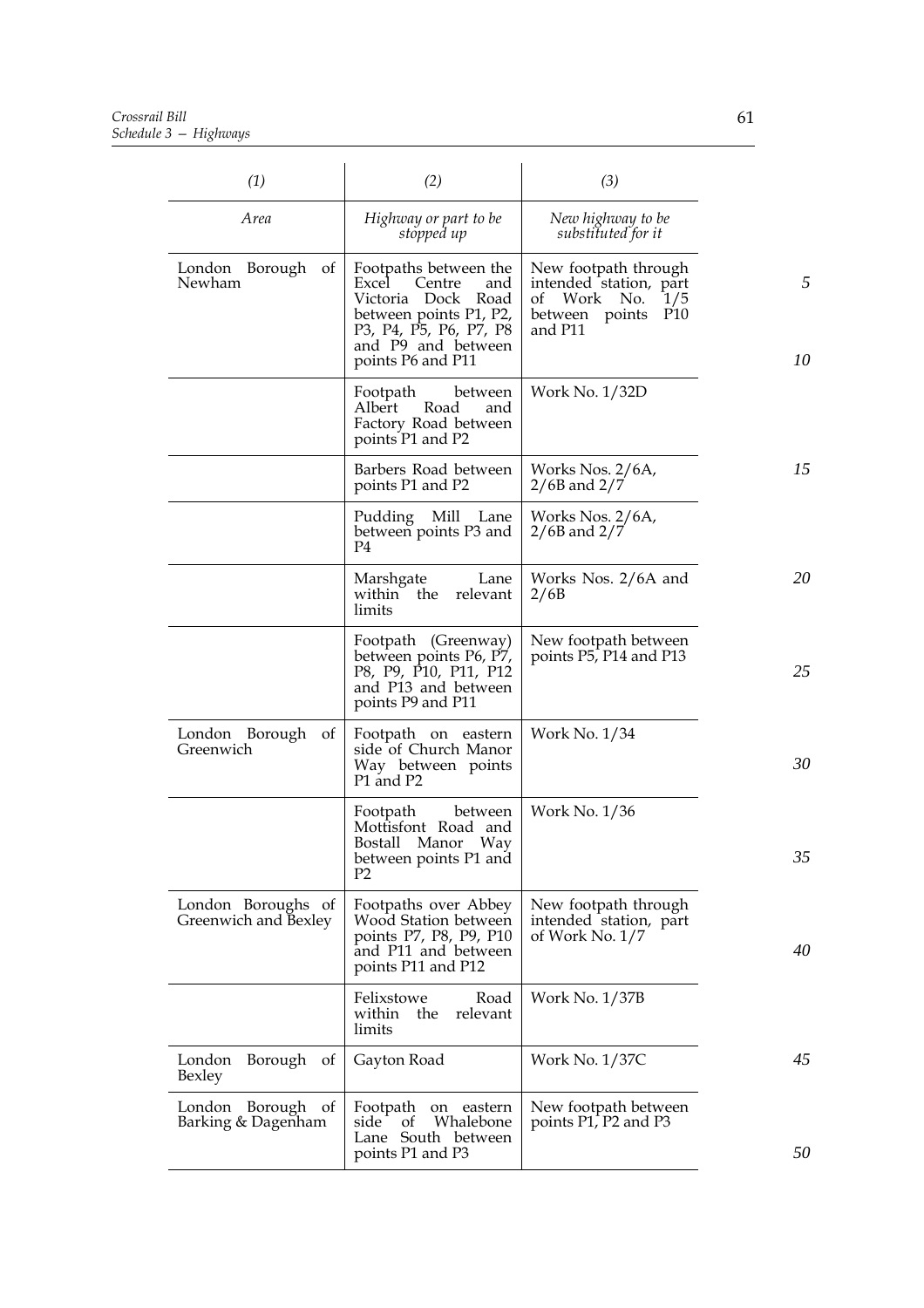| (1)                                                                               | (2)                                                                            | (3)                                                                              |    |
|-----------------------------------------------------------------------------------|--------------------------------------------------------------------------------|----------------------------------------------------------------------------------|----|
| Area                                                                              | Highway or part to be<br>stopped up                                            | New highway to be<br>substituted for it                                          |    |
| Borough<br>London<br>of<br>Havering                                               | Footpath adjacent to<br>Atlanta<br>stand,<br>bus<br>Boulevard                  | Work No. 2/15D                                                                   | .5 |
| County<br>of<br>Buckinghamshire,<br>District of<br>South<br>Bucks, Parish of Iver | Thorney Lane South<br>between points P1 and<br>P <sub>2</sub>                  | Works Nos. 3/9B and<br>3/9C                                                      | 10 |
| Borough<br>London<br>of<br>Hillingdon                                             | Footpath<br>and<br>cycleway<br>(Kingston)<br>Lane) between points<br>P1 and P2 | Work No. $3/10F$                                                                 |    |
|                                                                                   | Old<br>Stockley<br>Road<br>between points P1 and<br>P <sub>2</sub>             | Footpath<br>and<br>cycleway<br>between<br>points P1<br>and P2<br>(Work No. 3/14) | 15 |

- 2 (1) The nominated undertaker may, in connection with the construction of the works authorised by this Act, stop up any bridleway or footpath, or part of a bridleway or footpath, which is— *20*
	- (a) within the limits of deviation for the scheduled works or within the limits of land to be acquired or used, and
	- (b) not specified in columns (1) and (2) of the table in paragraph 1.
	- (2) The power conferred by sub-paragraph (1) shall not be exercised unless the proposed stopping up has been confirmed by the appropriate Ministers upon application by the nominated undertaker. *25*
	- (3) The appropriate Ministers shall grant an application under sub-paragraph (2) if, but only if, they are satisfied  $-$ 
		- (a) that an alternative bridleway or footpath has been provided,
		- (b) that an alternative bridleway or footpath will be provided before the proposed stopping up takes place, or
		- (c) that the provision of an alternative bridleway or footpath is not required.
	- (4) Where the appropriate Ministers grant an application under sub-paragraph (2), they shall notify the nominated undertaker of the basis on which the application is granted. *35*
	- (5) Where the basis on which an application under sub-paragraph (2) is granted is that an alternative bridleway or footpath will be provided, the proposed stopping up shall not take place until the alternative has been provided.
	- (6) Before making an application under sub-paragraph (2), the nominated undertaker shall publish in at least one local newspaper circulating in the relevant area a notice—
		- (a) specifying—
			- (i) the bridleway or footpath, or part, proposed to be stopped up, *45*

*30*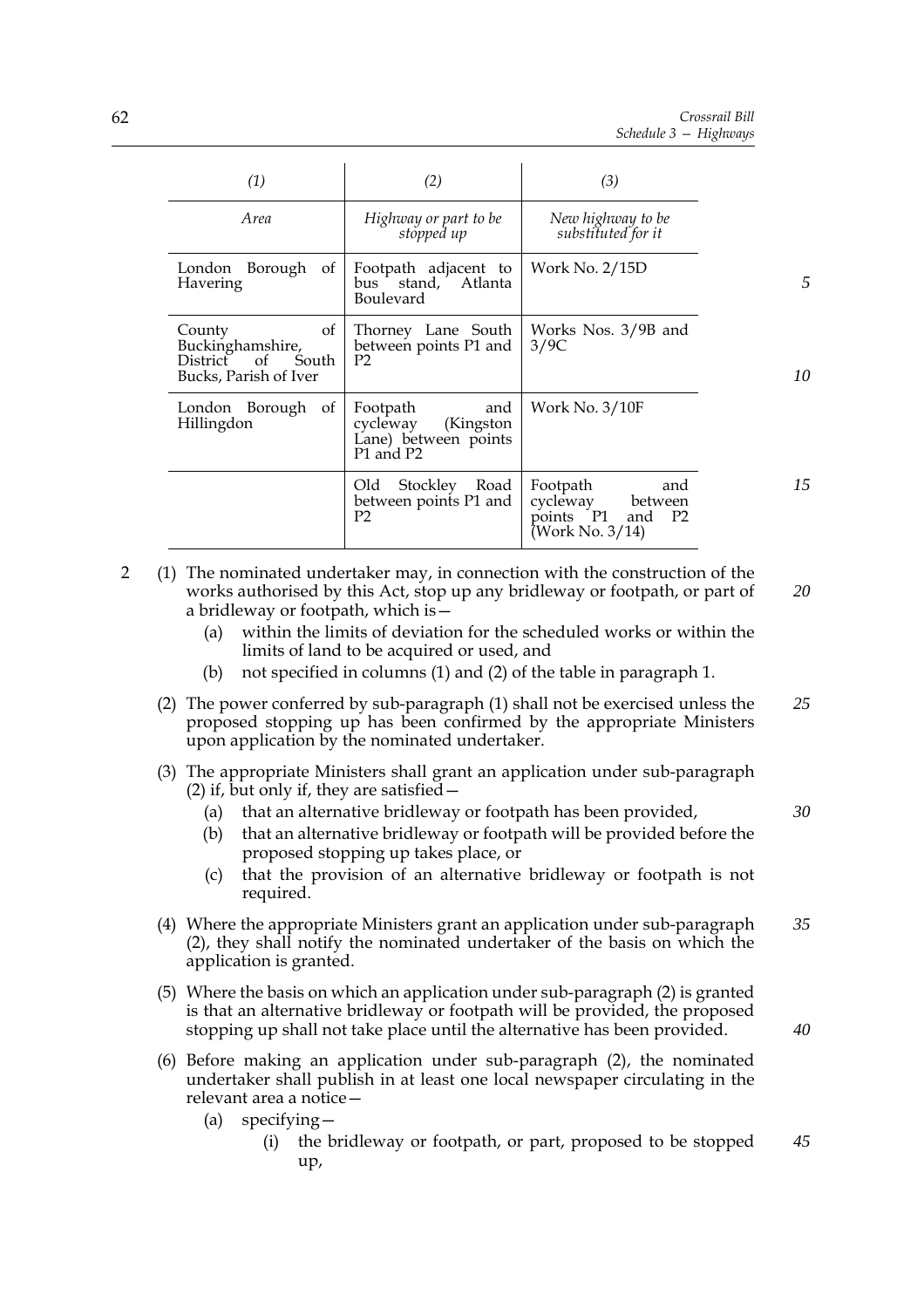- (ii) what, if any, alternative bridleway or footpath is proposed, and
- (iii) if no alternative is proposed, the reasons why,
- (b) specifying a place in the relevant area where a map or plan illustrating the proposals may be inspected by any person free of charge at all reasonable hours during a period of 28 days from the date of publication of the notice ("the publication date"),
- (c) stating that any person may within that period make representations about confirmation under sub-paragraph (2) of the proposed stopping up, and
- (d) specifying the manner in which such representations may be made.

## (7) Not later than the publication date, the nominated undertaker shall—

- (a) serve a copy of the notice, together with any map or plan to which it refers, on every local authority whose area includes any of the land on which the bridleway or footpath, or part, proposed to be stopped up is situated, and *15*
- (b) cause a copy of the notice to be displayed in a prominent position at the ends of the bridleway or footpath, or part, proposed to be stopped up.
- (8) Before granting an application under sub-paragraph (2), the appropriate Ministers shall consider any representations made to them in accordance with the nominated undertaker's notice which have not been withdrawn. *20*
- (9) Unless they direct otherwise, the appropriate Ministers' functions in relation to an application under sub-paragraph (2) shall, instead of being carried out by them, be carried out by a person appointed by them for the purpose.
- (10) In sub-paragraph (6), references to the relevant area are to the area in which the bridleway or footpath, or part, proposed to be stopped up is situated.
- (11) In sub-paragraph  $(7)(a)$ , "local authority" means-
	- (a) the council of a county, district, parish or London borough,
	- (b) the Common Council of the City of London,
	- (c) the London Fire and Emergency Planning Authority,
	- (d) a joint authority established by Part 4 of the Local Government Act 1985 (c. 51),
	- (e) a housing action trust established under Part 3 of the Housing Act 1988 (c. 50), and
	- (f) the parish meeting of a rural parish not having a separate parish council.
- (12) In this paragraph, references to the appropriate Ministers are to the Secretary of State for Environment, Food and Rural Affairs and the Secretary of State for Transport and, in relation to the carrying out of any functions, are to those Ministers acting jointly.
- 3 (1) On a highway or part of a highway being stopped up under paragraph 1 or  $2 -$ 
	- (a) all rights of way over or along it shall be extinguished, and
	- (b) the Secretary of State may appropriate and use, without making any payment, so much of the site of it as is bounded on both sides by land which he owns.

*5*

*10*

*35*

*30*

*25*

*40*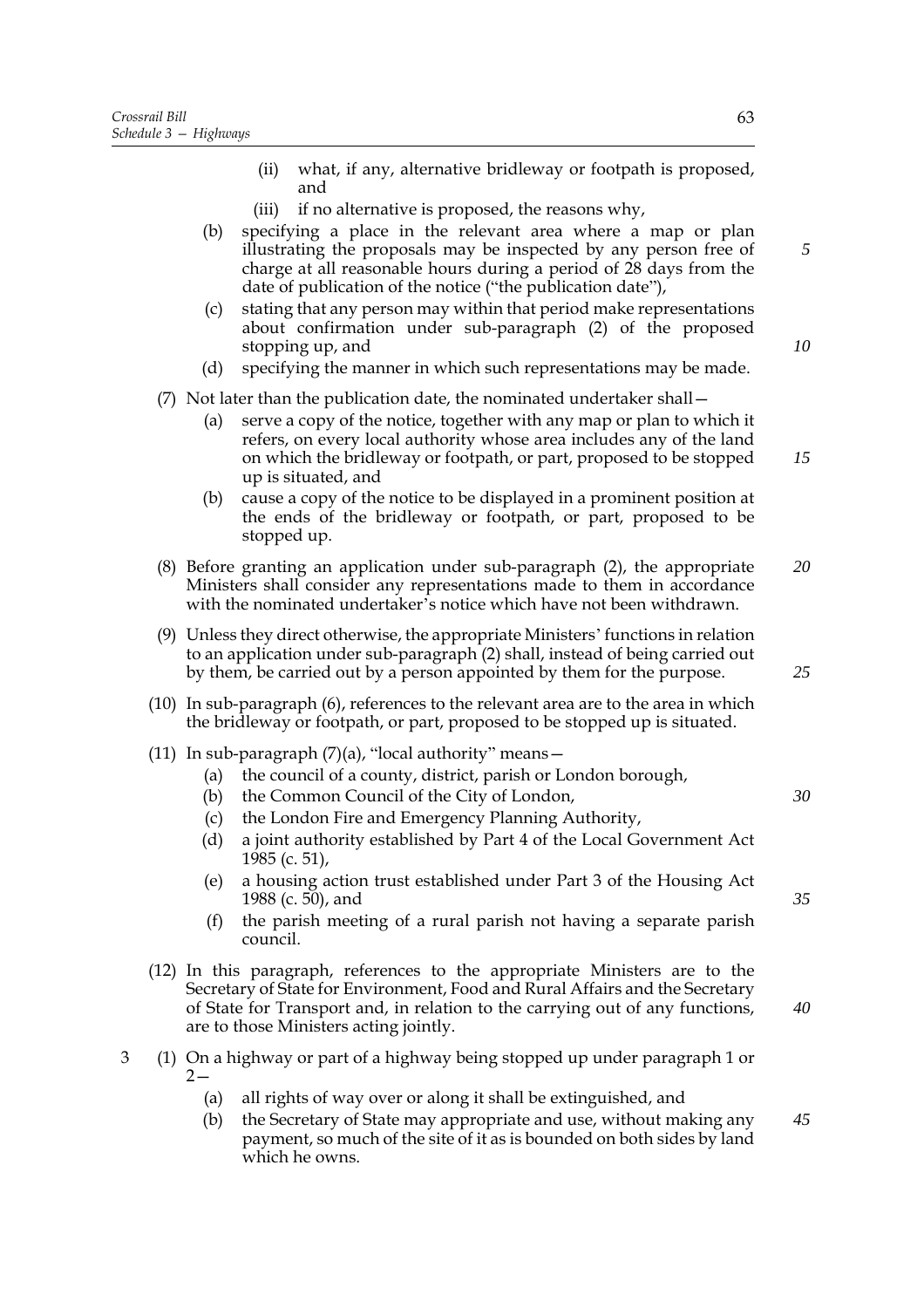- (2) The nominated undertaker shall compensate any person who suffers loss by the extinguishment under this paragraph of a private right of way.
- (3) Any dispute as to a person's entitlement to compensation under subparagraph (2), or as to the amount of such compensation, shall be determined under and in accordance with Part 1 of the Land Compensation Act 1961 (c. 33).
- (4) The Secretary of State shall not be entitled to any mines or minerals under land which he is entitled to appropriate and use under sub-paragraph (1)(b), with the exception of minerals necessarily extracted or used in the construction of the undertaking which the nominated undertaker is authorised to carry on by this Act.
- (5) Part 3 of Schedule 2 to the Acquisition of Land Act 1981 (c. 67) (regulation of the working of mines or minerals underlying an authorised undertaking) shall apply in relation to the working of any mines or minerals underlying land which the Secretary of State is entitled to appropriate and use under sub-paragraph  $(1)(b)$  with the following modifications –
	- (a) references to the undertaking shall be construed as references to the undertaking which the nominated undertaker is authorised to carry on by this Act,
	- (b) in paragraphs 3 to 5 and 7 to 9, references to the acquiring authority shall be construed as references to the nominated undertaker, and *20*
	- (c) in paragraph 6, the first of the references to the acquiring authority shall be construed as a reference to the nominated undertaker.

#### *Permanent obstruction*

- 4 (1) The powers conferred by paragraph 1 or 4 of Schedule 2 may be exercised in such a way as to obstruct the highway, but only with the consent of the highway authority, such consent not to be unreasonably withheld. *25*
	- (2) Any dispute with a highway authority under sub-paragraph (1) shall, if the parties agree, be referred to arbitration, but shall otherwise be determined by the Secretary of State.
	- (3) If a highway authority which receives an application for consent under subparagraph (1) fails to notify the applicant of its decision on the application before the end of the period of 28 days beginning with the date on which the application was made, it shall be deemed to have granted it.

#### *Temporary interference*

- 5 (1) For the purposes of the works authorised by this Act, the nominated undertaker may—
	- (a) temporarily stop up or alter or divert any highway or part of a highway,
	- (b) for any reasonable time divert traffic from, and prevent persons passing along, any highway or part of a highway, and *40*
	- (c) break up or interfere with any highway or part of a highway (including any sewer, drain or tunnel in it).
	- (2) The nominated undertaker shall provide reasonable access for pedestrians going to or from premises abutting on a highway affected by the exercise of *45*

*30*

*10*

*15*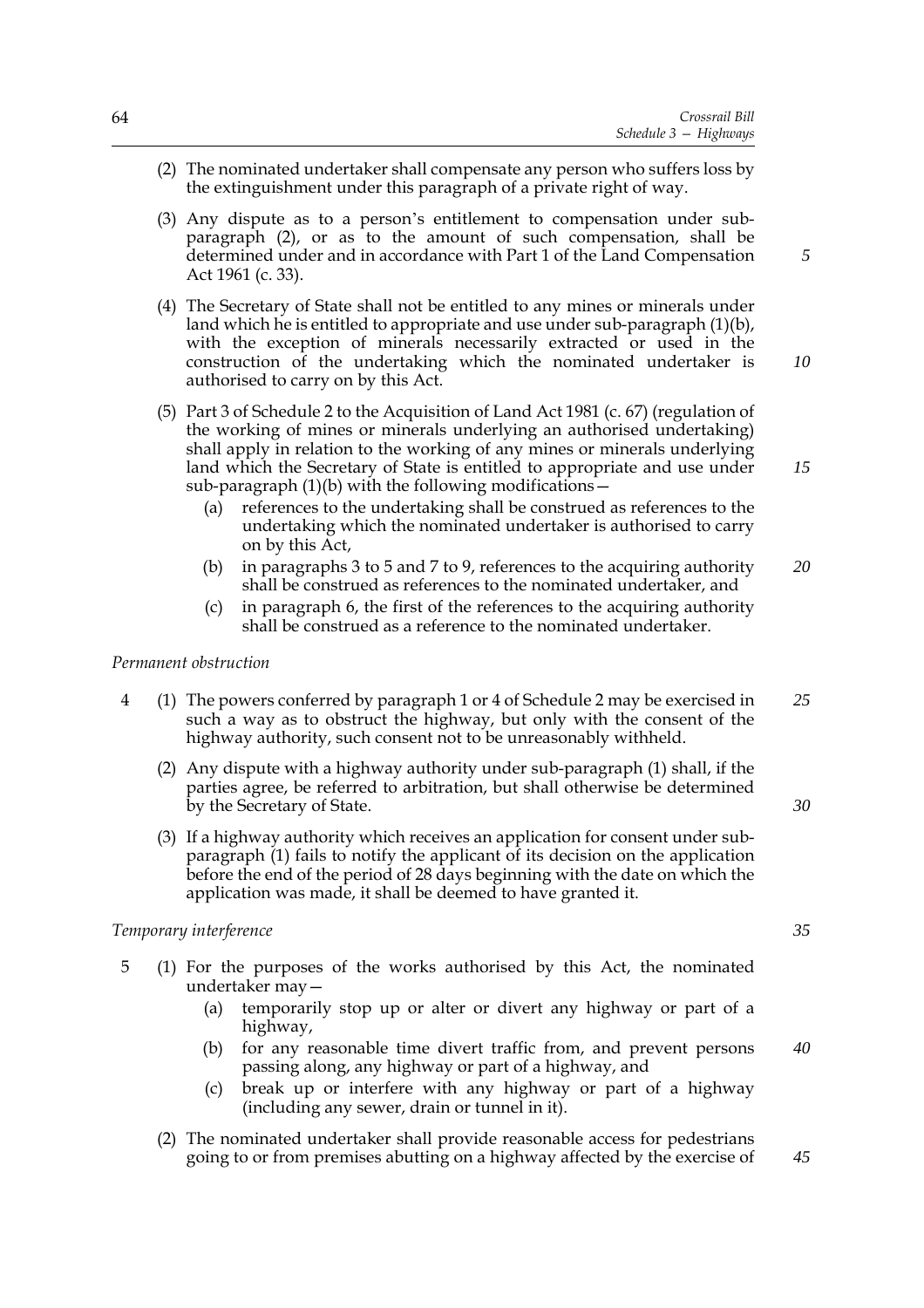the powers conferred by sub-paragraph (1) if there would otherwise be no such access.

(3) Before exercising the powers conferred by sub-paragraph (1) in relation to a highway and to an extent specified in the following table, the nominated undertaker shall consult the highway authority about the exercise of the powers.

| (1)                 | (2)                                                                          | (3)                                                 |    |
|---------------------|------------------------------------------------------------------------------|-----------------------------------------------------|----|
| Area                | Highway or part to be<br>stopped up                                          | Extent of temporary<br>stopping up                  |    |
| City of Westminster | Harrow Road                                                                  | Between points T1 and<br>T <sub>2</sub>             | 10 |
|                     | Bishop's Bridge Road                                                         | Within the relevant<br>limits                       |    |
|                     | Eastbourne Terrace                                                           | Entire length                                       |    |
|                     | Cleveland Terrace                                                            | Within<br>the relevant<br>limits                    | 15 |
|                     | Chilworth Street                                                             | the<br>relevant<br>Within<br>limits                 |    |
|                     | South Wharf Road                                                             | the<br>relevant<br>Within<br>limits                 | 20 |
|                     | <b>Praed Street</b>                                                          | the<br>relevant<br>Within<br>limits                 |    |
|                     | Craven Road                                                                  | the<br>relevant<br>Within<br>limits                 |    |
|                     | Westbourne Terrace                                                           | the<br>relevant<br>Within<br>limits                 | 25 |
|                     | Chilworth Mews                                                               | Entire length                                       |    |
|                     | Eastbourne Mews                                                              | Entire length                                       |    |
|                     | <b>Spring Street</b>                                                         | Between points T1 and<br>T <sub>2</sub>             | 30 |
|                     | Bayswater Road                                                               | Between points T1 and<br>T <sub>2</sub>             |    |
|                     | Park Lane                                                                    | Between points T4 and<br>T5 and points T5 and<br>T6 | 35 |
|                     | Pedestrian<br>subway<br>between western and<br>eastern sides of Park<br>Lane | Between points T1, T2<br>and T3                     |    |
|                     | Weighhouse Street                                                            | Between points T1 and<br>T <sub>2</sub>             | 40 |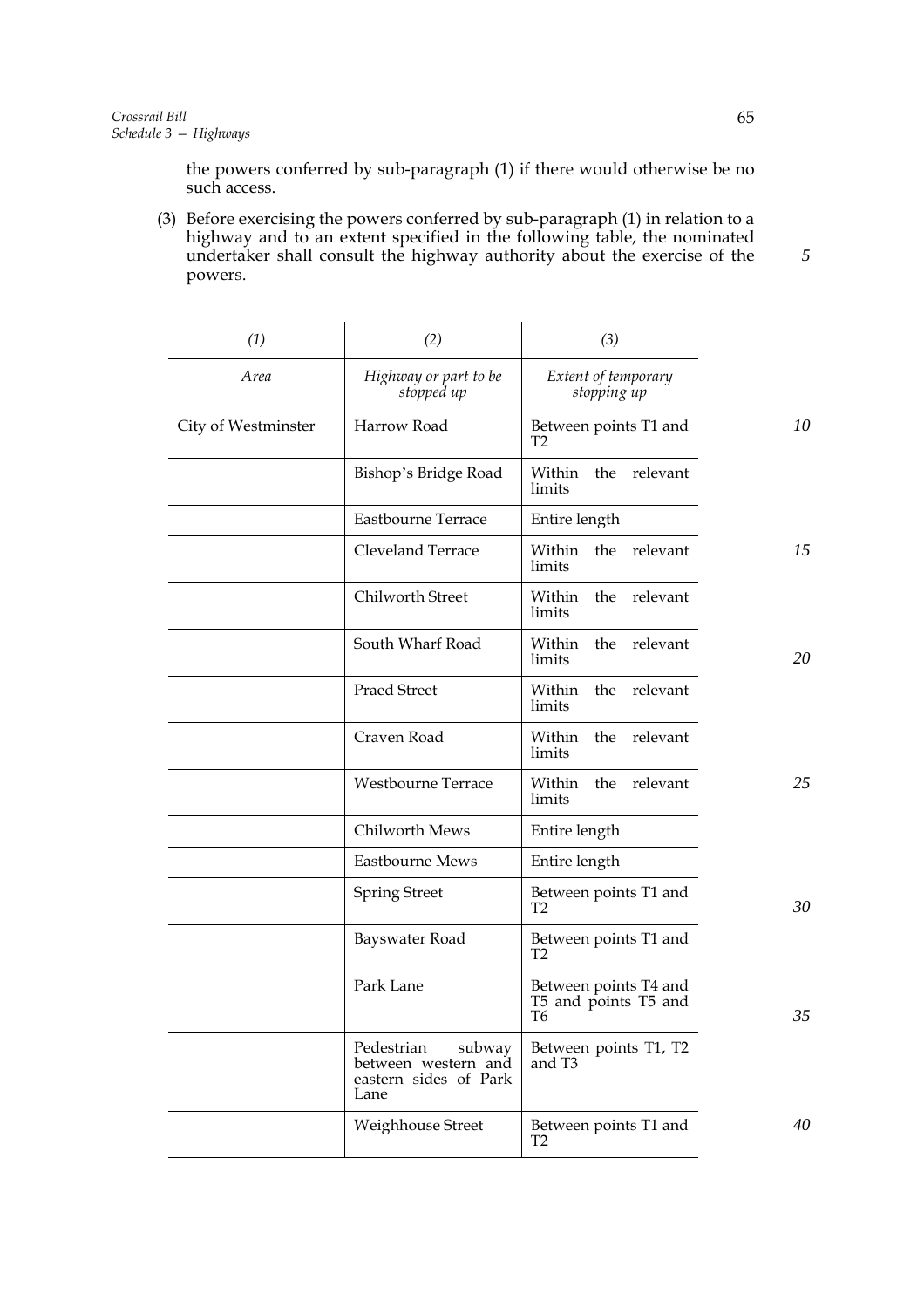| (1)         | (2)                                 | (3)                                     |    |
|-------------|-------------------------------------|-----------------------------------------|----|
| <b>Area</b> | Highway or part to be<br>stopped up | Extent of temporary<br>stopping up      |    |
|             | Gilbert Street                      | Between points T1 and<br>T <sub>3</sub> | 5  |
|             | St. Anselm's Place                  | Entire length                           |    |
|             | Davies Street                       | Within the relevant<br>limits           |    |
|             | South Molton Lane                   | Between points T4 and<br>T5             | 10 |
|             | Dering Street                       | Within the relevant<br>limits           |    |
|             | New Bond Street                     | the relevant<br>Within<br>limits        |    |
|             | <b>Brook Street</b>                 | Within<br>the relevant<br>limits        | 15 |
|             | Tenterden Street                    | Entire length                           |    |
|             | Hanover Square                      | Entire length                           |    |
|             | <b>Princes Street</b>               | Within<br>the relevant<br>limits        | 20 |
|             | <b>St George Street</b>             | Within<br>the relevant<br>limits        |    |
|             | <b>Wardour Street</b>               | Between points T5 and<br>T <sub>6</sub> |    |
|             | <b>Hollen Street</b>                | Within<br>the relevant<br>limits        | 25 |
|             | <b>Sheraton Street</b>              | Within<br>the<br>relevant<br>limits     |    |
|             | Oxford Street                       | relevant<br>Within<br>the<br>limits     | 30 |
|             | Newman Street                       | Within<br>the<br>relevant<br>limits     |    |
|             | <b>Great Chapel Street</b>          | Entire length                           |    |
|             | Diadem Court                        | Entire length                           |    |
|             | Fareham Street                      | Entire length                           | 35 |
|             | Dean Street                         | relevant<br>Within<br>the<br>limits     |    |
|             | Soho Square                         | Between points T1 and<br>T <sub>2</sub> |    |
|             | Carlisle Street                     | Entire length                           | 40 |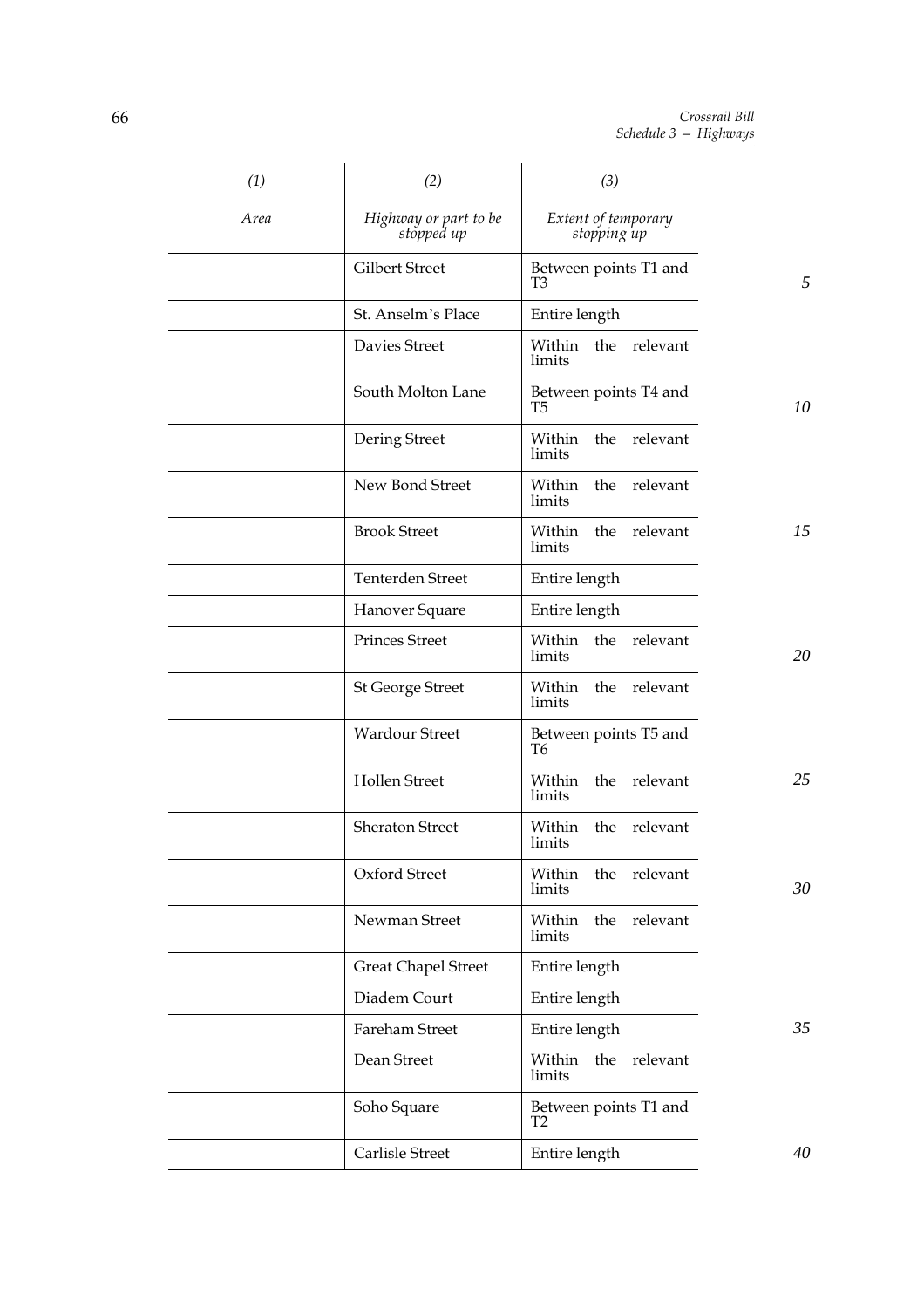| (1)                                                    | (2)                                 | (3)                                 |    |
|--------------------------------------------------------|-------------------------------------|-------------------------------------|----|
| Area                                                   | Highway or part to be<br>stopped up | Extent of temporary<br>stopping up  |    |
|                                                        | Falconberg Mews                     | Entire length                       |    |
|                                                        | <b>Sutton Row</b>                   | Entire length                       | 5  |
|                                                        | <b>Greek Street</b>                 | Within<br>the<br>relevant<br>limits |    |
|                                                        | <b>Manette Street</b>               | Entire length                       |    |
|                                                        | Goslett Yard                        | Entire length                       |    |
| City of Westminster<br>and London Borough<br>of Camden | Tottenham<br>Court<br>Road          | Within the relevant<br>limits       | 10 |
|                                                        | Charing Cross Road                  | the relevant<br>Within<br>limits    |    |
|                                                        | <b>St Giles Circus</b>              | Entire length                       | 15 |
| London<br>Borough<br>of<br>Camden                      | New Oxford Street                   | Within the relevant<br>limits       |    |
|                                                        | Earnshaw Street                     | Entire length                       |    |
|                                                        | Denmark Street                      | Entire length                       |    |
|                                                        | St Giles High Street                | Between points T3 and<br>T4         | 20 |
|                                                        | <b>Fisher Street</b>                | Entire length                       |    |
|                                                        | Southampton Row                     | Between points T1 and<br>Т2         |    |
|                                                        | <b>Catton Street</b>                | Entire length                       | 25 |
|                                                        | Red Lion Square                     | Between points T3 and<br>T4         |    |
|                                                        | Drake Street                        | Between points T5 and<br>T3         |    |
| London Boroughs of<br>Camden and Islington             | Farringdon Road                     | Within<br>the relevant<br>limits    | 30 |
| City of London                                         | Farringdon Street                   | relevant<br>the<br>Within<br>limits |    |
|                                                        | West Smithfield                     | the<br>relevant<br>Within<br>limits | 35 |
|                                                        | Snow Hill                           | the<br>relevant<br>Within<br>limits |    |
|                                                        | Long Lane                           | the<br>relevant<br>Within<br>limits |    |
|                                                        | <b>Lindsey Street</b>               | Entire length                       | 40 |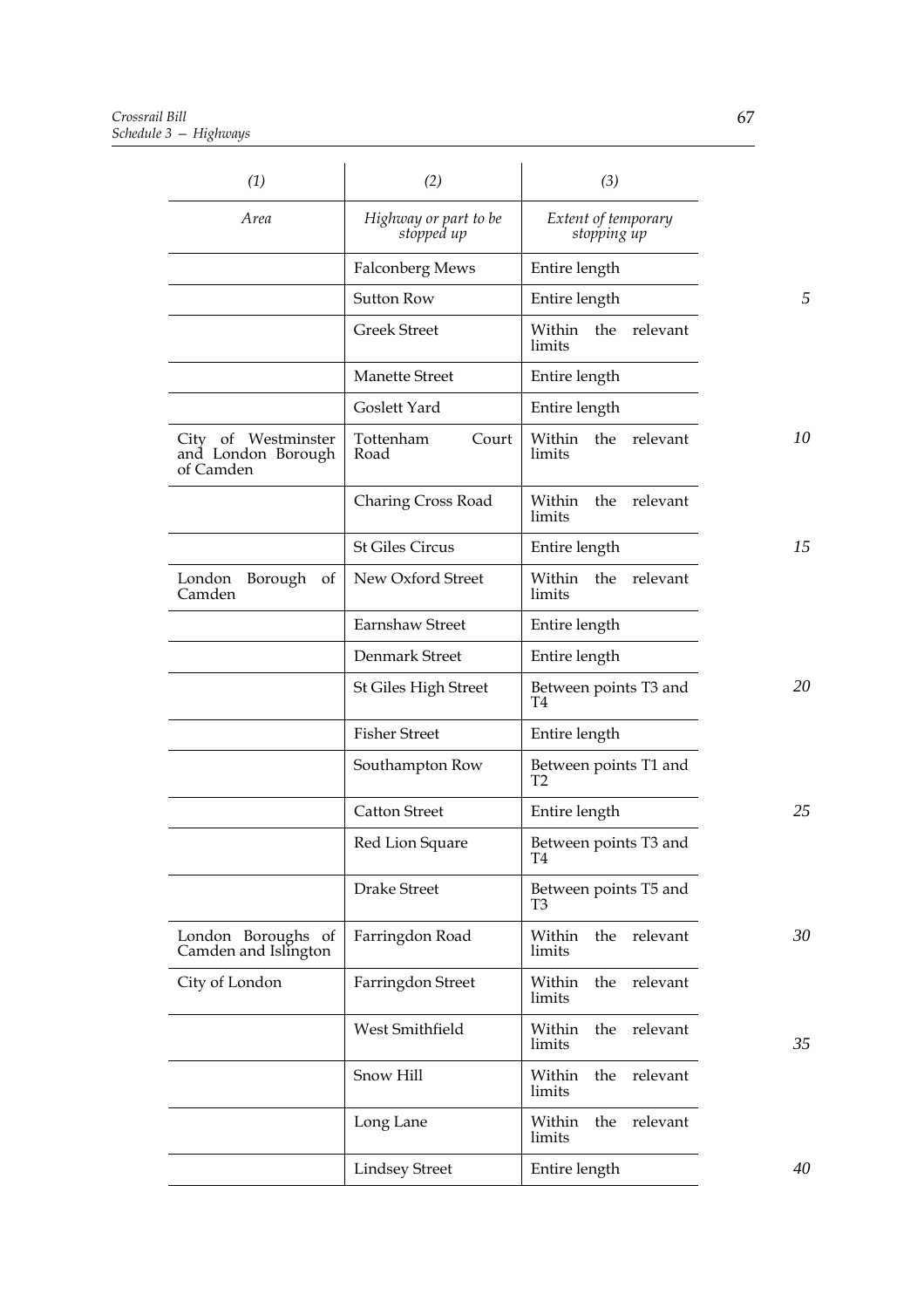| (1)  | (2)                                 | (3)                                     |    |
|------|-------------------------------------|-----------------------------------------|----|
| Area | Highway or part to be<br>stopped up | Extent of temporary<br>stopping up      |    |
|      | Hayne Street                        | Between points T3 and<br>P4             | 5  |
|      | Aldersgate Street                   | Within<br>the relevant<br>limits        |    |
|      | <b>Eldon Street</b>                 | Entire length                           |    |
|      | <b>Beech Street</b>                 | Between points T1 and<br>T <sub>2</sub> | 10 |
|      | London Wall                         | Within the relevant<br>limits           |    |
|      | <b>Fore Street Avenue</b>           | Between points T1 and<br>Т2             |    |
|      | <b>Silk Street</b>                  | Within the relevant<br>limits           | 15 |
|      | Moor Lane                           | Between points T3 and<br>T4             |    |
|      | Moorfields                          | Entire length                           |    |
|      | Moor Place                          | Entire length                           | 20 |
|      | Keats Place                         | Entire length                           |    |
|      | Moorgate                            | Within the<br>relevant<br>limits        |    |
|      | <b>Finsbury Circus</b>              | relevant<br>Within<br>the<br>limits     | 25 |
|      | Circus Place                        | Entire length                           |    |
|      | <b>Blomfield Street</b>             | Entire length                           |    |
|      | <b>Broad Street Avenue</b>          | Entire length                           |    |
|      | Liverpool Street                    | Entire length                           |    |
|      | Old Broad Street                    | Within the<br>relevant<br>limits        | 30 |
|      | Wormwood Street                     | Entire length                           |    |
|      | Bishopsgate                         | the<br>relevant<br>Within<br>limits     |    |
|      | Camomile Street                     | relevant<br>Within<br>the<br>limits     | 35 |
|      | <b>Grand Avenue</b>                 | relevant<br>Within<br>the<br>limits     |    |
|      | <b>Eldon Street</b>                 | relevant<br>Within<br>the<br>limits     | 40 |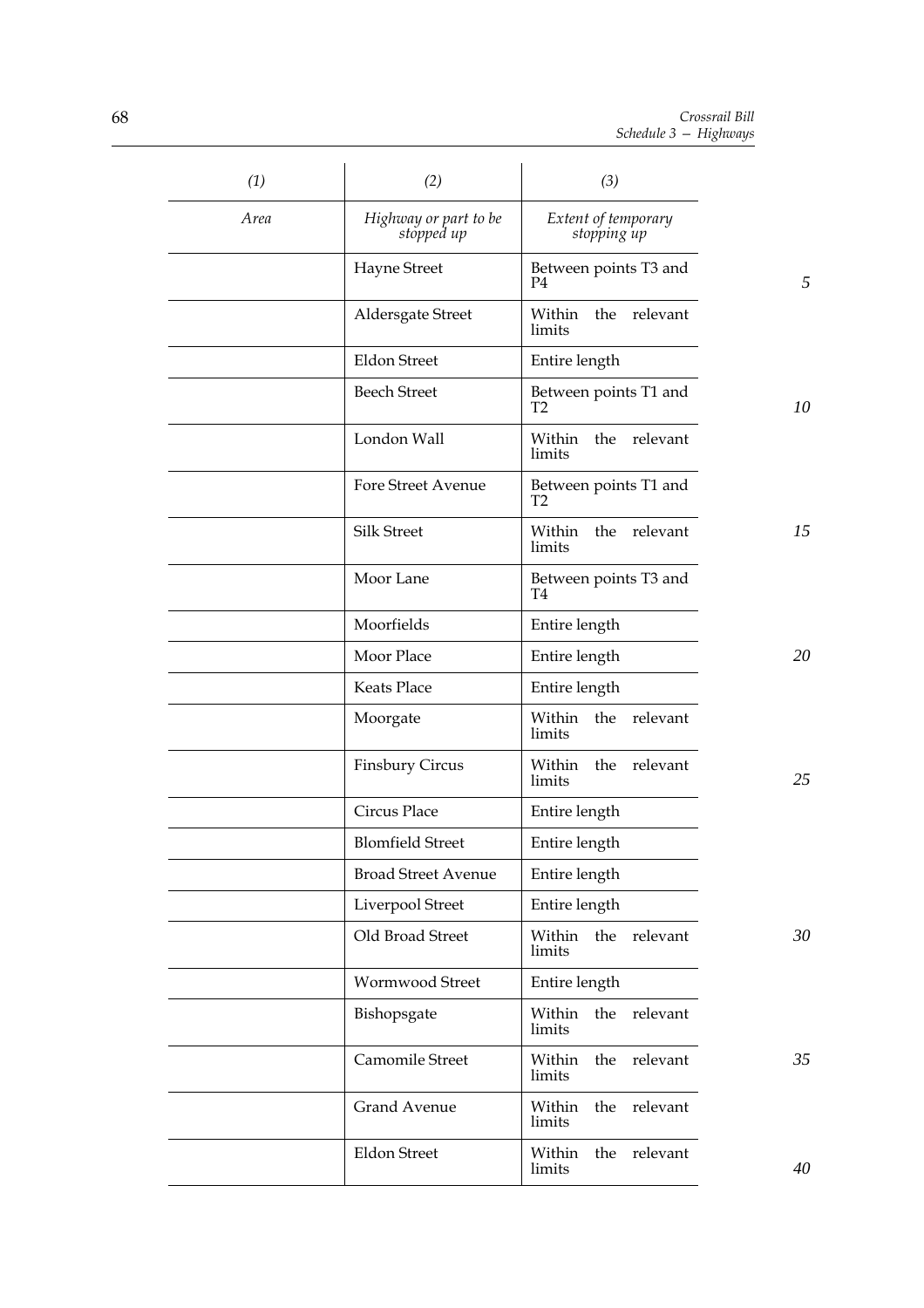| (1)                                                              | (2)                                 | (3)                                                             |    |
|------------------------------------------------------------------|-------------------------------------|-----------------------------------------------------------------|----|
| Area                                                             | Highway or part to be<br>stopped up | Extent of temporary<br>stopping up                              |    |
| London Boroughs of<br>Islington and Camden<br>and City of London | <b>Charterhouse Street</b>          | Within the relevant<br>limits                                   | 5  |
| London Borough of<br>Islington and City of<br>London             | Charterhouse Square                 | Entire length                                                   |    |
|                                                                  | Carthusian Street                   | Entire length                                                   | 10 |
|                                                                  | Ropemaker Street                    | Within<br>the<br>relevant<br>limits                             |    |
|                                                                  | South Place                         | Entire length                                                   |    |
| London<br>Borough of<br>Islington                                | St John Street                      | Within the relevant<br>limits                                   | 15 |
|                                                                  | <b>Finsbury Pavement</b>            | Within the relevant<br>limits                                   |    |
|                                                                  | <b>Finsbury Street</b>              | the relevant<br>Within<br>limits                                |    |
|                                                                  | Fox & Knot Street                   | Entire length                                                   | 20 |
|                                                                  | <b>Turnmill Street</b>              | Within the relevant<br>limits                                   |    |
|                                                                  | <b>Cowcross Street</b>              | Between points P2 and<br>T1                                     |    |
| London Borough of<br><b>Tower Hamlets</b>                        | <b>Princelet Street</b>             | Between points T1 and<br>T <sub>2</sub>                         | 25 |
|                                                                  | <b>Hanbury Street</b>               | Between points T3 and<br>T4                                     |    |
|                                                                  | Vallance Road                       | Between points T3 and<br>T4 and points T1 and<br>T <sub>2</sub> | 30 |
|                                                                  | Whitechapel Road                    | Within the relevant<br>limits                                   |    |
|                                                                  | Spelman Street                      | Within<br>the<br>relevant<br>limits                             | 35 |
|                                                                  | Durward Street                      | Entire length                                                   |    |
|                                                                  | <b>Court Street</b>                 | Entire length                                                   |    |
|                                                                  | <b>Winthrop Street</b>              | Entire length                                                   |    |
|                                                                  | <b>Brady Street</b>                 | Within<br>the<br>relevant<br>limits                             | 40 |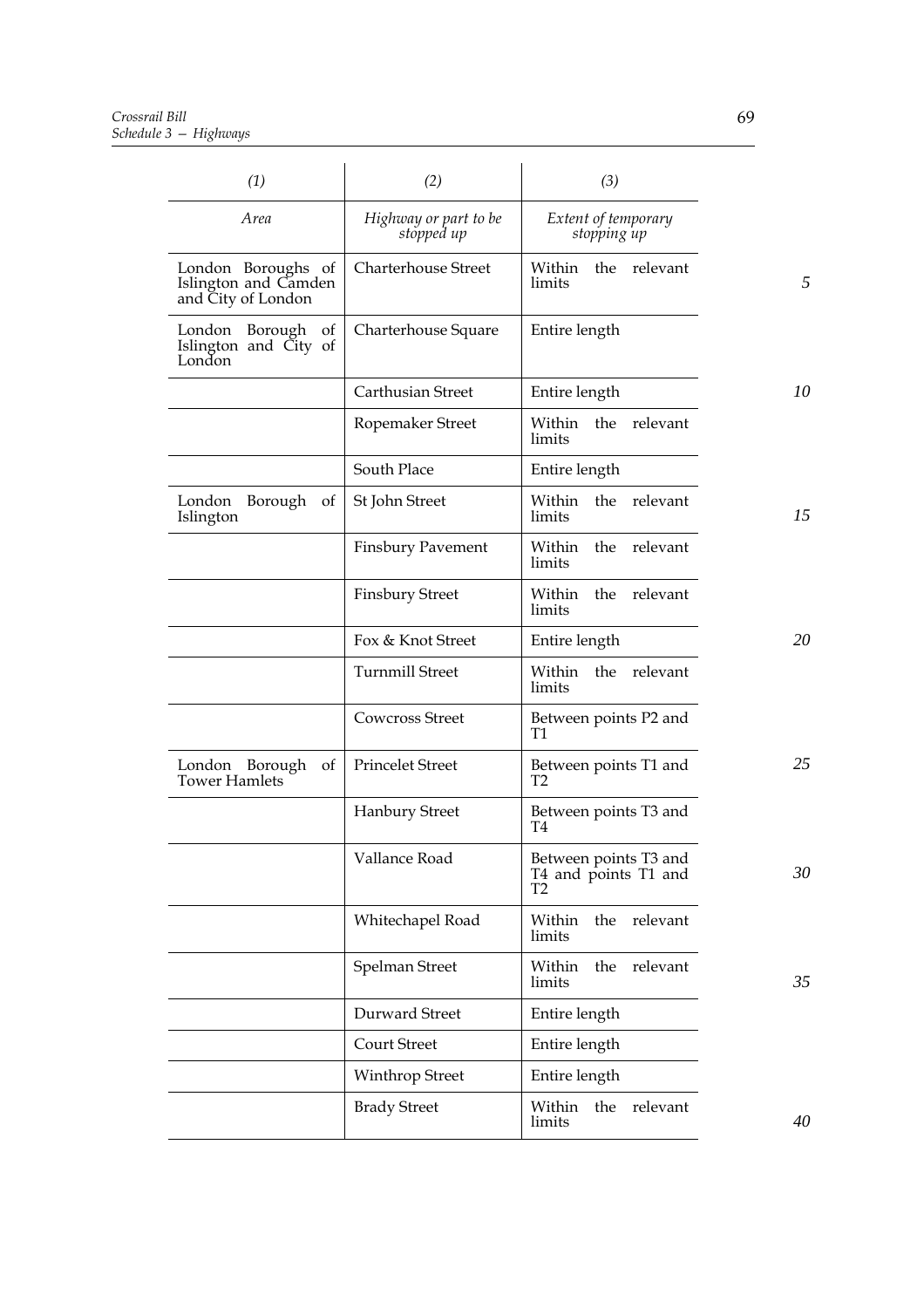| (1)  | (2)                                                                       | (3)                                                           |    |
|------|---------------------------------------------------------------------------|---------------------------------------------------------------|----|
| Area | Highway or part to be<br>stopped up                                       | Extent of temporary<br>stopping up                            |    |
|      | <b>Stepney Green</b>                                                      | Between points T1 and<br>T2 and within the<br>relevant limits | 5  |
|      | Garden Street                                                             | T3 and P5                                                     |    |
|      | White Horse Lane                                                          | Within the relevant<br>limits                                 |    |
|      | <b>Stepney High Street</b>                                                | Within<br>the relevant<br>limits                              | 10 |
|      | Stepney Way                                                               | relevant<br>Within<br>the<br>limits                           |    |
|      | Commercial Road                                                           | Between points T1 and<br>T <sub>2</sub>                       | 15 |
|      | Mile End Road                                                             | Within the relevant<br>limits                                 |    |
|      | Footpath<br>between<br>Cheshire Street<br>and<br><b>Fleet Street Hill</b> | Between points T1 and<br>T <sub>2</sub>                       | 20 |
|      | <b>Brady Street</b>                                                       | the relevant<br>Within<br>limits                              |    |
|      | <b>Tapp Street</b>                                                        | Between points T5 and<br>T6                                   |    |
|      | Collingwood Street                                                        | Between points T7 and<br>T8                                   | 25 |
|      | <b>Hemming Street</b>                                                     | Between points T9 and<br><b>T10</b>                           |    |
|      | Cudworth Street                                                           | Between points T6, T8<br>and T2                               | 30 |
|      | Coventry Road                                                             | Between points T1 and<br>T <sub>2</sub>                       |    |
|      | <b>Buckhurst Street</b>                                                   | Between points T3 and<br>T4                                   |    |
|      | Heath<br>Cambridge<br>Road                                                | the relevant<br>Within<br>limits                              | 35 |
|      | <b>Braintree Street</b>                                                   | Within<br>the relevant<br>limits                              |    |
|      | Mantus Road                                                               | Between points T5 and<br>T6                                   | 40 |
|      | Globe Road                                                                | Between points T7 and<br>T8                                   |    |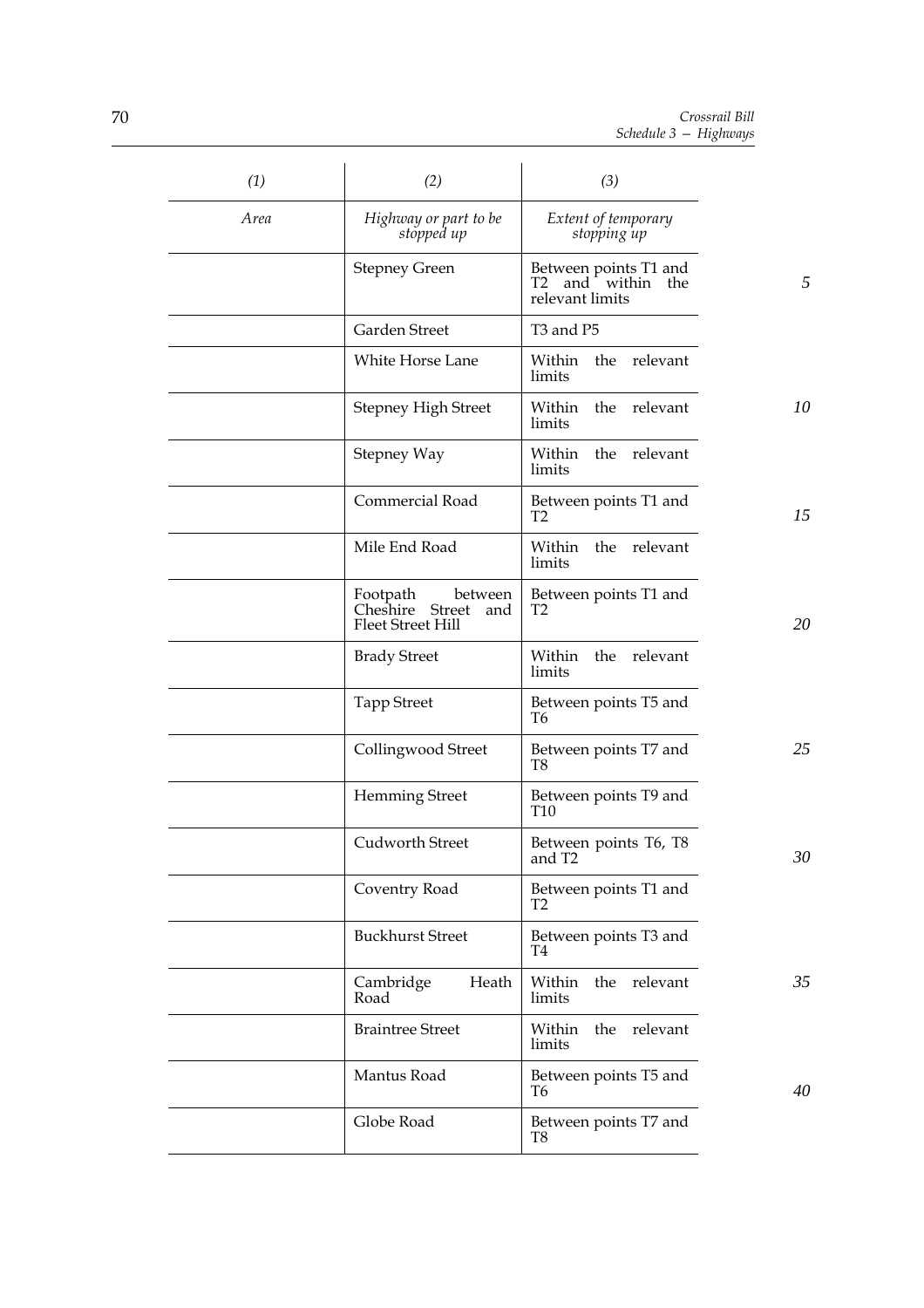| (1)                            | (2)                                                                  | (3)                                                 |    |
|--------------------------------|----------------------------------------------------------------------|-----------------------------------------------------|----|
| Area                           | Highway or part to be<br>stopped up                                  | Extent of temporary<br>stopping up                  |    |
|                                | <b>Bancroft Road</b>                                                 | Between points T9 and<br>T <sub>10</sub>            | 5  |
|                                | Morpeth Street                                                       | Within the relevant<br>limits                       |    |
|                                | Longnor Road                                                         | Between points T1 and<br>Т2                         |    |
|                                | Grove Road                                                           | Within<br>the relevant<br>limits                    | 10 |
|                                | <b>Burdett Road</b>                                                  | Within<br>the relevant<br>limits                    |    |
|                                | <b>Eleanor Street</b>                                                | Between points T1 and<br>T <sub>2</sub>             | 15 |
|                                | Rounton Road                                                         | Between points T3 and<br>T4                         |    |
|                                | <b>Wick Lane</b>                                                     | Within the relevant<br>limits                       |    |
|                                | Blackwall<br>Tunnel<br>Northern<br>Approach<br>Road                  | Between points T1 and<br>T2                         | 20 |
| London Borough<br>of<br>Newham | West India Dock Road                                                 | Between points T1 and<br>T <sub>2</sub>             |    |
|                                | Lower Lea Crossing                                                   | Between points T1 and<br>Т2                         | 25 |
|                                | Victoria Dock Road                                                   | Between points T1, T2<br>and T <sub>3</sub>         |    |
|                                | Freemasons Road                                                      | Within the relevant<br>limits                       | 30 |
|                                | North Woolwich Road                                                  | Within<br>the relevant<br>limits                    |    |
|                                | Footpath<br>FP<br>108<br>between Festoon Way<br>and Connaught Bridge | Between points T1 and<br>T2 and points T3 and<br>T4 | 35 |
|                                | Footpath<br>between<br>Connaught Road and<br>Factory Road            | Within the relevant<br>limits                       |    |
|                                | Connaught Bridge                                                     | the relevant<br>Within<br>limits                    | 40 |
|                                | Connaught Road                                                       | Within<br>the<br>relevant<br>limits                 |    |
|                                | Albert Road                                                          | Within<br>the relevant<br>limits                    |    |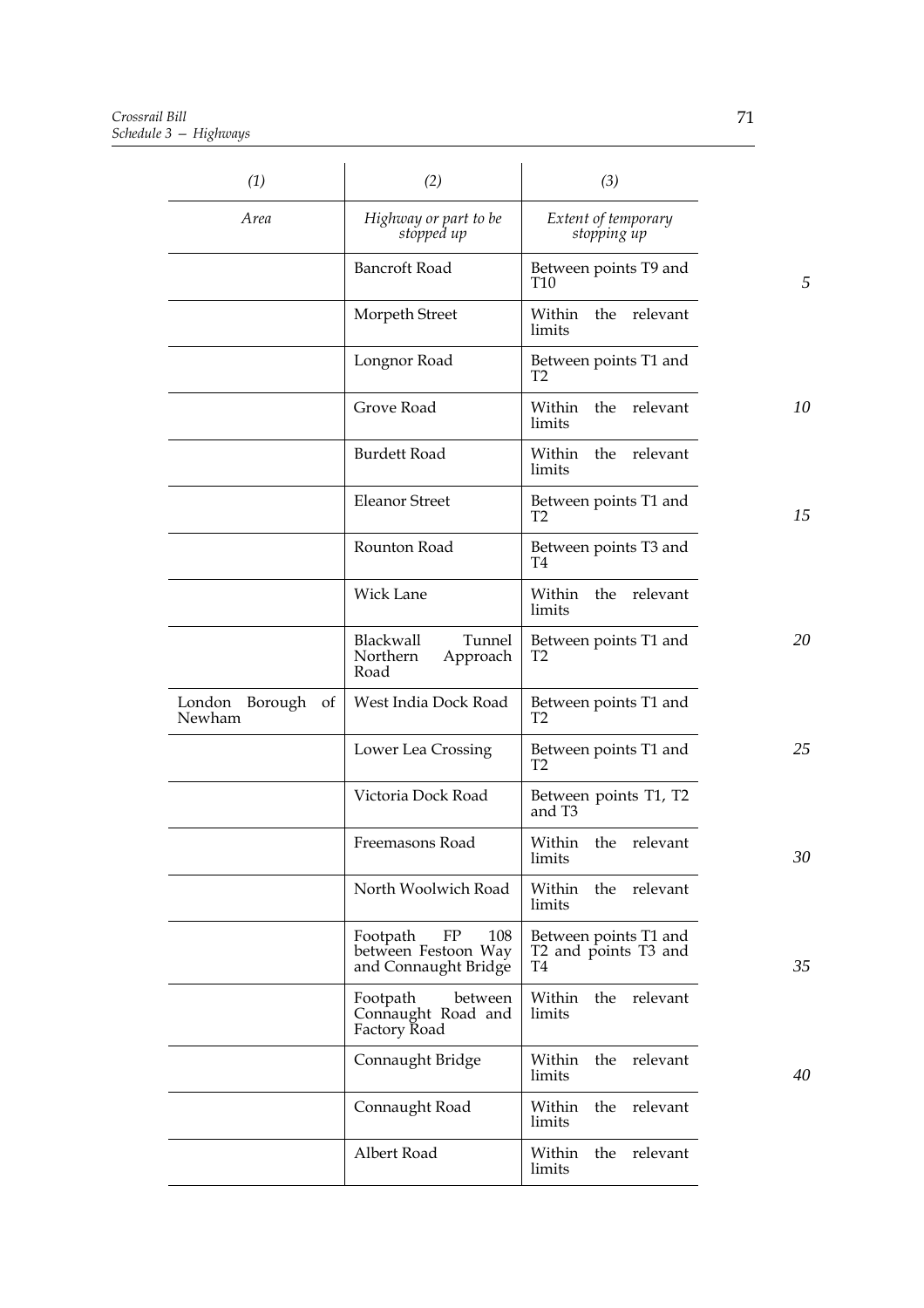| (1)                            | (2)                                                                                     | (3)                                                                                                            |    |
|--------------------------------|-----------------------------------------------------------------------------------------|----------------------------------------------------------------------------------------------------------------|----|
| Area                           | Highway or part to be<br>stopped up                                                     | Extent of temporary<br>stopping up                                                                             |    |
|                                | Factory Road                                                                            | Within the relevant<br>limits                                                                                  | 5  |
|                                | Store Road                                                                              | Entire length                                                                                                  |    |
|                                | Pier Road                                                                               | Within the relevant<br>limits                                                                                  |    |
|                                | Bankside footpath on<br>the eastern side of the<br>River Lea                            | Within the relevant<br>limits                                                                                  | 10 |
|                                | Barbers Road / Cook's<br>Road                                                           | Between points T3 and<br>P1                                                                                    |    |
|                                | Pudding Mill Lane                                                                       | Between points T4 and<br>P3 and points P4 and<br>T5                                                            | 15 |
|                                | Footpath (Greenway)<br>adjacent to Marshgate<br>Lane on northern side<br>of the railway | Between points T6 and<br>T7 and points T6 and<br>T8                                                            | 20 |
|                                | Footpath adjacent to<br>City Mill River                                                 | Between points T9 and<br>T11                                                                                   |    |
|                                | Footpath (Greenway)<br>on eastern side of City<br>Mill River                            | Between points T12<br>and T13 and points<br>P <sub>13</sub> , T <sub>10</sub> and T <sub>13</sub> <sup>-</sup> | 25 |
|                                | Marshgate Lane                                                                          | Between points T1 and<br>Т2                                                                                    |    |
|                                | <b>Bisson Road</b>                                                                      | Within<br>the relevant<br>limits                                                                               |    |
|                                | Claypole Road                                                                           | the relevant<br>Within<br>limits                                                                               | 30 |
|                                | Leggatt Road                                                                            | the relevant<br>Within<br>limits                                                                               |    |
|                                | Gay Road                                                                                | Within<br>the<br>relevant<br>limits                                                                            | 35 |
|                                | Manor Park Road                                                                         | Between points T1 and<br>T2                                                                                    |    |
|                                | Lugg Approach                                                                           | Within<br>the<br>relevant<br>limits                                                                            |    |
|                                | Goodmayes Road                                                                          | relevant<br>the<br>Within<br>limits                                                                            | 40 |
| London Borough of<br>Greenwich | Warren Lane                                                                             | Within<br>the<br>relevant<br>limits                                                                            |    |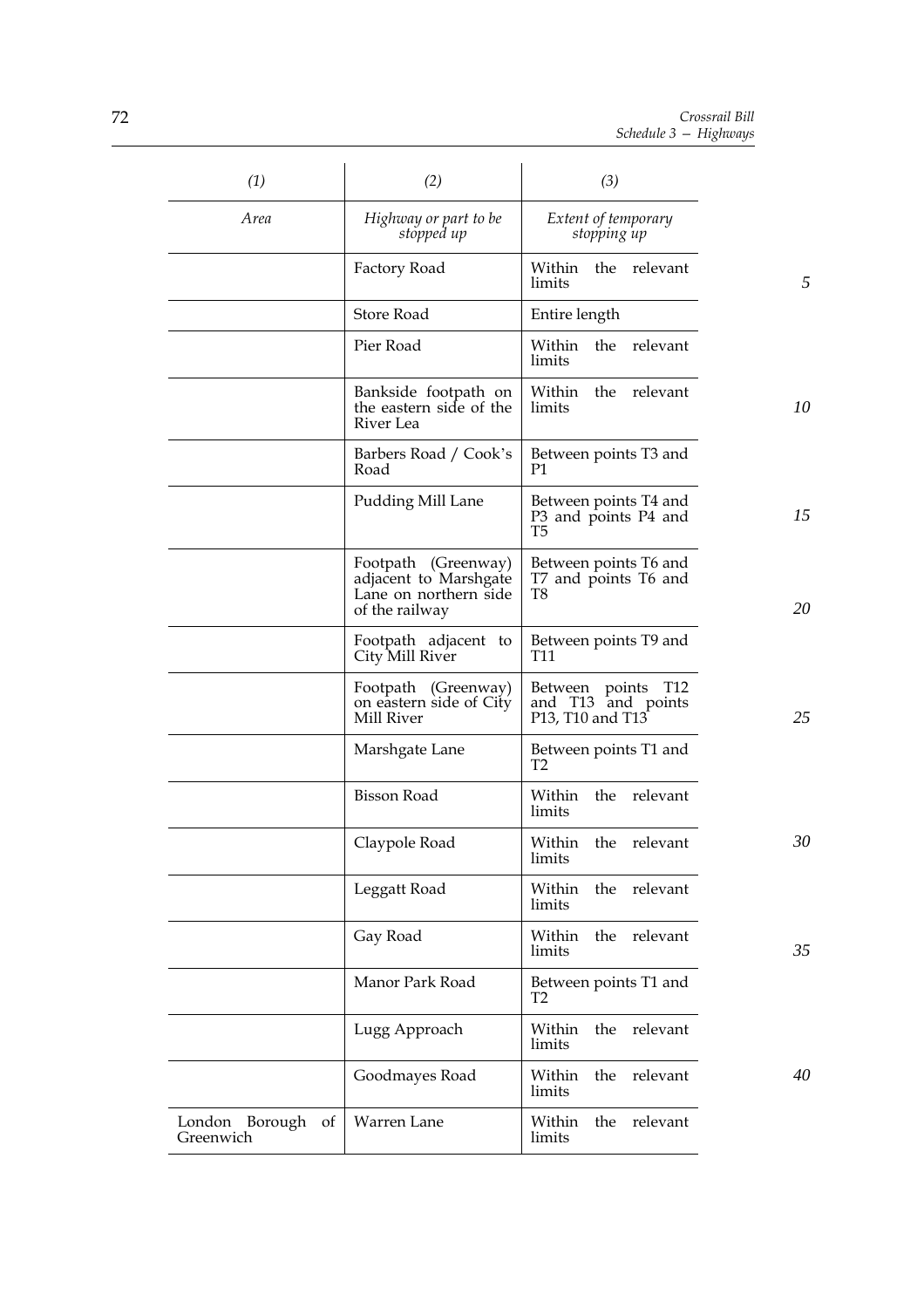| (1)                                        | (2)                                                                                          | (3)                                                     |    |
|--------------------------------------------|----------------------------------------------------------------------------------------------|---------------------------------------------------------|----|
| Area                                       | Highway or part to be<br>stopped up                                                          | Extent of temporary<br>stopping up                      |    |
|                                            | <b>Beresford Street</b>                                                                      | the relevant<br>Within<br>limits                        | 5  |
|                                            | Footpath<br>(the<br>Ridgeway)<br>between<br>Pettman Crescent and<br>Nathan Way               | Within<br>the relevant<br>limits                        |    |
|                                            | <b>Gunning Street</b>                                                                        | relevant<br>the<br>Within<br>limits                     | 10 |
|                                            | Reidhaven Road                                                                               | the<br>Within<br>relevant<br>limits                     |    |
|                                            | White Hart Road                                                                              | relevant<br>Within<br>the<br>limits                     | 15 |
|                                            | Marmadon Road                                                                                | the<br>Within<br>relevant<br>limits                     |    |
|                                            | Church Manor Way                                                                             | the<br>relevant<br>Within<br>limits                     |    |
|                                            | Mottisfont Road                                                                              | the<br>relevant<br>Within<br>limits                     | 20 |
|                                            | Bostall Manorway                                                                             | the<br>relevant<br>Within<br>limits                     |    |
| London Boroughs of<br>Greenwich and Bexley | Felixstowe Road                                                                              | the<br>relevant<br>Within<br>limits                     | 25 |
|                                            | Harrow Manorway                                                                              | the<br>relevant<br>Within<br>limits                     |    |
| London<br>Borough<br>of<br>Bexley          | Wilton Road                                                                                  | the<br>relevant<br>Within<br>limits                     |    |
|                                            | Florence Road                                                                                | Within<br>the<br>relevant<br>limits                     | 30 |
|                                            | Fendyke Road                                                                                 | the relevant<br>Within<br>limits                        |    |
|                                            | Alsike Road                                                                                  | Within<br>the<br>relevant<br>limits                     | 35 |
|                                            | Footpath FP 3 adjacent<br>to River Thames at<br>Manor<br>Wharf,<br>Belvedere                 | Between points T1, T2<br>and T3 and points T4<br>and T2 |    |
|                                            | Footpath FP 4 between<br>Norman Road and the<br>footpath FP 3 adjacent<br>to River Thames at | Between points T4 and<br>T5                             | 40 |
|                                            | Manor<br>Wharf,<br>Belvedere                                                                 |                                                         | 45 |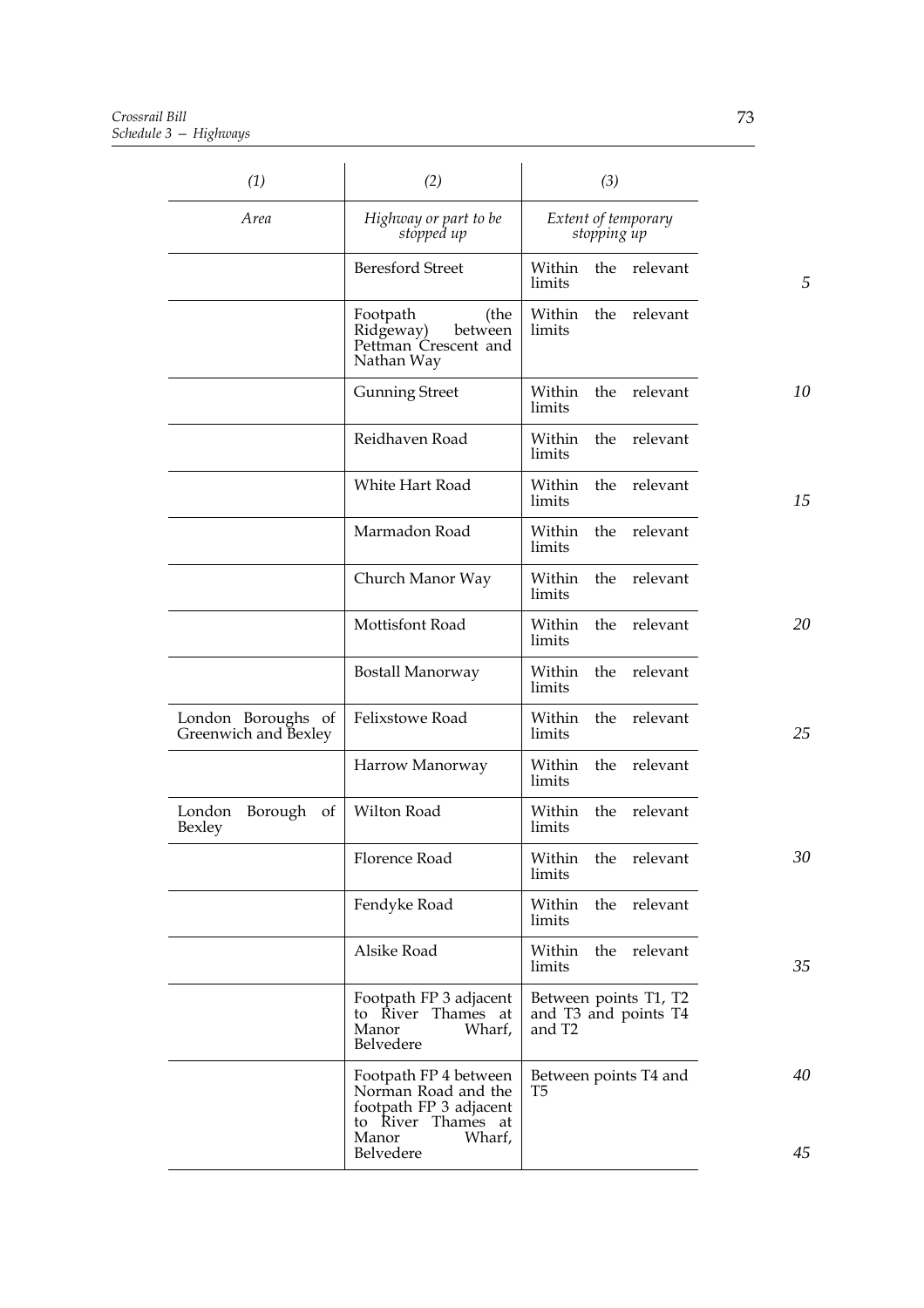| (1)                                                      | (2)                                                                   | (3)                                 |    |
|----------------------------------------------------------|-----------------------------------------------------------------------|-------------------------------------|----|
| Area                                                     | Highway or part to be<br>stopped up                                   | Extent of temporary<br>stopping up  |    |
| London Borough of<br>Redbridge                           | Goodmayes Road                                                        | Within<br>the<br>relevant<br>limits | 5  |
| London Borough of<br>Barking & Dagenham                  | Valence Avenue                                                        | Within<br>the<br>relevant<br>limits |    |
|                                                          | Saville Road                                                          | the<br>relevant<br>Within<br>limits |    |
| London Boroughs of<br>Barking & Dagenham<br>and Havering | Crow Lane                                                             | Within<br>the<br>relevant<br>limits | 10 |
| London Borough<br>of<br>Havering                         | Nursery Walk and FP<br>127                                            | relevant<br>Within<br>the<br>limits |    |
|                                                          | London Road                                                           | Within<br>the<br>relevant<br>limits | 15 |
|                                                          | Jutsums Lane                                                          | relevant<br>Within<br>the<br>limits |    |
|                                                          | 123<br>Footpath<br>FP<br>within<br>Jutsums<br>Recreational Ground     | Within<br>the<br>relevant<br>limits | 20 |
|                                                          | Oldchurch Road                                                        | relevant<br>Within<br>the<br>limits |    |
|                                                          | Waterloo Road                                                         | Within<br>the<br>relevant<br>limits | 25 |
|                                                          | <b>Exchange Street</b>                                                | Within<br>the<br>relevant<br>limits |    |
|                                                          | Havanna Close                                                         | Within<br>the<br>relevant<br>limits |    |
|                                                          | Eastern Road                                                          | Within the relevant<br>limits       | 30 |
|                                                          | Atlanta Boulevard                                                     | Within<br>the relevant<br>limits    |    |
|                                                          | FP<br>128<br>Footpath<br>Exchange<br>between<br>Street and The Battis | Between points T1 and<br>T2         | 35 |
|                                                          | South Street                                                          | the relevant<br>Within<br>limits    |    |
|                                                          | Crossways                                                             | relevant<br>the<br>Within<br>limits | 40 |
|                                                          | Upper<br>Brentwood<br>Road                                            | Within<br>the<br>relevant<br>limits |    |
|                                                          | Southend<br>Arterial<br>Road Footway                                  | the<br>relevant<br>Within<br>limits |    |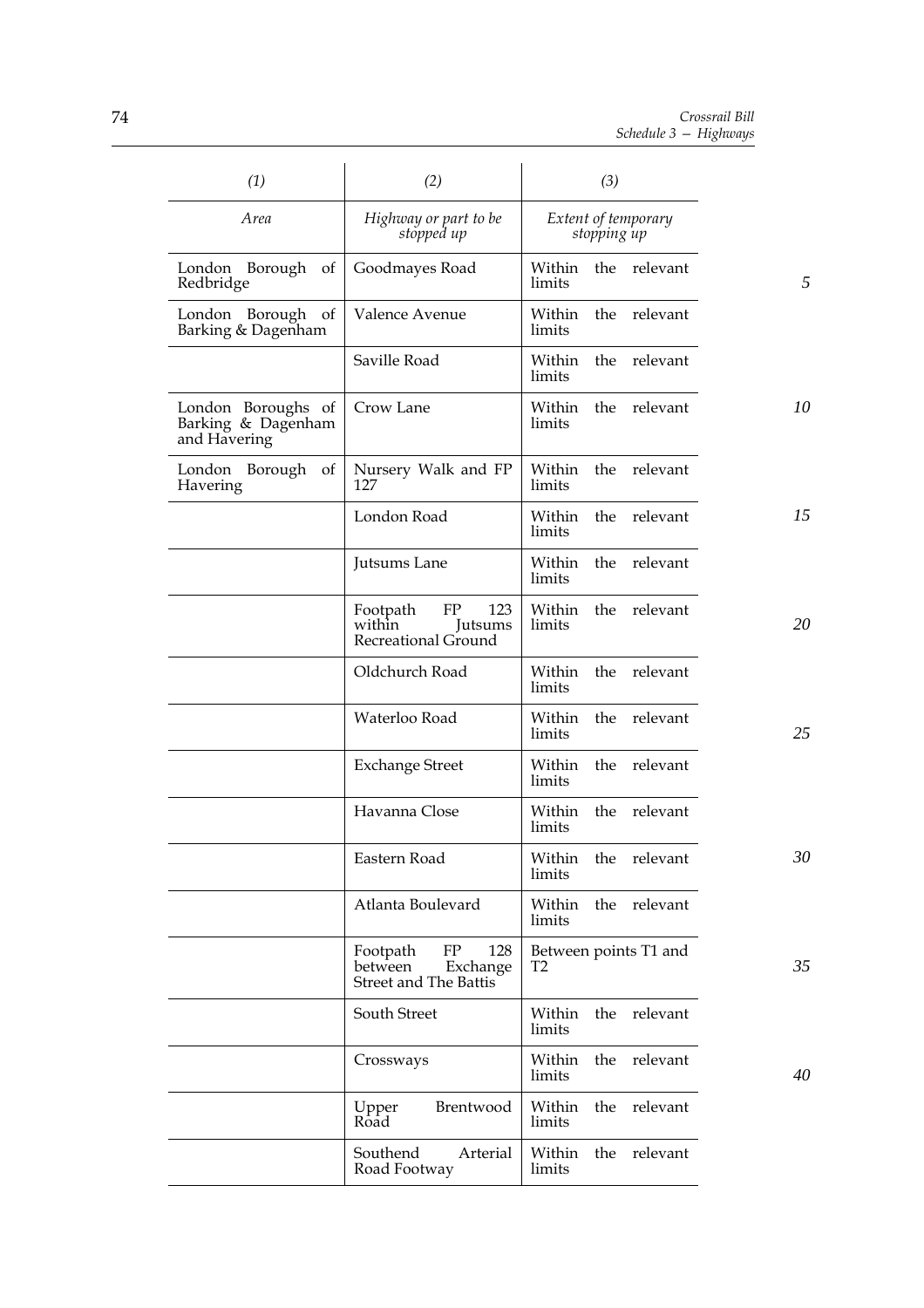| (1)                                                                       | (2)                                                                        | (3)                                     |    |
|---------------------------------------------------------------------------|----------------------------------------------------------------------------|-----------------------------------------|----|
| Area                                                                      | Highway or part to be<br>stopped up                                        | Extent of temporary<br>stopping up      |    |
|                                                                           | <b>Station Road</b>                                                        | the relevant<br>Within<br>limits        | 5  |
| of<br>Essex,<br>County<br>Borough of Brentwood                            | Hunter Avenue                                                              | Within<br>the relevant<br>limits        |    |
|                                                                           | Alexander Lane                                                             | Within<br>the relevant<br>limits        |    |
| of<br>Essex,<br>County<br>District of Basildon                            | FP<br>136<br>Footpath<br>between the<br>Meads<br>and Terminus Drive        | Within<br>the relevant<br>limits        | 10 |
| County of Berkshire,<br>Royal Borough<br>οt<br>Windsor<br>&<br>Maidenhead | <b>Silco Drive</b>                                                         | the relevant<br>Within<br>limits        | 15 |
|                                                                           | Shoppenhanger's<br>Road                                                    | Between points T1 and<br>T2             |    |
|                                                                           | <b>Station Approach</b>                                                    | the relevant<br>Within<br>limits        | 20 |
| County of Berkshire,<br>Borough of Slough                                 | <b>Burnham Lane</b>                                                        | Within<br>the relevant<br>limits        |    |
|                                                                           | Dover Road                                                                 | the relevant<br>Within<br>limits        |    |
|                                                                           | Leigh Road                                                                 | Between points T1 and<br>T <sub>2</sub> | 25 |
|                                                                           | Farnham Road (A355)                                                        | Between points T1 and<br>T <sub>2</sub> |    |
|                                                                           | Stoke Poges Lane                                                           | Within<br>the relevant<br>limits        | 30 |
|                                                                           | Footpath and<br>steps<br>Salt<br>within<br><b>Hill</b><br>Pleasure Grounds | Within<br>the relevant<br>limits        |    |
|                                                                           | William Street                                                             | the relevant<br>Within<br>limits        | 35 |
|                                                                           | Wexham Road                                                                | relevant<br>Within<br>the<br>limits     |    |
|                                                                           | Uxbridge Road                                                              | the<br>relevant<br>Within<br>limits     |    |
|                                                                           | Middlegreen Road                                                           | Between points T1 and<br>T2             | 40 |
|                                                                           | St. Mary's Road                                                            | Within<br>the<br>relevant<br>limits     |    |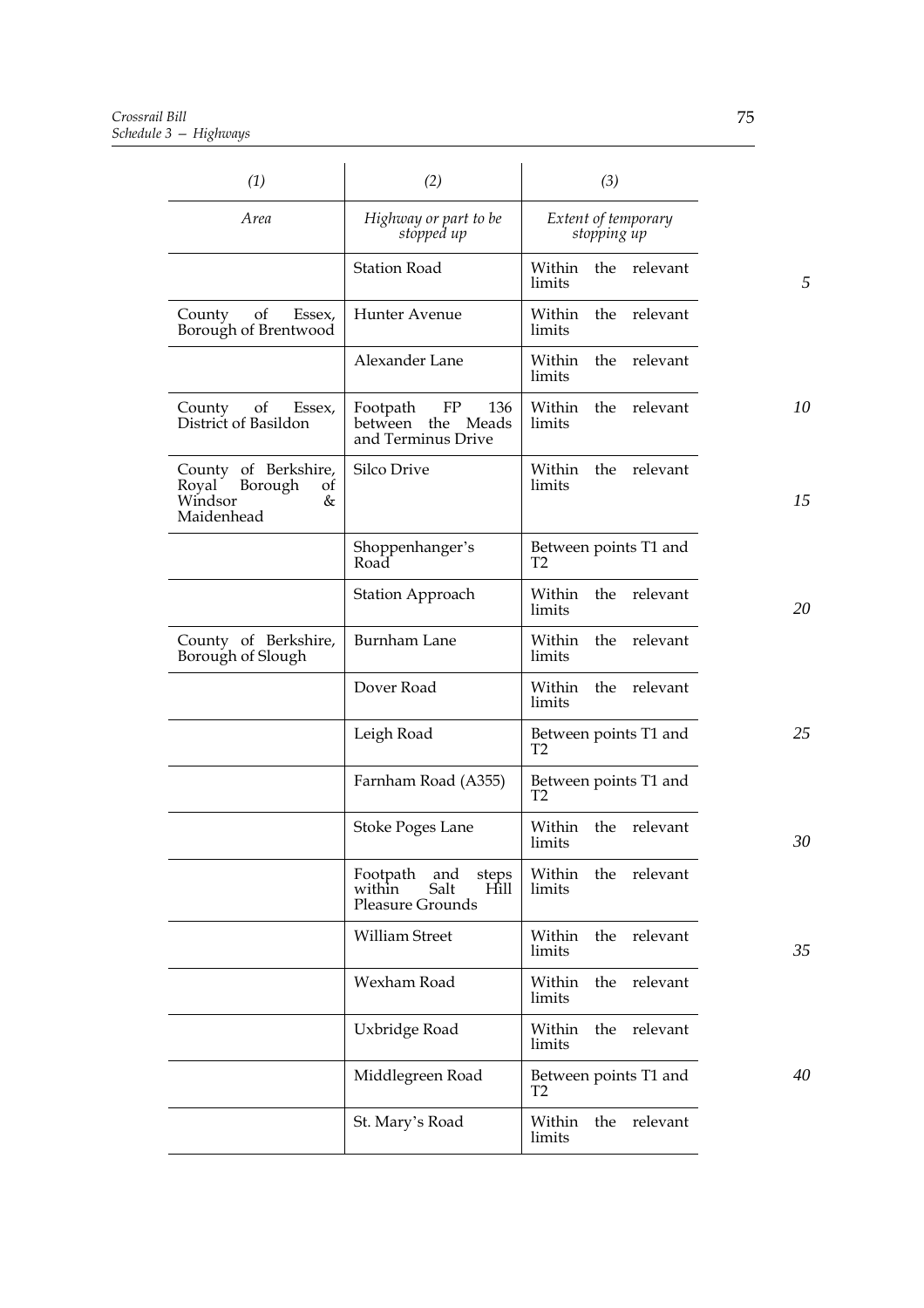| (1)                                                                                         | (2)                                                          | (3)                                     |    |
|---------------------------------------------------------------------------------------------|--------------------------------------------------------------|-----------------------------------------|----|
| Area                                                                                        | Highway or part to be<br>stopped up                          | Extent of temporary<br>stopping up      |    |
|                                                                                             | Trenches<br>Bridge<br>footpath (FP 47a) and<br>cycleway      | Within<br>the relevant<br>limits        | 5  |
|                                                                                             | Hollow Hill Lane                                             | Within<br>the relevant<br>limits        |    |
|                                                                                             | Market Lane                                                  | the<br>relevant<br>Within<br>limits     | 10 |
| of<br>County<br>Buckinghamshire,<br><b>District</b><br>of<br>South<br>Bucks, Parish of Iver | <b>Bathurst Walk</b>                                         | Within<br>the relevant<br>limits        |    |
|                                                                                             | Footpath FP 16<br>between Colne Valley<br>Way and Court Lane | the relevant<br>Within<br>limits        | 15 |
| London Borough<br>of<br>Hillingdon                                                          | Weirside Gardens                                             | the relevant<br>Within<br>limits        |    |
|                                                                                             | Horton Bridge Road                                           | Between points T1 and<br>РI             | 20 |
|                                                                                             | Kingston Lane                                                | Between points T2 and<br>P <sub>2</sub> |    |
|                                                                                             | Stockley Road                                                | Between points T1 and<br>T <sub>2</sub> | 25 |
|                                                                                             | <b>Station Road, Hayes</b>                                   | Within<br>the<br>relevant<br>limits     |    |
|                                                                                             | Subway between Blyth<br>Station<br>Road<br>and<br>Approach   | Between points T1 and<br>T <sub>2</sub> | 30 |
|                                                                                             | <b>Station Approach</b>                                      | Entire length                           |    |
|                                                                                             | Keith Road                                                   | the<br>relevant<br>Within<br>limits     |    |
|                                                                                             | Nestle's Avenue                                              | the<br>Within<br>relevant<br>limits     | 35 |
| London<br>Borough of<br>Ealing                                                              | Footpath FP 112<br>between Park Avenue<br>and Merrick Road   | the<br>relevant<br>Within<br>limits     |    |
|                                                                                             | Golden Manor                                                 | relevant<br>Within<br>the<br>limits     | 40 |
|                                                                                             | Manor Road                                                   | relevant<br>Within<br>the<br>limits     |    |
|                                                                                             | Haven Green                                                  | Within<br>the<br>relevant<br>limits     |    |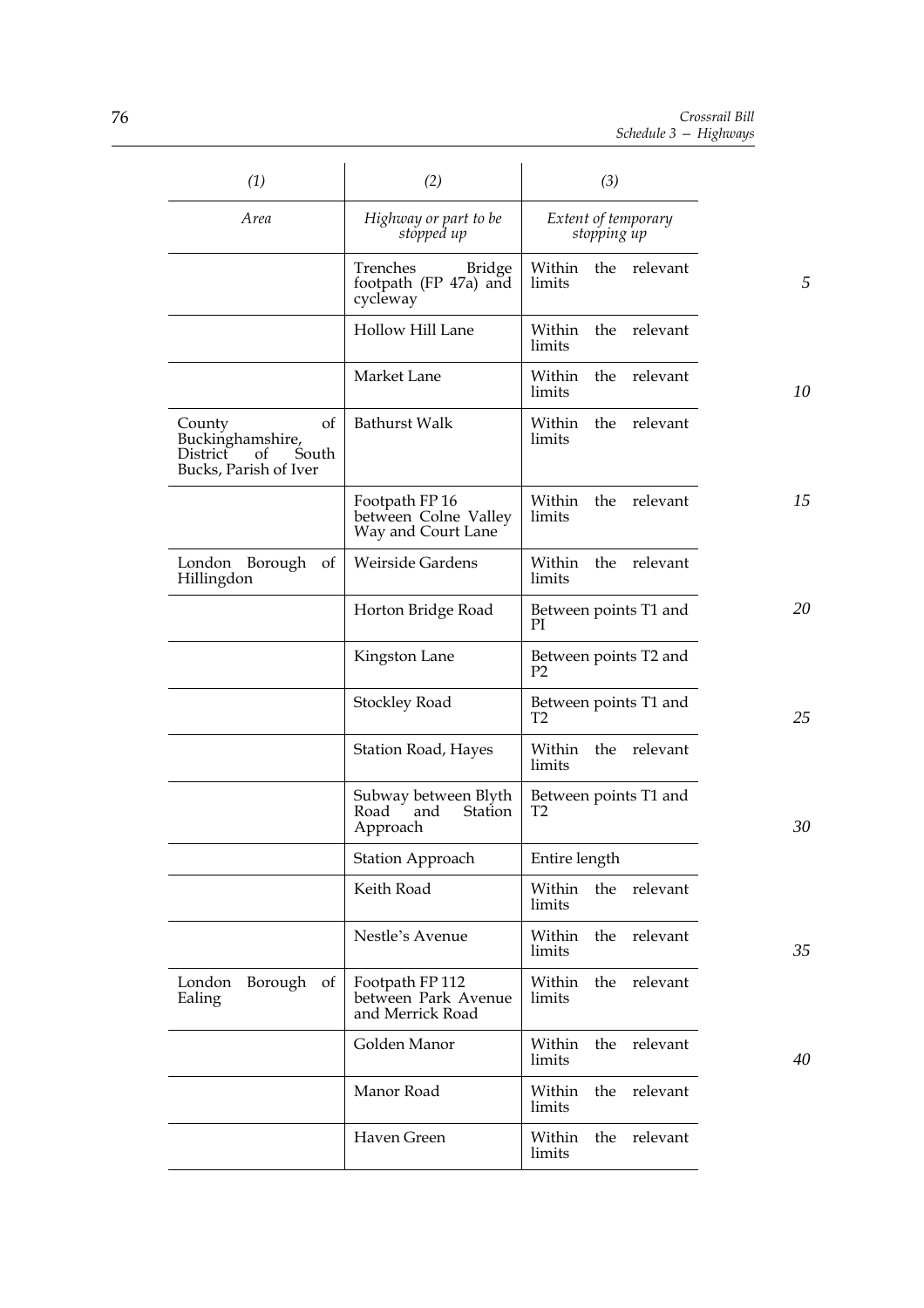| (1)         | (2)                                 | (3)                                 |
|-------------|-------------------------------------|-------------------------------------|
| <i>Area</i> | Highway or part to be<br>stopped up | Extent of temporary<br>stopping up  |
|             | The Mall                            | Within<br>the<br>relevant<br>limits |
|             | Noel Road                           | the relevant<br>Within<br>limits    |
|             | <b>Twyford Avenue</b>               | the relevant<br>Within<br>limits    |
|             | Oakley Avenue                       | the<br>relevant<br>Within<br>limits |
|             | Horn Lane                           | Within<br>the<br>relevant<br>limits |

- (4) The purpose of consultation under sub-paragraph (3) shall be to ensure public safety and, so far as reasonably practicable, to reduce public inconvenience. *15*
- (5) Before exercising the powers conferred by sub-paragraph (1) in relation to a highway, or to an extent, not specified in the table in sub-paragraph (3), the nominated undertaker shall obtain the consent in writing of the highway authority.
- (6) Consent under sub-paragraph (5) shall not be unreasonably withheld, but may be given subject to such conditions as the highway authority may reasonably require in the interest of public safety or convenience.
- (7) If a highway authority which receives an application for consent under subparagraph (5) fails to notify the applicant of its decision on the application before the end of the period of 28 days beginning with the date on which the application was made, it shall be deemed to have granted the application. *25*
- (8) A condition attached to consent under sub-paragraph (5) shall not have effect if it is inconsistent with the performance by the nominated undertaker of a condition to which the deemed planning permission is subject.
- (9) If a condition attached to consent under sub-paragraph (5) becomes inconsistent with the performance by the nominated undertaker of a condition to which the deemed planning permission is subject, it shall cease to have effect.
- (10) Any dispute with a highway authority about consent under sub-paragraph (5) shall, if the parties agree, be referred to arbitration, but shall otherwise be determined by the Secretary of State. *35*
- (11) In this paragraph, references to the deemed planning permission are to the planning permission deemed to be granted by section 10(1).
- (12) It is hereby declared for the avoidance of doubt that there is no need to reinstate a highway or part of a highway in relation to which any of the powers conferred by sub-paragraph (1) has been exercised where the exercise of the power comes to an end on the exercise, in relation to the highway or part, of the power conferred by paragraph 1(1) or 2(1). *40*

77

*20*

*5*

*10*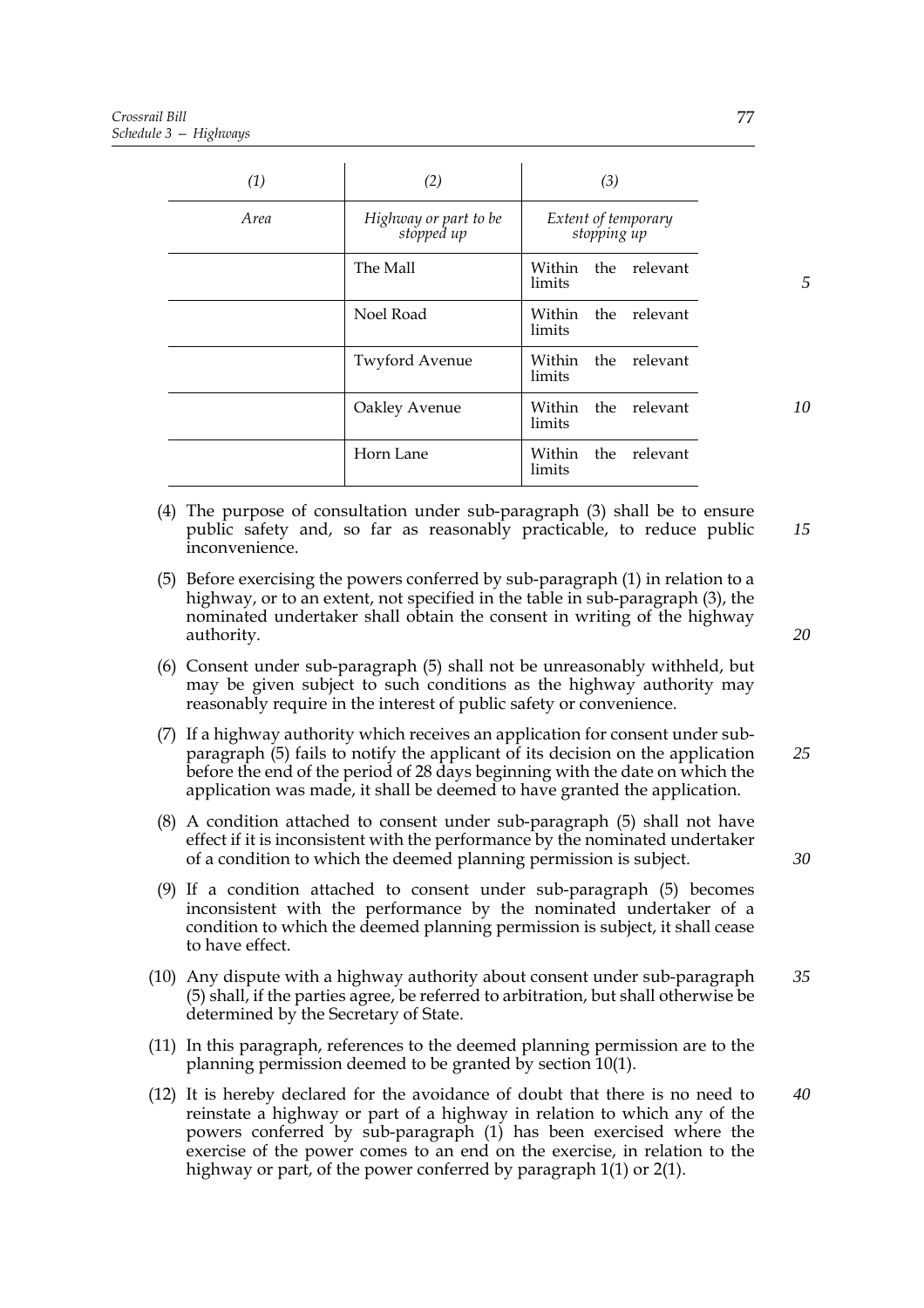## *Working sites in highways*

6 Any highway or part of a highway which is stopped up under paragraph 5(1)(a) may be used as a working site if it is within the limits of deviation for the scheduled works or within the limits of land to be acquired or used.

# *Street works*

*5*

*10*

*20*

*25*

- 7 (1) The nominated undertaker may, for the purposes of the works authorised by this Act, enter upon any highway within the limits of deviation for the scheduled works or within the limits of land to be acquired or used and—
	- (a) place, maintain or alter, or change the position of, apparatus in it,
	- (b) remove apparatus from it, and
	- (c) execute any works required for, or incidental to, any works authorised by paragraph (a) or (b).
	- (2) In this paragraph, "apparatus" has the same meaning as in Part 3 of the New Roads and Street Works Act 1991 (c. 22).
- 8 (1) Works to which sub-paragraph (2) below applies shall be treated for the purposes of Part 3 of the New Roads and Street Works Act 1991 (street works) as major highway works if— *15*
	- (a) they are of a description mentioned in any of paragraphs (a), (c) to (e), (g) and (h) of section 86(3) of that Act (which defines what highway authority works are major highway works), or
	- (b) they are works which, had they been executed under the powers of the highway authority, might have been carried out in exercise of the powers conferred by section 64 (dual carriageways and roundabouts) or 184 (vehicle crossings over footways and verges) of the Highways Act 1980 (c. 66).
	- (2) This sub-paragraph applies to any works executed under this Act in relation to a highway which consists of or includes a carriageway, other than those executed under power delegated to a highway authority by an agreement under paragraph 14(2) below.
	- (3) In Part 3 of the New Roads and Street Works Act 1991, references, in relation to major highway works, to the highway authority concerned shall, in relation to works which are major highway works by virtue of subparagraph (1) above, be construed as references to the nominated undertaker. *30*

# *Construction*

- 9 (1) Where under this Act the nominated undertaker—
	- (a) constructs a new highway, or
	- (b) alters a highway, otherwise than by carrying out street works within the meaning of Part 3 of the New Roads and Street Works Act 1991,

the construction or alteration shall be completed to the reasonable satisfaction of the highway authority.

(2) Where work to which sub-paragraph (1) applies has been completed to the reasonable satisfaction of a highway authority, it shall certify that fact in writing to the nominated undertaker.

*35*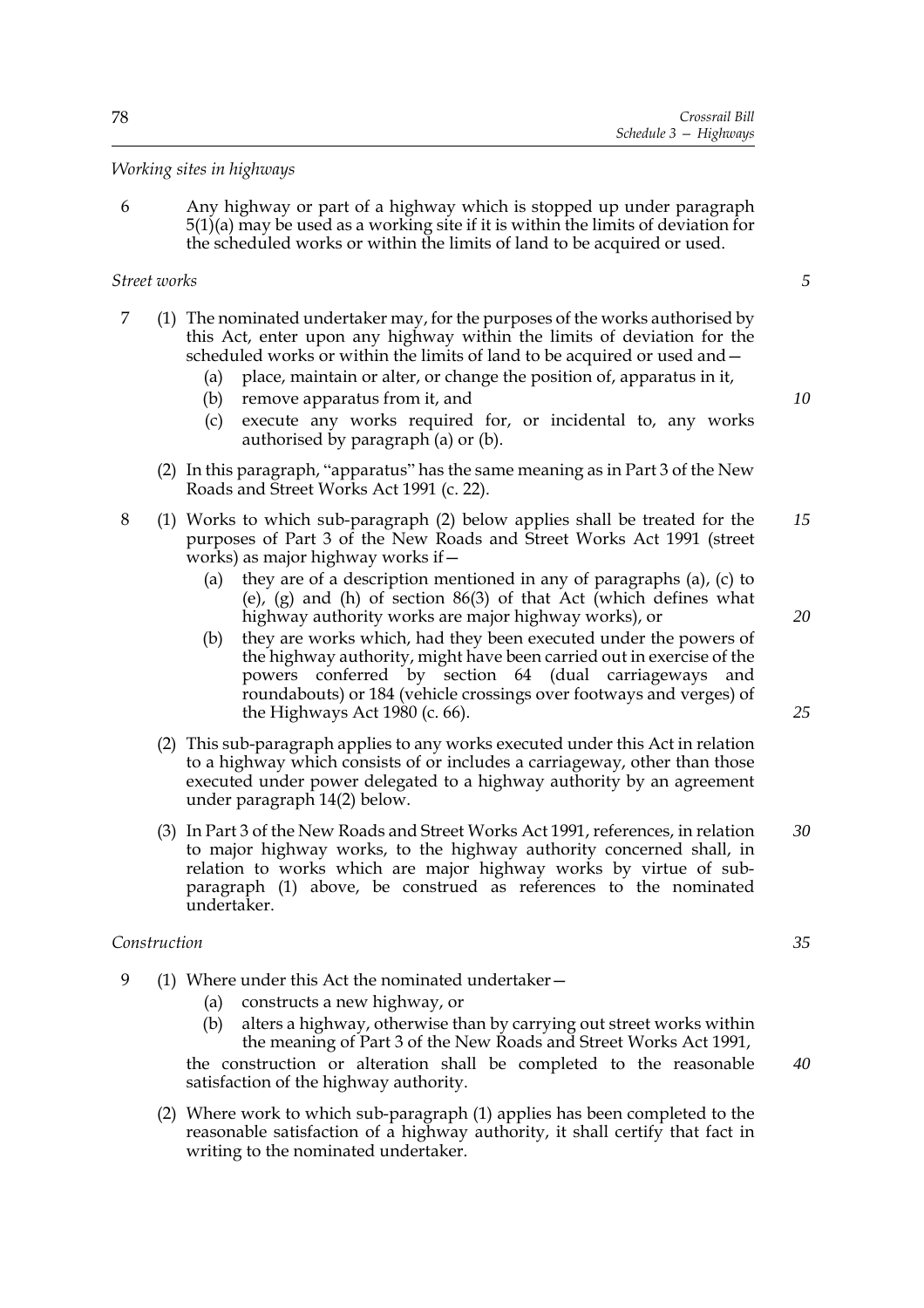- (3) If the nominated undertaker requests a highway authority to issue a certificate under sub-paragraph (2) and the highway authority does not before the end of the period of 28 days beginning with the date on which the request was made—
	- (a) issue a certificate under that sub-paragraph, or
	- (b) notify the nominated undertaker of its decision to refuse to issue such a certificate,

it shall be deemed to have issued such a certificate at the end of that period.

- (4) Any dispute with a highway authority under this paragraph shall, if the parties agree, be referred to arbitration, but shall otherwise be determined by the Secretary of State. *10*
- 10 (1) Sub-paragraph (2) applies where under this Act the nominated undertaker—
	- (a) realigns a highway which is constituted by or comprises a carriageway, or
	- (b) constructs a new highway which is constituted by or comprises a carriageway.
	- (2) The realignment, or construction, shall be carried out in accordance with plans, sections and specifications approved by the highway authority at the request of the nominated undertaker, such approval not to be unreasonably withheld. *20*
	- (3) Any dispute with a highway authority under sub-paragraph (2) shall, if the parties agree, be referred to arbitration, but shall otherwise be determined by the Secretary of State.
	- (4) If, on application by the nominated undertaker for the approval of plans, sections or specifications under sub-paragraph (2), the highway authority fails to notify the nominated undertaker of its decision on the application before the end of the period of 28 days beginning with the date on which the application was made, it shall be deemed to have approved the plans, sections or specifications as submitted. *25 30*

### *Maintenance*

- 11 (1) Sub-paragraph (2) applies where under this Act the nominated undertaker—
	- (a) constructs a new highway, or
	- (b) alters a highway, otherwise than by carrying out street works within the meaning of Part 3 of the New Roads and Street Works Act 1991 (c. 22). *35*
	- (2) Unless otherwise agreed between the nominated undertaker and the highway authority, the new or altered highway shall be maintained by and at the expense of the nominated undertaker for a period of 12 months from the later of—
		- (a) the date of practical completion, and
		- (b) the date on which it is first open for public use;

and after the end of that period shall be maintained by and at the expense of the highway authority.

(3) Where in relation to a highway to which sub-paragraph (2) applies the highway authority is satisfied that the highway is practically complete or is

*15*

*5*

*40*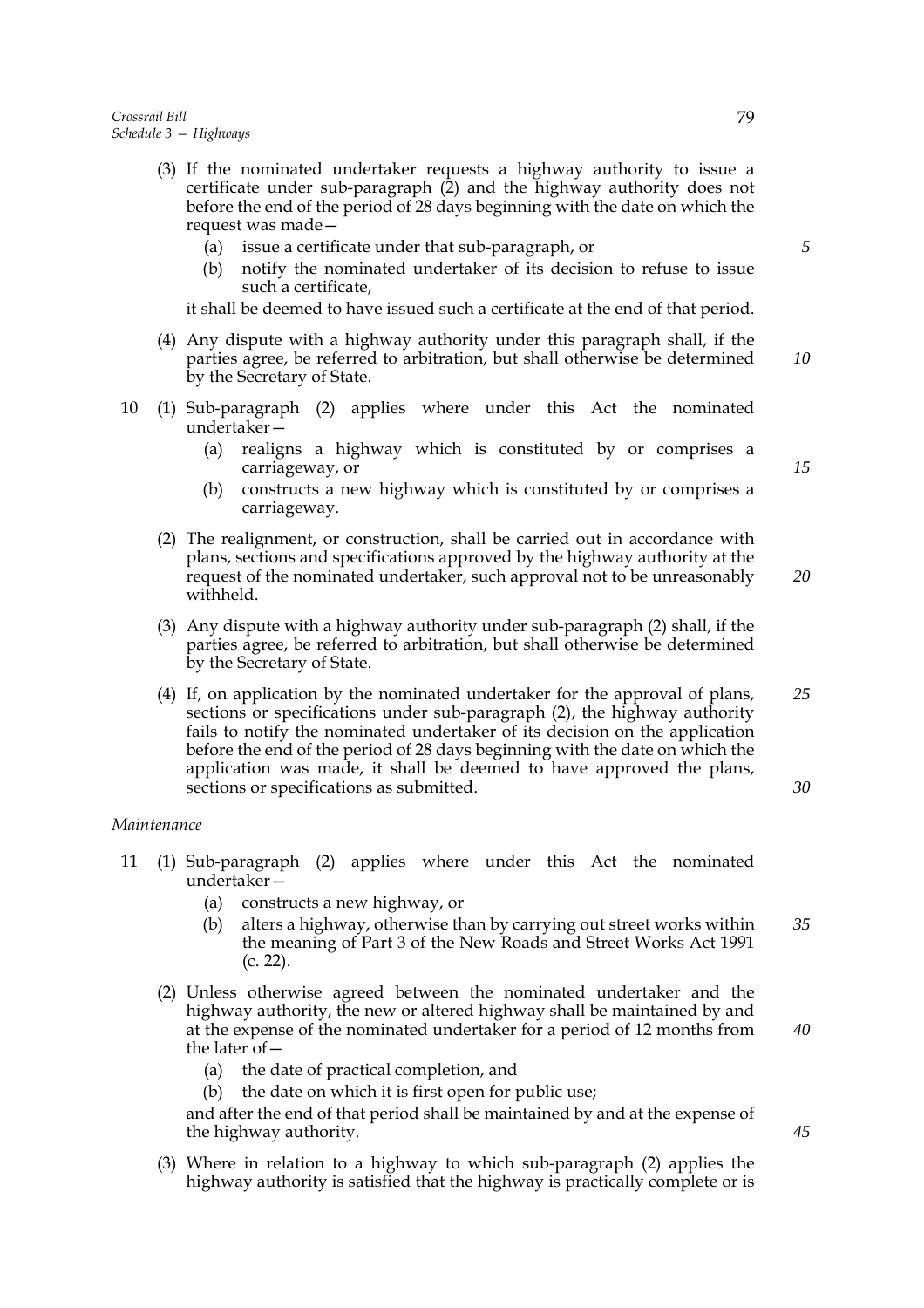open for public use, it shall, at the request of the nominated undertaker, certify to it in writing the date of practical completion of the highway or, as the case may be, the date on which it was first open for public use.

- (4) If the highway authority refuses a request to issue a certificate under subparagraph (3), or if the nominated undertaker disputes the date given in a certificate under that sub-paragraph, the matter shall, if the parties agree, be referred to arbitration, but shall otherwise be determined by the Secretary of State.
- (5) For the purposes of sub-paragraph (2), the date of practical completion of a highway, or the date on which it is first open for public use, shall be taken to  $be$ —
	- (a) where the date has been determined under sub-paragraph (4), the date so determined, and
	- (b) where it has not, the date certified under sub-paragraph (3).
- (6) Sub-paragraph (2) shall not have effect to impose any obligation in relation  $to-$ *15*
	- (a) the structure of any bridge carrying a highway over any railway of the nominated undertaker, or
	- (b) the structure of any tunnel carrying a highway under any such railway.
- (7) Nothing in this paragraph shall prejudice the operation of section 87 of the New Roads and Street Works Act 1991 (c. 22).
- 12 Notwithstanding anything in section 46 of the Railways Clauses Consolidation Act 1845 (c. 20), as incorporated with this Act, the nominated undertaker shall not be liable to maintain the surface of any highway under or over which the scheduled works shall be constructed, or the immediate approaches to any such highway. *25*

## *Bridges carrying highways*

13 Each of sections 116 and 117 of the Transport Act 1968 (c. 73) (duties as respects bridges carrying highways over railways) shall apply as if the nominated undertaker were one of the boards mentioned in that section. *30*

## *Agreements with highway authorities etc.*

- 14 (1) Where under this Schedule the nominated undertaker is authorised to stop up or interfere with an existing highway or part of an existing highway, it may enter into agreements with the persons having the charge, management or control of the highway concerning the construction (or contribution towards the expenses of construction) of— *35*
	- (a) any new highway to be provided in substitution,
	- (b) any alteration of the existing highway, and
	- (c) any other related matters.
	- (2) The nominated undertaker may, by agreement with any such persons, delegate to them the power of constructing any such new highway or any such alteration of an existing highway, including any bridge over any railway, and, where the nominated undertaker is responsible for

*10*

*5*

*20*

*40*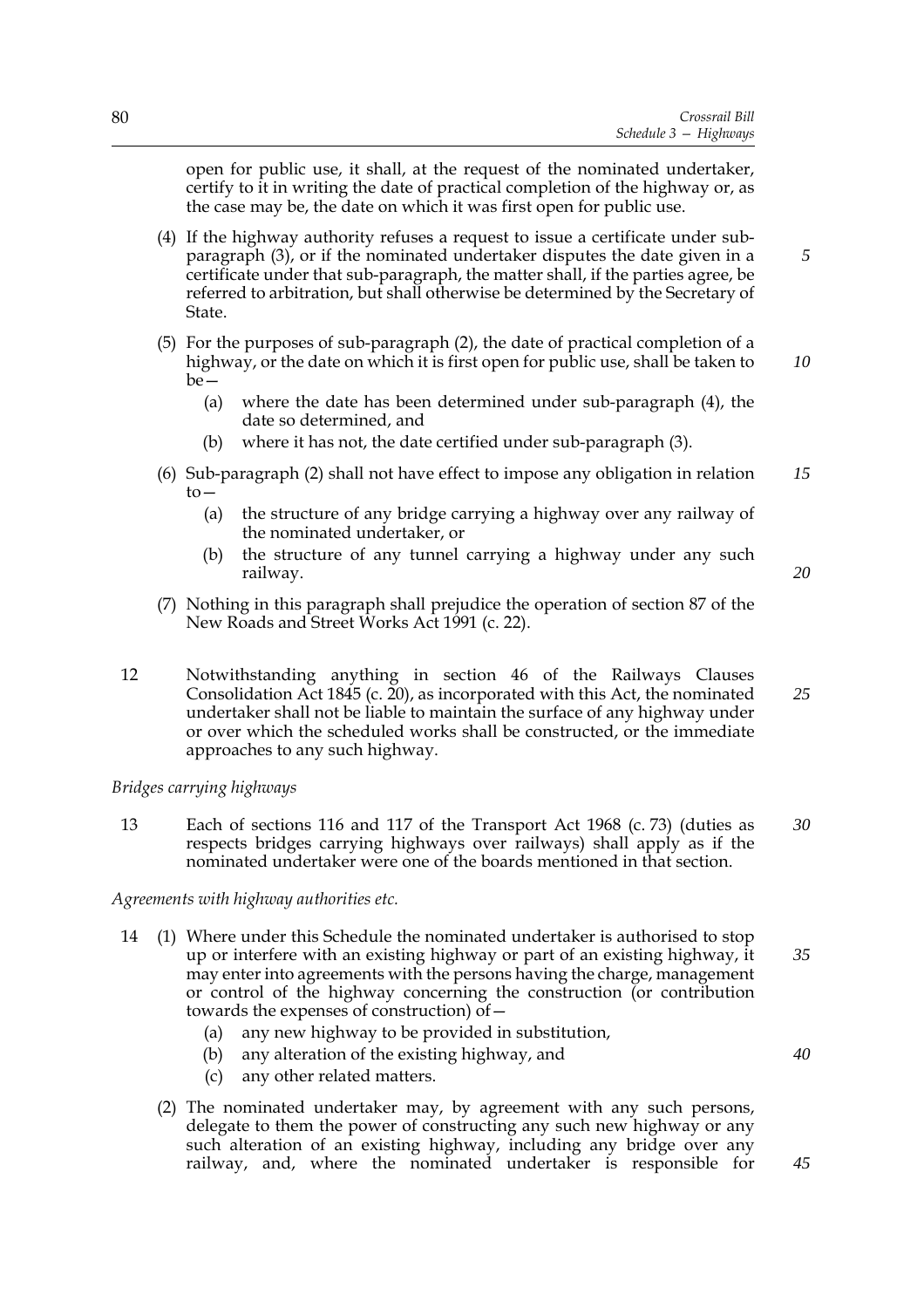maintaining the new or altered highway (or bridge), the power to maintain it.

### *Use of subsoil*

- 15 (1) The nominated undertaker may enter upon, take and use for the purposes of the works authorised by this Act so much of the subsoil of any highway within the limits of deviation for the scheduled works or within the limits of land to be acquired or used as shall be required for the purpose of the construction or maintenance of those works, without being required to acquire that subsoil or any interest in it.
	- (2) The power conferred by sub-paragraph (1) shall not be exercisable in relation to the subsoil of a highway within the limits of land to be acquired or used, but outside the limits of deviation for the scheduled works, if the highway is comprised in land specified in the following table.

| (1)                                         | (2)                                                                                                                                                                                               |    |
|---------------------------------------------|---------------------------------------------------------------------------------------------------------------------------------------------------------------------------------------------------|----|
| Area                                        | No. on deposited plans                                                                                                                                                                            | 15 |
| City of Westminster                         | 38, 81, 85, 112, 115, 117, 120, 121,<br>213, 218, 340, 341, 416, 417, 419,<br>420, 423, 447, 448, 449, 453, 454,<br>455, 548, 549, 551, 566, 595, 598,<br>600, 666, 684, 685, 689, 690 and<br>691 | 20 |
| London Borough of Camden                    | 1, 3, 5, 7, 10, 11, 13, 30, 31, 32,<br>153, 154, 155, 279, 281, 282 and<br>283                                                                                                                    |    |
| London Borough of Islington                 | 1, 3, 4, 13, 24, 25, 34, 89, 90, 92,<br>93, 94, 95 and 99                                                                                                                                         | 25 |
| City of London                              | 1, 2, 3, 4, 7, 8, 9, 17, 18, 20, 34, 36,<br>52, 53, 55, 71, 72, 73, 74, 81, 85,<br>101, 102, 103, 108, 113, 115, 124,<br>125, 136, 138, 143, 159, 160 and<br>161                                  | 30 |
| London<br>Borough<br>Tower<br>of<br>Hamlets | 224, 225, 250, 252, 269, 280, 281,<br>290, 293, 294, 391, 393, 396, 398,<br>664, 820, 988, 990, 991, 993, 1135,<br>1145, 1229, 1247, 1250, 1295,<br>1412 and 1413                                 | 35 |
| London Borough of Newham                    | 8, 76, 155, 164, 189, 193, 205, 206,<br>258, 259, 260, 278, 288, 366, 379,<br>565, 619 and 670                                                                                                    |    |
| London Borough of Greenwich                 | 3, 5, 15, 94, 100, 101, 104, 109,<br>125, 130, 138, 144, 155, 159, 164,<br>169, 173, 182, 187 and 227                                                                                             | 40 |

*10*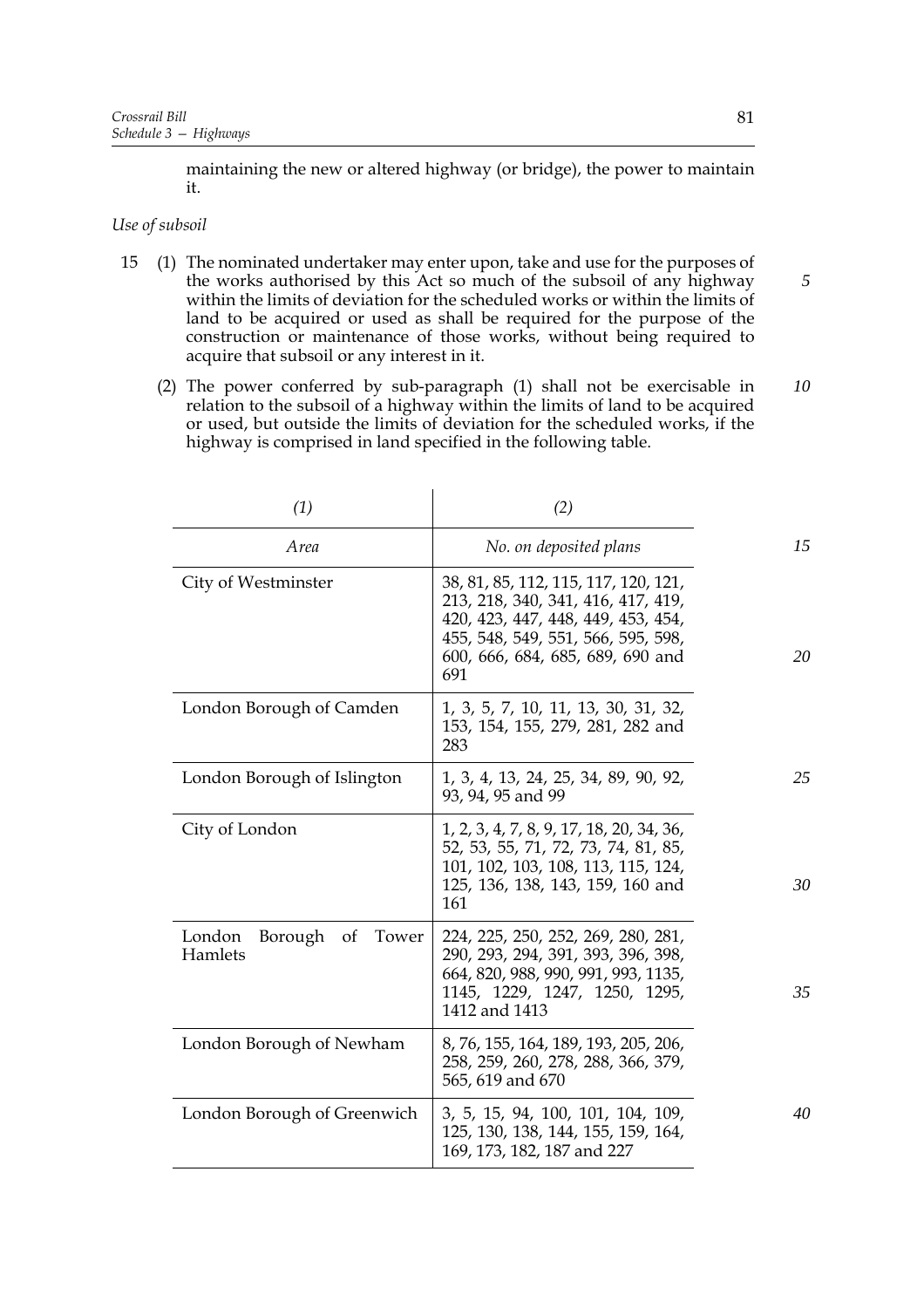| (1)                                     | (2)                                                                   |
|-----------------------------------------|-----------------------------------------------------------------------|
| Area                                    | No. on deposited plans                                                |
| London Borough of Bexley                | 28, 64 and 68                                                         |
| London Borough of Redbridge             | 26 and 41                                                             |
| London Borough of Barking &<br>Dagenham | 17 and 18                                                             |
| London Borough of Havering              | 2, 11, 12, 24, 105, 117, 120, 134,<br>138, 140, 149, 154, 164 and 194 |
| Borough of Brentwood                    | 24 and 52                                                             |
| District of Basildon                    | 13 and 14                                                             |
| Borough of Slough                       | 14, 20, 22, 23, 32, 53, 56, 60, 113,<br>162, 168, and 258             |
| London Borough of Hillingdon            | 97, 98, 115 and 116                                                   |
| London Borough of Ealing                | 9, 62, 88, 125, 144, 159, 160, 164,<br>177, 183 and 186               |

- (3) In the case of a highway comprised in land specified in the table in columns (1) and (2) of the table in paragraph 10 of Schedule 6, the power conferred by sub-paragraph (1) shall only be exercisable in relation to so much of the subsoil of the highway as falls within the description specified in relation to the land in column  $(3)$  of the table.
- (4) In the case of a highway comprised in land specified in the table in paragraph 11(1) of Schedule 6, the power conferred by sub-paragraph (1) shall only be exercisable in relation to so much of the subsoil of the highway as lies more than 9 metres beneath the level of the surface of the highway.
- (5) For the avoidance of doubt, it is hereby declared that the restrictions imposed by sub-paragraphs  $(2)$ ,  $(3)$  and  $(4)$  on the power conferred by subparagraph (1) do not affect the power conferred by paragraph 7(1). *25*

# SCHEDULE 4 Section 4

#### OVERHEAD LINES: CONSENT

# *Scope of Schedule*

1 This Schedule applies to any electric line to which section 37(1) of the Electricity Act 1989 (c. 29) would apply, but for section 4.

### *Consent requirement*

2 (1) An electric line to which this Schedule applies shall not be installed or kept installed above ground except in accordance with a consent granted by the appropriate Ministers.

*15*

*5*

*10*

*20*

*30*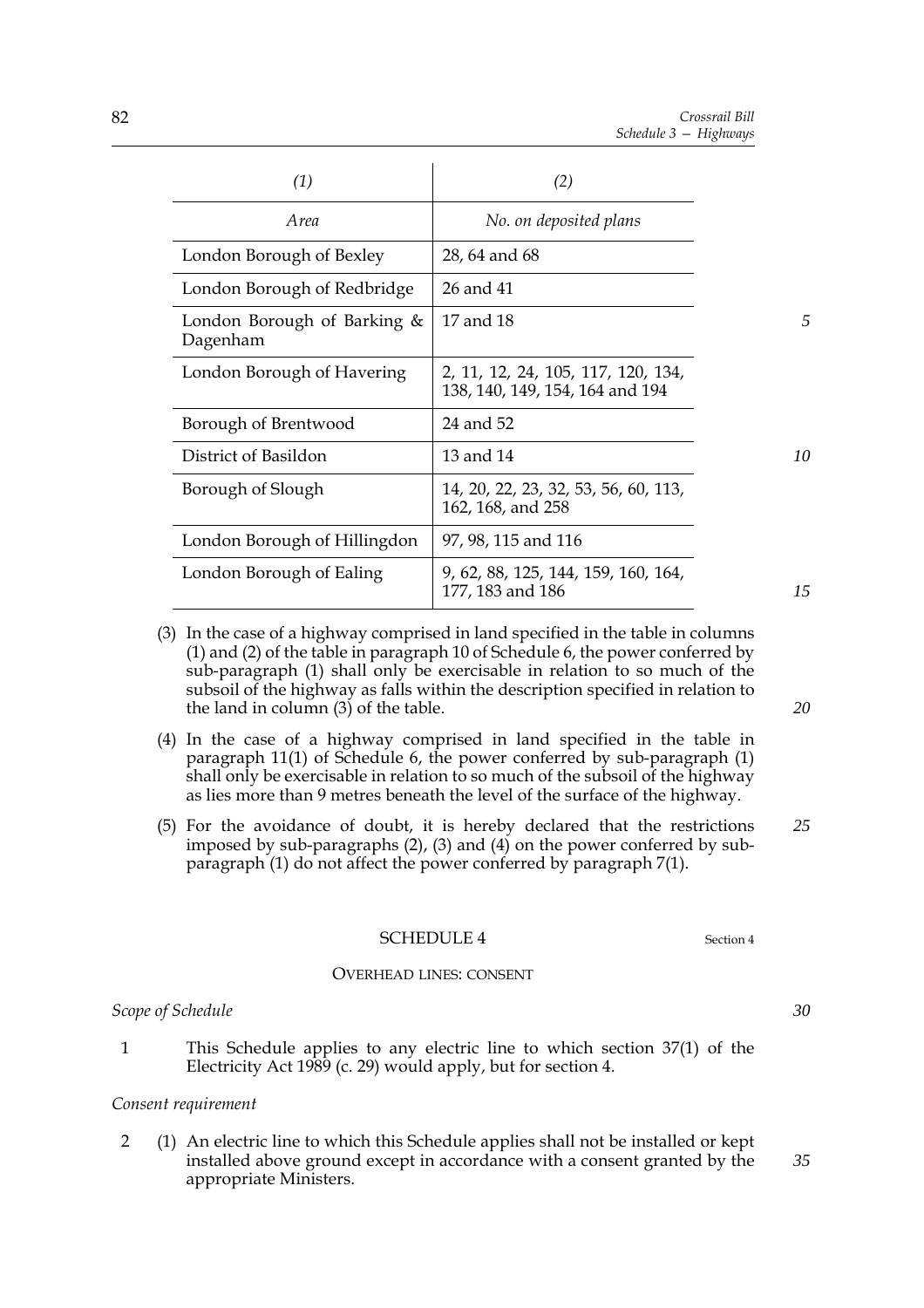- (2) Any person who without reasonable excuse contravenes the provisions of sub-paragraph (1) shall be liable on summary conviction to a fine not exceeding level 3 on the standard scale.
- (3) No proceedings shall be instituted in respect of an offence under this paragraph except by or on behalf of the Secretary of State.

## *Applications for consent*

- 3 (1) An application for consent under this Schedule shall be in writing and shall state—
	- (a) the length of the electric line to which it relates,
	- (b) the nominal voltage of that line, and
	- (c) whether the application to any extent relates to exercise of the power conferred by paragraph 3 of Schedule 2.
	- (2) An application for consent under this Schedule shall be accompanied by a map showing—
		- (a) the land across which the electric line to which it relates is to be installed or kept installed, including details of the route of that line, *15*
		- (b) the limits of deviation for the scheduled works and the limits of land to be acquired or used, so far as relevant to the application, and
		- (c) if the application to any extent relates to exercise of the power conferred by paragraph 3 of Schedule 2, the extent to which it so relates. *20*
- 4 An application for consent under this Schedule shall be supplemented, if the appropriate Ministers so direct in writing, by such additional information as may be specified in the direction.

## *Publicity*

- 5 (1) A person applying for consent under this Schedule shall publish notice of the application in two successive weeks in one or more local newspapers circulating in the area in which the land to which the application relates is situated (or in areas which together include that area).
	- (2) A notice under sub-paragraph (1) shall—
		- (a) describe the route of the electric line to which the application relates,
		- (b) specify a place in the locality where a copy of the application may be inspected,
		- (c) state a time (not being less than 14 days from the date of publication) within which, and the manner in which, objections to the application may be made to the appropriate Ministers, and
		- (d) if it relates to an application by the nominated undertaker, explain the effect of paragraph 8(2)(b).
	- (3) Sub-paragraph (1) shall not apply to an application for consent under this Schedule which relates only to exercise of the power conferred by paragraph 3 of Schedule 2.
	- (4) If an application for consent under this Schedule relates partly to exercise of the power conferred by paragraph 3 of Schedule  $2$ , so much of the application as relates to exercise of that power shall be disregarded for the purposes of sub-paragraphs (1) and (2).

*5*

*10*

*25*

### *30*

*35*

*45*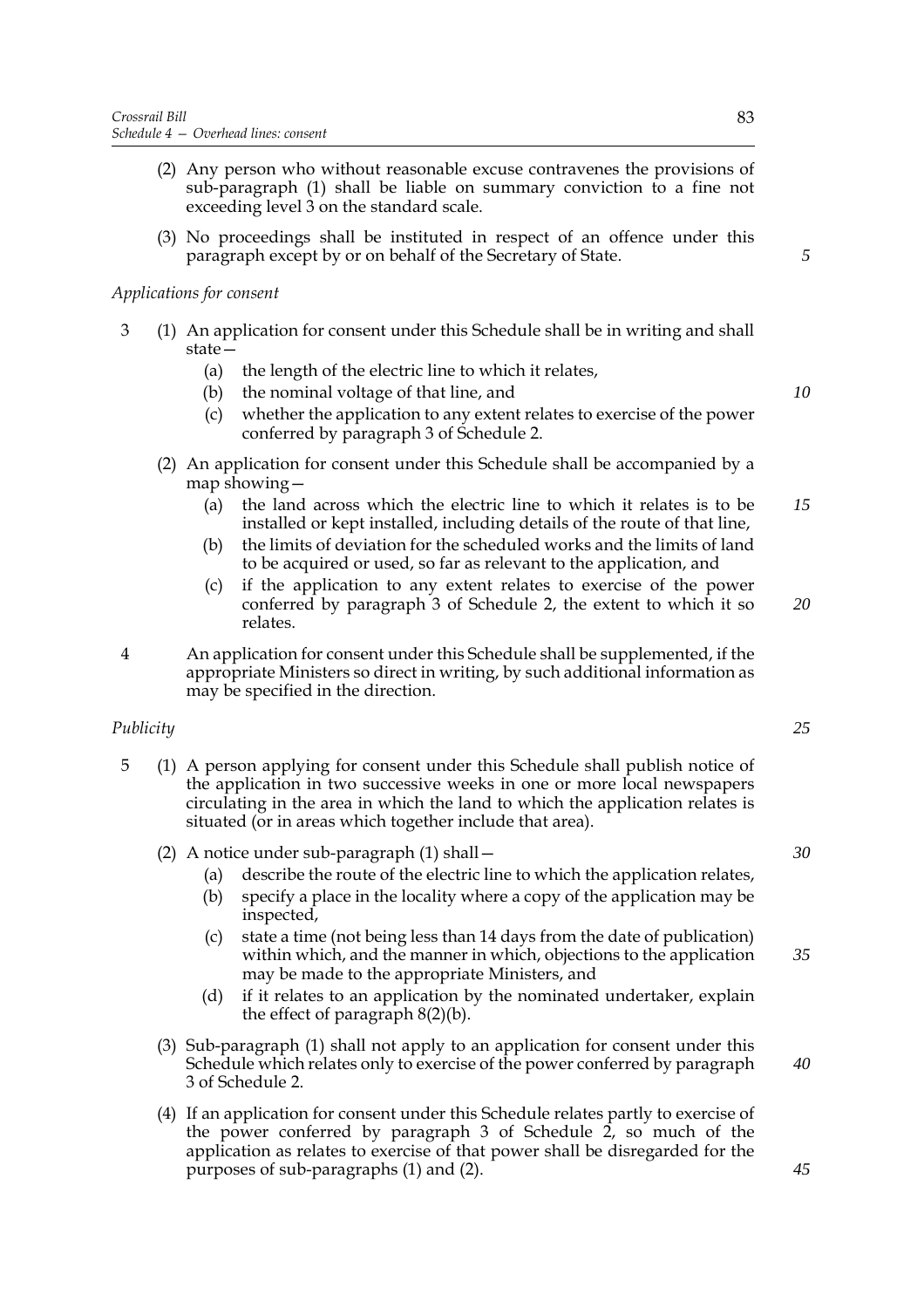- (5) If an application for consent under this Schedule is one in relation to which the applicant is subject to a duty under sub-paragraph (1), the appropriate Ministers shall not make any decision about the application until they are satisfied—
	- (a) that the applicant has performed his duty under that provision, and
	- (b) that the time allowed by the notice under that provision for making objections to the application has expired.

### *Consultation*

- 6 (1) Within 14 days of receiving an application for consent under this Schedule, the appropriate Ministers shall invite the relevant planning authority to make representations and shall not make any decisions about the application until— *10*
	- (a) they have received representations from the authority about it,
	- (b) they have been informed by the authority that it does not wish to make any representations about it, or
	- (c) 28 days have elapsed since the date of the invitation.
	- (2) An invitation under sub-paragraph (1) shall specify the time limit for making representations.
	- (3) For the purposes of this paragraph, the relevant planning authority is  $-$ 
		- (a) in the case of a line in the area of a unitary authority, the local planning authority, and *20*
		- (b) in the case of a line not in the area of a unitary authority, the district planning authority.
- 7 (1) If the appropriate Ministers consider that an application for consent under this Schedule relates to matters which may affect—
	- (a) nature conservation,
	- (b) the conservation of the natural beauty or amenity of the countryside, or
	- (c) a site of archaeological or historic interest,

they shall, within 14 days of receiving the application, also invite the appropriate body or bodies to make representations. *30*

- (2) Where under sub-paragraph (1) the appropriate Ministers have invited a body to make representations about an application for consent under this Schedule, they shall not make any decision about the application until—
	- (a) they have received representations from the body about the request, *35*
	- (b) they have been informed by the body that it does not wish to make any representations about the request, or
	- (c) 14 days have elapsed since the date of the invitation.
- (3) An invitation under sub-paragraph (1) shall specify the time limit for making representations.
- (4) For the purposes of this paragraph, the following are appropriate bodies in relation to the following matters—

*25*

*15*

*5*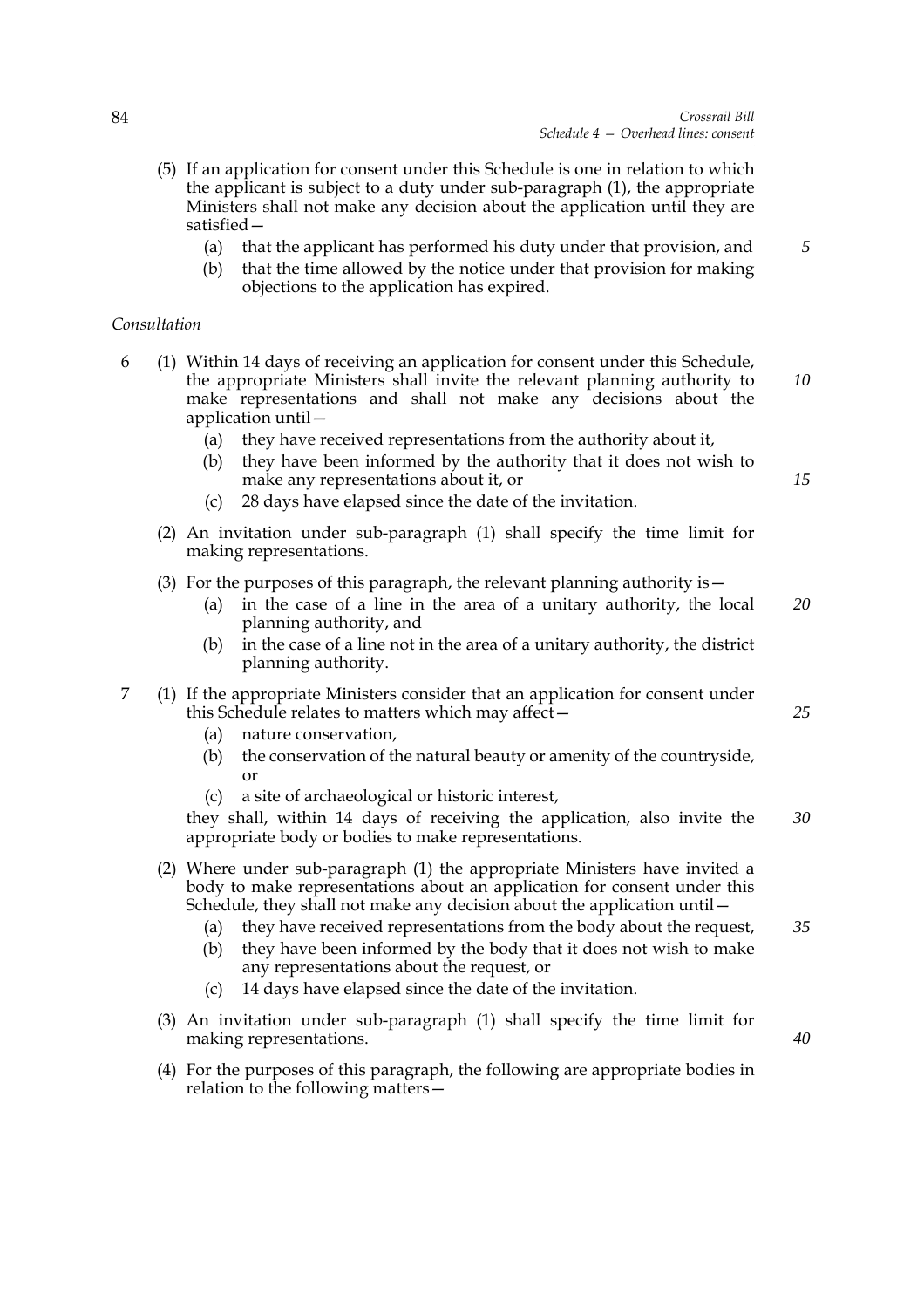| Matter                                                                  | Body                                                                     |
|-------------------------------------------------------------------------|--------------------------------------------------------------------------|
| Nature conservation.                                                    | English Nature.                                                          |
| Conservation of the natural<br>beauty or amenity of the<br>countryside. | The Countryside Commission.                                              |
| Sites of archaeological<br>historic interest.                           | or The Historic Buildings<br>and<br>Monuments Commission for<br>England. |

## *Grant of consent*

- 8 (1) This paragraph applies to an application for consent under this Schedule by the nominated undertaker. *10*
	- (2) An application to which this paragraph applies may only be refused—
		- (a) to the extent that it relates to exercise of the power conferred by paragraph 3 of Schedule 2, on the ground that the electric line ought to, and could reasonably, be installed elsewhere within the limits specified, in relation to the diversion concerned, in the third column of the table in paragraph 3 of Schedule 2, and
		- (b) to the extent that it does not relate to the exercise of that power, on the ground that the electric line ought to, and could reasonably, be installed elsewhere within the limits of deviation for the scheduled works or within the limits of land to be acquired or used.
- 9 A consent under this Schedule may include such conditions (including conditions as to the ownership and operation of the electric line to which it relates) as appear to the appropriate Ministers to be appropriate.

### *Variation and revocation of consent*

- 10 (1) A consent under this Schedule may be varied or revoked by the Secretary of State at any time after the end of such period as may be specified in the consent.
	- (2) The period which may be specified under sub-paragraph (1) shall not be less than 10 years from the date of installation of the electric line to which the consent relates.

### *Duration of consent*

11 Subject to paragraph 10, a consent under this Schedule shall continue in force for such period as may be specified in or determined by or under the consent.

### *Interpretation*

12 In this Schedule, references to the appropriate Ministers are to the Secretary of State for Trade and Industry and the Secretary of State for Transport acting jointly.

*5*

*15*

*20*

*25*

*30*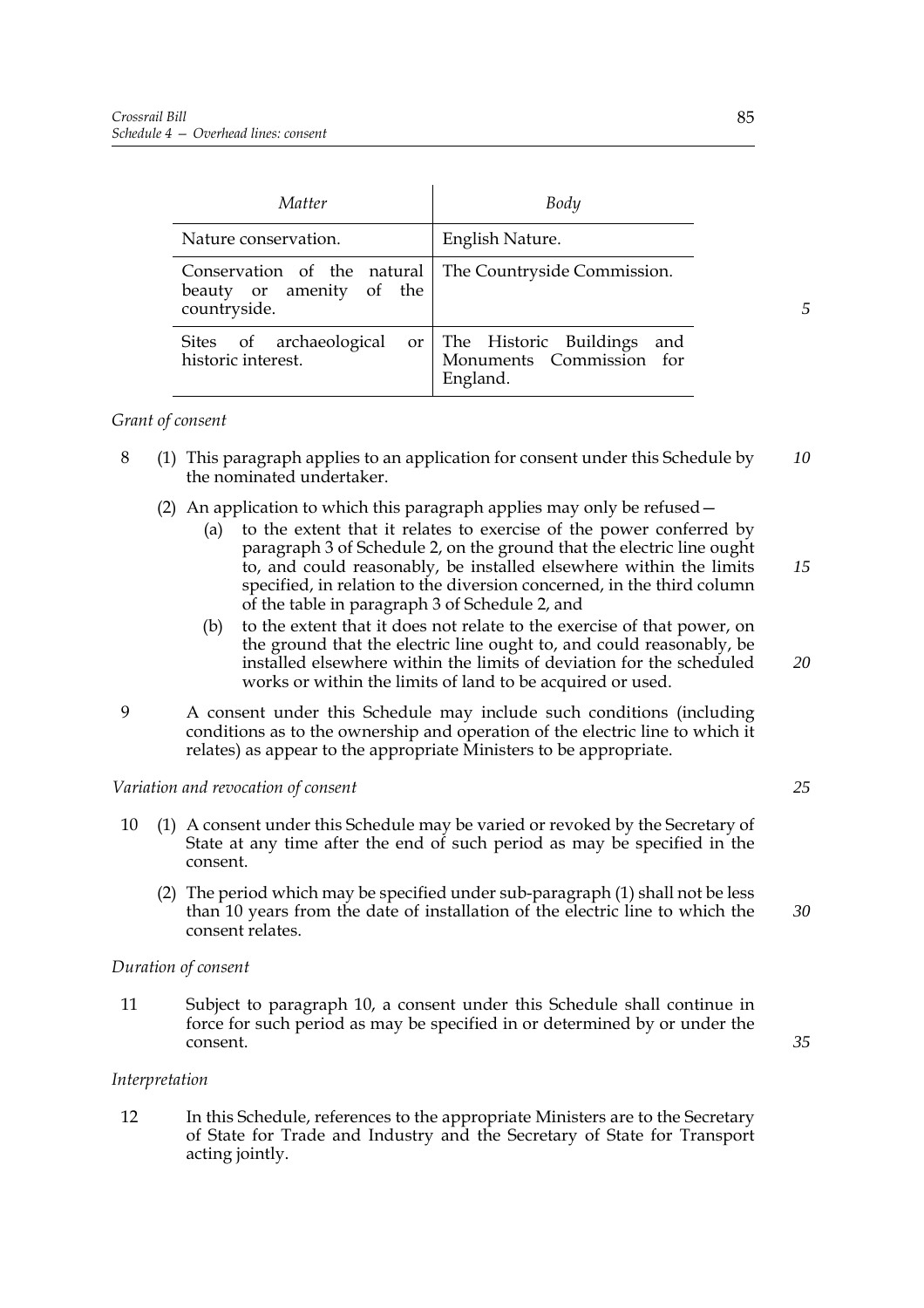### SCHEDULE 5 Section 5

*5*

*10*

### TEMPORARY POSSESSION AND USE OF LAND

*Occupation and use for construction of works*

1 (1) The nominated undertaker may, in connection with the construction of the works specified in column (1) of the following table (or any works which are necessary or expedient for the purposes of or in connection with those works)—

 $\mathcal{L}$ 

- (a) enter upon and take possession of the land specified in relation to those works in columns (2) and (3) of that table for such purposes as are so specified in column (4) of that table, and
- (b) for such purposes as are so specified—
	- (i) remove from the land any structure or vegetation, and
	- (ii) construct on the land temporary works (including the provision of means of access) and structures.

| (1)                                        | (2)                                      | (3)                                              | (4)                                                                   | 15 |
|--------------------------------------------|------------------------------------------|--------------------------------------------------|-----------------------------------------------------------------------|----|
| <b>Works</b>                               | Area                                     | Number of<br>land shown<br>on deposited<br>plans | Purpose for which<br>temporary possession<br>may be taken             |    |
| $1/3A$ and $1/3B$                          | City<br>of<br>Westminster                | 217                                              | The provision of a<br>working site.                                   | 20 |
| $1/3A$ and $1/3B$                          |                                          | 451                                              | The provision of a<br>working site.                                   |    |
| $1/3A$ and $1/3B$                          |                                          | 692                                              | The provision of a<br>working site.                                   | 25 |
| $1/3A$ and $1/3B$                          | City<br>of<br>London                     | 60                                               | The provision of a<br>working site.                                   |    |
| $1/3A$ and $1/3B$                          |                                          | 104                                              | The provision of a<br>working site.                                   |    |
| Any of the works<br>authorised by this Act | London<br>Borough of<br>Tower<br>Hamlets | 972 and 976                                      | The provision<br><sub>of</sub><br>and<br>access<br>a<br>working site. | 30 |
| Any of the works<br>authorised by this Act |                                          | 774,<br>753,<br>775, 788, 789<br>and 796         | The provision of<br>access and barge<br>loading facilities.           | 35 |
| $2/1A$ and $2/1B$                          |                                          | 1235<br>and<br>1242                              | The provision of a<br>working site.                                   |    |
| $1/7$ , $1/33A$ and $1/33B$                | London<br>Borough of<br>Greenwich        | 160, 165 and<br>170                              | The provision of a<br>working site.                                   | 40 |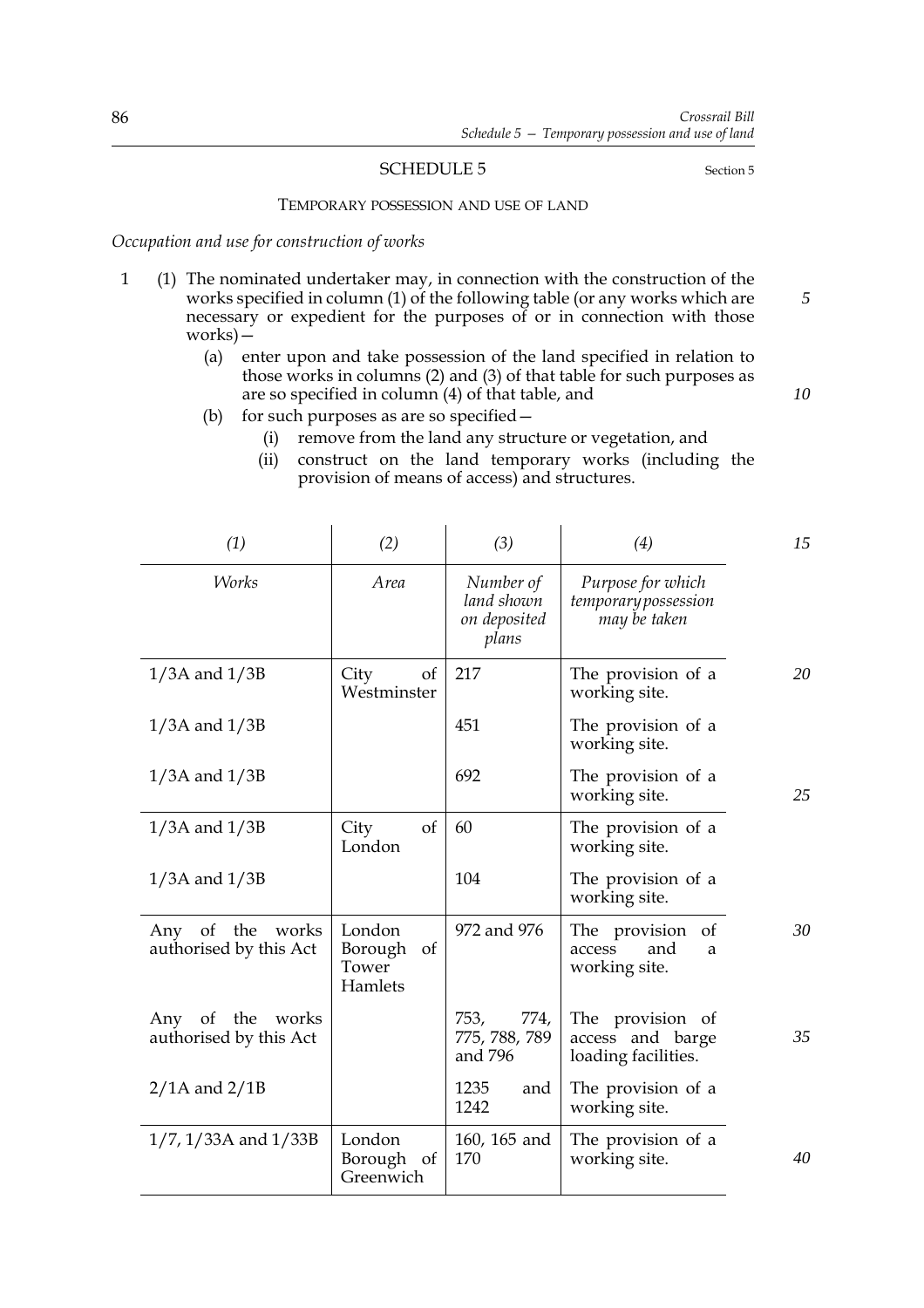| (1)                                                                                                                                                              | (2)                                                  | (3)                                              | (4)                                                                      |    |
|------------------------------------------------------------------------------------------------------------------------------------------------------------------|------------------------------------------------------|--------------------------------------------------|--------------------------------------------------------------------------|----|
| Works                                                                                                                                                            | Area                                                 | Number of<br>land shown<br>on deposited<br>plans | Purpose for which<br>temporary possession<br>may be taken                | 5  |
| provision<br>The<br>of<br>overhead<br>electricification<br>equipment and works<br>to Maidenhead Bridge                                                           | Royal<br>Borough<br>of<br>Windsor<br>&<br>Maidenhead | 62 and 72                                        | The provision of a<br>working site and<br>for<br>access<br>construction. | 10 |
| 3/3A                                                                                                                                                             | Borough<br>of<br>Slough                              | 81                                               | The provision<br>of<br>access<br>and<br>a<br>working site.               |    |
| 3/6                                                                                                                                                              |                                                      | 172 and 173                                      | The provision of a<br>working site.                                      | 15 |
| $3/7A$ and $3/7B$                                                                                                                                                |                                                      | 187                                              | The provision of a<br>working site.                                      |    |
| 3/10E                                                                                                                                                            | London<br>Borough of<br>Hillingdon                   | 49                                               | The provision of a<br>working site.                                      | 20 |
| provision<br>The<br>and<br>renewal<br>of<br>railway<br>systems<br>and<br>station<br>facilities<br>for<br>operational purposes<br>Broadway<br>(Ealing<br>Station) | London<br>Borough of<br>Ealing                       | 111                                              | The provision of a<br>working site.                                      | 25 |

- (2) Not less than 28 days before entering upon and taking possession of land under this paragraph, the nominated undertaker shall give notice to the owners and occupiers of the land of its intention to do so.
- (3) The nominated undertaker may not remain in possession of any land under this paragraph after the end of the period of one year beginning with the date of completion of the works specified in relation to the land in column (1) of the table in sub-paragraph  $(1)$  unless the owners of the land agree.
- (4) The nominated undertaker shall pay compensation to the owners and occupiers of land of which possession is taken under this paragraph for any loss which they may suffer by reason of the exercise in relation to the land of the power or powers conferred by this paragraph. *35*
- (5) Any dispute as to a person's entitlement to compensation under subparagraph (4), or as to the amount of compensation, shall be determined under and in accordance with Part 1 of the Land Compensation Act 1961 (c. 33).
- (6) Nothing in this paragraph shall affect any liability to pay compensation under section 10(2) of the Compulsory Purchase Act 1965 (c. 56), as applied to the acquisition of land under section 6(1), or under any other enactment,

*40*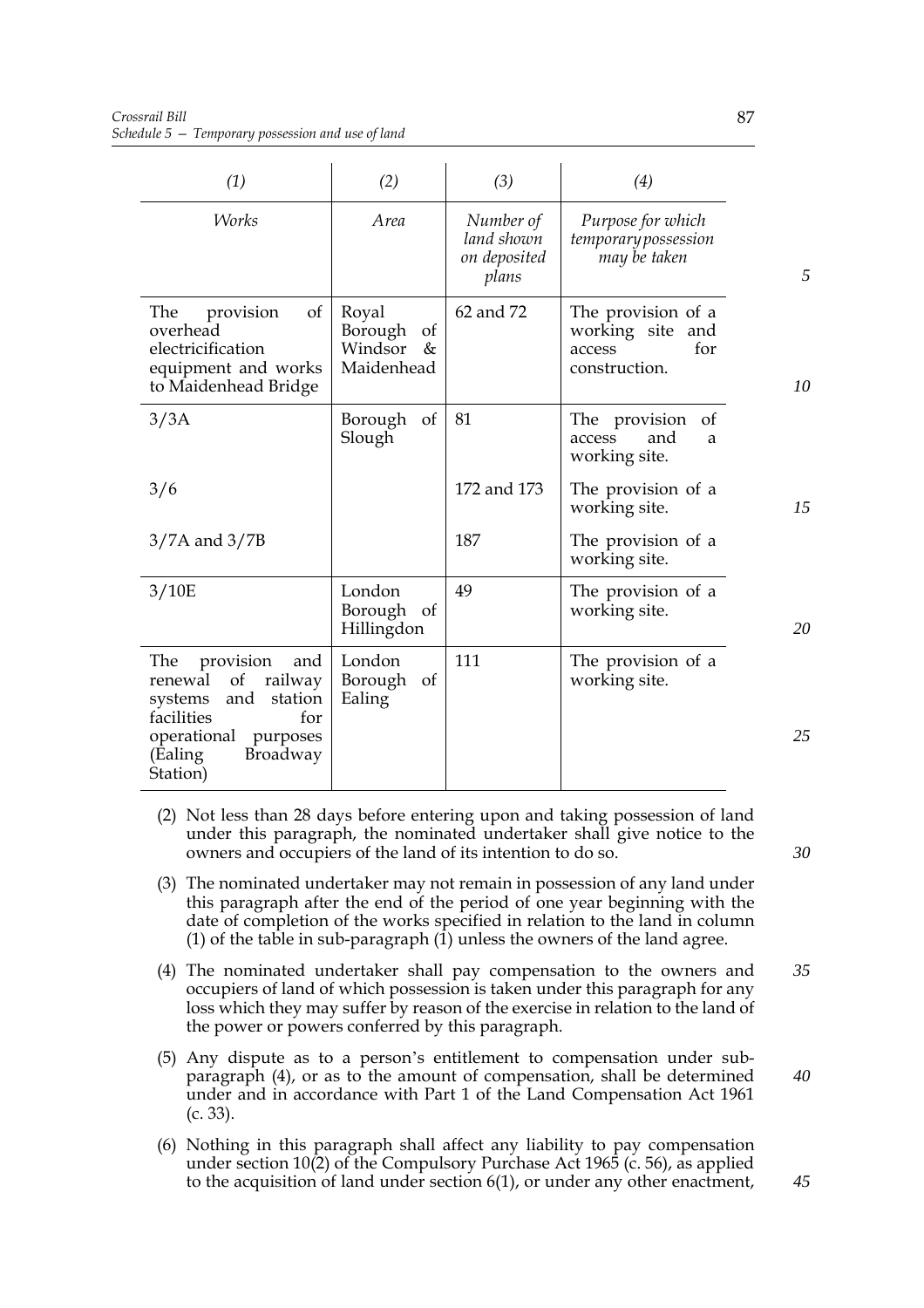otherwise than for loss for which compensation is payable under subparagraph (4).

- (7) In this paragraph, "structure" includes any erection.
- 2 (1) Before giving up possession of land of which possession has been taken under paragraph 1, the nominated undertaker shall, in accordance with a scheme agreed with the owners of the land and the relevant planning authority, put the land into such condition as the scheme may provide.
	- (2) If, in relation to any land of which possession has been taken under paragraph 1, no scheme has been agreed for the purposes of this paragraph within 6 months of the date of completion of the works specified in relation to the land in column (1) of the table in paragraph 1(1), the scheme shall be such as may be determined by the appropriate Ministers after consultation with the nominated undertaker, the owners of the land and the relevant planning authority.
	- (3) Unless the owners of the land and the nominated undertaker otherwise agree, a scheme determined under sub-paragraph (2) shall provide for land to be restored to its former condition. *15*
	- (4) Unless the nominated undertaker otherwise agrees, a scheme determined under sub-paragraph (2) shall not provide for the nominated undertaker to replace any structure removed under paragraph 1, other than a fence.
	- (5) Where the appropriate Ministers ask the relevant planning authority for assistance in connection with the carrying out by them of their function under sub-paragraph (2), they may require the nominated undertaker to reimburse to the planning authority any expenses which it reasonably incurs in meeting the request.
	- (6) The duty under sub-paragraph (1) in relation to any land shall be owed separately to the owners of the land and to the relevant planning authority.
	- (7) Where a scheme for the purposes of this paragraph provides for any step to be taken by the nominated undertaker before a specified date and that step has not been taken before that date, the relevant planning authority may  $-\frac{1}{2}$ 
		- (a) enter the land concerned and take that step, and
		- (b) require the nominated undertaker to reimburse to it any expenses which it reasonably incurs in acting under paragraph (a).
	- (8) In this paragraph—
		- "appropriate Ministers" means the Secretary of State for Environment, Food and Rural Affairs and the Secretary of State for Transport acting jointly; *35*

"relevant planning authority" means—

- (a) in relation to land in the area of a unitary authority, the local planning authority;
- (b) in relation to land not in the area of a unitary authority, the district planning authority;

"structure" includes any erection.

3 (1) The nominated undertaker may use any road situated on land specified in the table in paragraph 8 of Schedule 6 for the passage of persons or vehicles (with or without materials, plant and machinery) for the purpose of or in connection with the construction of the works authorised by this Act.

*25*

*30*

*20*

*5*

*10*

*40*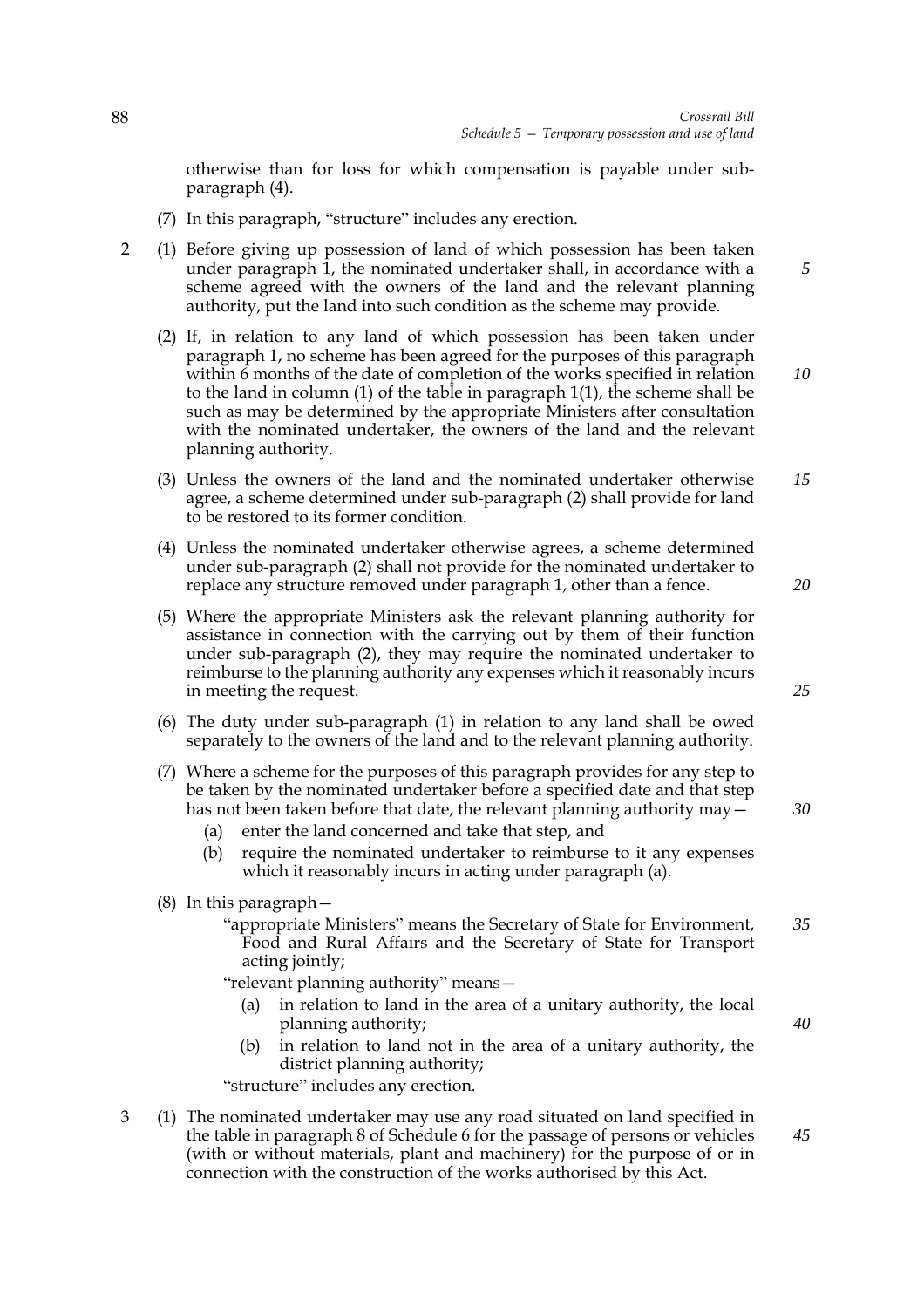- (2) The nominated undertaker shall compensate the person having the management of a road to which sub-paragraph (1) applies for any loss which he may suffer by reason of the exercise of the power conferred by that subparagraph.
- (3) Any dispute as to a person's entitlement to compensation under subparagraph (2), or as to the amount of such compensation, shall be determined under and in accordance with Part 1 of the Land Compensation Act 1961 (c. 33).

### *Occupation and use for maintenance of works*

- 4 (1) At any time during the maintenance period relating to any of the scheduled works, the nominated undertaker may— *10*
	- (a) enter upon and take possession of any land which is  $-$ 
		- (i) within 20 metres from that work, and
		- (ii) within the limits of deviation for the scheduled works or the limits of land to be acquired or used,

if such possession is reasonably required for the purpose of or in connection with maintaining the work or any ancillary works connected with it, and

- (b) construct on the land such temporary works (including the provision of means of access) and structures as may be reasonably so required. *20*
- (2) Sub-paragraph (1) shall not authorise the nominated undertaker to take possession of—
	- (a) a house, any other structure which is for the time being occupied, or a garden belonging to a house,
	- (b) land specified in the table in paragraph 8, 9, 11(1) or 12 of Schedule 6, or *25*
	- (c) such of the land specified in columns (1) and (2) of the table in paragraph 10 of Schedule 6 as falls outside the description specified in relation to it in column (3) of the table.
- (3) Not less than 28 days before entering upon and taking possession of land under this paragraph, the nominated undertaker shall give notice to the owners and occupiers of the land of its intention to do so. *30*
- (4) The nominated undertaker may only remain in possession of land under this paragraph for so long as may be reasonably required to carry out the maintenance works for which possession of the land was taken.
- (5) Before giving up possession of land of which possession has been taken under this paragraph, the nominated undertaker shall restore the land to the reasonable satisfaction of the owners of the land.
- (6) The nominated undertaker shall pay compensation to the owners and occupiers of land of which possession is taken under this paragraph for any loss which they may suffer by reason of the exercise in relation to the land of the powers conferred by this paragraph.
- (7) Any dispute as to a person's entitlement to compensation under subparagraph (6), or as to the amount of the compensation, shall be determined under and in accordance with Part 1 of the Land Compensation Act 1961.

*35*

*40*

*15*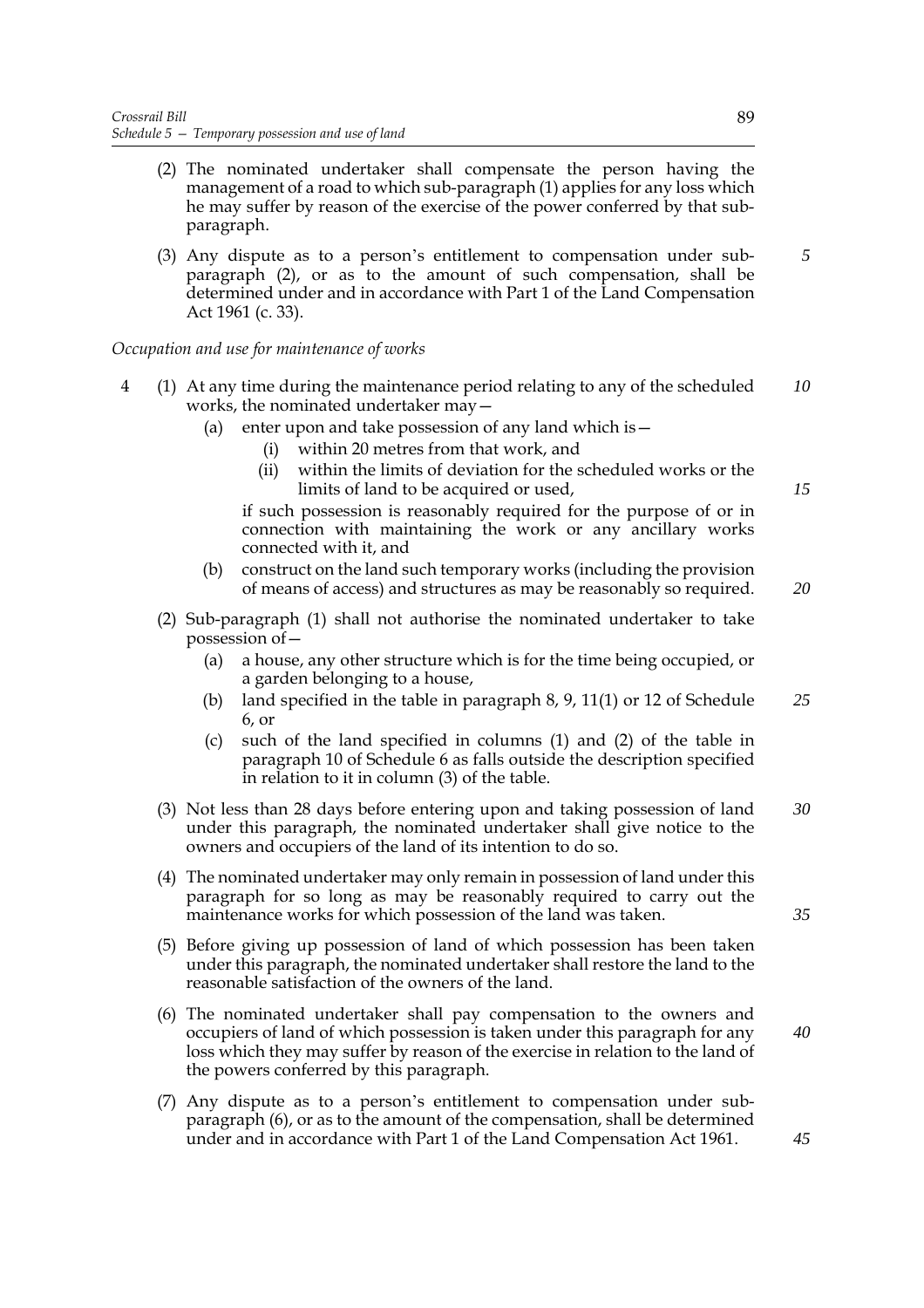- (8) Nothing in this paragraph shall affect any liability to pay compensation under section 10(2) of the Compulsory Purchase Act 1965 (c. 56), as applied to the acquisition of land under section 6(1), or under any other enactment, otherwise than for loss for which compensation is payable under subparagraph (6).
- (9) In this paragraph—
	- (a) "the maintenance period", in relation to any work, means the period beginning with the date on which the work is completed and ending 5 years after the date on which it is brought into general use;
	- (b) "structure" includes any erection;
	- (c) any reference to land within a specified distance of a work includes, in the case of a work under the surface of the ground, a reference to land within the specified distance of any point on the surface below which the work is situated.

## *Suspension of private rights of way*

- 5 (1) Subject to sub-paragraph (2), all private rights of way over land of which the nominated undertaker takes possession under paragraph 1 or 4 above shall be suspended and unenforceable for as long as it remains in lawful possession of the land.
	- (2) The nominated undertaker may, in relation to a right of way, by direction provide— *20*
		- (a) that sub-paragraph (1) shall not apply to the right, or
		- (b) that sub-paragraph (1) shall apply to the right only to such extent as may be specified in the direction.
	- (3) The nominated undertaker shall compensate any person who suffers loss by reason of the suspension of any right under sub-paragraph (1). *25*
	- (4) Any dispute as to a person's entitlement to compensation under subparagraph (3), or as to the amount of the compensation, shall be determined under and in accordance with Part 1 of the Land Compensation Act 1961 (c. 33).

### *Enforcement*

- 6 (1) If the nominated undertaker is under this Schedule authorised to enter on and take possession of any land, and the owner or occupier of any of that land, or any other person, refuses to give up possession of it, or hinders the nominated undertaker from entering on or taking possession of it, the nominated undertaker may issue its warrant to the sheriff to deliver possession of it to the person appointed in the warrant to receive it.
	- (2) On receipt of a warrant under sub-paragraph (1), the sheriff shall deliver possession of the land concerned in accordance with the warrant.
	- (3) Section 13(3) to (5) of the Compulsory Purchase Act 1965 (recovery of costs of issue and execution of warrant) shall apply in relation to the costs accruing by reason of the issue and execution of a warrant under this paragraph.
	- (4) In the application of those provisions for the purposes of this paragraph—

*15*

*30*

*35*

*40*

*10*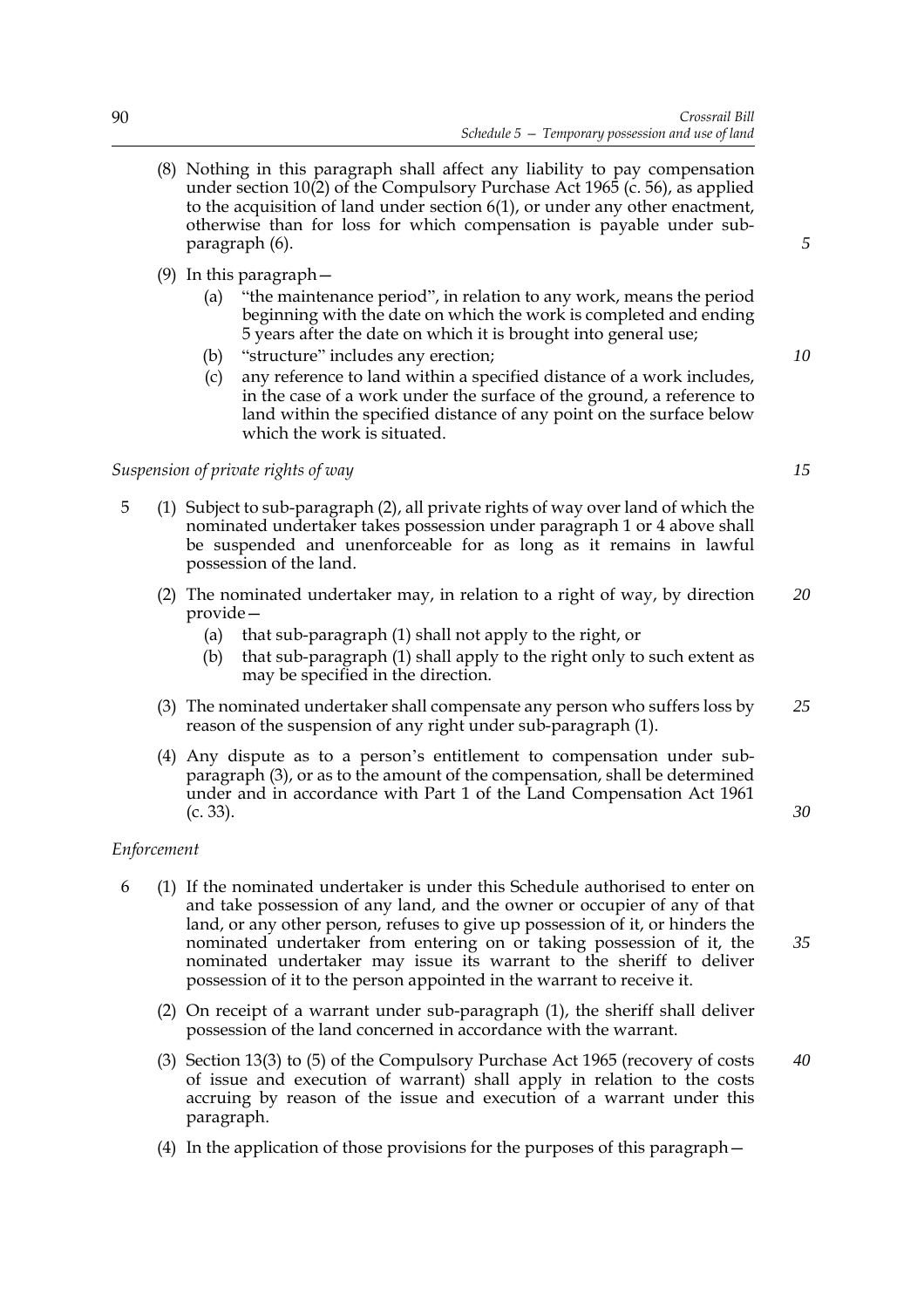- (a) the reference in subsection (3) to the acquiring authority shall be read as a reference to the nominated undertaker, and
- (b) references to compensation payable to the person refusing to give possession shall be read as references to compensation payable under this Schedule.
- (5) In this paragraph, "sheriff" has the same meaning as in section 13 of the Compulsory Purchase Act 1965 (c. 56).

## SCHEDULE 6 Section 6

ACQUISITION OF LAND SHOWN WITHIN LIMITS ON DEPOSITED PLANS

#### PART 1

#### PURPOSES FOR WHICH CERTAIN LAND MAY BE ACQUIRED

| (1)                                             | (2)                                           | (3)                                                                                               |
|-------------------------------------------------|-----------------------------------------------|---------------------------------------------------------------------------------------------------|
| Area                                            | Number of land shown on<br>deposited plans    | Purpose for which land may<br>be acquired or used                                                 |
| London<br>Borough<br>of<br>Hammersmith & Fulham | 6, 7, 9 and 13 to 16                          | 15<br>The<br>provision<br>and<br>of<br>railway<br>renewal<br>systems for operational<br>purposes. |
| of<br>Royal<br>Borough<br>Kensington & Chelsea  | $\overline{4}$                                | The provision of access<br>20<br>construction<br>for<br>and<br>maintenance.                       |
|                                                 | 9, 11, 13 to 15, 17 to 19, 21<br>to 23 and 26 | The<br>provision<br>and<br>railway<br>of<br>renewal<br>systems for operational<br>25<br>purposes. |
| City of Westminster                             | 1 and 2                                       | of<br>The<br>provision<br>a<br>working site and access<br>for construction.                       |
|                                                 | 14                                            | The provision<br>of<br>a a<br>30<br>working site.                                                 |
|                                                 | 30 to 32, 49, 77 and 78                       | The<br>provision<br>and<br>of<br>railway<br>renewal<br>systems for operational<br>purposes.       |
|                                                 | 47, 48, 50 to 57, 61 and 69<br>to 71          | 35<br>The<br>provision<br>of<br>a<br>working site.                                                |
|                                                 | 60                                            | The provision of access<br>for construction.                                                      |

*5*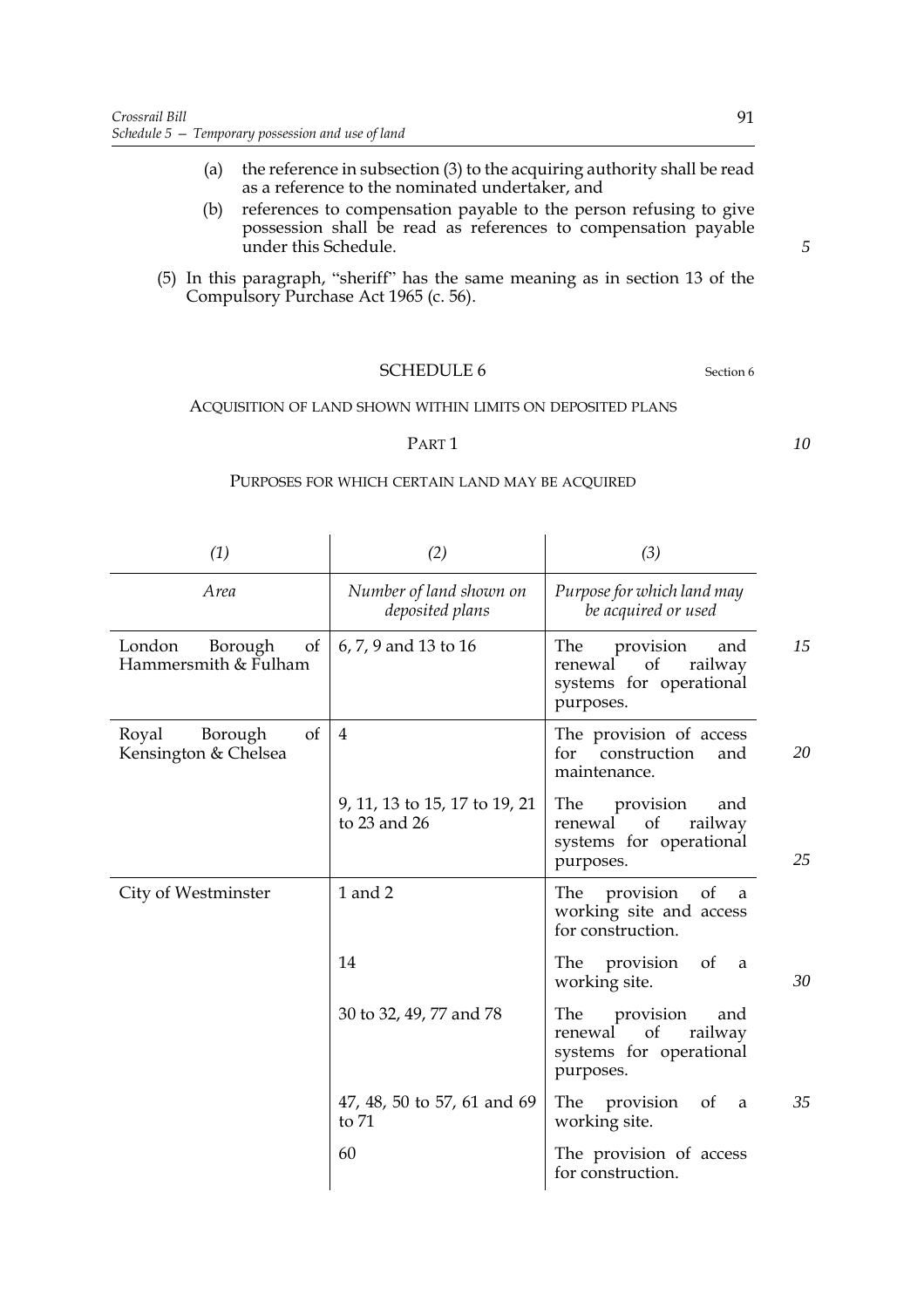| (1)                               | (2)                                        | (3)                                                                                                                                                |          |
|-----------------------------------|--------------------------------------------|----------------------------------------------------------------------------------------------------------------------------------------------------|----------|
| Area                              | Number of land shown on<br>deposited plans | Purpose for which land may<br>be acquired or used                                                                                                  |          |
|                                   | 79 and 80                                  | The<br>provision<br>of<br>a<br>working site and access<br>for construction.                                                                        | 5        |
|                                   | 88                                         | The provision<br>of<br>a<br>working site.                                                                                                          |          |
|                                   | 96, 98, 99, 102, 103, 124<br>and 125       | The<br>provision<br>and<br>of<br>railway<br>renewal<br>systems for operational<br>purposes.                                                        | 10       |
|                                   | 106                                        | The diversion of public<br>utilities' apparatus.                                                                                                   | 15       |
|                                   | 114 and 119                                | The diversion of public<br>utilities' apparatus and<br>the<br>provision<br>of<br>alternative access.                                               |          |
|                                   | 209                                        | The provision of access<br>for<br>construction<br>and<br>maintenance, a working<br>site and the diversion of<br>utilities'<br>public<br>apparatus. | 20<br>25 |
|                                   | 215                                        | The<br>provision<br>$\circ$ of<br>a<br>working site and the<br>diversion<br>of<br>public<br>utilities' apparatus.                                  |          |
|                                   | 324                                        | The provision and<br>of<br>renewal<br>railway<br>and<br>station<br>systems<br>facilities for operational<br>purposes.                              | 30       |
|                                   | 550                                        | provision<br>The<br><sub>of</sub><br>a<br>working site.                                                                                            | 35       |
| London<br>Borough<br>of<br>Camden | 140, 141 and 143                           | provision<br>The<br>of<br>a<br>working site and access<br>for construction.                                                                        | 40       |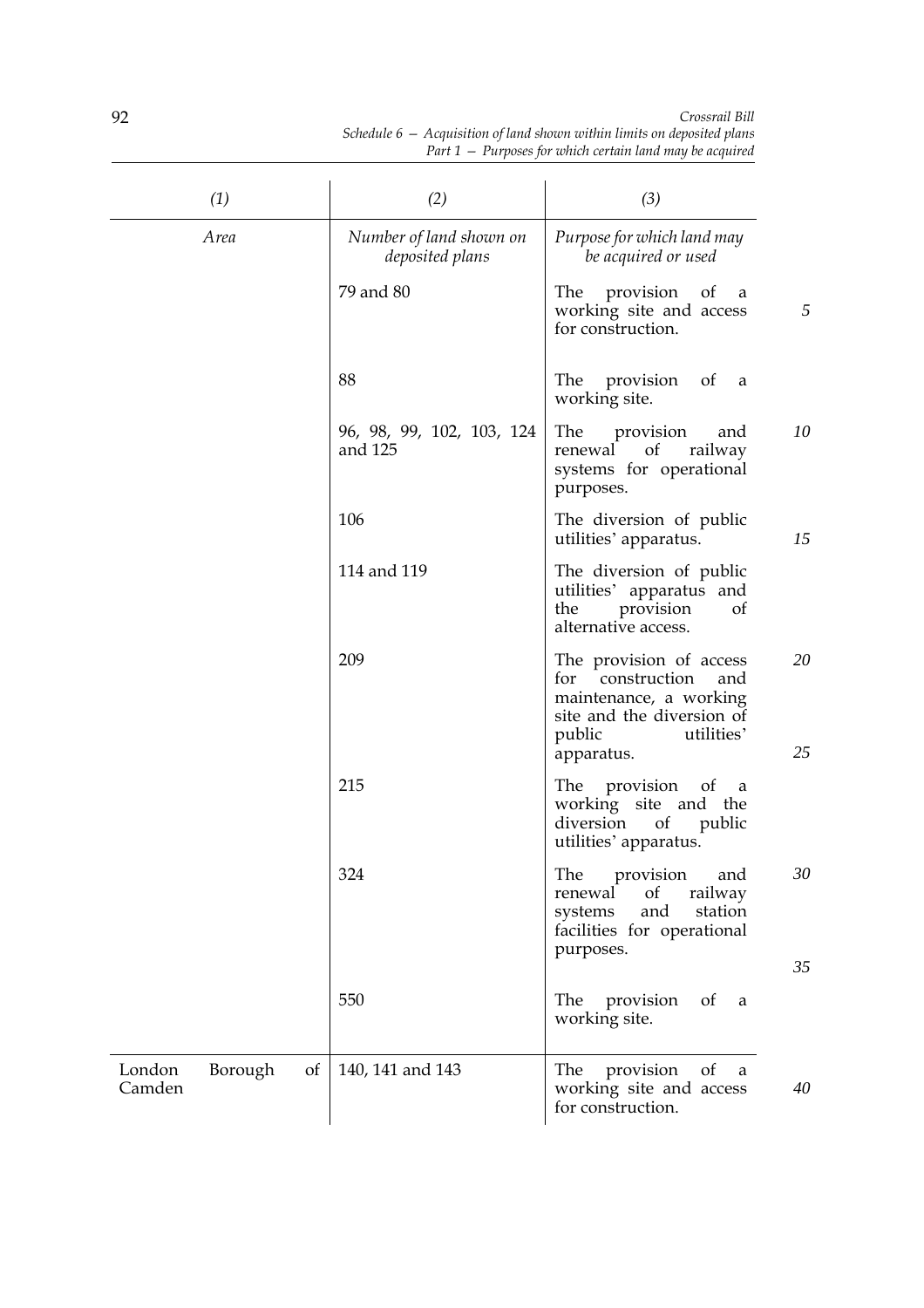| (1)                                  | (2)                                        | (3)                                                                                                                                                                                                        |
|--------------------------------------|--------------------------------------------|------------------------------------------------------------------------------------------------------------------------------------------------------------------------------------------------------------|
| Area                                 | Number of land shown on<br>deposited plans | Purpose for which land may<br>be acquired or used                                                                                                                                                          |
| of<br>London<br>Borough<br>Islington | 4 to 12 and 16                             | provision<br>The<br>and<br>5<br>renewal<br>of<br>railway<br>and<br>systems<br>station<br>facilities for operational<br>purposes.                                                                           |
|                                      | 14 and 15                                  | provision<br>The<br>and<br>10<br>of<br>railway<br>renewal<br>and<br>station<br>systems<br>facilities for operational<br>and<br>the<br>purposes<br>diversion<br>of<br>public<br>15<br>utilities' apparatus. |
|                                      | 22, 23 and 26                              | provision<br>The<br>of<br>a<br>working site.                                                                                                                                                               |
|                                      | 91                                         | The diversion of public<br>20<br>utilities' apparatus.                                                                                                                                                     |
|                                      | 98                                         | The<br>provision<br>and<br>railway<br>renewal<br>of<br>and<br>station<br>systems<br>facilities for operational<br>25<br>purposes.                                                                          |
| City of London                       | 5 and 6                                    | provision<br>of<br>The<br>a<br>working site.                                                                                                                                                               |
|                                      | 12                                         | The<br>provision<br>and<br>of<br>railway<br>renewal<br>30<br>systems for operational<br>purposes.                                                                                                          |
|                                      | 14                                         | The provision of a<br>working site and the<br>diversion of public<br>35<br>utilities' apparatus.                                                                                                           |
|                                      | 75 and 90 to 92                            | provision and<br>The<br>of<br>renewal<br>railway<br>and<br>systems<br>station<br>facilities for operational<br>40<br>purposes.                                                                             |
|                                      | 105                                        | The provision of<br>a a<br>working site.                                                                                                                                                                   |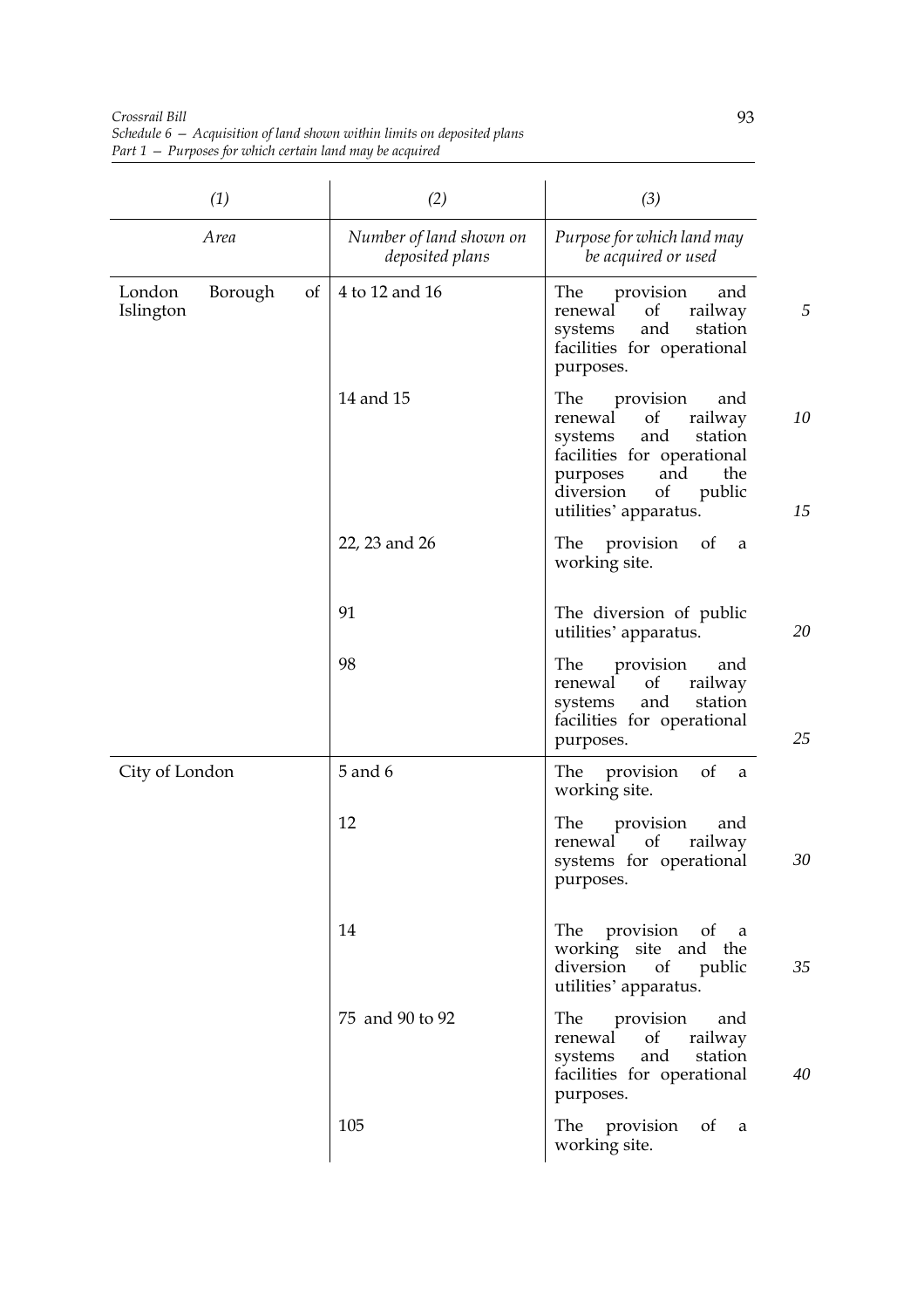| (1)                                | (2)                                        | (3)                                                                                                                                                                                                    |    |
|------------------------------------|--------------------------------------------|--------------------------------------------------------------------------------------------------------------------------------------------------------------------------------------------------------|----|
| Area                               | Number of land shown on<br>deposited plans | Purpose for which land may<br>be acquired or used                                                                                                                                                      |    |
|                                    | 116                                        | The provision of<br>a a<br>working site and the<br>diversion<br><sub>of</sub><br>public<br>utilities' apparatus.                                                                                       | 5  |
|                                    | 134                                        | The provision<br>of<br>a<br>working site and the<br>provision and renewal of<br>station facilities.                                                                                                    | 10 |
|                                    | 133, 139, 141, 146, 150 and<br>151         | <b>The</b><br>provision<br>and<br>of<br>renewal<br>railway<br>and<br>station<br>systems<br>facilities for operational<br>purposes.                                                                     | 15 |
| London Borough of Tower<br>Hamlets | 247                                        | The provision of access<br>for construction.                                                                                                                                                           | 20 |
|                                    | 248 and 275                                | The<br>provision<br>and<br>$\sigma f$<br>railway<br>renewal<br>and<br>station<br>systems<br>facilities for operational<br>and<br>the<br>purposes<br>of<br>diversion<br>public<br>utilities' apparatus. | 25 |
|                                    | 243, 271 to 273 and 277                    | The<br>provision<br>and<br>of<br>railway<br>renewal<br>and<br>station<br>systems<br>facilities for operational<br>purposes.                                                                            | 30 |
|                                    | 240                                        | The provision<br>of a<br>working site                                                                                                                                                                  | 35 |
|                                    | 244                                        | The provision of<br>a<br>working site and access<br>for construction<br>and<br>maintenance.                                                                                                            | 40 |
|                                    | 251                                        | <b>The</b><br>provision<br>of<br>accommodation<br>works<br>for<br>and<br>access<br>construction<br>and<br>maintenance.                                                                                 | 45 |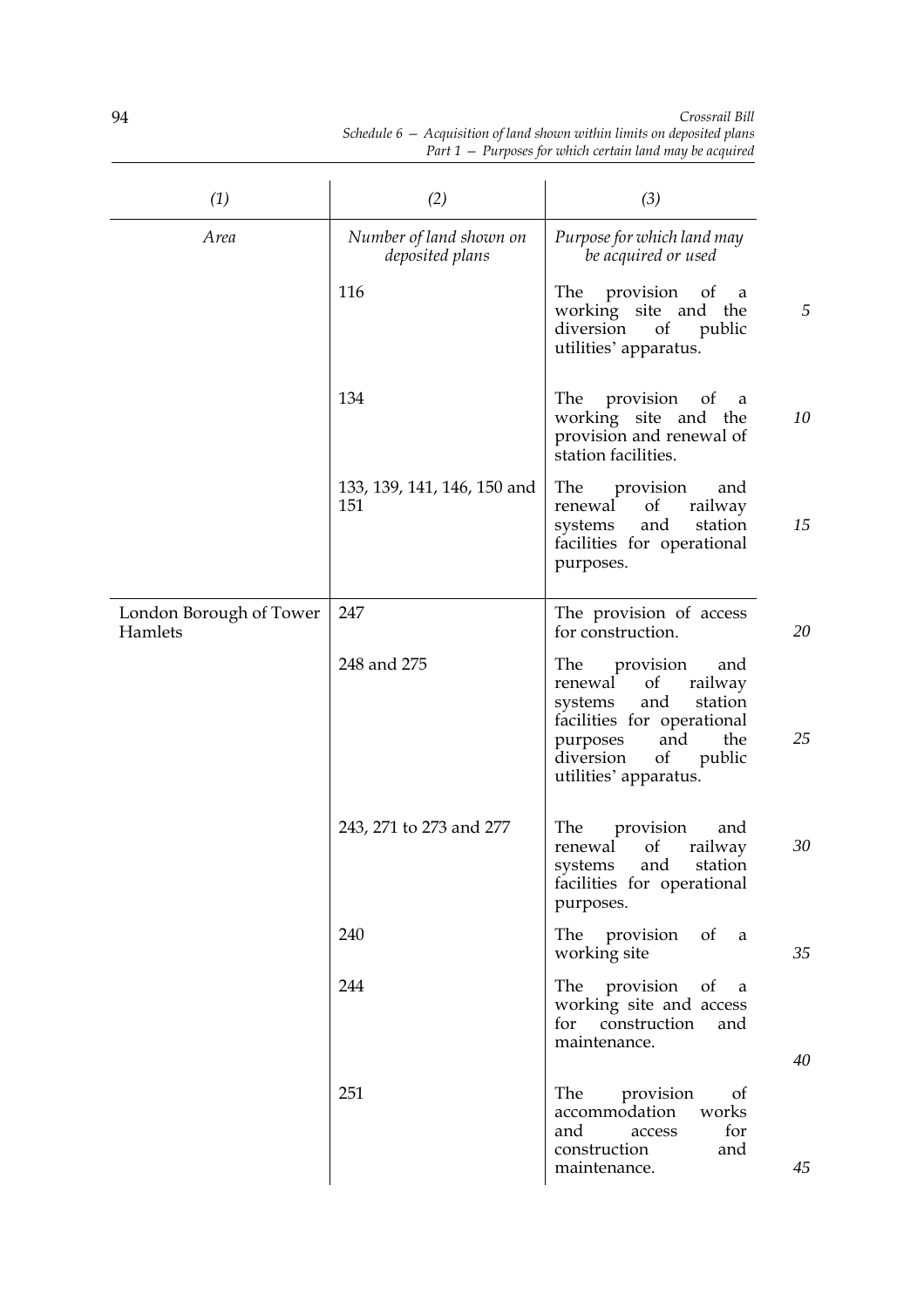*Crossrail Bill Schedule 6 — Acquisition of land shown within limits on deposited plans Part 1 — Purposes for which certain land may be acquired*

| (1)  | (2)                                                                                                                                       | (3)                                                                                                     |    |
|------|-------------------------------------------------------------------------------------------------------------------------------------------|---------------------------------------------------------------------------------------------------------|----|
| Area | Number of land shown on<br>deposited plans                                                                                                | Purpose for which land may<br>be acquired or used                                                       |    |
|      | 388, 390, 392, 399, 400 and<br>403                                                                                                        | The provision of<br>a<br>working site and access<br>for<br>construction<br>and<br>operational purposes. | 5  |
|      | 580 and 587                                                                                                                               | The provision of<br>- a<br>working site and access<br>for construction.                                 | 10 |
|      | 713 and 723                                                                                                                               | The provision of access<br>for construction<br>and<br>operational purposes.                             |    |
|      | 731, 732 and 739                                                                                                                          | The provision of a<br>working site and access<br>for construction<br>and<br>operational purposes.       | 15 |
|      | 768 and 770                                                                                                                               | The provision of a<br>working site.                                                                     |    |
|      | 767                                                                                                                                       | The provision of access<br>for construction.                                                            | 20 |
|      | 808                                                                                                                                       | The diversion of public<br>utilities' apparatus.                                                        |    |
|      | 811                                                                                                                                       | The provision of a<br>working site and the<br>diversion of public<br>utilities' apparatus.              | 25 |
|      | 870 to 872                                                                                                                                | The<br>provision of a<br>working site and access<br>for construction.                                   | 30 |
|      | 890, 895 to 897, 900, 901,<br>906, 907, 910, 911, 915,<br>917, 922 to 924, 927, 932,<br>935, 938, 942, 946, 949,<br>954, 957, 964 and 966 | The provision of access<br>for construction<br>and<br>operational purposes.                             | 35 |
|      | 1411                                                                                                                                      | The provision of a<br>working site and the<br>diversion<br>of<br>public<br>utilities' apparatus.        | 40 |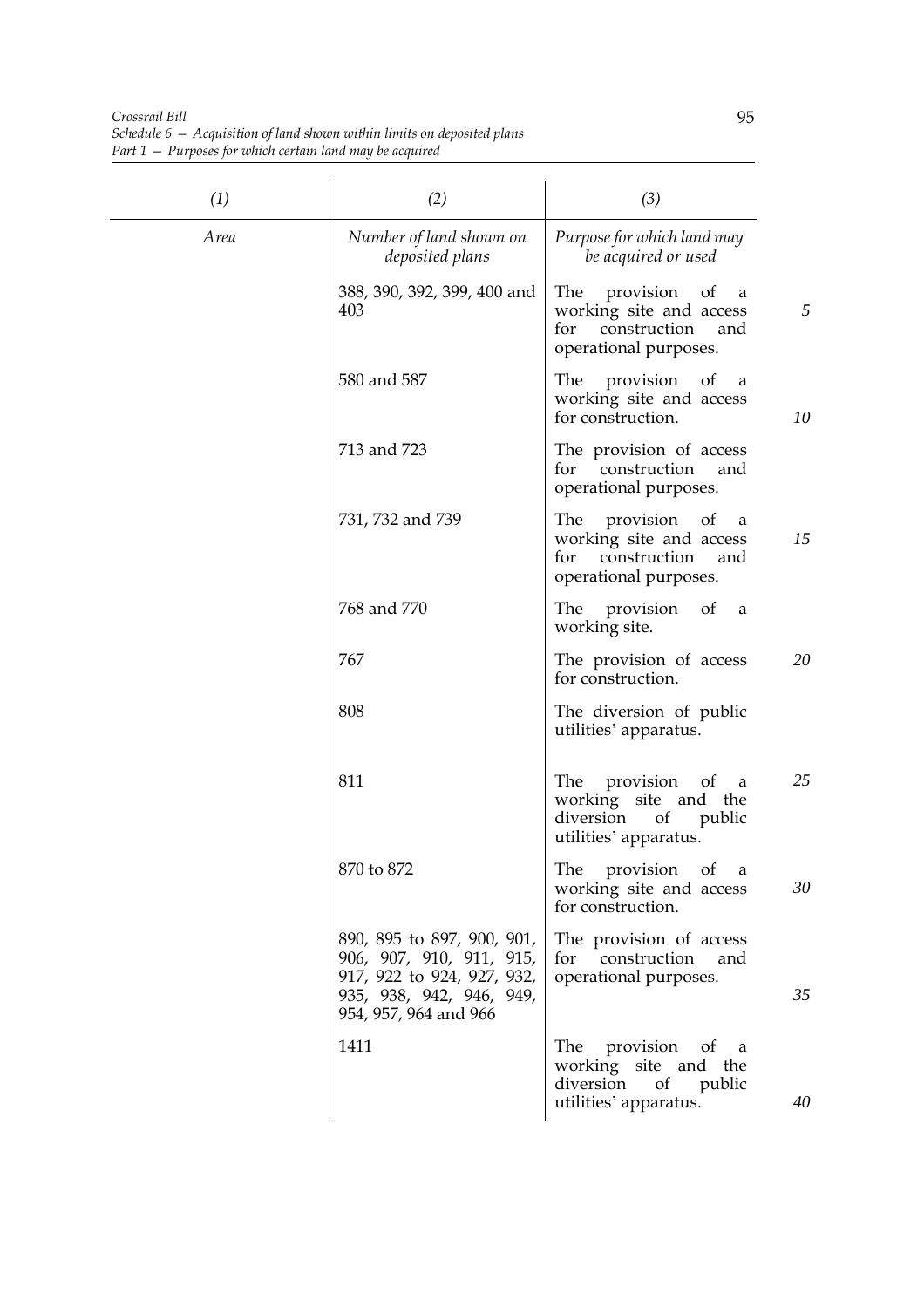| (1)                               | (2)                                                                   | (3)                                                                                                                                                                                |
|-----------------------------------|-----------------------------------------------------------------------|------------------------------------------------------------------------------------------------------------------------------------------------------------------------------------|
| Area                              | Number of land shown on<br>deposited plans                            | Purpose for which land may<br>be acquired or used                                                                                                                                  |
|                                   | 1142                                                                  | provision<br>The<br>of<br>a<br>5<br>working site, access for<br>construction<br>and<br>operational<br>purposes<br>and the diversion of<br>public<br>utilities'<br>10<br>apparatus. |
|                                   | 1235 and 1242                                                         | The provision<br>of<br>a<br>working site.                                                                                                                                          |
|                                   | 1252                                                                  | provision<br>of<br>The<br>a<br>working site.                                                                                                                                       |
|                                   | 1294                                                                  | 15<br>provision<br>of<br>The<br>a<br>working site.                                                                                                                                 |
| London<br>Borough<br>of<br>Newham | $\overline{4}$                                                        | of<br>The<br>provision<br>a<br>working<br>site<br>and<br>diversion<br>of<br>public<br>20<br>utilities' apparatus.                                                                  |
|                                   | 9 and 10                                                              | The provision of access<br>for<br>construction<br>and<br>operational<br>purposes<br>and the diversion of<br>public<br>utilities'<br>25<br>apparatus.                               |
|                                   | 75                                                                    | provision<br>of<br>The<br>a a<br>working<br>site<br>and<br>diversion<br>of<br>public<br>30<br>utilities' apparatus.                                                                |
|                                   | 111, 112 and 115                                                      | provision<br>of<br>The<br>a<br>working site.                                                                                                                                       |
|                                   | 138, 139, 146, 148, 149, 151<br>to 154, 158, 162, 174, 175<br>and 178 | provision<br>The<br>of<br>a<br>working site, access for<br>construction<br>35<br>and<br>operational<br>purposes<br>and works to pumping<br>station.                                |
|                                   | 182 and 190 to 192                                                    | The<br>provision<br>of<br>a<br>working site.<br>40                                                                                                                                 |
|                                   | 194 to 196                                                            | provision<br>The<br>of<br>a<br>working site.                                                                                                                                       |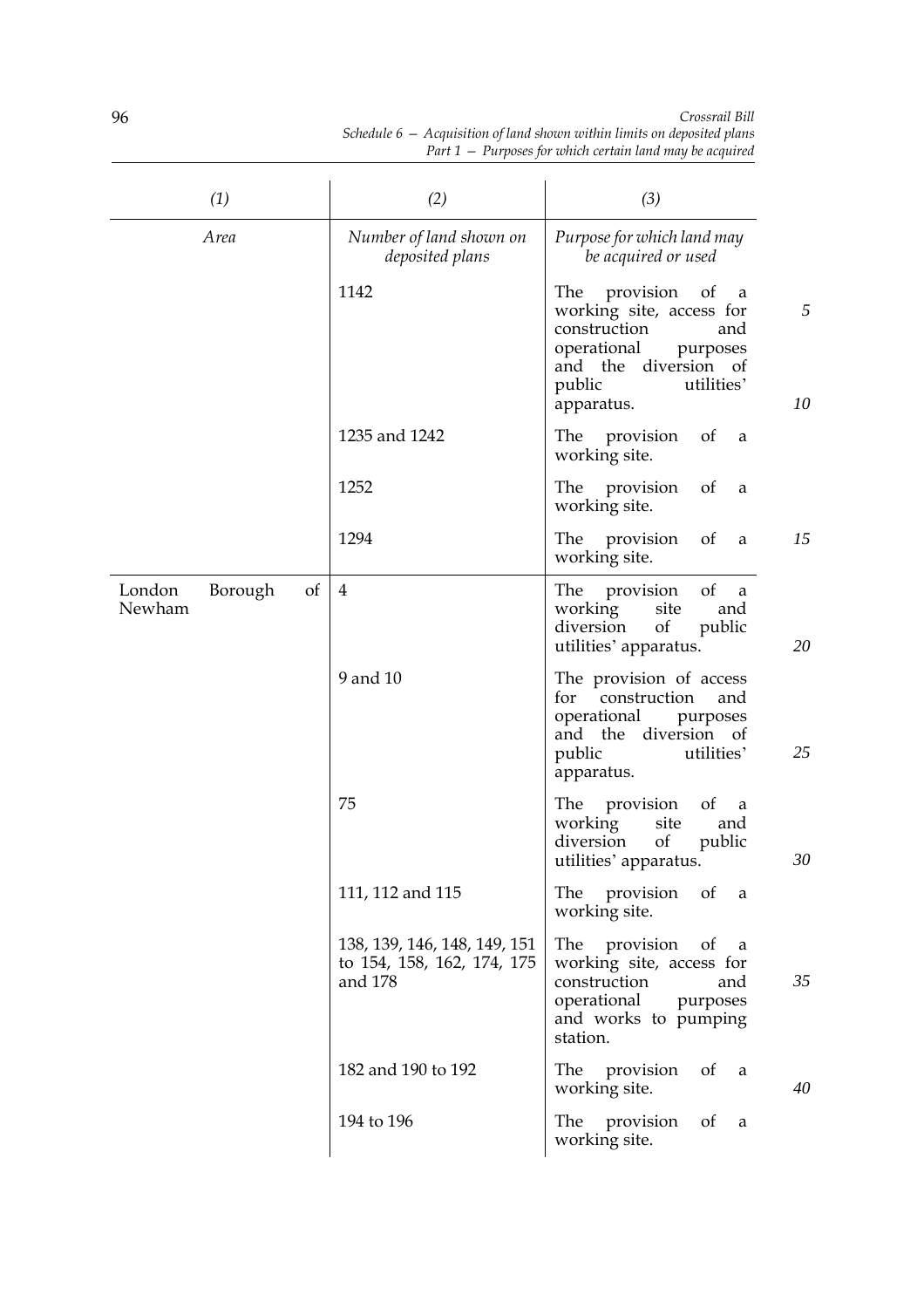*Crossrail Bill Schedule 6 — Acquisition of land shown within limits on deposited plans Part 1 — Purposes for which certain land may be acquired*

| (1)  | (2)                                                                        | (3)                                                                                                                                                     |
|------|----------------------------------------------------------------------------|---------------------------------------------------------------------------------------------------------------------------------------------------------|
| Area | Number of land shown on<br>deposited plans                                 | Purpose for which land may<br>be acquired or used                                                                                                       |
|      | 216, 217, 219 to 221, 223,<br>224, 233, 236 to 238, 240,<br>241 and 251    | The provision<br>of<br>a<br>5<br>working site.                                                                                                          |
|      | 261, 270, 273 and 274                                                      | The provision of a<br>working site and the<br>diversion<br>of public<br>10<br>utilities' apparatus.                                                     |
|      | 331                                                                        | The diversion of electric<br>high<br>voltage<br>underground cables.                                                                                     |
|      | 294 to 297, 314, 316, 356,<br>363, 376, 381, 382 and 386                   | The provision of<br>a<br>15<br>working site.                                                                                                            |
|      | 566, 578, 591 to 597, 599,<br>600, 604, 607, 609, 611,<br>612, 615 and 617 | The provision<br>of<br>a<br>working site, diversion<br>overhead<br>electric<br>оf<br>20<br>cables and access for<br>construction<br>and<br>maintenance. |
|      | 413, 416 and 418                                                           | The provision<br>of<br>a<br>working site.                                                                                                               |
|      | 610, 616, 618, 620 to 665,<br>671 to 683, 685 to 694 and<br>698 to 703     | The<br>25<br>provision<br>and<br>railway<br>renewal<br>of<br>and<br>systems<br>station<br>facilities for operational<br>purposes.                       |
|      | 684                                                                        | The provision of access<br>30<br>for<br>construction<br>and<br>maintenance.                                                                             |
|      | 695                                                                        | The provision of access<br>for construction<br>and<br>35<br>maintenance.                                                                                |
|      | 666 and 668                                                                | The provision of access<br>for construction<br>and<br>maintenance.                                                                                      |
|      | 667 and 669                                                                | The provision<br>$\circ$ of<br>a<br>working site.<br>40                                                                                                 |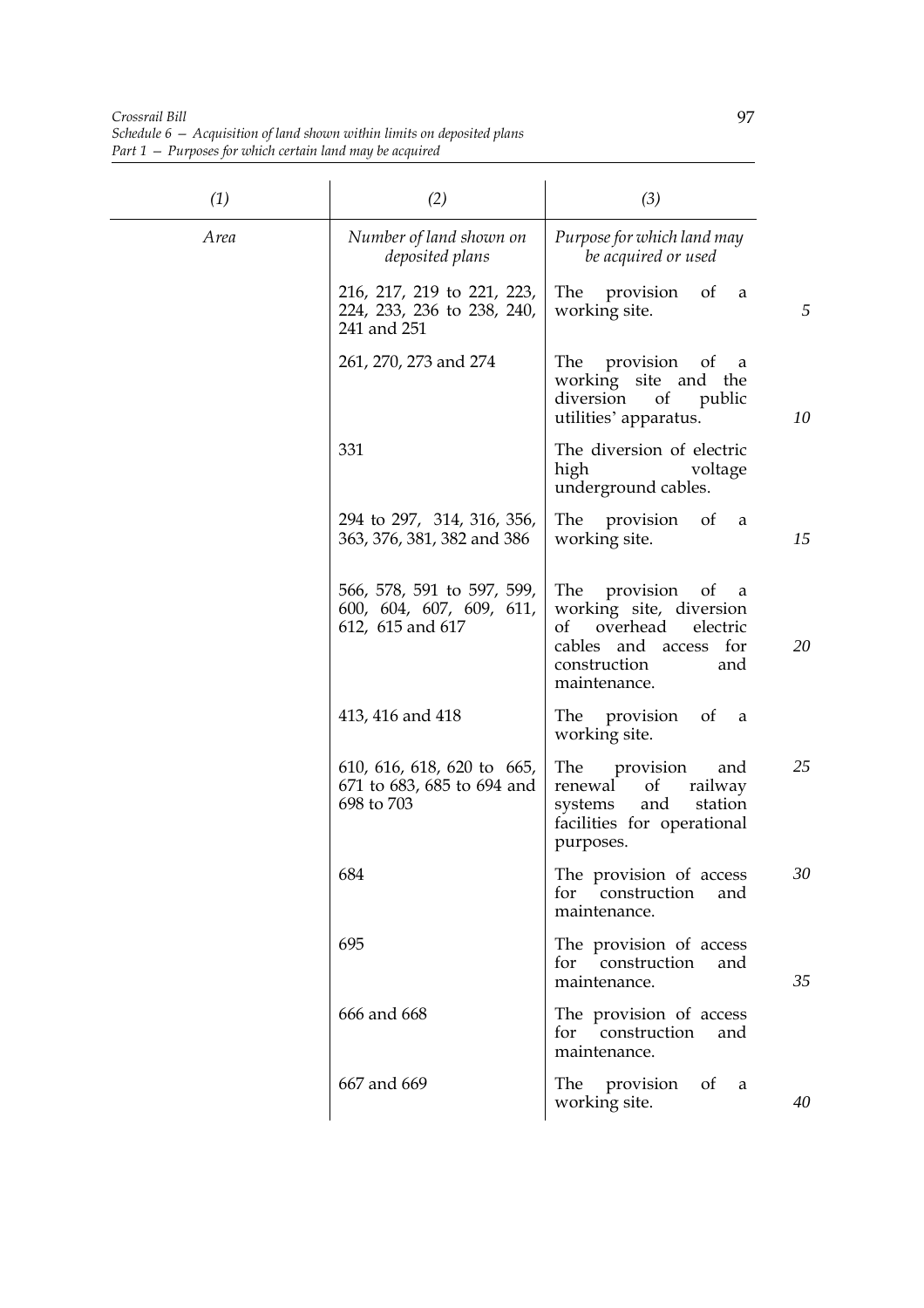| (1)                                  | (2)                                        | (3)                                                                                                                                                                                               |          |
|--------------------------------------|--------------------------------------------|---------------------------------------------------------------------------------------------------------------------------------------------------------------------------------------------------|----------|
| Area                                 | Number of land shown on<br>deposited plans | Purpose for which land may<br>be acquired or used                                                                                                                                                 |          |
| London<br>Borough<br>of<br>Greenwich | 45                                         | The<br>provision<br>of<br>a<br>working<br>site,<br>access,<br>replacement car parking<br>and the diversion of<br>public<br>utilities'<br>apparatus.                                               | 5        |
|                                      | 78 to 80, 85, 86, 88, 89, 91<br>and 95     | provision<br>The<br>of<br>a<br>working site and access<br>construction<br>for<br>and<br>operational purposes.                                                                                     | 10       |
|                                      | 98, 99 and 105                             | provision<br>The<br>of<br>a<br>working<br>site,<br>the<br>diversion<br>of<br>public<br>utilities' apparatus and<br>the provision of access<br>for<br>construction<br>and<br>operational purposes. | 15<br>20 |
|                                      | 103                                        | The diversion of public<br>utilities' apparatus.                                                                                                                                                  |          |
|                                      | 124 and 126                                | The diversion of electric<br>high<br>voltage<br>underground cables and<br>public<br>utilities'<br>other<br>apparatus.                                                                             | 25       |
|                                      | 142, 143, 145 and 147                      | The diversion of electric<br>high<br>voltage<br>underground cables and<br>other public<br>utilities'<br>apparatus.                                                                                | 30       |
|                                      | 150                                        | The diversion of public<br>utilities' apparatus.                                                                                                                                                  | 35       |
|                                      | 154                                        | The diversion of public<br>utilities' apparatus.                                                                                                                                                  |          |
|                                      | 180                                        | The provision<br>$\circ$ of<br>a<br>working site.                                                                                                                                                 | 40       |
|                                      | 188 and 189                                | The provision<br>$\circ$ f<br>a<br>working site and the<br>diversion<br>of<br>public<br>utilities' apparatus.                                                                                     | 45       |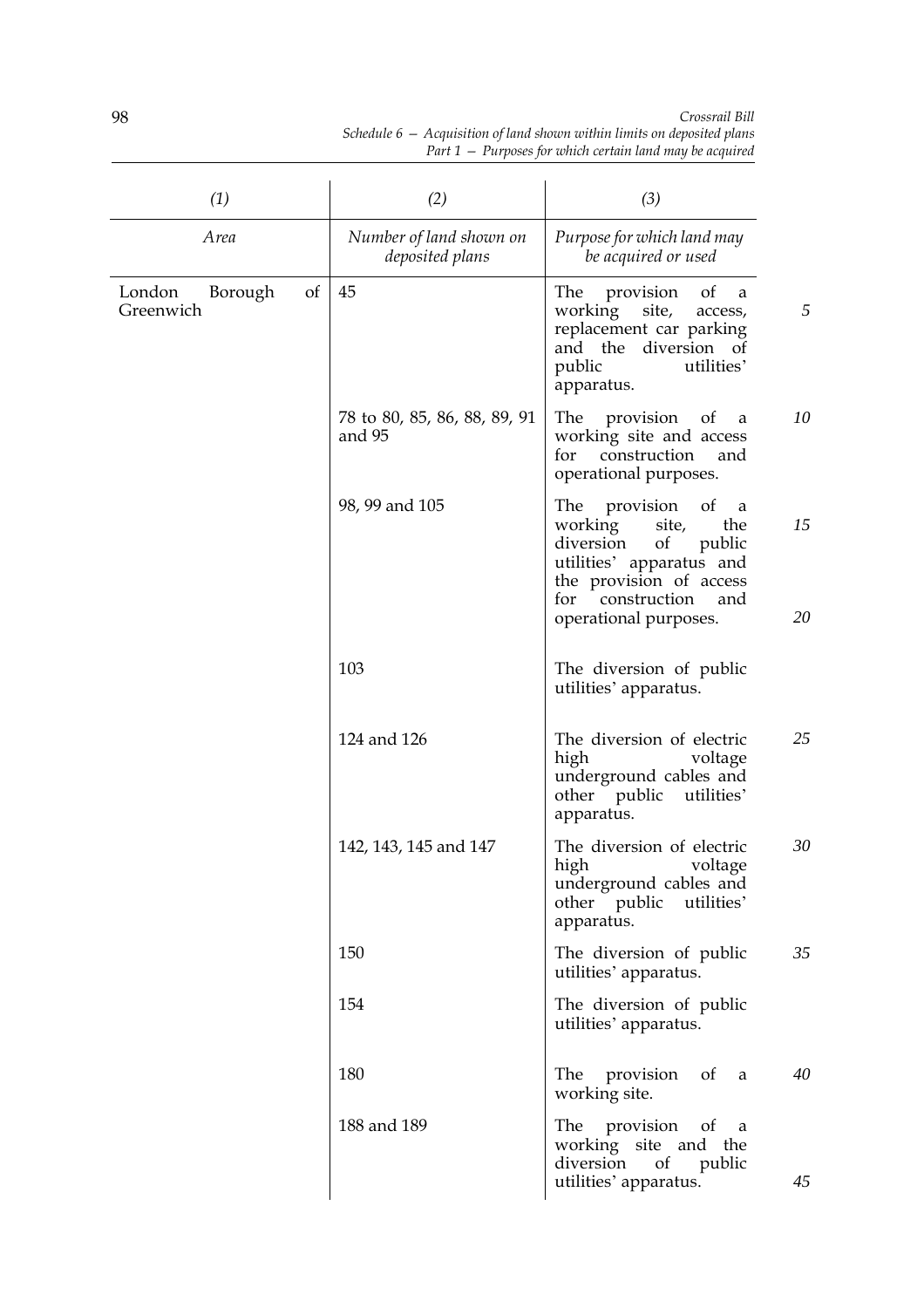*Crossrail Bill Schedule 6 — Acquisition of land shown within limits on deposited plans Part 1 — Purposes for which certain land may be acquired*

| (1)                                  | (2)                                                                 | (3)                                                                                                                                          |
|--------------------------------------|---------------------------------------------------------------------|----------------------------------------------------------------------------------------------------------------------------------------------|
| Area                                 | Number of land shown on<br>deposited plans                          | Purpose for which land may<br>be acquired or used                                                                                            |
|                                      | 228                                                                 | The provision of access<br>5<br>construction<br>for<br>and<br>operational purposes.                                                          |
| Borough<br>of<br>London<br>Bexley    | 62                                                                  | The<br>provision<br>of<br>a<br>working site and the<br>diversion<br>of<br>public<br>10<br>utilities' apparatus.                              |
|                                      | 72, 74, 76 and 77                                                   | provision<br>The<br>of<br>a<br>working site.                                                                                                 |
|                                      | 63, 65, 66 and 67                                                   | The<br>provision<br><sub>of</sub><br>a<br>working site and access<br>15<br>for construction.                                                 |
|                                      | 69 to 71                                                            | The diversion of public<br>utilities' apparatus.                                                                                             |
|                                      | 80                                                                  | 20<br>The<br>provision<br>- of<br>a<br>working site.                                                                                         |
| London<br>Borough<br>of<br>Redbridge | 1, 2, 6, 8, 13, 15, 22 to 25,<br>27 to 37, 42 to 68 and 70 to<br>85 | The<br>provision<br>and<br><sub>of</sub><br>railway<br>renewal<br>and<br>station<br>systems<br>25<br>facilities for operational<br>purposes. |
|                                      | 38                                                                  | The provision of access.                                                                                                                     |
|                                      | 39 and 40                                                           | The<br>provision<br><sub>ot</sub><br>a<br>working site and access<br>for construction<br>30<br>and<br>maintenance.                           |
|                                      | 69                                                                  | The provision of a<br>working site and access<br>for construction.                                                                           |
|                                      | 97                                                                  | The provision of access<br>35<br>for construction.                                                                                           |
|                                      | 103                                                                 | The provision of a<br>working site and access<br>for construction<br>and<br>40<br>maintenance.                                               |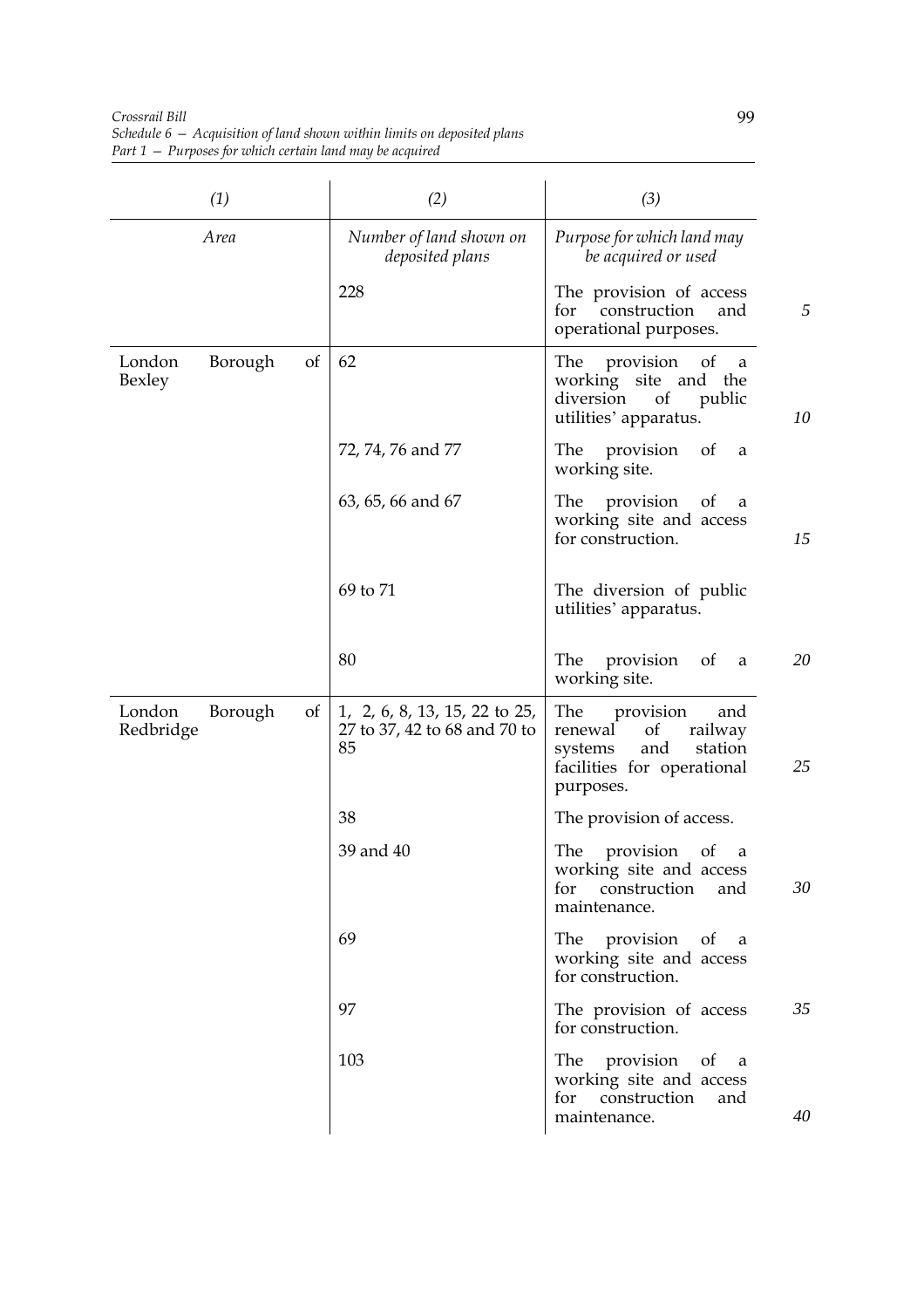| (1)                                           | (2)                                        | (3)                                                                                                                                                                                                   |
|-----------------------------------------------|--------------------------------------------|-------------------------------------------------------------------------------------------------------------------------------------------------------------------------------------------------------|
| Area                                          | Number of land shown on<br>deposited plans | Purpose for which land may<br>be acquired or used                                                                                                                                                     |
| of<br>London<br>Borough<br>Barking & Dagenham | 9 to 11                                    | The<br>provision<br>and<br>5<br>of<br>railway<br>renewal<br>systems for operational<br>purposes.                                                                                                      |
|                                               | 19                                         | The diversion of public<br>10<br>utilities' apparatus.                                                                                                                                                |
|                                               | 22                                         | The provision of access<br>and the diversion of high<br>pressure gas pipelines.                                                                                                                       |
| London<br>of<br>Borough<br>Havering           | 3                                          | The provision of access<br>15<br>and the diversion of high<br>pressure gas pipelines.                                                                                                                 |
|                                               | 6 and 7                                    | The provision of a<br>working site and the<br>diversion<br>of<br>public<br>20<br>utilities' apparatus.                                                                                                |
|                                               | 9                                          | The provision of a<br>working site and the<br>diversion<br>of<br>high<br>pressure gas pipelines.                                                                                                      |
|                                               | 10                                         | 25<br>The provision of<br>a<br>working site and access<br>for construction.                                                                                                                           |
|                                               | 25 and 26                                  | The provision<br>$\sigma$<br>a<br>working site and the<br>diversion of public<br>30<br>utilities' apparatus.                                                                                          |
|                                               | 36 and 38                                  | The provision of a<br>working site,<br>the<br>diversion of<br>high<br>35<br>pressure gas pipelines,<br>the relocation of gas<br>reduction<br>pressure<br>stations and the removal<br>of a gas holder. |
|                                               | 87                                         | The provision of access<br>40<br>for construction.                                                                                                                                                    |
|                                               | 94                                         | The provision of a<br>working site.                                                                                                                                                                   |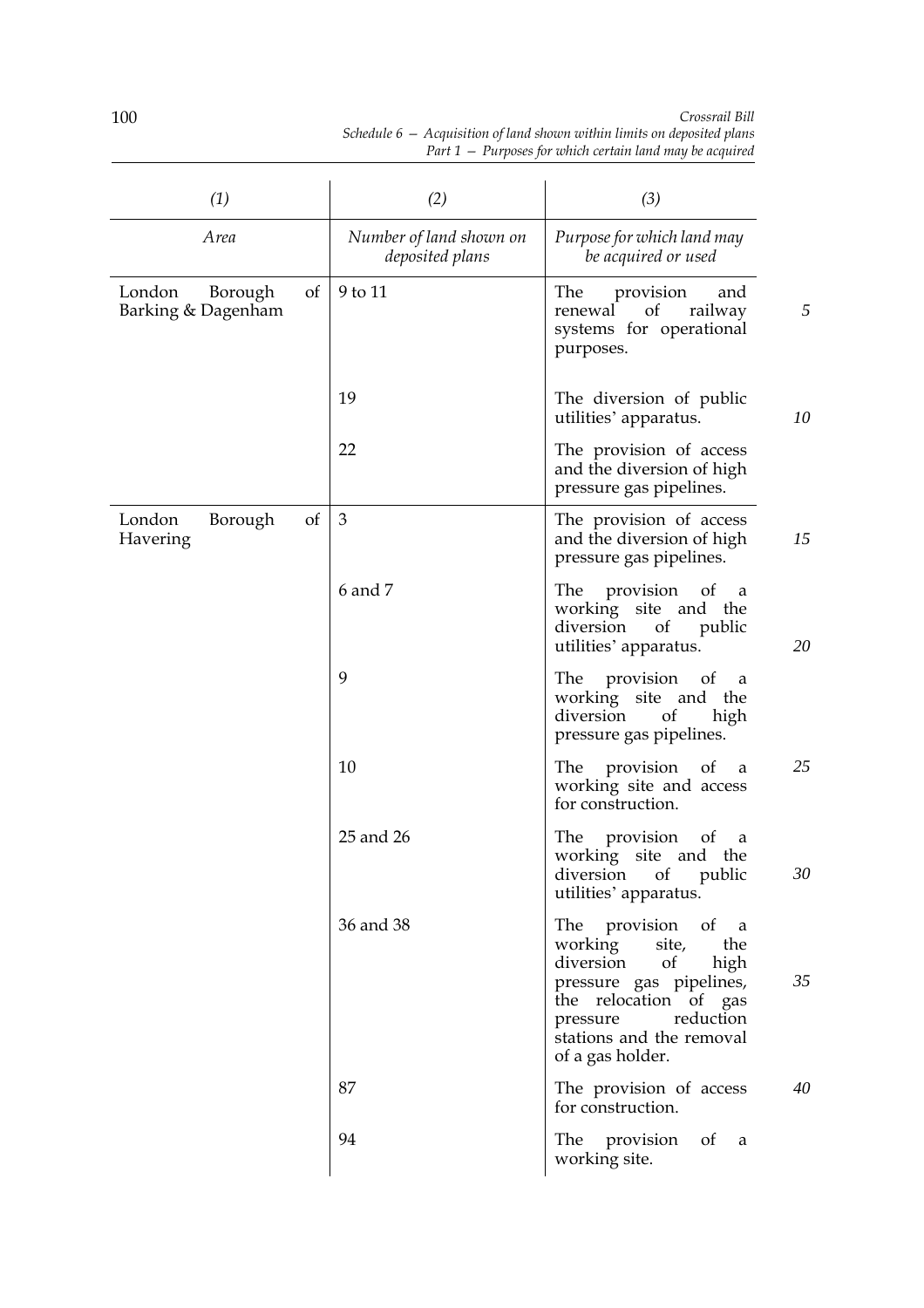*Crossrail Bill Schedule 6 — Acquisition of land shown within limits on deposited plans Part 1 — Purposes for which certain land may be acquired*

| (1)                                            | (2)                                                                                                        | (3)                                                                                                                                                                                                                  |
|------------------------------------------------|------------------------------------------------------------------------------------------------------------|----------------------------------------------------------------------------------------------------------------------------------------------------------------------------------------------------------------------|
| Area                                           | Number of land shown on<br>deposited plans                                                                 | Purpose for which land may<br>be acquired or used                                                                                                                                                                    |
|                                                | 122, 125, 126 and 128 to<br>133                                                                            | The provision of access<br>and temporary station<br>facilities.                                                                                                                                                      |
|                                                | 114, 115, 119, 121, 123, 124<br>and 127                                                                    | The<br>provision<br>of<br>a<br>working site, access for<br>construction,<br>the<br>10<br>diversion<br>public<br>of<br>utilities' apparatus and<br>the<br>provision<br>and<br>station<br>renewal<br>οf<br>facilities. |
|                                                | 97 to 102, 135 to 137 and<br>139, 141 to 147, 150 to 153,<br>155 to 159, 183, 185 to 193<br>and 196 to 199 | 15<br>provision<br>The<br>and<br>renewal<br>of<br>railway<br>and<br>systems<br>station<br>facilities for operational<br>purposes.                                                                                    |
|                                                | 148                                                                                                        | The provision of<br>20<br>a<br>working site and access<br>for construction.                                                                                                                                          |
|                                                | 195                                                                                                        | The provision of access<br>for construction.                                                                                                                                                                         |
| Borough of Brentwood                           | 1 to 23 and 25 to 32                                                                                       | 25<br>The<br>provision<br>and<br>renewal<br><sub>of</sub><br>railway<br>and<br>station<br>systems<br>facilities for operational<br>purposes.                                                                         |
|                                                | 34 and 39                                                                                                  | The<br>provision<br>30<br>of<br>a<br>working site and access<br>construction<br>and<br>for<br>maintenance.                                                                                                           |
|                                                | 51                                                                                                         | The provision<br>of<br>a<br>35<br>working site.                                                                                                                                                                      |
| District of Basildon                           | 7 to 12                                                                                                    | provision<br>of<br>The<br>a<br>working site.                                                                                                                                                                         |
| Royal<br>Borough<br>of<br>Windsor & Maidenhead | 39 to 41                                                                                                   | provision<br>of<br>The<br>a<br>working<br>site<br>and<br>improvement of station<br>40<br>facilities.                                                                                                                 |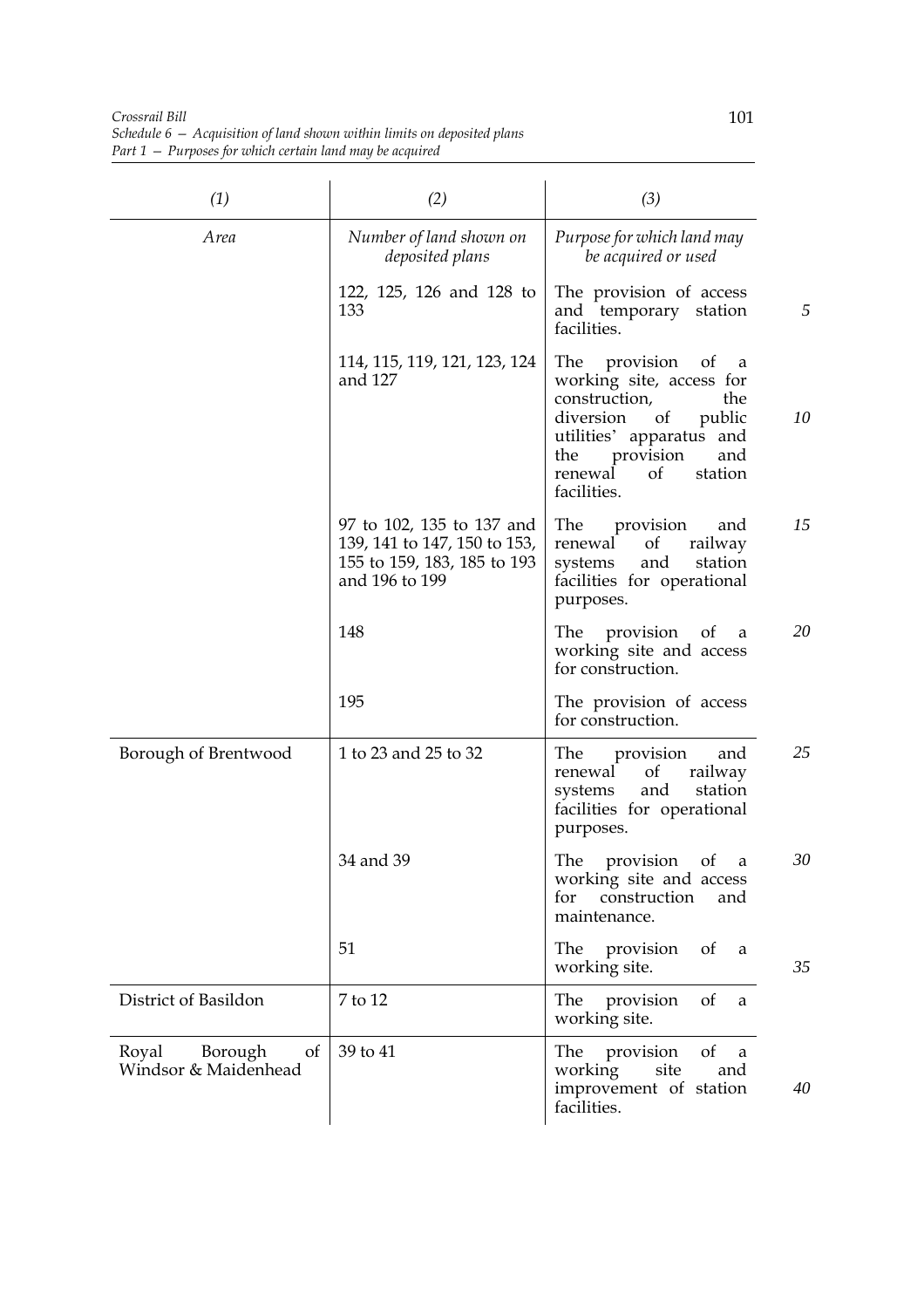| (1)                     | (2)                                                   | (3)                                                                                                                                                                  |
|-------------------------|-------------------------------------------------------|----------------------------------------------------------------------------------------------------------------------------------------------------------------------|
| Area                    | Number of land shown on<br>deposited plans            | Purpose for which land may<br>be acquired or used                                                                                                                    |
|                         | 53 to 61 and 64 to 67                                 | The provision of access<br>5<br>and renewal of railway<br>systems for operational<br>and<br>the<br>purposes<br>of<br>public<br>diversion<br>utilities' apparatus.    |
|                         | 63                                                    | 10<br>The provision of access<br>construction<br>and<br>for<br>maintenance.                                                                                          |
|                         | 68                                                    | The provision of access<br>for construction.                                                                                                                         |
|                         | 69 to 71, 73 and 74                                   | 15<br>The provision<br><sub>of</sub><br>a<br>working area.                                                                                                           |
| District of South Bucks | 1 and 4 to 7                                          | The<br>provision<br>and<br>of<br>railway<br>renewal<br>systems for operational<br>20<br>and<br>the<br>purposes<br>of<br>public<br>diversion<br>utilities' apparatus. |
|                         | 1a and 1b                                             | The provision<br>of<br>a<br>working area.<br>25                                                                                                                      |
|                         | 8 to 33                                               | The<br>provision<br>and<br><sub>of</sub><br>railway<br>renewal<br>and<br>station<br>systems<br>facilities for operational<br>30<br>purposes.                         |
|                         | 48                                                    | The provision<br>of<br>a<br>working site.                                                                                                                            |
|                         | 82, 83 and 85                                         | The provision<br>of<br>a<br>working site.                                                                                                                            |
|                         | 89, 98, 99, 102, 104 to 106,<br>108, 110, 113 and 116 | The<br>provision<br>35<br>and<br>of<br>renewal<br>railway<br>systems for operational<br>purposes.                                                                    |
|                         | 91                                                    | The<br>provision<br>and<br>of<br>40<br>renewal<br>railway<br>systems for operational<br>and<br>purposes<br>the<br>diversion of overhead<br>electric cables.          |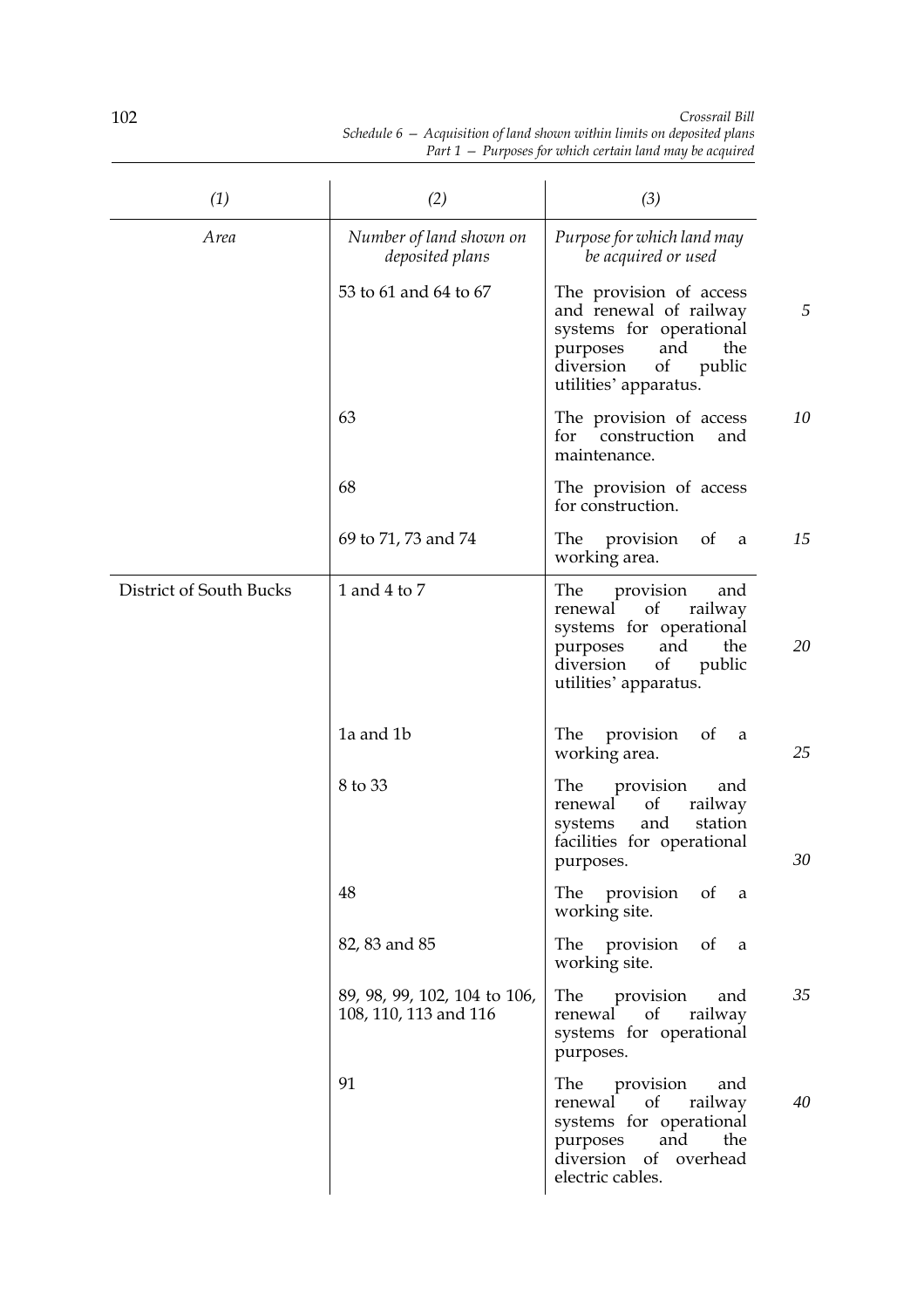*Crossrail Bill Schedule 6 — Acquisition of land shown within limits on deposited plans Part 1 — Purposes for which certain land may be acquired*

| (1)               | (2)                                                                                                                                                        | (3)                                                                                                                         |          |
|-------------------|------------------------------------------------------------------------------------------------------------------------------------------------------------|-----------------------------------------------------------------------------------------------------------------------------|----------|
| Area              | Number of land shown on<br>deposited plans                                                                                                                 | Purpose for which land may<br>be acquired or used                                                                           |          |
|                   | 93                                                                                                                                                         | The provision of access<br>for<br>construction<br>and<br>maintenance.                                                       | 5        |
|                   | 95                                                                                                                                                         | diversion<br>The<br>of<br>overhead electric cables<br>and the provision<br>of<br>access.                                    | 10       |
|                   | 97                                                                                                                                                         | The<br>diversion<br>of<br>overhead electric cables.                                                                         |          |
|                   | 107 and 111                                                                                                                                                | The provision of access<br>for construction.                                                                                |          |
| Borough of Slough | 1 to 4, 6, 9, 11, 12, 15, 16,<br>22, 24, 44, 144, 157, 158,<br>160, 164, 167, 186, 201,<br>215, 220 to 224, 227 to 229,<br>231 to 236, 238, 239 and<br>243 | The<br>provision<br>and<br>renewal<br>railway<br>of<br>and<br>station<br>systems<br>facilities for operational<br>purposes. | 15<br>20 |
|                   | 5                                                                                                                                                          | The provision of access<br>and a working site.                                                                              |          |
|                   | 7, 8 and 10                                                                                                                                                | The<br>provision<br>of<br>a<br>working site.                                                                                | 25       |
|                   | 13                                                                                                                                                         | The<br>provision<br>of<br>a<br>working site.                                                                                |          |
|                   | 18, 19, 21, 26 and 27                                                                                                                                      | The provision of access<br>and provision of a<br>working site.                                                              | 30       |
|                   | 31 and 36                                                                                                                                                  | The<br>provision of<br>a<br>working site.                                                                                   |          |
|                   | 38                                                                                                                                                         | The<br>provision<br>of<br>a<br>working site and<br>the<br>diversion<br>of<br>public<br>utilities' apparatus.                | 35       |
|                   | 49, 51, 52, 54, 55, 58 and 61<br>to $63$                                                                                                                   | The provision of access<br>and a working site.                                                                              |          |
|                   |                                                                                                                                                            |                                                                                                                             | 40       |
|                   | 77 and 78                                                                                                                                                  | The provision of access<br>for construction.                                                                                |          |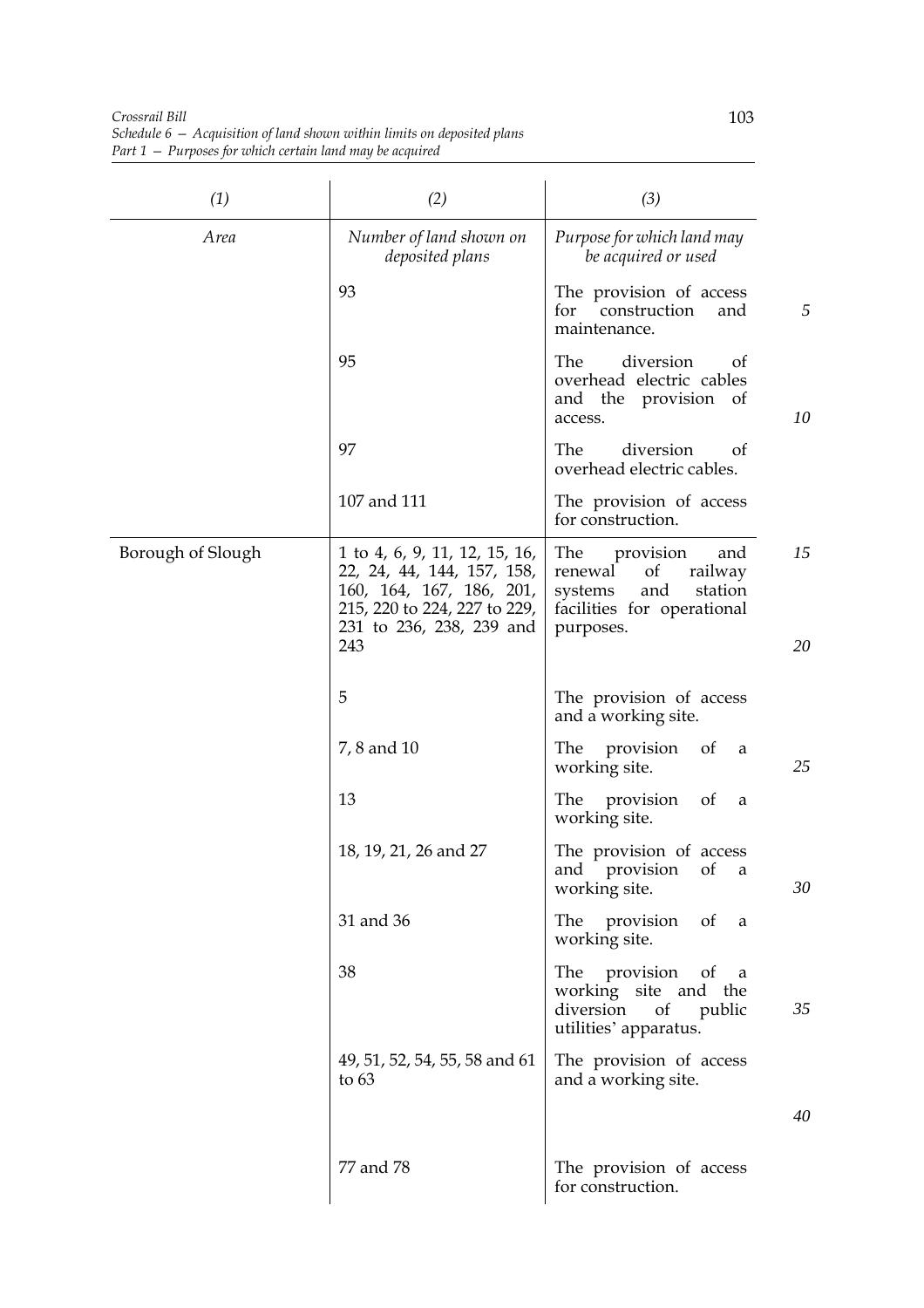| (1)                                   | (2)                                                                   | (3)                                                                                                                                                                                   |
|---------------------------------------|-----------------------------------------------------------------------|---------------------------------------------------------------------------------------------------------------------------------------------------------------------------------------|
| Area                                  | Number of land shown on<br>deposited plans                            | Purpose for which land may<br>be acquired or used                                                                                                                                     |
|                                       | 90 and 95                                                             | The<br>of<br>provision<br>a<br>5<br>working site.                                                                                                                                     |
|                                       | 138 and 141                                                           | The provision<br>of<br>a<br>working site.                                                                                                                                             |
|                                       | 143, 145, 149, 154, 156 and<br>159                                    | The<br>of<br>provision<br>a<br>working site.<br>10                                                                                                                                    |
|                                       | 161, 163, 165, 166, 170 and<br>171                                    | The<br>provision<br>of<br>a<br>working site.                                                                                                                                          |
|                                       | 216                                                                   | The<br>provision<br>of<br>a<br>working site.                                                                                                                                          |
|                                       | 225, 226, 230, 237, 240 to<br>242, 244 and 245                        | 15<br>The provision of access<br>and a working site.                                                                                                                                  |
|                                       | 251, 252 and 259                                                      | provision<br>The<br>of<br>a<br>working site and the<br>diversion<br>of<br>high<br>20<br>and oil<br>pressure<br>gas<br>pipelines<br>other<br>and<br>utilities'<br>public<br>apparatus. |
| London<br>Borough<br>of<br>Hillingdon | $\overline{2}$                                                        | The provision of access<br>for construction.<br>25                                                                                                                                    |
|                                       | 26                                                                    | The<br>provision<br>of<br>a<br>working site and access<br>construction<br>for<br>and<br>maintenance.                                                                                  |
|                                       | 88                                                                    | The diversion of public<br>30<br>utilities' apparatus.                                                                                                                                |
|                                       | 101                                                                   | The diversion of public<br>utilities' apparatus.                                                                                                                                      |
|                                       | 3 to 6, 11, 13, 14, 102, 103,<br>119, 121, 124, 125 and 252<br>to 259 | provision<br>The<br>and<br>of<br>renewal<br>railways<br>35<br>systems for operational<br>purposes.                                                                                    |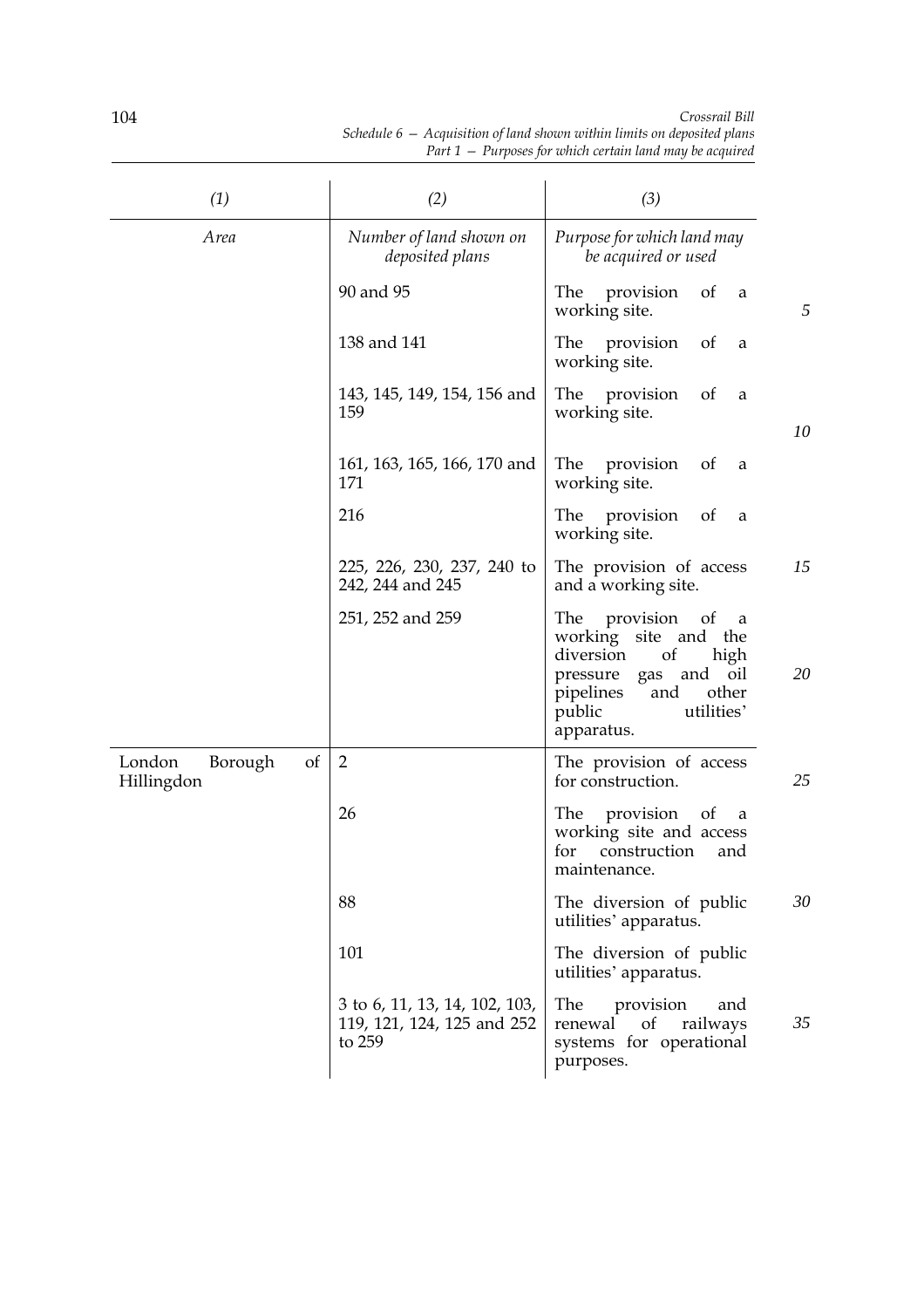*Crossrail Bill Schedule 6 — Acquisition of land shown within limits on deposited plans Part 1 — Purposes for which certain land may be acquired*

| (1)                      | (2)                                                                                                                                                | (3)                                                                                                                                                            |         |
|--------------------------|----------------------------------------------------------------------------------------------------------------------------------------------------|----------------------------------------------------------------------------------------------------------------------------------------------------------------|---------|
| Area                     | Number of land shown on<br>deposited plans                                                                                                         | Purpose for which land may<br>be acquired or used                                                                                                              |         |
|                          | 104 and 105                                                                                                                                        | The<br>provision<br>and<br>of<br>renewal<br>railway<br>systems for operational<br>and<br>the<br>purposes<br>provision<br>of<br>environmental<br>mitigation.    | 5<br>10 |
|                          | 127, 130 to 132, 134 and<br>135                                                                                                                    | The<br>provision<br>of<br>a<br>working site, access for<br>construction<br>and<br>maintenance<br>and<br>the<br>of<br>provision<br>environmental<br>mitigation. | 15      |
|                          | 118, 120, 122, 123, 126 and<br>136                                                                                                                 | The<br>provision<br>of<br>a<br>working site and access<br>for construction.                                                                                    | 20      |
|                          | 137                                                                                                                                                | The provision of access<br>for construction.                                                                                                                   |         |
|                          | 146, 154, 157, 165, 168, 169<br>and 173                                                                                                            | provision<br>The<br>of<br>a<br>working site, access for<br>the<br>construction<br>and<br>diversion<br>of<br>public<br>utilities' apparatus.                    | 25      |
|                          | 155, 159, 161, 162, 163,<br>166, 174, 175, 176, 181, 182<br>and 188                                                                                | The provision<br>- of<br>a<br>working site and<br>the<br>provision<br>of<br>environmental<br>mitigation.                                                       | 30      |
|                          | 190 and 192                                                                                                                                        | provision<br>The<br>of<br>a<br>working site.                                                                                                                   |         |
|                          | 200, 213 and 245                                                                                                                                   | The provision<br>of<br>a<br>working site.                                                                                                                      | 35      |
|                          | 326 to 330                                                                                                                                         | The provision of access<br>and the provision<br>of<br>railway<br>for<br>systems<br>operational purposes.                                                       | 40      |
| London Borough of Ealing | 1 to 8, 10 to 26, 27, 30 to<br>32, 34, 36 to 57, 59 to 61,<br>63, 67, 69, 71, 72, 84 to 86,<br>94 to 110, 112 to 124, 126<br>to 143 and 188 to 200 | provision<br>The<br>and<br>renewal<br>of<br>railway<br>and<br>systems<br>station<br>facilities for operational<br>purposes.                                    | 45      |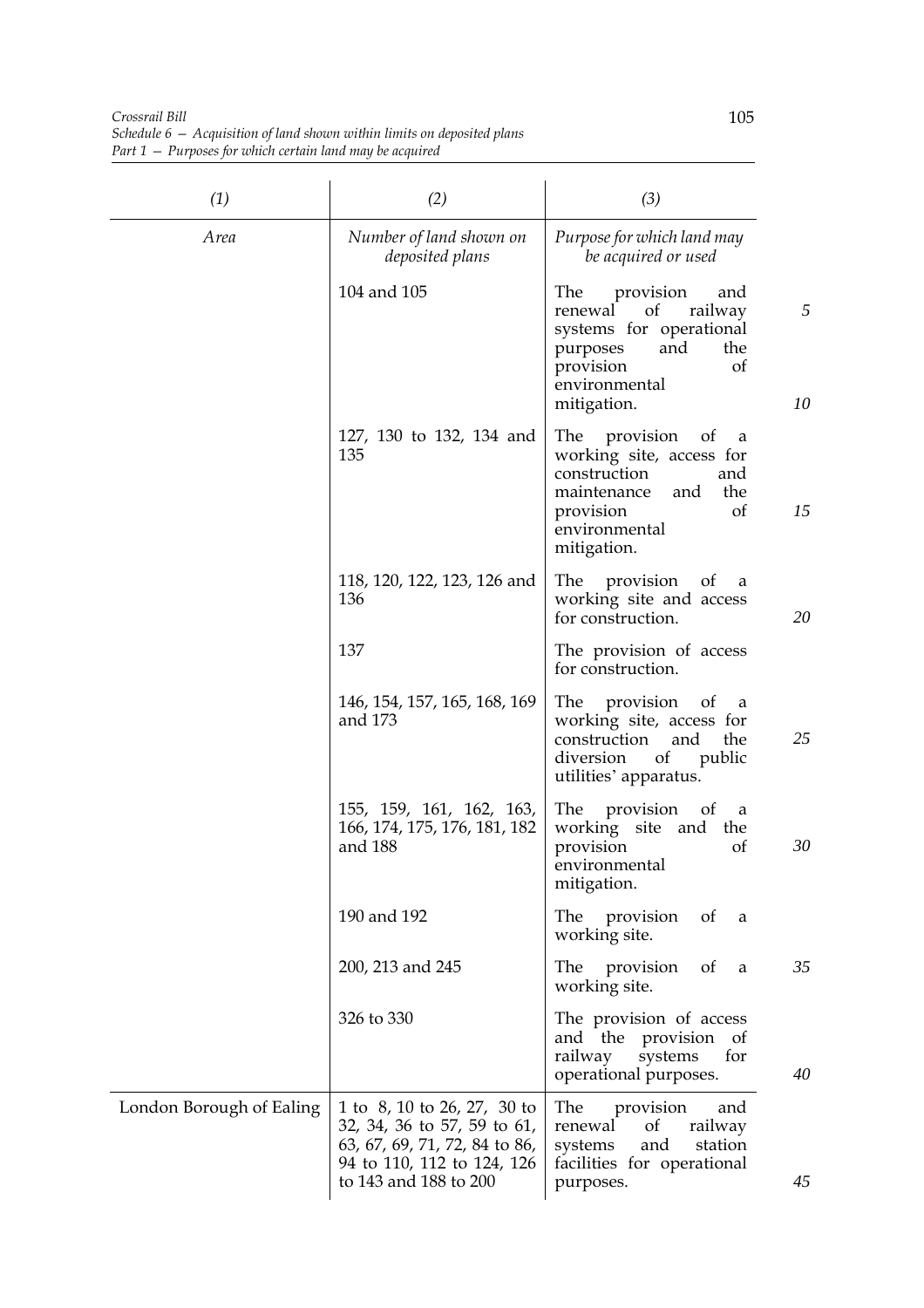| (1)  | (2)                                        | (3)                                                                                                         |
|------|--------------------------------------------|-------------------------------------------------------------------------------------------------------------|
| Area | Number of land shown on<br>deposited plans | Purpose for which land may<br>be acquired or used                                                           |
|      | 28, 29 and 33                              | The provision of<br><sub>a</sub><br>5<br>working site and access<br>for construction.                       |
|      | 35                                         | The provision of a<br>working site.                                                                         |
|      | 58                                         | The provision of<br><sub>a</sub><br>working site and access<br>10<br>for construction.                      |
|      | 64, 65, 66 and 68                          | The provision of<br>a a<br>working site and access<br>for construction.                                     |
|      | 70                                         | 15<br>The provision of a<br>working site.                                                                   |
|      | 94 to 110                                  | The<br>provision<br>and<br>of<br>railway<br>renewal<br>systems for operational<br>20<br>purposes.           |
|      | 145 and 146                                | The provision of<br><sub>a</sub><br>working site and access<br>for construction.                            |
|      | 154 and 156                                | The provision of<br>- a<br>25<br>working site and the<br>diversion<br>public<br>of<br>utilities' apparatus. |

## PART 2

# APPLICATION OF LEGISLATION RELATING TO COMPULSORY PURCHASE

# *Lands Clauses Consolidation Act 1845*

1 The Lands Clauses Consolidation Act 1845 (c. 18) shall not apply to the acquisition of land under section 6(1) above.

## *Compulsory Purchase Act 1965*

- 2 Part 1 of the Compulsory Purchase Act 1965 (c. 56), so far as not inconsistent with this Act, shall apply to an acquisition of land under section 6(1) as it applies to a compulsory purchase to which Schedule 1 to the Acquisition of Land Act 1981 (c. 67) applies and as if this Act were a compulsory purchase order under that Act.
- 3 (1) In its application by virtue of paragraph 2, the Compulsory Purchase Act 1965 shall have effect with the following modifications.

*30*

106

*40*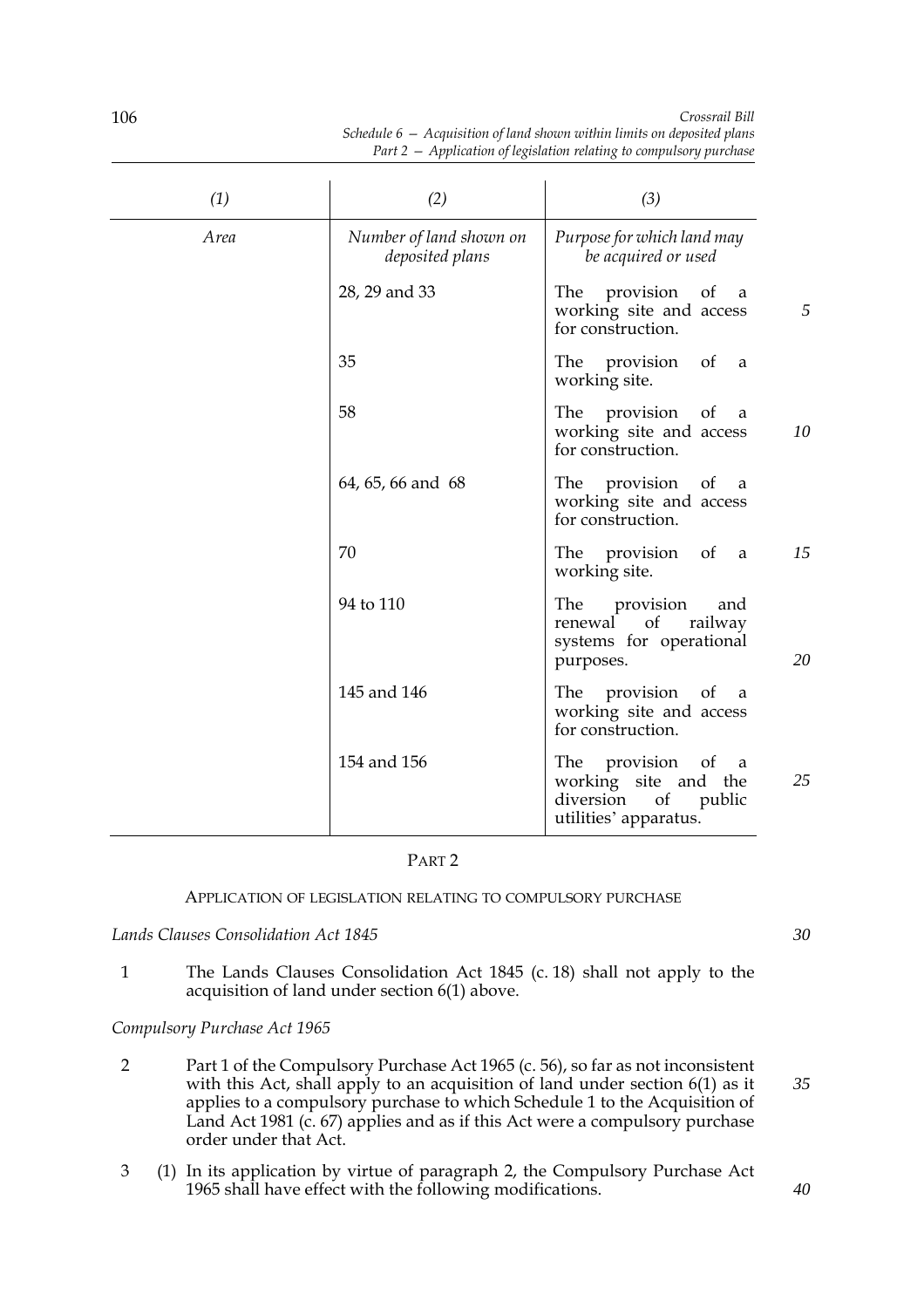- (2) Section 4 (time for exercise of powers of compulsory purchase) shall be omitted.
- (3) Section 11(1) (power to enter on and take possession of land the subject of a notice to treat after giving not less than 14 days' notice) shall have effect—
	- (a) in a case where the notice to treat relates only to the acquisition of subsoil or under-surface of land or an easement or other right over land, with the substitution for "fourteen days" of "one month's", and
	- (b) in any other case, with the substitution for "fourteen days" of "three months'".
- (4) In section 22(2) (expiry of time limit for exercise of power of compulsory acquisition not to affect acquisition of interests omitted from purchase), for "section 4 of this Act" there shall be substituted "section 6(6) of the Crossrail Act 2005". *10*
- (5) In Schedule 3 (alternative procedures for obtaining right of entry), paragraph 3(3) (requirement as to sureties in relation to bond for compensation) shall be omitted. *15*

## *Compulsory Purchase (Vesting Declarations) Act 1981*

- 4 The Compulsory Purchase (Vesting Declarations) Act 1981 (c. 66) shall apply as if this Act were a compulsory purchase order.
- 5 (1) In its application by virtue of paragraph 4, the Compulsory Purchase (Vesting Declarations) Act 1981 shall have effect with the following modifications. *20*
	- (2) In section 3 (preliminary notices) for subsection (1) there shall be substituted—
		- "(1) Before making a declaration under section 4 below with respect to any land which is subject to a compulsory purchase order the acquiring authority shall include the particulars specified in subsection (3) below in a notice which is  $-$ *25*
			- (a) given to every person with a relevant interest in the land with respect to which the declaration is to be made (other than a mortgagee who is not in possession), and *30*
			- (b) published in the London Gazette."
	- (3) In that section, in subsection (2), for "(1)(b)" there shall be substituted "(1)".
	- (4) In that section, subsections (5) and (6) shall be omitted and at the end there shall be inserted—
		- "(7) For the purposes of this section, a person has a relevant interest in land if—
			- (a) he is for the time being entitled to dispose of the fee simple of the land, whether in possession or reversion, or
			- (b) he holds, or is entitled to the rents and profits of, the land under a lease or agreement, the unexpired term of which exceeds one month." *40*
	- (5) In section 5 (earliest date for execution of declaration)—
		- (a) in subsection (1), after "publication" there shall be inserted "in the London Gazette", and

*5*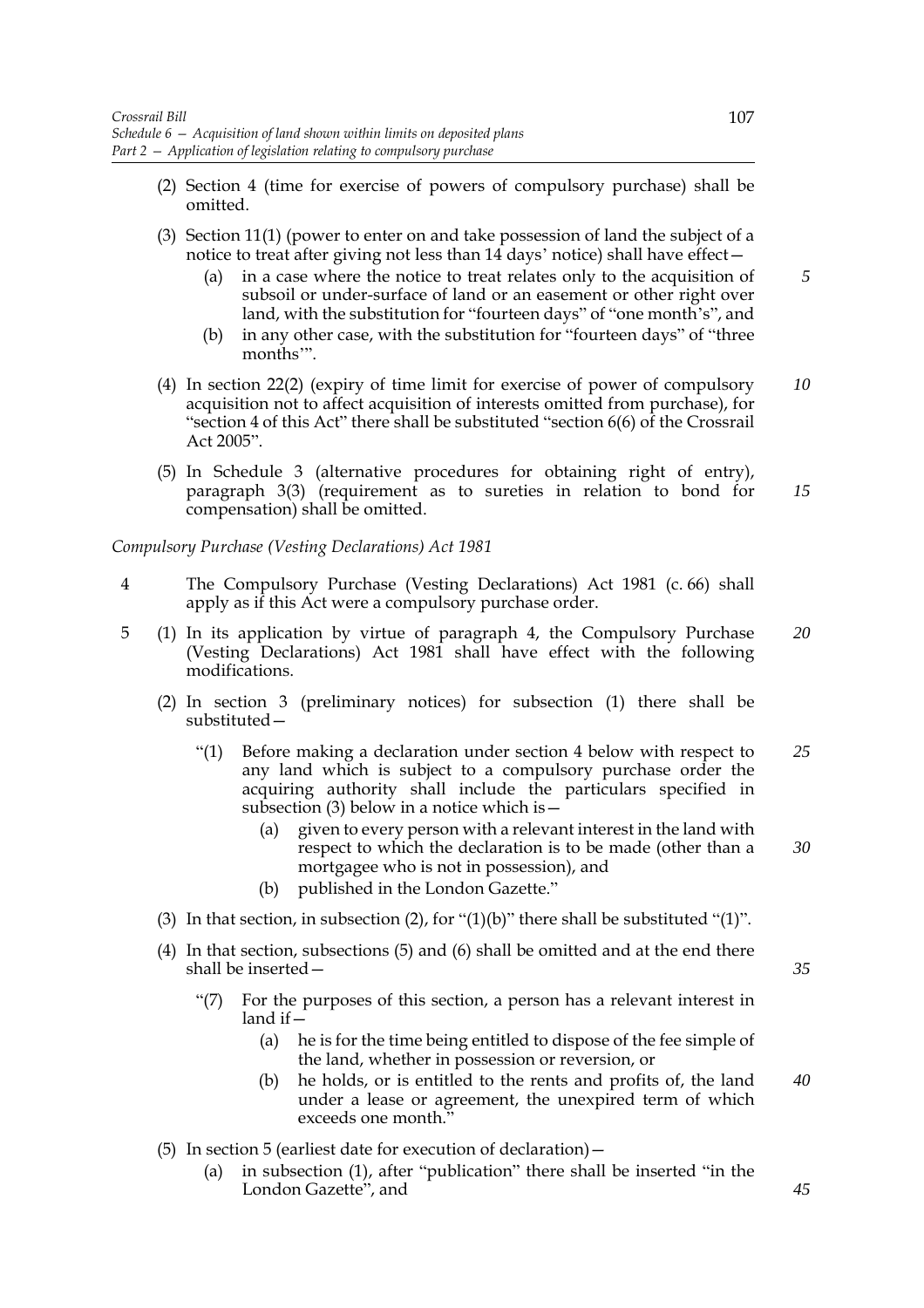- (b) subsection (2) shall be omitted.
- (6) References to the Compulsory Purchase Act 1965 (c. 56) shall be construed as references to that Act as applied to the acquisition of land under section 6(1).

#### PART 3

#### SUPPLEMENTARY PROVISIONS

### *Acquisition of new rights*

- 6 (1) The power conferred by section 6(1) shall include power to create and acquire such easements or other rights over land to which the power relates as may be required for or in connection with the works authorised by this Act or otherwise for or in connection with Crossrail.
	- (2) Part 1 of the Compulsory Purchase Act 1965, as applied to the acquisition of land under section 6(1), and the enactments relating to compensation for the compulsory purchase of land, shall apply to a compulsory acqusition by virtue of sub-paragraph (1)—
		- (a) with the modifications specified in paragraph 7, and
		- (b) with such other modifications as may be necessary.
- 7 (1) The modifications referred to in paragraph  $6(2)(a)$  are as follows.
	- (2) For section 7 of the Compulsory Purchase Act 1965 there shall be substituted—

### **"7 Measure of compensation in case of purchase of new right**

In assessing the compensation to be paid by the acquiring authority under this Act, regard shall be had, not only to the extent (if any) to which the value of the land over which the right is purchased is depreciated by the acquisition of the right, but also to the damage (if any) to be sustained by the owner of the land by reason of its severance from other land of his, or injuriously affecting that other land by the exercise of the powers conferred by this or the special Act."

- (3) In section 8 of that Act (provisions as to divided land) for subsection (1) there shall be substituted— *30*
	- "(1) This subsection applies where  $-$ 
		- (a) a notice to treat in respect of a right over land consisting of a house, building or manufactory or of a park or garden belonging to a house ("the relevant land") has been served on a person under section 5 of this Act,
		- (b) in consequence of the service of the notice, a question of disputed compensation in respect of the purchase of the right would, apart from this section, fall to be determined by the Lands Tribunal, and
		- (c) before the Lands Tribunal have determined that question, the person on whom the notice has been served satisfies them that the relevant conditions are met.
	- (1A) The relevant conditions are—

*10*

*5*

*15*

*20*

*25*

*35*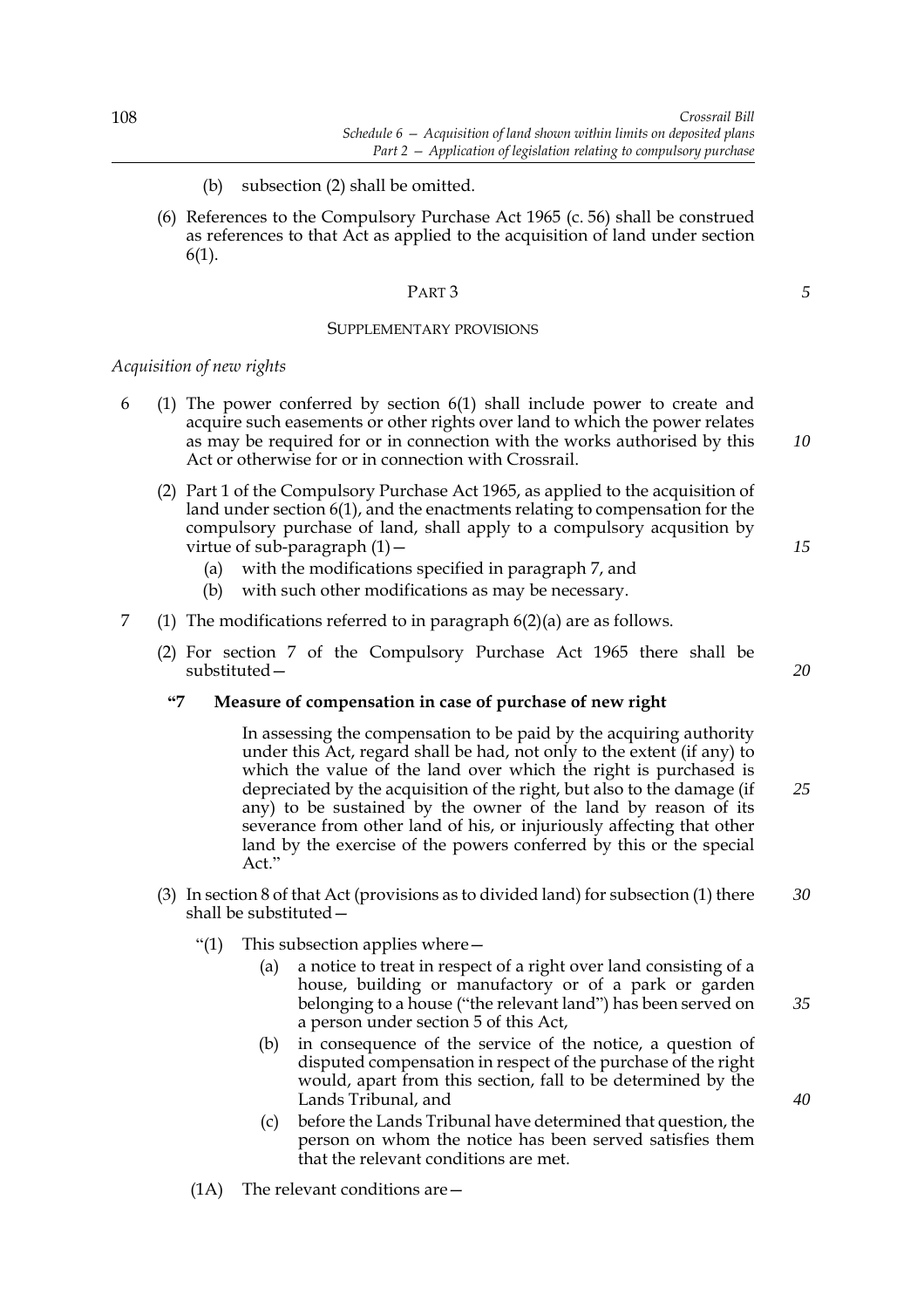- (a) that he has an interest which he is able and willing to sell in the whole of the relevant land;
- (b) where the relevant land consists of a house, building or manufactory, that it cannot be made subject to the right without material detriment to it; and
- (c) where the relevant land consists of a park or garden belonging to a house, that it cannot be made subject to the right without seriously affecting the amenity or convenience of the house.

# (1B) Where subsection (1) above applies—

- (a) the compulsory purchase order shall, in relation to the person on whom the notice to treat has been served—
	- (i) cease to authorise the purchase of the right to which the notice relates, and
	- (ii) be deemed to authorise the purchase of that person's interest in the whole of the relevant land including, where the land consists of a park or garden belonging to a house, the house, and *15*
- (b) the notice to treat shall be deemed to have been served in respect of that interest on such date as the Lands Tribunal direct. *20*
- (1C) Any question as to the extent of the land in which the compulsory purchase order is deemed to authorise the purchase of an interest by virtue of subsection  $(1B)(a)(ii)$  of this section shall be determined by the Lands Tribunal.
- (1D) Where the Lands Tribunal determine that the person on whom a notice to treat has been served has satisfied them as mentioned in subsection  $(1)(c)$  of this section, the acquiring authority may withdraw the notice at any time within the period of six weeks beginning with the date of the determination.
- (1E) Subsection (1D) of this section is without prejudice to any other power of the acquiring authority to withdraw the notice to treat."
- (4) The following provisions of that Act (which state the effect of a deed poll executed in various circumstances where there is no conveyance by persons with interests in the land), namely  $-$

section 9(4) (failure of owners to convey), pargraph 10(3) of Schedule 1 (owners under incapacity), paragraph 2(3) of Schedule 2 (absent and untraced owners), and paragraphs 2(3) and 7(2) of Schedule 4 (common land),

shall be so modified as to secure that, as against persons with interests in the land which are expressed to be overridden by the deed, the right which is to be purchased compulsorily is vested absolutely in the acquiring authority. *40*

(5) Section 11 of that Act (powers of entry) shall be so modified as to secure that, as from the date on which the acquiring authority have served notice to treat in respect of any right, they have power, exercisable in the like circumstances and subject to the like conditions, to enter for the purpose of exercising that right (which shall be deemed for this purpose to have been created on the date of service of the notice); and sections 12 (penalty for

*5*

*10*

*30*

*35*

*25*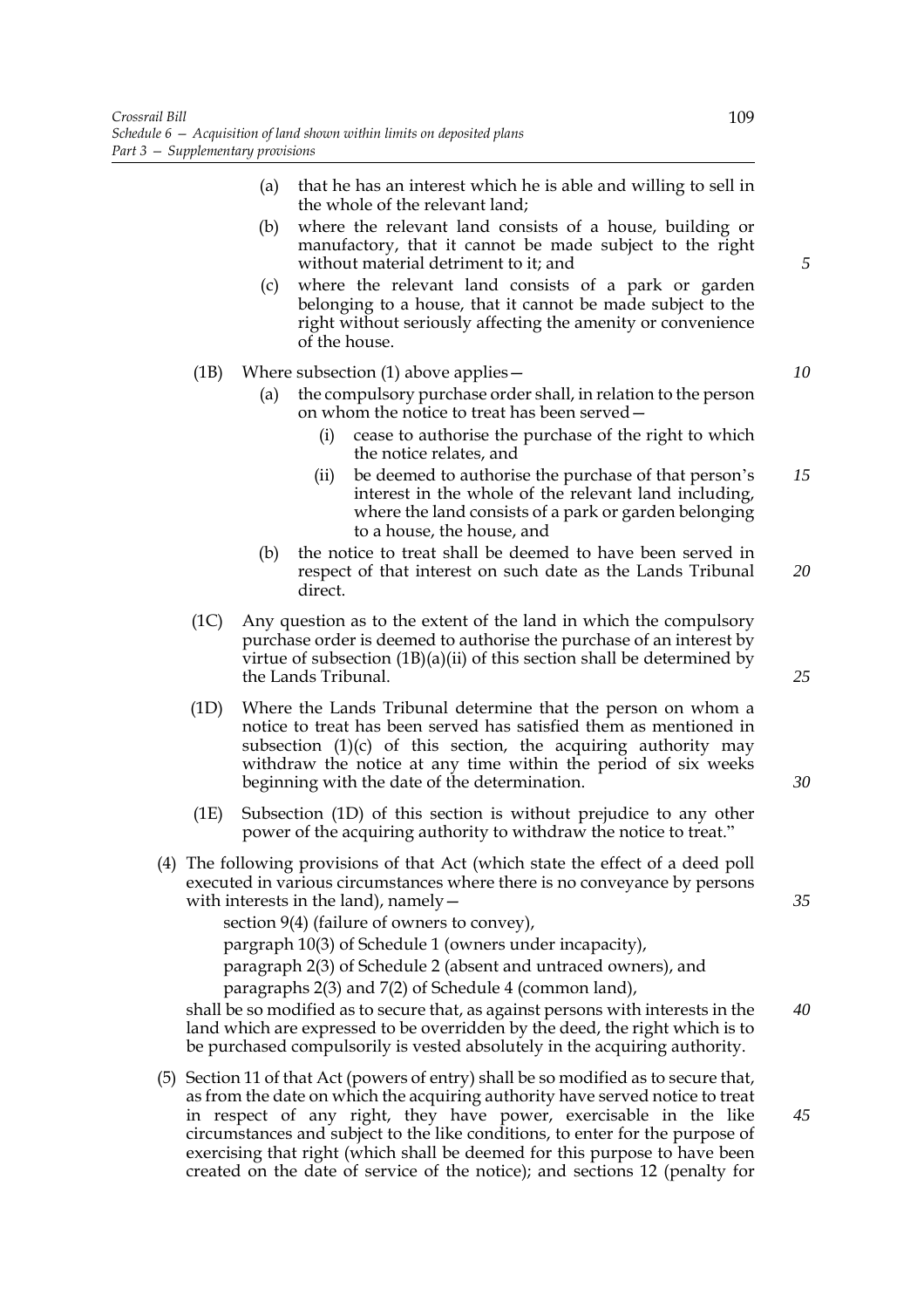unauthorised entry) and 13 (entry on sheriff's warrant in the event of obstruction) of that Act shall be modified correspondingly.

- (6) Section 20 of that Act (compensation for short term tenants) shall apply with the modifications necessary to secure that persons with such interests in land as are mentioned in that section are compensated in a manner corresponding to that in which they would be compensated on a compulsory acquisition of the land, but taking into account only the extent (if any) of such interference with such interests as is actually caused, or likely to be caused, by the exercise of the right in question.
- (7) Section 22 of that Act (protection of acquiring authority's possession of land where interest accidentally omitted from purchase) shall be so modified as to enable the acquiring authority, in circumstances corresponding to those referred to in that section, to continue to be entitled to exercise the right acquired, subject to compliance with that section as respects compensation. *10*
- (8) References in that Act to land are, in appropriate contexts, to be read (according to the requirements of the particular context) as referring to, or as including references to— *15*
	- (a) the right acquired or to be acquired, or
	- (b) the land over which the right is, or is to be, exercisable.
- (9) In the Land Compensation Act 1973 (c. 26), for section 44 there shall be substituted— *20*

## **"44 Compensation for injurious affection**

- (1) Where a right over land is purchased from any person for the purpose of works which are to be situated partly on that land and partly elsewhere, compensation for injurious affection of land retained by that person shall be assessed by reference to the whole of the works and not only the part situated on the land over which the right is exercisable. *25*
- (2) In this section, "compensation for injurious affection" means compensation for injurious affection under section 7 or 20 of the Compulsory Purchase Act 1965 as applied by paragraph 6(2) of Schedule 6 to the Crossrail Act 2005."
- (10) For section 58 of that Act there shall be substituted—

## **"58 Determination of material detriment where right over part of house etc. proposed for compulsory acquisition**

- (1) Subsection (2) applies where the Lands Tribunal is determining under section 8(1)(c) of the Compulsory Purchase Act 1965, as applied by paragraph 6(2) of Schedule 6 to the Crossrail Act 2005, whether—
	- (a) a right over part of a house, building or manufactory can be taken without material detriment to the house, building or manufactory, or *40*
	- (b) a right over part of a park or garden belonging to a house can be taken without seriously affecting the amenity or convenience of the house.
- (2) The Tribunal shall take into account, not only the effect of the right on the whole of the house, building or manufactory or of the house

*35*

*45*

*30*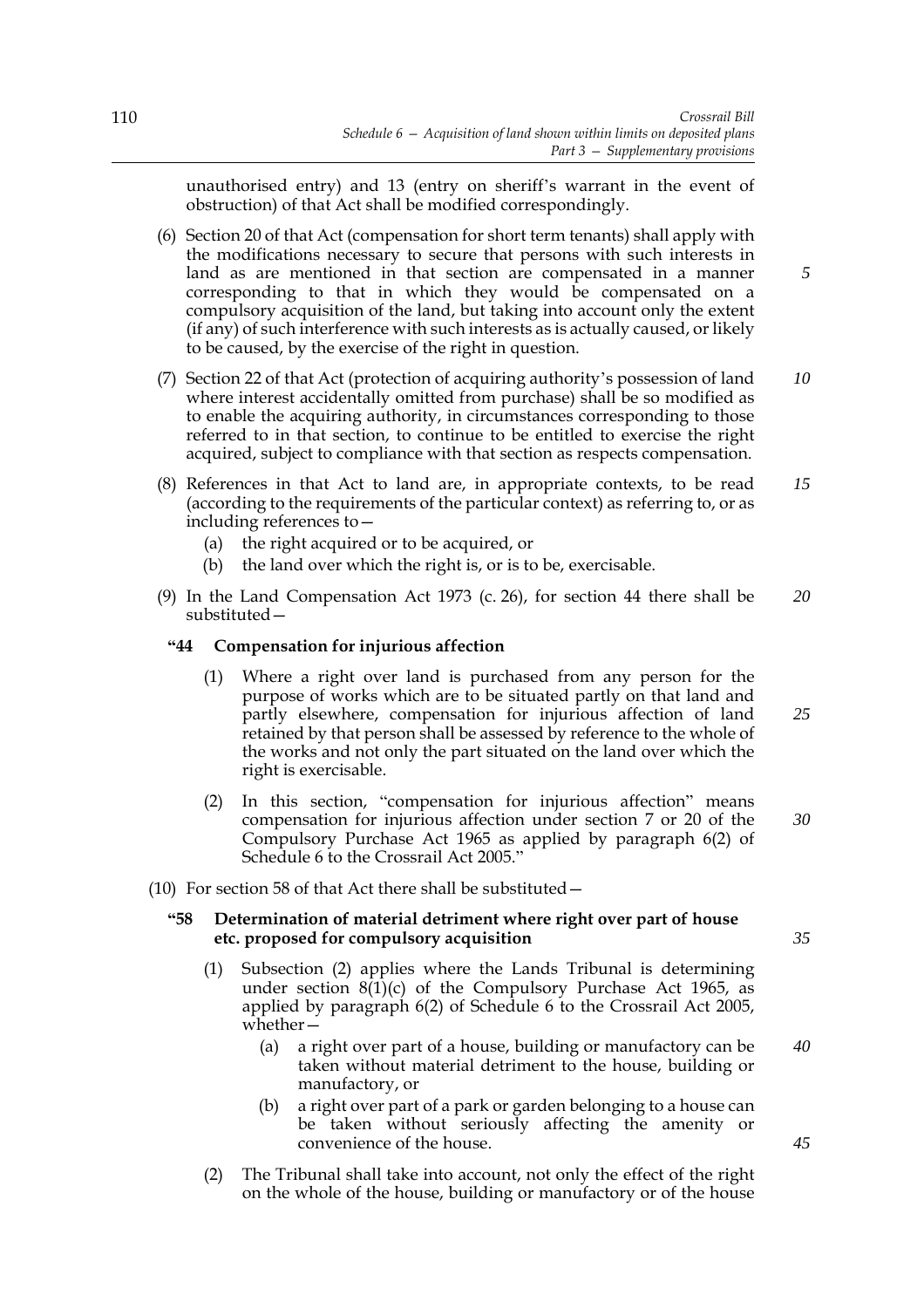and the park or garden, but also the use to be made of the rights proposed to be acquired and, in a case where the right is proposed to be acquired for works or other purposes extending to other land, the effect of the whole of the works and the use to be made of the other land."

# *Limitation of power of acquisition to rights only*

8 In the case of land specified in the following table, the power conferred by section 6(1) shall be exercisable only in relation to the creation and acquisition of easements or other rights over land for the passage of persons or vehicles (with or without materials, plant and machinery) for the purpose of or in connection with the construction or maintenance of the works authorised by this Act.

| (1)                                                    | (2)                                                                                                                 |    |
|--------------------------------------------------------|---------------------------------------------------------------------------------------------------------------------|----|
| Area                                                   | No. on deposited plans                                                                                              |    |
| London<br>Borough<br>of<br>Hammersmith & Fulham        | 10 and 11                                                                                                           | 15 |
| Royal Borough of Kensington &<br>Chelsea               | 3                                                                                                                   |    |
| City of Westminster                                    | 58, 59, 207 and 210                                                                                                 |    |
| City of London                                         | 15 and 16                                                                                                           | 20 |
| Borough<br>Tower<br>London<br><sub>of</sub><br>Hamlets | 575, 576, 578 and 579                                                                                               |    |
|                                                        | 678, 679, 700, 703, 706, 710, 718,<br>725, 726, 728, 729, 736, 742, 747,<br>763, 764, 766, 769, 772, 773 and<br>777 | 25 |
|                                                        | 821 and 822                                                                                                         |    |
|                                                        | 980, 982 and 986                                                                                                    |    |
| London Borough of Newham                               | 42 and 58                                                                                                           |    |
|                                                        | 93, 113 and 116                                                                                                     | 30 |
|                                                        | 99, 104 and 109                                                                                                     |    |
|                                                        | 123, 135, 144, 165 and 176                                                                                          |    |
|                                                        | 563, 564 and 569                                                                                                    |    |
|                                                        | 602, 603, 613 and 614                                                                                               |    |
| London Borough of Greenwich                            | 33, 35, 37, 40, 41, 44 and 52                                                                                       | 35 |
|                                                        | 114, 117, 118, 121, 122, 123 and<br>129                                                                             |    |

*10*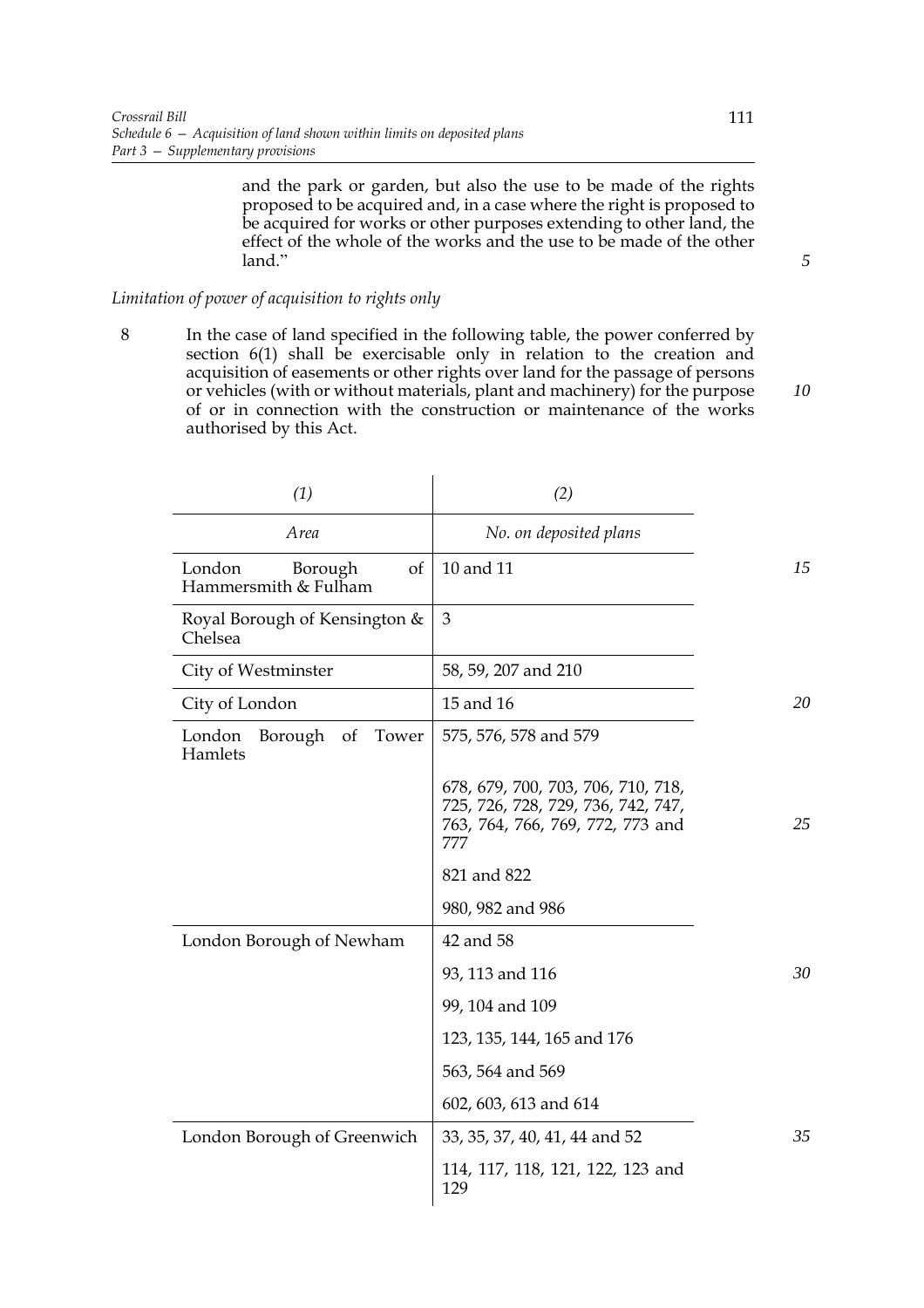| (1)                                      | (2)                         |    |
|------------------------------------------|-----------------------------|----|
| Area                                     | No. on deposited plans      |    |
|                                          | 116                         |    |
| London Borough of Bexley                 | 27                          |    |
|                                          | 42                          | 5  |
|                                          | 93, 99 and 102              |    |
| London Borough of Redbridge              | 96                          |    |
| London Borough of Havering               | 32                          |    |
| Royal Borough of Windsor &<br>Maidenhead | $6$ and $8$                 | 10 |
|                                          | 23 and 24                   |    |
|                                          | 25                          |    |
| District of South Bucks                  | $2$ and $3$                 |    |
|                                          | 87, 88, 90, 92, 109 and 112 |    |
|                                          | 94, 96 and 100              | 15 |
| Borough of Slough                        | 17 and 25                   |    |
|                                          | 28 to 30 and 37             |    |
|                                          | 46 to 48                    |    |
|                                          | 82 and 85                   |    |
|                                          | 169                         | 20 |
|                                          | 217                         |    |
| London Borough of Hillingdon             | $\mathbf{1}$                |    |
|                                          | 143, 147, 148, 158 and 160  |    |
|                                          | 178                         |    |
| London Borough of Ealing                 | 165                         | 25 |

9 In the case of land specified in the following table, the power conferred by section 6(1) shall be exercisable only in relation to—

- (a) the creation and acquisition of easements or other rights over land for access to an existing railway, and
- (b) where the land is comprised in an existing railway, the creation and acquisition of easements or other rights over land for the passage of trains, including locomotives and other vehicles carried on flanged wheels, together with easements and other rights ancillary thereto. *30*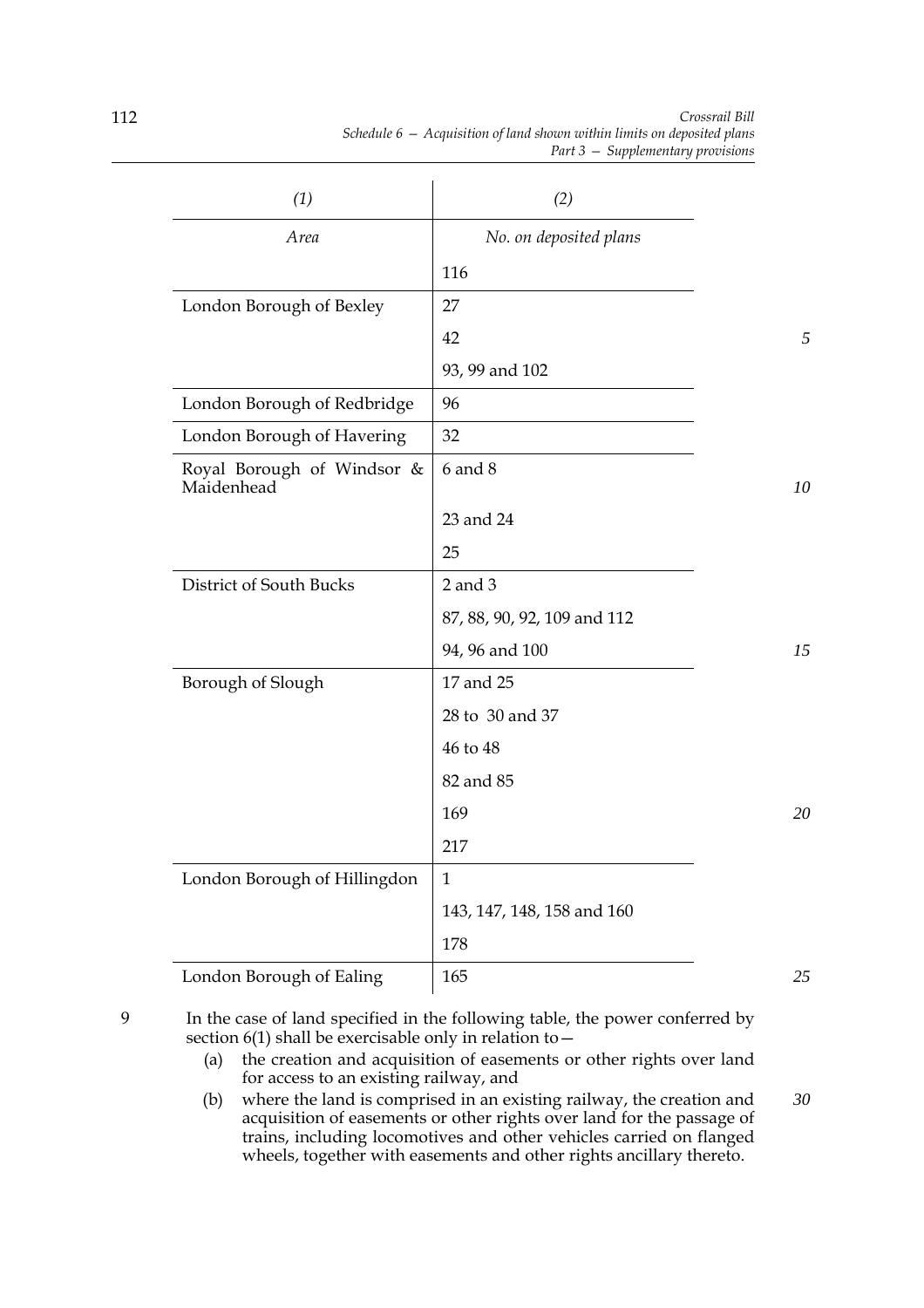|                              | 21                     |
|------------------------------|------------------------|
| Area                         | No. on deposited plans |
| London Borough of Hillingdon | 260 to 325             |

*Limitation of power of acquisition to land of specified description*

10 In the case of land specified in columns (1) and (2) of the following table, the power conferred by section 6(1) shall be exercisable only in relation to so much of the land as falls within the description specified in relation to it in column (3) of the table— *5*

| (1)                 | (2)                       | (3)                                                                                                                                                 |                 |
|---------------------|---------------------------|-----------------------------------------------------------------------------------------------------------------------------------------------------|-----------------|
| Area                | No. on deposited plans    | Description of land<br>subject to power of<br>acquisition                                                                                           | 10 <sup>2</sup> |
| City of Westminster | 79 and 80                 | Land<br>comprised<br>within car park, road<br>Orsett<br>off<br>Terrace<br>adjoining<br>and<br>railway facilities.                                   | 15              |
|                     | 96, 102, 103, 124 and 125 | Operational<br>works<br>and land comprised<br>Paddington<br>within<br>(main line<br>Station<br>underground)<br>and<br>and road off Praed<br>Street. | 20              |
|                     | 105                       | Basement level of<br>building and subsoil<br>beneath.                                                                                               | 25              |
|                     | 106                       | Basement level of<br>building.                                                                                                                      |                 |
|                     | 324                       | Operational<br>works<br>and land comprised<br>within Bond Street<br>Station.                                                                        | 30              |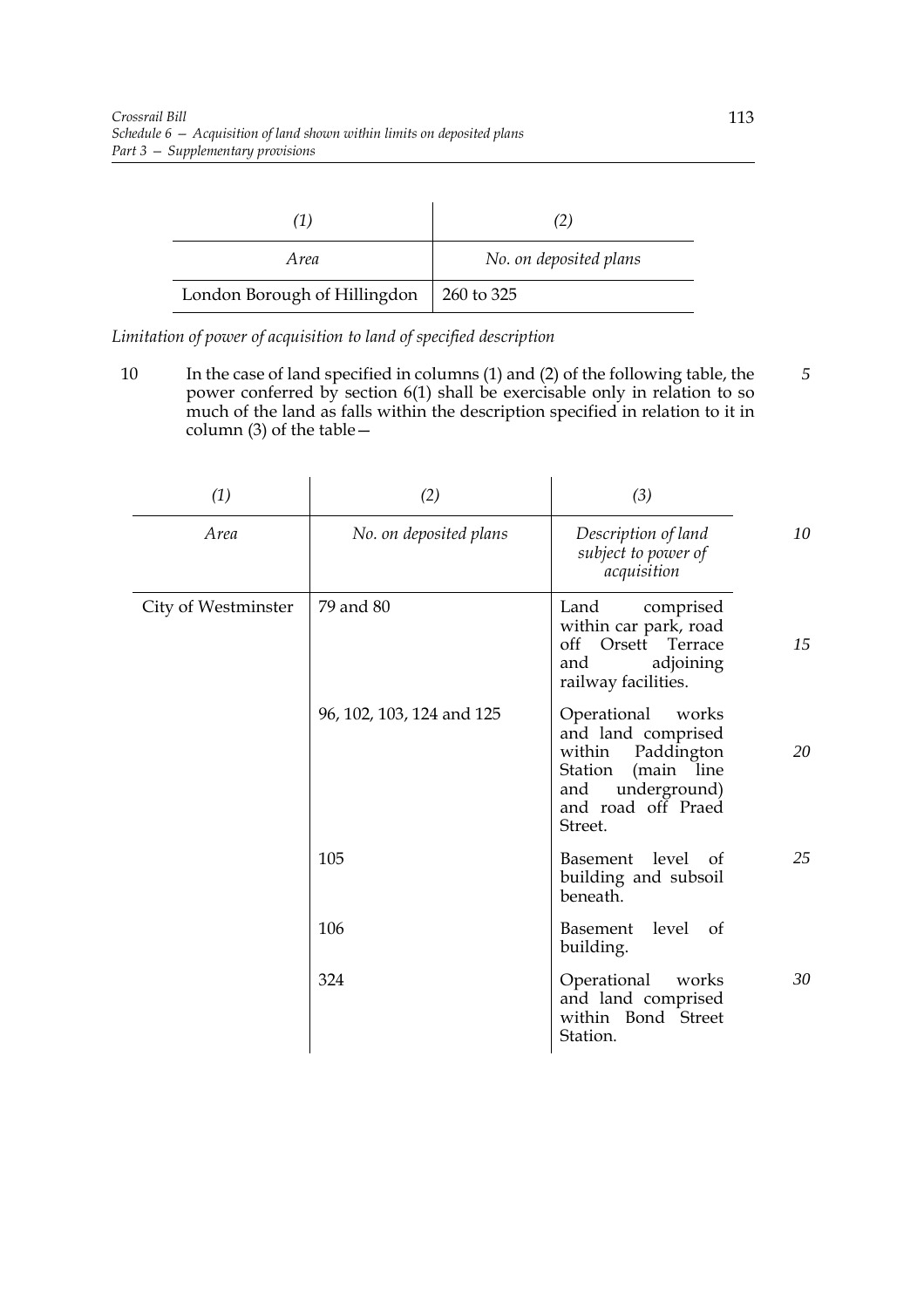| (1)                            | (2)                    | (3)                                                                                                                                                                                                                                                                                                                                                                      |               |
|--------------------------------|------------------------|--------------------------------------------------------------------------------------------------------------------------------------------------------------------------------------------------------------------------------------------------------------------------------------------------------------------------------------------------------------------------|---------------|
| Area                           | No. on deposited plans | Description of land<br>subject to power of<br>acquisition                                                                                                                                                                                                                                                                                                                |               |
|                                | 323 and 325 to 328     | Operational<br>works<br>and land comprised<br>within Bond Street<br>Station together with<br>such of the subsoil or<br>under-surface of the<br>specified<br>land<br>in<br>columns $(1)$ and $(2)$ to<br>which<br>this<br>description relates as<br>beneath<br>lies<br>that<br>station or as lies more<br>than 9 metres below<br>the level of the<br>surface of the land. | 5<br>10<br>15 |
| London Borough of<br>Islington | 16                     | Operational<br>works<br>and land comprised<br>within<br>Farringdon<br>Station.                                                                                                                                                                                                                                                                                           | 20            |
|                                | 17                     | Operational<br>works<br>and land comprised<br>within<br>Farringdon<br>Station together with<br>such of the subsoil or<br>under-surface of the<br>specified in<br>land<br>columns $(1)$ and $(2)$ to<br>which<br>this                                                                                                                                                     | 25<br>30      |
|                                |                        | description relates as<br>lies beneath that<br>station or as lies more<br>than 9 metres below<br>the level of the<br>surface of the land.                                                                                                                                                                                                                                | 35            |
|                                | 21                     | Underground<br>car<br>park (Caxton House)<br>and subsoil beneath.                                                                                                                                                                                                                                                                                                        | 40            |
|                                | 22, 23 and 26          | Underground<br>car<br>parks (Caxton House<br>and Snow Hill).                                                                                                                                                                                                                                                                                                             |               |
|                                | 98                     | Operational<br>works<br>and land comprised<br>within<br>Moorgate<br>Station.                                                                                                                                                                                                                                                                                             | 45            |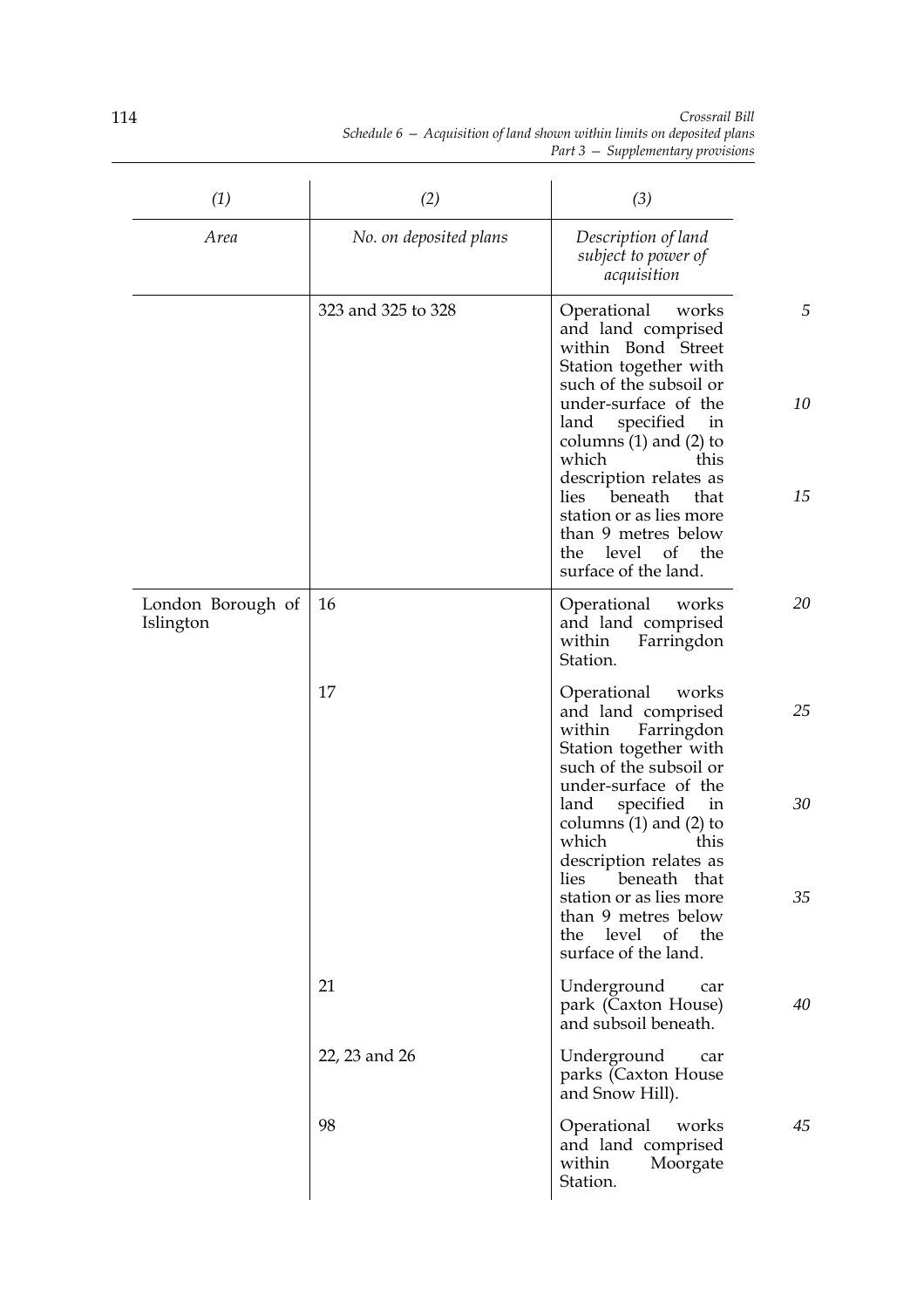*Crossrail Bill Schedule 6 — Acquisition of land shown within limits on deposited plans Part 3 — Supplementary provisions*

| (1)            | (2)                    | (3)                                                                                                                                                                                                   |          |
|----------------|------------------------|-------------------------------------------------------------------------------------------------------------------------------------------------------------------------------------------------------|----------|
| Area           | No. on deposited plans | Description of land<br>subject to power of<br>acquisition                                                                                                                                             |          |
| City of London | 5 and 6                | Underground<br>car<br>park (Snow Hill) and<br>access road.                                                                                                                                            | 5        |
|                | 11                     | Operational<br>works<br>and land comprised<br>within<br>Moorgate<br>branch<br>railway<br>together with such of<br>the subsoil or under-<br>surface of the land                                        | 10       |
|                |                        | specified in columns<br>$(1)$ and $(2)$ to which<br>this<br>description<br>relates as lies beneath<br>that railway or as lies<br>more than 9 metres<br>below the level of the<br>surface of the land. | 15<br>20 |
|                | 12                     | Operational<br>works<br>and land comprised<br>Moorgate<br>within<br>Branch railway.                                                                                                                   | 25       |
|                | 13                     | Underground<br>car<br>(Smithfield)<br>park<br>and subsoil beneath.                                                                                                                                    |          |
|                | 14                     | Underground<br>car<br>park (Smithfield).                                                                                                                                                              | 30       |
|                | 49                     | Operational<br>works<br>and land comprised<br>Barbican<br>within<br>Station together with<br>such of the subsoil or<br>under-surface of the                                                           | 35       |
|                |                        | specified<br>in<br>land<br>columns $(1)$ and $(2)$ to<br>which<br>this<br>description relates as<br>lies beneath<br>that<br>station or as lies more                                                   | 40       |
|                |                        | than 9 metres below<br>the level of the<br>surface of the land.                                                                                                                                       | 45       |

 $\overline{\phantom{a}}$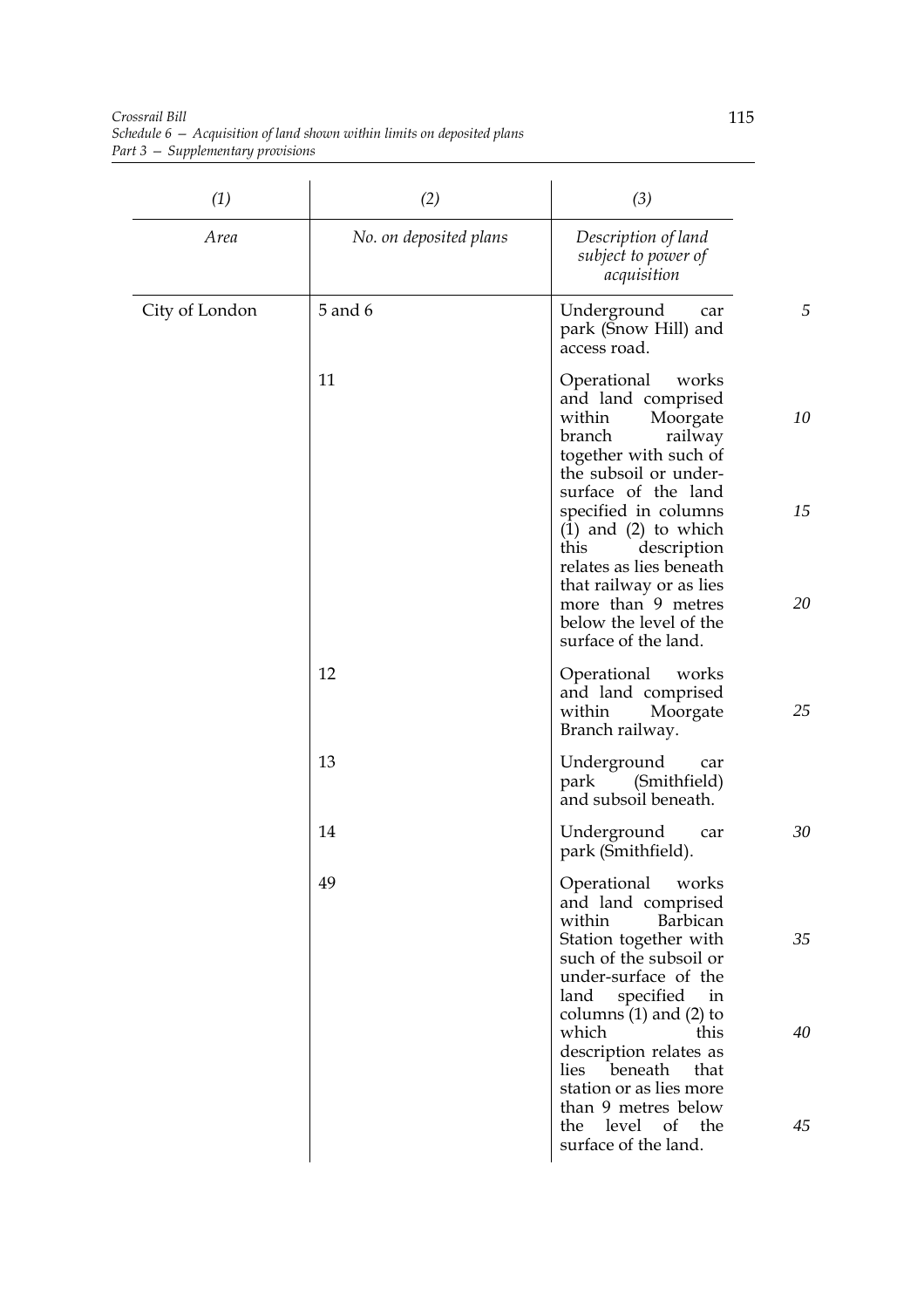|                                                                           |  | Crossrail Bill                      |  |
|---------------------------------------------------------------------------|--|-------------------------------------|--|
| Schedule $6 -$ Acquisition of land shown within limits on deposited plans |  |                                     |  |
|                                                                           |  | Part $3$ – Supplementary provisions |  |

| (1)  | (2)                                     | (3)                                                                                                                                                                                                                          |          |
|------|-----------------------------------------|------------------------------------------------------------------------------------------------------------------------------------------------------------------------------------------------------------------------------|----------|
| Area | No. on deposited plans                  | Description of land<br>subject to power of<br>acquisition                                                                                                                                                                    |          |
|      | 50                                      | Operational<br>works<br>and land comprised<br>Barbican<br>within<br>Station.                                                                                                                                                 | 5        |
|      | 75 and 90 to 92                         | Operational<br>works<br>and land comprised<br>Moorgate<br>within<br>Station.                                                                                                                                                 | 10       |
|      | 76, 77 and 79                           | Operational<br>works<br>and land comprised<br>within<br>Moorgate<br>Station together with<br>such of the subsoil or<br>under-surface of the                                                                                  | 15       |
|      |                                         | specified<br>in<br>land<br>columns $(1)$ and $(2)$ to<br>which<br>this<br>description relates as<br>beneath<br>lies<br>that<br>station or as lies more<br>than 9 metres below<br>level of the<br>the<br>surface of the land. | 20<br>25 |
|      | 133, 139, 141, 146, 150 and 151         | Operational<br>works<br>and land comprised<br>within<br>Liverpool<br><b>Street Station.</b>                                                                                                                                  | 30       |
|      | 119, 120, 122, 142, 144, 148<br>and 149 | Operational<br>works<br>and land comprised<br>within<br>Liverpool<br><b>Street</b><br>Station<br>together with such of<br>the subsoil or under-<br>surface of the land                                                       | 35       |
|      |                                         | specified in columns<br>$(1)$ and $(2)$ to which<br>this<br>description<br>relates as lies beneath<br>that station or as lies                                                                                                | 40       |
|      |                                         | more than 9 metres<br>below the level of the<br>surface of the land.                                                                                                                                                         | 45       |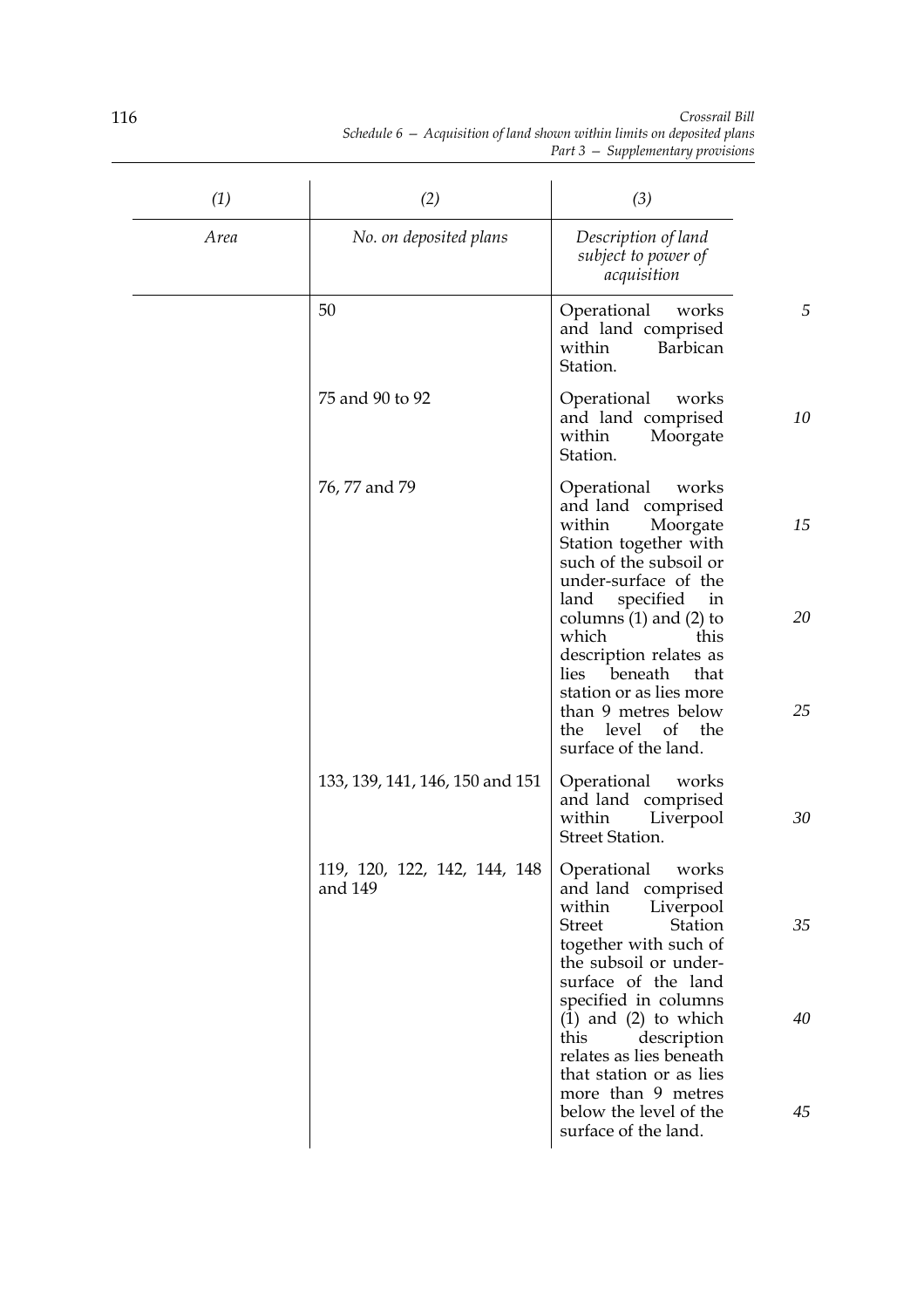| $\left( 1\right)$               | (2)                    | (3)                                                                                                                                             |    |
|---------------------------------|------------------------|-------------------------------------------------------------------------------------------------------------------------------------------------|----|
| <i>Area</i>                     | No. on deposited plans | Description of land<br>subject to power of<br>acquisition                                                                                       |    |
| London Borough of<br>Hillingdon | 260 to 325             | Operational railway<br>facilities (Heathrow<br>Express Railway),<br>including shafts and<br>compounds together<br>with access roads<br>thereto. | 10 |

# *Acquisition of subsoil*

11 (1) In the case of land specified in the following table, the power conferred by section 6(1) shall only be exercisable in relation to so much of the subsoil or under-surface of the land as lies more than 9 metres beneath the level of the surface of the land. *15*

| (1)                         | (2)                                                                                                                                                                                                                                                                                                                  |          |
|-----------------------------|----------------------------------------------------------------------------------------------------------------------------------------------------------------------------------------------------------------------------------------------------------------------------------------------------------------------|----------|
| Area                        | No. on deposited plans                                                                                                                                                                                                                                                                                               |          |
| City of Westminster         | 104, 107, 109, 135 to 204, 208,<br>211, 212, 219 to 310, 312 to 322,<br>330 to 338, 344 to 351, 352 to 415,<br>418, 424, 425 to 428, 430 to 435,<br>441 to 446, 450 to 452, 456 to 547,<br>552 to 565, 588 to 594, 596, 597,<br>601 to 611, 613 to 642, 649 to 658,<br>663 to 665, 667 to 672, 675 and<br>677 to 683 | 20<br>25 |
| London Borough of Camden    | 16 to 29, 33 to 139, 144, 145, 149<br>to 152, 156 to 278 and 280                                                                                                                                                                                                                                                     |          |
| London Borough of Islington | 2, 18, 20, 27, 28, 30 to 33, 35 to 82<br>and 85 to 88                                                                                                                                                                                                                                                                | 30       |
| City of London              | 39 to 41, 44 to 48, 51, 56, 57, 61 to<br>70, 78, 94, 95, 98 to 100, 106, 107,<br>109 to 112, 118, 126 to 132, 137,<br>140, 152 to 158, 162 and 165 to<br>208                                                                                                                                                         | 35       |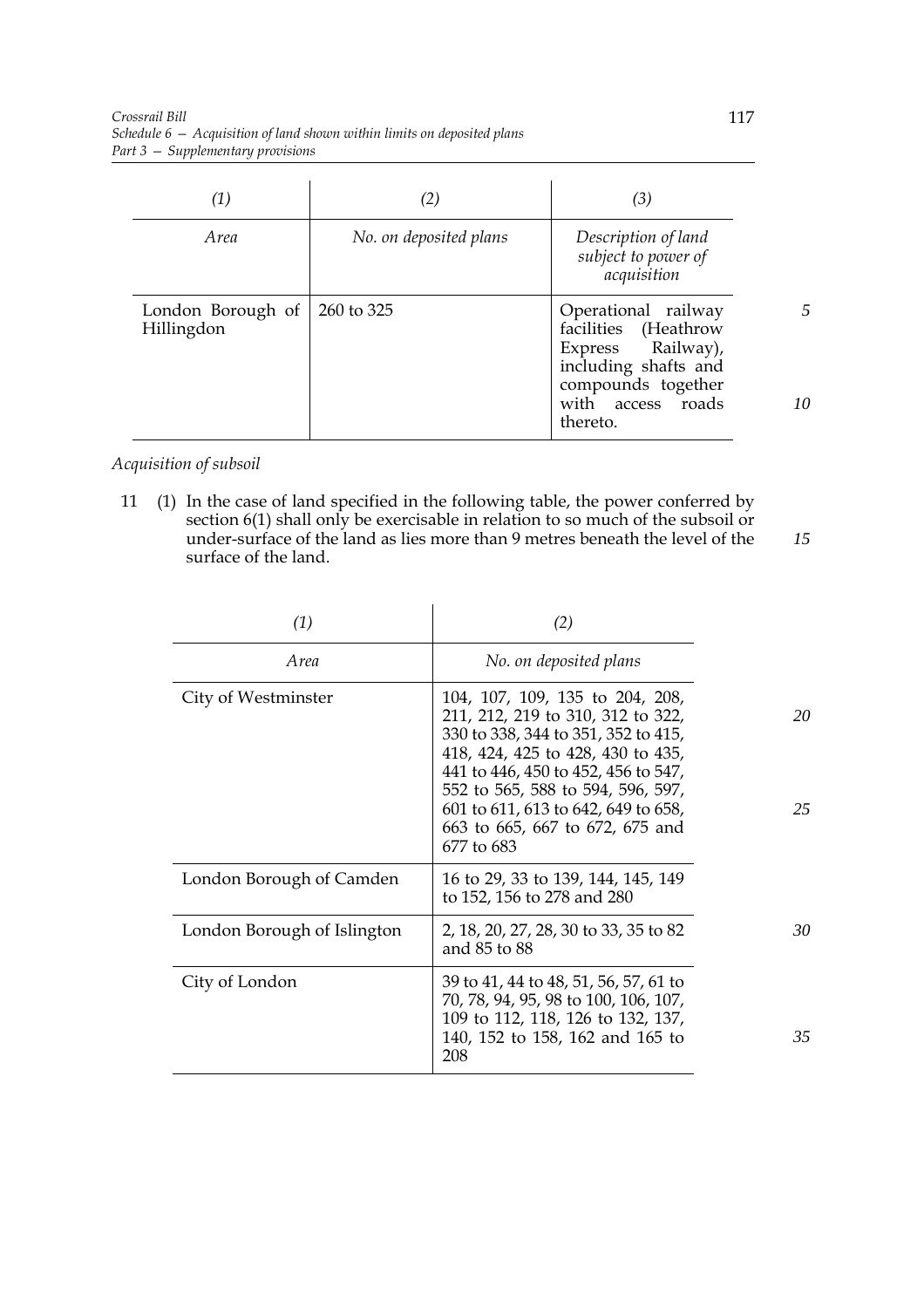| (1)                                                    | (2)                                                                                                                                                                                                                                                                                                                                                                                                                                                                                                                                                                                                                                                                                                                                                                                                                                                                      |                           |
|--------------------------------------------------------|--------------------------------------------------------------------------------------------------------------------------------------------------------------------------------------------------------------------------------------------------------------------------------------------------------------------------------------------------------------------------------------------------------------------------------------------------------------------------------------------------------------------------------------------------------------------------------------------------------------------------------------------------------------------------------------------------------------------------------------------------------------------------------------------------------------------------------------------------------------------------|---------------------------|
| Area                                                   | No. on deposited plans                                                                                                                                                                                                                                                                                                                                                                                                                                                                                                                                                                                                                                                                                                                                                                                                                                                   |                           |
| London<br>Borough<br>Tower<br><sub>of</sub><br>Hamlets | 1 to 157, 159, 160, 164, 166, 167,<br>170 to 223, 226 to 239, 241, 242,<br>245, 268, 274, 276, 278, 282, 283,<br>285, 286, 291, 296 to 387, 401,<br>402, 404 to 574, 577, 589, 591 to<br>629, 631 to 663, 665 to 677, 680 to<br>698, 701, 702, 704, 705, 708, 711,<br>714, 717, 720, 722, 727, 771, 778<br>to 787, 791 to 793, 795, 797 to<br>806, 812 to 819, 823 to 843, 845 to<br>847, 849 to 864, 989, 992, 994 to<br>1134, 1136 to 1139, 1141, 1149,<br>1153, 1156 to 1228, 1230 to 1234,<br>1236 to 1238, 1240, 1241, 1244 to<br>1246, 1254 to 1256, 1259 to 1263,<br>1265, 1266, 1268 to 1270, 1272 to<br>1274, 1276 to 1285, 1287, 1288 to<br>1293, 1296 to 1306, 1308, 1310 to<br>1315 to 1317, 1319 to<br>1312,<br>1329, 1331 to 1333, 1335 to 1339,<br>1341, 1342, 1344 to 1378, 1380,<br>1381, 1383 to 1388, 1390 to 1395,<br>1398 to 1402, 1404, 1405, 1407 | 5<br>10<br>15<br>20<br>25 |
| London Borough of Newham                               | and 1408<br>1, 11 to 41, 43, 44, 214, 218, 256,<br>280, 283 to 287, 289 to 292, 358,                                                                                                                                                                                                                                                                                                                                                                                                                                                                                                                                                                                                                                                                                                                                                                                     |                           |
|                                                        | 423, 424, 424a, 424b, 425 to 427,<br>430 to 466, 468 to 542, and 544 to<br>559                                                                                                                                                                                                                                                                                                                                                                                                                                                                                                                                                                                                                                                                                                                                                                                           | 30                        |
| London Borough of Greenwich                            | 1, 2, 6, 8 to 10, 12 to 14, 16 to 32,<br>42, 46 to 51, 53 to 57 and 61                                                                                                                                                                                                                                                                                                                                                                                                                                                                                                                                                                                                                                                                                                                                                                                                   |                           |

*Crossrail Bill Schedule 6 — Acquisition of land shown within limits on deposited plans Part 3 — Supplementary provisions*

- (2) In the case of any other land, the power conferred by section 6(1) shall, subject to paragraph 10, be exercisable as well in relation to the subsoil or under-surface only as in relation to the land as a whole.
- (3) The following shall not apply where the power conferred by section 6(1) is exercised in relation to the subsoil or under-surface of land only—
	- (a) section 8(1) of the Compulsory Purchase Act 1965 (c. 56) (limitation on right to require a person to sell part only of any house, building, manufactory or park or garden belonging to a house);
	- (b) Schedule 1 to the Compulsory Purchase (Vesting Declarations) Act 1981 (c. 66) (corresponding provision in case of general vesting declaration).

*Limitation of power of acquisition in relation to land not more than 9 metres below the surface 45*

12 In the case of land specified in the following table, the power conferred by section 6(1), so far as relating to so much of the land as does not lie more than

118

*40*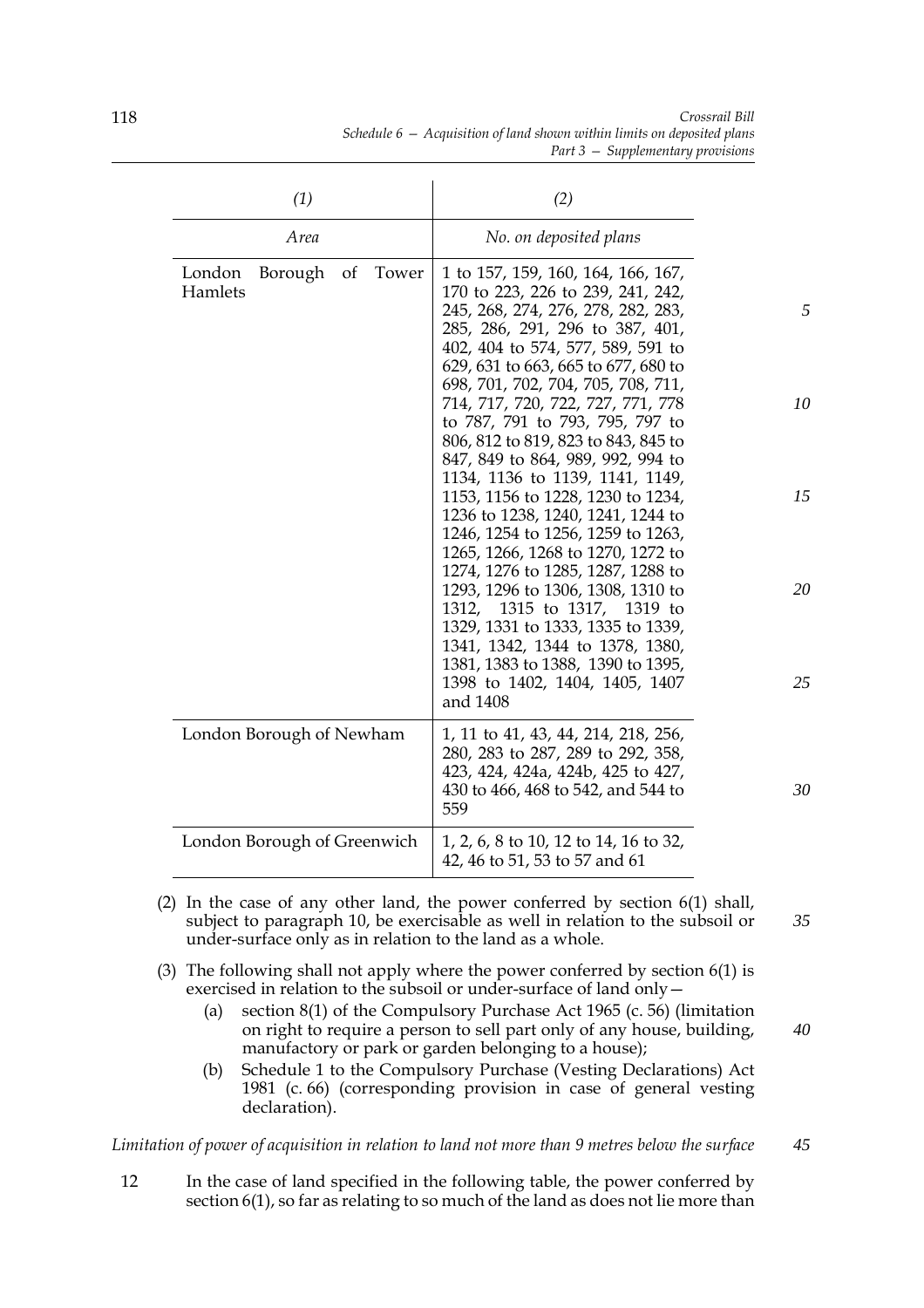9 metres beneath the level of its surface, shall be exercisable only in relation to the creation and acquisition of easements or other rights over land for the passage of persons or vehicles (with or without materials, plant and machinery) for the purpose of or in connection with the construction or maintenance of the works authorised by this Act.

| (1)                                                   | (2)                    |
|-------------------------------------------------------|------------------------|
| <i>Area</i>                                           | No. on deposited plans |
| City of Westminster                                   | 429                    |
| City of London                                        | 58 and 59              |
| London Borough of Tower   709, 776 and 807<br>Hamlets |                        |

*Extension of power to acquire new rights in relation to relocation of apparatus*

- 13 (1) The Secretary of State may by order provide, in relation to land to which this paragraph applies, that section  $6(1)$ , so far as relating to acquisition by virtue of paragraph 6(1), shall be treated as also authorising acquisition by such person as may be specified in the order.
	- (2) This paragraph applies to land within the limits of deviation for the scheduled works or within the limits of land to be acquired or used which is or will be required for use in relocating any apparatus which it is expedient to divert or replace in consequence of the carrying out of any of the works authorised by this Act.
	- (3) The power to make an order under sub-paragraph (1) includes power to make an order varying or revoking any order previously made under that provision.

## *Acquisition of part only of certain properties*

- 14 (1) Where—
	- (a) a notice to treat under Part 1 of the Compulsory Purchase Act 1965  $(c. 56)$ , as applied to the acquisition of land under section  $6(1)$ , is served in respect of land forming part only of a house, building or manufactory or part only of land consisting of a house with a park or garden, and
	- (b) a copy of this paragraph is served with the notice to treat,

the following provisions of this paragraph, with paragraphs 15 and 16, shall apply instead of section 8(1) of the Compulsory Purchase Act 1965.

- (2) The person on whom the notice to treat is served ("the owner") may within the period of 21 days beginning with the day on which the notice to treat is served on him, serve on the Secretary of State a counter-notice objecting to the sale of the part ("the land subject to the notice to treat") and stating that he is willing and able to sell the whole ("the land subject to the counternotice"). *35 40*
- (3) If no counter-notice is served under sub-paragraph (2), the owner shall be required to sell the land subject to the notice to treat.

*5*

*10*

*15*

*20*

*25*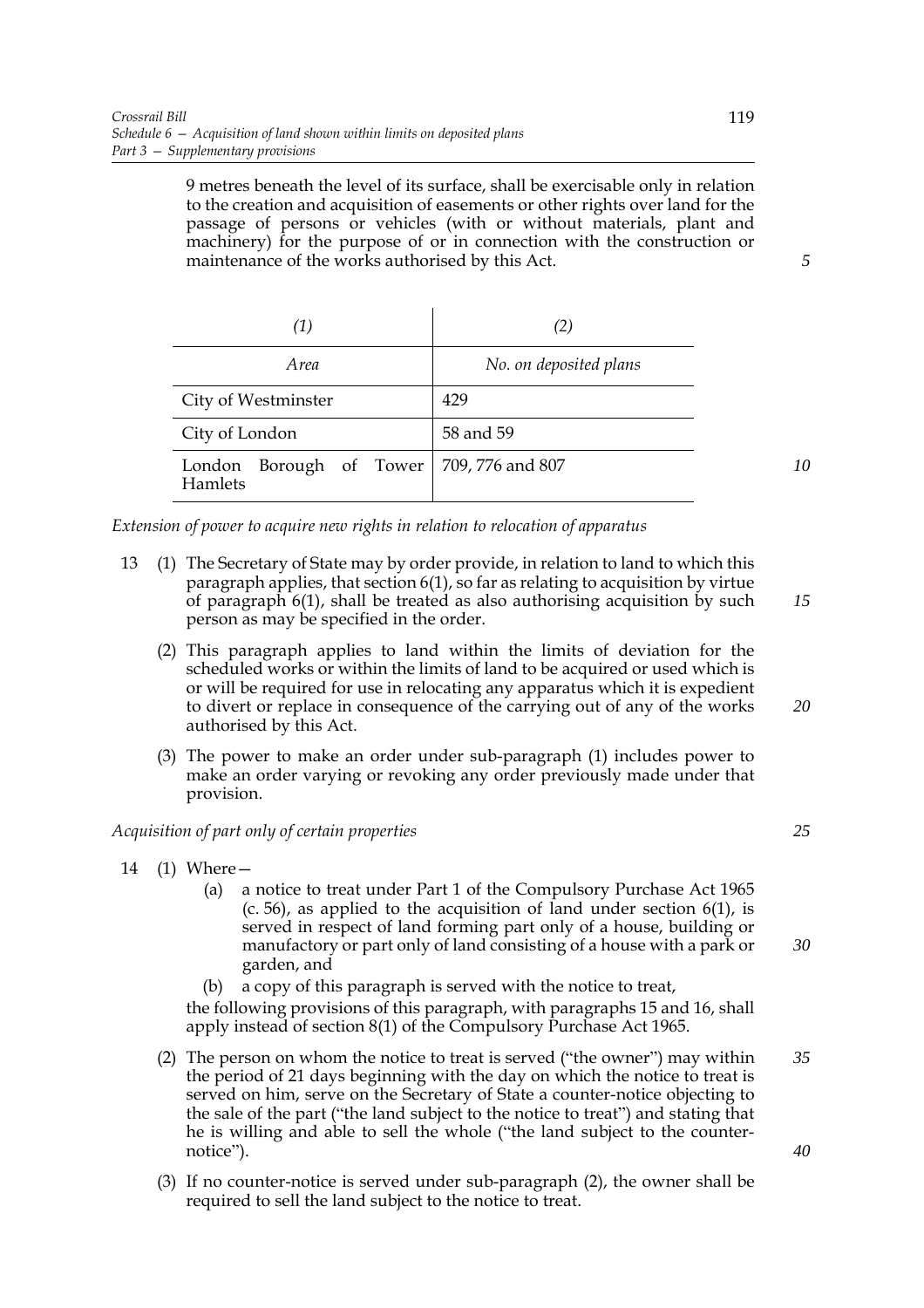- (4) If a counter-notice is served under sub-paragraph (2) and the Secretary of State agrees to take the land subject to the counter-notice, the notice to treat shall be deemed to be a notice to treat in addition for the remainder of the land subject to the counter-notice.
- (5) If a counter-notice is served under sub-paragraph (2) and the Secretary of State does not agree to take the land subject to the counter-notice, the question as to what land the owner is to be required to sell shall be referred to the Lands Tribunal.

## 15 (1) If, on a reference under paragraph 14(5), the Lands Tribunal determine that the land subject to the notice to treat can be taken—

- (a) without material detriment to the remainder of the land subject to the counter-notice, and
- (b) where the land subject to the notice to treat consists of or includes garden only land, without seriously affecting the amenity and convenience of the house to which the garden only land belongs,

the owner shall be required to sell the land subject to the notice to treat.

- (2) If, on such a reference, the Lands Tribunal determine that only part of the land subject to the notice to treat can be taken as mentioned in subparagraph (1), the notice to treat shall, subject to sub-paragraph (3), be deemed to be a notice to treat for that part.
- (3) Where the land subject to the notice to treat is not land which consists of or includes garden only land, sub-paragraph (2) shall only have effect to deem the notice to treat to be a notice to treat for land which does consist of or include garden only land if the Lands Tribunal determine that that land can be taken without seriously affecting the amenity and convenience of the house to which the garden only land belongs.
- (4) If, on such a reference, the Lands Tribunal determine—
	- (a) that none of the land subject to the notice to treat can be taken without material detriment to the remainder of the land subject to the counter-notice, but
	- (b) that the material detriment is confined to part of the remainder of that land,

then, except where sub-paragraph (5) applies, the notice to treat shall be deemed to be a notice to treat in addition for the land to which the material detriment is confined.

- (5) If, in a case where the land subject to the notice to treat consists of or includes garden only land, the Lands Tribunal determine on such a reference that none of the land subject to the notice to treat can be taken without seriously affecting the amenity or convenience of the house to which the garden only land belongs, the notice to treat shall be deemed to be a notice to treat in addition for the remainder of the land subject to the counter-notice.
- (6) If, on such a reference, the Lands Tribunal determine—
	- (a) that none of the land subject to the notice to treat can be taken without material detriment to the remainder of the land subject to the counter-notice, and
	- (b) that the material detriment is not confined to part of the remainder of that land,

the notice to treat shall be deemed to be a notice to treat in addition for the remainder of the land subject to the counter-notice.

*30*

*5*

*10*

*15*

*20*

*25*

*35*

*40*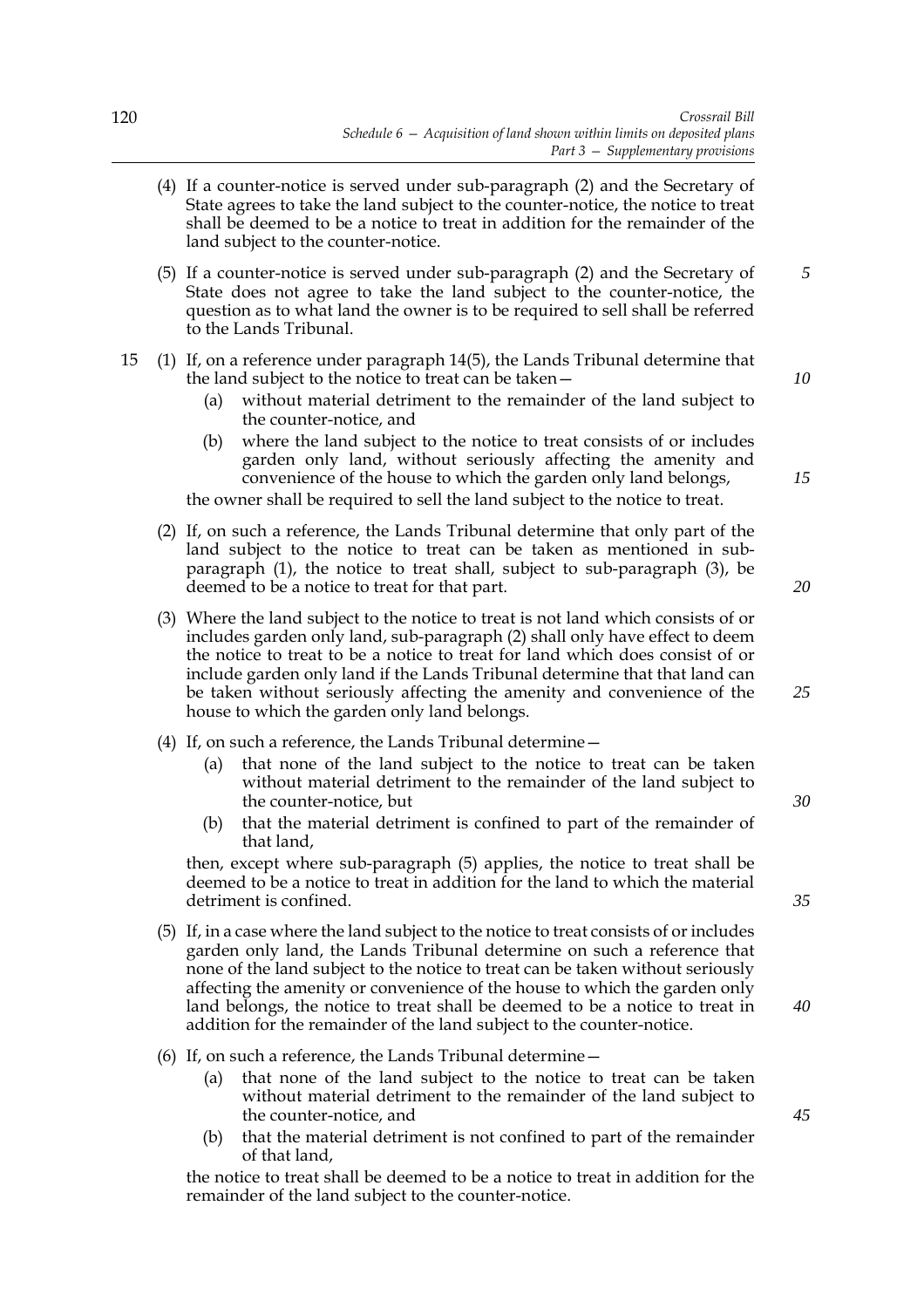- (7) For the purposes of this paragraph, the land subject to the notice to treat consists of or includes garden only land if—
	- (a) it consists of the whole or part of a park or garden belonging to a house, or
	- (b) it includes the whole or part of such a park or garden but does not include the house or any part of it.
- 16 (1) Where under paragraph 15 a notice to treat is deemed by virtue of a determination of the Lands Tribunal to be a notice to treat for less land or more land than that specified in the notice, the Secretary of State may, within the period of 6 weeks beginning with the day on which the determination is made, withdraw the notice.
	- (2) If the Secretary of State withdraws a notice to treat under sub-paragraph (1), he shall pay the person on whom the notice was served compensation for any loss or expense occasioned to that person by the giving and withdrawal of the notice, such compensation to be determined in case of dispute by the Lands Tribunal.
	- (3) Where under paragraph 14 or 15 a person is required to sell part only of a house, building or manufactory or of land consisting of a house with a park or garden, the Secretary of State shall pay him compensation for any loss sustained by him due to the severance of that part in addition to the value of the interest acquired.
	- (4) A notice to treat shall have the effect which it is deemed to have under paragraph 14(4) or 15(4), (5) or (6) whether or not the additional land is, apart from that provision, land which the Secretary of State is authorised to acquire compulsorily under this Act.

## *Minerals*

- 17 (1) Parts 1 and 2 of Schedule 2 to the Acquisition of Land Act 1981 (c. 67) (exception of minerals from compulsory purchase and regulation of the working of mines or minerals underlying an authorised undertaking) shall have effect in relation to land to which section 6(1) applies as if it were comprised in a compulsory purchase order providing for the incorporation with that order of those Parts of that Schedule.
	- (2) In their application by virtue of sub-paragraph (1), Parts 2 and 3 of Schedule 2 to the Acquisition of Land Act 1981 shall have effect with the following modifications—
		- (a) references to the acquiring authority, except the second reference in paragraph 6, shall be construed as references to the nominated undertaker, and
		- (b) references to the undertaking shall be construed as references to the undertaking which the nominated undertaker is authorised by this Act to carry on.

## *Power to require acquisition where time limit extended*

- 18 (1) If the Secretary of State makes an order under section 6(7), the following provisions shall have effect as from the coming into operation of the order.
	- (2) If an owner or lessee of any of the land in relation to which the order is made gives notice in writing to the Secretary of State that he desires his interest in *45*

*5*

*10*

*15*

*20*

*25*

*30*

*35*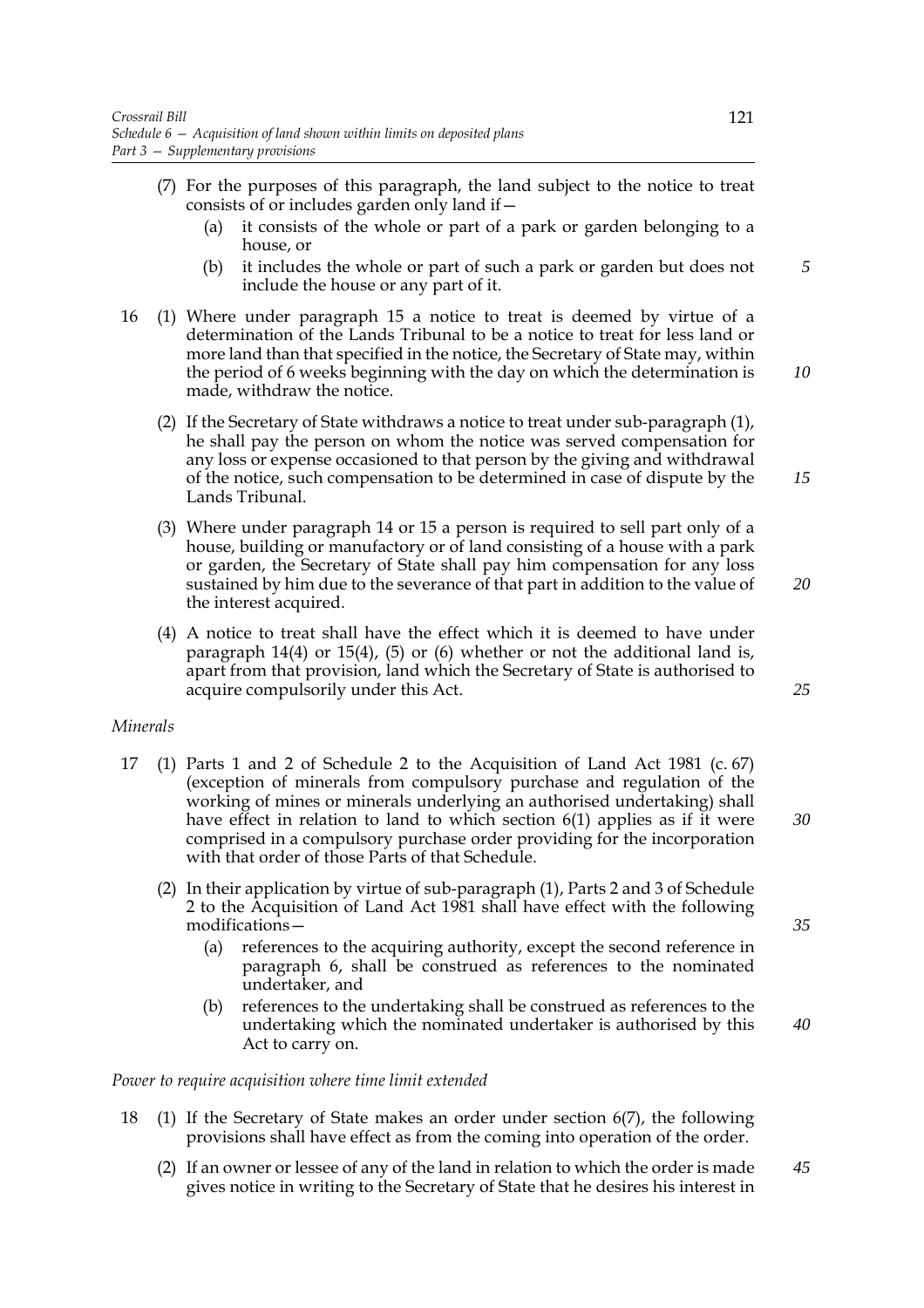such of that land as is specified in the notice to be acquired by the Secretary of State, the Secretary of State shall, within the period of 3 months immediately following receipt of the notice—

- (a) enter into an agreement with him for the acquisition of his interest in the whole or part of the land specified in the notice,
- (b) exercise the relevant powers of compulsory acquisition in respect of his interest in the whole or part of the land specified in the notice, or
- (c) serve on him notice in writing of the Secretary of State's intention not to proceed with the purchase of his interest in any of the land specified in the notice.
- (3) Where a person gives the Secretary of State notice under sub-paragraph (2) and the Secretary of State—
	- (a) fails to comply with the requirements of that sub-paragraph,
	- (b) withdraws a notice to treat served in compliance with paragraph (b) of that sub-paragraph, or
	- (c) serves on the owner notice in compliance with paragraph (c) of that sub-paragraph,

the relevant powers of compulsory acquisition shall cease to be exercisable in respect of that person's interest in any of the land specified in the notice under sub-paragraph (2).

- (4) Where—
	- (a) a person gives the Secretary of State notice under sub-paragraph (2), and
	- (b) the Secretary of State acquires in pursuance of paragraph (a) or (b) of that sub-paragraph that person's interest in some, but not all, of the land specified in the notice,

the relevant powers of compulsory acquisition shall cease to be exercisable in respect of that person's interest in the remainder of that land.

- (5) References in this paragraph to the relevant powers of compulsory acquisition are to—
	- (a) the power to serve a notice to treat under Part 1 of the Compulsory Purchase Act 1965 (c. 56), as applied to the acquisition of land under section 6(1), and
	- (b) the power to execute a declaration under section 4 of the Compulsory Purchase (Vesting Declarations) Act 1981 (c. 66), as applied by paragraph 4 above.
- (6) In this paragraph—

"lessee" means a person who holds an interest under a lease for a period of which not less than 21 years is unexpired at the date of the giving of any notice by that person under sub-paragraph (2);

"owner", in relation to any land, means a person, other than a mortgagee not in possession, who is for the time being entitled to dispose of the fee simple of the land, whether in possession or reversion.

19 Paragraph 18 shall not apply to any subsoil or under-surface of land required only for the construction of a work at a level more than 9 metres below the level of the surface of the land. *45*

*5*

*10*

*15*

*20*

*30*

*25*

*40*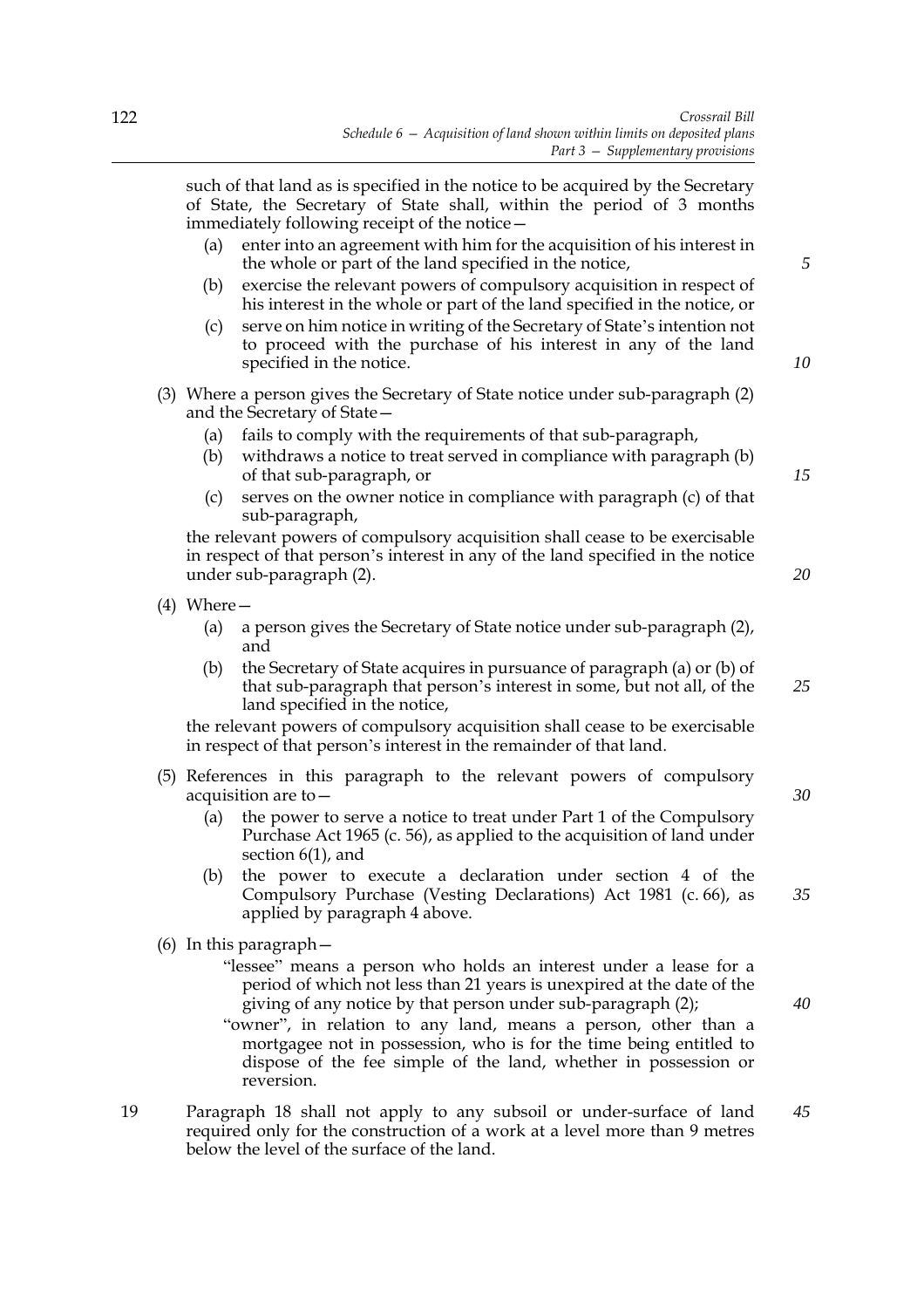### *Compensation*

20 Section 4 of the Acquisition of Land Act 1981 (c. 67) (assessment of compensation in relation to a compulsory purchase where unnecessary things done with a view to obtaining compensation) shall have effect in relation to a compulsory purchase under this Act as if it were a compulsory purchase for the purposes of that Act.

## SCHEDULE 7 Section 10

#### PLANNING CONDITIONS

#### PART 1

#### QUALIFYING AUTHORITIES

### *Specification*

- 1 (1) As soon after the day on which this Act is passed as the Secretary of State considers reasonably practicable, he shall, by order made by statutory instrument, specify every relevant local authority which—
	- (a) had, on or before the day on which the Bill for this Act was reported from Select Committee in the House of Lords, given him undertakings with respect to the handling of planning matters arising under this Schedule which he considered satisfactory, and *15*
	- (b) has not subsequently been released from its undertakings.
	- (2) Subject to the following provisions of this paragraph, an authority which is specified under sub-paragraph (1) is a qualifying authority for the purposes of this Schedule. *20*
	- (3) The Secretary of State may, if he considers it expedient to do so, by order made by statutory instrument provide that an authority shall cease to be a qualifying authority for the purposes of this Schedule.
	- (4) If, in relation to a relevant local authority which is not a qualifying authority for the purposes of this Schedule, the Secretary of State considers that the way in which the authority carries out its functions has been significantly affected by a change of circumstances occurring since the relevant day, he may by order made by statutory instrument provide that the authority shall be a qualifying authority for the purposes of this Schedule.
	- (5) Before making an order under sub-paragraph (3) or (4), the Secretary of State shall consult—
		- (a) the nominated undertaker, and
		- (b) unless the authority concerned has requested him to make the order, that authority. *35*
	- (6) A statutory instrument containing an order under sub-paragraph (3) or (4) shall be subject to annulment in pursuance of a resolution of either House of Parliament.
	- (7) In sub-paragraph (4), the reference to the relevant day is  $-$

*5*

*10*

*25*

*30*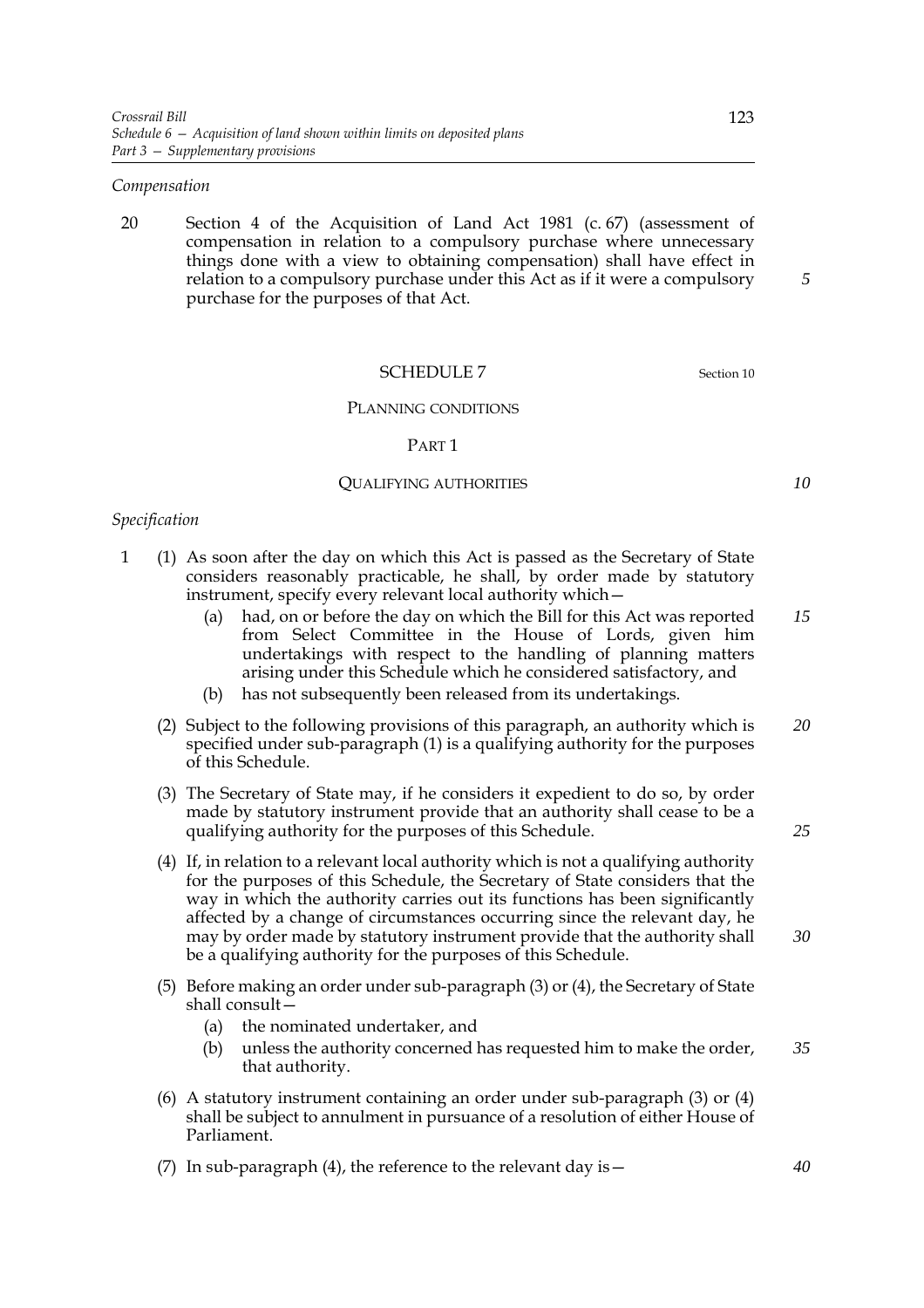- (a) in relation to an authority which has never been a qualifying authority for the purposes of this Schedule, to the day mentioned in sub-paragraph (1)(a), and
- (b) in relation to an authority which has been a qualifying authority for the purposes of this Schedule, to the day on which it ceased, or last ceased, to be such an authority.
- (8) For the purposes of this paragraph, a local authority is a relevant local authority if it has functions under Part 2 or 3 in relation to giving of approval or would have such functions were it specified under sub-paragraph (1).

## *Transition*

- 2 (1) An order under paragraph 1 may contain such transitional provision and savings as the Secretary of State thinks fit.
	- (2) Without prejudice to the generality of sub-paragraph (1), provision under that sub-paragraph may include provision with respect to the effect, in a case where the nominated undertaker has obtained, or requested, approval under this Schedule, of the authority which granted the approval, or to which the request has been made, ceasing to be, or becoming, a qualifying authority for the purposes of this Schedule.
	- (3) The Secretary of State may by agreement fetter the exercise of his discretion under sub-paragraph (1).

#### *20*

*15*

## PART 2

#### DEVELOPMENT IN THE AREA OF A UNITARY AUTHORITY

#### *Introductory*

3 This Part has effect in relation to development in the area of a unitary authority.

#### *25*

*30*

*35*

*40*

#### *Planning regimes*

- 4 (1) The requirement set out in paragraph 5 shall be a condition of the deemed planning permission, so far as relating to relevant development in the area of a unitary authority which is not a qualifying authority for the purposes of this Schedule.
	- (2) For the purposes of sub-paragraph (1), development is relevant development to the extent that it consists of or includes the erection, construction, alteration or extension of any building.
	- (3) The requirements set out in paragraphs 6 to 10 shall be conditions of the deemed planning permission, so far as relating to development in the area of a unitary authority which is a qualifying authority for the purposes of this Schedule.
	- (4) The requirements set out in paragraph 11 shall be conditions of the deemed planning permission, so far as relating to development in the area of any unitary authority.

*10*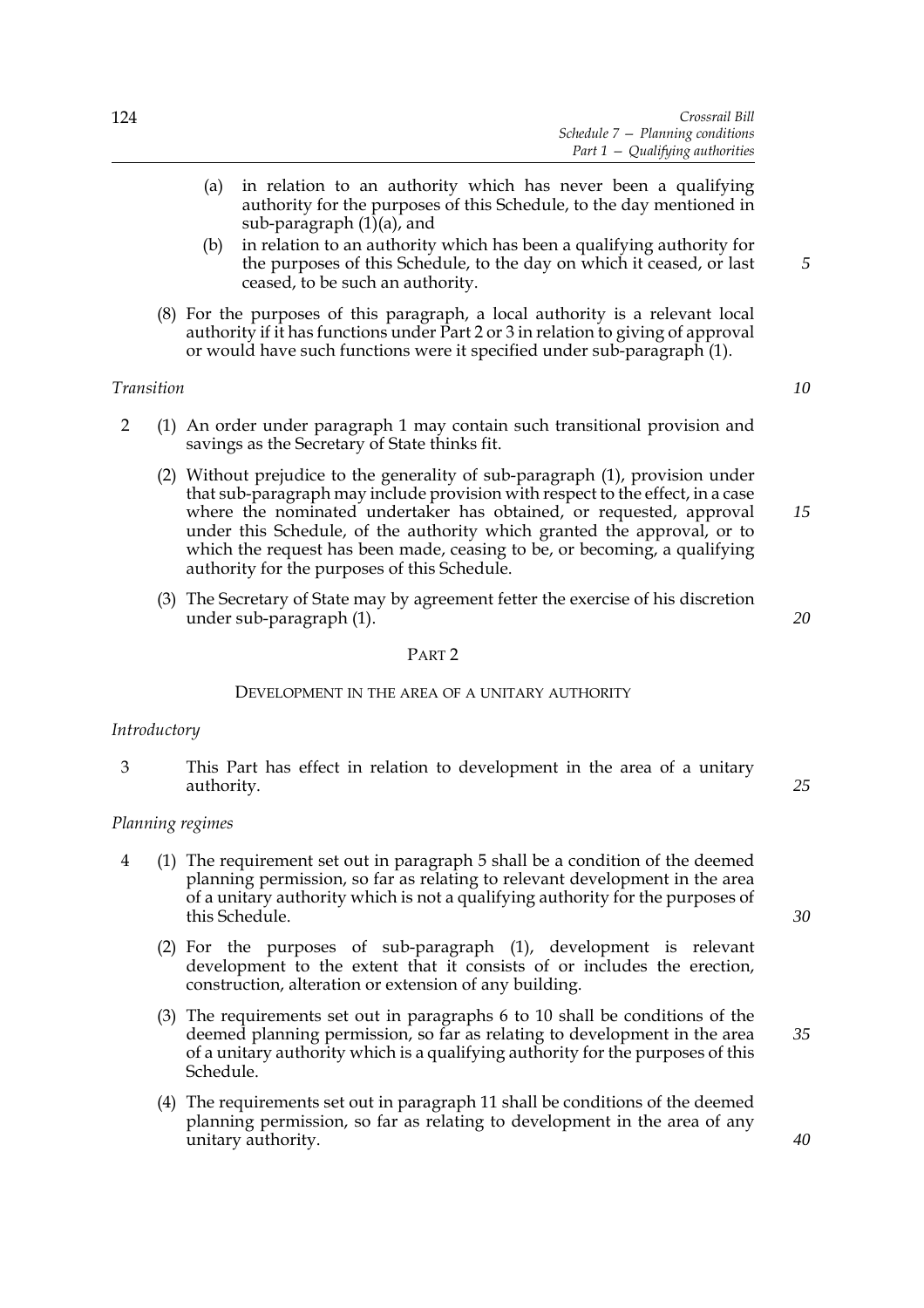*Conditions: non-qualifying authority*

- 5 (1) Development shall be carried out in accordance with plans and specifications for the time being approved by the local planning authority at the request of the nominated undertaker.
	- (2) The local planning authority may, on approving a plan or specification for the purposes of this paragraph, specify any respect in which it requires additional details of the development to be submitted for approval.
	- (3) Where the local planning authority exercises the power conferred by subparagraph (2), the plans and specifications in accordance with which the development is required under sub-paragraph (1) to be carried out shall, as regards the specified respect, include a plan or specification showing the additional details.
	- (4) The only ground on which the local planning authority may refuse to approve plans or specifications for the purposes of this paragraph is—
		- (a) that the development to which they relate ought to, and could reasonably, be carried out elsewhere on land within the relevant limits, or *15*
		- (b) that the design or external appearance of any building to which they relate ought to be modified to preserve the local environment or local amenity and is reasonably capable of being so modified.

## *Conditions: qualifying authority*

- 6 (1) To the extent that development consists of any operation or work mentioned in column (1) of the table in sub-paragraph  $(\hat{4})$ , it shall be carried out in accordance with plans and specifications for the time being approved by the local planning authority at the request of the nominated undertaker.
	- (2) The local planning authority may, on approving a plan or specification for the purposes of this paragraph, specify any respect in which it requires there to be submitted for approval additional details of the operation or work which gives rise to the need for approval under sub-paragraph (1).
	- (3) Where the local planning authority exercises the power conferred by subparagraph (2), the plans and specifications in accordance with which the development is required under sub-paragrah (1) to be carried out shall, as regards the specified respect, include a plan or specification showing the additional details. *30*
	- (4) The only ground on which the local planning authority may refuse to approve for the purposes of this paragraph plans or specifications of any operation or work mentioned in column (1) of the following table is a ground specified in relation to it in column (2) of the table. *35*

*10*

*5*

*20*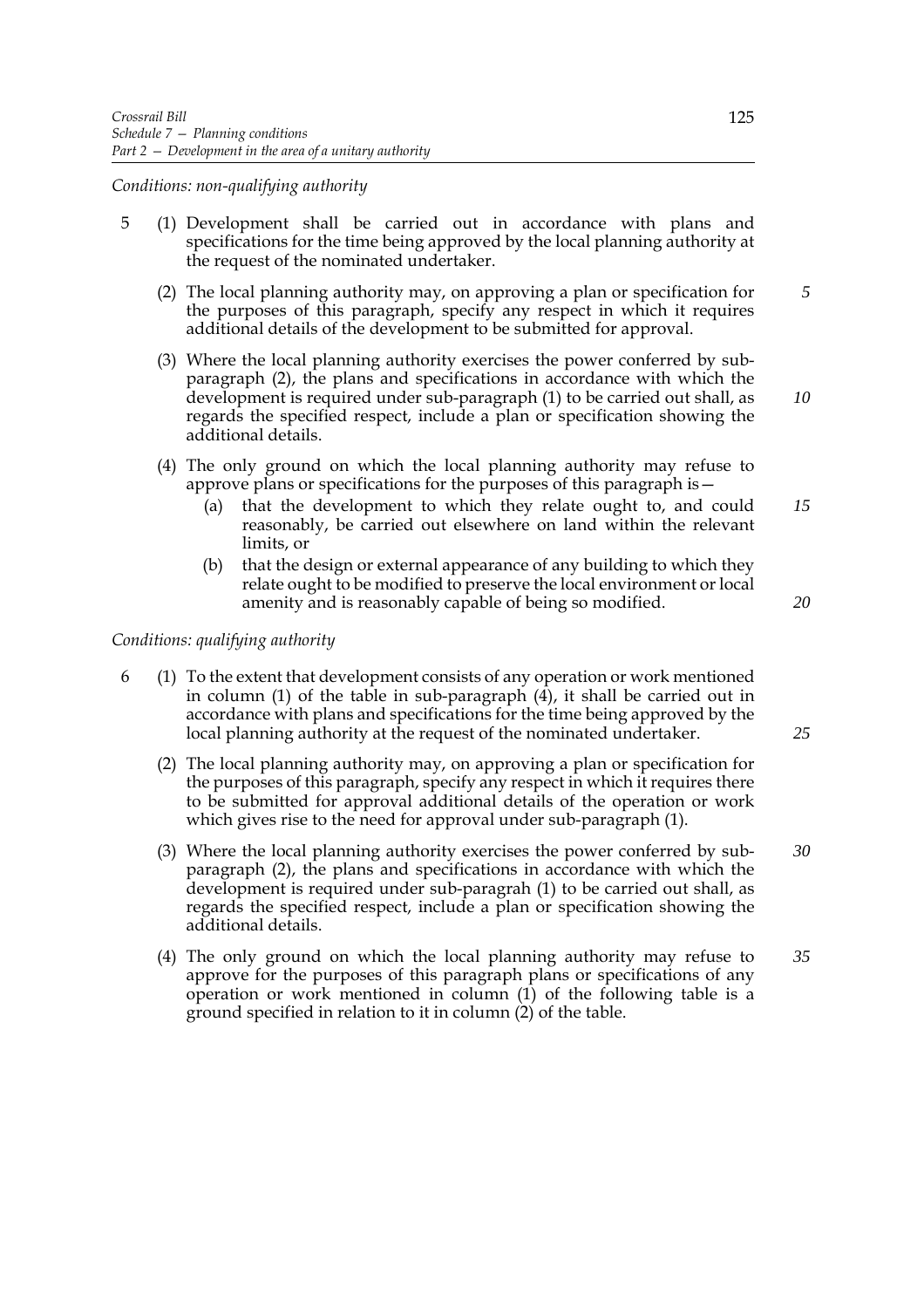| (1)                                                                                                                                                                                                                                                                                                                                                                                                                                                                                                                | (2)                                                                                                                                                                                                                                                                                                                                                                                                                                                                                    |                     |
|--------------------------------------------------------------------------------------------------------------------------------------------------------------------------------------------------------------------------------------------------------------------------------------------------------------------------------------------------------------------------------------------------------------------------------------------------------------------------------------------------------------------|----------------------------------------------------------------------------------------------------------------------------------------------------------------------------------------------------------------------------------------------------------------------------------------------------------------------------------------------------------------------------------------------------------------------------------------------------------------------------------------|---------------------|
| Operation or work                                                                                                                                                                                                                                                                                                                                                                                                                                                                                                  | Grounds                                                                                                                                                                                                                                                                                                                                                                                                                                                                                |                     |
| 1. Construction works<br>(a) The erection, construction,<br>alteration or extension of any<br>building (except for anything<br>within (b) or (c) or item $2$ or $4$ )<br>or road vehicle park.<br>(b) The construction, alteration<br>or extension of any terracing,<br>cuttings, embankments or other<br>earth works.<br>(c) The erection, construction,<br>alteration of extension of any<br>fences, walls or other barriers<br>(including bunds) for visual or<br>noise screening<br>dust<br>or<br>suppression. | That the design or external<br>appearance of the works ought<br>to be modified -<br>(a)<br>to preserve the local<br>environment<br>local<br>or<br>amenity,<br>to prevent or reduce<br>(b)<br>prejudicial effects<br>on<br>road safety or on the<br>free flow of trafic in the<br>local area, or<br>to preserve a site of<br>(c)<br>archaeological<br>or<br>historic<br>interest<br><b>or</b><br>conservation<br>nature<br>value,<br>and is reasonably capable of<br>being so modified. | 5<br>10<br>15<br>20 |
|                                                                                                                                                                                                                                                                                                                                                                                                                                                                                                                    | That the development ought to,<br>and could reasonably,<br>be<br>carried out elsewhere within<br>the limits of the land on which<br>the works of which it forms part<br>may be carried out under this<br>Act.                                                                                                                                                                                                                                                                          | 25                  |
| 2. Minor construction works<br>The<br>erection,<br>construction,<br>alteration or extension of any<br>transformers,<br>telecommunications masts<br>or<br>pedestrian accesses to railway<br>lines.                                                                                                                                                                                                                                                                                                                  | That the design or external<br>appearance of the works ought<br>to be modified to preserve the<br>local<br>environment<br>or local<br>amenity, and is reasonably<br>capable of being so modified.                                                                                                                                                                                                                                                                                      | 30<br>35            |
|                                                                                                                                                                                                                                                                                                                                                                                                                                                                                                                    | That the development ought to,<br>and could reasonably, be<br>carried out on land elsewhere<br>within the relevant limits.                                                                                                                                                                                                                                                                                                                                                             | 40                  |
| 3. Fences and walls<br>The<br>erection,<br>construction,<br>alteration or extension of any<br>or walls (except for<br>fences<br>anything within item $1(c)$ ).                                                                                                                                                                                                                                                                                                                                                     | That the development ought to,<br>could reasonably,<br>and<br>be<br>carried out on land elsewhere<br>within the relevant limits.                                                                                                                                                                                                                                                                                                                                                       | 45                  |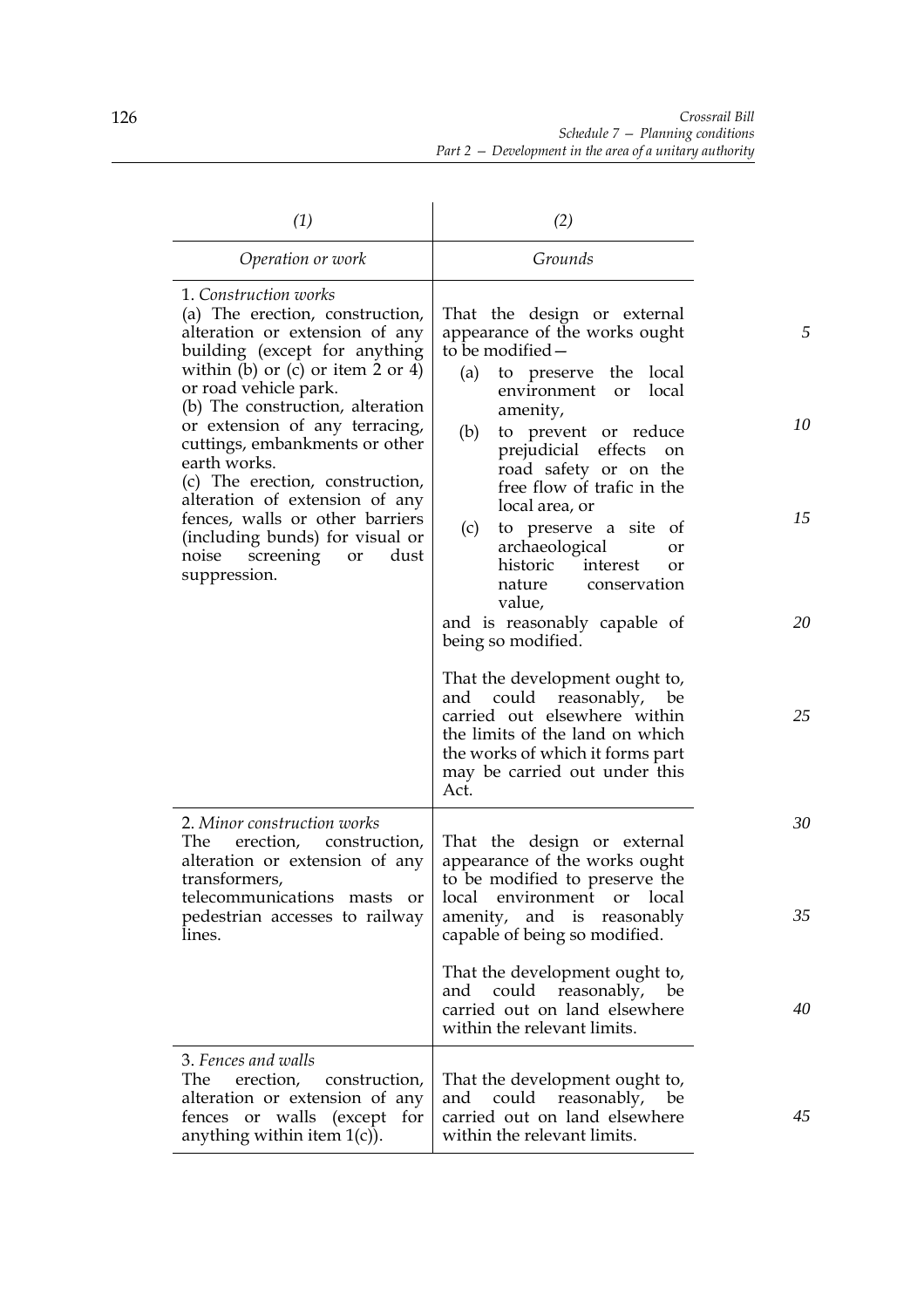| (1)                                                                                                  | (2)                                                                                                                                                                                                                                                                                                                                                                                                                              |
|------------------------------------------------------------------------------------------------------|----------------------------------------------------------------------------------------------------------------------------------------------------------------------------------------------------------------------------------------------------------------------------------------------------------------------------------------------------------------------------------------------------------------------------------|
| Operation or work                                                                                    | Grounds                                                                                                                                                                                                                                                                                                                                                                                                                          |
| 4. Articifial lighting<br>The erection, construction or<br>installation of<br>lighting<br>equipment. | That the design of the<br>equipment, with respect to the<br>emission of light, ought to be<br>modified to preserve the local<br>environment or local amenity,<br>and is reasonably capable of<br>being so modified.<br>That the development ought to,<br>and could reasonably,<br>be<br>carried out elsewhere within<br>the limits of land on which the<br>works of which it forms part<br>may be carried out under this<br>Act. |

*5*

*10*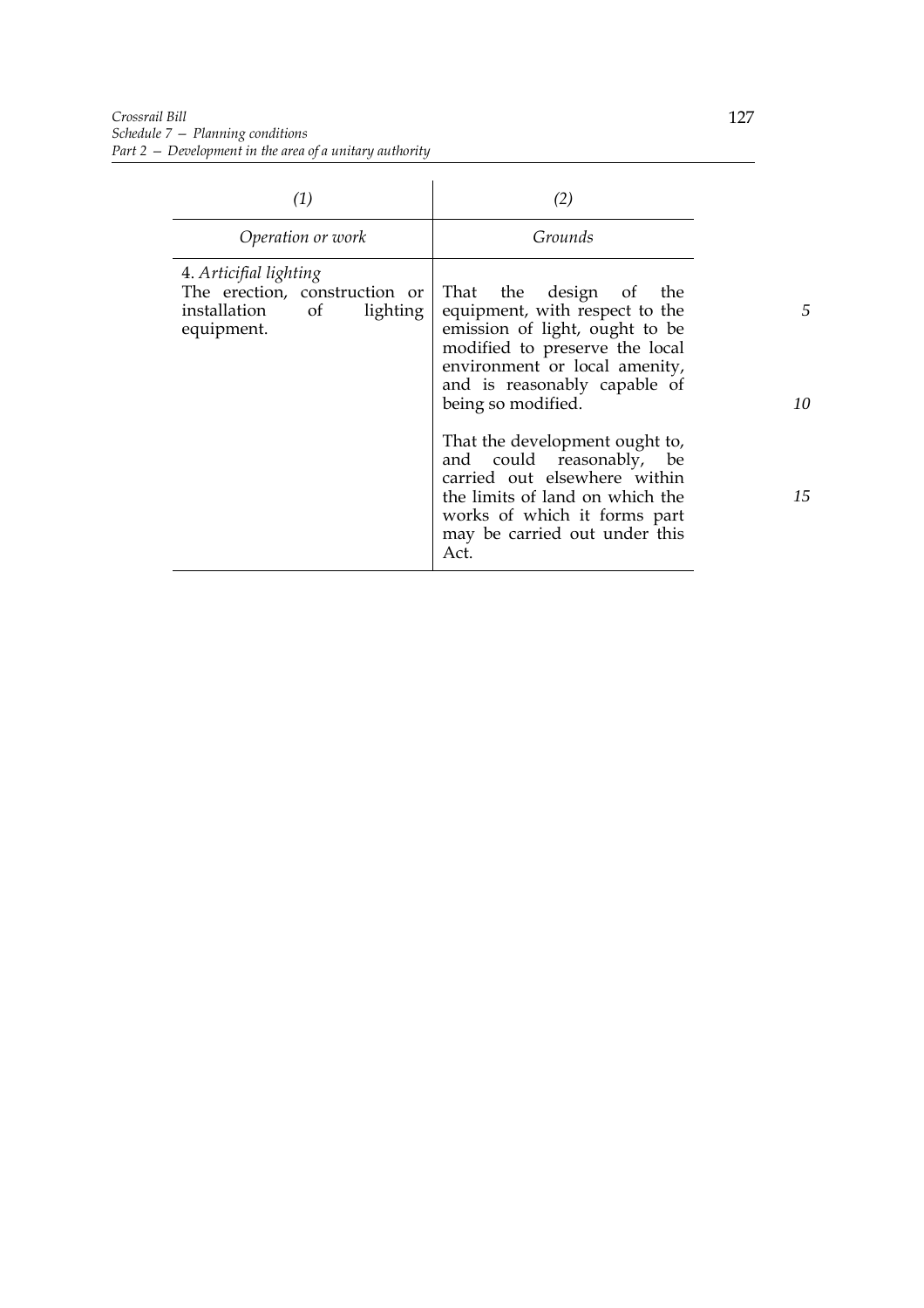*Crossrail Bill Schedule 7 — Planning conditions Part 2 — Development in the area of a unitary authority*

| (1)                                                            | (2)                                                                                                                                                                                                                                                                                                                                                                            |               |
|----------------------------------------------------------------|--------------------------------------------------------------------------------------------------------------------------------------------------------------------------------------------------------------------------------------------------------------------------------------------------------------------------------------------------------------------------------|---------------|
| Operation or work                                              | Grounds                                                                                                                                                                                                                                                                                                                                                                        |               |
| 5. Waste and spoil disposal<br>The disposal of waste or spoil. | $That -$<br>(a)<br>the design or external<br>appearance of disposal<br>sites on land within the<br>relevant limits,<br>(b) the methods by which<br>such sites are worked, or<br>the noise, dust, vibration<br>(c)<br>screening<br>or<br>arrangements<br>during<br>the operation of such<br>sites,<br>ought to be modified, and are<br>reasonably capable of being<br>modified. | 5<br>10<br>15 |
|                                                                | $That -$<br>to preserve the local<br>(a)<br>local<br>environment<br>or<br>amenity,                                                                                                                                                                                                                                                                                             | 20            |
|                                                                | (b)<br>to prevent or reduce<br>prejudicial effects<br>on<br>road safety or on the<br>free flow of traffic in the<br>local area, or                                                                                                                                                                                                                                             | 25            |
|                                                                | (c)<br>to preserve a site<br>- of<br>archaeological<br>or<br>historic<br>interest<br>or<br>nature<br>conservation<br>value,                                                                                                                                                                                                                                                    | 30            |
|                                                                | the development ought to be<br>carried out on land elsewhere<br>within the relevant limits, and<br>is reasonably capable of being<br>so carried out.                                                                                                                                                                                                                           | 35            |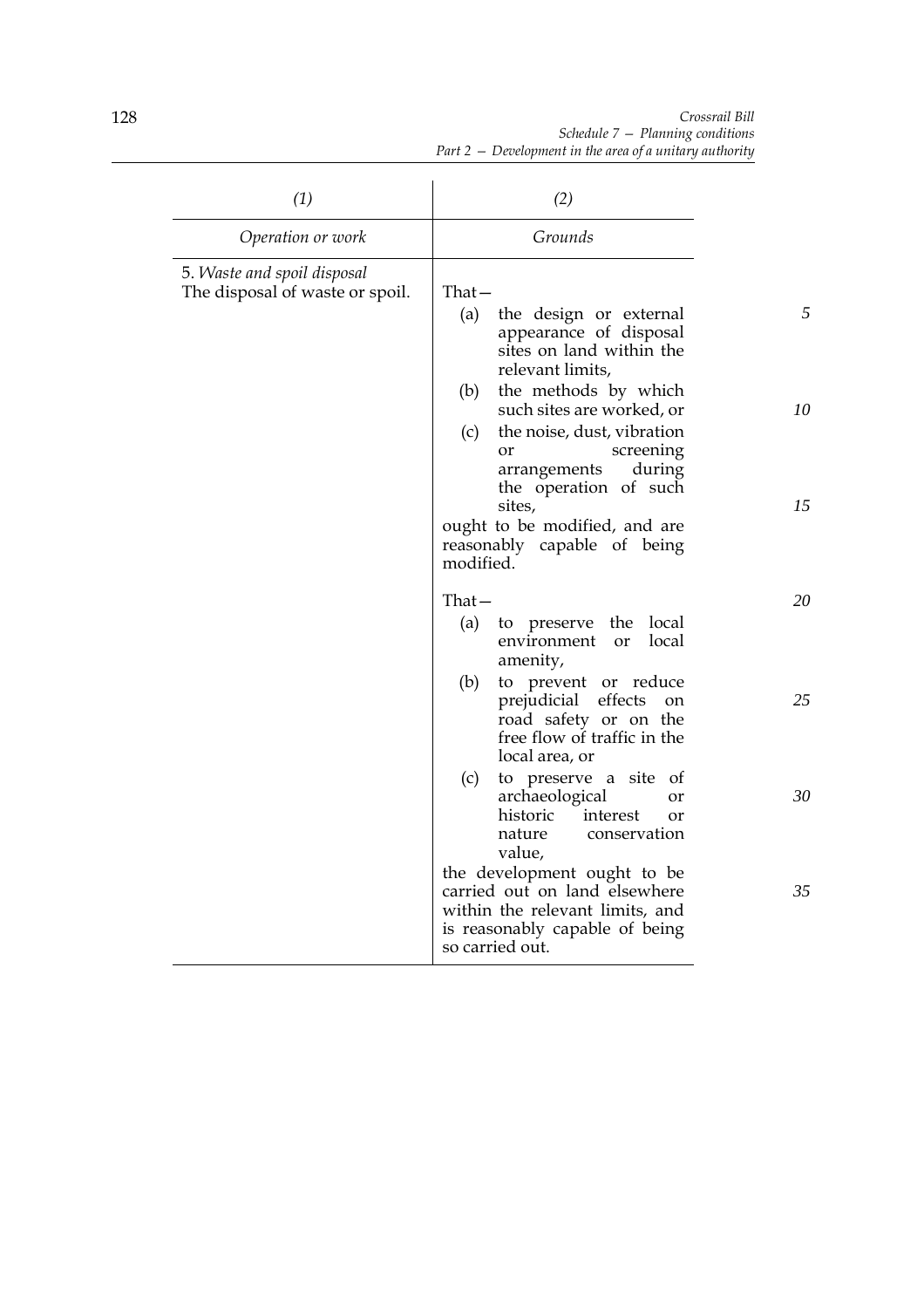| (1)                                                                              | (2)                                                                                                                                                                |    |
|----------------------------------------------------------------------------------|--------------------------------------------------------------------------------------------------------------------------------------------------------------------|----|
| Operation or work                                                                | Grounds                                                                                                                                                            |    |
| 6. Borrow pits<br>bulk<br>The<br>excavation<br>of<br>materials from borrow pits. | $That -$<br>(a)<br>the design or external<br>appearance of borrow<br>pits on land within the<br>relevant limits,                                                   | 5  |
|                                                                                  | the methods by which<br>(b)<br>such pits are worked, or<br>(c)<br>the noise, dust, vibration<br>screening<br>or<br>during<br>arrangements<br>the operation of such | 10 |
|                                                                                  | pits,<br>ought to be modified, and are<br>reasonably capable of being<br>modified.                                                                                 | 15 |
|                                                                                  | $That -$<br>to preserve the local<br>(a)<br>local<br>environment<br><sub>or</sub><br>amenity,                                                                      | 20 |
|                                                                                  | (b)<br>to prevent or reduce<br>prejudicial effects<br>on<br>road safety or on the<br>free flow of traffic in the<br>local area, or                                 | 25 |
|                                                                                  | (c)<br>to preserve a site of<br>archaeological<br>or<br>historic<br>interest<br>or<br>conservation<br>nature<br>value,                                             | 30 |
|                                                                                  | the development ought to be<br>carried out on land elsewhere<br>within the relevant limits, and<br>is reasonably capable of being<br>so carried out.               | 35 |

- (5) In the case of items 1(b) and (c) and 4 in column (1) of the table in subparagraph (4), the second of the grounds specified in relation to the item in column (2) of the table does not apply in relation to development which forms part of a scheduled work.
- (6) In the case of items 5 and 6 in column (1) of the table in sub-paragraph (4), the second of the grounds specified in relation to it in column (2) of the table does not apply in relation to development which—
	- (a) is within the limits of deviation for the scheduled works, or
	- (b) consists of the use of land specified in columns (1) and (2) of Part 1 of Schedule 6 for a purpose specified in relation to the land in column (3) of that Part.

*45*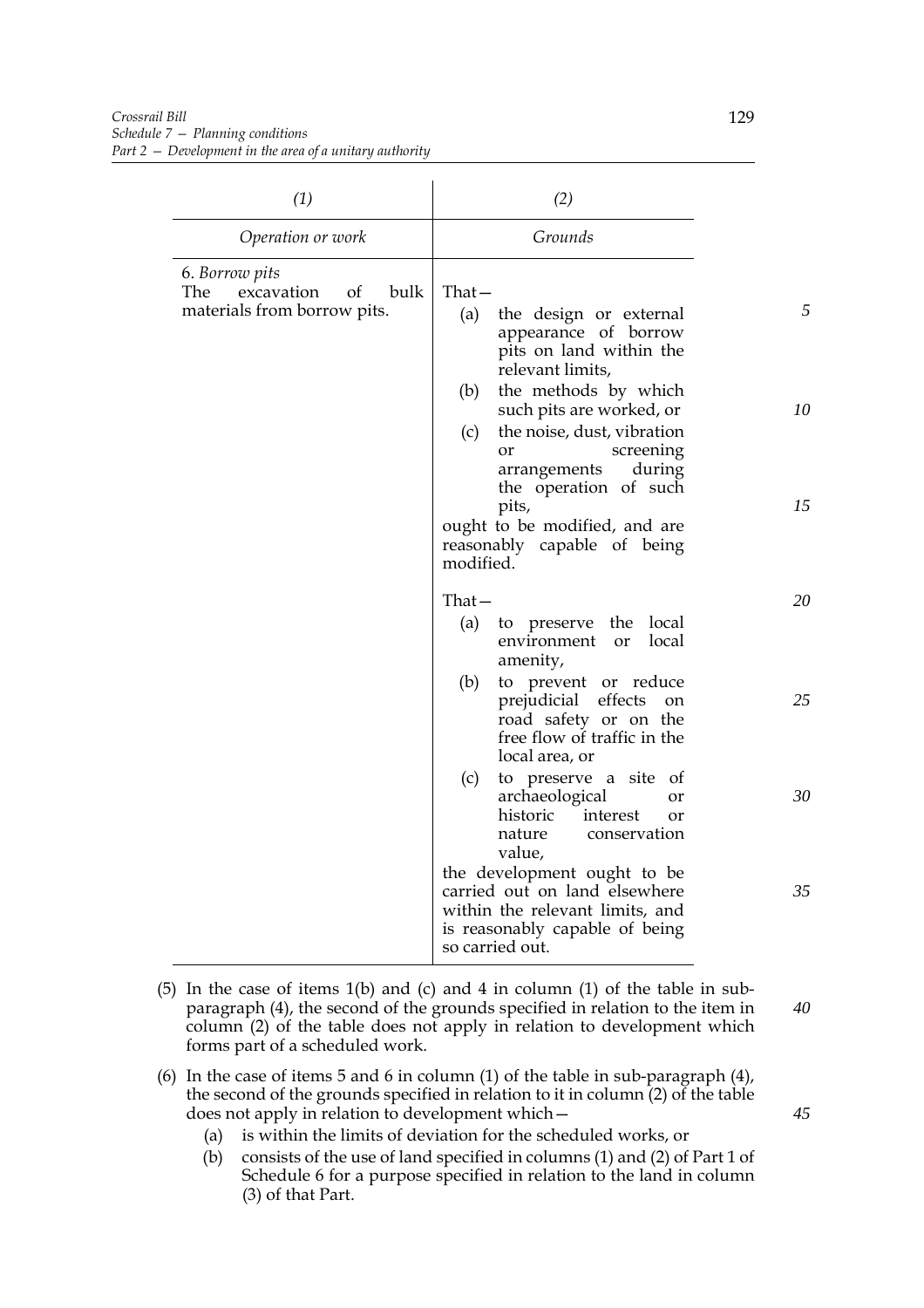*5*

*15*

- (7) Any reference in column (1) of the table in sub-paragraph (4) to a description of works does not include works of that description of a temporary nature; and for this purpose, a building ancillary to a scheduled work is only to be regarded as being of a temporary nature if it is intended to remain in place for no longer than two years after the date on which the scheduled work is brought into general use.
- (8) Sub-paragraph (4) (as it has effect with sub-paragraphs (5) to (7)) shall apply in relation to the imposition of conditions on approval as it applies in relation to the refusal of approval.
- 7 (1) Development shall be carried out in accordance with arrangements approved by the local planning authority at the request of the nominated undertaker with respect to the matters mentioned in column (1) of the table in sub-paragraph (2). *10*
	- (2) The only ground on which the local planning authority may refuse to approve for the purposes of this paragraph arrangements with respect to a matter mentioned in column (1) of the following table is  $-$ 
		- (a) that the arrangements relate to development which, for the purposes of regulating the matter in question, ought to and can reasonably be considered in conjunction with other permitted development which is to be carried out in the authority's area, or
		- (b) the ground specified in relation to the matter in column (2) of the table.

| (1)                                                                                                                  | (2)                                                                                                                                                                               |    |
|----------------------------------------------------------------------------------------------------------------------|-----------------------------------------------------------------------------------------------------------------------------------------------------------------------------------|----|
| <i>Matters</i>                                                                                                       | Grounds                                                                                                                                                                           |    |
| 1. Road transport<br>Routes by which anything is to<br>be transported on a highway by                                | That the arrangements ought to<br>be modified -                                                                                                                                   | 25 |
| large goods vehicle to a<br>working or storage site, a site<br>where it will be re-used or a<br>waste disposal site. | to preserve the local<br>(a)<br>environment,<br>local<br>amenity or a site or<br>archaeological<br><b>or</b><br>historic interest<br>$\alpha$<br>nature conservation<br>value, or | 30 |
|                                                                                                                      | (b)<br>to prevent or reduce<br>prejudicial effects on<br>road safety or on the<br>free flow of traffic in the<br>local area,                                                      | 35 |
|                                                                                                                      | and are reasonably capable of<br>being so modified.                                                                                                                               | 40 |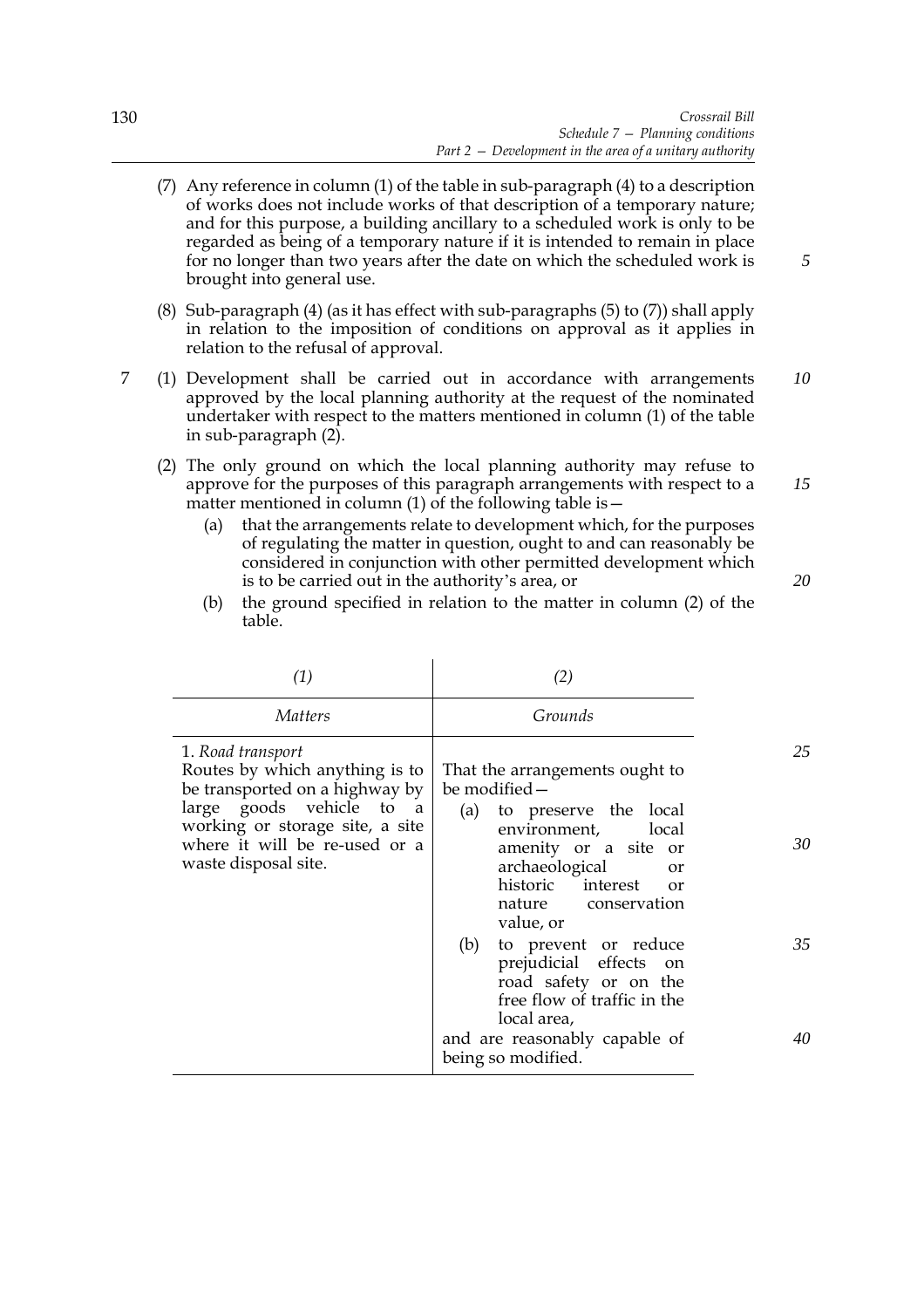| (1)                                                                                                                                                                                                                                   | (2)                                                                                                                                                                                |          |
|---------------------------------------------------------------------------------------------------------------------------------------------------------------------------------------------------------------------------------------|------------------------------------------------------------------------------------------------------------------------------------------------------------------------------------|----------|
| <i>Matters</i>                                                                                                                                                                                                                        | Grounds                                                                                                                                                                            |          |
| 2. Handling of re-useable spoil and<br>top soil<br>Handling during removal,<br>storage and re-use of any spoil<br>or top soil removed during the<br>course of carrying out the<br>development.                                        | That the arrangements ought to<br>be modified to ensure that the<br>spoil or top soil remains in good<br>condition, and are reasonably<br>capable of being so modified.            | 5        |
| 3. Storage sites<br><b>Sites</b><br>land within<br>the<br>on<br>relevant limits at which-                                                                                                                                             | That the arrangements ought to<br>be modified -<br>to preserve the local<br>(a)                                                                                                    | 10       |
| minerals, aggregates or<br>(a)<br>other<br>construction<br>materials required for<br>the development, or<br>spoil or top soil,<br>(b)<br>are to be stored until used or re-<br>used in carrying out the                               | environment,<br>local<br>amenity or a site<br><sub>of</sub><br>archaeological<br>or<br>historic<br>interest<br>or<br>nature<br>conservation<br>value, or                           | 15       |
| development or disposed of as<br>waste.                                                                                                                                                                                               | (b)<br>to prevent or reduce<br>prejudicial effects on<br>road safety or on the<br>free flow of trafic in the<br>local area,<br>and are reasonably capable of<br>being so modified. | 20<br>25 |
| 4. Construction camps<br>land within<br><b>Sites</b><br>the<br><sub>on</sub><br>relevant limits which are to be<br>residential<br>for<br>the<br>used<br>accommodation<br>of<br>persons<br>engaged in carrying out the<br>development. | As item 3.                                                                                                                                                                         | 30       |
| 5. Screening<br>Provision where necessary on<br>land within the relevant limits<br>of any screening for working<br>sites on such land required for<br>the purpose of carrying out the<br>development.                                 | As item 3.                                                                                                                                                                         | 35<br>40 |
| 6. Artifical lighting<br>The use of artificial lighting on<br>land within the relevant limits<br>for the purpose of carrying out<br>the development.                                                                                  | That the arrangements ought to<br>be modified to preserve the<br>local<br>environment<br>local<br><sub>or</sub><br>amenity, and are reasonably<br>capable of being so modified.    | 45       |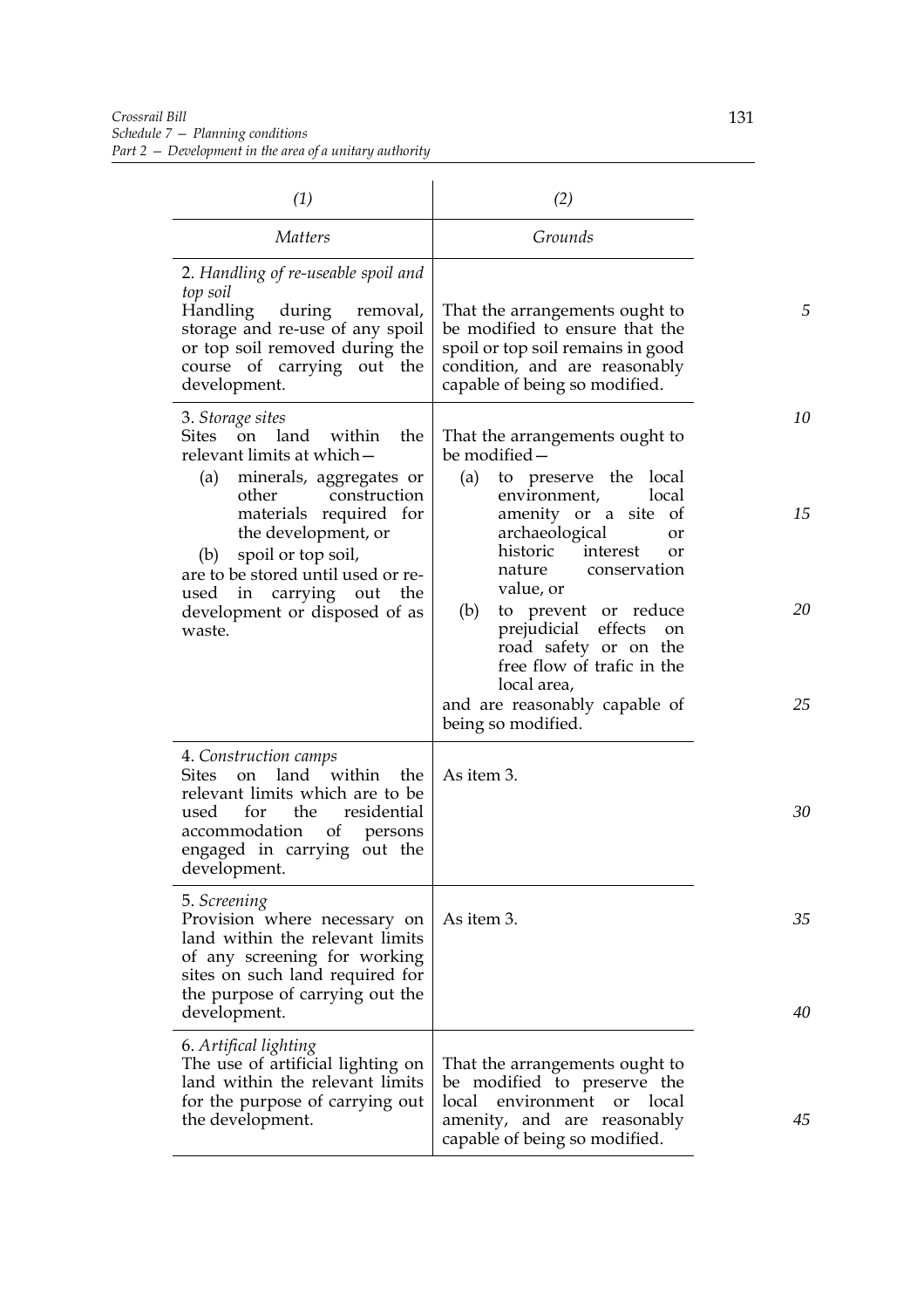*Crossrail Bill Schedule 7 — Planning conditions Part 2 — Development in the area of a unitary authority*

|   | (1)                                                                                                                                                                                                                 | (2)                                                                                                                                                                                                                                                                                              |          |
|---|---------------------------------------------------------------------------------------------------------------------------------------------------------------------------------------------------------------------|--------------------------------------------------------------------------------------------------------------------------------------------------------------------------------------------------------------------------------------------------------------------------------------------------|----------|
|   | <i>Matters</i>                                                                                                                                                                                                      | Grounds                                                                                                                                                                                                                                                                                          |          |
|   | 7. Suppression of dust<br>The suppression of dust caused<br>by construction operations<br>carried on on land within the<br>relevant limits for the purpose<br>of<br>the<br>carrying<br>out<br>development.          | As item 6.                                                                                                                                                                                                                                                                                       | 5        |
|   | 8. Mud on highway<br>Measures to be taken on land<br>within the relevant limits to<br>prevent mud being carried onto<br>any public highway as a result                                                              | That the arrangements ought to<br>be modified -<br>(a)<br>to preserve the local<br>environment<br>local<br><sub>or</sub>                                                                                                                                                                         | 10       |
|   | the<br>$\sigma f$<br>carrying<br>out<br>development.                                                                                                                                                                | amenity, or<br>to prevent or reduce<br>(b)<br>prejudicial effects<br>on<br>road safety or on the<br>free flow of traffic in the<br>local area,                                                                                                                                                   | 15<br>20 |
|   |                                                                                                                                                                                                                     | and are reasonably capable of<br>being so modified.                                                                                                                                                                                                                                              |          |
|   | (a)<br>(b)<br>any day exceed 24.                                                                                                                                                                                    | (3) No arrangements for the purposes of sub-paragraph $(1)$ shall be required $-$<br>in relation to transportation on a special road or trunk road, or<br>in relation to transportation to a site where the number of large<br>goods vehicle movements (whether to or from the site) does not on | 25       |
|   | arrangements.                                                                                                                                                                                                       | (4) In sub-paragraph (1), the reference to arrangements, in relation to item 6 in<br>column (1) of the table in sub-paragraph (2), does not include detailed                                                                                                                                     | 30       |
|   | undertaker.                                                                                                                                                                                                         | (5) The district planning authority may only impose conditions on approval for<br>the purposes of this paragraph with the agreement of the nominated                                                                                                                                             |          |
| 8 | (1) To the extent that development consists of $-$<br>the disposal of waste or spoil, or<br>(a)<br>the excavation of bulk materials from borrow pits,<br>(b)<br>land on which the development is to be carried out. | it shall not be begun unless the local planning authority has, at the request<br>of the nominated undertaker, approved a scheme for the restoration of the                                                                                                                                       | 35       |

(2) The only ground on which the local planning authority may refuse to approve, or impose conditions on the approval of, a scheme for the purposes of this paragraph is that the scheme ought to be modified, and is reasonably capable of being modified. *40*

*45*

(3) The nominated undertaker shall carry out a scheme approved for the purposes of this paragraph once it has completed its use of the land to which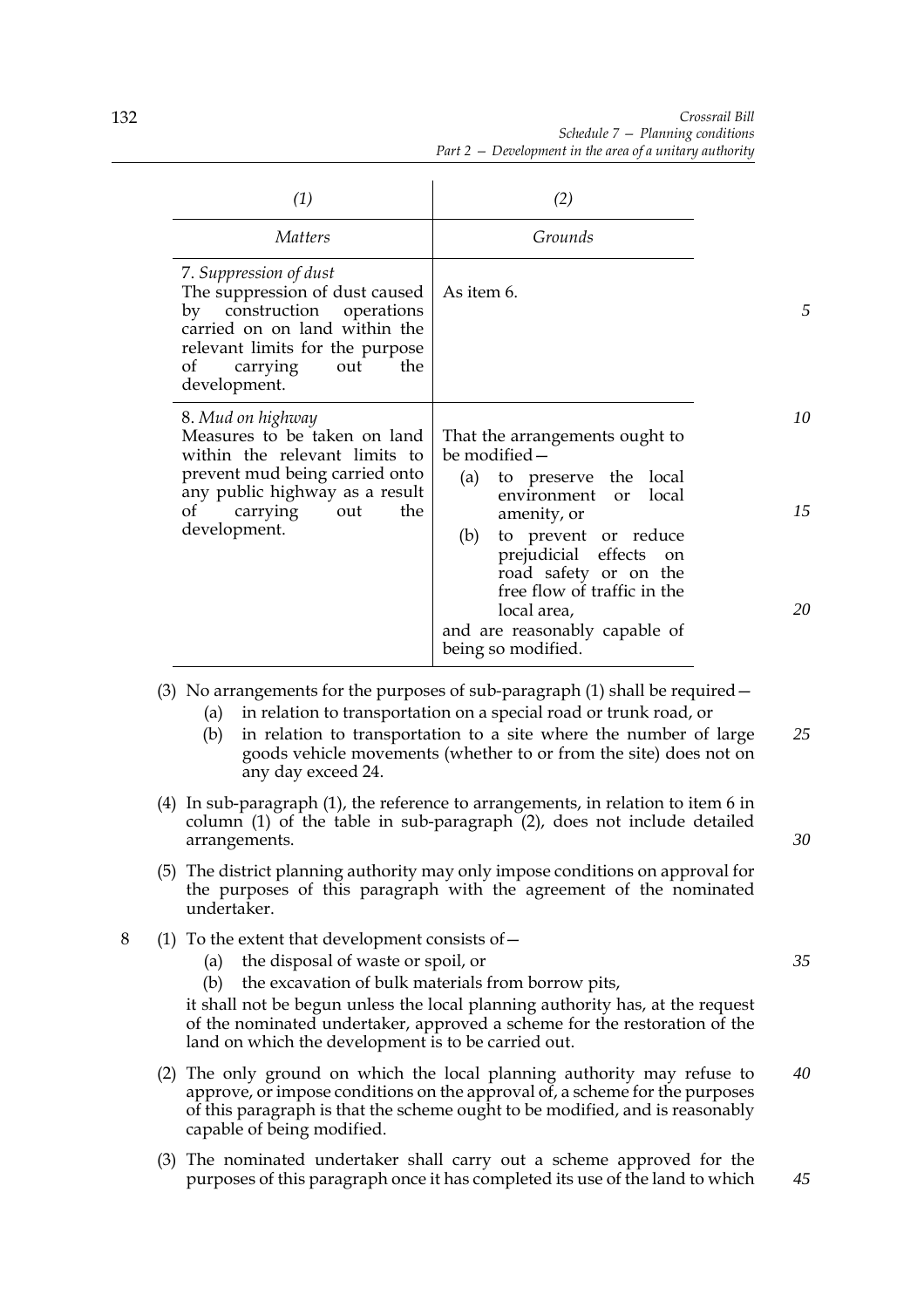the scheme relates for the purpose of carrying out development of a kind to which sub-paragraph (1) applies.

- (4) In sub-paragraph (1), the reference to restoration includes a reference to restoration in the longer term; and, accordingly, a scheme for the restoration of land may include provision about aftercare.
- 9 (1) No work to which this paragraph applies shall be brought into use without the approval of the local planning authority.
	- (2) The works to which this paragraph applies are—
		- (a) any scheduled work, except for—
			- (i) a station, or
			- (ii) so much of any work constructed in a tunnel as is at least 9 metres below the surface of the land in which it is constructed, and
		- (b) any depot constructed, in exercise of the powers conferred by this Act, for use for or in connection with the maintenance or railway vehicles or track, whether or not constructed for use also for other purposes. *15*
	- (3) The local planning authority shall, at the request of the nominated undertaker, grant approval for the purposes of sub-paragraph  $(1)$  if  $-$ 
		- (a) it considers that there are no reasonably practicable measures which need to be taken for the purpose of mitigating the effect of the work or its operation on the local environment or local amenity, or *20*
		- (b) it has approved, at the request of the nominated undertaker, a scheme consisting of provision with respect to the taking of measures for that purpose.
	- (4) The local planning authority shall not refuse to approve, nor impose conditions on the approval of, a scheme submitted for the purposes of subparagraph (3)(b) unless it is satisfied that it is expedient to do so on the ground that the scheme ought to be modified—
		- (a) to preserve the local environment or local amenity, *30*
		- (b) to preserve a site of archaeological or historic interest, or
		- (c) in the interests of nature conservation,

and that the scheme is reasonably capable of being so modified.

- 10 Where the local planning authority approves a scheme for the purposes of paragraph  $9(3)(b)$ , the nominated undertaker shall be required  $-\frac{1}{2}$ 
	- (a) to carry out the scheme, and
	- (b) to comply with any condition subject to which the scheme is approved.

### *Conditions: general*

- 11 (1) Where development consists of or includes the carrying out on any site of operations ancillary to the construction of any of the scheduled works, those operations shall be discontinued as soon as reasonably practicable after the completion of the relevant scheduled work or works. *40*
	- (2) The nominated undertaker shall, following discontinuation of the use of any site for carrying out operations ancillary to the construction of any of the

*5*

*10*

*25*

*35*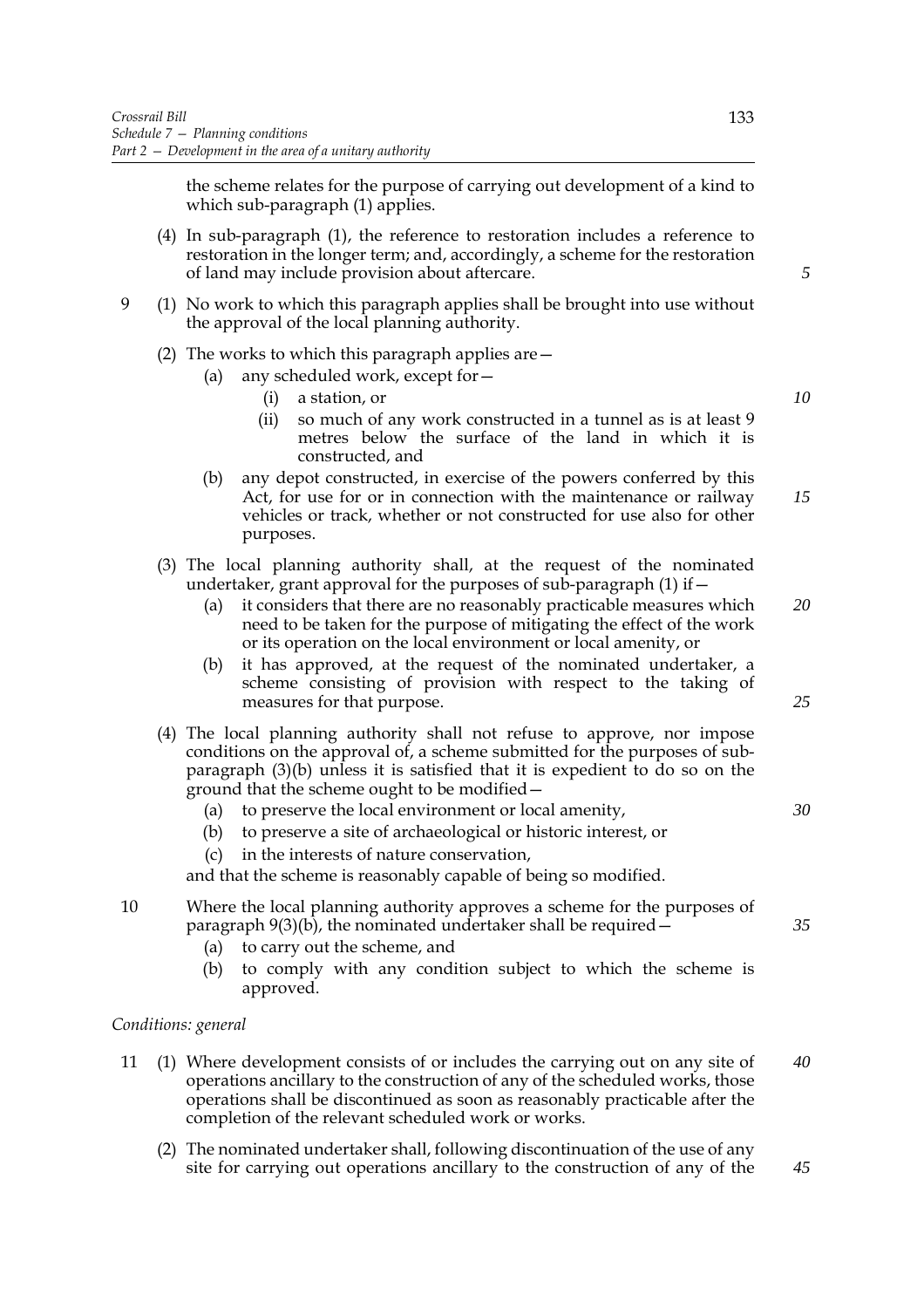scheduled works, restore the site in accordance with a scheme agreed with the local planning authority.

- (3) If, in relation to a site used for carrying out operations ancillary to the construction of any of the scheduled works, no scheme has been agreed for the purposes of sub-paragraph (2) within 6 months of the completion of the relevant scheduled work or works, the scheme shall be such as the appropriate Ministers may determine after consultation with the nominated undertaker and the local planning authority.
- (4) Where, independently of any consultation under sub-paragraph (3), the appropriate Ministers ask the local planning authority for assistance in connection with the carrying out by them of their function under subparagraph (3), they may require the nominated undertaker to reimburse to the planning authority any expenses which it reasonably incurs in meeting the request.
- (5) Sub-paragraph (2) shall not apply to a site to the extent that it consists of land to which a scheme under paragraph 8 applies. *15*
- (6) Sub-paragraph (2) shall not apply where the site is one in relation to which the nominated undertaker is subject to an obligation under paragraph 2(1) of Schedule 5.
- (7) In this paragraph, references to the relevant scheduled work or works, in relation to any site, are to the scheduled work or works to which the operations carried out on that site were ancillary. *20*

# PART 3

## DEVELOPMENT NOT IN THE AREA OF A UNITARY AUTHORITY

## *Introductory*

12 This Part has effect in relation to development not in the area of a unitary authority.

## *Planning regimes: district councils*

- 13 (1) The requirement set out in paragraph 14 shall be a condition of the deemed planning permission, so far as relating to relevant development in the area of a district council which is not a qualifying authority for the purposes of this Schedule.
	- (2) For the purposes of sub-paragraph (1), development is relevant development to the extent that it consists of or includes the erection, construction, alteration or extension of any building.
	- (3) The requirements set out in paragraphs 15 and 16 shall be conditions of the deemed planning permission, so far as relating to development, other than excepted development, in the area of a district council which is a qualifying authority for the purposes of this Schedule.
	- (4) For the purposes of sub-paragraph (3), excepted development is development consisting of— *40*
		- (a) the disposal of waste or spoil, or
		- (b) the excavation of bulk materials from borrow pits.

*25*

*5*

*10*

*30*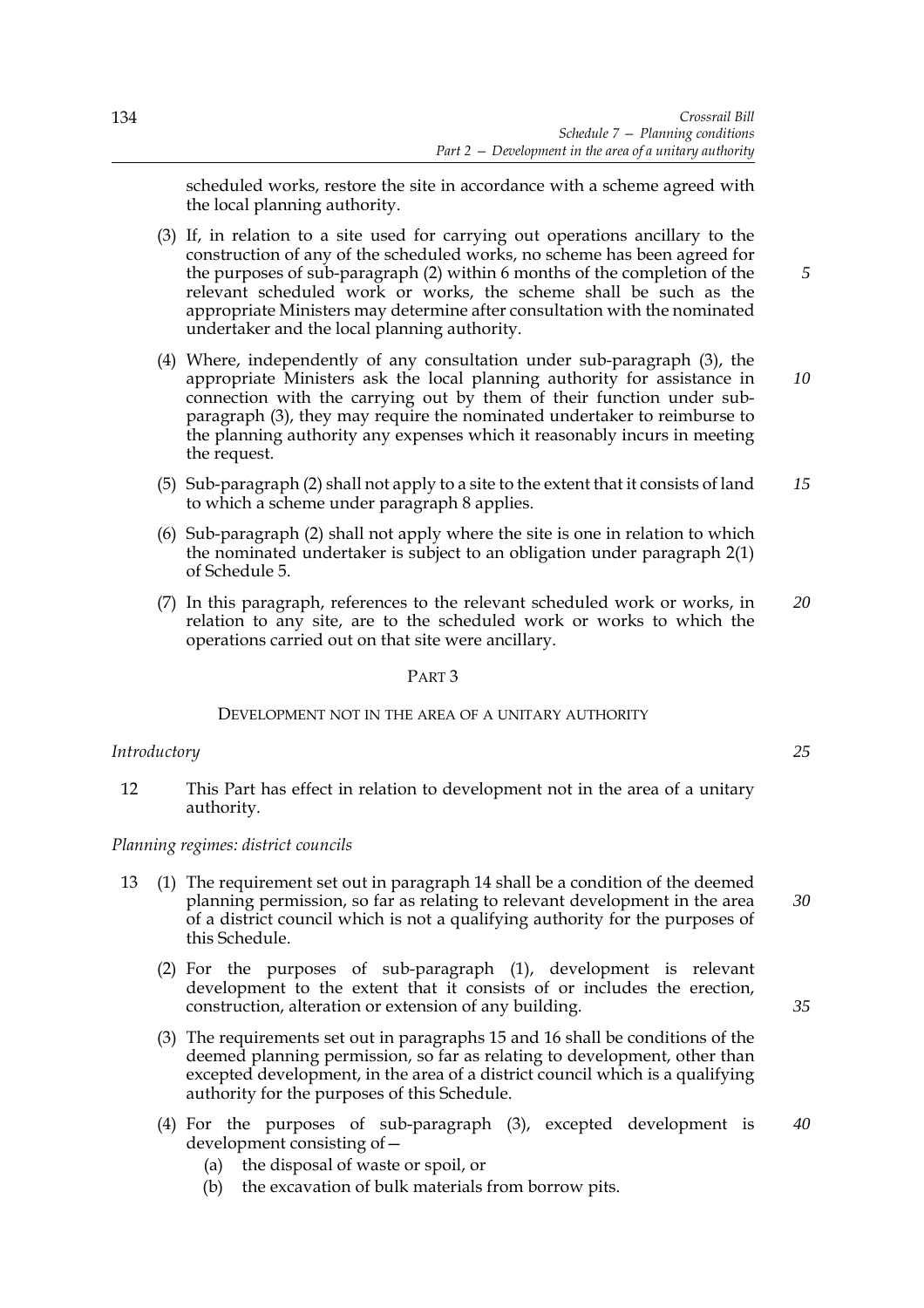- (5) The requirements set out in paragraphs 17 and 18 shall be conditions of the deemed planning permission, so far as relating to development in the area of a district council which is a qualifying authority for the purposes of this Schedule.
- (6) The requirements set out in paragraph 19 shall be conditions of the deemed planning permission, so far as relating to development in the area of any district council

## *District conditions: non-qualifying authority*

- 14 (1) Development shall be carried out in accordance with plans and specifications for the time being approved by the district planning authority at the request of the nominated undertaker.
	- (2) The district planning authority may, on approving a plan or specification for the purposes of this paragraph, specify any respect in which it requires additional details of the development to be submitted for approval.
	- (3) Where the district planning authority exercises the power conferred by subparagraph (2), the plans and specifications in accordance with which the development is required under sub-paragraph (1) to be carried out shall, as regards the specified respect, include a plan or specification showing the additional details. *15*
	- (4) The only ground on which the district planning authority may refuse to approve plans or specifications for the purposes of this paragraph is— *20*
		- (a) that the development to which they relate ought to, and could reasonably, be carried out elsewhere on land within the relevant limits, or
		- (b) that the design or external appearance of any building to which they relate ought to be modified to preserve the local environment or local amenity, and is reasonably capable of being so modified. *25*

## *District conditions: qualifying authority*

- 15 (1) To the extent that development consists of any operation or work mentioned in column (1) of the table in sub-paragraph (4), it shall be carried out in accordance with plans and specifications for the time being approved by the district planning authority at the request of the nominated undertaker. *30*
	- (2) The district planning authority may, on approving a plan or specification for the purposes of this paragraph, specify any respect in which it requires there to be submitted for approval additional details of the operation or work which gives rise to the need for approval under sub-paragraph (1). *35*
	- (3) Where the district planning authority exercises the power conferred by subparagraph (2), the plans and specifications in accordance with which the development is required under sub-paragrah (1) to be carried out shall, as regards the specified respect, include a plan or specification showing the additional details.
	- (4) The only ground on which the district planning authority may refuse to approve for the purposes of this paragraph plans or specifications of any operation or work mentioned in column (1) of the following table is a ground specified in relation to it in column (2) of the table.

*5*

*10*

*40*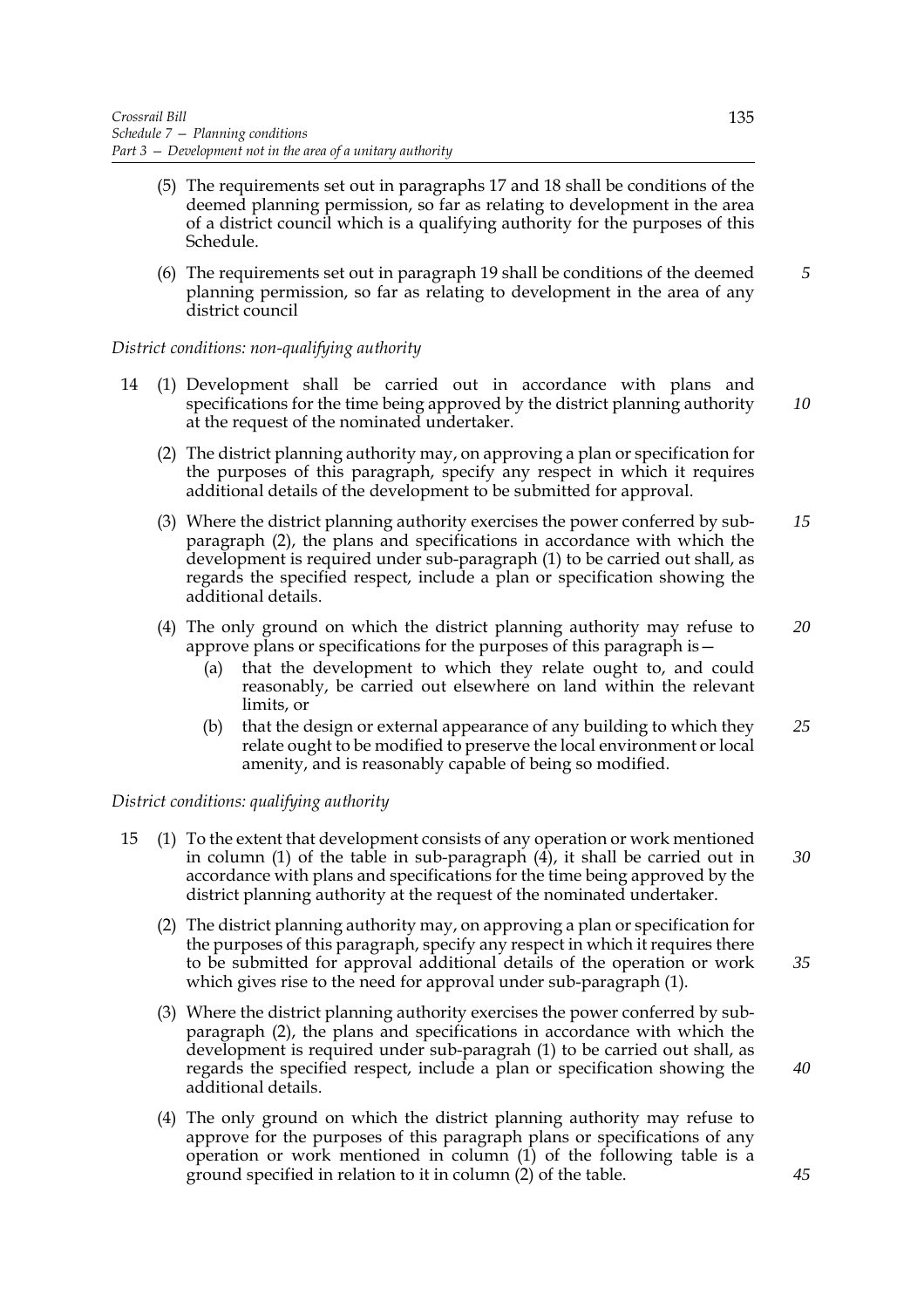| (1)                                                                                                                                                                                                                                                                                                                                                                                                                                                                                                                   | (2)                                                                                                                                                                                                                                                                                                                                                                                                                                                                                               |                     |
|-----------------------------------------------------------------------------------------------------------------------------------------------------------------------------------------------------------------------------------------------------------------------------------------------------------------------------------------------------------------------------------------------------------------------------------------------------------------------------------------------------------------------|---------------------------------------------------------------------------------------------------------------------------------------------------------------------------------------------------------------------------------------------------------------------------------------------------------------------------------------------------------------------------------------------------------------------------------------------------------------------------------------------------|---------------------|
| Operation or work                                                                                                                                                                                                                                                                                                                                                                                                                                                                                                     | Grounds                                                                                                                                                                                                                                                                                                                                                                                                                                                                                           |                     |
| 1. Construction works<br>(a) The erection, construction,<br>alteration or extension of any<br>building (except for anything<br>within (b) or (c) or item $2$ or $4$ )<br>or road vehicle park.<br>(b) The construction, alteration<br>or extension of any terracing,<br>cuttings, embankments or other<br>earth works.<br>(c) The erection, construction,<br>alteration of extension of any<br>fences, walls or other barriers<br>(including bunds) for visual or<br>noise<br>screening<br>dust<br>or<br>suppression. | That the design or external<br>appearance of the works ought<br>to be modified -<br>(a)<br>to preserve the local<br>local<br>environment<br><sub>or</sub><br>amenity,<br>(b)<br>to prevent or reduce<br>prejudicial effects<br>on<br>road safety or on the<br>free flow of trafic in the<br>local area, or<br>(c)<br>to preserve a site of<br>archaeological<br>or<br>historic<br>interest<br><b>or</b><br>conservation<br>nature<br>value,<br>and is reasonably capable of<br>being so modified. | 5<br>10<br>15<br>20 |
|                                                                                                                                                                                                                                                                                                                                                                                                                                                                                                                       | That the development ought to,<br>and could reasonably, be<br>carried out elsewhere within<br>the limits of the land on which<br>the works of which it forms part<br>may be carried out under this<br>Act.                                                                                                                                                                                                                                                                                        | 25                  |
| 2. Minor construction works<br>The erection, construction,<br>alteration or extension of any<br>transformers,<br>telecommunications masts or<br>pedestrian accesses to railway<br>lines.                                                                                                                                                                                                                                                                                                                              | That the design or external<br>appearance of the works ought<br>to be modified to preserve the<br>local environment or local<br>amenity, and is reasonably<br>capable of being so modified.                                                                                                                                                                                                                                                                                                       | 30<br>35            |
|                                                                                                                                                                                                                                                                                                                                                                                                                                                                                                                       | That the development ought to,<br>and could reasonably, be<br>carried out on land elsewhere<br>within the relevant limits.                                                                                                                                                                                                                                                                                                                                                                        | 40                  |
| 3. Fences and walls<br>The<br>erection,<br>construction,<br>alteration or extension of any<br>fences or walls (except<br>for<br>anything within item $1(c)$ ).                                                                                                                                                                                                                                                                                                                                                        | That the development ought to,<br>and could reasonably, be<br>carried out on land elsewhere<br>within the relevant limits.                                                                                                                                                                                                                                                                                                                                                                        | 45                  |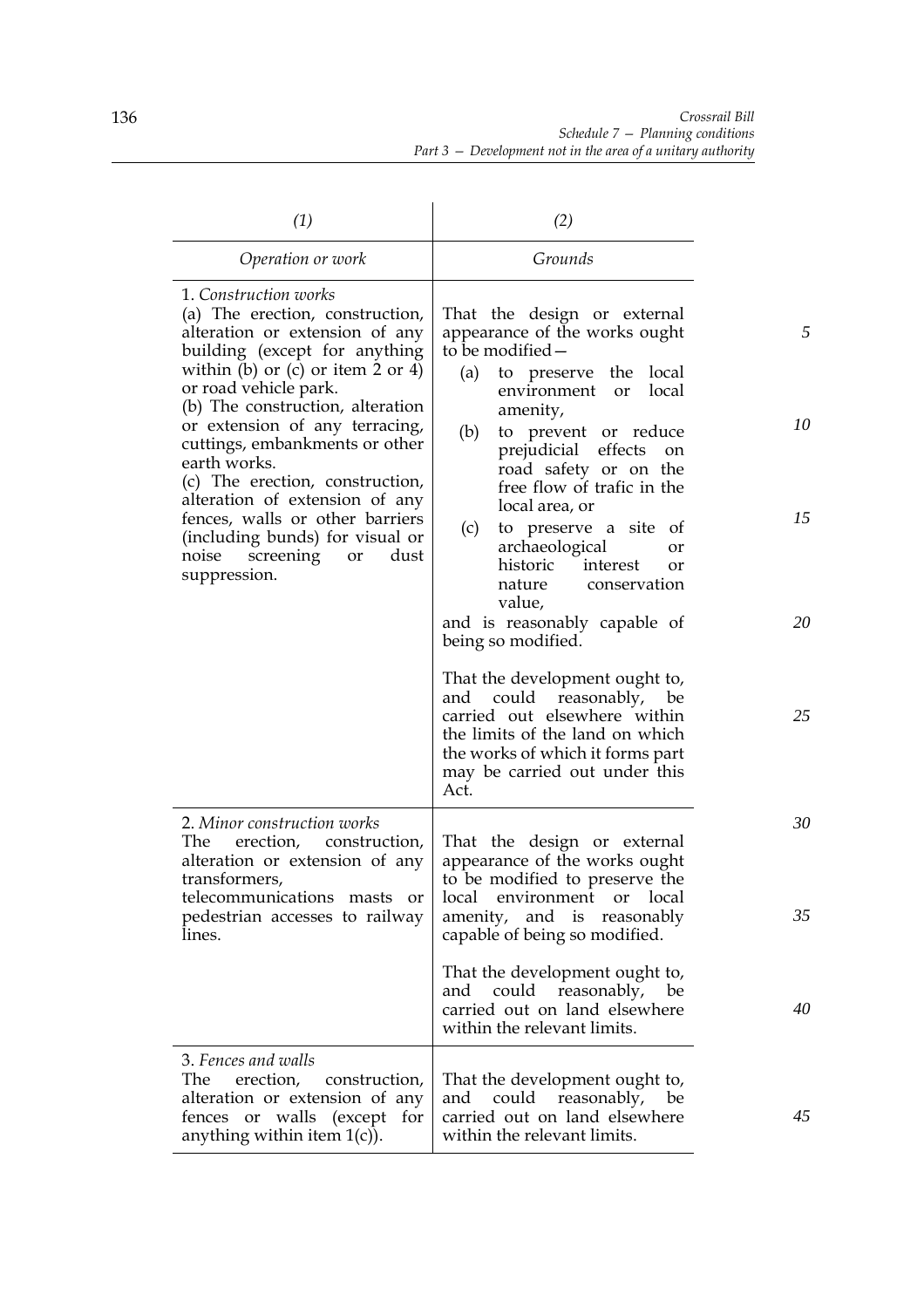| (1)                                                                                                  | (2)                                                                                                                                                                                                                    |    |
|------------------------------------------------------------------------------------------------------|------------------------------------------------------------------------------------------------------------------------------------------------------------------------------------------------------------------------|----|
| Operation or work                                                                                    | Grounds                                                                                                                                                                                                                |    |
| 4. Articifial lighting<br>The erection, construction or<br>installation of<br>lighting<br>equipment. | That the design of<br>the<br>equipment, with respect to the<br>emission of light, ought to be<br>modified to preserve the local<br>environment or local amenity,<br>and is reasonably capable of<br>being so modified. | 10 |
|                                                                                                      | That the development ought to,<br>and could reasonably,<br>be<br>carried out elsewhere within<br>the limits of land on which the<br>works of which it forms part<br>may be carried out under this<br>Act.              | 15 |

- (5) In the case of items  $1(b)$  and (c) and 4 in column (1) of the table in subparagraph (4), the second of the grounds specified in relation to the item in column (2) of the table does not apply in relation to development which forms part of a scheduled work. *20*
- (6) Any reference in column (1) of the table in sub-paragraph (4) to a description of works does not include works of that description of a temporary nature; and for this purpose, a building ancillary to a scheduled work is only to be regarded as being of a temporary nature if it is intended to remain in place for no longer than two years after the date on which the scheduled work is brought into general use. *25*
- (7) Sub-paragraph (4) (as it has effect with sub-paragraphs (5) and (6)) shall apply in relation to the imposition of conditions on approval as it applies in relation to the refusal of approval. *30*
- 16 (1) Development shall be carried out in accordance with arangements approved by the district planning authority at the request of the nominated undertaker with respect to the matters mentioned in column (1) of the table in subparagraph (2).
	- (2) The only ground on which the district planning authority may refuse to approve for the purposes of this paragraph arrangements with respect to a matter mentioned in column  $(1)$  of the following table is  $-$ 
		- (a) that the arrangements relate to development which, for the purposes of regulating the matter in question, ought to and can reasonably be considered in conjunction with other permitted development which is to be carried out in the authority's area, or
		- (b) the ground specified in relation to the matter in column (2) of the table.

*35*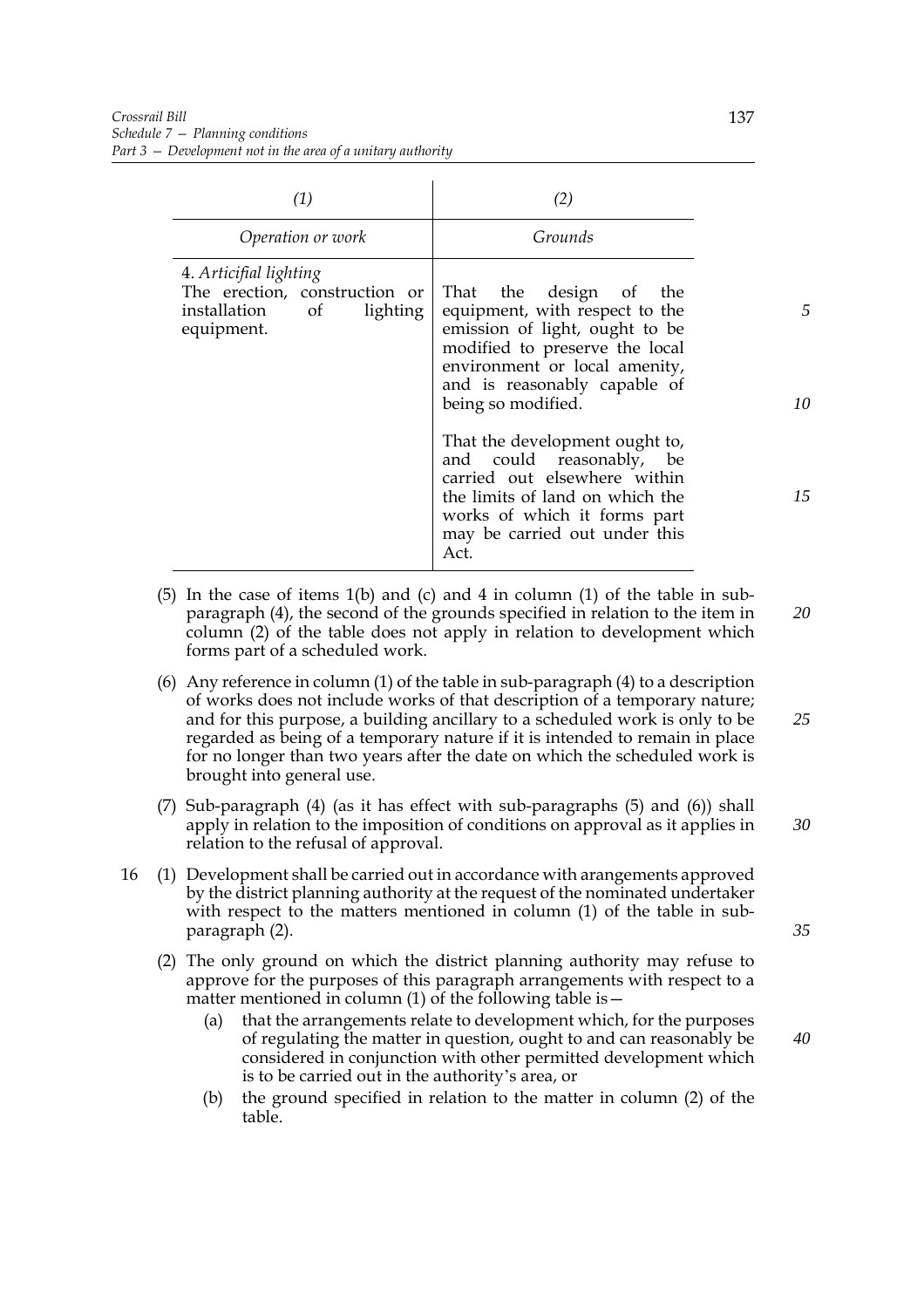| (1)                                                                                                                                                                                                                                                                                                                                            | (2)                                                                                                                                                                                                                                                                                                                                                                                                                              |                     |
|------------------------------------------------------------------------------------------------------------------------------------------------------------------------------------------------------------------------------------------------------------------------------------------------------------------------------------------------|----------------------------------------------------------------------------------------------------------------------------------------------------------------------------------------------------------------------------------------------------------------------------------------------------------------------------------------------------------------------------------------------------------------------------------|---------------------|
| <i>Matters</i>                                                                                                                                                                                                                                                                                                                                 | Grounds                                                                                                                                                                                                                                                                                                                                                                                                                          |                     |
| 1. Storage sites<br>on land<br>Sites<br>within<br>the<br>relevant limits at which-<br>minerals, aggregates or<br>(a)<br>other<br>construction<br>materials required for<br>the development, or<br>spoil or top soil,<br>(b)<br>are to be stored until used or re-<br>carrying out the<br>used<br>in<br>development or disposed of as<br>waste. | That the arrangements ought to<br>be modified –<br>to preserve the local<br>(a)<br>environment,<br>local<br>amenity or a site of<br>archaeological<br>or<br>historic<br>interest<br><b>or</b><br>nature<br>conservation<br>value, or<br>(b)<br>to prevent or reduce<br>prejudicial<br>effects<br>on<br>road safety or on the<br>free flow of trafic in the<br>local area,<br>and are reasonably capable of<br>being so modified. | 5<br>10<br>15<br>20 |
| 2. Construction camps<br>on land within<br>the<br>Sites<br>relevant limits which are to be<br>for<br>the<br>residential<br>used<br>of<br>accommodation<br>persons<br>engaged in carrying out the<br>development.                                                                                                                               | As item 1.                                                                                                                                                                                                                                                                                                                                                                                                                       | 25                  |
| 3. Screening<br>Provision where necessary on<br>land within the relevant limits<br>of any screening for working<br>sites on such land required for<br>the purpose of carrying out the<br>development.                                                                                                                                          | As item 1.                                                                                                                                                                                                                                                                                                                                                                                                                       | 30                  |
| 4. Artifical lighting<br>The use of artificial lighting on<br>land within the relevant limits<br>for the purpose of carrying out<br>the development.                                                                                                                                                                                           | That the arrangements ought to<br>be modified to preserve the<br>local<br>environment<br>or local<br>amenity, and are reasonably<br>capable of being so modified.                                                                                                                                                                                                                                                                | 35<br>40            |
| 5. Suppression of dust<br>The suppression of dust caused<br>construction<br>operations<br>by<br>carried on on land within the<br>relevant limits for the purpose<br>out<br>the<br>οf<br>carrying<br>development.                                                                                                                               | As item 4.                                                                                                                                                                                                                                                                                                                                                                                                                       | 45                  |

The Table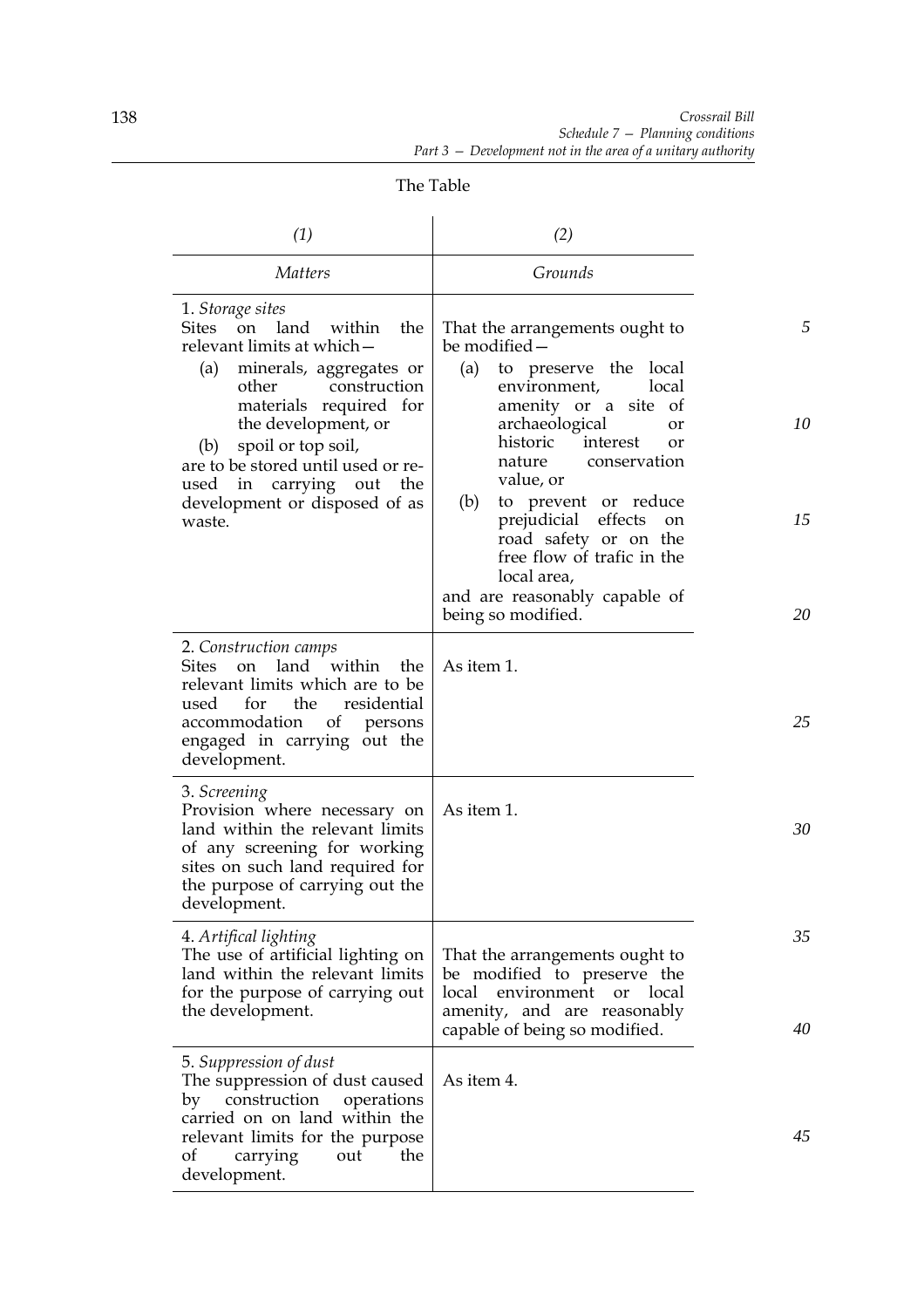| (1)                                                                                                                                                                                                 | (2)                                                                                                                                                                                                                                                                                                           |               |
|-----------------------------------------------------------------------------------------------------------------------------------------------------------------------------------------------------|---------------------------------------------------------------------------------------------------------------------------------------------------------------------------------------------------------------------------------------------------------------------------------------------------------------|---------------|
| <i>Matters</i>                                                                                                                                                                                      | Grounds                                                                                                                                                                                                                                                                                                       |               |
| 6. Mud on highway<br>Measures to be taken on land<br>within the relevant limits to<br>prevent mud being carried onto<br>any public highway as a result<br>of<br>carrying out<br>the<br>development. | That the arrangements ought to<br>be modified -<br>to preserve the local<br>(a)<br>environment or local<br>amenity, or<br>(b)<br>to prevent or reduce<br>prejudicial effects on<br>road safety or on the<br>free flow of traffic in the<br>local area,<br>and are reasonably capable of<br>being so modified. | 5<br>10<br>15 |

- (3) The district planning authority may only impose conditions on approval for the purposes of this paragraph with the agreement of the nominated undertaker.
- (4) In sub-paragraph (1), the reference to arrangements, in relation to item 4 in column (1) of the table in sub-paragraph (2), does not include detailed arrangements. *20*
- 17 (1) No work to which this paragraph applies shall be brought into use without the approval of the district planning authority.
	- (2) The works to which this paragraph applies are—
		- (a) any scheduled work, except for—
			- (i) a station, or
			- (ii) so much of any work constructed in a tunnel as is at least 9 metres below the surface of the land in which it is constructed, and
		- (b) any depot constructed, in exercise of the powers conferred by this Act, for use for or in connection with the maintenance or railway vehicles or track, whether or not constructed for use also for other purposes. *30*
	- (3) The district planning authority shall, at the request of the nominated undertaker, grant approval for the purposes of sub-paragraph  $(1)$  if  $-$ 
		- (a) it considers that there are no reasonably practicable measures which need to be taken for the purpose of mitigating the effect of the work or its operation on the local environment or local amenity, or
		- (b) it has approved, at the request of the nominated undertaker, a scheme consisting of provision with respect to the taking of measures for that purpose.
	- (4) The district planning authority shall not refuse to approve, nor impose conditions on the approval of, a scheme submitted for the purposes of subparagraph (3)(b) unless it is satisfied that it is expedient to do so on the ground that the scheme ought to be modified—
		- (a) to preserve the local environment or local amenity,

*35*

*25*

*40*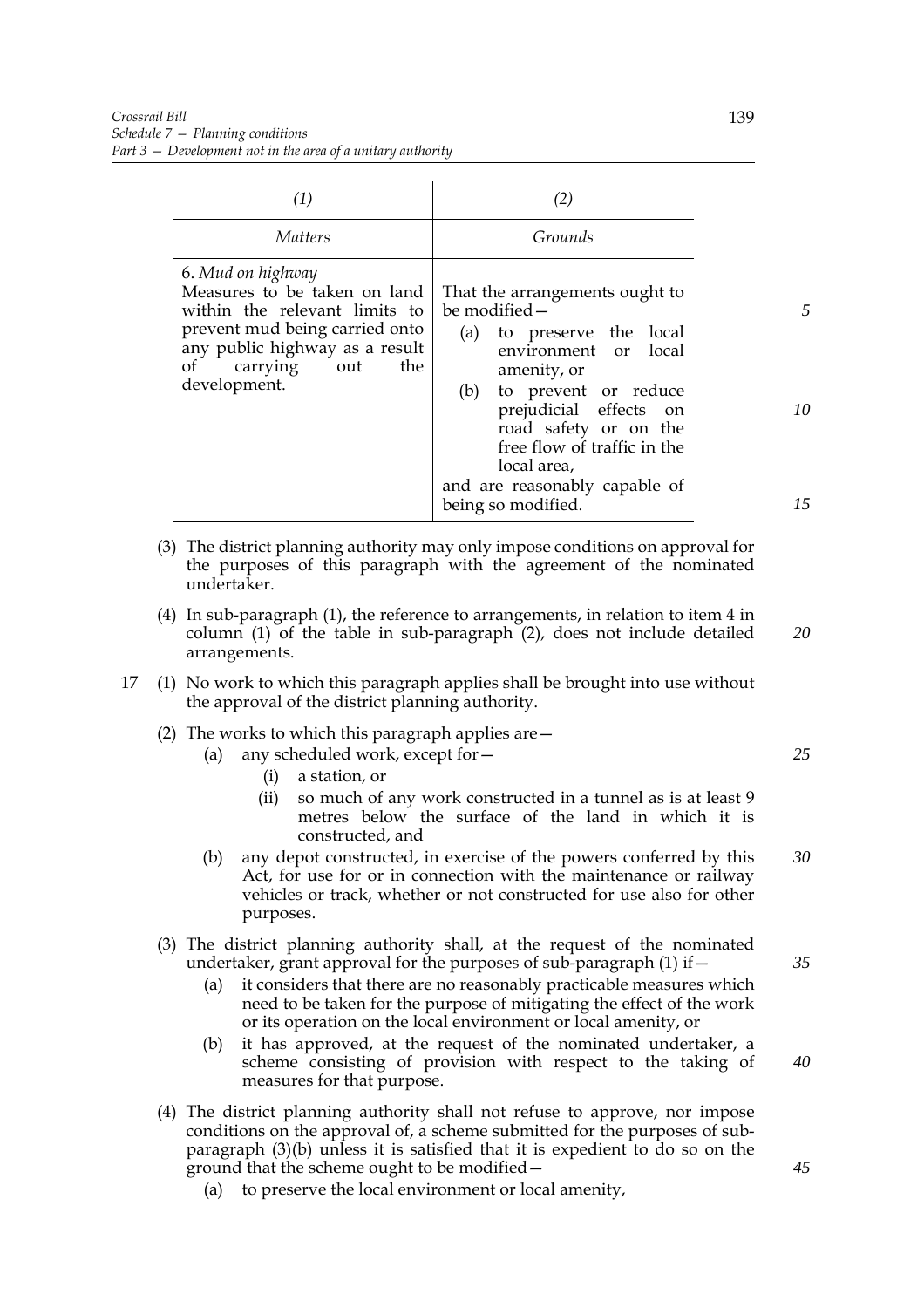- (b) to preserve a site of archaeological or historic interest, or
- (c) in the interests of nature conservation,

and that the scheme is reasonably capable of being so modified.

- 18 Where the district planning authority approves a scheme for the purposes of paragraph  $17(3)(b)$ , the nominated undertaker shall be required  $\sim$ 
	- (a) to carry out the scheme, and
	- (b) to comply with any condition subject to which the scheme is approved.

## *District conditions: general*

- 19 (1) Where development consists of or includes the carrying out on any site of operations ancillary to the construction of any of the scheduled works, those operations shall be discontinued as soon as reasonably practicable after the completion of the relevant scheduled work or works. *10*
	- (2) The nominated undertaker shall, following discontinuation of the use of any site for carrying out operations ancillary to the construction of any of the scheduled works, restore the site in accordance with a scheme agreed with the district planning authority. *15*
	- (3) If, in relation to a site used for carrying out operations ancillary to the construction of any of the scheduled works, no scheme has been agreed for the purposes of sub-paragraph (2) within 6 months of the completion of the relevant scheduled work or works, the scheme shall be such as the appropriate Ministers may determine after consultation with the nominated undertaker and the district planning authority.
	- (4) Where, independently of any consultation under sub-paragraph (3), the appropriate Mininsters ask the district planning authority for assistance in connection with the carrying out by them of their function under subparagraph (3), they may require the nominated undertaker to reimburse to the planning authority any expenses which it reasonably incurs in meeting the request.
	- (5) Sub-paragraph (2) shall not apply to a site to the extent that it consists of land to which a scheme under paragraph 23 applies. *30*
	- (6) Sub-paragraph (2) shall not apply where the site is one in relation to which the nominated undertaker is subject to an obligation under paragraph 2(1) of Schedule 5.
	- (7) In this paragraph, references to the relevant scheduled work or works, in relation to any site, are to the scheduled work or works to which the operations carried out on that site were ancillary. *35*

## *County conditions: qualifying authority*

- 20 (1) The requirements set out in paragraphs 21 to 23 shall be conditions of the deemed planning permission, so far as relating to relevant development in the area of a county council which is a qualfying authority for the purposes of this Schedule.
	- (2) For the purposes of sub-paragraph (1), relevant development is development consisting of—
		- (a) the disposal of waste or spoil, or

*5*

*20*

*25*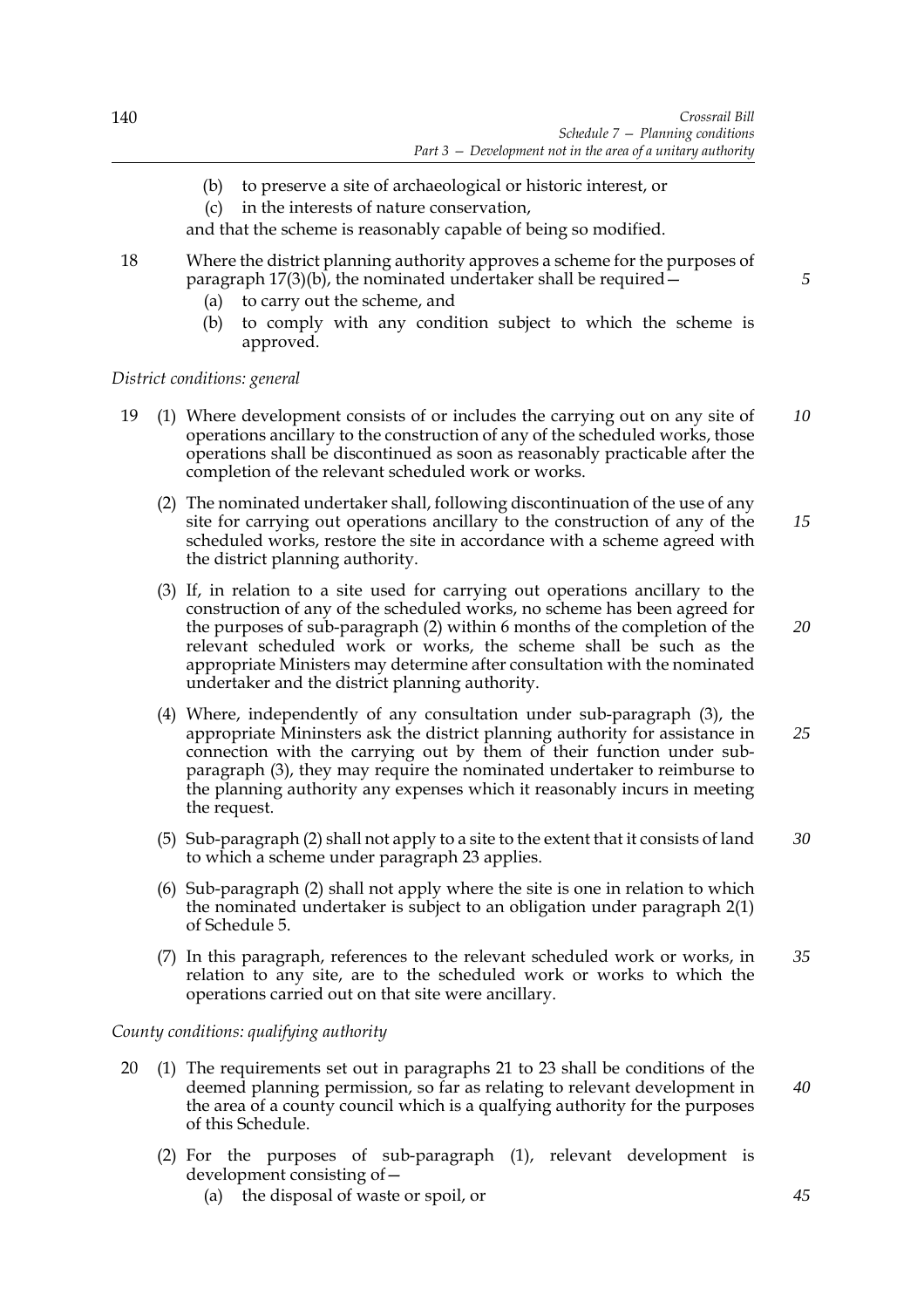- (b) the excavation of bulk materials from borrow pits.
- (3) The requirement set out in paragraph 24 shall be a condition of the deemed planning permission, so far as relating to development in the area of a county council which is a qualifying authority for the purposes of this Schedule.
- 21 (1) To the extent that development consists of any operation or work mentioned in column (1) of the table in sub-paragraph  $(4)$ , it shall be carried out in accordance with plans and specifications for the time being approved by the county planning authority at the request of the nominated undertaker.
	- (2) The county planning authority may, on approving a plan or specification for the purposes of this paragraph, specify any respect in which it requires there to be submitted for approval additional details of the operation or work which gives rise to the need for approval under sub-paragraph (1). *10*
	- (3) Where the county planning authority exercises the power conferred by subparagraph (2), the plans and specifications in accordance with which the development is required under sub-paragraph (1) to be carried out shall, as regards the specific respect, include a plan or specification showing the additional details. *15*
	- (4) The only ground on which the county planning authority may refuse to approve for the purposes of this paragraph plans or specifications of any operation or work mentioned in column (1) of the following table is a ground specified in relation to it in column (2) of the table.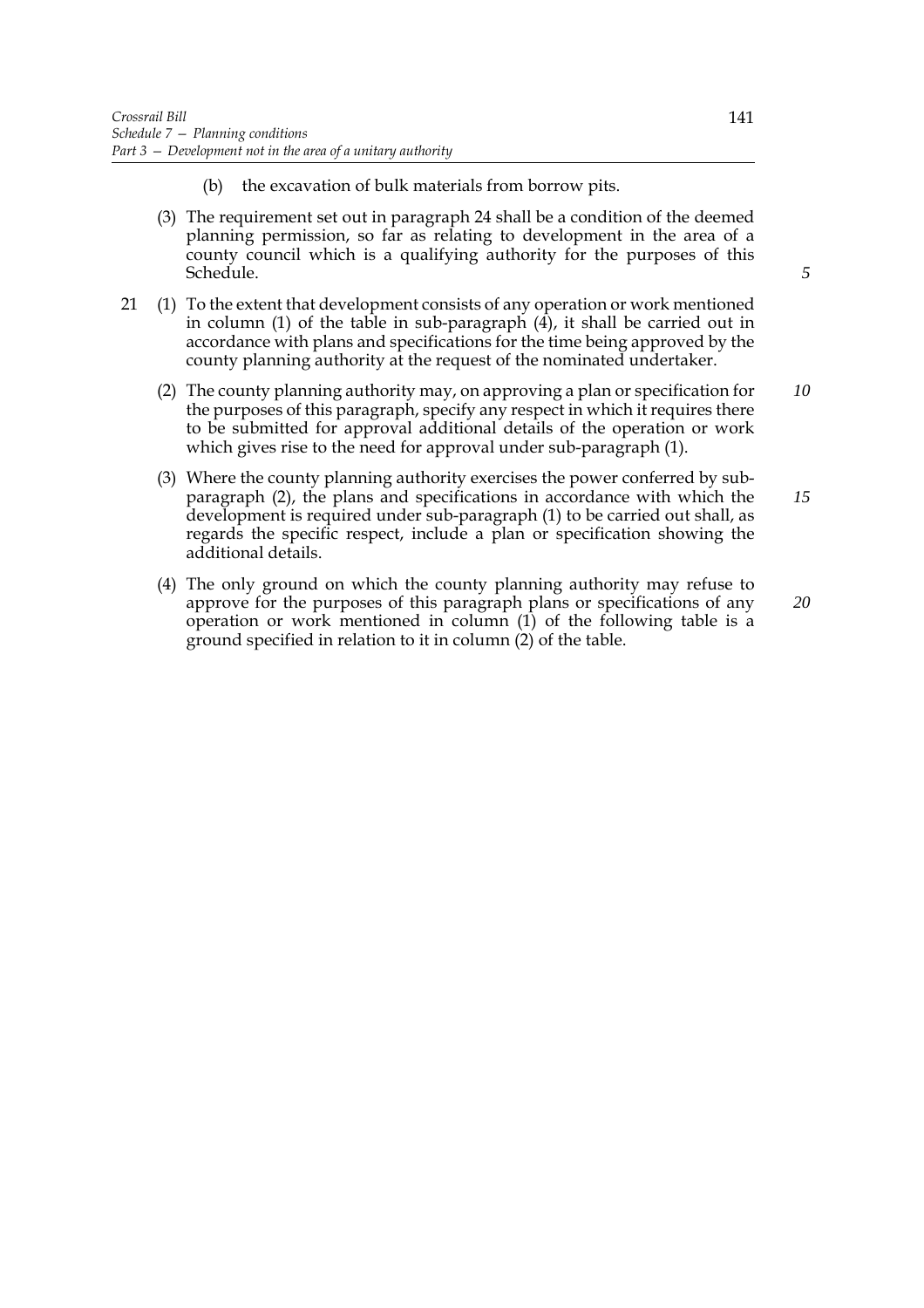| (1)                                                            | (2)                                                                                                                                                  |    |
|----------------------------------------------------------------|------------------------------------------------------------------------------------------------------------------------------------------------------|----|
| Operation or work                                              | Grounds                                                                                                                                              |    |
| 1. Waste and spoil disposal<br>The disposal of waste or spoil. | $That -$<br>(a)<br>the design or external                                                                                                            | 5  |
|                                                                | appearance of disposal<br>sites on land within the<br>relevant limits,                                                                               |    |
|                                                                | the methods by which<br>(b)<br>such sites are worked, or<br>the noise, dust, vibration<br>(c)                                                        | 10 |
|                                                                | screening<br>or<br>arrangements<br>during<br>the operation of such                                                                                   |    |
|                                                                | sites,<br>ought to be modified, and are<br>reasonably capable of being<br>modified.                                                                  | 15 |
|                                                                | $That -$<br>(a)<br>to preserve<br>the<br>local<br>local<br>environment<br><b>or</b><br>amenity,                                                      | 20 |
|                                                                | (b)<br>to prevent or reduce<br>prejudicial effects<br>on<br>road safety or on the<br>free flow of traffic in the<br>local area, or                   | 25 |
|                                                                | (c)<br>to preserve a site<br><sub>ot</sub><br>archaeological<br>or<br>historic<br>interest<br>or<br>nature<br>conservation<br>value,                 | 30 |
|                                                                | the development ought to be<br>carried out on land elsewhere<br>within the relevant limits, and<br>is reasonably capable of being<br>so carried out. | 35 |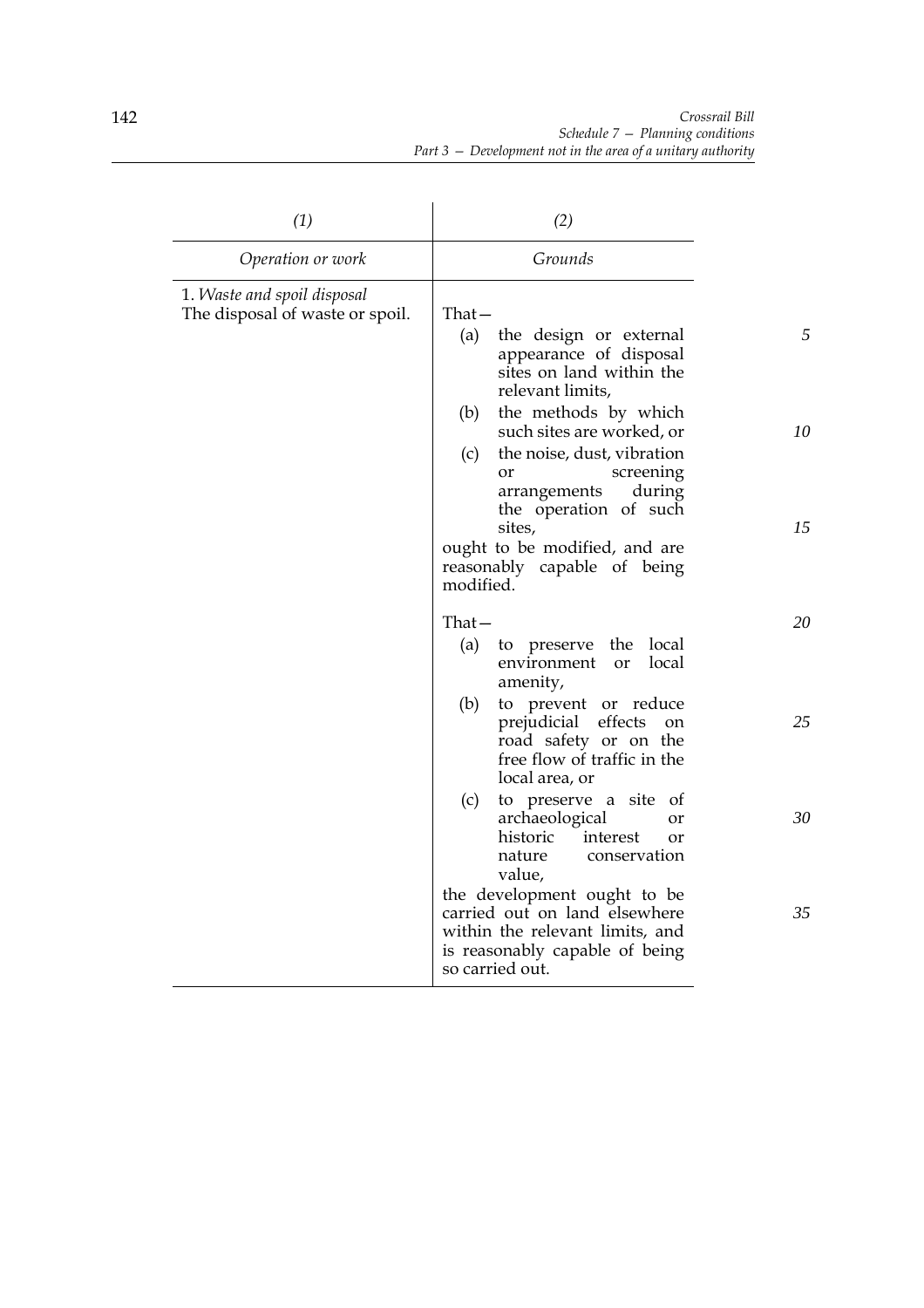| (1)                                                                              | (2)                                                                                                                                                                       |    |
|----------------------------------------------------------------------------------|---------------------------------------------------------------------------------------------------------------------------------------------------------------------------|----|
| Operation or work                                                                | Grounds                                                                                                                                                                   |    |
| 2. Borrow pits<br>bulk<br>The<br>excavation<br>of<br>materials from borrow pits. | $That -$<br>the design or external<br>(a)<br>appearance of borrow<br>pits on land within the<br>relevant limits,                                                          | 5  |
|                                                                                  | the methods by which<br>(b)<br>such pits are worked, or<br>the noise, dust, vibration<br>(c)<br>screening<br><b>or</b><br>during<br>arrangements<br>the operation of such | 10 |
|                                                                                  | pits,<br>ought to be modified, and are<br>reasonably capable of being<br>modified.                                                                                        | 15 |
|                                                                                  | That —<br>to preserve the local<br>(a)<br>local<br>environment<br><sub>or</sub><br>amenity,                                                                               | 20 |
|                                                                                  | (b)<br>to prevent or reduce<br>prejudicial effects<br><sub>on</sub><br>road safety or on the<br>free flow of traffic in the<br>local area, or                             | 25 |
|                                                                                  | to preserve a site of<br>(c)<br>archaeological<br>or<br>historic<br>interest<br>or<br>conservation<br>nature<br>value,                                                    | 30 |
|                                                                                  | the development ought to be<br>carried out on land elsewhere<br>within the relevant limits, and<br>is reasonably capable of being<br>so carried out.                      | 35 |

- (5) In the case of each of the items in column (1) of the table in sub-paragraph (4), the second of the grounds specified in relation to the item in column (2) of the table does not apply in relation to development which— *40*
	- (a) is within the limits of deviation for the scheduled works, or
	- (b) consists of the use of land specified in columns (1) and (2) of Part 1 of Schedule 6 for a purpose specified in relation to the land in column (3) of that Part.
- (6) Sub-paragraph (4) (as it has effect with sub-paragraph (5)) shall apply in relation to the imposition of conditions on approval as it applies in relation to the refusal of approval.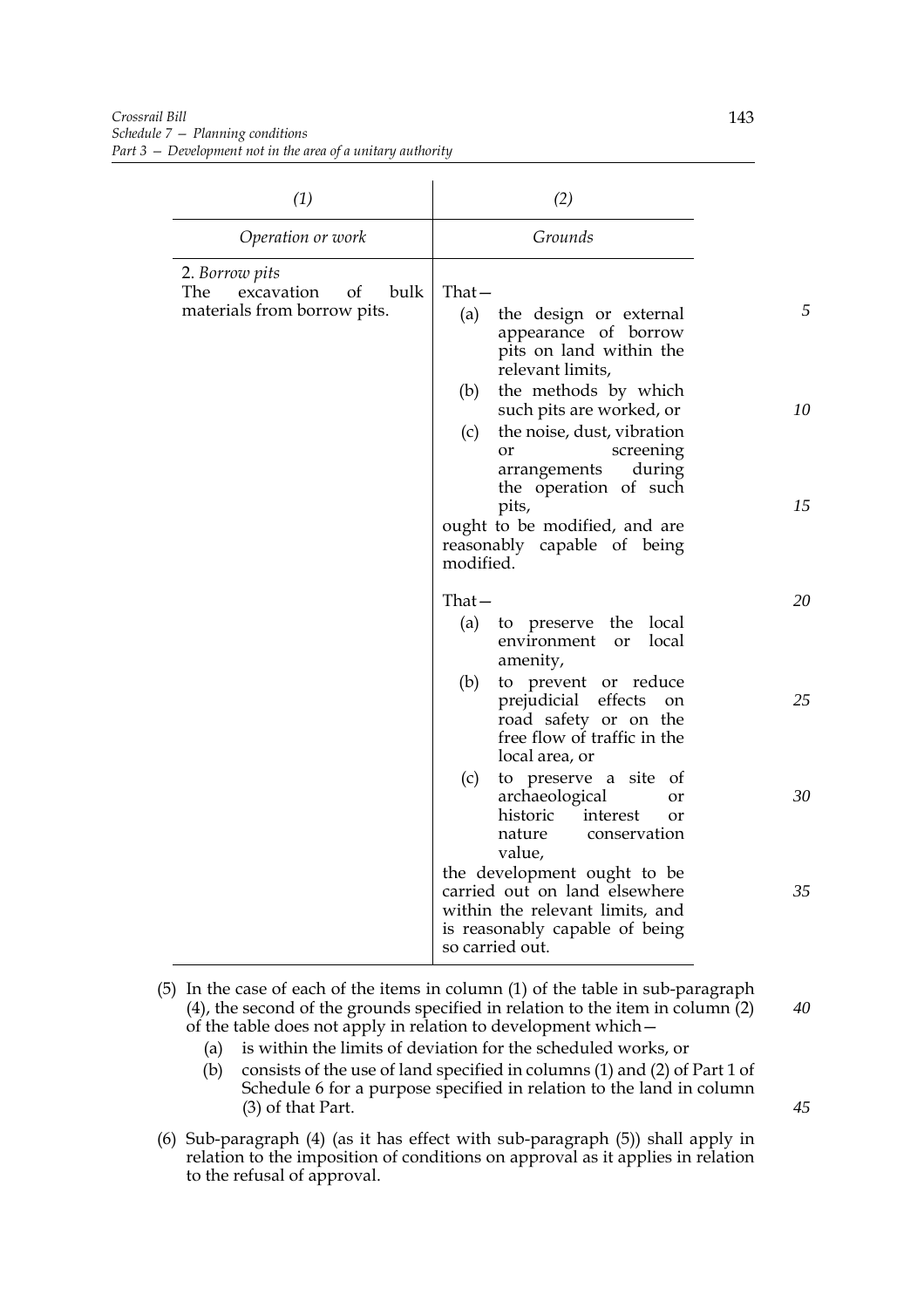- 22 (1) Development shall be carried out in accordance with arrangements approved by the county planning authority at the request of the nominated undertaker with respect to the matters mentioned in column (1) of the table in sub-paragraph (2).
	- (2) The only ground on which the county planning authority may refuse to approve for the purposes of this paragraph arrangements with respect to a matter mentioned in column  $(1)$  of the following table is  $-$ 
		- (a) that the arrangements relate to development which, for the purposes of regulating the matter in question, ought to and can reasonably be considered in conjunction with other permitted development which is to be carried out in the authority's area, or *10*
		- (b) the ground specified in relation to the matter in column (2) of the table.

| (1)                                                                                                                                                                                                                                                                                                                                      | (2)                                                                                                                                                                                                                                                                                                                                                                                                                                  |                |
|------------------------------------------------------------------------------------------------------------------------------------------------------------------------------------------------------------------------------------------------------------------------------------------------------------------------------------------|--------------------------------------------------------------------------------------------------------------------------------------------------------------------------------------------------------------------------------------------------------------------------------------------------------------------------------------------------------------------------------------------------------------------------------------|----------------|
| <b>Matters</b>                                                                                                                                                                                                                                                                                                                           | Grounds                                                                                                                                                                                                                                                                                                                                                                                                                              | 15             |
| 1. Storage sites<br>Sites on<br>land<br>within<br>the<br>relevant limits at which-<br>(a)<br>minerals, aggregates or<br>construction<br>other<br>materials required for<br>the development, or<br>spoil or top soil,<br>(b)<br>are to be stored until used or re-<br>used in carrying out the<br>development or disposed of as<br>waste. | That the arrangements ought to<br>be modified -<br>(a)<br>to preserve the local<br>environment,<br>local<br>amenity or a site<br>of<br>archaeological<br>or<br>historic<br>interest<br>or<br>nature<br>conservation<br>value, or<br>to prevent or reduce<br>(b)<br>prejudicial effects<br><sub>on</sub><br>road safety or on the<br>free flow of trafic in the<br>local area,<br>and are reasonably capable of<br>being so modified. | 20<br>25<br>30 |
| 2. Construction camps<br>within<br>land<br>the<br><b>Sites</b><br>on<br>relevant limits which are to be<br>the<br>used<br>for<br>residential<br>accommodation of<br>persons<br>engaged in carrying out the<br>development.                                                                                                               | As item 1.                                                                                                                                                                                                                                                                                                                                                                                                                           | 35             |
| 3. Screening<br>Provision where necessary on<br>land within the relevant limits<br>of any screening for working<br>sites on such land required for<br>the purpose of carrying out the<br>development.                                                                                                                                    | As item 1.                                                                                                                                                                                                                                                                                                                                                                                                                           | 40<br>45       |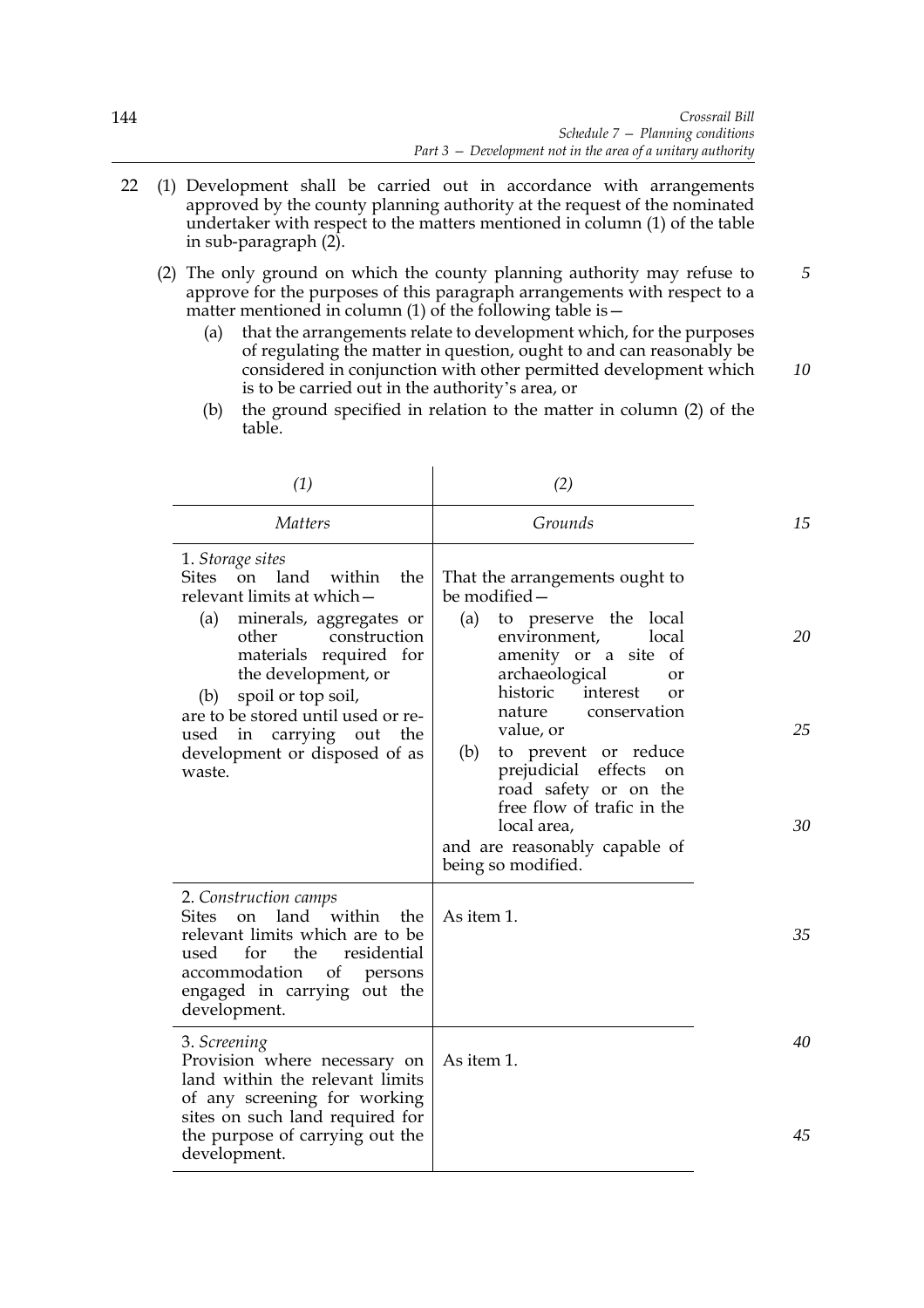| (1)                                                                                                                                                                                                           | (2)                                                                                                                                                                                                                                                                                                                                 |           |
|---------------------------------------------------------------------------------------------------------------------------------------------------------------------------------------------------------------|-------------------------------------------------------------------------------------------------------------------------------------------------------------------------------------------------------------------------------------------------------------------------------------------------------------------------------------|-----------|
| <i>Matters</i>                                                                                                                                                                                                | Grounds                                                                                                                                                                                                                                                                                                                             |           |
| 4. Artifical lighting<br>The use of artificial lighting on<br>land within the relevant limits<br>for the purpose of carrying out<br>the development.                                                          | That the arrangements ought to<br>be modified to preserve the<br>local environment or local<br>amenity, and are reasonably<br>capable of being so modified.                                                                                                                                                                         | 5         |
| 5. Suppression of dust<br>The suppression of dust caused<br>by construction<br>operations<br>carried on on land within the<br>relevant limits for the purpose<br>the<br>οf<br>carrying<br>out<br>development. | As item 4.                                                                                                                                                                                                                                                                                                                          | 10<br>15  |
| 6. Mud on highway<br>Measures to be taken on land<br>within the relevant limits to<br>prevent mud being carried onto<br>any public highway as a result<br>carrying<br>out<br>the<br>оf<br>development.        | That the arrangements ought to<br>be modified-<br>to preserve the local<br>(a)<br>environment<br>local<br>or<br>amenity, or<br>to prevent or reduce<br>(b)<br>prejudicial<br>effects<br><sub>on</sub><br>road safety or on the<br>free flow of traffic in the<br>local area,<br>and are reasonably capable of<br>being so modified. | 20<br>2.5 |

- (3) The county planning authority may only impose conditions on approval for the purposes of this paragraph with the agreement of the nominated undertaker. *30*
- (4) In sub-paragraph (1), the reference to arrangements, in relation to item 4 in column (1) of the table in sub-paragraph (2), does not include detailed arrangements.
- 23 (1) To the extent that development consists of—
	- (a) the disposal of waste or spoil, or
	- (b) the excavation of bulk materials from borrow pits,

it shall not be begun unless the county planning authority has, at the request of the nominated undertaker, approved a scheme for the restoration of the land on which the development is to be carried out.

- (2) The only ground on which the county planning authority may refuse to approve, or impose conditions on the approval of, a scheme for the purposes of this paragraph is that the scheme ought to be modified and is reasonably capable of being modified.
- (3) The nominated undertaker shall carry out a scheme approved for the purposes of this paragraph once it has completed its use of the land to which *45*

*40*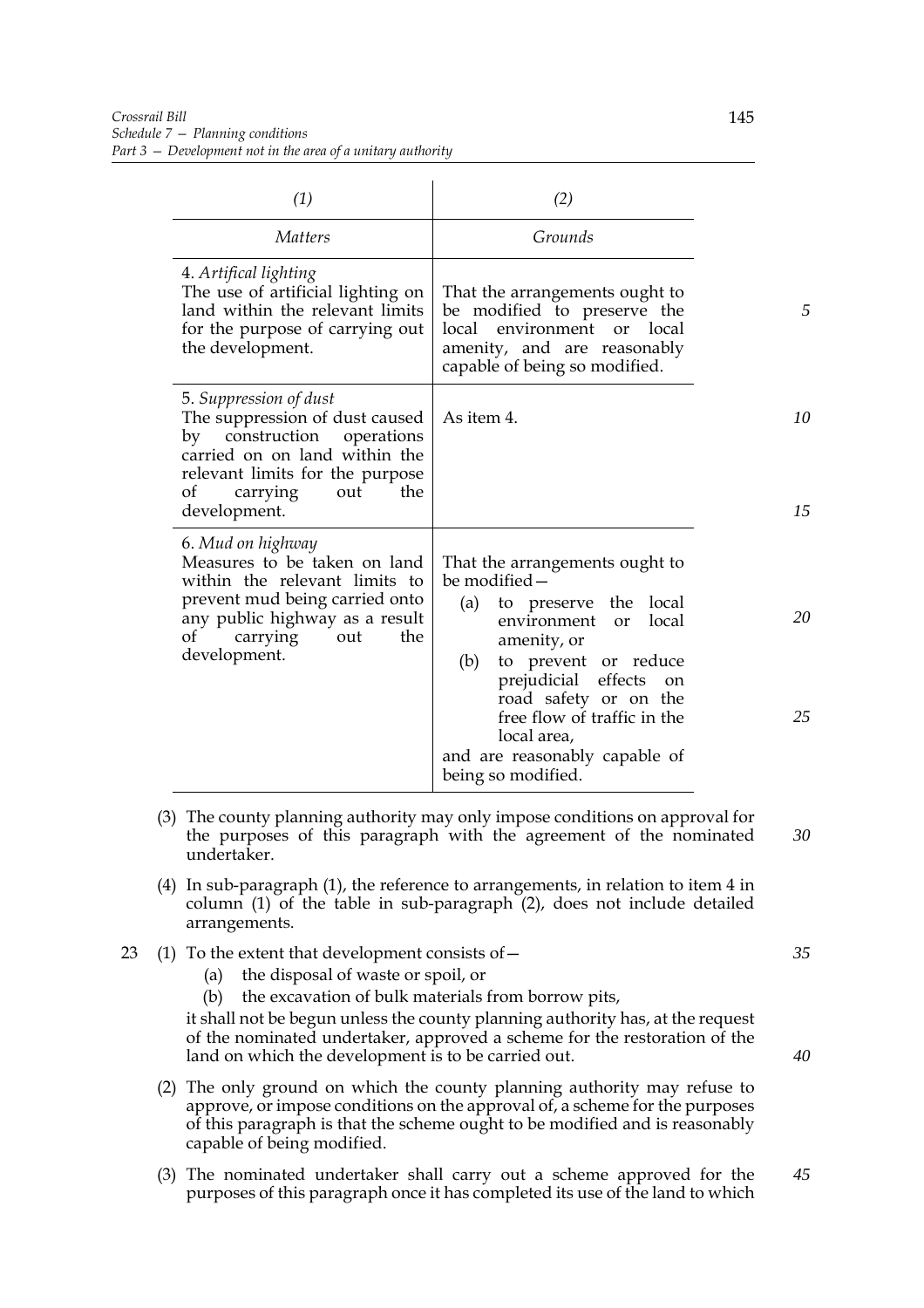the scheme relates for the purpose of carrying out development of a kind to which sub-paragraph (1) applies.

- (4) In sub-paragraph (1), the reference to restoration includes a reference to restoration in the longer term; and, accordingly, a scheme for the restoration of land may include provision about aftercare.
- 24 (1) Development shall be carried out in accordance with arrangements approved by the county planning authority at the request of the nominated undertaker with respect to the routes by which anything is to be transported on a highway by a large goods vehicle to—
	- (a) a working or storage site,
	- (b) a site where it will be re-used, or
	- (c) a waste disposal site.

# (2) No arrangements for the purposes of sub-paragraph  $(1)$  shall be required  $-$

- (a) in relation to transportation on a special road or trunk road, or
- (b) in relation to transportation to a site where the number of large goods vehicle movements (whether to or from the site) does not on any day exceed 24. *15*

## (3) The only ground on which the county planning authority may refuse to approve arrangements for the purposes of this paragraph is—

- (a) that the arrangements relate to development which, for the purposes of regulating the matter in question, ought to and can reasonably be considered in conjunction with other permitted development which is to be carried out in the authority's area, or *20*
- (b) that the arrangements ought to be modified to preserve the local environment, local amenity or a site of archaeological or historic interest or nature conservation value, or to prevent or reduce prejudicial effects on road safety or on the free flow of traffic in the local area, and are reasonably capable of being so modified.
- (4) The county planning authority may only impose conditions on approval for the purposes of this paragraph with the agreement of the nominated undertaker. *30*

## PART 4

## **SUPPLEMENTARY**

## *Programming of requests for planning approvals*

- 25 A planning authority shall not be required to entertain a request for approval under Part 2 or 3 unless— *35*
	- (a) the nominated undertaker has deposited with the authority a document setting out its proposed programme with respect to the making of requests under that Part to the authority, and
	- (b) the request is accompanied by a document explaining how the matters to which the request relates fit into the overall scheme of the works authorised by this Act.

*5*

*10*

*25*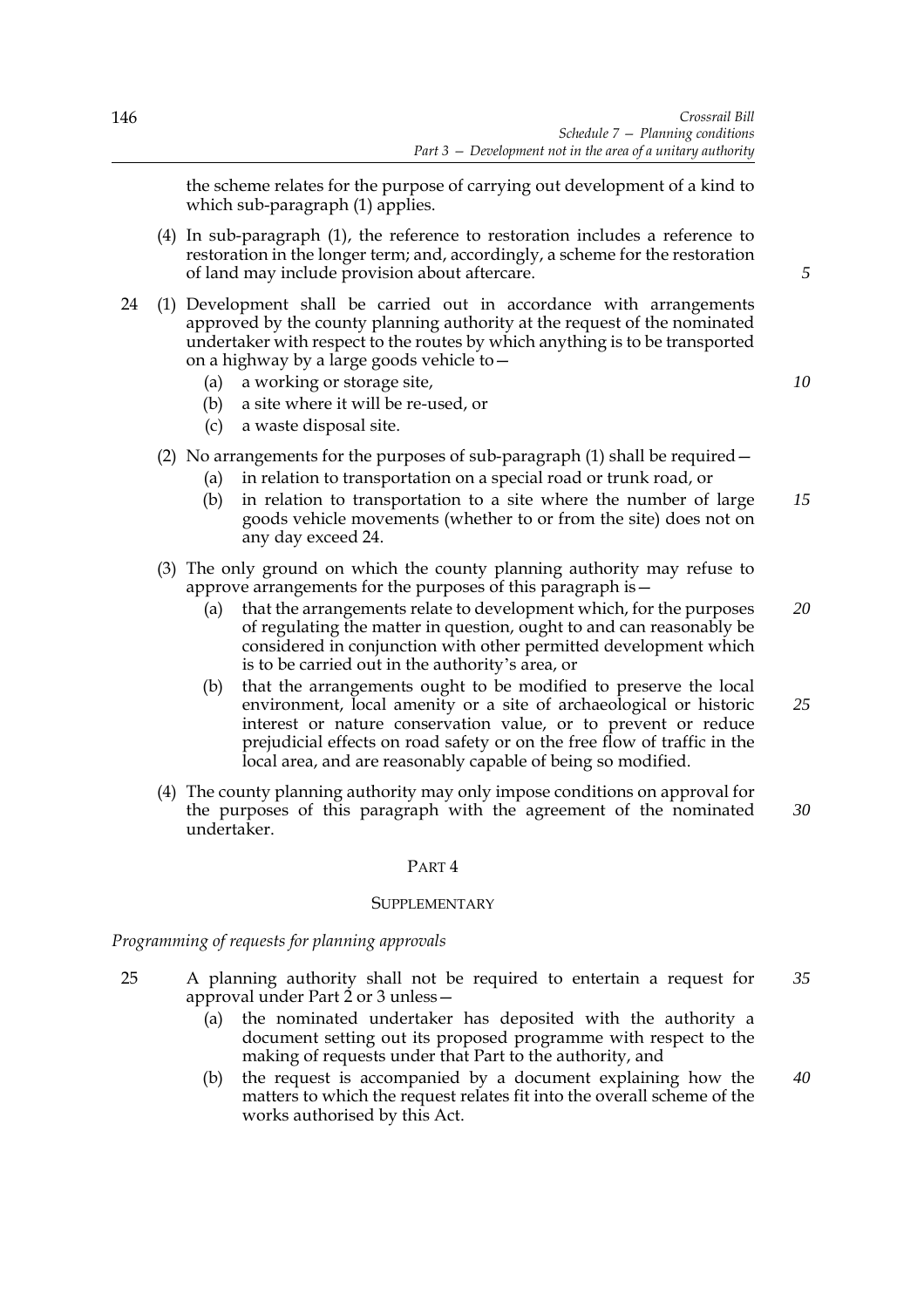## *Consultation*

- 26 (1) Where a planning authority considers that a request for approval under Part 2 or 3 relates to matters which may affect—
	- (a) nature conservation,
	- (b) the conservation of the natural beauty or amenity of the countryside, or *5*
	- (c) a site or archaeological or historic interest,

it shall within 5 days of receiving the request, invite the appropriate body or bodies to make representations.

- (2) Where under sub-paragraph (1) a planning authority has invited a body to make representations about a request for approval under Part 2 or 3, it shall not make any decision about the request until— *10*
	- (a) it has received representations from the body about the request,
	- (b) it has been informed by the body that it does not wish to make any representations, or
	- (c) 21 days have elapsed since the date of the invitation.
- (3) An invitation under sub-paragraph (1) shall specify the time limit for making representations.
- (4) For the purposes of this paragraph, the following are the appropriate bodies in relation to the following matters—

| Matter                                                                  | Body                                                                     |    |
|-------------------------------------------------------------------------|--------------------------------------------------------------------------|----|
| Nature conservation.                                                    | English Nature.                                                          |    |
| Conservation of the natural<br>beauty or amenity of the<br>countryside. | The Countryside Commission.                                              | 25 |
| Sites of archaeological<br>historic interest.                           | or The Historic Buildings<br>and<br>Monuments Commission for<br>England. |    |

- 27 (1) Where a planning authority considers that a request for approval under Part 2 or 3 relates to matters which may affect—
	- (a) the conservation of the natural beauty or amenity of inland or coastal waters or land associated with such waters,
	- (b) the conservation of flora or fauna which are dependent on an aquatic environment, or
	- (c) the use of such waters or land for recreational purposes,

it shall within 5 days of receiving the request, invite the Environment Agency to make representations.

- (2) Where under sub-paragraph (1) above a planning authority has invited the Environment Agency to make representations about a request for approval under Part 2 or 3, it shall not make any decision about the request until—
	- (a) it has received representations from the Agency about the request,
	- (b) it has been informed by the Agency that it does not wish to make any representations about the request, or

*30*

*15*

*20*

*35*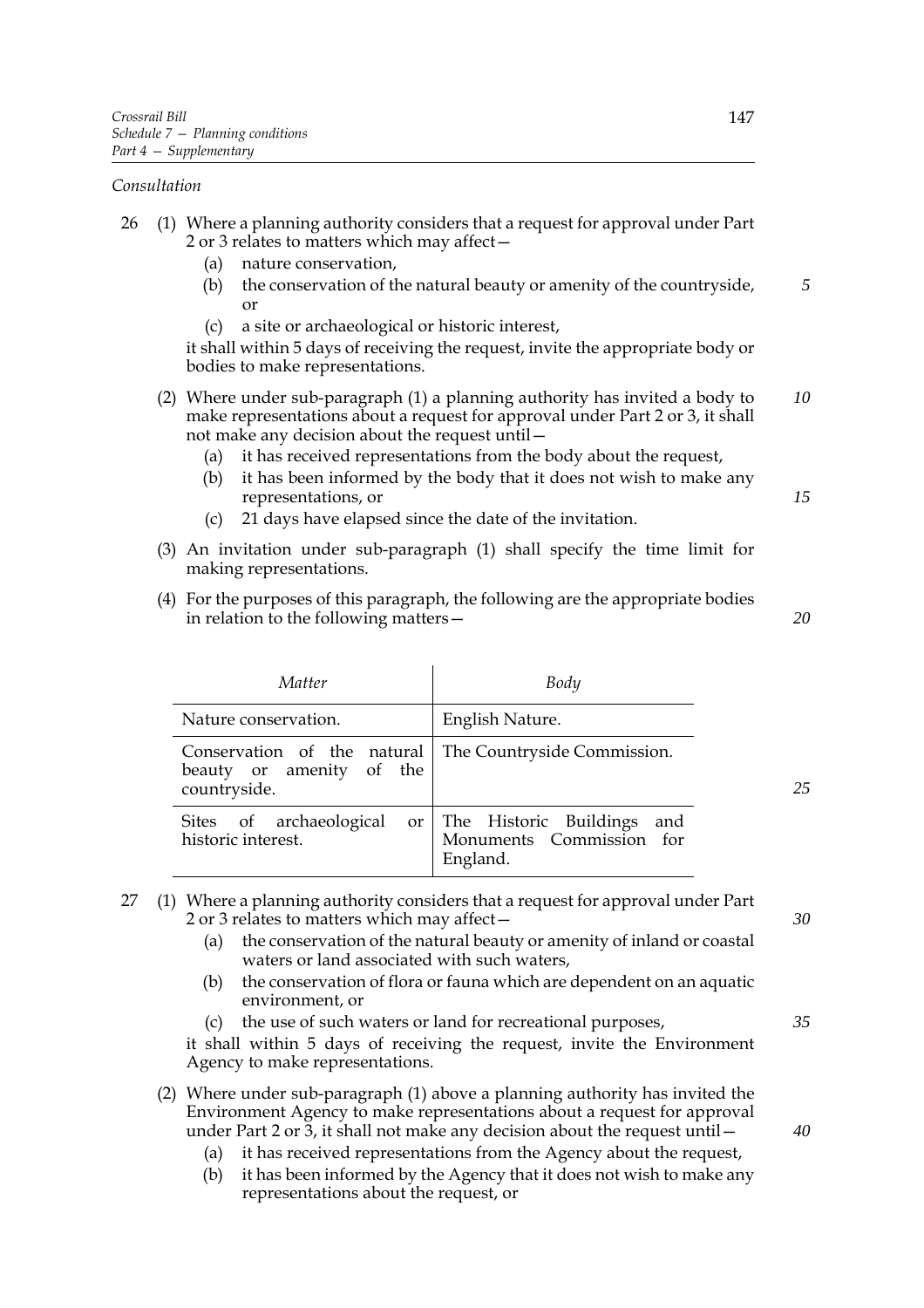- 21 days have elapsed since the date of the invitation.
- (3) An invitation under sub-paragraph (1) shall specify the time limit for making representations.

## *Intervention by the Secretary of State*

- 28 (1) The appropriate Ministers may by directions require a planning authority to refer any request for approval under Part 2 or 3 to them. *5*
	- (2) In determining a request referred to them under this paragraph, the appropriate Ministers shall have the same powers as the authority making the reference.
	- (3) The determination by the appropriate Ministers of a request referred to them under this paragraph shall be final. *10*
	- (4) Directions under this paragraph may—
		- (a) be given in relation to a specified request or requests of a specified description, and
		- (b) cancel or vary previous directions under this paragraph.
- 29 (1) The appropriate Ministers may by directions restrict a planning authority's powers in relation to the grant of approval under Part 2 or 3.
	- (2) Directions under this paragraph may—
		- (a) be given in relation to a specified approval or approvals of a specified description,
		- (b) be expressed to have effect without limit of time or during a specified period, and
		- (c) cancel or vary previous directions under this paragraph.

#### *Appeals*

- 30 (1) Where the nominated undertaker is aggrieved by a decision of a planning authority on a request for approval under Part 2 or 3 (including a decision under sub-paragraph (2) of paragraph 5, 6, 14, 15 or 21), it may appeal to the appropriate Ministers by giving notice of the appeal in the prescribed form to them and to the authority whose decision is appealed against within 42 days of notification of the decision. *25 30*
	- (2) On an appeal under this paragraph, the appropriate Ministers may allow or dismiss the appeal or vary the decision of the authority whose decision is appealed against, but may only make a determination involving the refusal of, or imposition of conditions on, approval on grounds open to that authority.
	- (3) Where, following receipt by a planning authority of a request by the nominated undertaker for relevant approval, the authority does not notify the undertaker within the appropriate period—
		- (a) of its decision on the request, or
		- (b) that the request has been referred to the appropriate Ministers in accordance with directions under paragraph 28,

this paragraph shall apply as if the authority had refused the request and notified the undertaker of its decision on the last day of the appropriate period.

*20*

*15*

*35*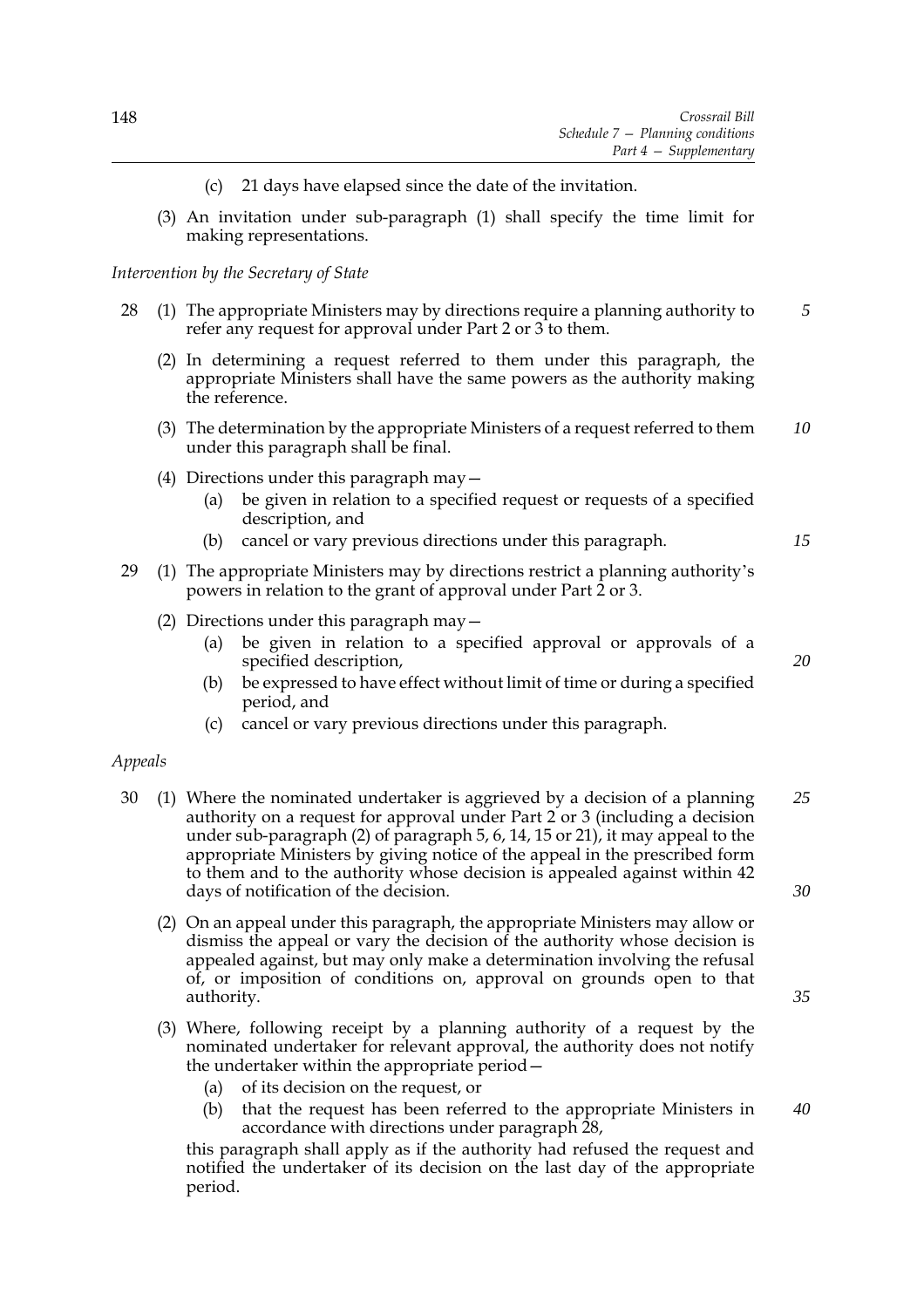- (4) For the purposes of sub-paragraph (3), the appropriate period is the period of 8 weeks beginning with the date on which the request was received by the planning authority or such extended period as may be agreed upon in writing between the authority and the nominated undertaker.
- (5) The appropriate Ministers may by regulations make provision for the extension of the appropriate period for the purposes of sub-paragraph (3) in connection with the payment of fees by means of cheque.
- (6) An agreement under sub-paragraph (4) may be made after, as well as before, the end of the appropriate period.
- (7) No agreement may be made under sub-paragraph (4) to extend a period after it has ended if the nominated undertaker has given notice of appeal against the refusal which is deemed under sub-paragraph (3) to have occurred because of the ending of the period. *10*
- (8) Where an agreement under sub-paragraph (4) to extend a period is made after the period has ended, sub-paragraph (3) shall be treated as not having applied when the period ended.
- (9) In this paragraph, "prescribed" means prescribed by regulations made by the appropriate Ministers.
- 31 No appeal under section 78 of the Town and Country Planning Act 1990 (c. 8) (right to appeal against planning decisions and failure to take such decisions) may be made against a decision, or failure to notify a decision, in relation to which a right of appeal arises under paragraph 30. *20*
- 32 (1) Unless the appropriate Ministers direct otherwise, their functions in relation to the determination of an appeal under paragraph 30 shall, instead of being carried out by them, be carried out by a person appointed by them for the purpose.
	- (2) The appropriate Ministers may by a further direction revoke a direction under sub-paragraph (1) at any time before the determination of the appeal.
	- (3) A direction under sub-paragraph (1) or (2) shall be served on the nominated undertaker and the planning authority whose decision is appealed against.
	- (4) At any time before the determination of an appeal by a person appointed for the purpose under this paragraph, the appropriate Ministers may revoke his appointment and appoint another person to determine the appeal instead.
	- (5) Where the function of determining an appeal under paragraph 30 is transferred from one person to another, the person to whom the function is transferred shall consider the matter afresh, but the fact that the function is transferred shall not entitle any person to make fresh representations or to modify or withdraw any representations already made. *35*
	- (6) If the appropriate Ministers determine an appeal which another person was previously appointed to determine, they may, in determining it, take into account any report made to them by that person.
- 33 The decision of the person appointed under paragraph 32, or, as the case may be, of the appropriate Ministers, on an appeal under paragraph 30 shall be final.
- 34 (1) An appeal under paragraph 30 shall be dealt with on the basis of written representations, unless the person deciding the appeal directs otherwise. *45*

*15*

*30*

*40*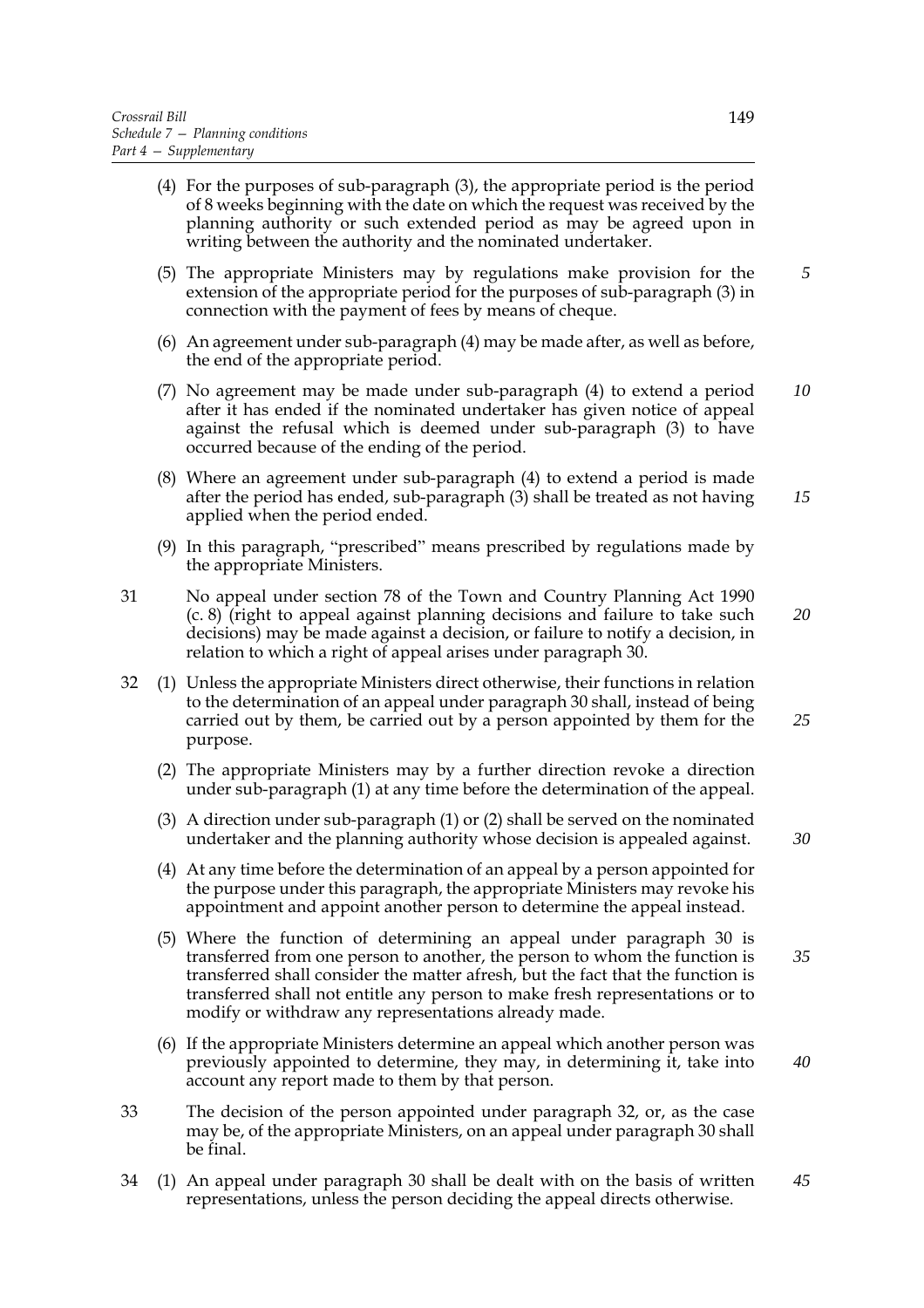- (2) Subject to that, the appropriate Ministers may by regulations make such provision as they think fit about procedure in relation to appeals under paragraph 30.
- (3) Regulations under sub-paragraph (2) may, in particular—
	- (a) make provision for a time limit within which any person entitled to make representations must submit them in writing and any supporting documents, *5*
	- (b) empower the person deciding an appeal to proceed to a decision taking into account only such written representations and supporting documents as were submitted within the time limit, and
	- (c) empower the person deciding an appeal, after giving written notice of his intention to do so to the nominated undertaker and the planning authority whose decision is appealed against, to proceed to a decision notwithstanding that no written representations were made within the time limit, if it appears to him that he has sufficient material before him to enable him to reach a decision on the merits of the case. *15*
- (4) Regulations under sub-paragraph (2) may, in relation to such a time limit as is mentioned in sub-paragraph  $(3)(a)$  –
	- (a) prescribe the time limit in regulations, or
	- (b) enable the appropriate Ministers to give directions setting the time limit in a particular case or class of case.
- 35 (1) Regulations under paragraph 30 or 34 may make different provision for different cases.
	- (2) The power to make regulations under paragraph 30 or 34 shall be exercisable by statutory instrument which shall be subject to annulment in pursuance of a resolution of either House of Parliament. *25*

## *Interpretation*

36 (1) In this Schedule—

"building" includes any structure other than—

- (a) anything in the nature of plant or machinery,
- (b) any gate, fence, wall or other means of enclosure, or
- (c) any tunnel, earthwork or railway track bed,

but does not include anything temporary or, except where forming part of a station and intended for use by members of the public without a ticket or other permission to travel, anything underground; *35*

- "deemed planning permission" means the permission deemed by section  $10(1)$  to be granted;
- "development" has the same meaning as in the Town and Country Planning Act 1990 (c. 8); *40*
- "large goods vehicle" has the same meaning as in Part 4 of the Road Traffic Act 1988 (c. 52);
- "permitted development" means development to which the deemed planning permission relates;
- "railway vehicle" and "track" have the same meanings as in Part 1 of the Railways Act 1993 (c. 43);

*45*

*20*

*10*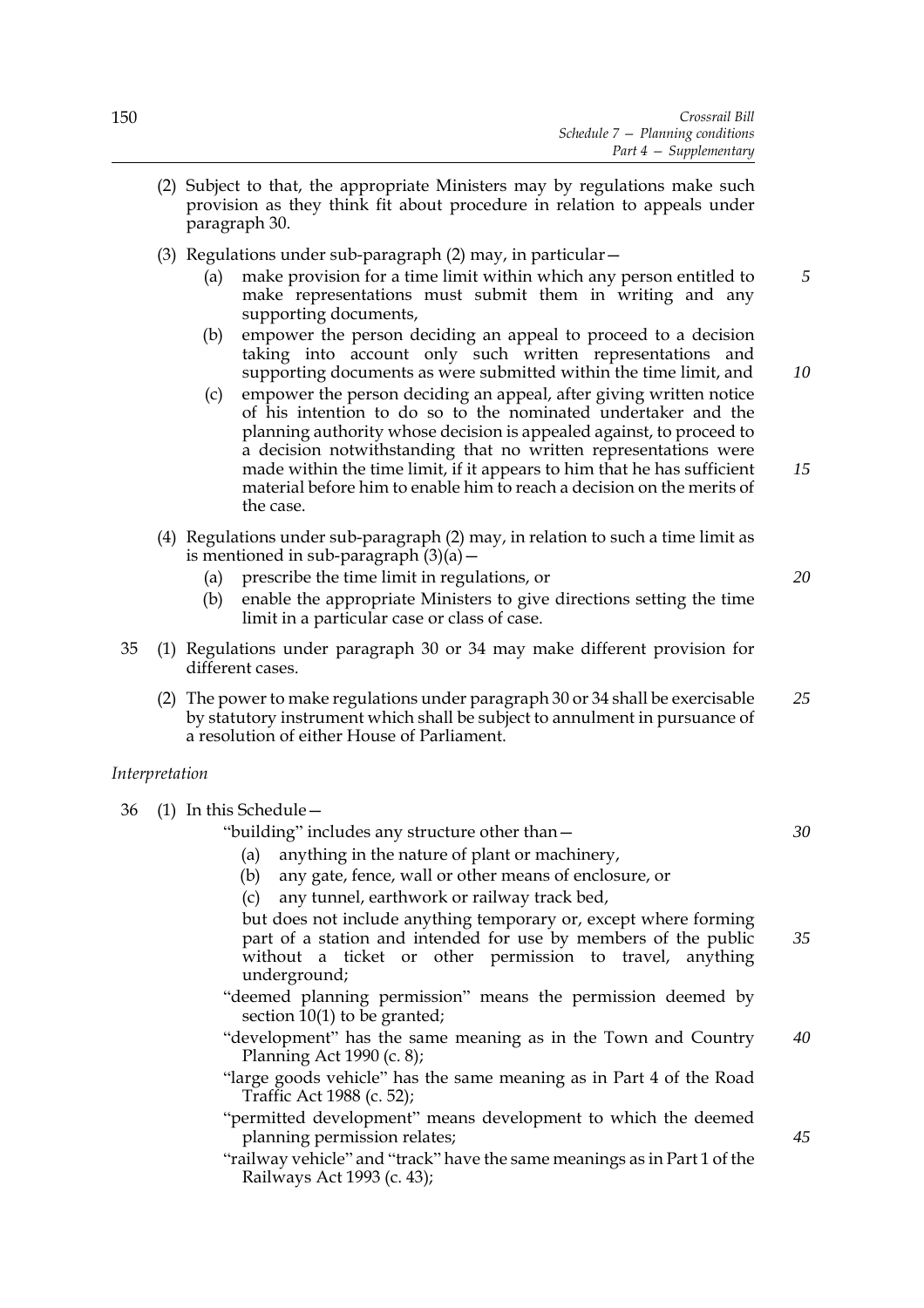"special road" and "trunk road" have the same meanings as in the Highways Act 1980 (c. 66).

- (2) In this Schedule, references to the appropriate Ministers are to the Secretary of State for Environment, Food and Rural Affairs and the Secretary of State for Transport and, in relation to the carrying out of any function, are to those Ministers acting jointly.
- (3) For the purposes of this Schedule, spoil or top soil is surplus if it is not used for the purposes of any of the works authorised by this Act.

## SCHEDULE 8 15

#### HERITAGE: DISAPPLICATION AND MODIFICATION OF CONTROLS

*10*

*5*

*Listed buildings and conservation areas*

- 1 (1) Subject to sub-paragraph (2), if a listed building was such a building immediately before 15th December 2004 and is specified in columns (1) and (2) of the following table—
	- (a) section 7 of the Planning (Listed Buildings and Conservation Areas) Act 1990 (c. 9) (restriction on works affecting listed buildings) shall not apply to works carried out in relation to the building in exercise of the powers conferred by this Act, *15*
	- (b) to the extent that a notice issued in relation to the building under section 38(1) of that Act (enforcement) requires the taking of steps which would be rendered ineffective, or substantially ineffective, by works proposed to be carried out in exercise of the powers conferred by this Act, it shall not have effect or, as the case may be, shall cease to have effect, *20*
	- (c) no steps may be taken in relation to the building under section 42(1) of that Act (execution of works specified in notice under section 38(1)) which would be rendered ineffective, or substantially ineffective, by works proposed to be carried out in exercise of the powers conferred by this Act, and *25*
	- (d) no works may be executed for the preservation of the building under section 54 of that Act (urgent works to preserve unoccupied listed buildings) which would be rendered ineffective, or substantially ineffective, by works proposed to be carried out in exercise of the powers conferred by this Act. *30*
	- (2) In the case of any building specified in columns (1) and (2) of the following table in relation to which any description of works is specified in column (3) of that table, sub-paragraph (1) shall have effect as if the references to works carried out in exercise of the powers conferred by this Act were, so far as concerns works of demolition or alteration (as opposed to extension), to works so carried out which are of a description specified in relation to it in that column. *35 40*
	- (3) Paragraphs (a) to (d) of sub-paragraph (1) shall also apply in relation to a listed building which was not such a building immediately before 15th December 2004.
	- (4) If a building included in a conservation area and not a listed building—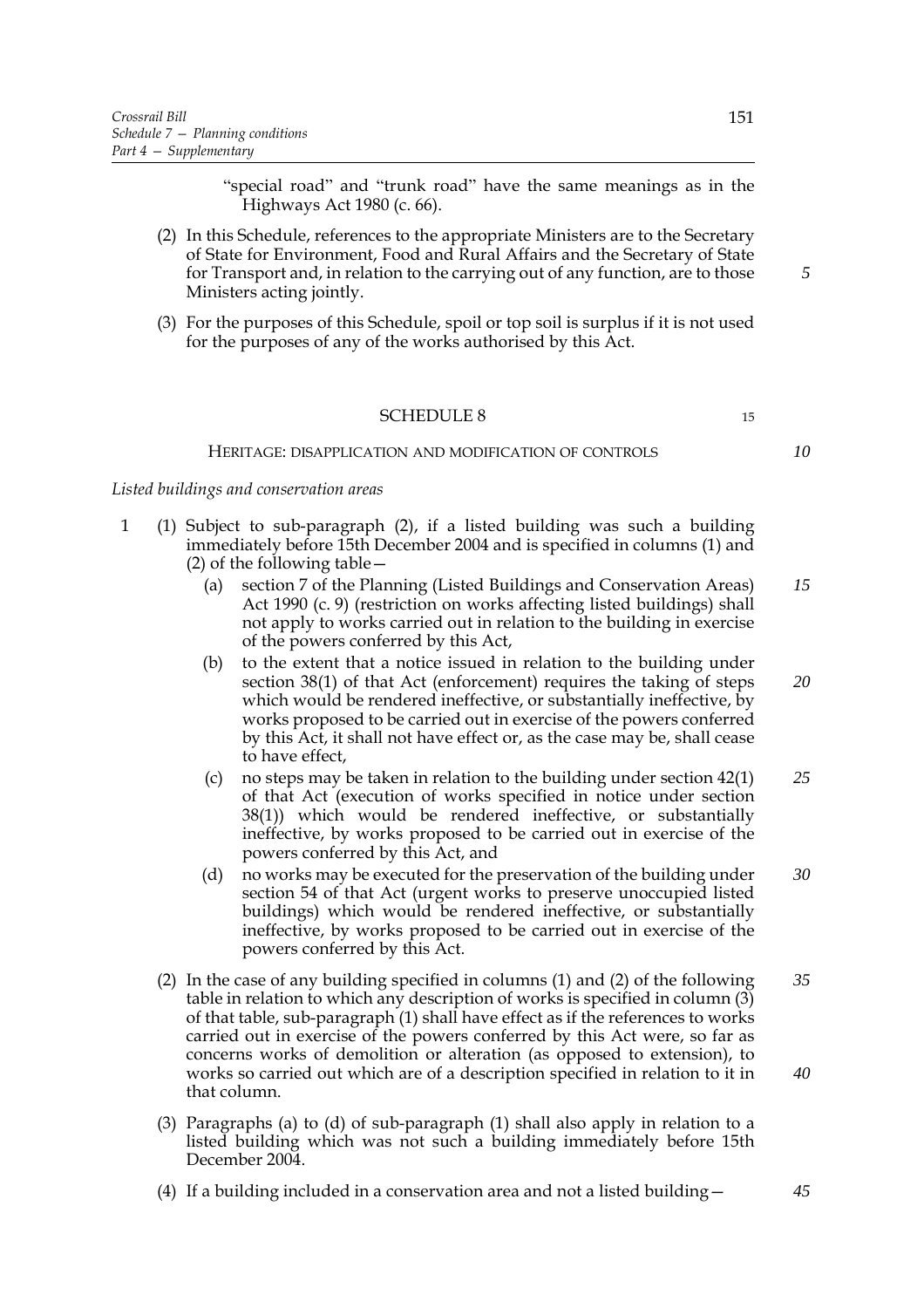- (a) was not included in a conservation area immediately before 15th December 2004, or
- (b) was included in such an area immediately before that date and is specified in columns (1) and (2) of the following table,

section 74 of the Planning (Listed Buildings and Conservation Areas) Act 1990 (c. 9) (control of demolition in conservation areas) shall not apply to the demolition of it in exercise of the powers conferred by this Act.

| (1)                                                  | (2)                                     | (3)                                                                                                                                                                                                                                                                             |          |
|------------------------------------------------------|-----------------------------------------|---------------------------------------------------------------------------------------------------------------------------------------------------------------------------------------------------------------------------------------------------------------------------------|----------|
| Area                                                 | Building                                | <b>Works</b>                                                                                                                                                                                                                                                                    |          |
| of<br>Royal Borough<br>$\&$<br>Windsor<br>Maidenhead | Maidenhead<br>Viaduct. Grade II*        | Alterations<br>in<br>with<br>connection<br>installation<br>of<br>overhead<br>electrification<br>equipment.                                                                                                                                                                      | 10<br>15 |
| Borough of Slough                                    | Slough<br>railway<br>station. Grade II  | Demolition<br>of<br>canopies<br>over<br>platform<br>5.<br><b>Alterations</b><br>in<br>connection<br>with<br>platform<br>lengthening,<br>new<br>footbridge,<br>overhead<br>line<br>electrification<br>and<br>hall<br>ticket<br>rearrangement.                                    | 20<br>25 |
| London Borough of<br>Ealing                          | Hanwell<br>railway<br>station. Grade II | Alterations<br>in<br>with<br>connection<br>platform<br>lengthening.                                                                                                                                                                                                             | 30       |
| City of Westminster                                  | Paddington Station.<br>Grade 1          | Demolition<br>οf<br>retaining<br>walls,<br>railings, and canopy<br>Eastbourne<br>on.<br>Terrace. Demolition<br>of end walls of Red<br>Star<br>Parcels<br>building.<br>Alterations<br>in<br>with<br>connection<br>of<br>construction<br>a<br>new lift on platforms<br>10 and 11. | 35<br>40 |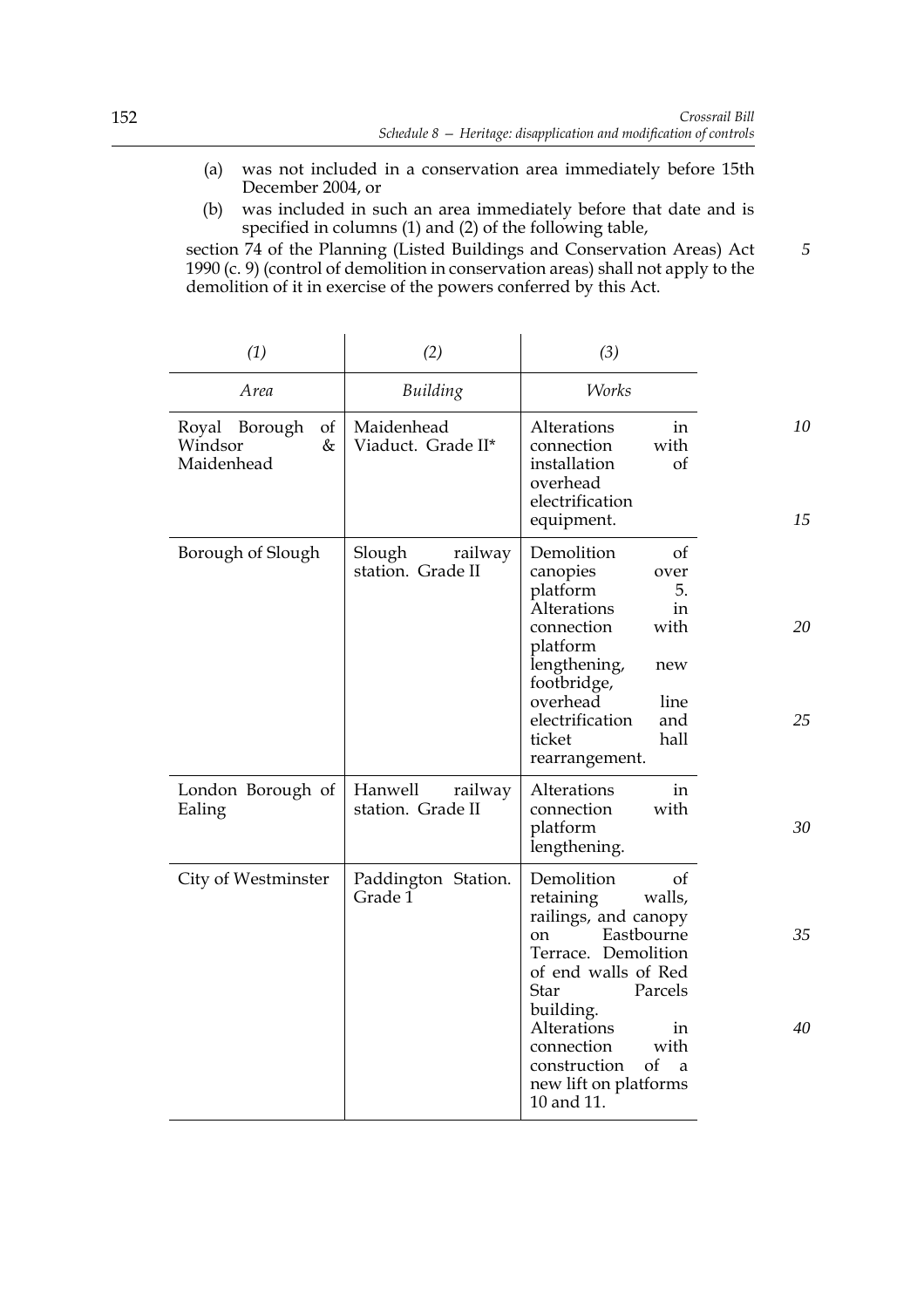*Crossrail Bill Schedule 8 — Heritage: disapplication and modification of controls*

| (1)  | (2)                                                                                                                  | (3)                                                                                                                                                                                       |          |
|------|----------------------------------------------------------------------------------------------------------------------|-------------------------------------------------------------------------------------------------------------------------------------------------------------------------------------------|----------|
| Area | Building                                                                                                             | <b>Works</b>                                                                                                                                                                              |          |
|      | Paddington Station,<br>Macmillan<br>House,<br>Eastbourne Terrace.<br>Grade 1                                         | Alterations<br>and<br>partial demolition of<br>basement<br>and<br>ground floor.                                                                                                           | 5        |
|      | Paddington<br>Underground<br>Station, Praed Street.<br>Grade II                                                      | Alterations<br>in<br>with<br>connection<br>construction<br>of<br>interchange<br>footbridge, lifts and<br>Alterations<br>stairs.<br>partial<br>and<br>demolition<br>of<br>retaining walls. | 10<br>15 |
|      | 191-195 (odd) Praed<br><b>Street</b>                                                                                 |                                                                                                                                                                                           |          |
|      | 18 & 19 Hanover<br>Square                                                                                            |                                                                                                                                                                                           |          |
|      | 1a Tenterden Street                                                                                                  |                                                                                                                                                                                           | 20       |
|      | 9<br>Great Chapel<br>Street / 4 Fareham<br><b>Street</b>                                                             |                                                                                                                                                                                           |          |
|      | (odd<br>$10-12$<br>and<br>even) Great Chapel<br><b>Street</b>                                                        |                                                                                                                                                                                           | 25       |
|      | 2 & 3 Fareham Street                                                                                                 |                                                                                                                                                                                           |          |
|      | 96 Dean Street                                                                                                       |                                                                                                                                                                                           |          |
|      | 93 Dean Street                                                                                                       |                                                                                                                                                                                           |          |
|      | 94<br>Dean<br>Street.<br>Grade II.                                                                                   |                                                                                                                                                                                           | 30       |
|      | 95 Dean Street                                                                                                       |                                                                                                                                                                                           |          |
|      | 3 Diadem Court                                                                                                       |                                                                                                                                                                                           |          |
|      | 9 Diadem Court                                                                                                       |                                                                                                                                                                                           |          |
|      | <b>Bollards</b><br>the<br>on<br>corner of Fareham<br><b>Street</b><br>and<br>Great<br>Chapel<br>Street.<br>Grade II. |                                                                                                                                                                                           | 35       |
|      | 9-15 (odd) Oxford<br><b>Street</b>                                                                                   |                                                                                                                                                                                           | 40       |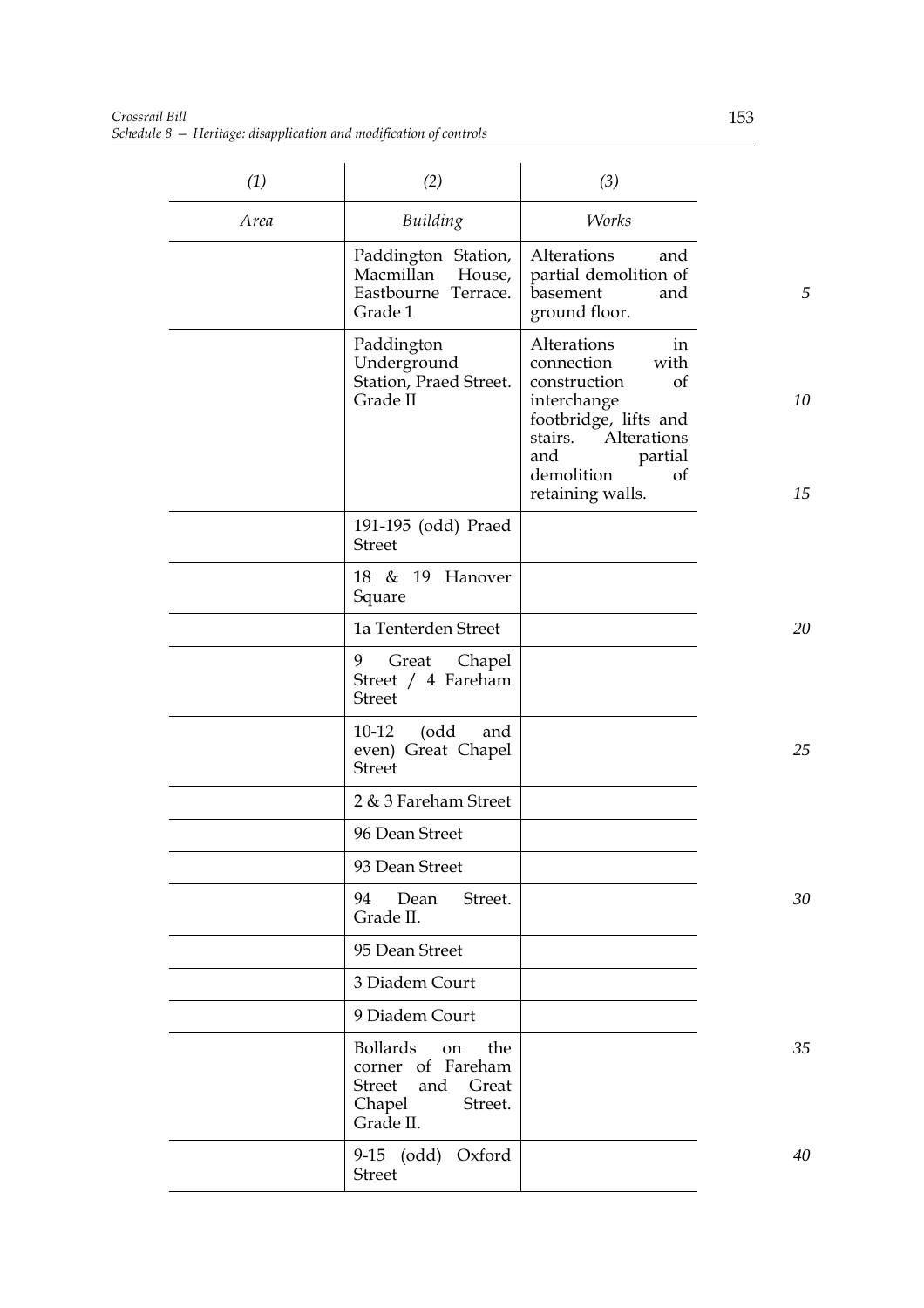| (1)                         | (2)                                                                                                                                                                             | (3)                                                                                                                                                                   |          |
|-----------------------------|---------------------------------------------------------------------------------------------------------------------------------------------------------------------------------|-----------------------------------------------------------------------------------------------------------------------------------------------------------------------|----------|
| Area                        | Building                                                                                                                                                                        | <b>Works</b>                                                                                                                                                          |          |
|                             | 7 Oxford Street                                                                                                                                                                 |                                                                                                                                                                       |          |
|                             | 3-5 (odd)<br>Oxford<br><b>Street</b>                                                                                                                                            |                                                                                                                                                                       | 5        |
|                             | 1 Oxford Street                                                                                                                                                                 |                                                                                                                                                                       |          |
|                             | 167 Charing Cross<br>Road                                                                                                                                                       |                                                                                                                                                                       |          |
|                             | 157-163 (odd) & 165<br><b>Charing Cross Road</b>                                                                                                                                |                                                                                                                                                                       | 10       |
|                             | 1-6 (odd and even)<br><b>Falconberg Court</b>                                                                                                                                   |                                                                                                                                                                       |          |
| London Borough of<br>Camden | 148 Charing Cross<br>Road                                                                                                                                                       |                                                                                                                                                                       |          |
|                             | Centre Point, $101 \&$<br>New Oxford<br>103<br>Street and 5-24 (odd<br>and even) St. Giles<br>High Street and pool<br>frontage<br>and<br>to<br>Charing Cross Road.<br>Grade II. | Demolition of pool,<br>fountains and plaza<br>including<br>underground<br>snooker hall<br>and<br>gym.                                                                 | 15<br>20 |
|                             | 8-10<br>(even)<br>Southampton Row.<br>Grade II.                                                                                                                                 | Demolition<br>of<br>interior<br>roof<br>and<br>(facade<br>to<br>Southampton Row,<br>Fisher<br>Street<br>and<br>Catton Street to be<br>retained).                      | 25       |
|                             | Kingsway<br>Tram<br>Tunnel. Grade II                                                                                                                                            | Alterations<br>in<br>with<br>connection<br>carrying<br>of<br>out<br>compensation<br>grouting<br>for<br>the<br>of<br>protection<br>buildings<br>the<br>in<br>vicinity. | 30<br>35 |
| City of London              | Market.<br>Smithfield<br>Grade II*.                                                                                                                                             | Partial demolition of<br>basement, including<br>car park deck within<br>the<br>basement<br>and<br>remedial alterations.                                               | 40       |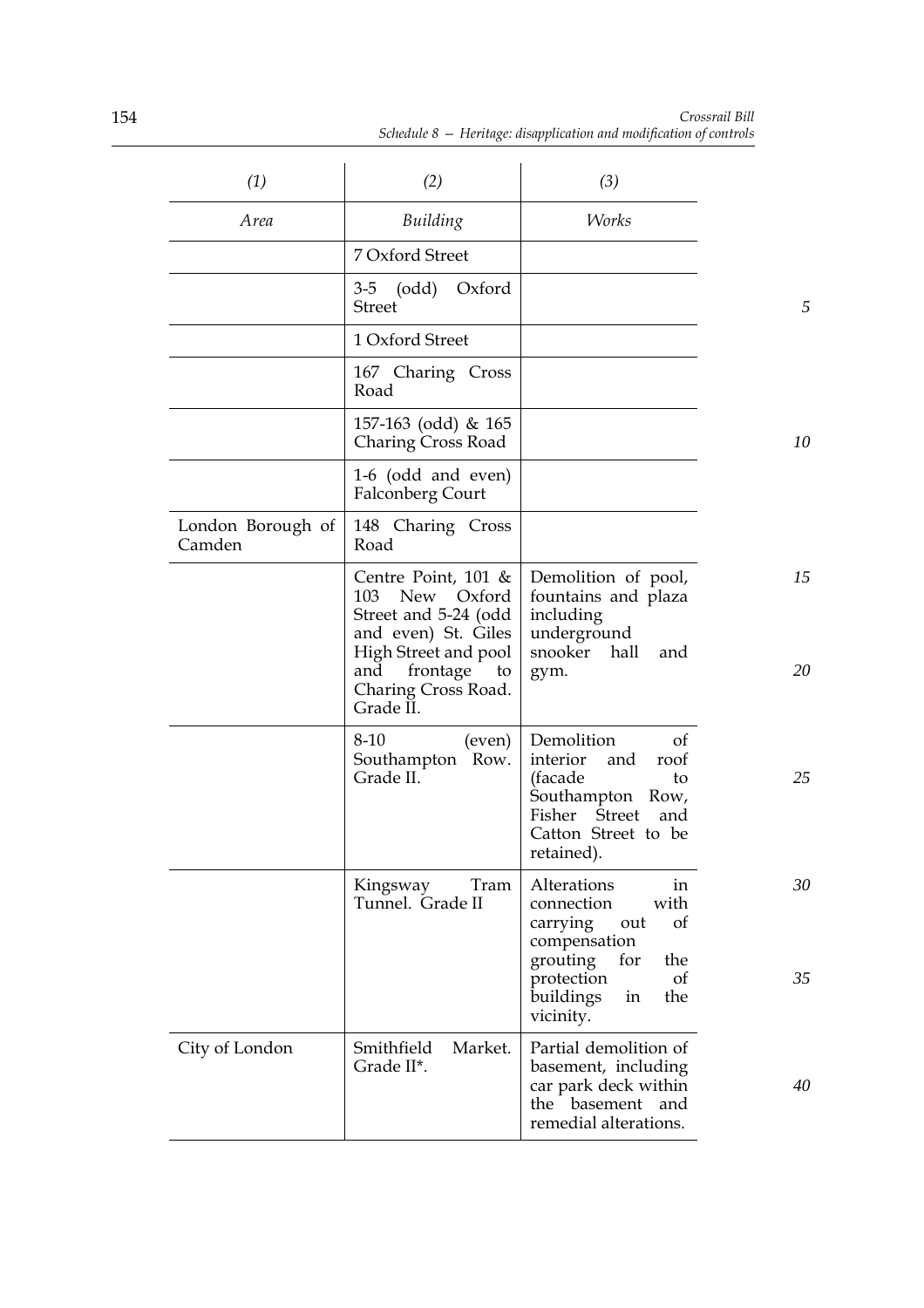| (1)                                       | (2)                                                                             | (3)          |    |
|-------------------------------------------|---------------------------------------------------------------------------------|--------------|----|
| Area                                      | Building                                                                        | <b>Works</b> |    |
|                                           | 33-35<br>(odd<br>and<br>Charterhouse<br>even)<br>Square                         |              | 5  |
|                                           | 36-37 Charterhouse<br>Square                                                    |              |    |
| London Borough of<br>Islington            | 38<br>Charterhouse<br><b>Street</b>                                             |              |    |
|                                           | 40-42<br>(even)<br>Charterhouse Street                                          |              | 10 |
| City of London                            | Pavilion, Finsbury<br>Circus Gardens.                                           |              |    |
|                                           | Gazebo,<br>Finsbury<br>Gardens.<br>Circus<br>Grade II.                          |              | 15 |
|                                           | Blomfield<br>$11 - 12$<br><b>Street</b>                                         |              |    |
| London Borough of<br><b>Tower Hamlets</b> | 63-67 (odd) Princelet<br><b>Street</b><br>(rear<br>extensions)                  |              | 20 |
|                                           | 68-80<br>(even)<br>Hanbury<br><b>Street</b><br>(Britannia House)                |              |    |
|                                           | 82-102<br>(even)<br><b>Hanbury Street</b>                                       |              | 25 |
|                                           | Blind Beggar Public<br>House<br>(337)<br>Whitechapel<br>Road)<br>(conservatory) |              | 30 |
|                                           | Drinking<br>fountain,<br><b>Stepney</b><br>Green.<br>Grade II.                  |              |    |
| London Borough of<br>Havering             | Coal<br>marker,<br>tax<br>Chadwell<br>Heath.<br>Grade II                        |              | 35 |

(5) Anything which, by virtue of section 1(5) of the Planning (Listed Buildings and Conservation Areas) Act 1990 (c. 9) (objects or structures fixed to, or within the curtilage of, a building), is treated as part of a building for the purposes of that Act shall be treated as part of the building for the purposes of this paragraph.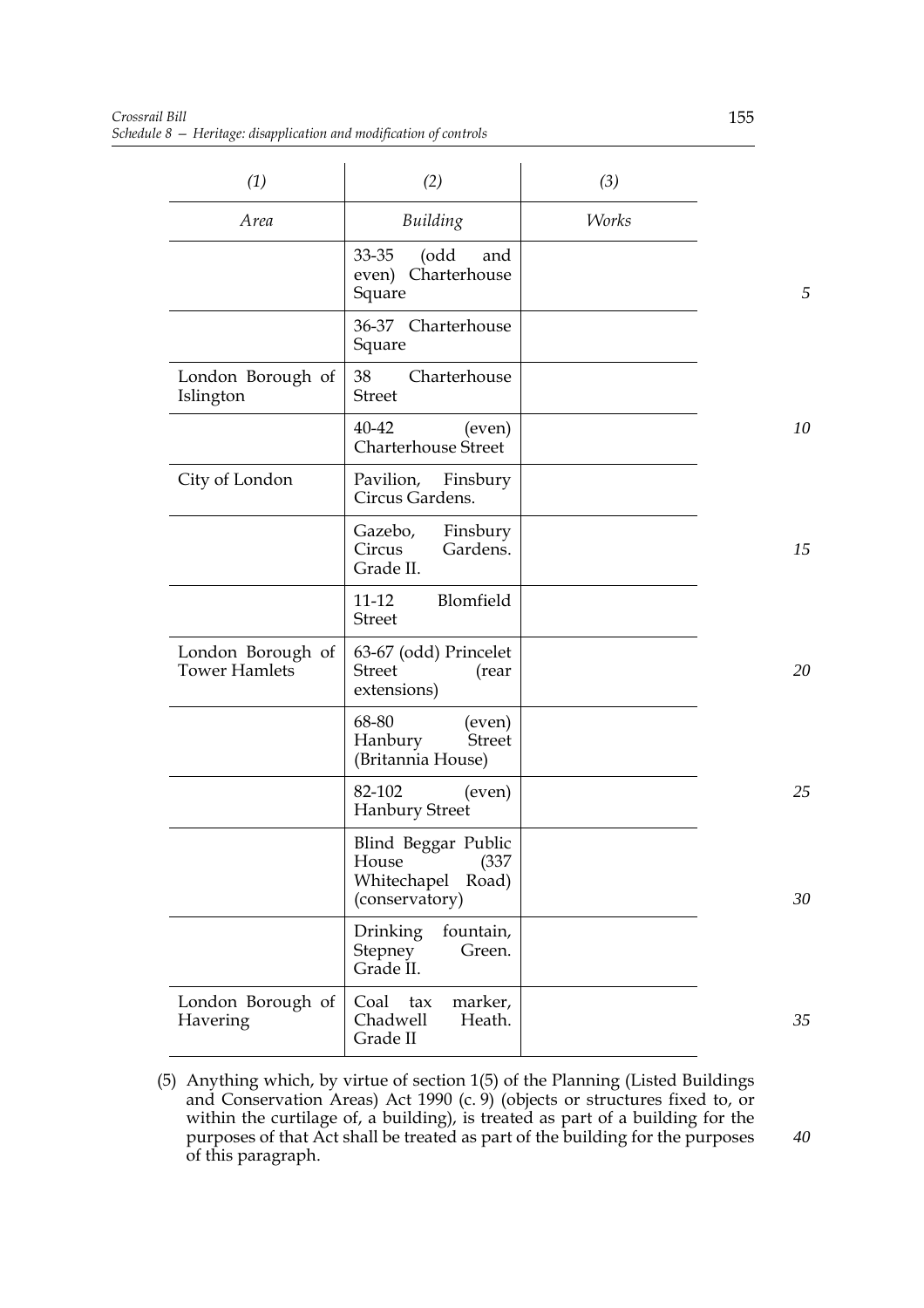*15*

*20*

- (6) In this paragraph, "building" and "listed building" have the same meanings as in the Planning (Listed Buildings and Conservation Areas) Act 1990 (c. 9).
- 2 (1) In the case of a listed building to which sub-paragraph (2) applies—
	- (a) section 7 of the Planning (Listed Buildings and Conservation Areas) Act 1990 shall not apply to any works for the alteration or extension of the building which are carried out, in exercise of the powers conferred by this Act, for the purpose of maintaining or restoring its character as a building of special architectural or historical interest,
	- (b) to the extent that a notice issued in relation to the building under section 38(1) of that Act requires the taking of steps which would be rendered ineffective, or substantially ineffective, by works proposed to be carried out in exercise of the powers conferred by this Act, it shall not have effect or, as the case may be, shall cease to have effect, *10*
	- (c) no steps may be taken in relation to the building under section 42(1) of that Act which would be rendered ineffective, or substantially ineffective, by such works as are mentioned in paragraph (b), and
	- (d) no works may be executed for the preservation of the building under section 54 of that Act which would be rendered ineffective, or substantially ineffective, by such works as are mentioned in paragraph (b).
	- (2) This sub-paragraph applies to a listed building if it was such a building immediately before 15th December 2004 and is specified in the following table.

 $\mathbf{r}$ 

| (1)                 | (2)                                                                |    |
|---------------------|--------------------------------------------------------------------|----|
| Area                | Building                                                           | 25 |
| City of Westminster | Westbourne<br>Bridge,<br>Paddington<br>(Westminster).<br>Grade II. |    |
|                     | 1 Cleveland Terrace. Grade II.                                     |    |
|                     | Paddington Station. Grade I.                                       | 30 |
|                     | Great Western Hotel, Praed<br>Street. Grade II.                    |    |
|                     | 5-9 (odd) Craven Road. Grade<br>H.                                 |    |
|                     | 1-18 (odd and even) Spring<br>Street. Grade II.                    | 35 |
|                     | 163-213 (odd) Sussex Gardens.<br>Grade II.                         |    |
|                     | 194-204 (even) Sussex Gardens.<br>Grade II.                        | 40 |
|                     | 184-192 (even) Sussex Gardens.<br>Grade II.                        |    |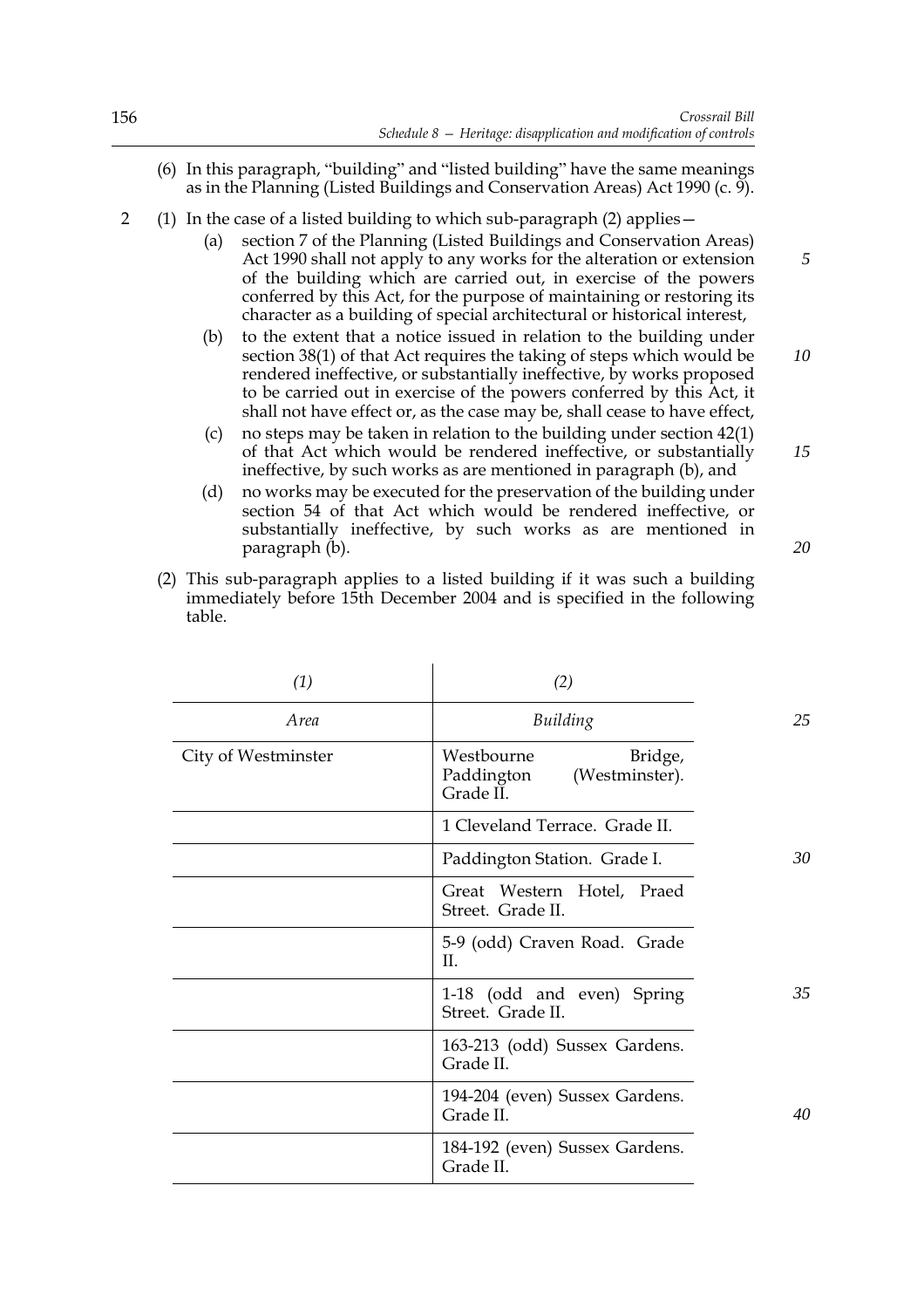| (1)  | (2)                                                                                                  |    |
|------|------------------------------------------------------------------------------------------------------|----|
| Area | Building                                                                                             |    |
|      | Paddington Underground<br>Station, Praed Street. Grade II.                                           |    |
|      | 25-31 (odd and even) Hyde<br>Park Gardens and 22-35 (odd<br>and even) Stanhope Terrace.<br>Grade II. | 5  |
|      | 1-24 (odd and even) Hyde Park<br>Gardens. Grade II.                                                  | 10 |
|      | 129 Park Lane. Grade II.                                                                             |    |
|      | 32 Green Street. Grade II.                                                                           |    |
|      | 10 Green Street. Grade II.                                                                           |    |
|      | 23 Lees Place. Grade II.                                                                             |    |
|      | 61 Green Street. Grade II*.                                                                          | 15 |
|      | 29 North Audley Street. Grade<br>П.                                                                  |    |
|      | 11-12 North Audley Street.<br>Grade II*.                                                             |    |
|      | 14 North Audley Street. Grade<br>H.                                                                  | 20 |
|      | St. Mark's, North Audley<br>Street. Grade I.                                                         |    |
|      | Electricity Sub-station, Brown<br>Hart Gardens. Grade II.                                            | 25 |
|      | 73 Duke Street. Grade II.                                                                            |    |
|      | Ukrainian Catholic Cathedral-<br>Duke Street/ 21 Binney Street.<br>Grade II*.                        |    |
|      | 75, 77, 79, 81–83 Duke Street<br>(odd). Grade II.                                                    | 30 |
|      | 1, 1a and 2 Duke's Yard -<br>including 85 & 85a Duke Street.<br>Grade II.                            |    |
|      | 27 Gilbert Street. Grade II.                                                                         | 35 |
|      | 356-366 Oxford Street (even).<br>Grade II.                                                           |    |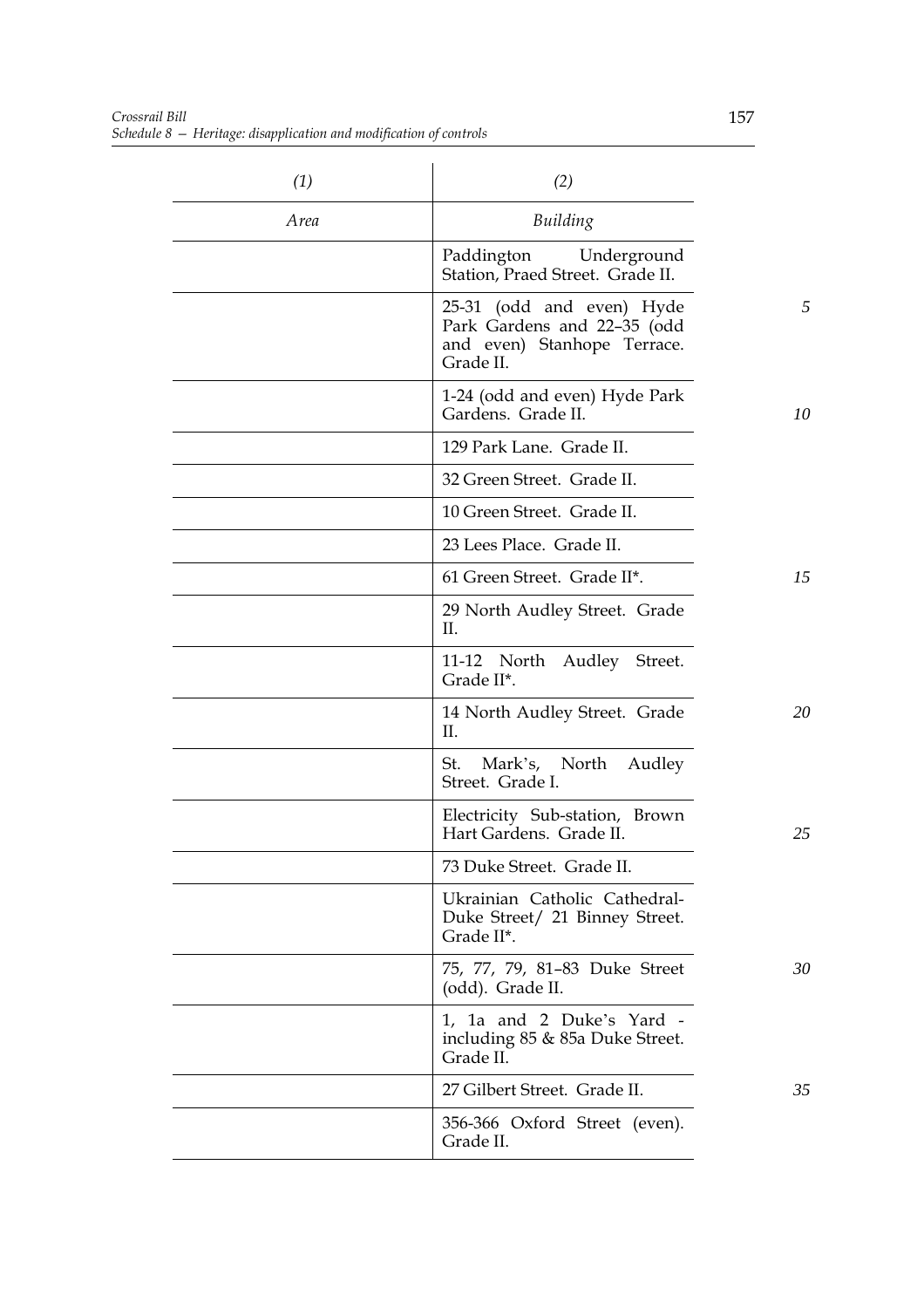| (1)         | (2)                                                                                        |    |
|-------------|--------------------------------------------------------------------------------------------|----|
| <i>Area</i> | Building                                                                                   |    |
|             | 66 Brook Street and 51-53 (odd)<br>Davies Street. Grade I.                                 |    |
|             | 58 Davies Street. Grade II.                                                                | 5  |
|             | 50 Davies Street. Grade II.                                                                |    |
|             | 52 & 54 Davies Street. Grade II.                                                           |    |
|             | 1-7 (odd and even) Davies<br>Mews $& 28-30$ (odd and even)<br>South Molton Lane. Grade II. | 10 |
|             | 40-46 (even) Brook Street (north<br>side). Grade II.                                       |    |
|             | 41 South Molton Street. Grade<br>П.                                                        |    |
|             | 26 South Molton Street. Grade<br>II.                                                       | 15 |
|             | 24 & 25 South Molton Street.<br>Grade II.                                                  |    |
|             | 21 South Molton Street. Grade<br>II.                                                       | 20 |
|             | 19 & 20 South Molton Street.<br>Grade II.                                                  |    |
|             | 50 South Molton Street. Grade<br>II.                                                       |    |
|             | 18 South Molton Street. Grade<br>II.                                                       | 25 |
|             | 17 South Molton Street. Grade<br>$II^*$ .                                                  |    |
|             | 14-16 (odd and even) South<br>Molton Street. Grade II.                                     | 30 |
|             | 10-12 (odd and even) South<br>Molton Street. Grade II.                                     |    |
|             | 63 South Molton Street. Grade<br>П.                                                        |    |
|             | 20 Brook Street. Grade II.                                                                 | 35 |
|             | 103 New Bond Street. Grade II.                                                             |    |
|             | 74 New Bond Street. Grade II.                                                              |    |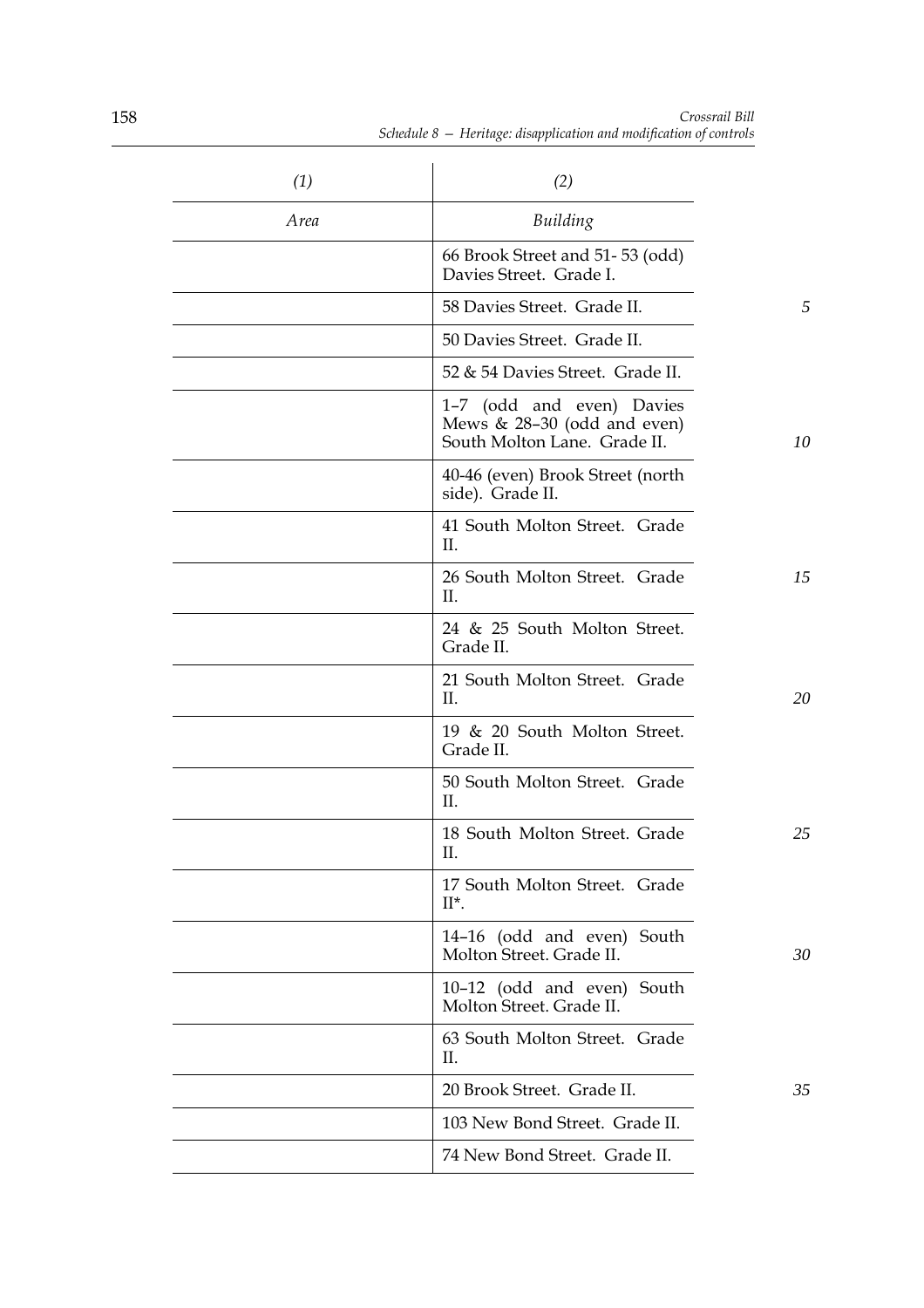| (1)  | (2)                                                                                           |    |
|------|-----------------------------------------------------------------------------------------------|----|
| Area | Building                                                                                      |    |
|      | 20 Hanover Square. Grade II*.                                                                 |    |
|      | 21 Hanover Square. Grade II.                                                                  |    |
|      | 16 Hanover Square. Grade II.                                                                  | 5  |
|      | 24 Hanover Square. Grade II.                                                                  |    |
|      | 15 Hanover Street. Grade II.                                                                  |    |
|      | 7 Hanover Street. Grade II.                                                                   |    |
|      | 229–247 (odd) Regent Street<br>including 1 Hanover Street and<br>27 Princes Street. Grade II. | 10 |
|      | 223 Regent Street/ 4 Maddox<br>Street. Grade II.                                              |    |
|      | 225 & 227 Regent Street. Grade<br>П.                                                          | 15 |
|      | 224-244 (even) Regent Street.<br>Grade II.                                                    |    |
|      | 1-4 (odd and even) Argyll<br>Street. Grade II.                                                |    |
|      | $208a$ and $208-222$ (even) Regent<br>Street. Grade II.                                       | 20 |
|      | Liberty's, Great Marlborough<br>Street. Grade II*.                                            |    |
|      | 7-8 Argyll Street. Grade II*.                                                                 |    |
|      | 19-21 (odd and even) Great<br>Marlborough Street. Grade II.                                   | 25 |
|      | 48 Great Marlborough Street.<br>Grade II.                                                     |    |
|      | 68 Brook Street. Grade II.                                                                    |    |
|      | 15 Poland Street. Grade II.                                                                   | 30 |
|      | 13 D'Arblay Street. Grade II.                                                                 |    |
|      | 46 Berwick Street. Grade II.                                                                  |    |
|      | 67 Berwick Street and 21A Noel<br>Street. Grade II.                                           |    |
|      | 48 Berwick Street. Grade II.                                                                  | 35 |
|      | 47 Berwick Street. Grade II.                                                                  |    |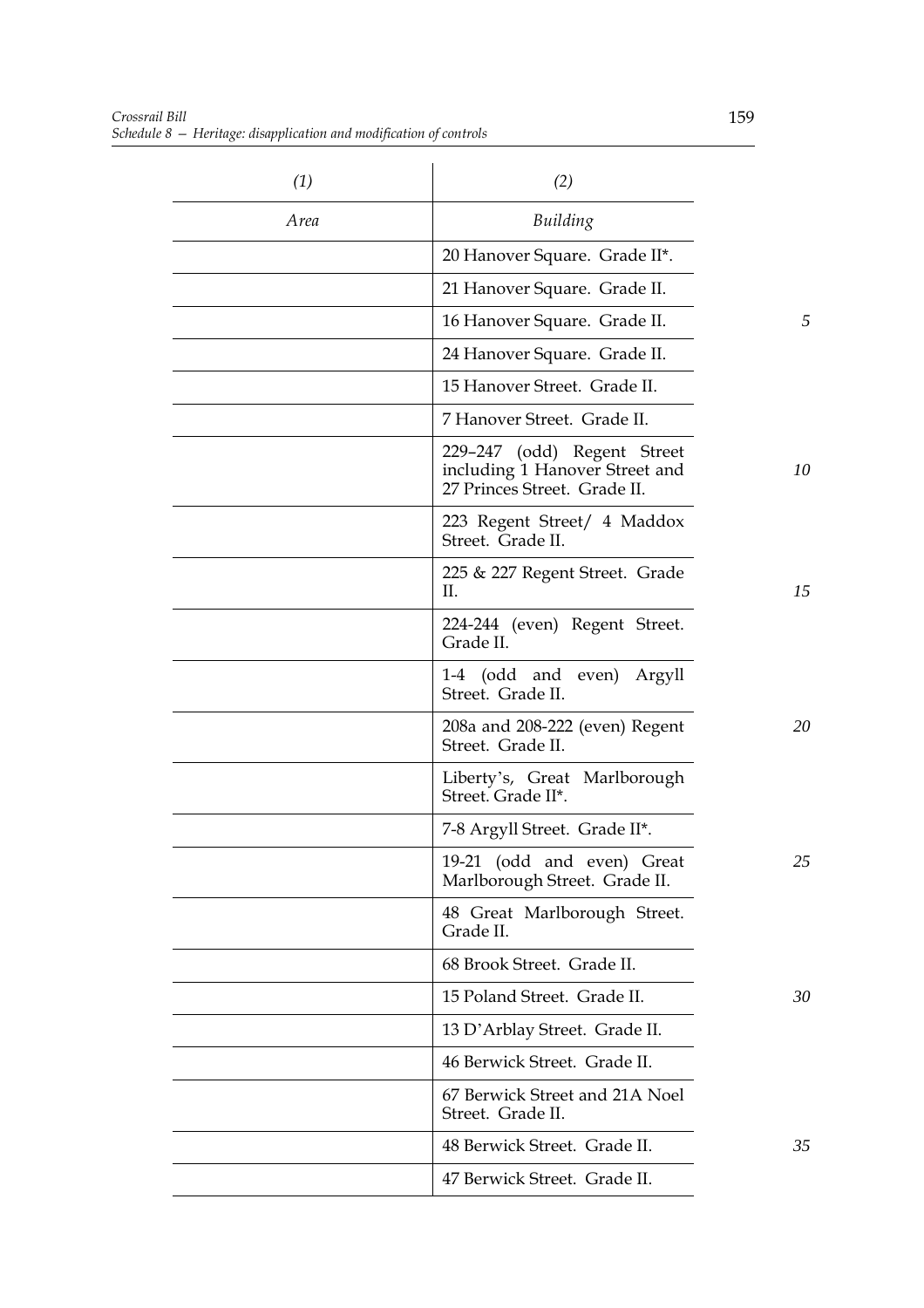| (1)  | (2)                                                                               |    |
|------|-----------------------------------------------------------------------------------|----|
| Area | Building                                                                          |    |
|      | 5 Noel Street. Grade II.                                                          |    |
|      | 187 Wardour Street. Grade II.                                                     |    |
|      | 2,3 & 4 D'Arblay Street. Grade<br>H.                                              | 5  |
|      | 105-109 (odd) Oxford Street &<br>16-18 (odd and even) Hollen<br>Street. Grade II. |    |
|      | 152-160 (even) Wardour Street.<br>Grade II.                                       | 10 |
|      | 17 Carlisle Street. Grade II.                                                     |    |
|      | 6 Carlisle Street. Grade II.                                                      |    |
|      | 5 Carlisle Street. Grade II.                                                      |    |
|      | 4 Carlisle Street. Grade II.                                                      | 15 |
|      | 90 Dean Street. Grade II.                                                         |    |
|      | 89 Dean Street. Grade II.                                                         |    |
|      | 88 Dean Street. Grade II.                                                         |    |
|      | (odd and even)<br>Soho<br>$4-6$<br>Square/ 6 Dean Street. Grade<br>II.            | 20 |
|      | 3 Soho Square/7 Dean Street.<br>Grade II.                                         |    |
|      | 2 Soho Square. Grade II.                                                          |    |
|      | 8 Dean Street. Grade II.                                                          | 25 |
|      | 38 & 38a Soho Square. Grade II.                                                   |    |
|      | 37 Soho Square. Grade II.                                                         |    |
|      | 10 & 10A Soho Square. Grade<br>П.                                                 |    |
|      | 8 & 9 Soho Square. Grade II.                                                      | 30 |
|      | 19 Carlisle Street. Grade II.                                                     |    |
|      | 36 Soho Square. Grade II.                                                         |    |
|      | 13 Soho Square. Grade II*.                                                        |    |
|      | 15 Soho Square. Grade II.                                                         |    |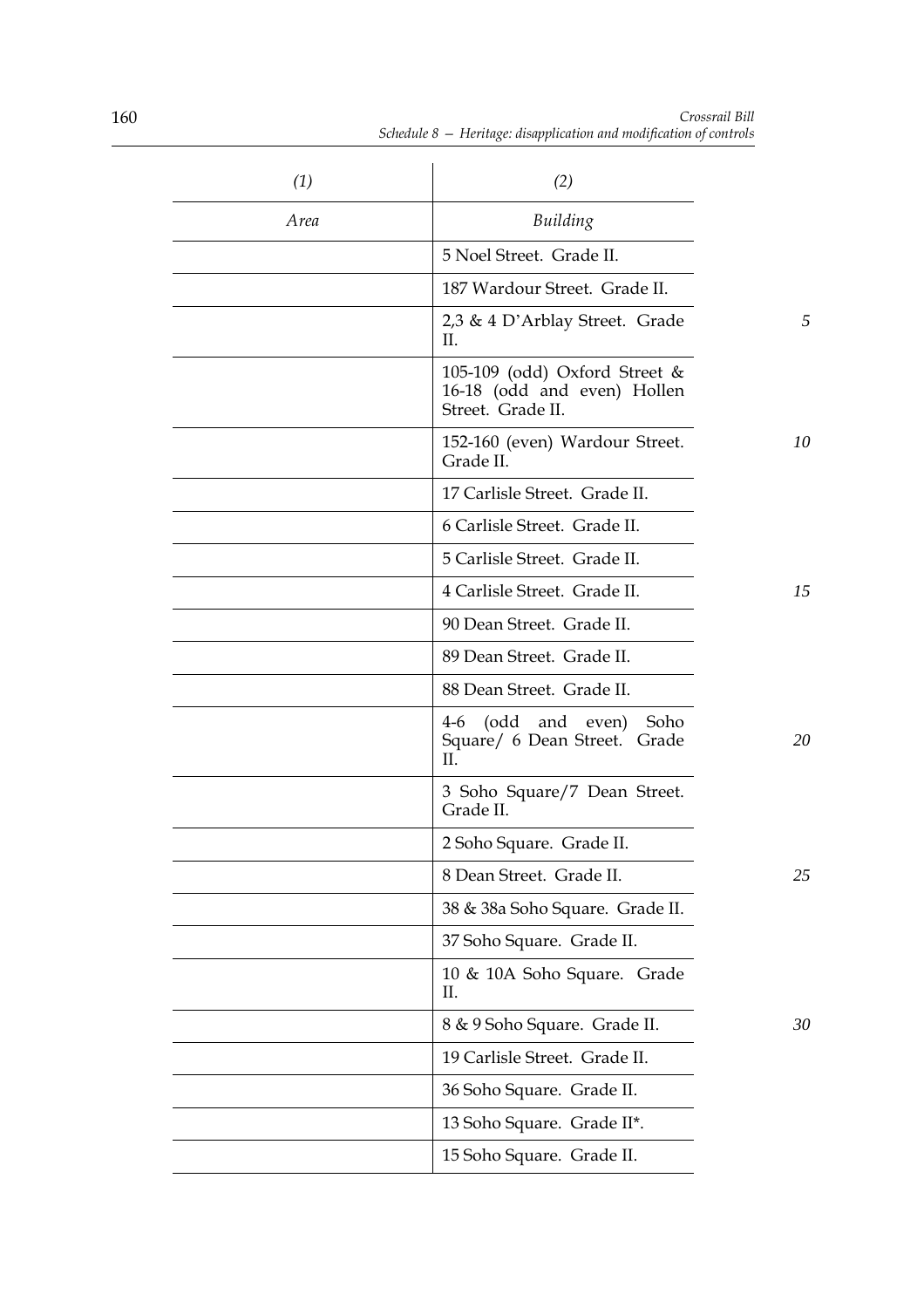| (1)                      | (2)                                                                                                                                                        |    |
|--------------------------|------------------------------------------------------------------------------------------------------------------------------------------------------------|----|
| Area                     | Building                                                                                                                                                   |    |
|                          | 21 Soho Square. Grade II.                                                                                                                                  |    |
|                          | St.Patrick's Presbytery. Grade<br>П.                                                                                                                       | 5  |
|                          | St Patricks RC church, Soho<br>Square. Grade II*.                                                                                                          |    |
|                          | & 30 Soho Square The<br>29<br>Hospital for Women. Grade II.                                                                                                |    |
|                          | 26 Soho Square. Grade II*.                                                                                                                                 | 10 |
|                          | 3 Greek Street. Grade II.                                                                                                                                  |    |
|                          | 1 Greek Street. Grade I.                                                                                                                                   |    |
|                          | 14 Manette Street. Grade II.                                                                                                                               |    |
|                          | 16 & 17 Manette Street. Grade<br>П.                                                                                                                        | 15 |
| London Borough of Camden | Centre Point, 101 & 103 New<br>Oxford Street and 5-24 (odd and<br>even) St. Giles High Street and<br>pool and frontage to Charing<br>Cross Road. Grade II. | 20 |
|                          | 16<br>20 Denmark Street and<br>Denmark Place. Grade II.                                                                                                    |    |
|                          | 5<br>$\&$ 6-7 (odd and even)<br>Denmark Street. Grade II.                                                                                                  |    |
|                          | 9 & 10 Denmark Street. Grade<br>П.                                                                                                                         | 25 |
|                          | 26 Denmark Street. Grade II.                                                                                                                               |    |
|                          | 27 Denmark Street. Grade II.                                                                                                                               |    |
|                          | Phoenix Theatre, Charing Cross<br>Road. Grade II.                                                                                                          | 30 |
|                          | 12 Flitcroft Street. Grade II.                                                                                                                             |    |
|                          | 59 St Giles High Street. Grade<br>Π.                                                                                                                       |    |
|                          | 1-5 (odd and even) Flitcroft<br>Street. Grade II.                                                                                                          | 35 |
|                          | 21 Monmouth Street. Grade II.                                                                                                                              |    |
|                          | 55 Neal Street. Grade II.                                                                                                                                  |    |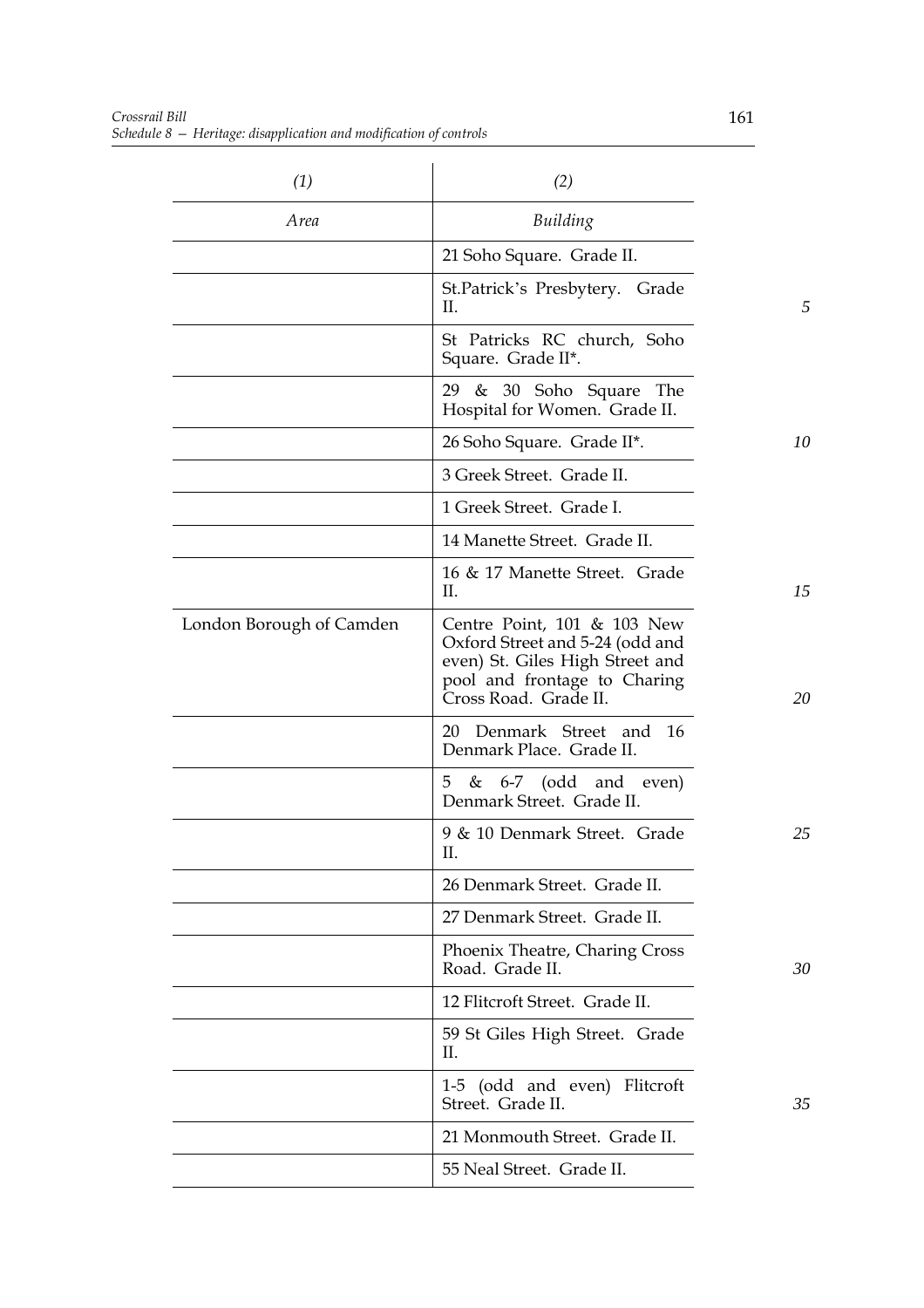| (1)  | (2)                                                                                  |    |
|------|--------------------------------------------------------------------------------------|----|
| Area | Building                                                                             |    |
|      | 64 Neal Street. Grade II.                                                            |    |
|      | 51-59 (odd), 61, 63-69 (odd)<br>Endell Street. Grade II.                             | 5  |
|      | Shaftesbury Theatre, Shaftsbury<br>Avenue. Grade II.                                 |    |
|      | St<br>Giles' Almshouses, 17A<br>Macklin Street (also 9-10 Smarts<br>Place). Grade II | 10 |
|      | 8a Smarts Place. Grade II.                                                           |    |
|      | 23 Macklin Street. Grade II.                                                         |    |
|      | 24 Stukely St/25 Macklin Street.<br>Grade II.                                        |    |
|      | Holborn<br>Town<br>Hall<br>and<br>Library, High Holborn. Grade<br>II.                | 15 |
|      | 199-201 (odd and even) High<br>Holborn. Grade II.                                    |    |
|      | 207 High Holborn. Grade II.                                                          | 20 |
|      | Princess Louise Pub, 208-209<br>High Holborn. Grade II*                              |    |
|      | 212 High Holborn. Grade II.                                                          |    |
|      | 127 & 129 High Holborn. Grade<br>П.                                                  | 25 |
|      | 14-16<br>(odd<br>and even)<br>Southampton Place. Grade II*.                          |    |
|      | 7-8 Southampton Place. Grade<br>$II^*$ .                                             |    |
|      | $15 - 23$<br>(odd<br>and<br>even)<br>Southampton Row. Grade II.                      | 30 |
|      | Kingsway<br>Tram<br>Subway,<br>Southampton Row. Grade II.                            |    |
|      | Central School of Arts and<br>Crafts, Southampton Row.<br>Grade II*.                 | 35 |
|      | Carlisle House, 8<br>10<br>&<br>Southampton Row. Retained<br>Façade. Grade II.       |    |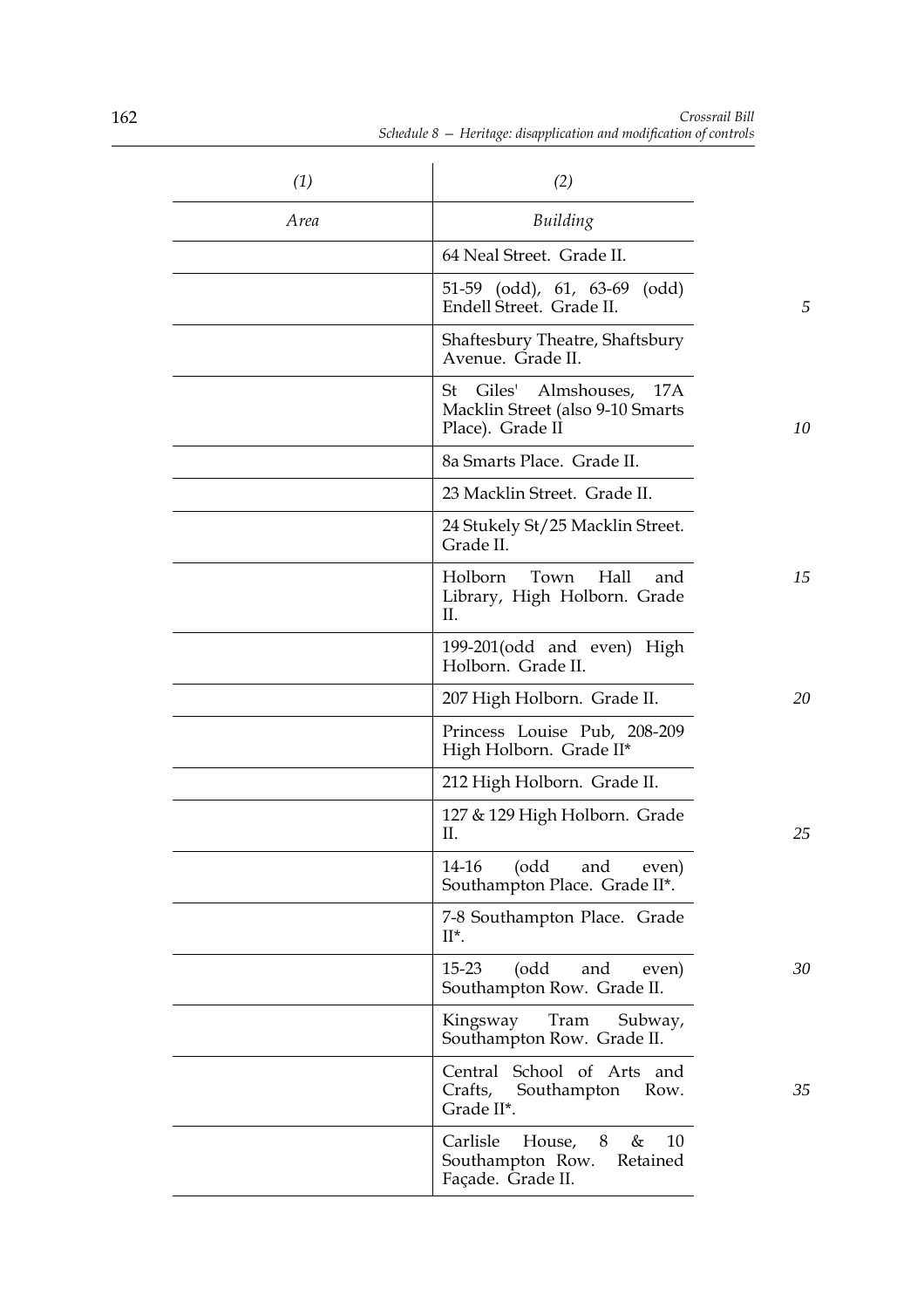| (1)  | (2)                                                                              |    |
|------|----------------------------------------------------------------------------------|----|
| Area | Building                                                                         |    |
|      | Baptist<br>Church House,<br>$2-6$<br>Southampton<br>(even)<br>Row.<br>Grade II*. | 5  |
|      | 11&12<br>Red<br>Lion<br>Square<br>(Summit House). Grade II.                      |    |
|      | 14-17 (odd and even) Red Lion<br>Square. Grade II.                               |    |
|      | 31&32 part of 29 -32 (odd and<br>even) Bedford Row. Grade II.                    | 10 |
|      | 33-36 (odd and even) Bedford<br>Row. Grade II.                                   |    |
|      | 6-7 (odd and even) Bedford<br>Row, and railings. Grade II.                       | 15 |
|      | 8-13 (odd and even) Bedford<br>Row, and railings. Grade II*.                     |    |
|      | 14 Bedford Row, and railings.<br>Grade II.                                       |    |
|      | 4 Raymond Buildings. Grade II.                                                   | 20 |
|      | 5 Raymond Buildings. Grade II.                                                   |    |
|      | 6 Raymond Buildings. Grade II.                                                   |    |
|      | 6 Gray's Inn Square. Grade II*.                                                  |    |
|      | 8 Grays Inn square. Grade II*.                                                   |    |
|      | 7 Grays inn Square. Grade II*.                                                   | 25 |
|      | 14 Grays Inn Square. Grade II*.                                                  |    |
|      | 13 Grays Inn Square. Grade II*.                                                  |    |
|      | 12 Grays Inn Square. Grade II*.                                                  |    |
|      | Alban's<br>St.<br>Church,<br>Dorrington/Brooke<br>Street.<br>Grade II*.          | 30 |
|      | St. Alban's Clergy House, 18<br>Dorrington Street. Grade II.                     |    |
|      | 10 & 11 Greville Street. Grade<br>П.                                             | 35 |
|      | 19, 20 & 21 Hatton Gardens.<br>Grade II.                                         |    |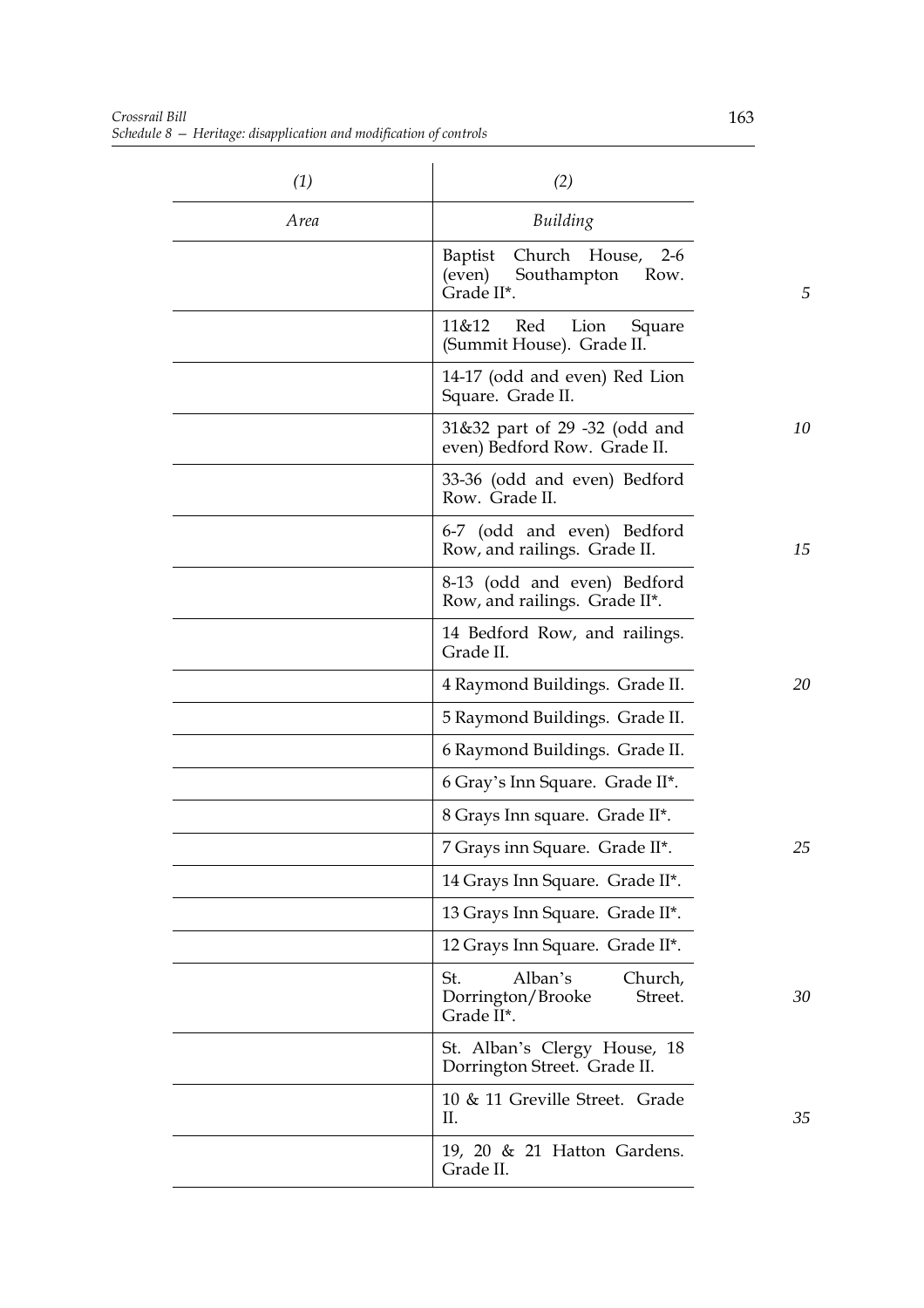| (1)                         | (2)                                                                                                             |    |
|-----------------------------|-----------------------------------------------------------------------------------------------------------------|----|
| Area                        | Building                                                                                                        |    |
|                             | 25 & 27 Farringdon Road.<br>Grade II.                                                                           |    |
| London Borough of Islington | (odd and<br>51-53<br>even)<br>Charterhouse Street. Grade II.                                                    | 5  |
|                             | 54-60 (odd and even) Cowcross<br>Street. Grade II.                                                              |    |
|                             | Farringdon Station, including<br>36-38 (odd and even) and 40-42<br>(odd and even) Cowcross<br>Street. Grade II. | 10 |
|                             | 101 and 102 Turnmill Street and<br>32-35 (odd and even) Cowcross<br>Street. Grade II.                           | 15 |
|                             | (odd) Charterhouse<br>67-77<br>Street. Grade II.                                                                |    |
|                             | 26 & 27 Cowcross Street. Grade<br>Η.                                                                            |    |
|                             | 9-13 (odd and even) Cowcross<br>Street. Grade II.                                                               | 20 |
|                             | 14-16 (odd and even) Cowcross<br>Street. Grade II.                                                              |    |
|                             | 94 Cowcross Street. Grade II.                                                                                   |    |
|                             | 3 & 5 St John Street. Grade II.                                                                                 | 25 |
|                             | (even) St John<br><b>Street</b><br>$2-6$<br>(including 89 Charterhouse<br>street). Grade II.                    |    |
|                             | 16 St John Street. Grade II.                                                                                    |    |
|                             | 18 & 20 St John Street. Grade II.                                                                               | 30 |
|                             | 24 St John Street. Grade II.                                                                                    |    |
|                             | 22 St John Street. Grade II.                                                                                    |    |
|                             | 26 St John Street. Grade II.                                                                                    |    |
|                             | 115 Charterhouse Street. Grade<br>П.                                                                            | 35 |
|                             | 119 Charterhouse Street. Grade<br>П.                                                                            |    |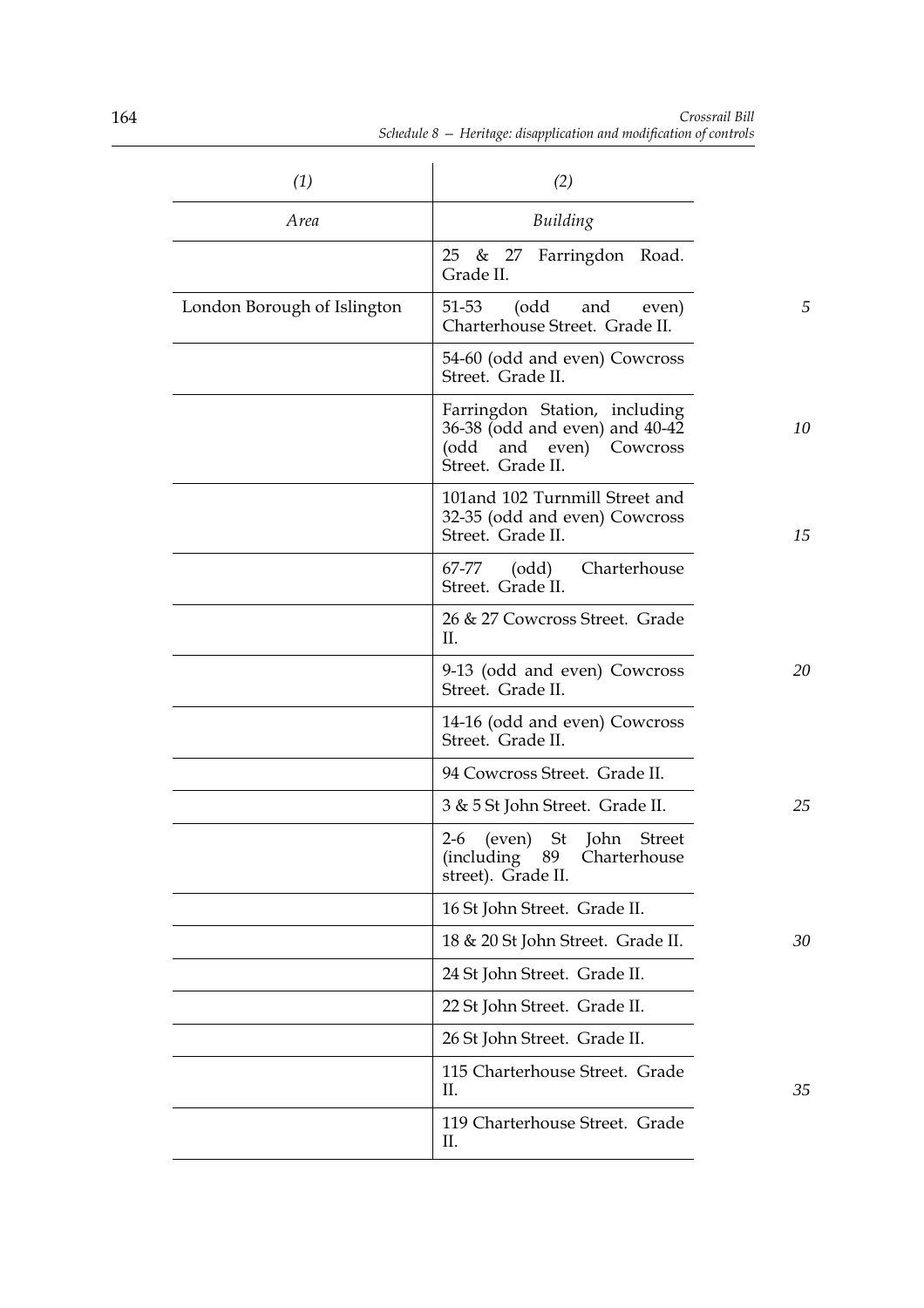| (1)            | (2)                                                                   |    |
|----------------|-----------------------------------------------------------------------|----|
| Area           | Building                                                              |    |
|                | 109-113<br>Charterhouse<br>(odd)<br>Street. Grade II.                 |    |
| City of London | 133-134<br>Aldersgate<br>Street.<br>Grade II.                         | 5  |
|                | West/East building Smithfield<br>Market. Grade II*                    |    |
|                | 74 & 75 Long Lane. Grade II.                                          |    |
|                | Lauderdale Tower, Barbican.<br>Grade II.                              | 10 |
|                | Defoe House, Barbican. Grade<br>П.                                    |    |
|                | Shakespeare Tower, Barbican.<br>Grade II.                             | 15 |
|                | Arts and Conference Centre,<br>Barbican. Grade II.                    |    |
|                | Gilbert House, Barbican. Grade<br>П.                                  |    |
|                | Willoughby House, Barbican.<br>Grade II.                              | 20 |
|                | House, Barbican.<br>Andrewes<br>Grade II.                             |    |
|                | John Trundle House. Grade II.                                         |    |
|                | Guildhall School of Music and<br>Drama. Grade II.                     | 25 |
|                | Lambert Jones Mews. Grade II.                                         |    |
|                | Brandon Mews. Grade II.                                               |    |
|                | 137-141 (odd) Moorgate. Grade<br>Π.                                   | 30 |
|                | 1-6 (odd and even) Finsbury<br>Circus. Grade II*.                     |    |
|                | 28-30 (odd and even) Salisbury<br>House, Finsbury Circus. Grade<br>Π. | 35 |
|                | 76-92 (even) Moorgate. Grade<br>П.                                    |    |
|                | 87 Moorgate. Grade II.                                                |    |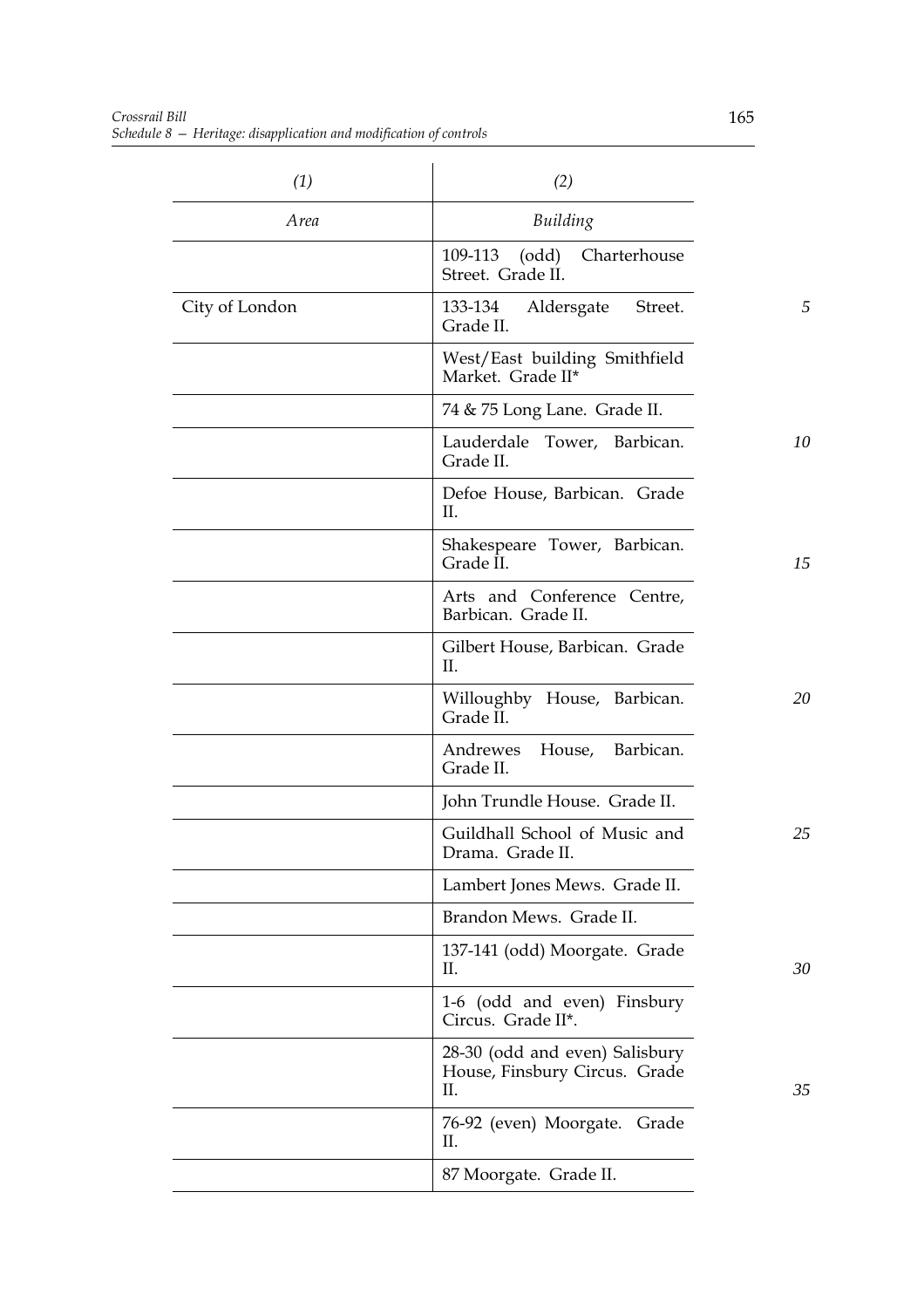| (1)  | (2)                                                                                 |    |
|------|-------------------------------------------------------------------------------------|----|
| Area | Building                                                                            |    |
|      | 83 Moorgate. Grade II.                                                              |    |
|      | 8 Moorfields. Grade II.                                                             |    |
|      | 4 Moorfields. Grade II.                                                             | 5  |
|      | 118 London Wall. Grade II.                                                          |    |
|      | 59-73 (odd) Moorgate. Grade II.                                                     |    |
|      | London<br>118a<br>Wall/2<br>Moorfields. Grade II.                                   |    |
|      | 81 Coleman Street (Armourers'<br>and Braziers Hall). Grade II*.                     | 10 |
|      | 16-18 (even) Finsbury Circus<br>and 16-31 (odd and even) Eldon<br>Street. Grade II. |    |
|      | 22 & 23 Blomfield Street. Grade<br>II.                                              | 15 |
|      | 25 Finsbury Circus (London<br>Wall Buildings). Grade II.                            |    |
|      | Church of All hallows on the<br>Wall. Grade II.                                     | 20 |
|      | 56-60 (odd and even) and 62<br>New Broad Street. Grade II.                          |    |
|      | 76-80 (odd and even) Old Broad<br>Street. Grade II.                                 |    |
|      | Great Eastern Hotel, Liverpool<br>Street Station. Grade II.                         | 25 |
|      | Church<br>St<br>Botolph,<br>of<br>Bishopsgate. Grade II*.                           |    |
|      | Church Hall.<br>Church of St<br>Botolph, Bishopsgate. Grade II.                     | 30 |
|      | Bishopsgate<br>Churchyard.<br>8<br>Grade II.                                        |    |
|      | 162 & 164 Bishopsgate. Grade<br>П.                                                  |    |
|      | Rear 4-18 (even) Devonshire<br>Row. Grade II.                                       | 35 |
|      | 5-7 (odd and even) New Street.<br>Grade II.                                         |    |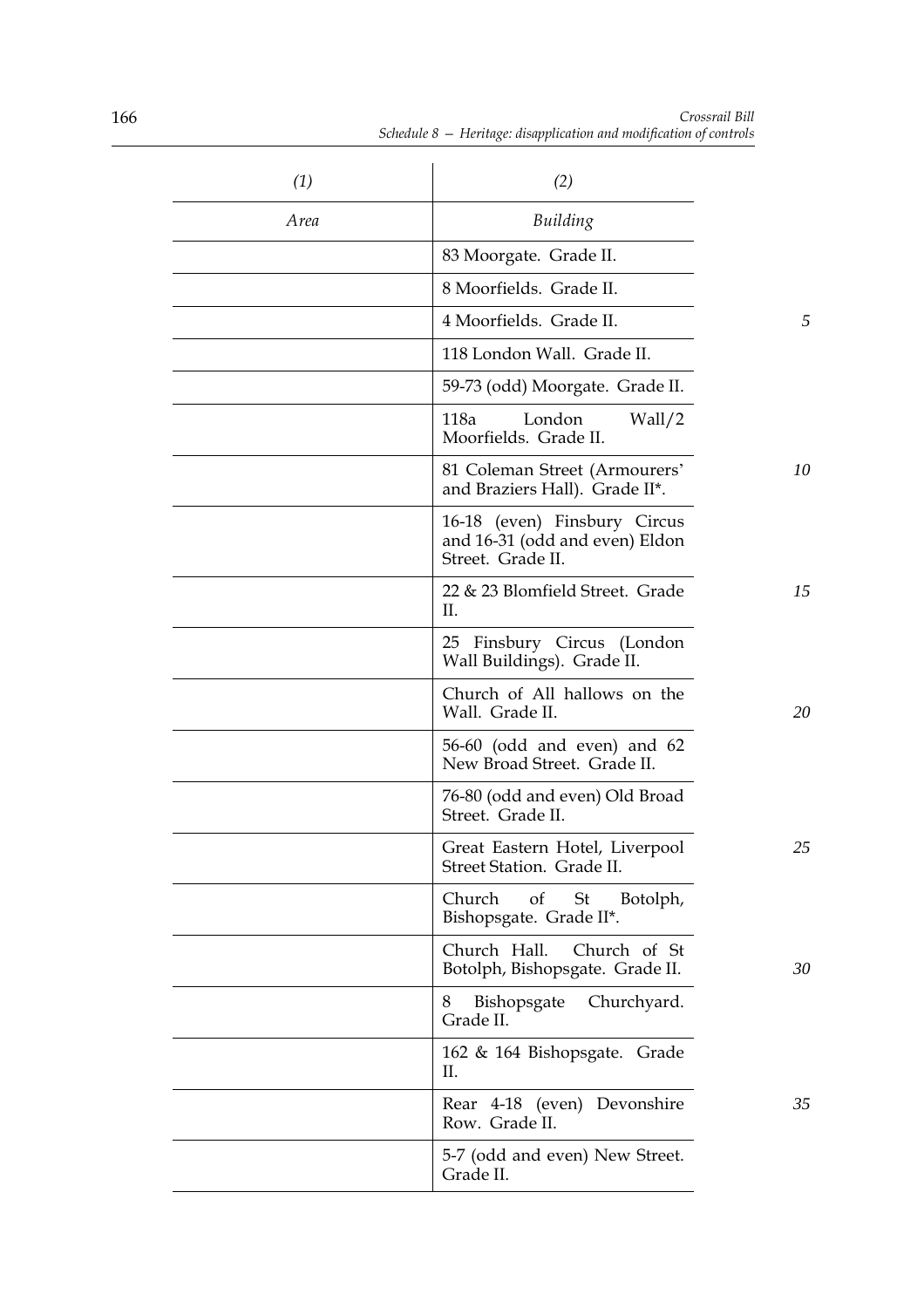| (1)                                   | (2)                                              |    |
|---------------------------------------|--------------------------------------------------|----|
| Area                                  | Building                                         |    |
|                                       | 24 & 25 Widegate Street. Grade<br>П.             |    |
|                                       | 16 New Street. Grade II.                         | 5  |
| Borough of Tower<br>London<br>Hamlets | 4A, Sandy's Row. Grade II.                       |    |
|                                       | 15<br>& 16<br>Artillery Passage.<br>Grade II.    |    |
|                                       | 2 Artillery Passage. Grade II.                   | 10 |
|                                       | 13 & 14 Artillery Passage.<br>Grade II.          |    |
|                                       | 3 Artillery Passage. Grade II.                   |    |
|                                       | 4 Artillery Passage. Grade II.                   |    |
|                                       | 5 Artillery Passage. Grade II.                   | 15 |
|                                       | 41 Artillery Lane. Grade II.                     |    |
|                                       | 6 & 7 Artillery Passage. Grade<br>П.             |    |
|                                       | 9 & 10 Artillery Passage. Grade<br>П.            | 20 |
|                                       | 11 Gun Street. Grade II.                         |    |
|                                       | 40 Brushfield Street. Grade II.                  |    |
|                                       | 42 Brushfield Street. Grade II.                  |    |
|                                       | 52 Brushfield Street. Grade II.                  |    |
|                                       | Spitalfields Market. Grade II.                   | 25 |
|                                       | 84 Commercial Street. Grade II.                  |    |
|                                       | 1 & 3 Fournier Street. Grade II.                 |    |
|                                       | 4-7 (odd and even) Puma Court.<br>Grade II.      |    |
|                                       | (odd)<br>Wilkes<br>Street.<br>17-25<br>Grade II. | 30 |
|                                       | 11a & 15 Wilkes Street. Grade<br>П.              |    |
|                                       | 6 Wilkes Street. Grade II.                       |    |
|                                       | 10 Wilkes Street. Grade II.                      | 35 |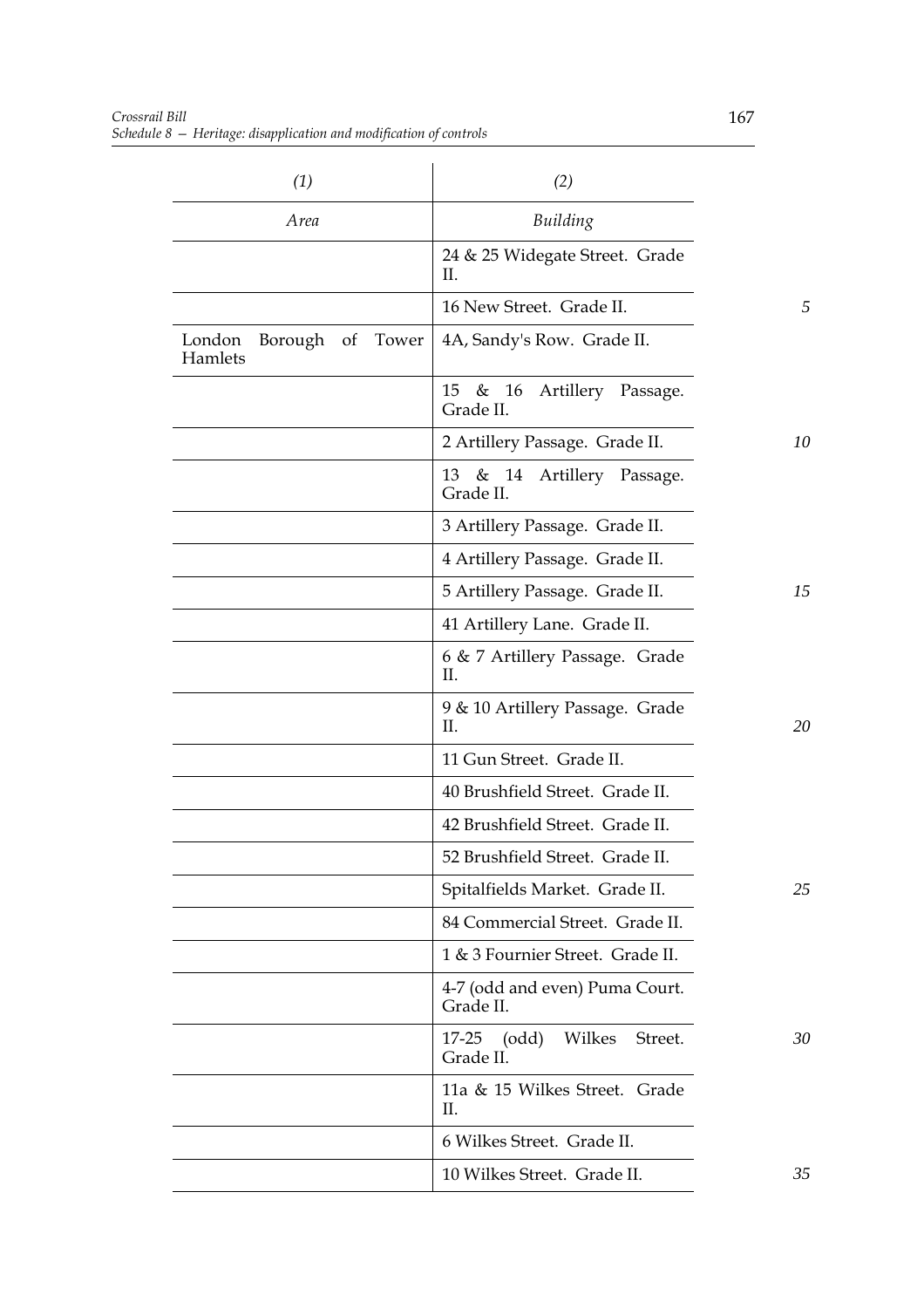| (1)  | (2)                                                     |    |
|------|---------------------------------------------------------|----|
| Area | Building                                                |    |
|      | 16 Wilkes Street. Grade II.                             |    |
|      | 2 & 4 Princelet Street. Grade II.                       |    |
|      | 3 & 5 Princelet Street. Grade II.                       | 5  |
|      | 7 & 9 Princelet Street. Grade II.                       |    |
|      | 13 Princelet Street. Grade II.                          |    |
|      | 11 Princelet Street. Grade II.                          |    |
|      | 24 & 26 Hanbury Street. Grade<br>II.                    | 10 |
|      | 12 Princelet Street. Grade II.                          |    |
|      | 14 Princelet Street. Grade II.                          |    |
|      | 16 Princelet Street. Grade II.                          |    |
|      | 18 Princelet Street. Grade II.                          |    |
|      | 20 Princelet Street. Grade II.                          | 15 |
|      | 22 Princelet Street. Grade II.                          |    |
|      | 15 Princelet Street. Grade II.                          |    |
|      | 17 Princelet Street. Grade II.                          |    |
|      | 19 Princelet Street. Grade II*.                         |    |
|      | 21 Princelet Street. Grade II.                          | 20 |
|      | 23 Princelet Street. Grade II.                          |    |
|      | 25 Princelet Street. Grade II.                          |    |
|      | 34-38 (even) Hanbury Street.<br>Grade II.               |    |
|      | <b>Brick</b><br>114-122<br>(even)<br>Lane.<br>Grade II. | 25 |
|      | 35 Buxton Street. Grade II.                             |    |
|      | 333-335<br>(odd)<br>Whitechapel<br>Road. Grade II.      |    |
|      | 261 & 263 Whitechapel Road.<br>Grade II.                | 30 |
|      | 265 & 267 Whitechapel Road.<br>Grade II.                |    |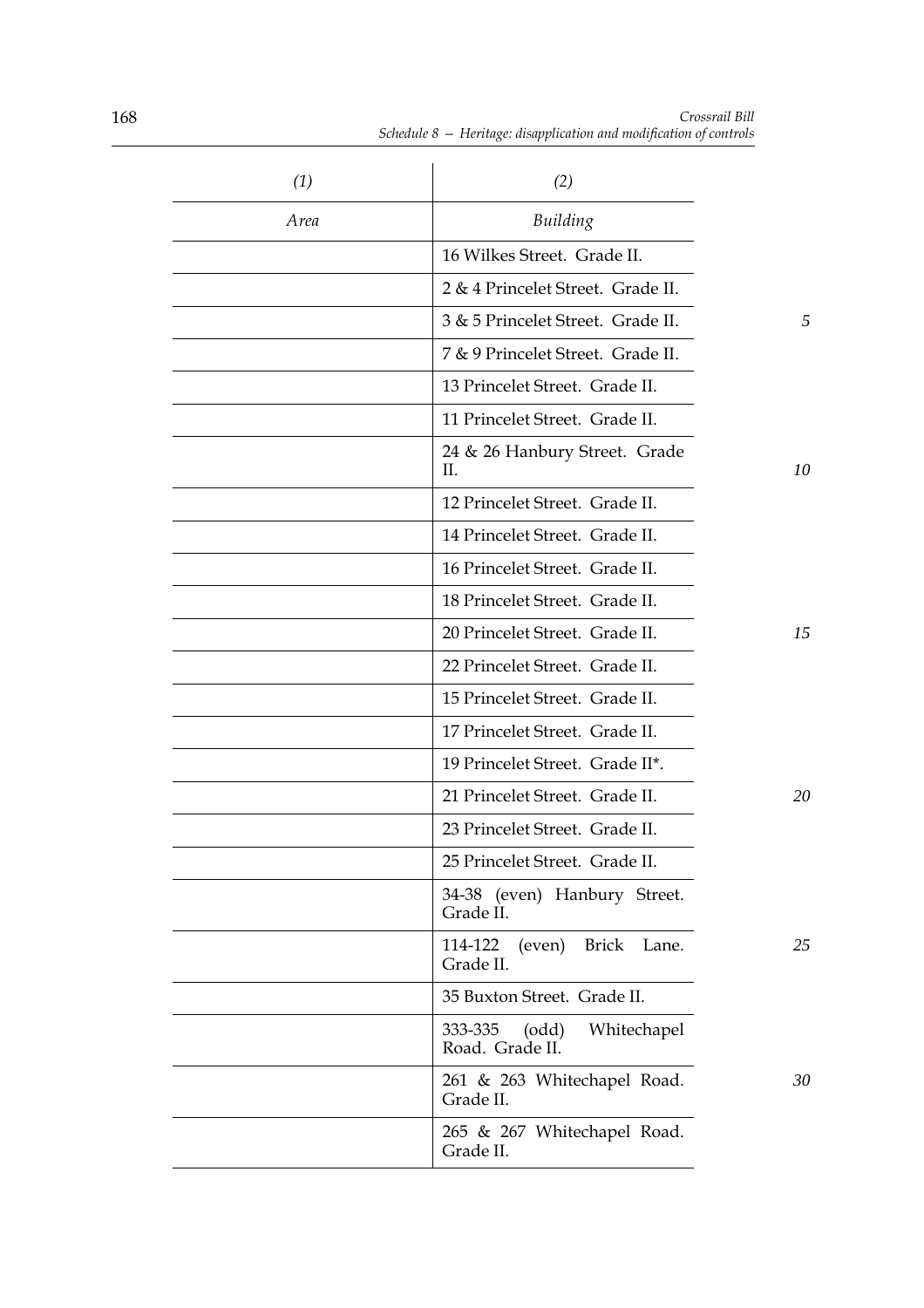*Crossrail Bill Schedule 8 — Heritage: disapplication and modification of controls*

| (1)  | (2)                                                                                                                 |    |
|------|---------------------------------------------------------------------------------------------------------------------|----|
| Area | Building                                                                                                            |    |
|      | Trinity Green, Almshouses,<br>Mile End Road, north side: 1-10<br>Trinity Green and 22-30 Trinity<br>Green. Grade I. | 5  |
|      | 29 Mile End Road. Grade II.                                                                                         |    |
|      | 82- 84 (even) Mile End Road.<br>Grade II.                                                                           |    |
|      | 90-110 (even) Mile End Road.<br>Grade II.                                                                           | 10 |
|      | Church of St Dunstan, Stepney<br>High Street. Grade I.                                                              |    |
|      | 1-10 Whitehorse Road (odd and<br>even). Grade II.                                                                   | 15 |
|      | 34-40 (even) Belgrave Street.<br>Grade II.                                                                          |    |
|      | 50-52 (even) Belgrave Street.<br>Grade II.                                                                          |    |
|      | 19-31 (odd) Barnes Street, West<br>side. Grade II.                                                                  | 20 |
|      | 12-22 (even)<br>Barnes Street.<br>Grade II.                                                                         |    |
|      | 1-8 (odd and even) York Square.<br>Grade II.                                                                        | 25 |
|      | 9-16 (odd and even) York<br>Square. Grade II.                                                                       |    |
|      | 1A Flamborough Street. Grade<br>П.                                                                                  |    |
|      | (odd<br>and<br>$3 - 7$<br>even)<br>Flamborough Street. Grade II.                                                    | 30 |
|      | Hawthorn<br>$\mathbf{1}$<br>Cottage,<br>Flamborough Walk and Rose<br>Cottage, Flamborough Walk.<br>Grade II.        | 35 |
|      | Devonshire<br>Cottage,<br>Flamborough Walk. Grade II.                                                               |    |
|      | Durham Villa, Flamborough<br>Walk. Grade II.                                                                        |    |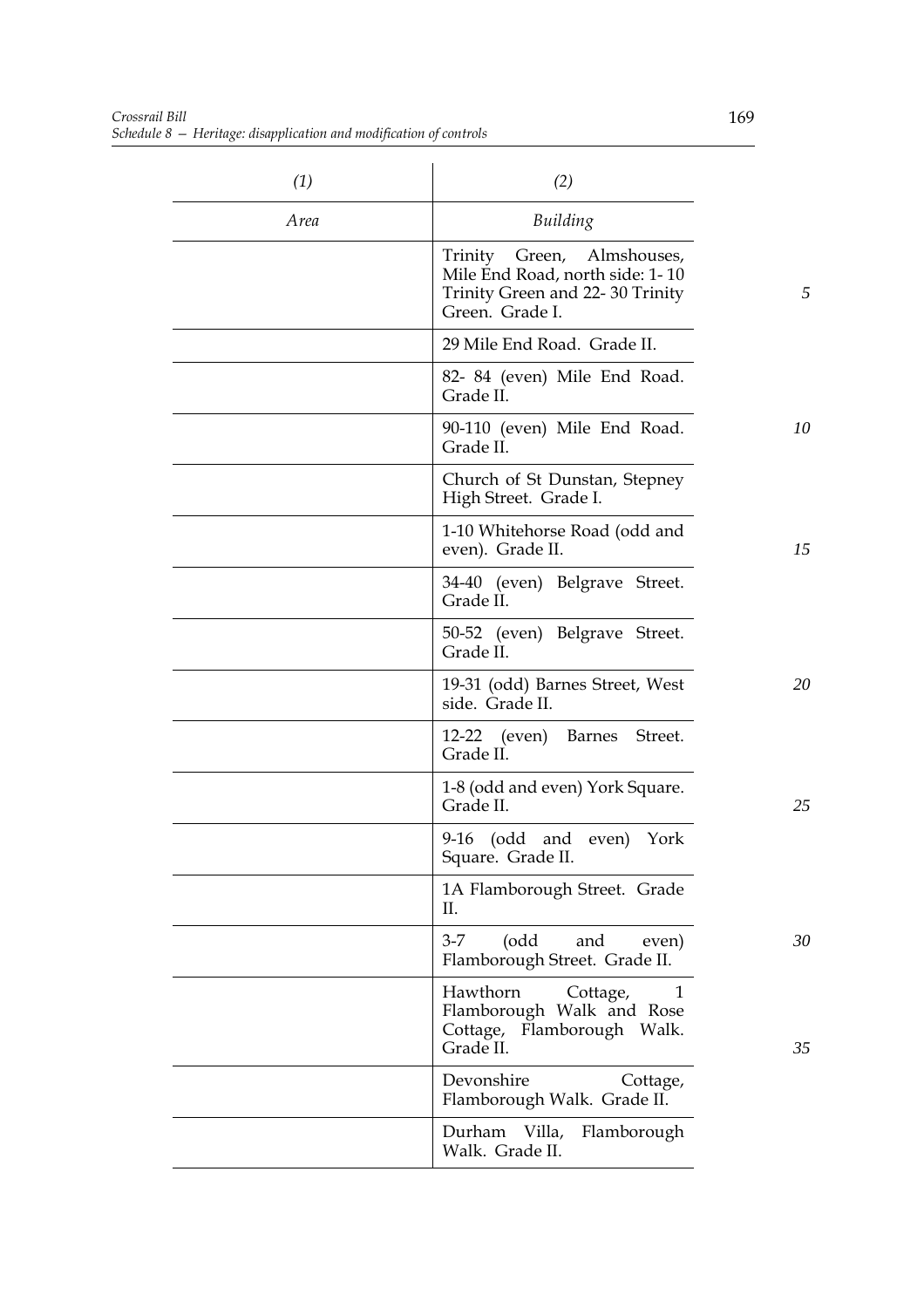| (1)  | (2)                                                                             |    |
|------|---------------------------------------------------------------------------------|----|
| Area | Building                                                                        |    |
|      | 8 Flamborough Street. Grade II.                                                 |    |
|      | (odd<br>$16-21$<br>and<br>even)<br>Flamborough Street. Grade II.                | 5  |
|      | (odd<br>$22 - 24$<br>and<br>even)<br>Flamborough Street. Grade II.              |    |
|      | 683-691<br>(odd)<br>Commercial<br>Road. Grade II.                               |    |
|      | 699-711<br>Commercial<br>(odd)<br>Road. Grade II.                               | 10 |
|      | Commercial<br>604-608<br>(even)<br>Road. Grade II.                              |    |
|      | Commercial<br>Road<br>Bridge.<br>Grade II.                                      | 15 |
|      | Viaduct, Commercial Road.<br>Grade II.                                          |    |
|      | Accumulator<br>Tower<br>and<br>Chimney, Mill Place<br>(West<br>side). Grade II. | 20 |
|      | Library on Commercial Road.<br>Grade II.                                        |    |
|      | Cannon Workshop, 3-5 (odd)<br>Cannon Drive. Grade II.                           |    |
|      | Workshop,<br>92-116<br>Cannon<br>(even) Cannon Drive. Grade II.                 | 25 |
|      | Workshop,<br>Cannon<br>135-167<br>(odd) Cannon Drive. Grade II.                 |    |
|      | West India Docks, Isle of Dogs.<br>Grade I.                                     | 30 |
|      | Poplar Dock, Preston's Road.<br>Grade II.                                       |    |
|      | Tower,<br>Poplar<br>Accumulator<br>Dock, Preston's Road. Grade II.              |    |
|      | 110 Bow Road. Grade II.                                                         | 35 |
|      | Drapers Almshouses, Railway<br>Way (formerly Priscilla Road).<br>Grade II.      |    |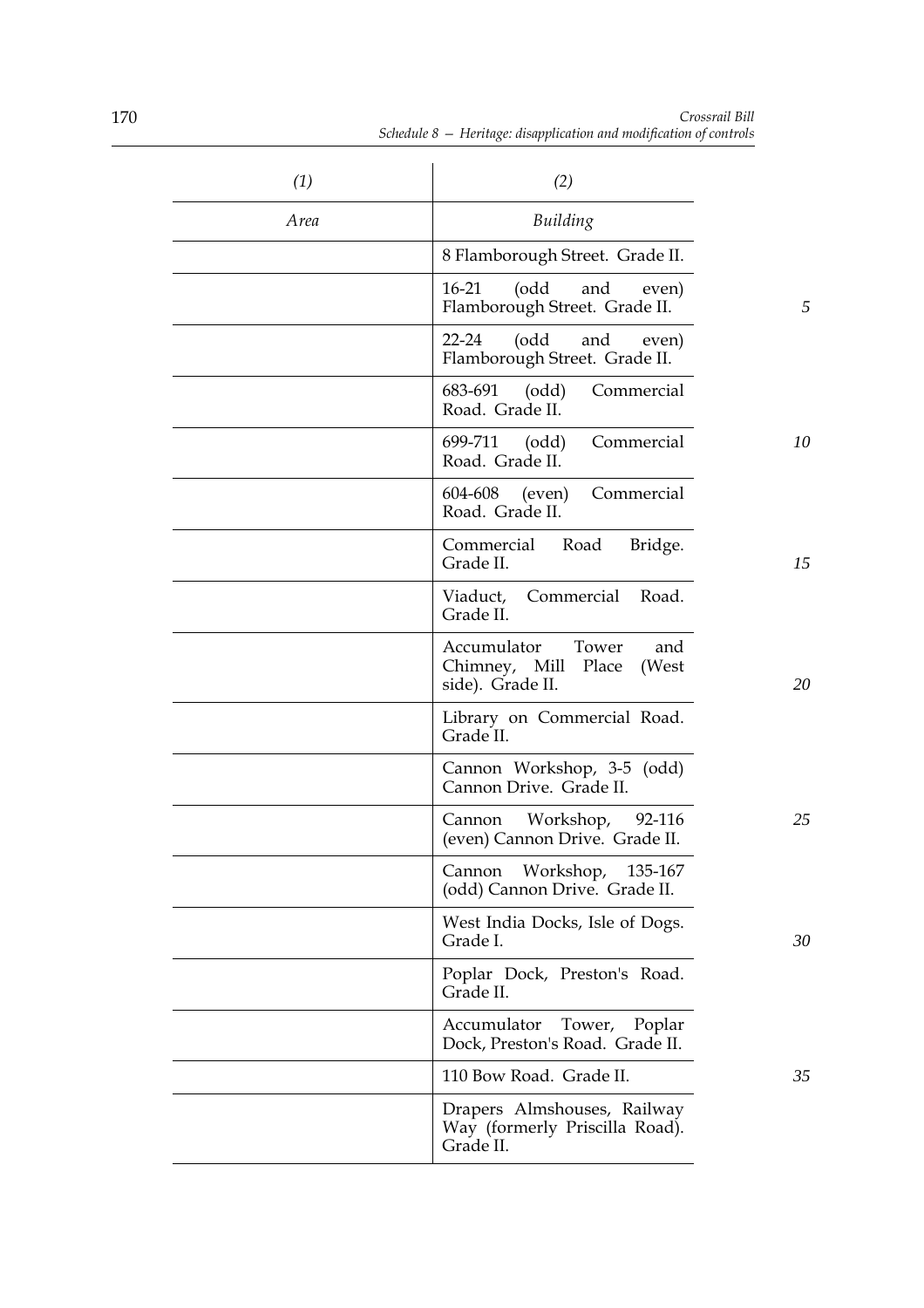| (1)                         | (2)                                                                        |    |
|-----------------------------|----------------------------------------------------------------------------|----|
| <i>Area</i>                 | Building                                                                   |    |
|                             | 35-49 Arnold Road (odd and<br>even) including area railings).<br>Grade II. | 5  |
|                             | 2-22 (even) Fairfield Road.<br>Grade II.                                   |    |
|                             | 163 Bow Road. Grade II.                                                    |    |
| London Borough of Newham    | North Woolwich Station, Pier<br>Road. Grade II.                            | 10 |
| London Borough of Greenwich | Royal Brass Foundry,<br>Plumstead Road. Grade I.                           |    |
|                             | Main Guard Room, Plumstead<br>Road. Grade II.                              |    |
|                             | Verbruggen's<br>House,<br>Plumstead Road. Grade II.                        | 15 |
|                             | Officers Quarters, Plumstead<br>Road. Grade II.                            |    |

- (3) Anything which, by virtue of section 1(5) of the Planning (Listed Buildings and Conservation Areas) Act 1990 (c. 9), is treated as part of a building for the purposes of that Act shall be treated as part of the building for the purposes of this paragraph. *20*
- (4) In this paragraph, "building" and "listed building" have the same meanings as in the Planning (Listed Buildings and Conservation Areas) Act 1990.
- 3 Section 59 of the Planning (Listed Buildings and Conservation Areas) Act 1990 (acts causing or likely to result in damage to listed buildings) shall not apply to anything done in exercise of the powers conferred by this Act with respect to works. *25*

*Ancient monuments etc.*

- 4 (1) This paragraph has effect in relation to the Ancient Monuments and Archaeological Areas Act 1979 (c. 46). *30*
	- (2) Section 2 (control of works affecting scheduled monuments) shall not apply to any works authorised by this Act.
	- (3) The powers of entry conferred by section 6(1) (entry to ascertain condition of scheduled monument), section 6A(1) (entry to enforce control of works affecting scheduled monuments) and section 26 (entry to record matters of archaeological or historical interest) shall not be exercisable in relation to land used for or in connection with the carrying out of any of the works authorised by this Act. *35*
	- (4) The provisions of the Act with respect to the functions of a person as a guardian by virtue of the Act, and the provisions of any agreement under *40*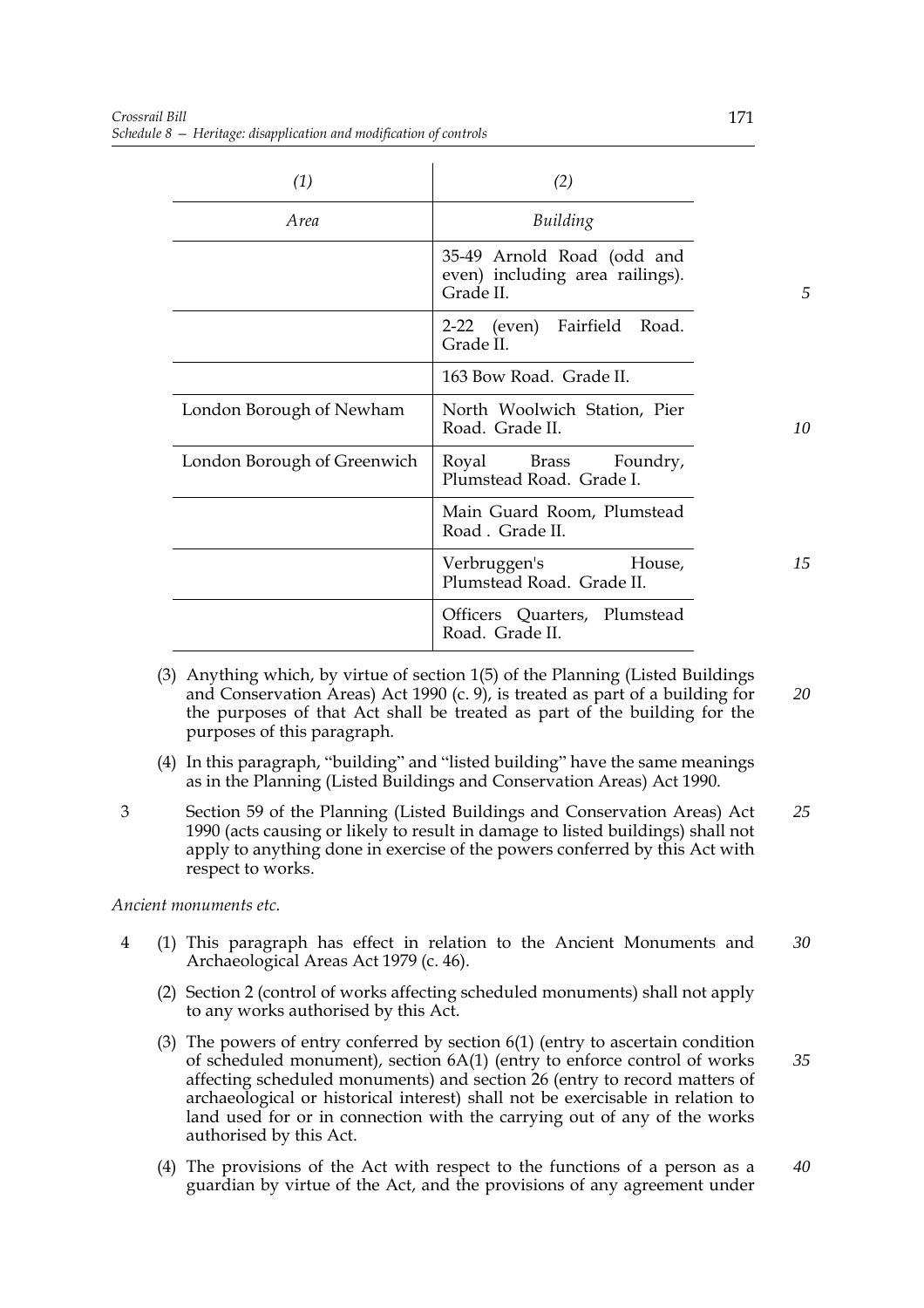section 17 (agreement concerning ancient monuments and land in their vicinity), shall have effect subject to the powers conferred by this Act with respect to works.

- (5) Section 19 (public access to monuments under public control) shall not apply in relation to a monument which is closed by the nominated undertaker for the purposes of, in connection with or in consequence of the carrying out of any of the works authorised by this Act.
- (6) Regulations under section 19(3) or (4A) (which may include provision prohibiting or regulating any act or thing which would tend to injure or disfigure a monument or its amenities or disturb the public in their enjoyment of it) shall not apply to anything done in exercise of the powers conferred by this Act with respect to works.
- (7) The power conferred by section 19(6) (power to refuse admission to monuments under public control) shall not be exercisable so as to prevent or restrict the exercise of the powers conferred by this Act with respect to works. *15*
- (8) In section 25 (treatment of ancient monuments)—
	- (a) subsection (2) (superintendence by the Historic Buildings and Monuments Commission for England) shall not authorise the superintendence of the carrying out of any of the works authorised by this Act, and *20*
	- (b) subsection (3) (power of the Commission to charge for advice under subsection (1)) shall not apply in relation to advice given in connection with the carrying out of any of those works.
- (9) Section 28 (offence of damaging certain ancient monuments) shall not apply to anything done in exercise of the powers conferred by this Act with respect to works. *25*
- (10) Section 35 (notice required of operations in areas of archaeological importance) shall not apply to operations carried out in exercise of the powers conferred by this Act with respect to works.
- (11) Section 39(1) (power to investigate in advance of operations notice any site which may be acquired compulsorily) shall have effect as if operations carried out in exercise of the powers conferred by this Act with respect to works were exempt works for the purposes of that provision.
- (12) Section 42(1) (prohibition on use of metal detectors in protected places without consent) shall not apply to the use of a metal detector for the purposes of or in connection with the exercise of the powers conferred by this Act with respect to works. *35*
- (13) Section 42(3) (prohibition on removal without consent of object discovered by use of a metal detector in a protected place) shall not apply to the removal of objects discovered by the use of a metal detector for the purposes of or in connection with the exercise of the powers conferred by this Act with respect to works. *40*
- 5 (1) The power of entry conferred by section 36(1) of the National Heritage Act 1983 (c. 47) (entry to obtain information about ancient monuments and historic buildings for the purposes of the records kept by the Historic Buildings and Monuments Commission for England) shall only be exercisable in relation to land used, or intended for use, for or in connection *45*

*10*

*5*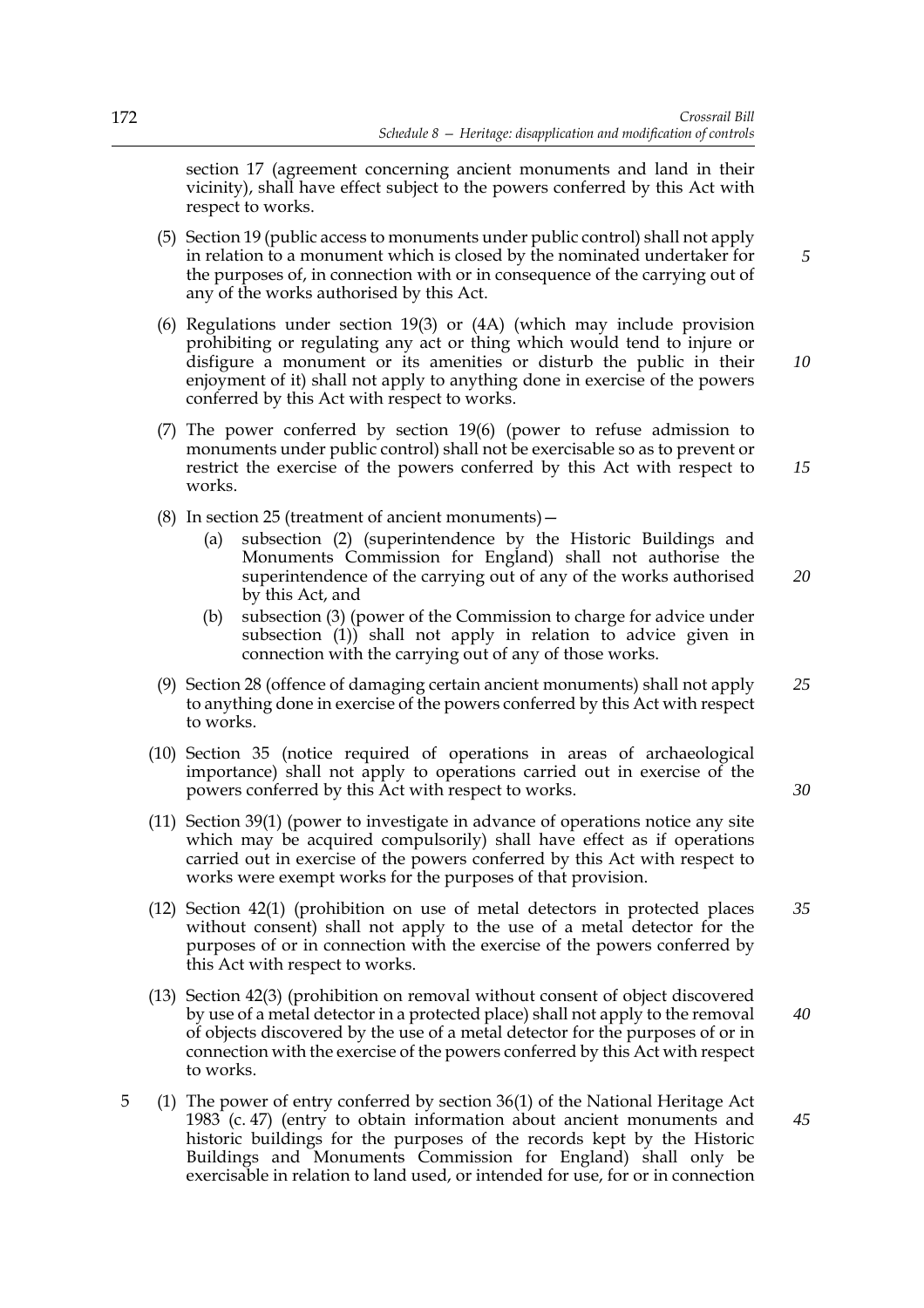with the carrying out of any of the works authorised by this Act with the consent of the nominated undertaker, such consent not to be unreasonably withheld.

- (2) Consent for the purposes of sub-paragraph (1) may be granted subject to compliance with any reasonable requirements or conditions imposed for reasons of safety or for the purpose of preventing interference with or delay to the works.
- (3) Section 36(6) of the National Heritage Act 1983 (c. 47) (which, in relation to land on which works are being carried out, regulates the exercise of the right to enter land to obtain information about ancient monuments and historic buildings for the purposes of the records kept by the Historic Buildings and Monuments Commission for England) shall not apply in relation to land on which works authorised by this Act are being carried out.
- (4) Any dispute under this paragraph shall, if the parties agree, be referred to arbitration, but shall otherwise be determined by the appropriate Ministers acting jointly.
- (5) In sub-paragraph (4), "appropriate Ministers" means the Secretary of State for Transport and the Secretary of State for Culture, Media and Sport.

#### SCHEDULE 9 Section 16

#### HERITAGE: RIGHTS OF ENTRY

- 1 (1) Any person duly authorised in writing by the Historic Buildings and Monuments Commission for England ("the Commission") may at any reasonable time enter any land on which (or in or under which) a scheduled monument (within the meaning of the Ancient Monuments and Archaeological Areas Act 1979 (c. 46)) is situated
	- for the purpose of observing or advising upon the exercise in relation to the land of any of the powers conferred by paragraph 9 of Schedule 2 above, or
	- (b) for the purpose of inspecting, observing or advising upon the carrying out of any works on the land in exercise of any of the other powers conferred by this Act.
	- (2) Any person duly authorised in writing by the Commission may at any reasonable time enter any land in Greater London for the purpose of inspecting or observing the carrying out in relation to any building on the land of any decontrolled works.
	- (3) The right conferred by sub-paragraph (1) or (2) shall not be exercisable at a time when the nominated undertaker reasonably considers that it is not safe to exercise it.
	- (4) A person exercising the right conferred by sub-paragraph (1) or (2) shall comply with any directions given by the nominated undertaker for the purpose of securing compliance with relevant health and safety provisions.
	- (5) In this paragraph, "decontrolled works" means works to which section 7 or 74 of the Planning (Listed Buildings and Conservation Areas) Act 1990 (c. 9)

*35*

*40*

*20*

*25*

*30*

*5*

*10*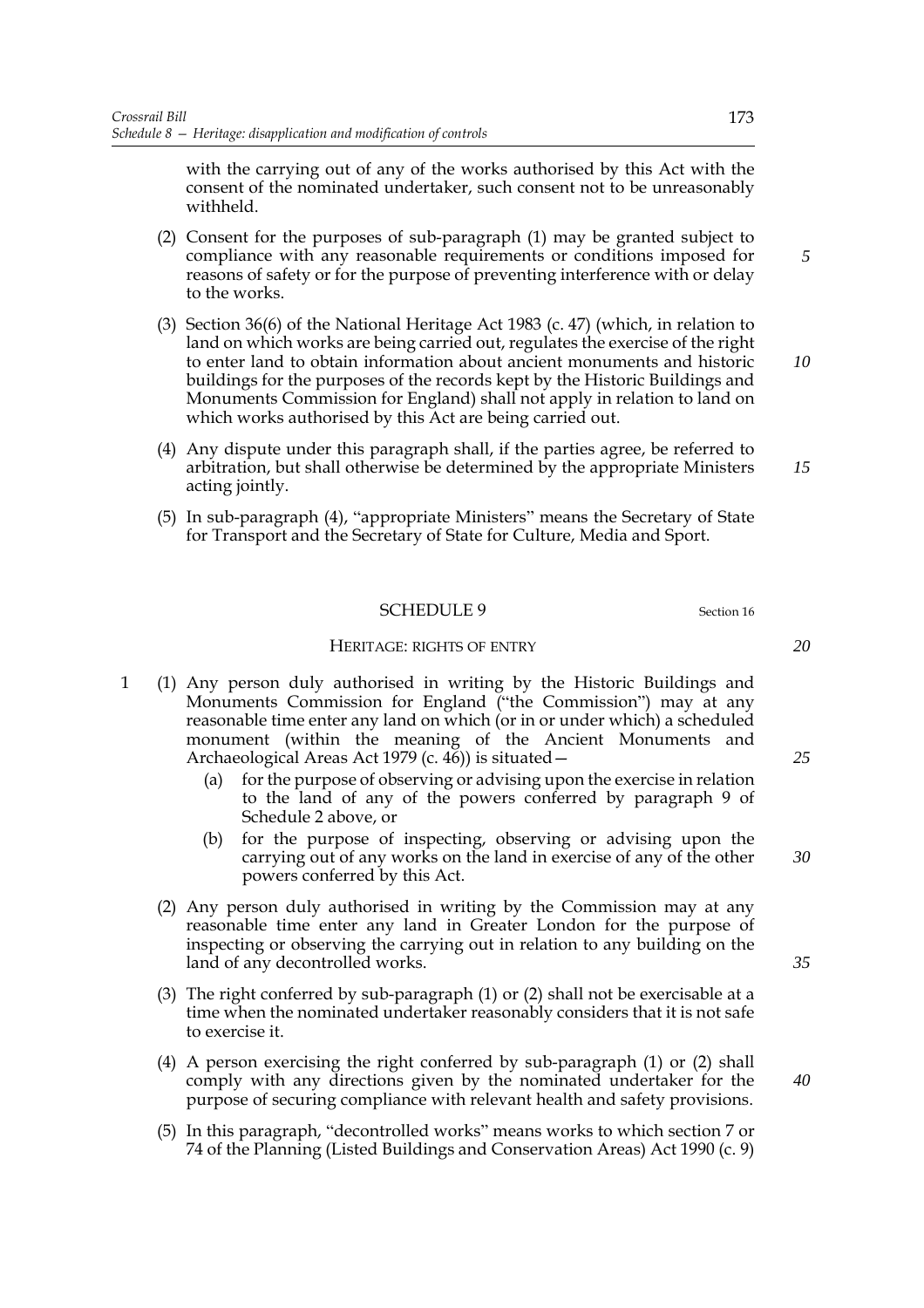would apply, but for paragraph 1(1)(a), (3) or (4) of 2(1)(a) of Schedule 8 to this Act.

- 2 (1) The nominated undertaker shall not carry out any decontrolled works consisting of the demolition of a building unless—
	- (a) notice of the proposal to carry out the works has been given to the Commission, and
	- (b) the appropriate period since the giving of the notice has elapsed.
	- (2) Subject to sub-paragraph (3), the appropriate period for the purposes of subparagraph  $(1)(\tilde{b})$  is  $\tilde{8}$  weeks or such longer period as may have been agreed between the nominated undertaker and the Commission.
	- (3) In case of emergency, the appropriate period for the purposes of subparagraph (1)(b) is such period as is reasonable in the circumstances.
	- (4) In determining whether the appropriate period for the purposes of subparagraph (1)(b) has elapsed, there shall be disregarded any day on which entry to the building is refused under paragraph  $3(2)$ .
	- (5) In this paragraph, "decontrolled works" means works to which section 7 of the Planning (Listed Buildings and Conservation Areas) Act 1990 would apply, but for paragraph  $1(1)(a)$  or (3) of Schedule 8 to this Act.
- 3 (1) Following the giving of a notice under paragraph 2(1) in relation to any building, any person duly authorised in writing by the Commission may, at any reasonable time during the inspection period, enter the building for the purpose of recording it.
	- (2) The right conferred by sub-paragraph (1) shall not be exercisable at a time when the nominated undertaker reasonably considers that it is not safe to exercise it.
	- (3) A person exercising the right conferred by sub-paragraph (1) shall comply with any directions given by the nominated undertaker for the purpose of securing compliance with relevant health and safety provisions.
	- (4) For the purposes of sub-paragraph (1), the inspection period, in relation to a building which is the subject of a notice under paragraph 2(1), is the period beginning when the notice under that provision is given and ending when the prohibition under that provision ceases to apply to the building. *30*

## SCHEDULE 10 Section 44

#### APPLICATION OF OTHER RAILWAY LEGISLATION

*Highway (Railway Crossings) Act 1839 (c. 45)*

1 The Highway (Railway Crossings) Act 1839 shall not apply to a railway authorised by this Act.

## *Railway Regulation Act 1842 (c. 55)*

2 Section 9 of the Railway Regulation Act 1842 shall not apply to a railway authorised by this Act.

*10*

*15*

*5*

*20*

*25*

*35*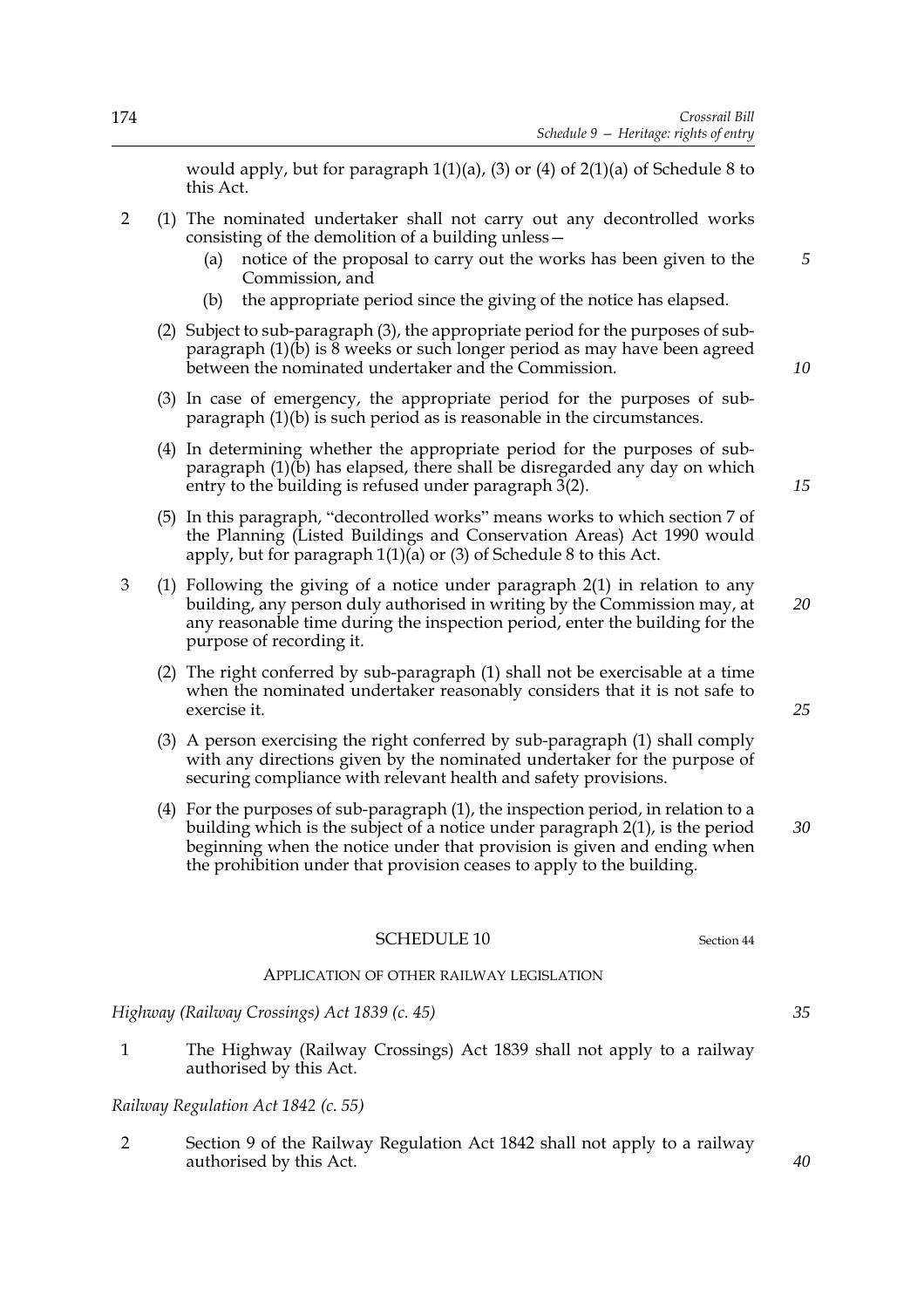*Railways Clauses Consolidation Act 1845 (c. 20)*

- 3 (1) The Railways Clauses Consolidation Act 1845, insofar as applicable for the purposes of this Act and not inconsistent with its provisions, is hereby incorporated with this Act.
	- (2) The following provisions are excepted from incorporation by virtue of subparagraph  $(1)$  – *5*

- (3) In their application by virtue of sub-paragraph  $(1)$  -
	- (a) section 2 shall have effect with the substitution for "so incorporated as aforesaid" of "incorporated"; *10*
	- (b) section 6 shall have effect with the omission of the words "and to take lands for that purpose", "taken or" and "for the value of the lands so taken or used, and";
	- (c) sections 18 and 21 shall not apply in any case where the relations between the nominated undertaker and any other person are regulated by sections 84 and 85 of the New Roads and Street Works Act 1991 (c. 22) or Part 2 of Schedule 14 to this Act; *15*
	- (d) section 68 shall have effect with the omission of the words from "Such and" to "formation thereof" and from "together with all necessary gates" to "all necessary stiles". *20*

*Railways Clauses Act 1863 (c. 92)*

- 4 (1) Part 1 of the Railways Clauses Act 1863, insofar as applicable for the purposes of this Act and not inconsistent with its provisions, is hereby incorporated with this Act.
	- (2) The following provisions are excepted from incorporation by virtue of subparagraph  $(1)$  -

sections 5 to 7 and 13 to 19.

*Railway Companies (Accounts and Returns) Act 1911 (c. 34)*

5 For the purposes of the Railway Companies (Accounts and Returns) Act 1911, a person shall not be a railway company by virtue of working a railway authorised by this Act. *30*

*British Transport Commission Act 1949 (c. xxix)*

- 6 (1) Section 55 the British Transport Commission Act 1949 (penalty for trespass on railways etc.) shall also apply in relation to any railway, siding, tunnel, railway embankment, cutting or similar work constructed in exercise of the powers conferred by this Act. *35*
	- (2) Section 56 of that Act (penalty for stone throwing etc. on railways) shall also apply in relation to any railway or siding constructed in exercise of the powers conferred by this Act.

## *Miscellaneous*

7 (1) In their application to—

*25*

sections 1, 7 to 9, 11 to 15, 17, 19, 20, 22, 23, 42, 47, 48, 59 to 62, 74, 75, 77 to 85, 87, 88, 94, 95 and 112 to 124.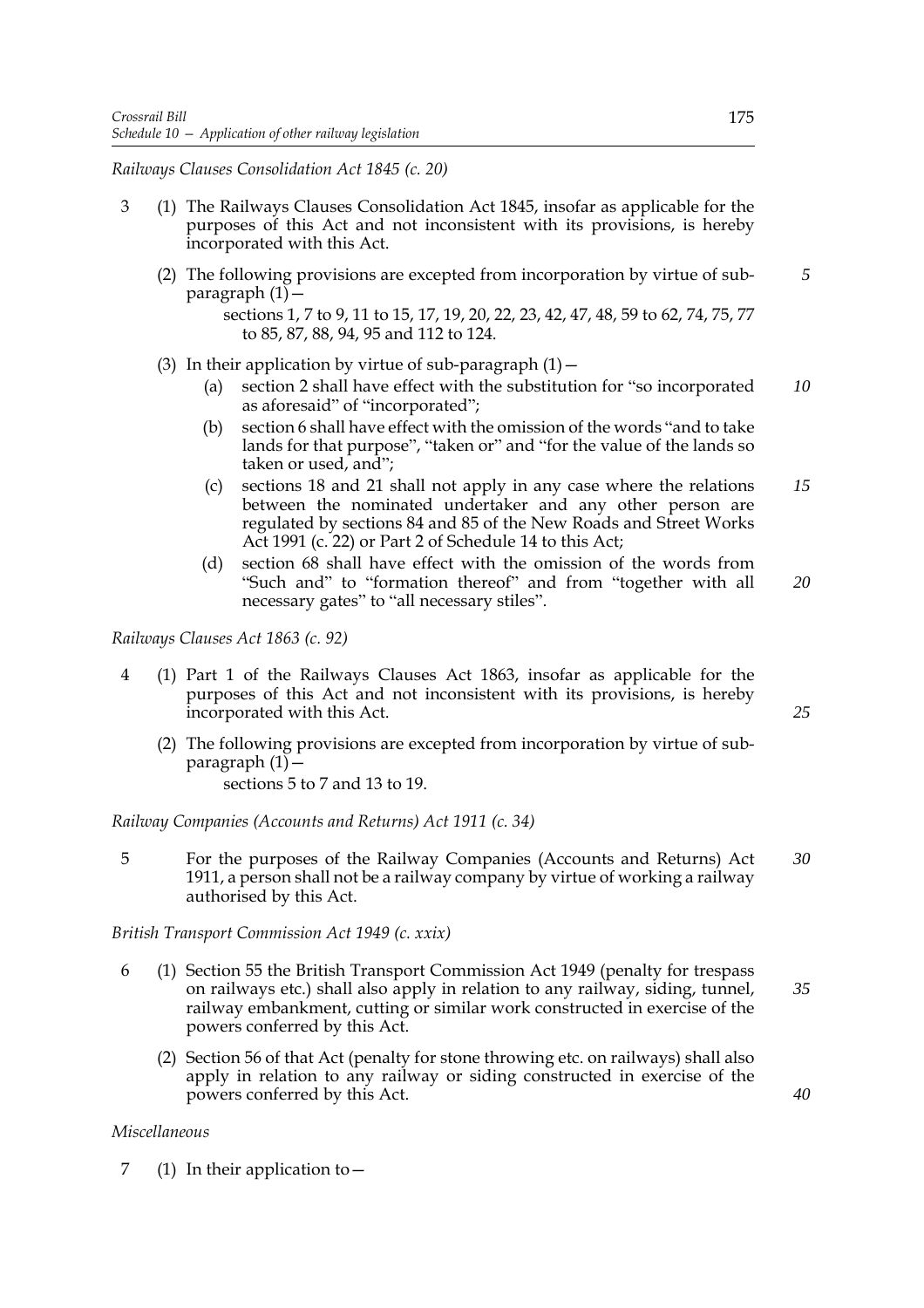*10*

- (a) a Crossrail undertaker,
- (b) Crossrail, or
- (c) any train being used to provide services for the carriage of passengers or goods on Crossrail,

the enactments specified in column (1) of the following table (which create the offences broadly described in column (2) of the table) shall each have effect as if the maximum fine which may be imposed on summary conviction of any offence specified in the enactment were, instead of that specified in column (3) of the table, a fine not exceeding the level specified in column (4) of the table.

| (1)                                                                         | (2)                                                                                       | (3)                                                                        | (4)                                          |    |
|-----------------------------------------------------------------------------|-------------------------------------------------------------------------------------------|----------------------------------------------------------------------------|----------------------------------------------|----|
| Enactment                                                                   | Description of<br>offence                                                                 | Maximum<br>fine otherwise<br>applicable<br>(level on<br>standard<br>scale) | Maximum fine<br>(level on standard<br>scale) | 15 |
| Section 16 of<br>Railway<br>the<br>Regulation<br>Act<br>1840<br>(c. 97).    | Obstruction of<br>officers<br>of<br>railway<br>company<br>or<br>trespass upon<br>railway. | Level 1                                                                    | Level 3                                      | 20 |
| Section 17 of<br>Railway<br>the<br>Regulation<br>1842<br>Act<br>$(c. 55)$ . | Misconduct of<br>persons<br>employed<br>on<br>railways.                                   | Level 1                                                                    | Level 3                                      | 25 |
| The<br>Regulation of<br>Railways Act<br>1889 (c. 57) $-$                    |                                                                                           |                                                                            |                                              | 30 |
| section $5(1)$                                                              | Failure<br>to<br>produce<br>ticket, to pay<br>fare or to give<br>and<br>name<br>address.  | Level 1                                                                    | Level 2                                      | 35 |
| section $5(3)$ .                                                            | with<br>Travel<br>intent to avoid<br>payment<br>of<br>fare.                               | Level 2                                                                    | Level 3                                      | 40 |

(2) In such application—

(a) section 16 of the Railway Regulation Act 1840 shall have effect as if the court had, as an alternative to imposing a fine, the power to award imprisonment for a period not exceeding 51 weeks; *45*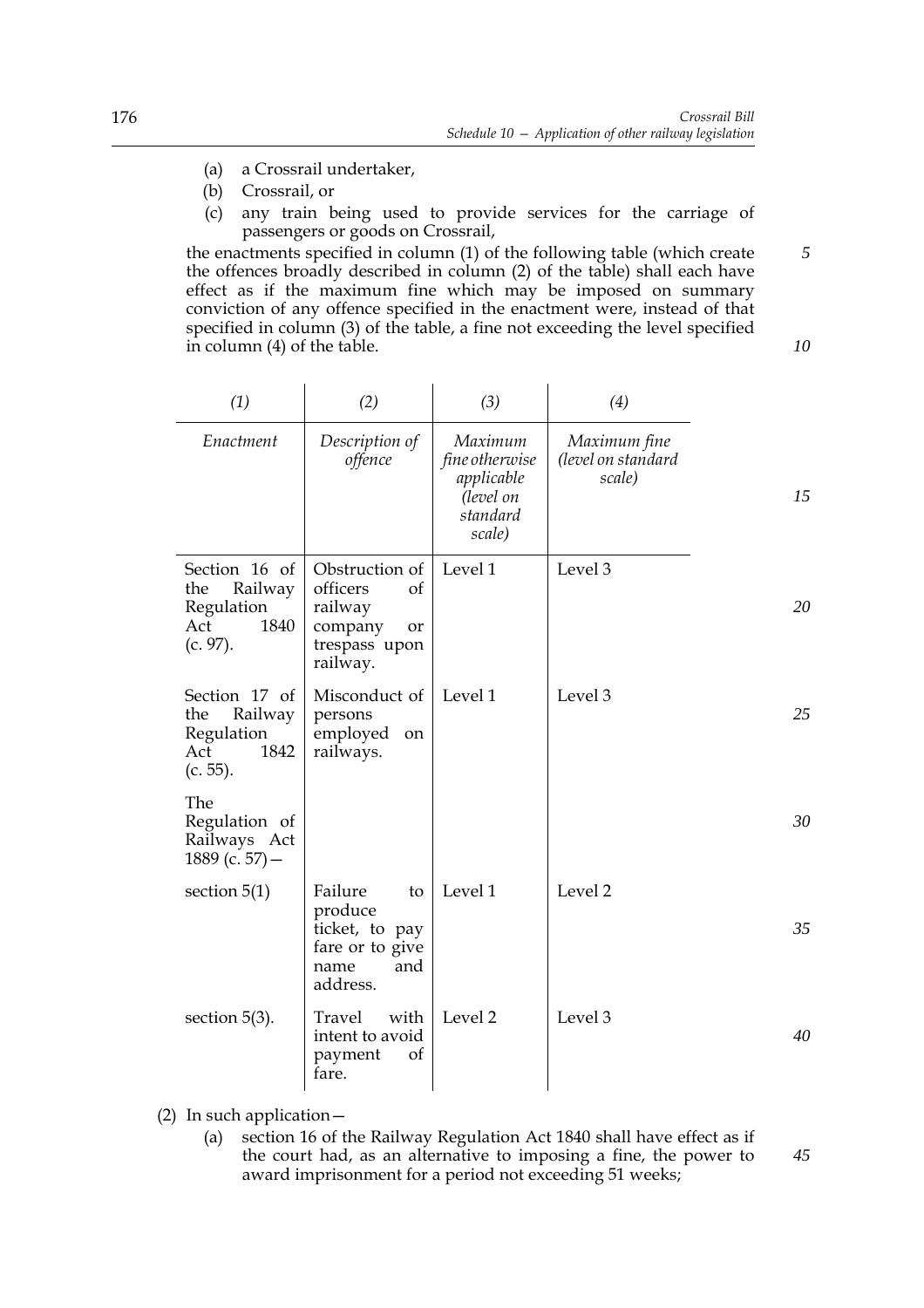- (b) section 5(2) of the Regulation of Railways Act 1889 (c. 57) (power to arrest passenger who fails to produce ticket and refuses to give his name and address) shall have effect as if after the word "refuses" there were inserted the words "or fails".
- (3) In relation to an offence committed before the commencement of section 281(5) of the Criminal Justice Act 2003 (c. 44), the reference in subsection (2)(a) to 51 weeks shall be read as a reference to one month.
- (4) In this paragraph, "Crossrail undertaker" means a person who, under section 46, is the nominated undertaker for any purpose of section 1(1), so far as relating to Crossrail.

*5*

*10*

## SCHEDULE 11 Section45

#### TRANSFER SCHEMES

#### PART 1

TRANSFERS FROM CROSS LONDON RAIL LINKS LIMITED AND ITS SUBSIDIARIES

- 1 (1) The Secretary of State may make schemes for the transfer of property, rights and liabilities— *15*
	- (a) from Cross London Rail Links Limited ("CLRL"), or

(b) from a body corporate which is a wholly-owned subsidiary of CLRL, to any person, including the Secretary of State.

(2) The Secretary of State shall consult CLRL before making a scheme under sub-paragraph (1). *20*

## PART 2

TRANSFERS FROM THE GREATER LONDON AUTHORITY, TRANSPORT FOR LONDON, THE LONDON DEVELOPMENT AGENCY AND THEIR SUBSIDIARIES

- 2 (1) The Secretary of State may, for purposes connected with Crossrail, make schemes for the transfer of property, rights and liabilities— *25*
	- (a) from the Greater London Authority, the London Development Agency or Transport for London, or
	- (b) from a body corporate which is a wholly owned subsidiary of the Greater London Authority, the London Development Agency or Transport for London, *30*

to any person, including the Secretary of State.

(2) The power conferred by sub-paragraph (1) shall be exercisable only with the consent of the transferor.

#### PART 3

TRANSFERS FROM SECRETARY OF STATE AND COMPANIES OWNED BY SECRETARY OF STATE

3 (1) The Secretary of State may, for purposes connected with Crossrail, make schemes for the transfer of property, rights and liabilities—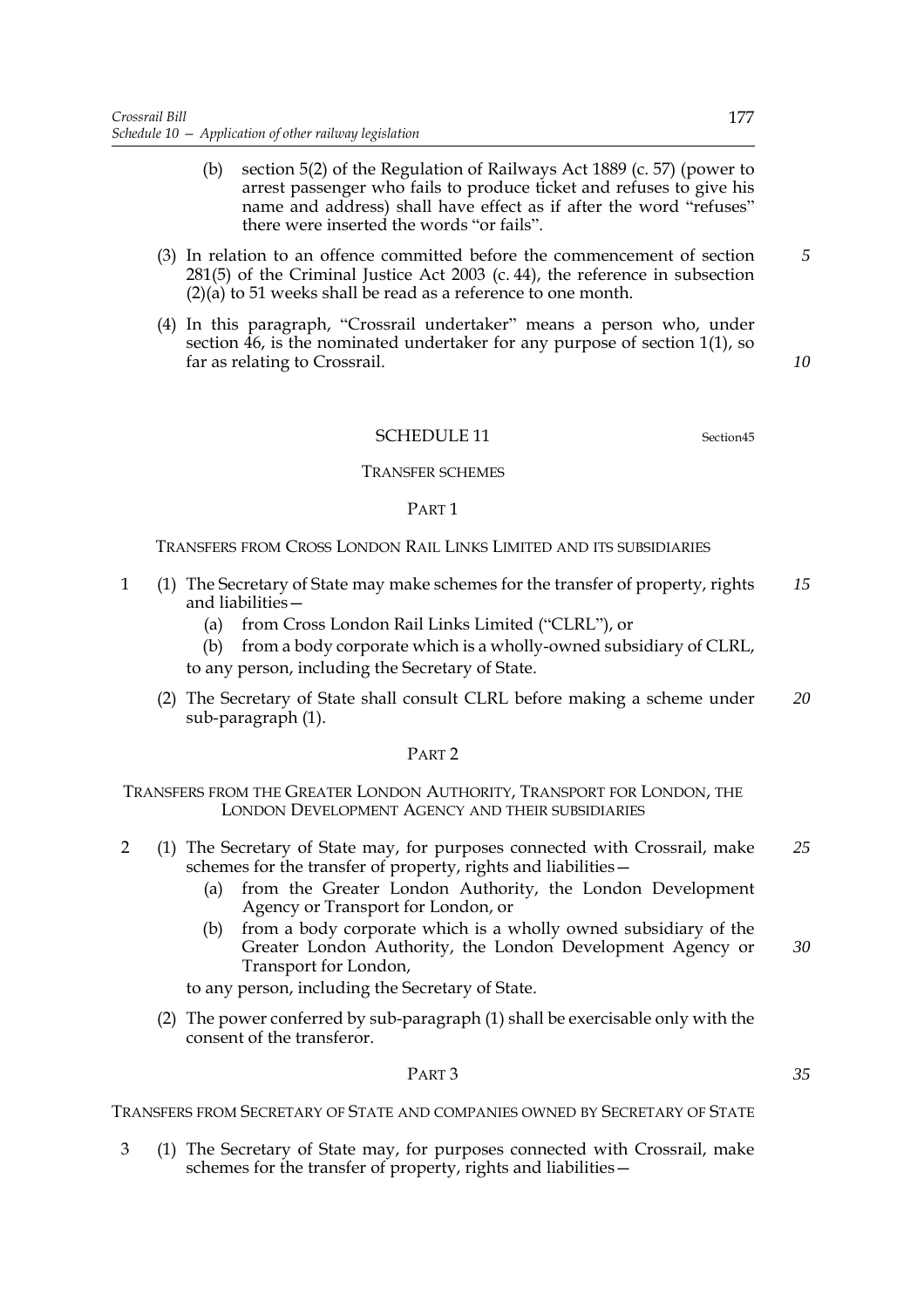*5*

*10*

- (a) from the Secretary of State, or
- (b) from a company which is wholly owned by the Secretary of State, to any person.
- (2) For the purposes of this paragraph, a company is wholly owned by the Secretary of State at any time when it has no members other than one or more persons falling within the following paragraphs—
	- (a) the Secretary of State;
	- (b) a company which is wholly owned by the Secretary of State;
	- (c) a person acting on behalf of the Secretary of State or of a company which is wholly owned by the Secretary of State.

## PART 4

#### GENERAL PROVISIONS ABOUT TRANSFER SCHEMES

*Property, rights and liabilities that may be transferred*

| 4 | The property, rights and liabilities for whose transfer a scheme may provide<br>include (in particular) – |                                                                                                                                                                                                                                  |    |
|---|-----------------------------------------------------------------------------------------------------------|----------------------------------------------------------------------------------------------------------------------------------------------------------------------------------------------------------------------------------|----|
|   | (a)                                                                                                       | rights and liabilities relating to contracts of employment;                                                                                                                                                                      |    |
|   | (b)                                                                                                       | property, rights and liabilities that would not otherwise be capable<br>of being transferred or assigned by the transferor;                                                                                                      |    |
|   | (c)                                                                                                       | property acquired after the making of the scheme and rights and<br>liabilities arising after the making of the scheme;                                                                                                           | 20 |
|   | (d)                                                                                                       | rights and liabilities under an enactment.                                                                                                                                                                                       |    |
|   |                                                                                                           | Creation by a scheme of interests, rights and liabilities                                                                                                                                                                        |    |
| 5 |                                                                                                           | (1) A scheme may contain $-$                                                                                                                                                                                                     |    |
|   | (a)                                                                                                       | provision for the creation, in favour of the transferor, of -                                                                                                                                                                    |    |
|   |                                                                                                           | an interest in, or<br>(i)                                                                                                                                                                                                        | 25 |
|   |                                                                                                           | a right in relation to,<br>(ii)                                                                                                                                                                                                  |    |
|   |                                                                                                           | property whose transfer is provided for by the scheme,                                                                                                                                                                           |    |
|   | (b)                                                                                                       | provision for the creation, in favour of a transferee, of -                                                                                                                                                                      |    |
|   |                                                                                                           | an interest in, or<br>(i)                                                                                                                                                                                                        |    |
|   |                                                                                                           | a right in relation to,<br>(ii)                                                                                                                                                                                                  | 30 |
|   |                                                                                                           | property retained by the transferor,                                                                                                                                                                                             |    |
|   | (c)                                                                                                       | provision for the creation, in favour of a transferee, of -                                                                                                                                                                      |    |
|   |                                                                                                           | an interest in, or<br>(i)                                                                                                                                                                                                        |    |
|   |                                                                                                           | a right in relation to,<br>(ii)                                                                                                                                                                                                  |    |
|   |                                                                                                           | property whose transfer to another person is provided for by the<br>scheme,                                                                                                                                                      | 35 |
|   | (d)                                                                                                       | provision for the creation of rights and liabilities as between the<br>transferor and a transferee, and                                                                                                                          |    |
|   | (e)                                                                                                       | provision for the creation of rights and liabilities as between different<br>transferees.                                                                                                                                        | 40 |
|   |                                                                                                           | (2) A scheme may contain provision about enforcement, by or against any one<br>or more of the transferor and the transferee or transferees, of a right or<br>liability whose transfer or creation is provided for by the scheme. |    |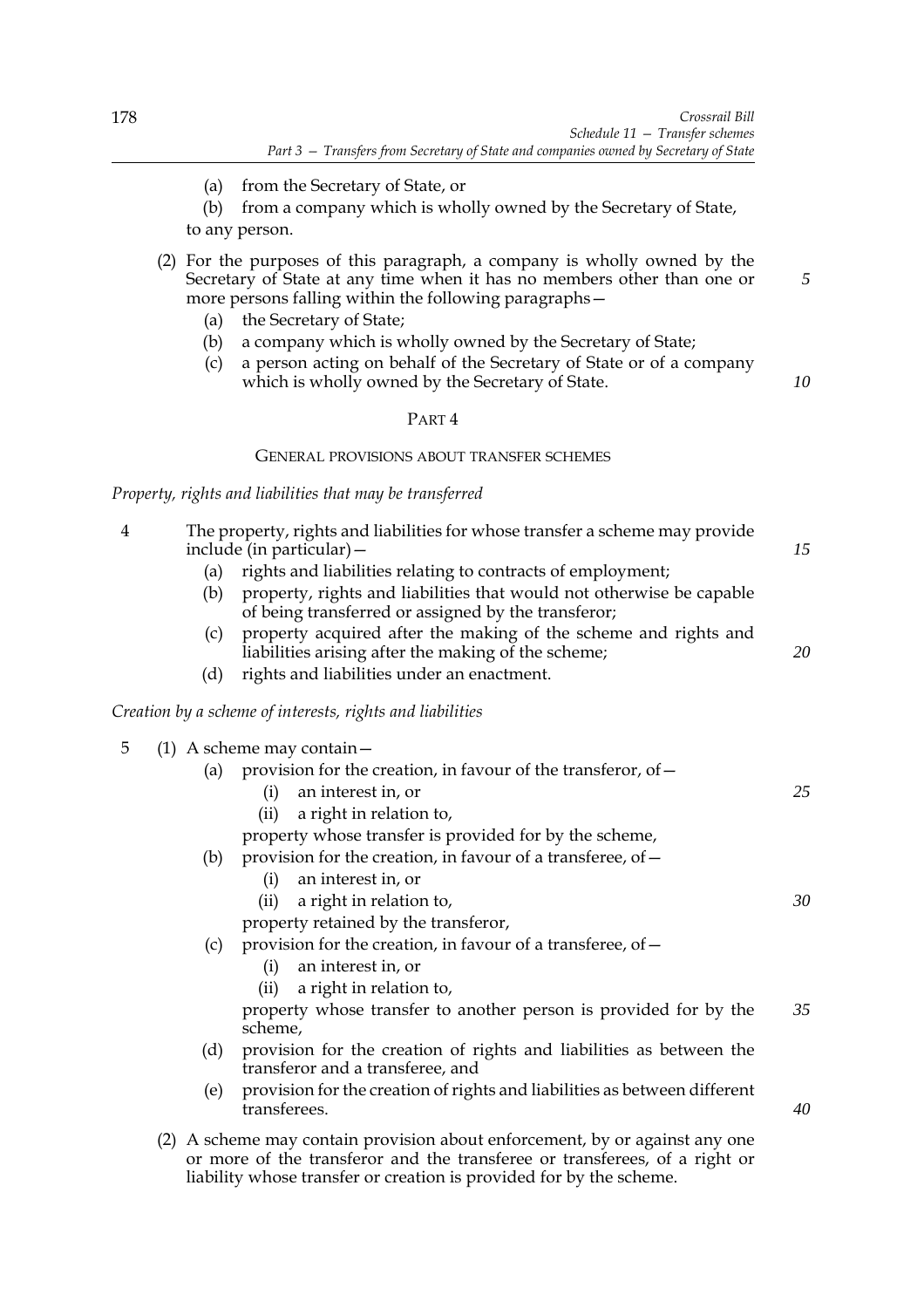*Identifying what is transferred or created by a scheme*

- 6 (1) A scheme may define property, rights or liabilities for whose transfer it provides—
	- (a) by specifying it or them;
	- (b) by describing it or them.
	- (2) A scheme may define retained property for the purposes of provision made under paragraph  $5(1)(b)$  —
		- (a) by specifying it;
		- (b) by describing it.
	- (3) A description of property, rights or liabilities may be framed (in particular)— *10*
		- (a) by reference to the transferor's undertaking;
		- (b) by reference to a specified part of that undertaking.

## *Scheme may provide for contraventions etc. to be treated as not occurring*

- 7 (1) A scheme may contain provision for a transfer to take effect as if there were no contravention or liability, or interference with any interest or right, that there would otherwise be by reason of a provision falling within subparagraph (2). *15*
	- (2) A provision falls within this sub-paragraph if it has effect (whether under an enactment or agreement or otherwise) in relation to the terms on which the transferor is entitled to the property or right, or subject to the liability, for whose transfer the scheme provides.
	- (3) A scheme may contain provision for—
		- (a) the creation of an interest in property, or
		- (b) the creation of a right in relation to property,

to take effect as if there were no contravention or liability, or interference with any interest or right, that there would otherwise be by reason of a provision falling within sub-paragraph (4) or (5).

- (4) A provision falls within this sub-paragraph if it has effect (whether under an enactment or agreement or otherwise) in relation to the terms on which the transferor is entitled to the property. *30*
- (5) A provision falls within this sub-paragraph if it has effect (whether under an enactment or agreement or otherwise) in relation to the terms on which a subsidiary of the transferor is entitled or subject to anything immediately before the creation of the interest or right takes effect.

*Transfer of shares in subsidiary of transferor*

- 8 (1) This paragraph applies where a scheme provides for the transfer of shares in a subsidiary of the transferor.
	- (2) The scheme may contain provision for the transfer to take effect as if there were no contravention or liability, or interference with any interest or right, that there would otherwise be by reason of a provision falling within subparagraph (3), but this is without prejudice to paragraph 7(1).

*5*

*20*

*25*

*40*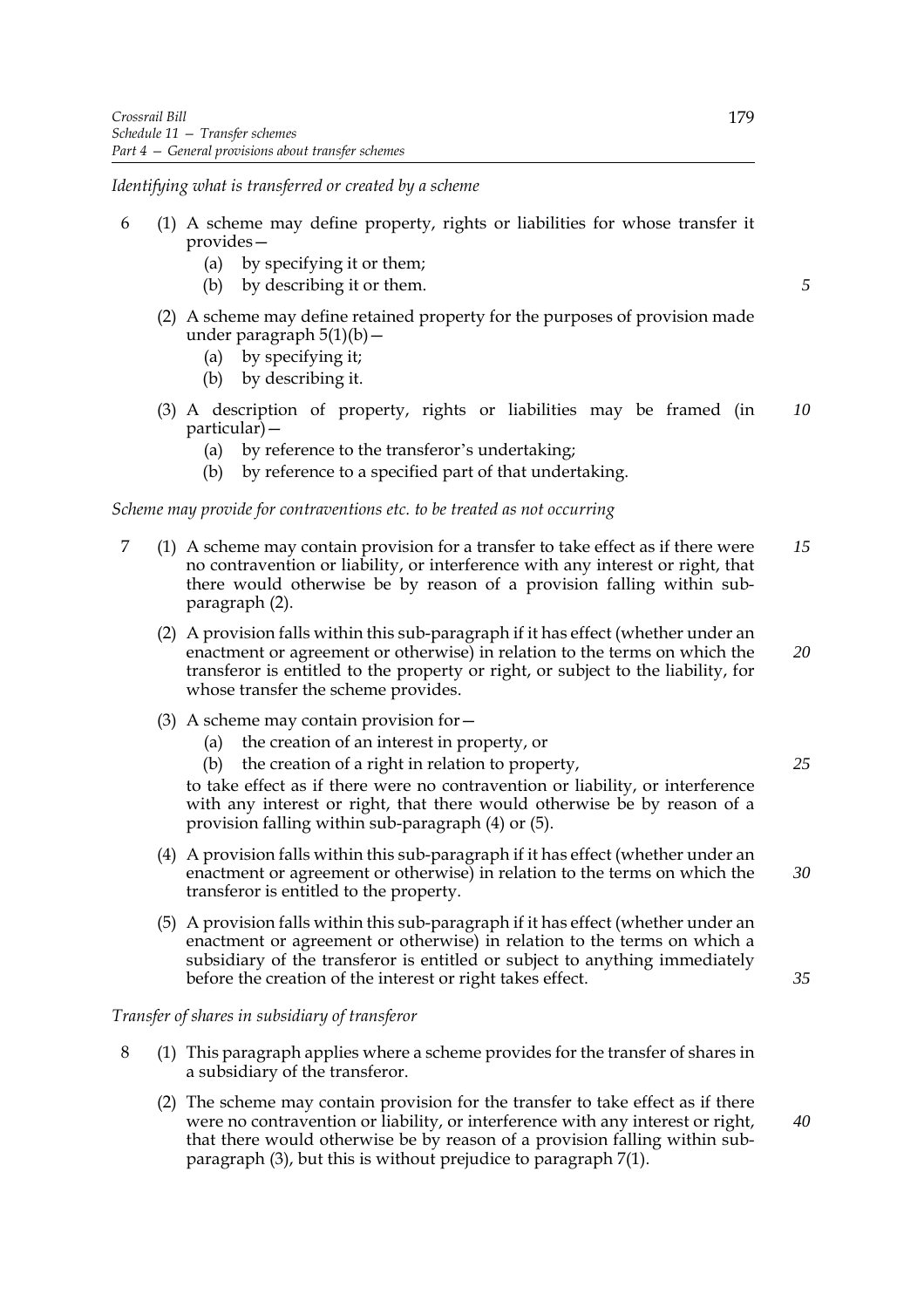(3) A provision falls within this sub-paragraph if it has effect (whether under an enactment or agreement or otherwise) in relation to the terms on which the subsidiary is entitled or subject to anything immediately before the transfer takes effect.

*Scheme may modify interests, rights and liabilities of third parties*

- 9 (1) A scheme may contain provision for interests, rights or liabilities of third parties in relation to anything to which the scheme relates to be modified in the manner set out in the scheme.
	- (2) In sub-paragraph (1) "third party", in relation to a scheme, means a person who is neither the transferor nor a transferee.
- 10 (1) Sub-paragraph (2) applies where (apart from that sub-paragraph) a person would have a triggered entitlement in consequence of—
	- (a) property, rights or liabilities having been, or being likely to be, transferred by the operation of paragraph 13(1) in relation to a scheme,
	- (b) interests, rights or liabilities having been, or being likely to be, created by the operation of paragraph 13(1) in relation to a scheme, or
	- (c) anything else having been done, or being likely to be done, by or under a scheme.
- *20*

*15*

*5*

*10*

- (2) That triggered entitlement shall, as respects the interest or right to which it relates, be enforceable in consequence of the circumstances mentioned in sub-paragraph  $(1)(a)$ ,  $(b)$  or  $(c)$  to the extent only that the scheme provides for it to be so enforceable.
- (3) In this paragraph "triggered entitlement", in relation to a scheme, means an entitlement— *25*
	- (a) to terminate, modify, acquire or claim an interest or right to which the transferor, or a subsidiary of the transferor, is entitled or subject, or
	- (b) to treat an interest or right to which the transferor, or a subsidiary of the transferor, is entitled or subject as modified or terminated. *30*

### *Scheme may impose obligations to enter into agreements or execute instruments*

- 11 (1) A scheme may contain provision for imposing, on the transferor or a transferee, obligations—
	- (a) to enter into agreements with, or
	- (b) to execute instruments in favour of,

persons specified in the scheme.

- (2) The persons who may be so specified are—
	- (a) a transferee;
	- (b) the transferor;
	- (c) any person other than the transferor or a transferee.
- (3) Sub-paragraphs (4) to (7) apply where a scheme contains provision for imposing an obligation of the kind mentioned in sub-paragraph (1).
- (4) The scheme must specify or describe the agreement or instrument to which the obligation relates.

*40*

*45*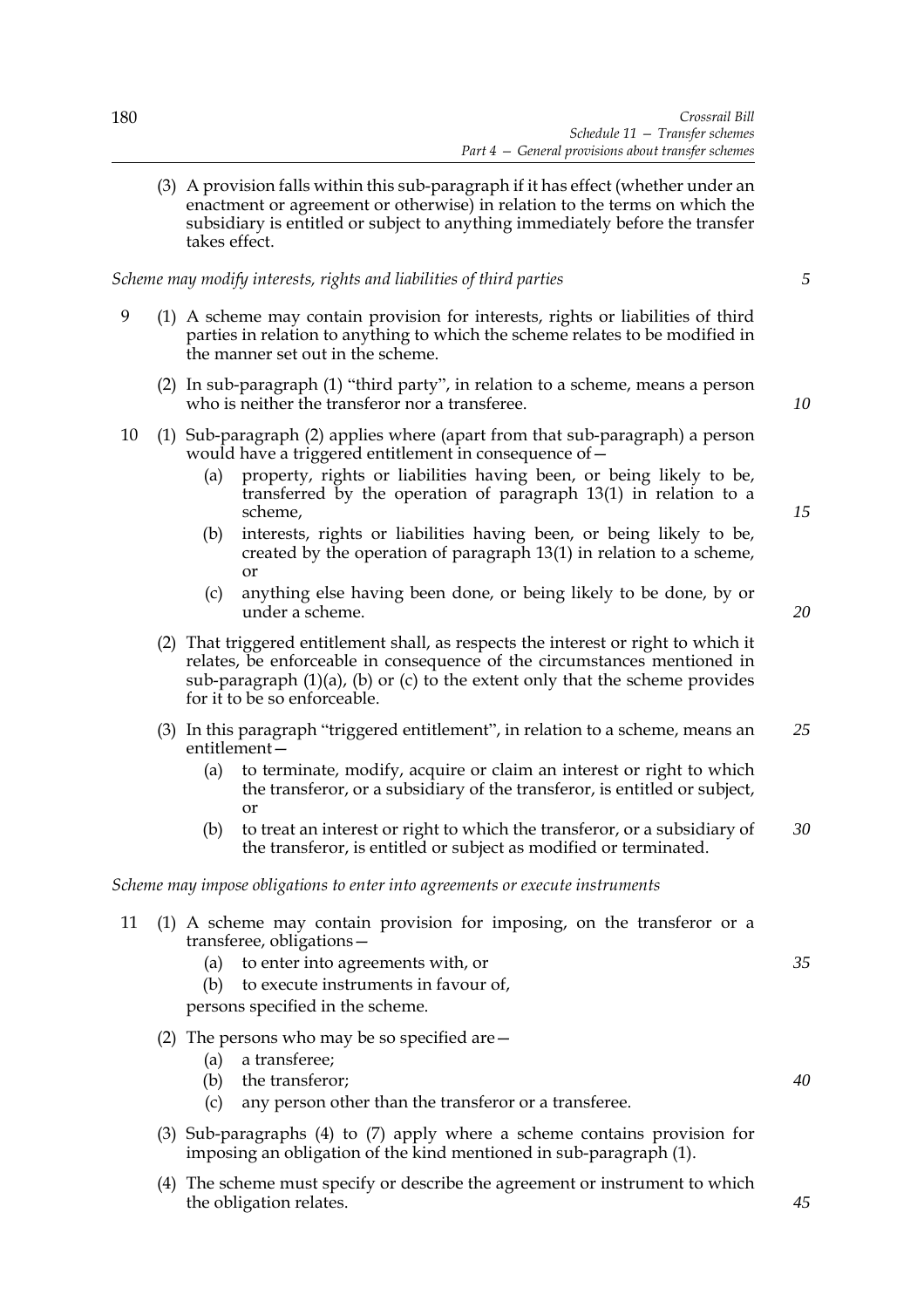- (a) with whom the agreement is to be entered into, or
- (b) in favour of whom the instrument is to be executed.

# (6) In sub-paragraph (5) "enforced in any authorised way" means—

- (a) enforced in civil proceedings for an injunction,
- (b) enforced in civil proceedings for any other appropriate remedy or relief, or
- (c) enforced in any other way authorised by the scheme.
- (7) The scheme may provide for sub-paragraph  $(6)(a)$  or  $(b)$  -
	- (a) not to apply in relation to the obligation, or

*5*

*10*

*15*

(b) to apply in relation to the obligation subject to restrictions imposed by the scheme.

## *Supplementary provisions of schemes*

- 12 (1) A scheme may make such incidental, supplementary, consequential and transitional provision as the Secretary of State considers appropriate.
	- (2) The provision under sub-paragraph (1) that may be made by a scheme includes (in particular)—
		- (a) provision saving the effect of things done by or in relation to the transferor,
		- (b) provision for a transferee to be treated as the same person in law as the transferor, *20*
		- (c) provision for things done by or in relation to the transferor to be treated as done by or in relation to a transferee,
		- (d) provision for things (including legal proceedings) being done by or in relation to the transferor to be continued by or in relation to a transferee, and *25*
		- (e) provision for references in a document to the transferor, or to an employee or office-holder of the transferor, to have effect with modifications specified in the scheme.
	- (3) In sub-paragraph (2)(e), the reference to an employee or office-holder of the transferor includes a reference to a person employed in Her Majesty's Home Civil Service. *30*
	- (4) Sub-paragraph (2)(e) does not apply to references in an enactment.

## *Effect of scheme*

- 13 (1) At the time appointed for the purpose by a scheme—
	- (a) property, rights and liabilities for whose transfer the scheme provides, and
	- (b) interests, rights and liabilities for whose creation the scheme provides,

shall, by virtue of this sub-paragraph, be transferred or (as the case may be) created in accordance with the scheme. *40*

(2) A scheme may appoint different times for the transfer or creation of different things.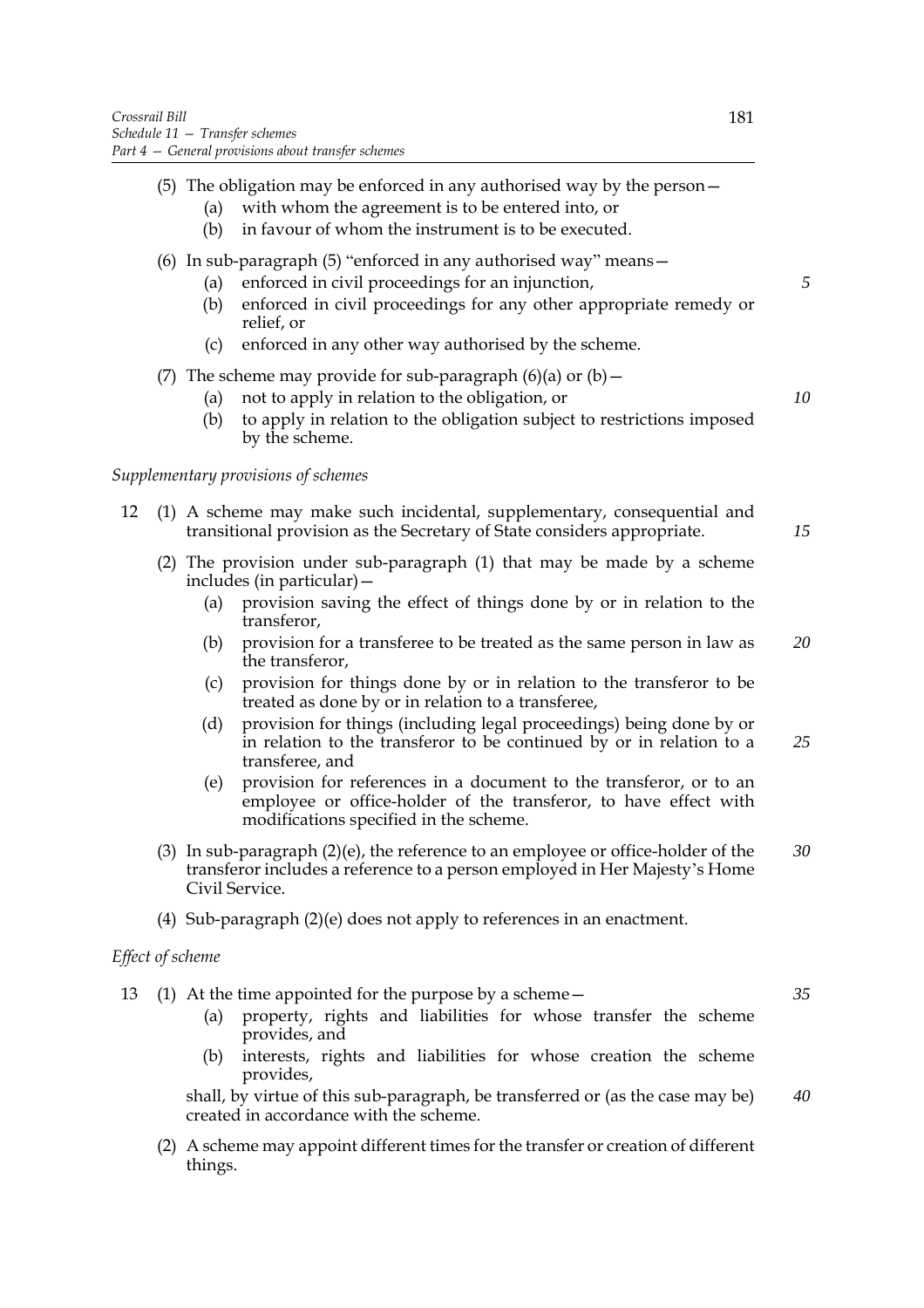*Modification of scheme by agreement*

- 14 (1) Where the transferor, and the transferee or transferees, under a scheme so agree, the scheme shall be treated for all purposes as having been made with such modifications as may be agreed.
	- (2) Sub-paragraph (1) does not apply in the case of an agreement relating to rights and liabilities under a contract of employment unless the employee is a party to the agreement. *5*
	- (3) Sub-paragraph (1) does not apply in the case of an agreement that adversely affects the property or rights of a person other than the transferor or a transferee unless that person is a party to the agreement.

*10*

*25*

*30*

- (4) An agreement under sub-paragraph (1) may make—
	- (a) any provision that could have been contained in the scheme, and
	- (b) incidental, supplementary, consequential and transitional provision in connection with giving effect to any such provision.
- (5) Provision under sub-paragraph (4) may be made so as to have effect from when the scheme was made (or any later time). *15*

*Transfer of employees and continuity of employment*

- 15 (1) Where, by virtue of a scheme, a person employed by the transferor becomes an employee of a transferee—
	- (a) the person is not to be regarded for the purposes of Part 11 of the Employment Rights Act 1996 (c. 18) as having been dismissed by virtue of the transfer, *20*
	- (b) the person's period of employment with the transferor counts, for the purposes of that Act, as a period of employment with the transferee, and
	- (c) the change of employment does not break the continuity of the period of employment for the purposes of that Act.
	- (2) In sub-paragraph  $(1)$  -
		- (a) a reference to becoming an employee of a person includes a reference to becoming employed in Her Majesty's Home Civil Service, and
		- (b) a reference to being employed by a person, or to employment with a person, includes a reference to being employed in Her Majesty's Home Civil Service.

*Provision of information to person making scheme*

- 16 Where the Secretary of State proposes to make a scheme under paragraph 1(1), 2(1) or 3(1) he may direct  $-$ *35*
	- (a) a proposed transferor,
	- (b) a proposed transferee, or
	- (c) Cross London Rail Links Limited,

to provide him with such information as he considers necessary to enable him to make the scheme. *40*

- 17 (1) This paragraph applies to a direction under paragraph 16.
	- (2) The direction must specify the period within which the information is to be provided.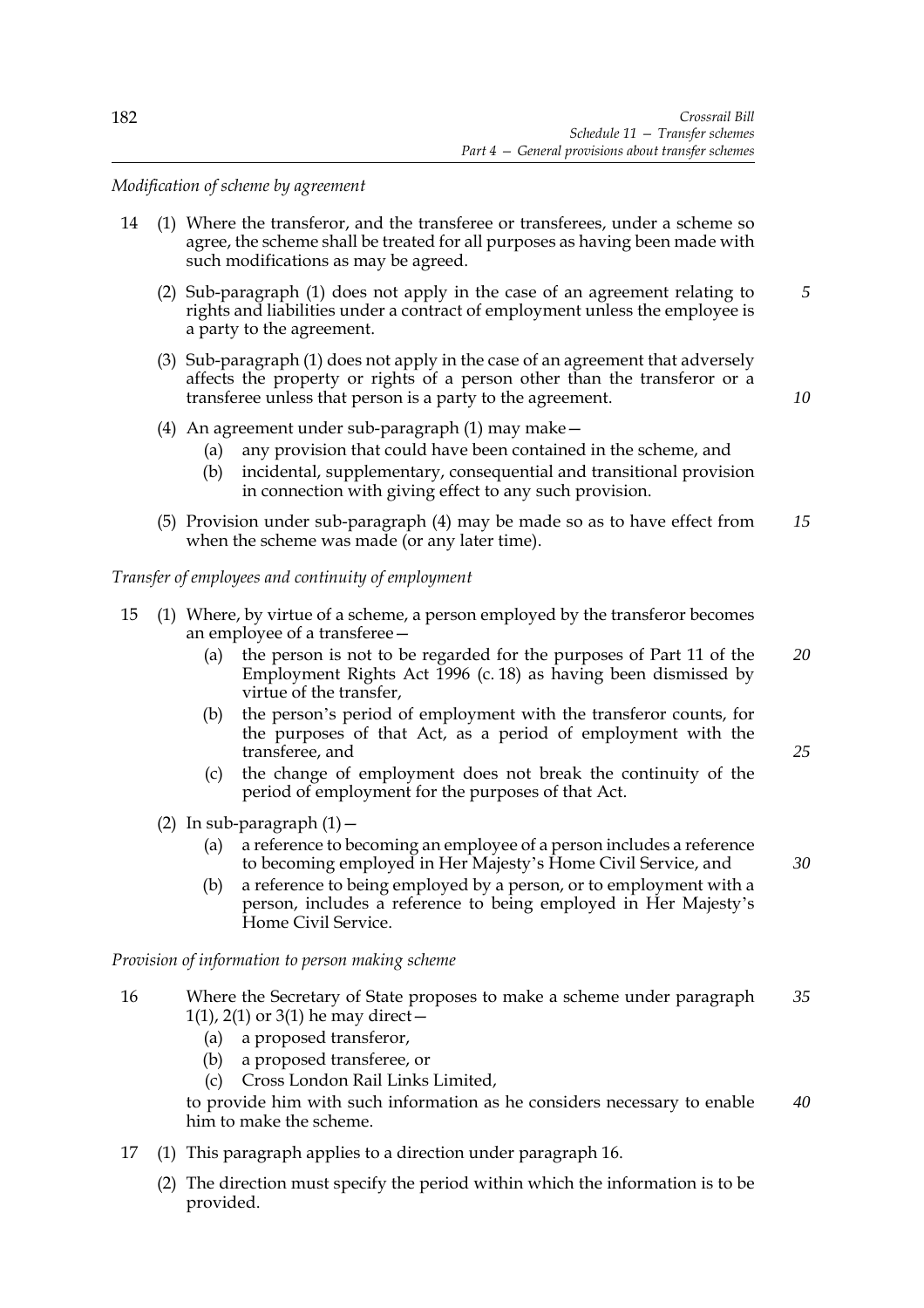- (3) The period specified must be not less than 28 days beginning with the day when the direction is given.
- (4) If a person fails to comply with the direction, the Secretary of State may serve a notice on the person—
	- (a) requiring the person to produce to the Secretary of State, at a time and place specified in the notice, any documents which are specified or described in the notice and are in the person's custody or control, or *5*
	- (b) requiring the person to provide to the Secretary of State, at a time and place and in the form and manner specified in the notice, such information as may be specified or described in the notice. *10*
- (5) No person may be required under this paragraph—
	- (a) to produce a document which he could not be compelled to produce in civil proceedings in the High Court, or
	- (b) to provide information which he could not be compelled to give in evidence in such proceedings. *15*
- (6) A person who intentionally alters, suppresses or destroys a document which he has been required to produce by a notice under sub-paragraph  $(4)$  is guilty of an offence and liable—
	- (a) on summary conviction, to a fine not exceeding the statutory maximum, and *20*
	- (b) on conviction on indictment, to a fine.
- (7) If a person fails to comply with a notice under sub-paragraph (4), the High Court may, on the application of the Secretary of State, make such order as the court thinks fit for requiring the failure to be made good.
- (8) Any order under sub-paragraph (7) may include provision requiring all the costs or expenses of and incidental to the application to be borne by one or more of—
	- (a) the person in default, and
	- (b) any officers of a body corporate or other association who are responsible for its default. *30*
- (9) In this paragraph—
	- (a) a reference to the production of a document includes a reference to the production of a legible and intelligible copy of information recorded otherwise than in legible form, and
	- (b) the reference to suppressing a document includes a reference to destroying the means of reproducing information recorded otherwise than in legible form.

### PART 5

## INTERPRETATION

### *Interpretation*

- 18 (1) In sub-paragraph (2), and in Part 4 of this Schedule except where the context otherwise requires, "scheme" means a scheme under paragraph 1(1), 2(1) or 3(1).
	- (2) In this Schedule—

*35*

*25*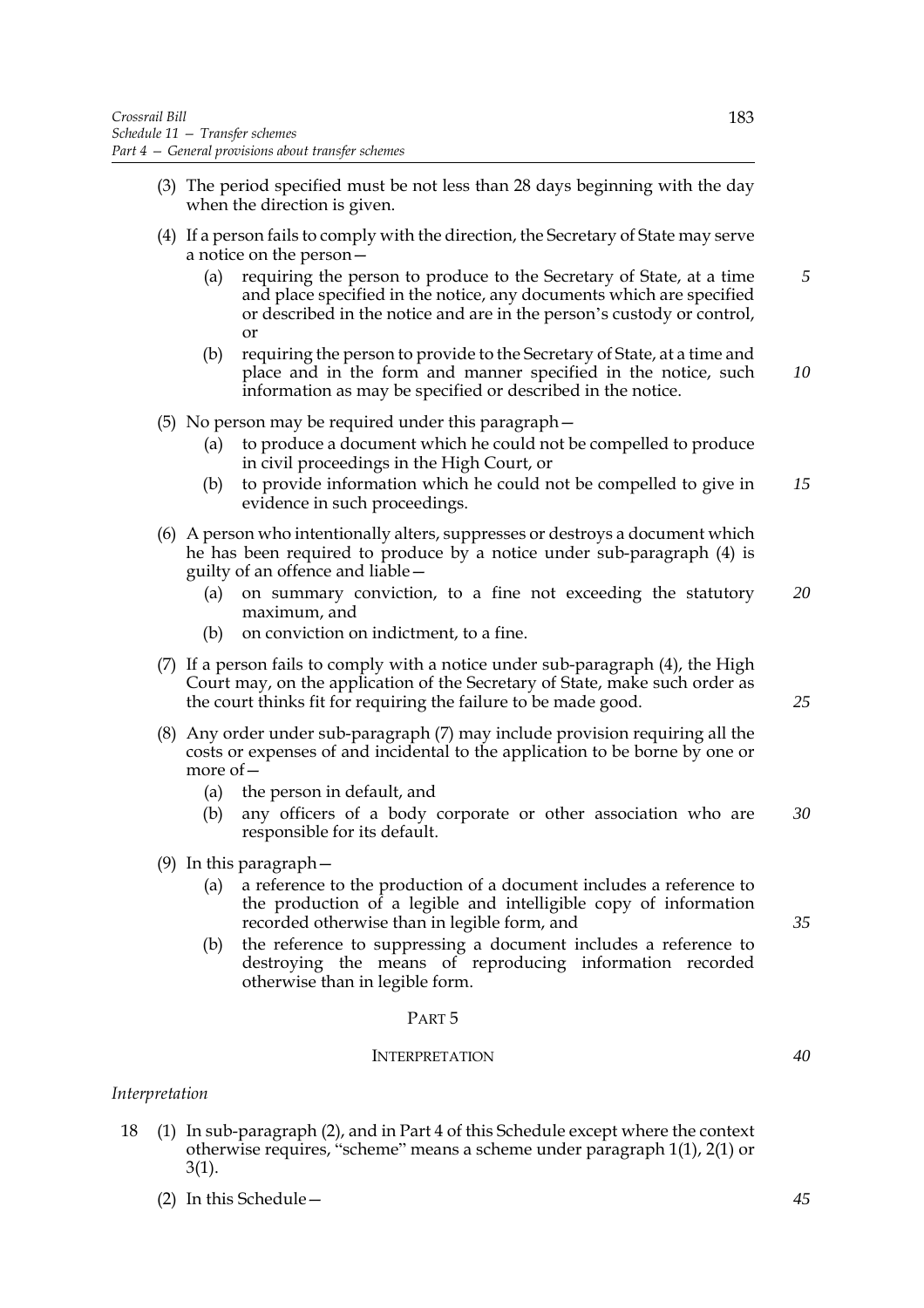- (a) contained in an instrument made under an Act, or
- (b) contained in, or in an instrument made under, an Act of the Scottish Parliament;
- "subsidiary" and "wholly-owned subsidiary" have the meaning given by section 736 of the Companies Act 1985 (c. 6);
- "transferee", in relation to a scheme, means a person who is a transferee in respect of property, rights or liabilities for whose transfer the scheme provides;
- "transferor", in relation to a scheme, means the person for the transfer of whose property, rights or liabilities the scheme provides. *10*
- (3) References in this Schedule to a right or to an entitlement to a right include references to an entitlement to exercise a right; and, accordingly, references to a right's arising include references to its becoming exercisable.

#### SCHEDULE 12 Section 47

DISAPPLICATION AND MODIFICATION OF MISCELLANEOUS CONTROLS

## *Ecclesiastical law*

- 1 (1) No obligation or restriction imposed under ecclesiastical law or otherwise in relation to consecrated land shall have effect to prohibit, restrict or impose any condition on the exercise of the powers conferred by this Act with respect to works.
	- (2) Sub-paragraph (1) shall not apply in relation to the use of land comprised in a burial ground for the purpose of constructing any of the works authorised by this Act.

### *Overground wires*

2 Nothing in the London Overground Wires &c. Act 1933 (c. xliv), or in any bye-law made under that Act, shall extend or apply to any wires or part of a wire erected or placed, proposed to be erected or placed, or for the time being maintained, by the nominated undertaker in exercise of the powers conferred by this Act.

#### *London Squares Preservation Act 1931*

- 3 (1) Nothing in section 3 of the London Squares Preservation Act 1931 (c. xciii) (protection of squares) shall have effect in relation to anything done for the purposes of or in connection with the exercise of any of the powers conferred by this Act with respect to works.
	- (2) Nothing in any agreement under section 9 of that Act (agreements between local authority and owner of a protected square) shall have effect to prohibit, restrict or impose any condition on the exercise of the powers conferred by this Act with respect to works.

*20*

*15*

*5*

*25*

*30*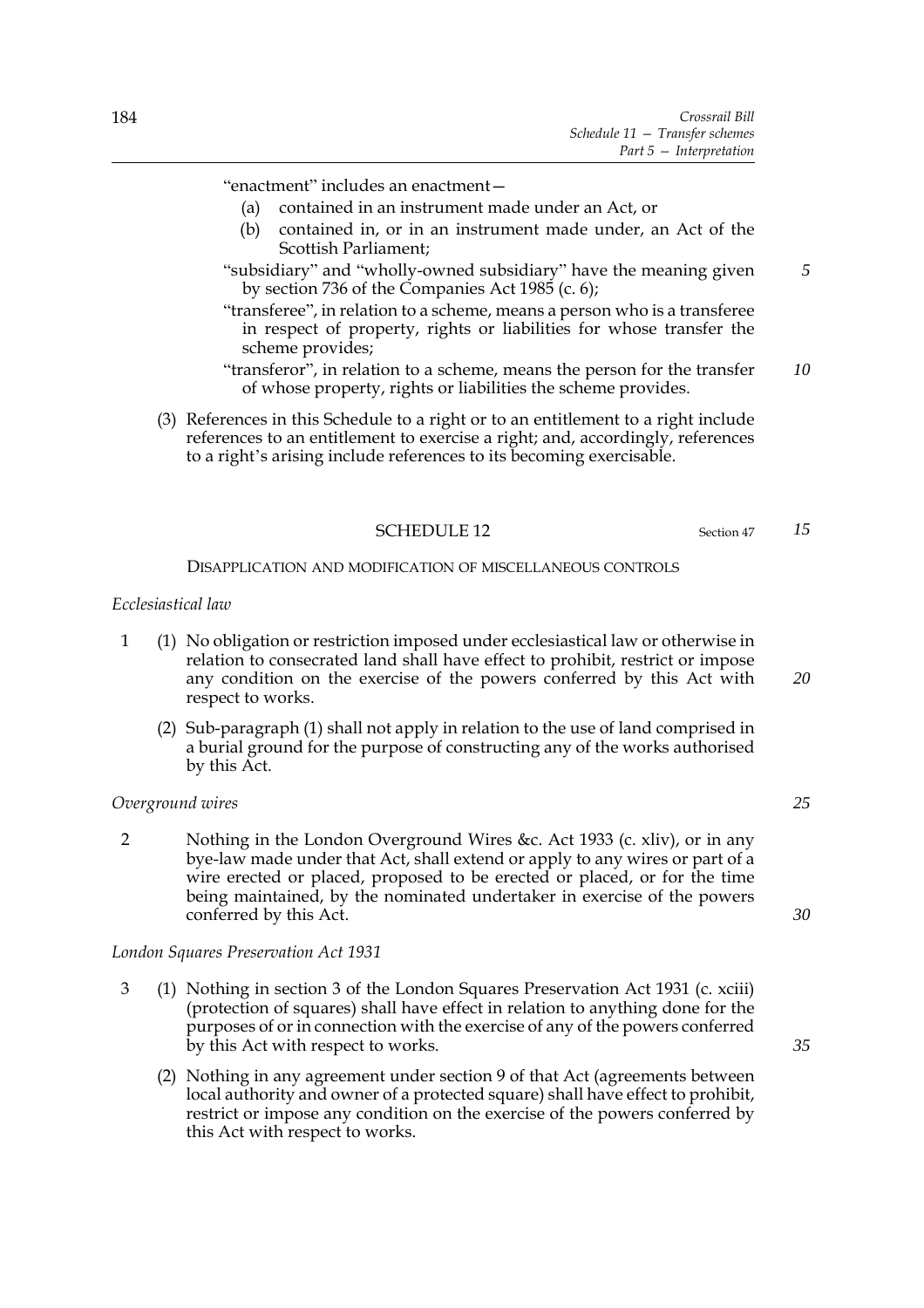## *London Building Acts (Amendment) Act 1939*

- 4 (1) The following provisions of the London Building Acts (Amendment) Act 1939 (c. xcvii) shall not apply to anything held by the Secretary of State or the nominated undertaker and used, or intended for use, by the nominated undertaker for the purposes of its undertaking under this Act—
	- (a) Part 3 (construction of buildings and structures generally),
	- (b) Part 4 (construction of special and temporary buildings and structures), and
	- (c) Part 5 (means of escape in case of fire).
	- (2) Sub-paragraph (1) shall not apply in relation to a building which is a house or a hotel or which is used as offices or showrooms and does not form part of a railway station. *10*

### *Coast works*

5 Section 34(1) of the Coast Protection Act 1949 (c. 74) (consent of Secretary of State required for works detrimental to navigation) shall not apply in relation to anything done within the limits of deviation for the scheduled works in exercise of the powers conferred by this Act in relation to those works, or any work in connection with them. *15*

### *Port of London Act 1968*

- 6 The following provisions of the Port of London Act 1968 (c. xxxii) shall not apply in relation to anything done for the purposes of or in connection with the exercise of any of the powers conferred by this Act with respect to works— *20*
	- (a) section 70 (prohibition of various activities in relation to works without a licence under section 66 of that Act), and
	- (b) section 73(3) (prohibition of dredging etc. of Thames without a licence).

### *Highways, etc.*

- 7 (1) The following enactments (which control obstructions of the highway in connection with works relating to buildings) shall not apply to anything erected, placed or retained in, upon or over a highway for the purposes of or in connection with the exercise of any of the powers conferred by this Act with respect to works—
	- (a) section 15(1) of the Greater London Council (General Powers) Act 1970 (c. lxxvi), and
	- (b) section 169(1) of the Highways Act 1980 (c. 66).
	- (2) Section 141 of the Highways Act 1980 (restriction on planting trees or shrubs in or near carriageway) shall not apply to any tree or shrub planted for the purposes of or in connection with the exercise of the any of the powers conferred by this Act with respect to works.
	- (3) Section 167 of the Highways Act 1980 (powers relating to retaining walls near streets) shall not apply to any length of a retaining wall erected on land held by the Secretary of State or nominated undertaker and used, or intended for use, by the nominated undertaker for the purposes of its undertaking under this Act.

*5*

*25*

*35*

*30*

*40*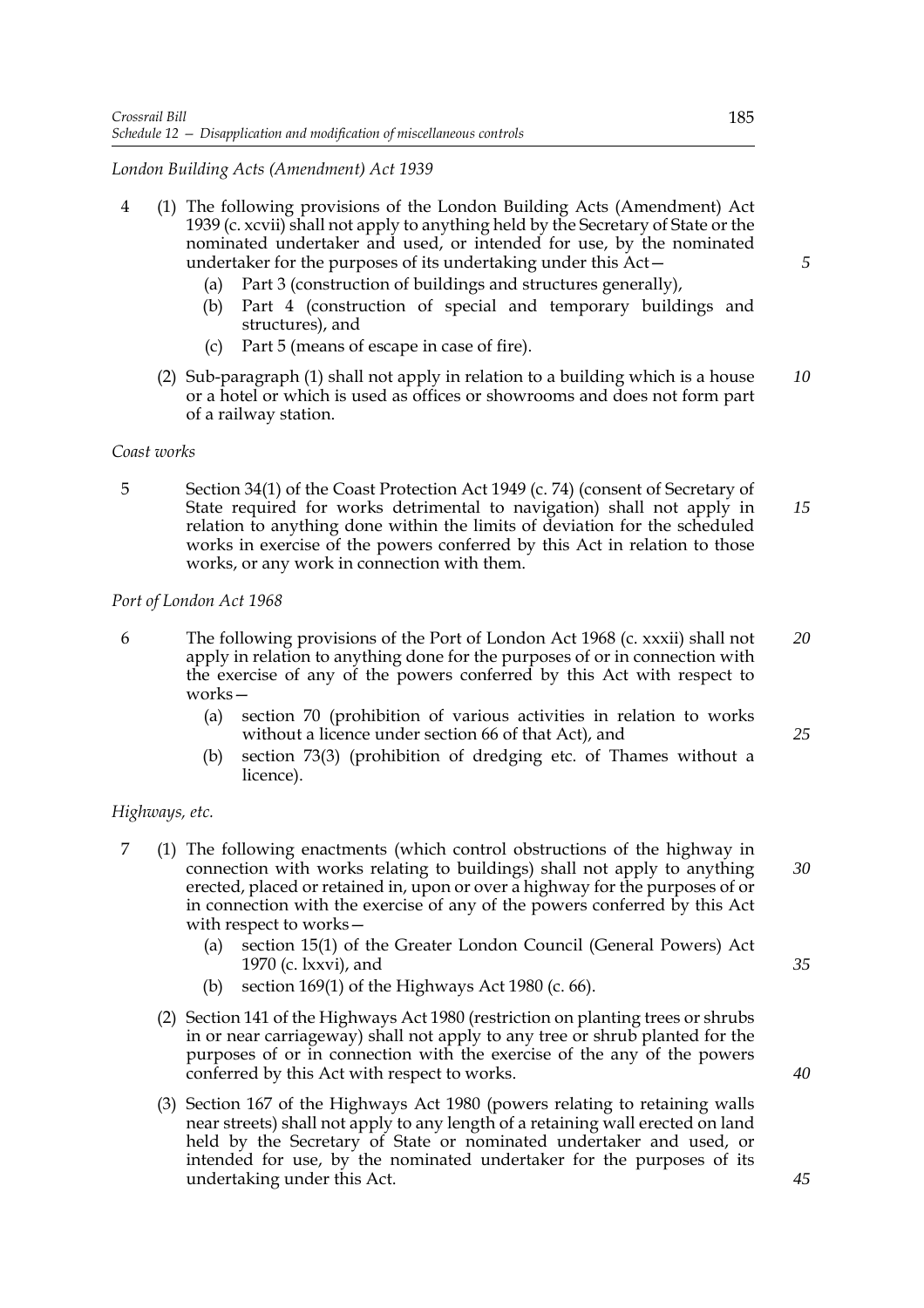(4) Nothing in section 8(2) to (5) of the Greater London Council (General Powers) Act 1986 (c. iv) (power of borough councils in relation to retaining walls supporting the carriageway or footway of certain highways) shall apply with respect to any retaining wall erected in exercise of the powers conferred by this Act.

## *Sites of special scientific interest*

- 8 (1) Section 28E(1) of the Wildlife and Countryside Act 1981 (c. 69) (duties of owner or occupier of land included in a site of special scientific interest in relation to the carrying out of specified operations on the land) shall not apply in relation to any operation carried out for the purposes of or in connection with the exercise of any of the powers conferred by this Act with respect to works.
	- (2) Section 28G(1) of that Act (general duty of statutory undertaker to take reasonable steps, when exercising functions, to conserve and enhance the special features of a site of special scientific interest) shall not apply in relation to the exercise of any of the powers conferred by this Act with respect to works.
	- (3) Section 28H of that Act (duties of statutory undertaker in relation to carrying out operations likely to affect the special features of a site of special scientific interest) shall not apply in relation to the carrying out of any operation for the purposes of or in connection with the excercise of any of the powers conferred by this Act with respect to works.
	- (4) Section 28I of that Act (duties of statutory undertaker in relation to permitting the carrying out of operations likely to affect the special features of a site of special scientific interest) shall not apply in relation to any operation carried out for the purposes of or in connection with the exercise of any of the powers conferred by this Act with respect to works.

# *Building regulations*

- 9 (1) Nothing in Part 1 of the Building Act 1984 (c. 55) with respect to building regulations, and nothing in any building regulations, shall apply in relation to a building held by the Secretary of State or the nominated undertaker and used, or intended for use, by the nominated undertaker for the purposes of its undertaking under this Act. *30*
	- (2) Sub-paragraph (1) shall not apply in relation to a building which is a house or a hotel or which is used as offices or showrooms and does not form part of a railway station.
	- (3) Any building to which sub-paragraph (2) applies shall be disregarded for the purposes of section 4(1)(b) of the Building Act 1984 (exception for certain buildings belonging to statutory undertakers).

## *Deposits in the sea*

10 (1) Section 5 of the Food and Environment Protection Act 1985 (c. 48) (requirement for licences for deposit of substances and articles in the sea etc.) shall not apply to the deposit of substances and articles within the limits of deviation for Work No. 1/4A, 1/4B, 1/6A, 1/6B, 1/29, 1/38A or 1/38B in exercise of the powers conferred by this Act in relation to that work, or any work in connection with it.

*5*

*15*

*10*

*20*

*25*

*35*

*40*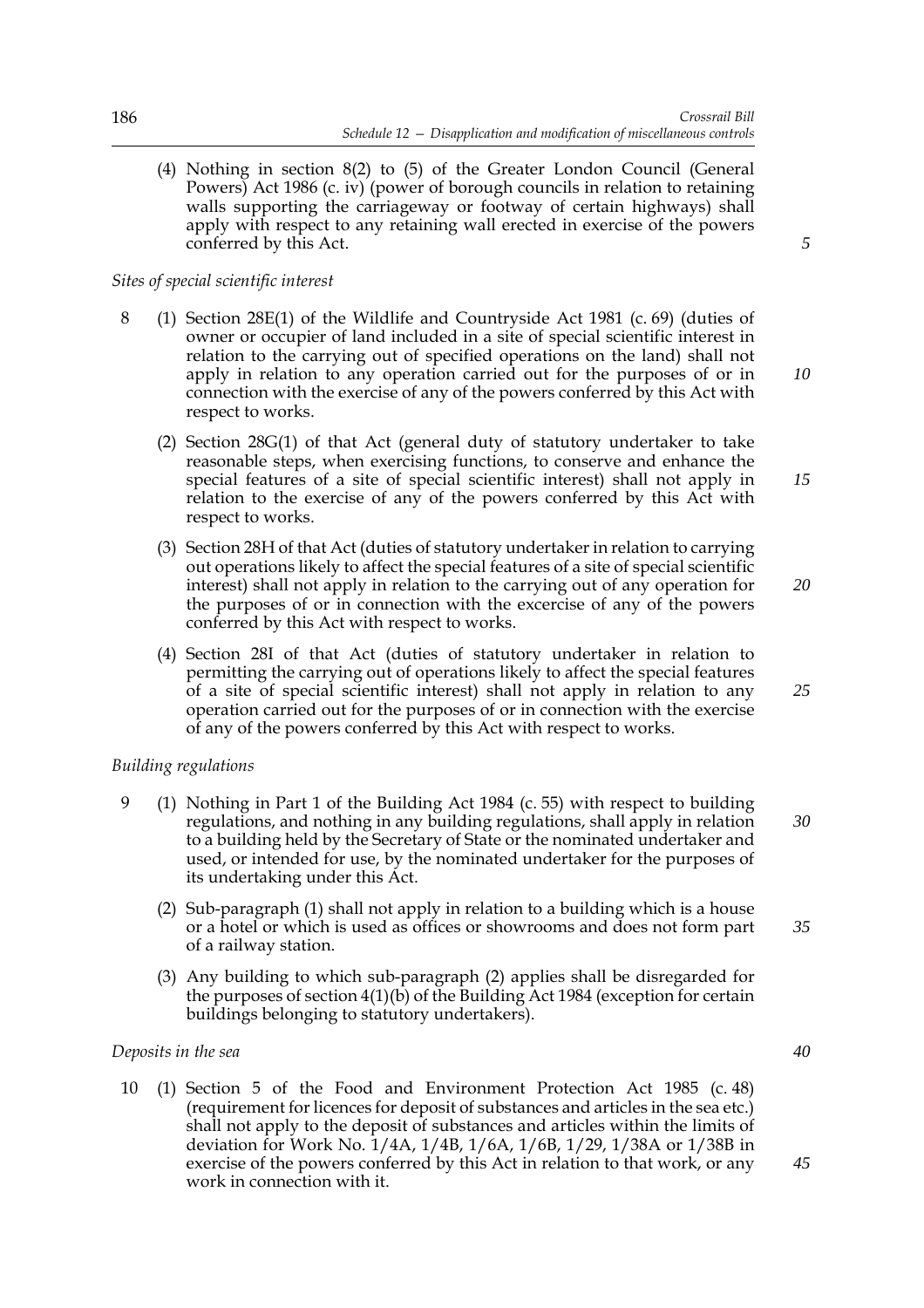(2) In the case of substances and articles which have been excavated or dredged, sub-paragraph (1) shall only apply to deposit in the course of use as a construction material.

## *London lorries: general*

- 11 (1) This paragraph applies where an application for the issue of a permit under the London Lorry Ban Order is made under paragraph 12 or is otherwise expressed to be made in connection with the carrying out of authorised works. *5*
	- (2) The application shall be granted if the issue of a permit is reasonably required—
		- (a) for the purpose of enabling authorised works to be carried out in a timely and efficient manner, or
		- (b) for the purpose of enabling authorised works to be carried out in accordance with approved arrangements.
	- (3) If the application is granted, no condition may be imposed which is likely to obstruct the carrying out of authorised works— *15*
		- (a) in a timely and efficient manner, or
		- (b) in accordance with approved arrangements.
	- (4) If the applicant is aggrieved by a decision under sub-paragraph (2) or (3), he may appeal to the Secretary of State by giving notice in writing of the appeal to him, and to the authority whose decision is appealed against, within 28 days of notification of the decision. *20*
	- (5) On an appeal under sub-paragraph (4), the Secretary of State may allow or dismiss the appeal or vary the decision of the authority whose decision is appealed against.
	- (6) If on an appeal under sub-paragraph (4) against a decision under subparagraph (3) the Secretary of State varies the decision, the variation shall have effect from and including the date on which the appeal was constituted or such later date as the Secretary of State may specify.
	- (7) The applicant may not challenge a decision under sub-paragraph (3) otherwise than by an appeal under sub-paragraph (4). *30*
	- (8) In this paragraph—
		- "approved arrangements" means arrangements approved for the purposes of—
			- (a) paragraph 7 of Schedule 7, so far as relating to item 1 in the table in that paragraph, or *35*
			- (b) paragraph 24 of that Schedule;
		- "authorised works" means works authorised by this Act;
		- "the London Lorry Ban Order" means the Greater London (Restriction of Goods Vehicles) Traffic Order 1985.

## *London lorries: emergency permit*

- 12 (1) This paragraph applies where a person proposes to undertake a journey before the end of the next complete eight working days, being a journey—
	- (a) proposed to be undertaken in connection with the carrying out of authorised works, and

*25*

*40*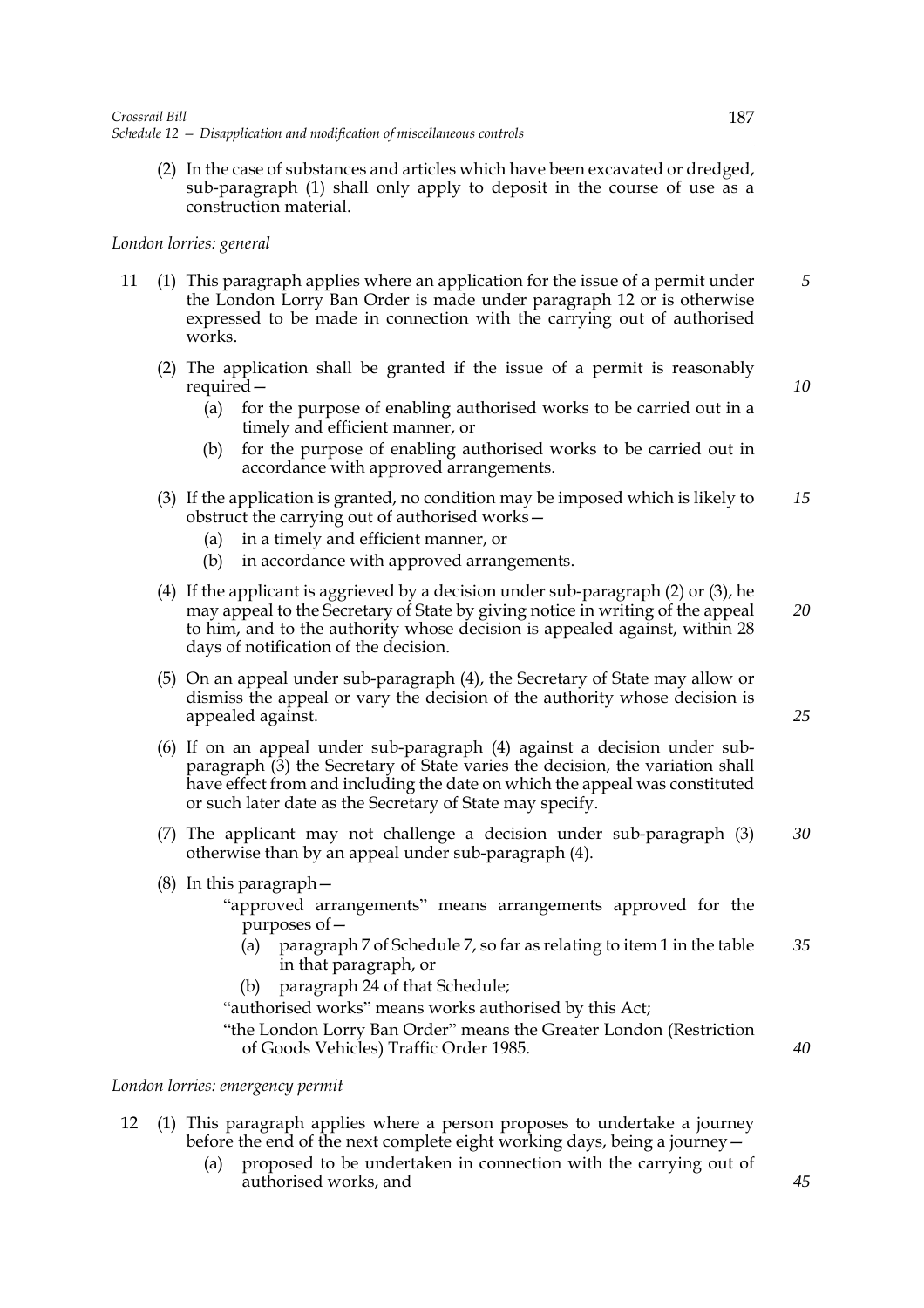- (b) for which a permit under the London Lorry Ban Order will be required.
- (2) The person may apply for a permit under the Order for the journey by giving the details mentioned in sub-paragraph (3) to the authority concerned by telephone or by means of facsimile transmission.
- (3) The details referred to above are—
	- (a) the identity of the applicant,
	- (b) a number on which he can be contacted by telephone or by means of facsimile transmission,
	- (c) the registration number of the vehicle to which the application relates, *10*
	- (d) the authorised works in connection with which the journey is to be undertaken,
	- (e) whether any approved arrangements are relevant to the application and, if so, what they are,
	- (f) the date when the journey is proposed to be undertaken, and
	- (g) if it is proposed to stop anywhere in Greater London for the purpose of making a delivery or collection, the place or places at which, and the time or times when, it is proposed to stop for that purpose.
- (4) In this paragraph—
	- "approved arrangements", "authorised works" and "the London Lorry Ban Order" have the same meanings as in paragraph 11;
	- "working day" means any day which is not a Saturday or Sunday, Christmas Day, Good Friday or a bank holiday in England and Wales under the Banking and Financial Dealings Act 1971 (c. 80).
- 13 (1) An authority responsible for dealing with applications for permits under the London Lorry Ban Order shall make arrangements enabling applications under paragraph 12 to be made at any time.
	- (2) Once an application for a permit has been made under paragraph 12, then, for the purpose of any relevant journey, the application shall be treated as granted subject to such conditions as the Secretary of State may by order specify for the purposes of this provision.
	- (3) A journey is a relevant journey for the purposes of sub-paragraph (2) if it is begun before the authority to which the application is made has communicated its decision on the application to the applicant by telephone or by means of facsimile transmission.
	- (4) The power to make an order under sub-paragraph (2) includes—
		- (a) power to make different provision for different cases, and
		- (b) power to make an order varying or revoking any order previously made under that provision.
	- (5) In this paragraph, "the London Lorry Ban Order" has the same meaning as in pargraph 11.

### *Works under streets in Greater London*

14 The following provisions of the Greater London Council (General Powers) Act 1986 (c. iv)  $-$ 

*20*

*15*

*5*

*25*

*30*

*35*

*40*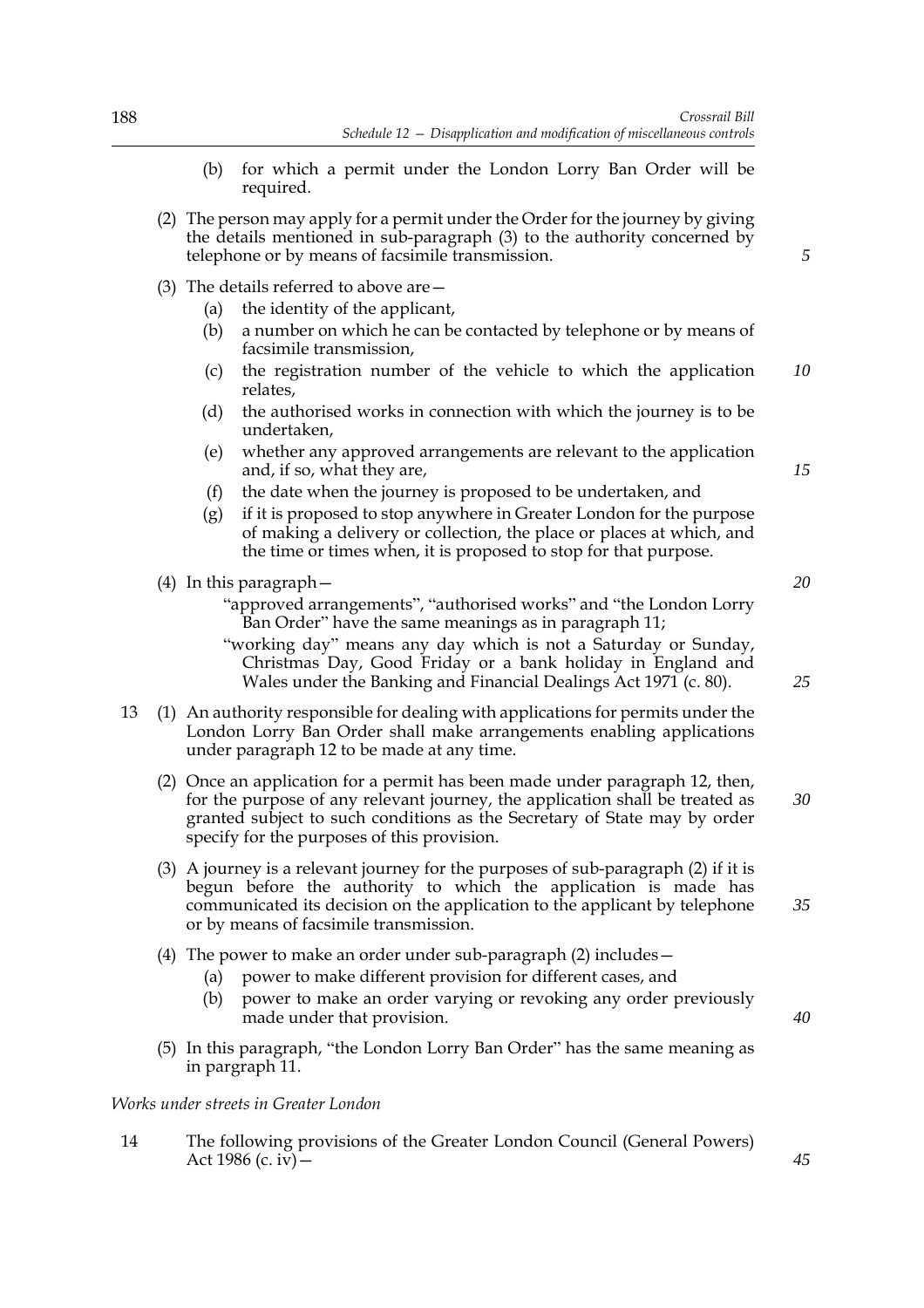- (a) section 5(1) (consent of borough council required for demolition of works under a street),
- (b) section 6(1) (consent of borough council required for works preventing access to premises under a street), and
- (c) section 7(1) (consent of borough council required for infilling in premises under a street),

shall not apply to anything done in exercise of the powers conferred by this Act with respect to works.

*New Roads and Street Works Act 1991*

- 15 (1) The powers conferred by section 56(1) and (1A) of the New Roads and Street Works Act 1991 (c. 22) (powers to give directions as to the timing of proposed and subsisting street works) shall not apply in relation to works proposed to be, or being, carried out under the powers conferred by this Act. *10*
	- (2) Section 56A of that Act (power to give directions as to placing of apparatus) shall not apply in relation to the placing of apparatus in exercise of any of the powers conferred by this Act.
	- (3) No restriction under section 58(1) of that Act (power to impose restriction on execution of street works in the twelve months following completion of substantial road works) shall have effect in relation to works carried out under the powers conferred by this Act.
	- (4) Section 61(1) of that Act (under which the consent of the street authority is required for the placing of apparatus in a protected street) shall not apply to the placing of apparatus in exercise of any of the powers conferred by this Act.
	- (5) Section 62(2) of that Act (power following designation of protected street to require removal or repositioning of apparatus already placed in the street) shall not apply in relation to apparatus placed in exercise of the powers conferred by this Act. *25*
	- (6) Section 62(4) of that Act (power when designation as protected street commences or ceases to give directions with respect to works in progress) shall not apply in relation to works being carried out under the powers conferred by this Act.
	- (7) Section 63(1) of that Act (under which Schedule 4 to that Act has effect for requiring the settlement of a plan and section of street works to be executed in a street designated by the street authority as having special engineering difficulties) shall not apply in relation to works to be executed under the powers conferred by this Act.
	- (8) The power conferred by section 73A(1) of that Act (power to require undertaker to re-surface street) may not be exercised in relation to an undertaker who is within subsection  $(2)$  of that section because of  $-$ 
		- (a) having given a notice in respect of works proposed to be carried out under the powers conferred by this Act, or
		- (b) executing, or having executed, works under those powers.
	- (9) No contribution shall be payable under section 78A(1)(b) of that Act (contributions by other undertakers to costs incurred in executing works specified in a re-surfacing notice) because of the execution of works under the powers conferred by this Act.

*5*

*15*

*20*

*40*

*45*

*30*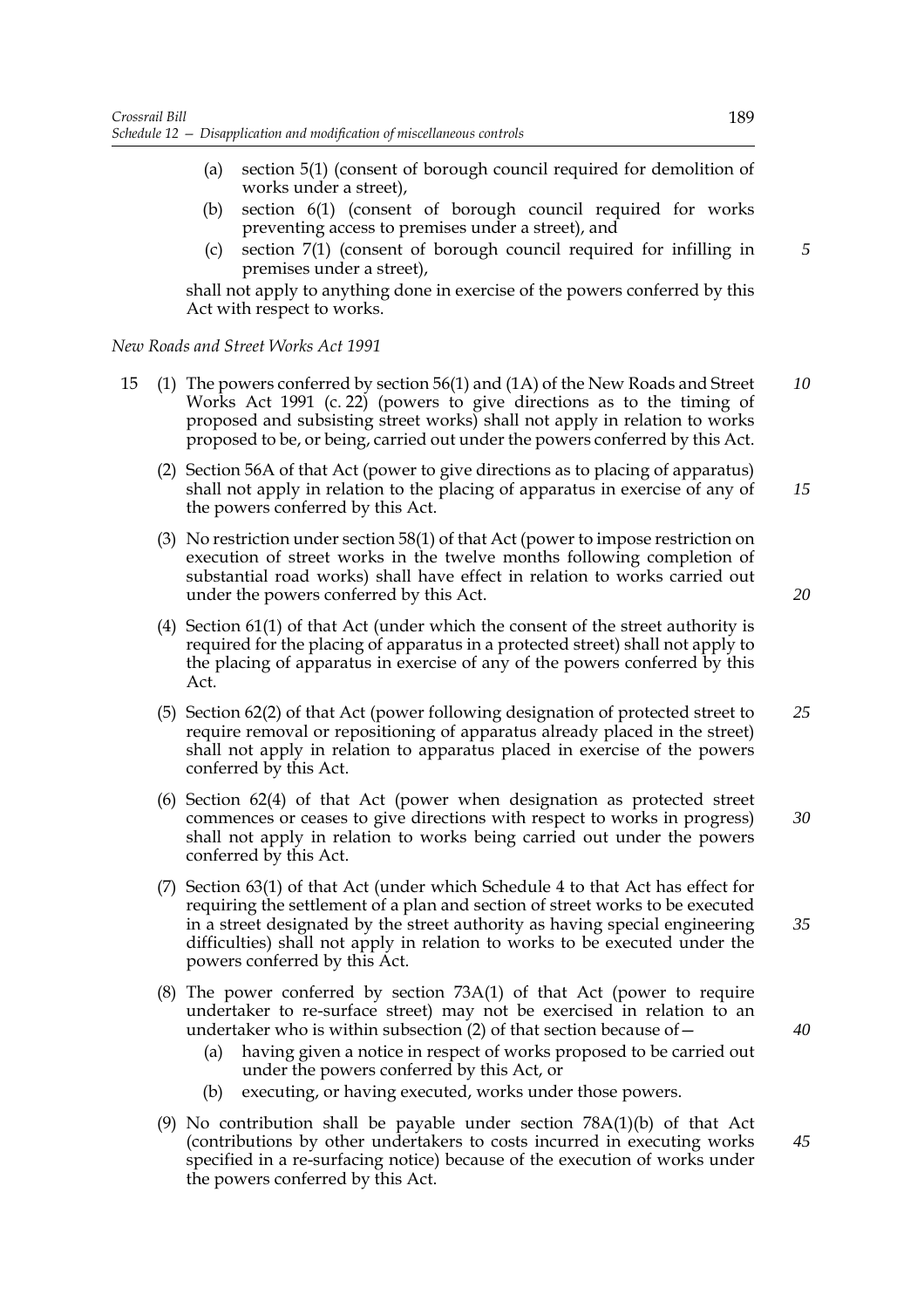- (10) Schedule 3A to that Act (restriction on works following substantial street works) shall not apply where a notice under section 54 (advance notice of certain works) or 55 (notice of starting date of works) of that Act is in respect of works to be executed under the powers conferred by this Act.
- (11) No notice under paragraph  $2(1)(d)$  of that Schedule (power by notice to require notification of works which an undertaker proposes to carry out in a part of a highway to which a proposed restriction applies) shall have effect to require the notification of works proposed to be carried out under the powers conferred by this Act. *5*
- (12) No directions under paragraph 3 of that Schedule (directions as to the date on which undertakers may begin to execute proposed works) may be issued to the nominated undertaker. *10*
- (13) Paragraph 3(4) of that Schedule (under which it is an offence for an undertaker to execute street works before the completion of certain other street works) shall not apply in relation to the execution of works under the powers conferred by this Act.
- (14) Paragraph 5(1) of that Schedule (effect of direction under paragraph 4 restricting further works) shall not apply in relation to the execution of works under the powers conferred by this Act.

*Communication with public sewers in London*

16 Section 106(8) of the Water Industry Act 1991 (c. 56) (which qualifies the general right to communicate with the public sewers of a sewerage undertaker) shall not apply where the proposed communication involves a drain or sewer serving Crossrail.

*Party Wall etc. Act 1996*

- 17 (1) No notice under section 1(2) or (5) of the Party Wall etc. Act 1996 (c. 40) (notice before building on line of junction with adjoining land) shall be required before the building of any wall in exercise of the powers conferred by this Act.
	- (2) Sections 1(6) and 2 of the Party Wall etc. Act 1996 (rights of adjoining owners) shall not have effect to confer rights in relation to— *30*
		- (a) anything held by the Secretary of State or the nominated undertaker and used, or intended for use, by the nominated undertaker for the purposes of its undertaking under this Act, or
		- (b) land on which there is any such thing.
	- (3) Section 6 of the Party Wall etc. Act 1996 (underpinning of adjoining buildings) shall not apply in relation to a proposal to excavate, or excavate for and erect anything, in exercise of the powers conferred by this Act.

*20*

*15*

*25*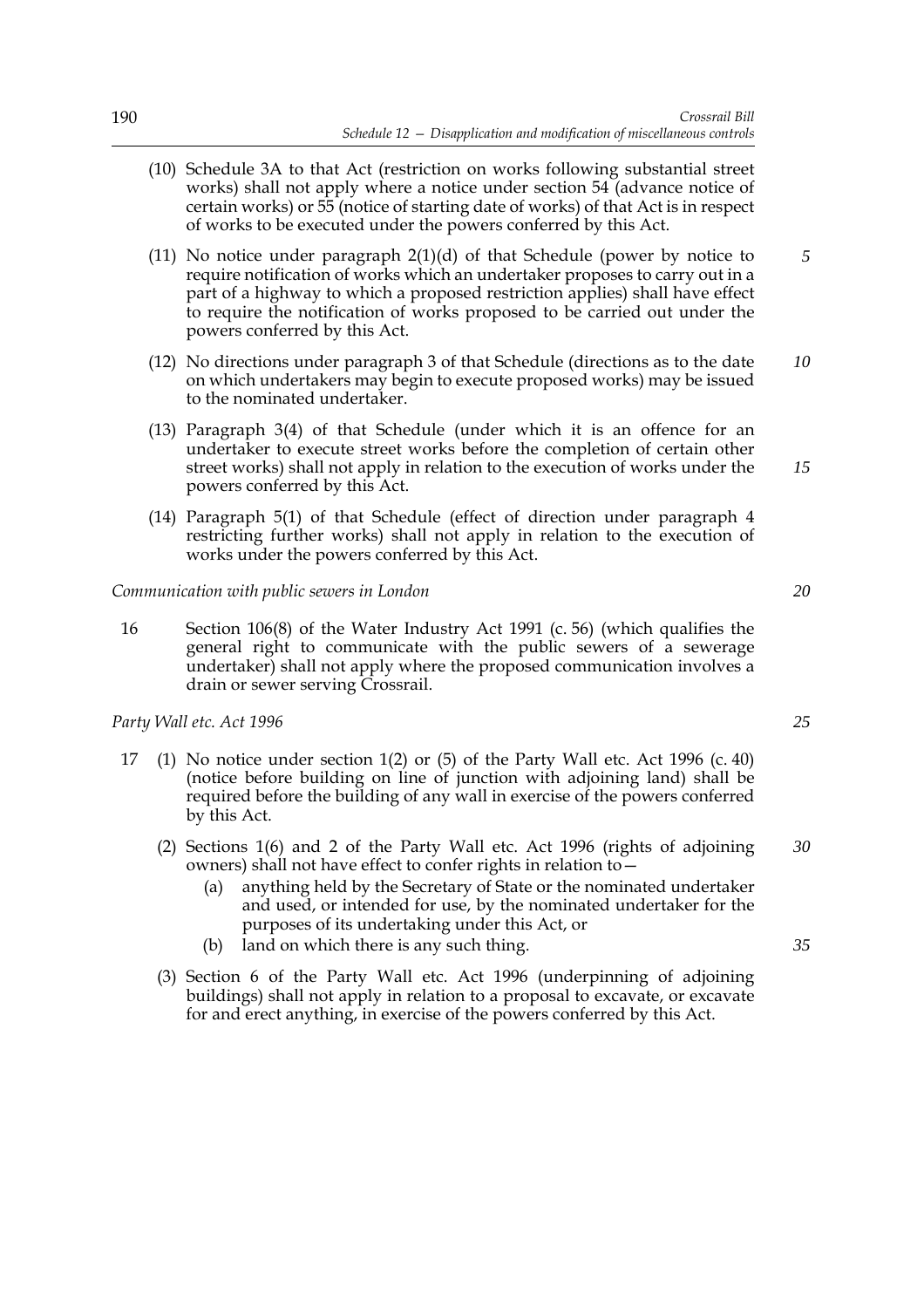## SCHEDULE 13 Section 48

#### BURIAL GROUNDS: REMOVAL OF HUMAN REMAINS AND MONUMENTS

#### *Notice of removal*

|  | (1) Before removing from the land in question any remains or any monument |
|--|---------------------------------------------------------------------------|
|  | to the deceased, the nominated undertaker shall –                         |
|  |                                                                           |

- (a) publish in each of two successive weeks in a newspaper circulating in the area where the land is situated, and
- (b) at the same time leave displayed in a conspicuous place on or near the land,

a notice complying with sub-paragraph (2).

- (2) A notice under sub-paragraph (1) shall—
	- (a) identify the land to which it relates,
	- (b) set out in general terms the effect of paragraphs 2 to 5,
	- (c) state where, and in what form, an application under paragraph 2(1) may be made, and
	- (d) state how the nominated undertaker proposes to carry out its functions under this Schedule with respect to the disposal of the remains or monument.
- (3) No notice shall be required under sub-paragraph (1) before the removal of any remains or any monument to the deceased where the Secretary of State notifies the nominated undertaker that he is satisfied—
	- (a) that the remains were interred more than 100 years ago, and
	- (b) that no relative or personal representative of the deceased is likely to object to the remains or monument being removed in accordance with this Schedule.
- (4) No notice shall be required under sub-paragraph (1) before the removal of any remains or any monument to the deceased if—
	- (a) there is in force under section 25 of the Burial Act 1857 (c. 81) (bodies not to be removed from burial grounds without licence of the Secretary of State) a licence relating to the remains, and
	- (b) the holder of the licence is the nominated undertaker or a body corporate which is a member of the same group as the nominated undertaker.
- (5) In sub-paragraph (4)(b), "group" means a body corporate and all other bodies corporate which are its subsidiaries within the meaning of the Companies Act 1985 (c. 6).

#### *Removal of remains*

- 2 (1) In the case of remains in relation to which paragraph 1(1) applies, the nominated undetaker shall issue a licence for the removal of the remains if—
	- (a) it receives an application in writing from a relative or personal representative of the deceased, and
	- (b) the application is received before the end of the 56 days after the day on which notice relating to the remains is first published under paragraph 1(1)(a).

*5*

*10*

*15*

*20*

*25*

*30*

*35*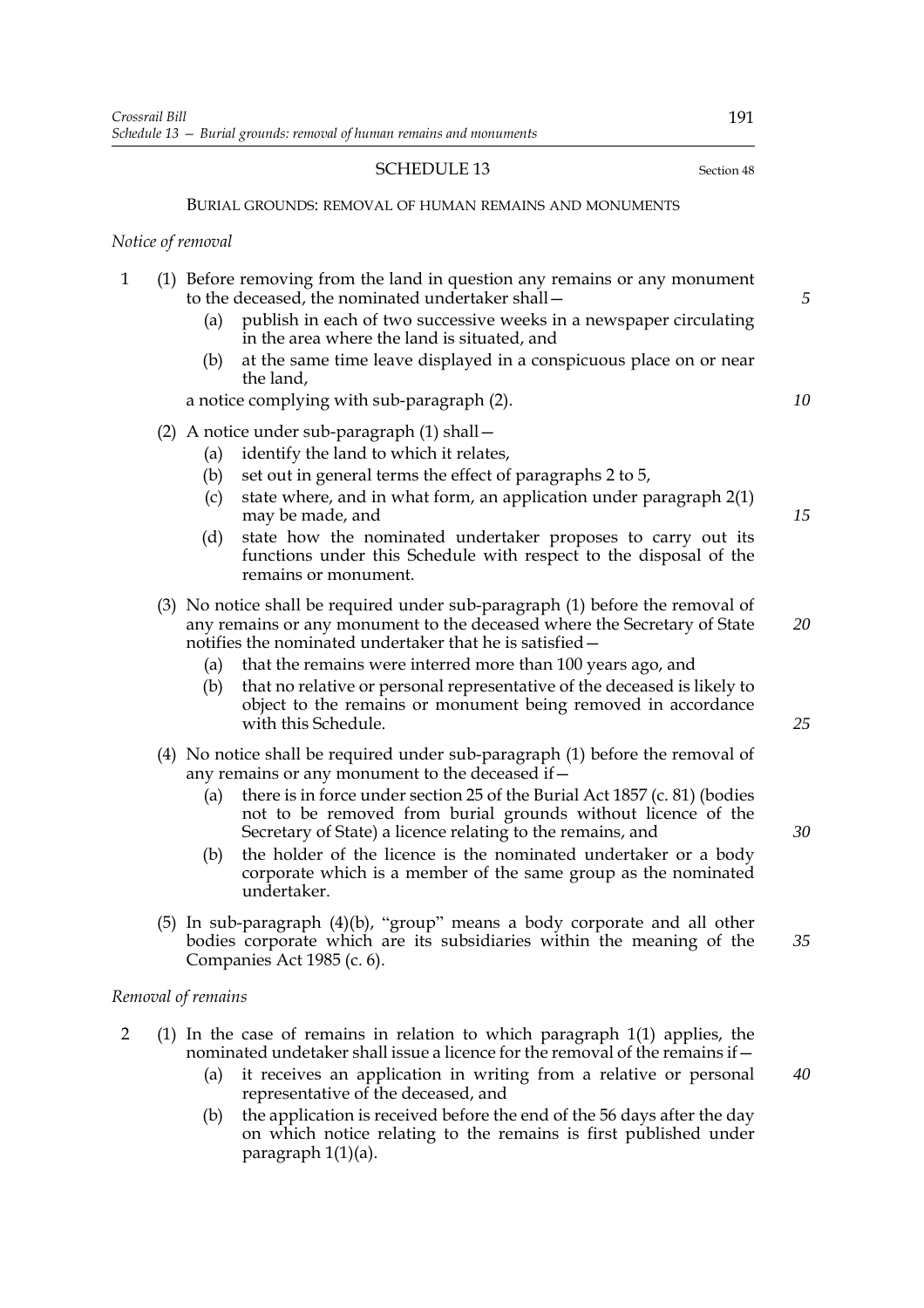- (2) In the case of remains in relation to which paragraph 1(3) applies, the nominated undertaker shall issue a licence for the removal of the remains  $if -$ 
	- (a) it receives an application in writing from a relative or personal representative of the deceased, and
	- (b) the application is received before the nominated undertaker has removed the remains under paragraph 3(1).
- (3) For the purposes of sub-paragraphs (1) and (2), a person shall be taken to be a relative or personal representative of the deceased if the nominated undertaker is satisfied that he is or the county court has declared that he is.
- (4) A licensee under this paragraph may remove the remains to which the licence relates and reinter them elsewhere or cremate them.
- (5) The reasonable costs of removal and reinterment or cremation under this paragraph shall be paid by the nominated undertaker.
- (6) An application for a declaration for the purposes of sub-paragraph (3) shall be made to the county court for the district in which the remains are interred. *15*
- (7) In this paragraph, references to a relative of the deceased are to a person who—
	- (a) is a husband, wife, parent, grandparent, child or grandchild of the deceased, or
	- (b) is, or is a child of, a brother, sister, uncle or aunt of the deceased.
- 3 (1) In the case of remains in relation to which paragraph 1(1) or (3) applies, the nominated undertaker may remove the remains unless—
	- (a) it is required under paragraph 2(1) or (2) to issue a licence for their removal, or
	- (b) not more than 28 days have passed since the issue under that provision of such a licence.
	- (2) In the case of remains in relation to which paragraph 1(4) applies, the nominated undertaker may remove the remains and, if it does so, shall be treated for the purposes of this Act as acting under this paragraph and not under the licence under the Burial Act 1857 (c. 81).
	- (3) The nominated undertaker shall reinter any remains removed under this paragraph in a burial ground or cremate them in a crematorium.

## *Removal of monuments*

- 4 (1) Where a licence to remove any remains is issued under paragraph 2(1) or (2), the licensee may remove from the land any monument to the deceased and re-erect it elsewhere or otherwise dispose of it. *35*
	- (2) The reasonable costs of removal and re-erection under sub-paragraph (1) shall be paid by the nominated undertaker.
- 5 (1) Where the nominated undertaker removes any remains under paragraph 3, it may also remove from the land any monument to the deceased. *40*
	- (2) Where any remains are removed under a licence under paragraph 2(1) or (2), the nominated undertaker may remove from the land any monument to the deceased which is not removed by the licensee within 28 days of the issue of the licence.

*10*

*5*

*25*

*20*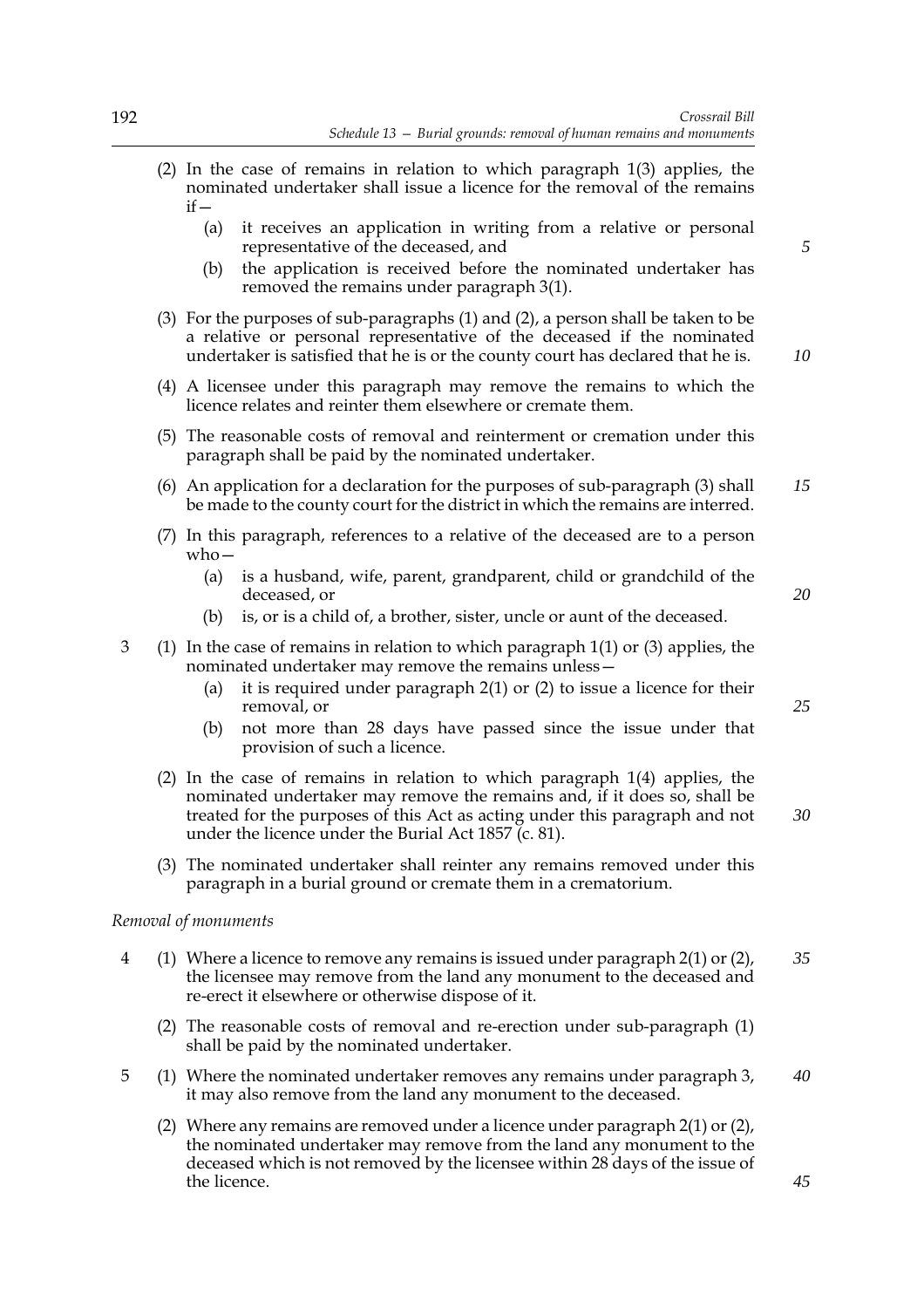- (3) Where any remains are removed under a licence under section 25 of the Burial Act 1857 (c. 81), the nominated undertaker may remove from the land any monument to the deceased which is not removed by the licensee.
- (4) The nominated undertaker may remove any monument removed under this paragraph to the place, if any, where the remains of the deceased are interred or to some other appropriate place.
- (5) The nominated undertaker shall break and deface any monument removed under this paragraph which is not dealt with under sub-paragraph (4).

## *Records*

- 6 (1) Where any remains are removed under this Schedule, the nominated undertaker shall, within two months of the removal, provide the Registrar General with a certificate which— *10*
	- (a) identifies the remains, so far as practicable,
	- (b) states the date on which, and the place from which, the remains were removed, and
	- (c) states the date and place of reinterment or cremation.
	- (2) Where any monument is removed under this Schedule, the nominated undertaker shall, within two months of the removal—
		- (a) deposit with the local authority in whose area the monument was situated prior to the removal a record which—
			- (i) identifies the monument,
			- (ii) gives any inscription on it,
			- (iii) states the date on which, and the place from which, it was removed, and
			- (iv) states the place, if any, to which it was moved or how it was disposed of, and *25*
		- (b) provide the Registrar General with a copy of the record deposited under paragraph (a).
	- (3) The nominated undertaker may require any person who removes remains or a monument under this Schedule to provide it with any information about the remains or monument removed which it needs to comply with subparagraph (1) or (2). *30*
	- (4) In sub-paragraph  $(2)(a)$ , "local authority" means -
		- (a) in relation to a monument that was situated in the area of a unitary authority, that authority, and
		- (b) in relation to a monument that was not situated in the area of a unitary authority, the district council for the area.

## *Supplementary*

- 7 (1) Where the nominated undertaker removes remains in relation to the removal of which a licence has been granted under paragraph 2(1) or (2), it shall carry out in accordance with the reasonable requests of the licensee—
	- (a) its functions under paragraph 3 with respect to disposal of the remains, and
	- (b) if it removes any monument to the deceased, the functions under paragraph 5 with respect to disposal of the monument.

*5*

*15*

*20*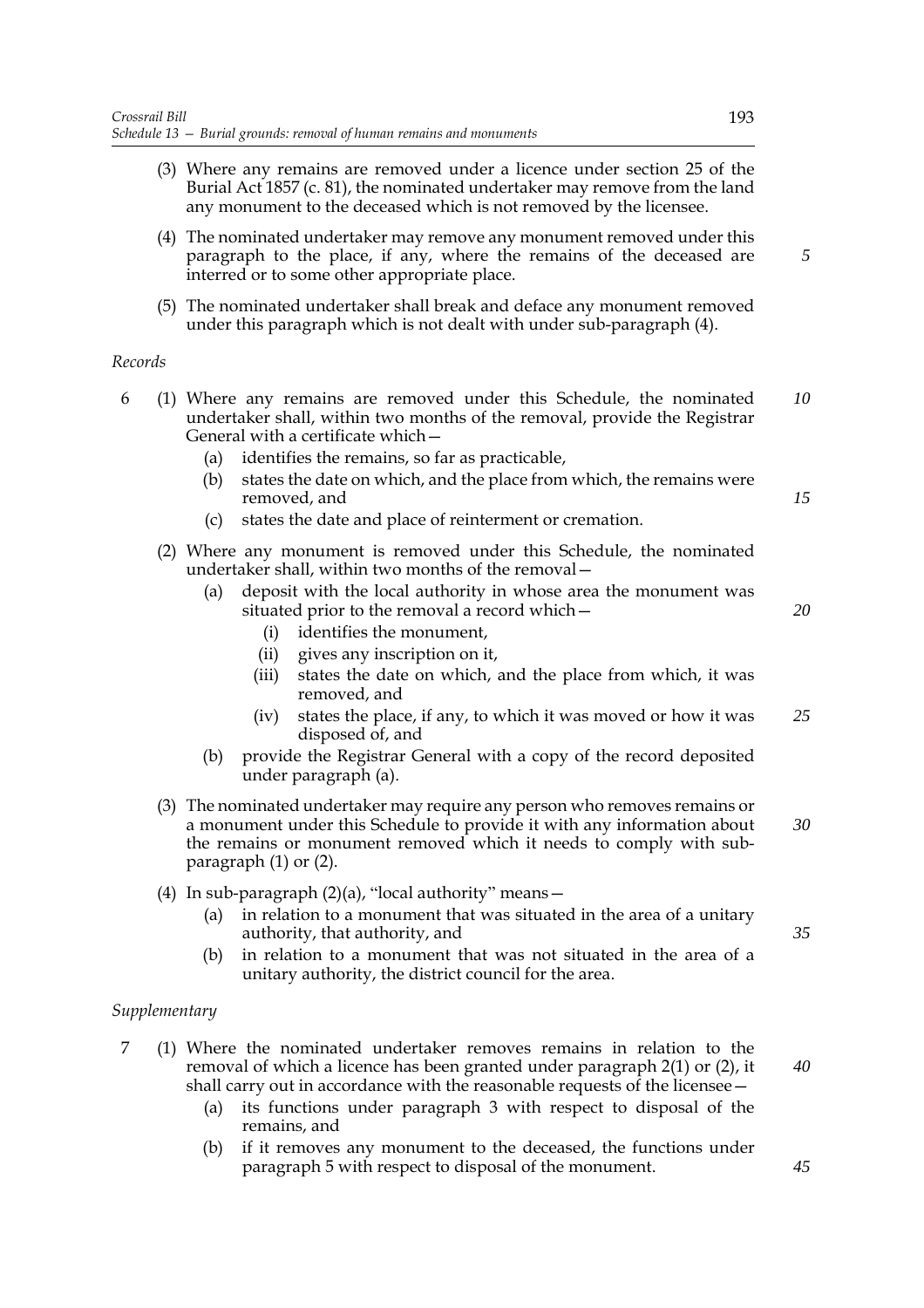- (2) The Secretary of State may give such directions as he thinks fit with respect to the carrying out of any function under this Schedule.
- (3) No licence shall be required under section 25 of the Burial Act 1857 (c. 81) for the removal under this Schedule of any remains.
- (4) Nothing in any enactment relating to burial grounds and no obligation or restriction imposed under ecclesiastical law or otherwise shall have effect to prohibit, restrict or impose any condition on the removal under this Schedule of any remains or monument.

### SCHEDULE 14 Section 52

#### PROTECTIVE PROVISIONS

#### PART 1

#### PROTECTION FOR HIGHWAYS AND TRAFFIC

- 1 (1) The following provisions of this Part shall, unless otherwise agreed in writing between the nominated undertaker and the highway authority concerned, have effect for the protection of highway authorities.
	- (2) In this Part—

"plans" includes sections and specifications; and

"property of the highway authority" means any apparatus of the highway authority affixed to or placed under any highway.

- (3) Part 3 of the New Roads and Street Works Act 1991 (c. 22) shall not apply in relation to any matter which is regulated by this Part. *20*
- 2 Wherever in this Part provision is made with respect to the approval or consent of the highway authority, that approval or consent shall be in writing and subject to such reasonable terms and conditions as the highway authority may require, but shall not be unreasonably withheld.
- 3 In exercising the powers conferred by this Act in relation to any highway the nominated undertaker shall have regard to the potential disruption of traffic which may be caused and shall seek to minimise such disruption so far as is reasonably practicable.
- 4 The nominated undertaker shall not, without the consent of the highway authority, construct any part of the works authorised by this Act under and within 8 metres of the surface of any highway which comprises a carriageway except in accordance with plans submitted to, and approved by, the highway authority; and if within 28 days after such plans have been submitted the highway authority has not approved or disapproved them, it shall be deemed to have approved the plans as submitted. *30 35*
- 5 In the construction of any part of the said works under a highway no part of it shall, except with the consent of the highway authority, be so constructed as to interfere with the provision of proper means of drainage of the surface of the highway or be nearer than two metres to the surface of the highway.
- 6 (1) The provisions of this paragraph have effect in relation to, and to the construction of, any new bridge, or any extension or alteration of an existing

*10*

*15*

*25*

*40*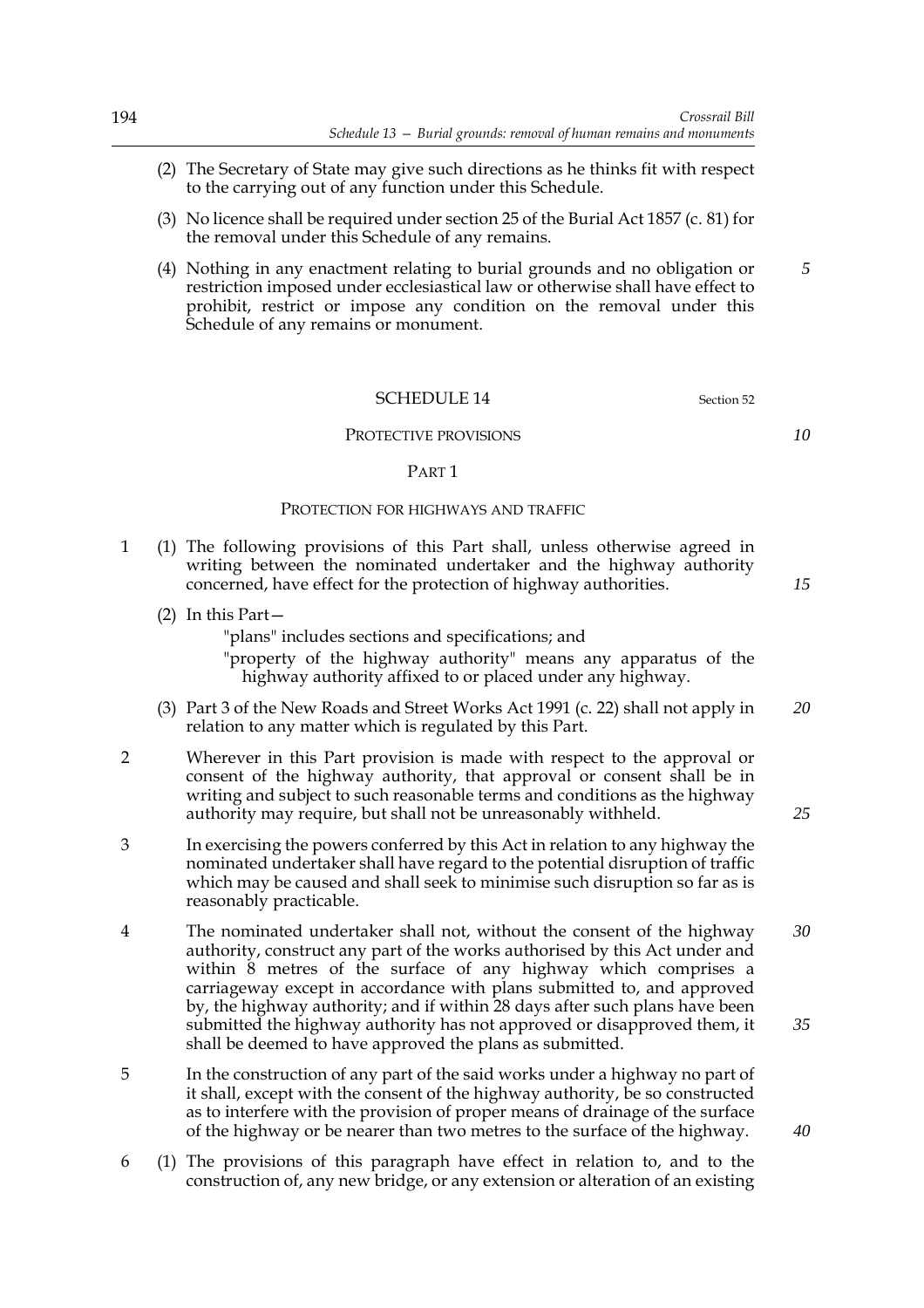bridge, carrying any part of the works authorised by this Act over a highway or carrying a highway over any part of those works; and any such new bridge, or (as the case may be) any bridge so extended or altered, is in this paragraph referred to as "the bridge".

- (2) Before commencing the construction of, or the carrying out of any work in connection with, the bridge which involves interference with a highway, the nominated undertaker shall submit to the highway authority for its approval plans, drawings and particulars (in this paragraph referred to as "plans") relating thereto, and the bridge shall not be constructed and the works shall not be carried out except in accordance with the plans submitted to, and approved by, the highway authority.
- (3) If within 28 days after the plans have been submitted the highway authority has not approved or disapproved them, it shall be deemed to have approved the plans as submitted.
- (4) If the bridge carries any part of the works authorised by this Act over any highway— *15*
	- (a) it shall be constructed in such manner as to prevent so far as may be reasonably practicable the dripping of water from the bridge, and
	- (b) the highway authority may, at the cost of the nominated undertaker, provide and place such lamps and apparatus as may from time to time be reasonably necessary for efficiently lighting any highway under or in the vicinity of the bridge. *20*
- 7 The nominated undertaker shall secure that so much of the works authorised by this Act as is constructed under any highway shall be so designed, constructed and maintained as to carry the appropriate loading recommended for highway bridges by the Secretary of State at the time of construction of the works, and the nominated undertaker shall indemnify the highway authority against, and make good to the highway authority, the expenses which the highway authority may reasonably incur in the maintenance or repair of any highway, or any tunnels, sewers, drains or apparatus therein, by reason of non-compliance with the provisions of this paragraph.
- 8 Any officer of the highway authority duly appointed for the purpose may at all reasonable times, on giving to the nominated undertaker such notice as may in the circumstances be reasonable, enter upon and inspect any part of the works authorised by this Act which—
	- (a) is in, over or under any highway, or
	- (b) which may affect any highway or any property of the highway authority,

during the carrying out of the work, and the nominated undertaker shall give to such officer all reasonable facilities for such inspection and, if he shall be of the opinion that the construction of the work is attended with danger to any highway or to any property of the highway authority on or under any highway, the nominated undertaker shall adopt such measures and precautions as may be reasonably practicable for the purpose of preventing any damage or injury to the highway. *40 45*

9 (1) The nominated undertaker shall not alter, disturb or in any way interfere with any property of the highway authority on or under any highway, or the access thereto, without the consent of the highway authority, and any alteration, diversion, replacement or reconstruction of any such property *10*

*5*

*25*

*30*

*35*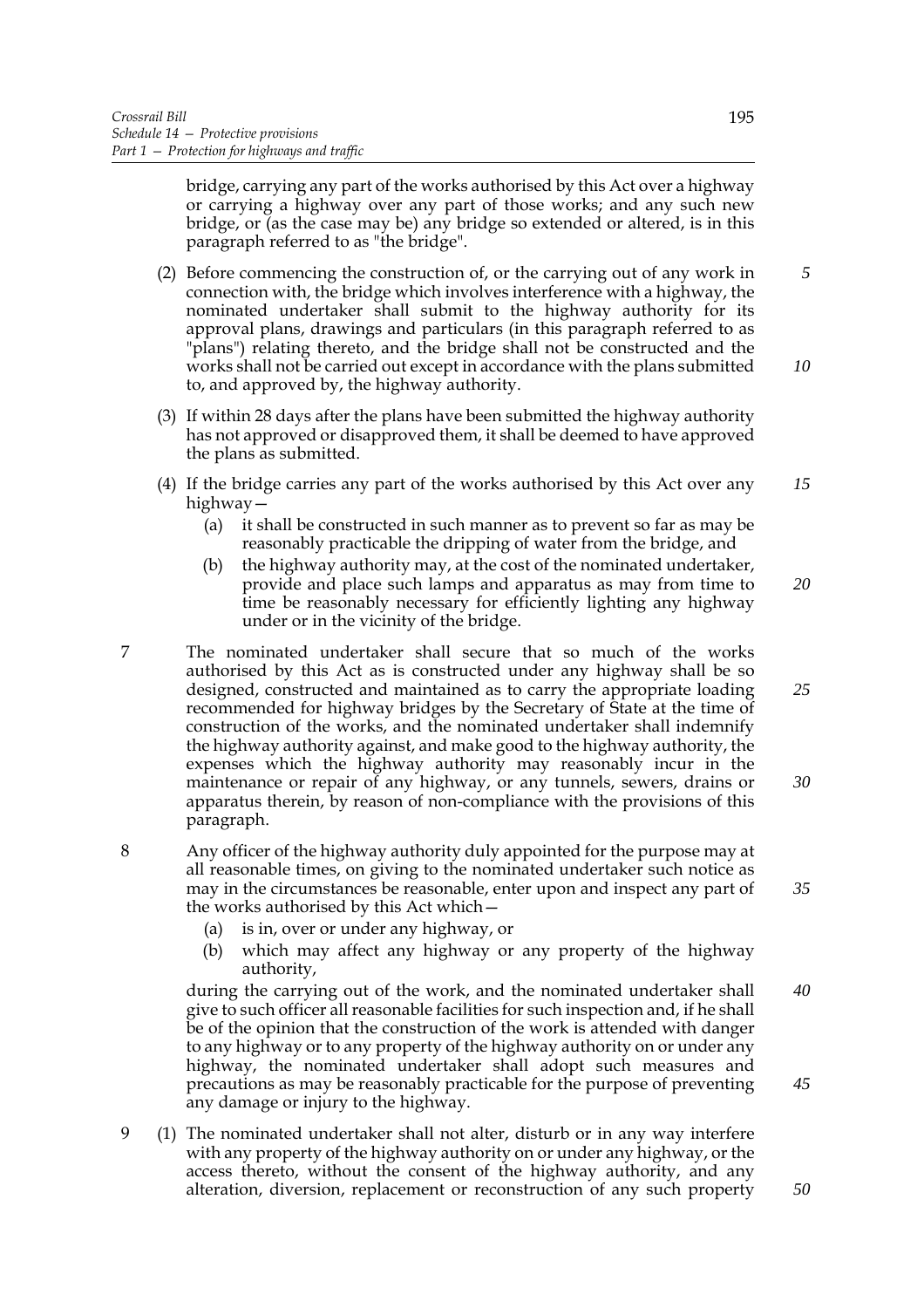which may be necessary shall be made by the highway authority or the nominated undertaker as the highway authority thinks fit, and the expense reasonably incurred by the highway authority in so doing shall be repaid to the highway authority by the nominated undertaker.

- (2) If within 28 days after a request for consent has been submitted the highway authority has not given or refused such consent, it shall be deemed to have consented to the request as submitted.
- 10 The nominated undertaker shall not remove any soil or material from any highway except so much as must be excavated in the carrying out of the works authorised by this Act.
- 11 (1) If the highway authority, after giving to the nominated undertaker not less than 28 days' notice (or, in case of emergency, such notice as is reasonably practicable) of its intention to do so, incurs any additional expense in the signposting of traffic diversions or the taking of other measures in relation thereto, or in the repair of any highway by reason of the diversion thereto of traffic from a road of a higher standard, in consequence of the construction of the works authorised by this Act, the nominated undertaker shall repay to the highway authority the amount of any such expense reasonably so incurred.
	- (2) An amount which apart from this sub-paragraph would be payable to the highway authority by virtue of this paragraph in respect of the repair of any highway shall, if the highway fell or would have fallen due for repair as part of the maintenance programme of the highway authority at any time within ten years of the repair being carried out by the nominated undertaker, so as to confer on the highway authority financial benefit (whether by securing the completion of overdue maintenance work for which the highway authority is liable or by deferment of the time for such work in the ordinary course), be reduced by the amount which represents that benefit. *20*
- 12 (1) The nominated undertaker shall not, except with the consent of the highway authority, deposit any soil or materials, or stand any plant, on or over any highway so as to obstruct or render less safe the use of the highway by any person, or, except with the like consent, deposit any soil or materials on any highway outside a hoarding, but if within 28 days after request for it any such consent is neither given nor refused it shall be deemed to have been given. *30*
	- (2) The expense reasonably incurred by the highway authority in removing any soil or materials deposited on any highway in contravention of this paragraph shall be repaid to the highway authority by the nominated undertaker.
- 13 The nominated undertaker shall, if reasonably so required by the highway authority, provide and maintain to the reasonable satisfaction of the highway authority, during such time as the nominated undertaker may occupy any part of a highway for the purpose of the construction of any part of the works authorised by this Act, temporary bridges and temporary ramps for vehicular or pedestrian traffic over any part of the works or in such other position as may be necessary to prevent undue interference with the flow of traffic in the highway. *40 45*
- 14 (1) Where any part of any highway has been broken up or disturbed by the nominated undertaker and not permanently stopped up or diverted, the nominated undertaker shall make good the subsoil, foundations and surface

*10*

*15*

*5*

*25*

*35*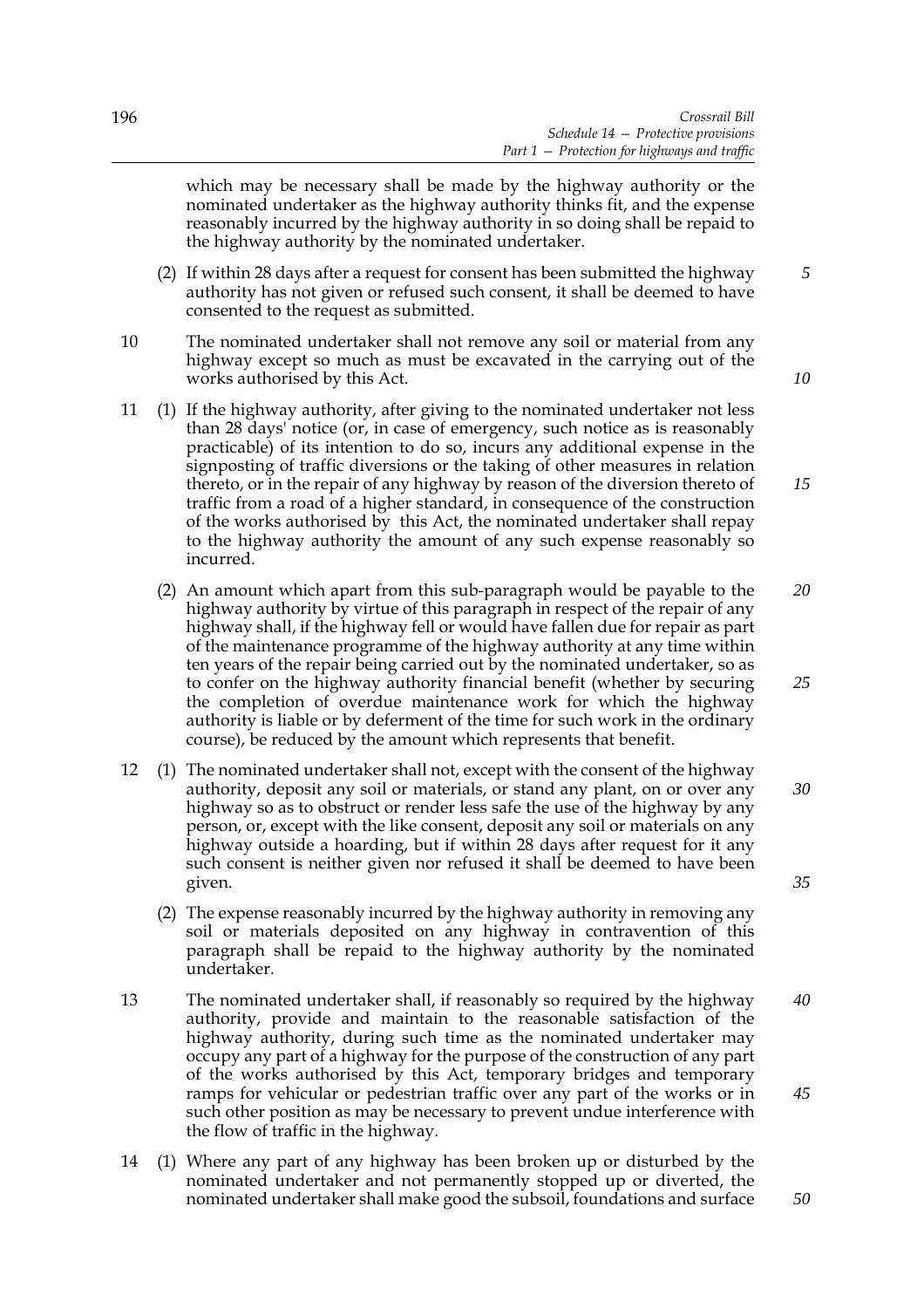of that part of the highway to the reasonable satisfaction of the highway authority, and shall maintain the same to the reasonable satisfaction of the highway authority for such time as may reasonably be required for the permanent reinstatement of the highway.

- (2) The reinstatement of that part of the highway shall be carried out by the nominated undertaker to the reasonable satisfaction of the highway authority in accordance with such requirements as to specification of material and standards of workmanship as may be prescribed for equivalent reinstatement work by regulations made under section 71 of the New Roads and Street Works Act 1991 (c. 22).
- 15 If any damage to any highway or any property of the highway authority on or under any highway is caused by, or results from, the construction of any work authorised by this Act or any act or omission of the nominated undertaker, its contractors, agents or employees whilst engaged upon such work, the nominated undertaker may, in the case of damage to a highway, make good such damage to the reasonable satisfaction of the highway authority and, where the nominated undertaker does not make good, or in the case of damage to property of the highway authority, the nominated undertaker shall make compensation to the highway authority.
- 16 The fact that any act or thing may have been done in accordance with plans approved by the highway authority shall not (if it was not attributable to the act, neglect or default of the highway authority or of any person in its employ or its contractors or agents) exonerate the nominated undertaker from any liability, or affect any claim for damages, under this Part or otherwise. *20*
- 17 (1) Any dispute arising between the nominated undertaker and the highway authority under this Part shall be determined by arbitration if—
	- (a) the parties agree, or

(b) the dispute relates to the amount of any sum payable under this Part, but shall otherwise by determined by a person appointed by the Secretary of State. *30*

(2) Any person appointed by the Secretary of State under sub-paragraph (1) shall, in determining any dispute arising under this Part, have regard to such matters as may be specified by the Secretary of State on making the appointment.

### PART 2

### PROTECTION FOR ELECTRICITY, GAS, WATER AND SEWERAGE UNDERTAKERS

- 1 (1) The following provisions of this Part shall, unless otherwise agreed in writing between the nominated undertaker, or the Secretary of State as the case may be, and the undertakers concerned, have effect.
	- (2) In this Part—

"alternative apparatus" means alternative apparatus adequate to enable the undertakers to fulfil their functions as effectively as is achievable using the apparatus which the alternative apparatus is to replace; "apparatus" means*10*

*15*

*5*

*25*

*35*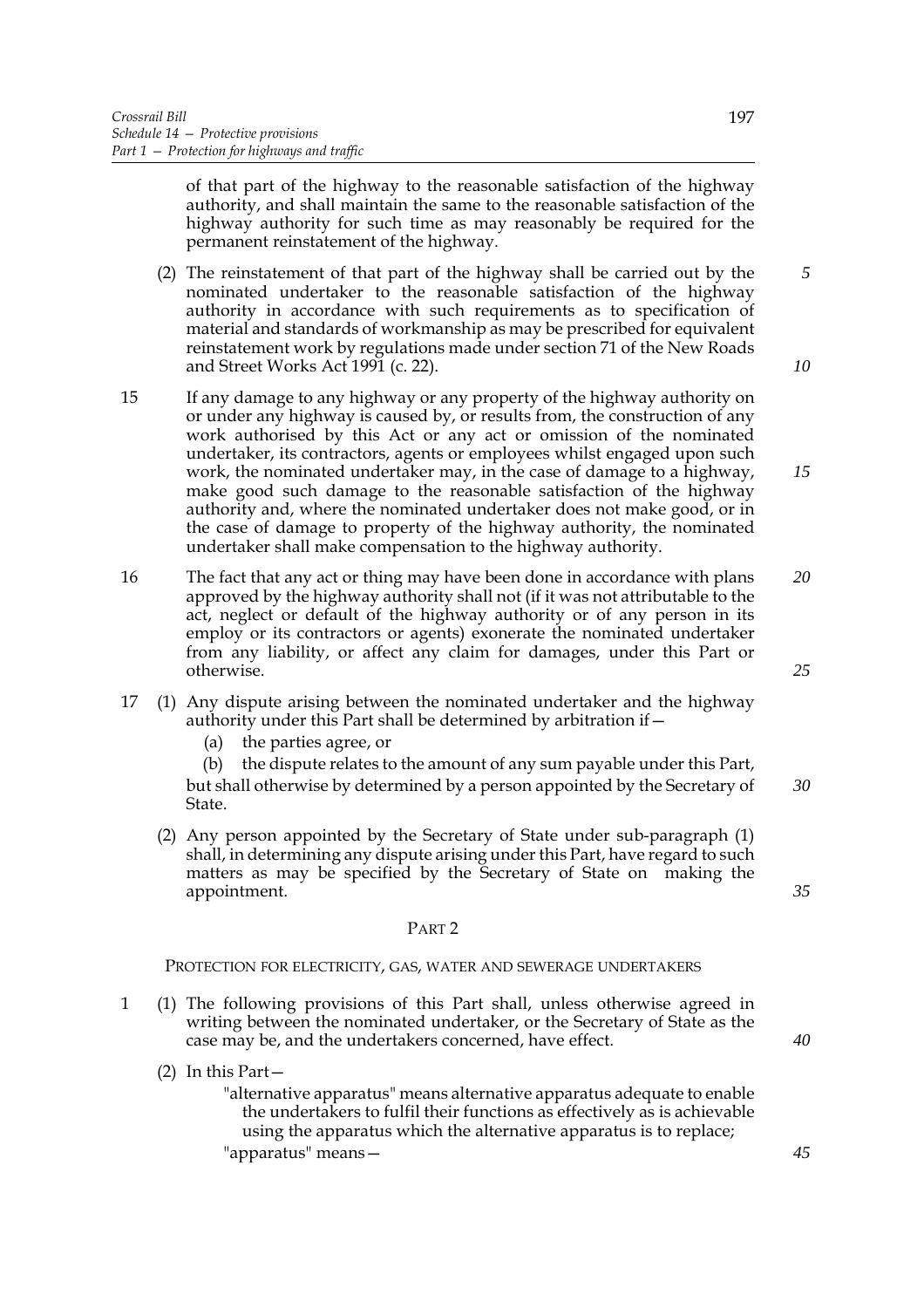- (a) in the case of electricity undertakers, electric lines or electrical plant (as defined in the Electricity Act 1989 (c. 29) ) belonging to, or maintained by, such undertakers;
- (b) in the case of gas undertakers, mains, pipes or other apparatus belonging to, or maintained by, a gas transporter for the purposes of the conveyance of gas;
- (c) in the case of water undertakers, mains, pipes or other apparatus belonging to, or maintained by, such undertakers for the purposes of water supply; and
- (d) in the case of sewerage undertakers, any sewer, drain or works vested in a sewerage undertaker under the Water Industry Act 1991 (c. 56) and includes a sludge main, disposal main (within the meaning of section 219 of that Act) or sewer outfall and any manholes, ventilating shafts, pumps or other accessories forming part of any such sewer, drain or works; *10 15*

(not being, except in paragraph 9(3) and 10, apparatus in respect of which the relations between the nominated undertaker and the undertakers are regulated by the provisions of Part 3 of the New Roads and Street Works Act 1991 (c. 22)) and includes any structure for the lodging therein of apparatus or for giving access to apparatus;

"construction" includes execution, placing, altering, replacing, relaying and removal and, in its application to works which include or comprise any operation, means the carrying out of that operation; "functions" includes powers and duties;

- "in" in a context referring to apparatus in land includes under, over, across, along or upon land; *25*
- "plans" includes sections and method statements;
- "service obligations" means any service obligation imposed on the undertakers by or under the enactments authorising them to carry on their respective undertakings; and
- "undertakers" means any of the following, namely, a licence holder within the meaning of Part 1of the Electricity Act 1989, a gas transporter within the meaning of Part 1 of the Gas Act 1986 (c.  $\tilde{4}4$ ), a water undertaker within the meaning of the Water Industry Act 1991, a sewerage undertaker within Part 1 of that Act and any local authority which is a relevant authority for the purposes of section 97 of that Act; and, in relation to any apparatus, means the undertaker to whom it belongs or by whom it is maintained.
- 2 (1) The following provisions of this paragraph have effect in any case where the Secretary of State or the nominated undertaker, in exercise of the powers of this Act, acquires any interest in or temporarily occupies any land in which apparatus is placed. *40*
	- (2) Unless a certificate is issued by the appropriate Ministers under subparagraph (3) the apparatus shall not be removed under this Part, and any right of the undertakers to maintain, repair, renew, adjust, alter or inspect the apparatus in that land shall not be extinguished until any necessary alternative apparatus has been constructed and is in operation to the reasonable satisfaction of the undertakers.
	- (3) Where the appropriate Ministers certify in relation to any apparatus that—
		- (a) failure to remove the apparatus would cause undue delay to the construction of the scheduled works, and *50*

*5*

*20*

*30*

*35*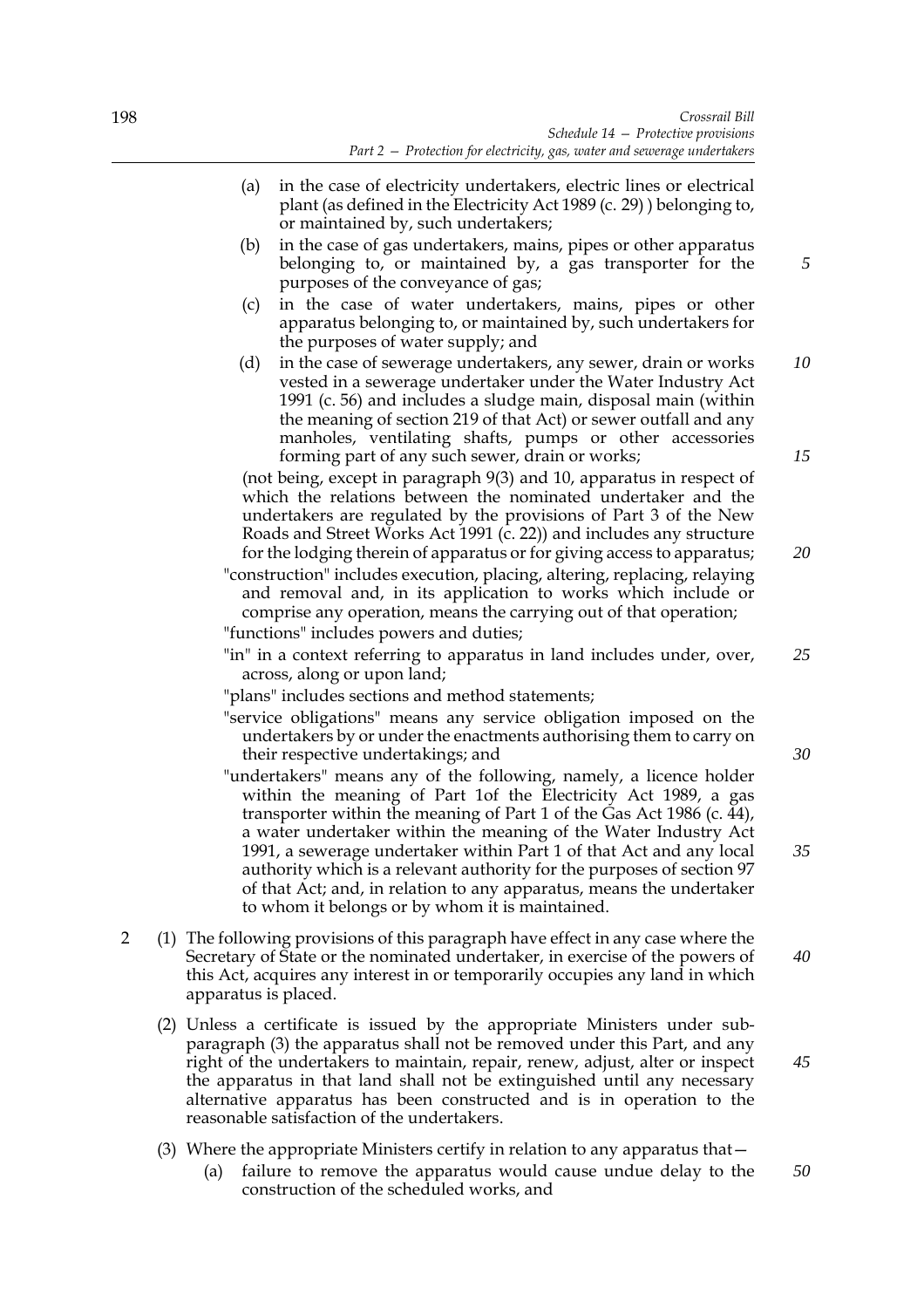(b) the removal of the apparatus before the provision of alternative apparatus in accordance with this paragraph would not substantially prejudice the ability of the undertakers to meet any relevant service obligations,

that apparatus may be removed (or required by the nominated undertaker to be removed) under this Part before any necessary alternative apparatus has been constructed or is in operation to the reasonable satisfaction of the undertakers.

- (4) In this paragraph "appropriate Ministers" means the Secretary of State for Transport acting jointly with either the Secretary of State for Environment, Food and Rural Affairs or the Secretary of State for Trade and Industry. *10*
- 3 (1) This paragraph applies where—
	- (a) the nominated undertaker for the purpose of constructing any work authorised by this Act in, on or under any land, requires the removal of any apparatus placed in that land, and gives the undertakers not less than 28 days' written notice of that requirement, together with a plan of the proposed work, and of the proposed position of the alternative apparatus to be provided or constructed, or
	- (b) in consequence of the exercise of any of the powers of this Act, the undertakers reasonably require to remove any apparatus.
	- (2) Subject to sub-paragraph (3), the nominated undertaker or the Secretary of State shall afford the undertakers the requisite facilities and rights for the construction of any necessary alternative apparatus in other land which is available for the purpose and which is held or used, or intended for use, by the nominated undertaker for the purposes of its undertaking under this Act or held by the Secretary of State, or in which either of them has sufficient rights or interests and thereafter for the maintenance, repair, renewal and inspection of such apparatus.
	- (3) Sub-paragraph (4) applies where facilities and rights required for the construction of apparatus under sub-paragraph  $(2)$  are to be afforded elsewhere than in such other land and neither the nominated undertaker nor the Secretary of State is able to afford such facilities and rights. *30*
	- (4) The undertakers shall, on receipt of a written notice from the nominated undertaker that this sub-paragraph applies, forthwith use their best endeavours to obtain the necessary facilities and rights; and neither the nominated undertaker nor the Secretary of State shall be under an obligation as to the provision of such facilities and rights in the other land.
- 4 (1) Any alternative apparatus to be constructed by the undertakers in pursuance of paragraph 3 in land held or used, or intended for use, by the nominated undertaker for the purposes of its undertaking under this Act or held by the Secretary of State, or in which the undertakers have obtained the necessary facilities and rights, shall be constructed in such manner, and in such line or situation and in accordance with such programme, as is
	- agreed between the undertakers and the nominated undertaker with a view to securing, among other things, the efficient implementation of the necessary work, the avoidance of unnecessary delay and the continued fulfilment by the undertakers of their service obligations to a standard no less than that achieved prior to the removal of the apparatus which the alternative apparatus replaces or,

*25*

*35*

*40*

*45*

*20*

*15*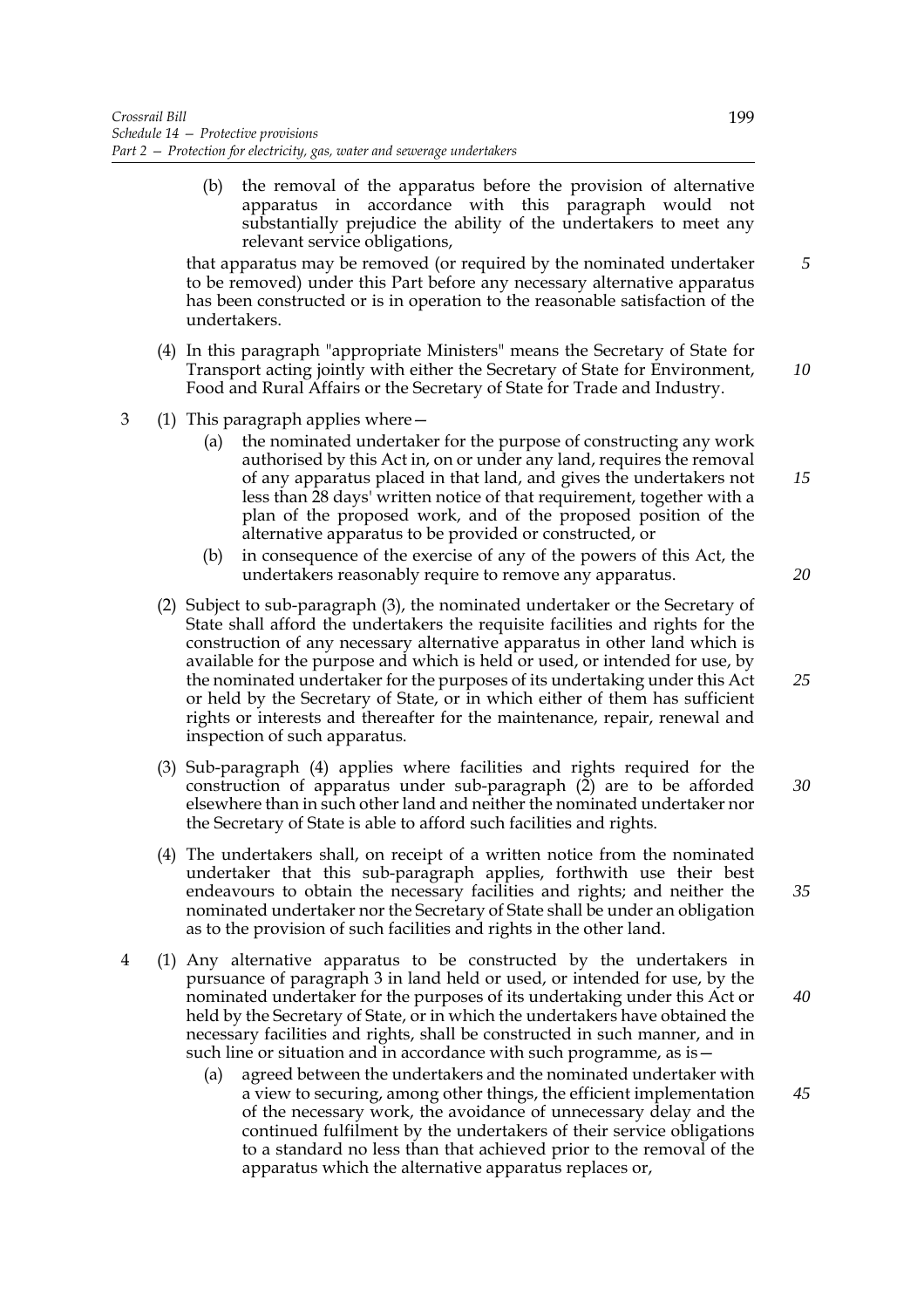- (b) in default of agreement, determined in accordance with paragraph 13.
- (2) If the undertakers fail to comply with an agreement made under subparagraph (1), or with a determination under paragraph 13, they shall be liable to compensate the nominated undertaker in respect of any loss or damage (other than loss of, or arising from delayed receipt of, operating revenue due to delayed opening of Crossrail) directly resulting from the failure.
- 5 (1) The undertakers shall, after—
	- (a) the manner of construction and the line and situation of any necessary alternative apparatus have been agreed or determined as aforesaid, and *10*
	- (b) any such facilities and rights as are referred to in paragraph 3 have been granted to or obtained by the undertakers, or an undertaking has been given that such facilities or rights will be granted,

proceed with all reasonable despatch to construct and bring into operation the alternative apparatus and to remove any apparatus required by the nominated undertaker to be removed under the provisions of this Part and, in default, the nominated undertaker may remove that apparatus.

- (2) Following the removal of that apparatus under the provisions of this Part any rights of the undertakers relating to the land in which it was situated shall be extinguished. *20*
- 6 (1) If the nominated undertaker gives notice in writing to the undertakers that it desires to carry out any part of so much of the work necessary in connection with the construction of the alternative apparatus, or the removal of the apparatus required to be removed, as is or will be situate in any lands held or used, or intended for use, by the nominated undertaker for the purposes of its undertaking under this Act or held by the Secretary of State, such work, instead of being carried out by the undertakers, shall be carried out by the nominated undertaker in accordance with plans and specifications and in a position agreed between the undertakers and the nominated undertaker, or, in default of agreement, determined in accordance with paragraph 13, with all reasonable despatch under the superintendence (if given) and to the reasonable satisfaction of the undertakers.
	- (2) Nothing in this paragraph shall authorise the nominated undertaker to carry out any connection to or disconnection of any existing apparatus.
- 7 (1) Where, in accordance with the provisions of this Part, the nominated undertaker or the Secretary of State affords to the undertakers facilities and rights for the construction, maintenance, repair, renewal and inspection on land held or used, or intended for use, by the nominated undertaker for the purposes of its undertaking under this Act or held by the Secretary of State of alternative apparatus, those facilities and rights shall be granted upon such terms and conditions as may be agreed between the nominated undertaker or, as the case may be, the Secretary of State, and the undertakers or, in default of agreement, determined in accordance with paragraph 13.
	- (2) In determining such terms and conditions as aforesaid in respect of alternative apparatus to be constructed across or along any works authorised by this Act, a person making a determination under paragraph 13 shall—

*15*

*5*

*25*

*30*

*35*

*40*

*50*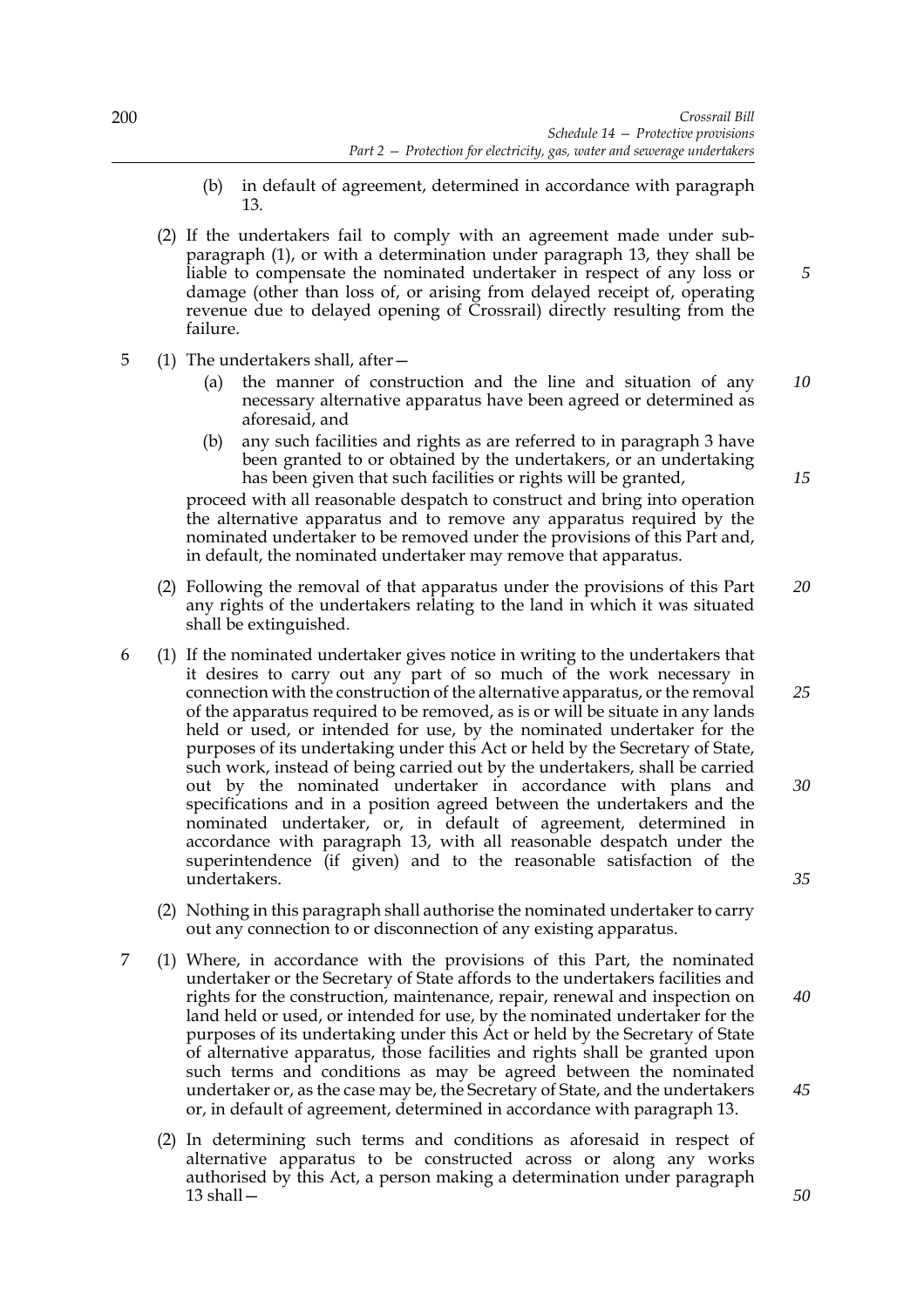- (a) give effect to all reasonable requirements of the nominated undertaker for ensuring the safety and efficient operation of those works and for securing any subsequent alterations or adaptations of the alternative apparatus which may be required to prevent interference with any proposed works of the nominated undertaker or the use of the same, and
- (b) so far as it may be reasonable and practicable to do so in the circumstances of the case, give effect to the terms and conditions (if any) applicable to the apparatus for which the alternative apparatus is to be substituted and have regard to the undertakers' ability to fulfil their service obligations.
- (3) If the facilities and rights to be afforded by the nominated undertaker or the Secretary of State in respect of any alternative apparatus, and the terms and conditions subject to which those facilities and rights are to be granted are, in the opinion of a person making a determination under paragraph 13, more or less favourable on the whole to the undertakers than the facilities, rights, terms and conditions applying to the apparatus to be removed, that person shall make such provision for the payment of compensation to or by the nominated undertaker or the Secretary of State to or by the undertakers in respect of the difference as appears to him to be reasonable having regard to all the circumstances of the case. *20*
- 8 (1) Not less than 28 days before commencing to construct any work authorised by this Act which is near to, or will or may affect, any apparatus the removal of which has not been required by the nominated undertaker under paragraph 3, the nominated undertaker shall submit to the undertakers a plan and description of the work and of any protective measures which the nominated undertaker proposes to take in respect of that apparatus, together with a specification of such measures where appropriate.
	- (2) The work shall be constructed only in accordance with the plan and description submitted as aforesaid and in accordance with such reasonable requirements as may be made by the undertakers for the alteration or otherwise for the protection of the apparatus or for securing access thereto, and the undertakers shall be entitled by their officer to watch and inspect the construction of the work. *30*
	- (3) If the undertakers within 14 days after the submission to them of any such plan and description shall, in consequence of the works proposed by the nominated undertaker, reasonably require the removal of any apparatus and give written notice to the nominated undertaker of that requirement, this Part shall have effect as if the removal of such apparatus had been required by the nominated undertaker under paragraph 3. *35*
	- (4) Nothing in sub-paragraphs (1) to (3) shall preclude the nominated undertaker from submitting at any time, or from time to time, but in no case less than 28 days before commencing the construction of the work, a new plan and description of it in lieu of the plan and description previously submitted, and thereupon the provisions of those sub-paragraphs shall apply to and in respect of the new plan and description.
	- (5) The nominated undertaker shall not be required to comply with subparagraphs (1) to (3) in a case of emergency but in such a case it shall give notice to the undertakers as soon as reasonably practicable and a plan and description of those works as soon as reasonably practicable thereafter, and

*5*

*10*

*15*

*25*

*40*

*45*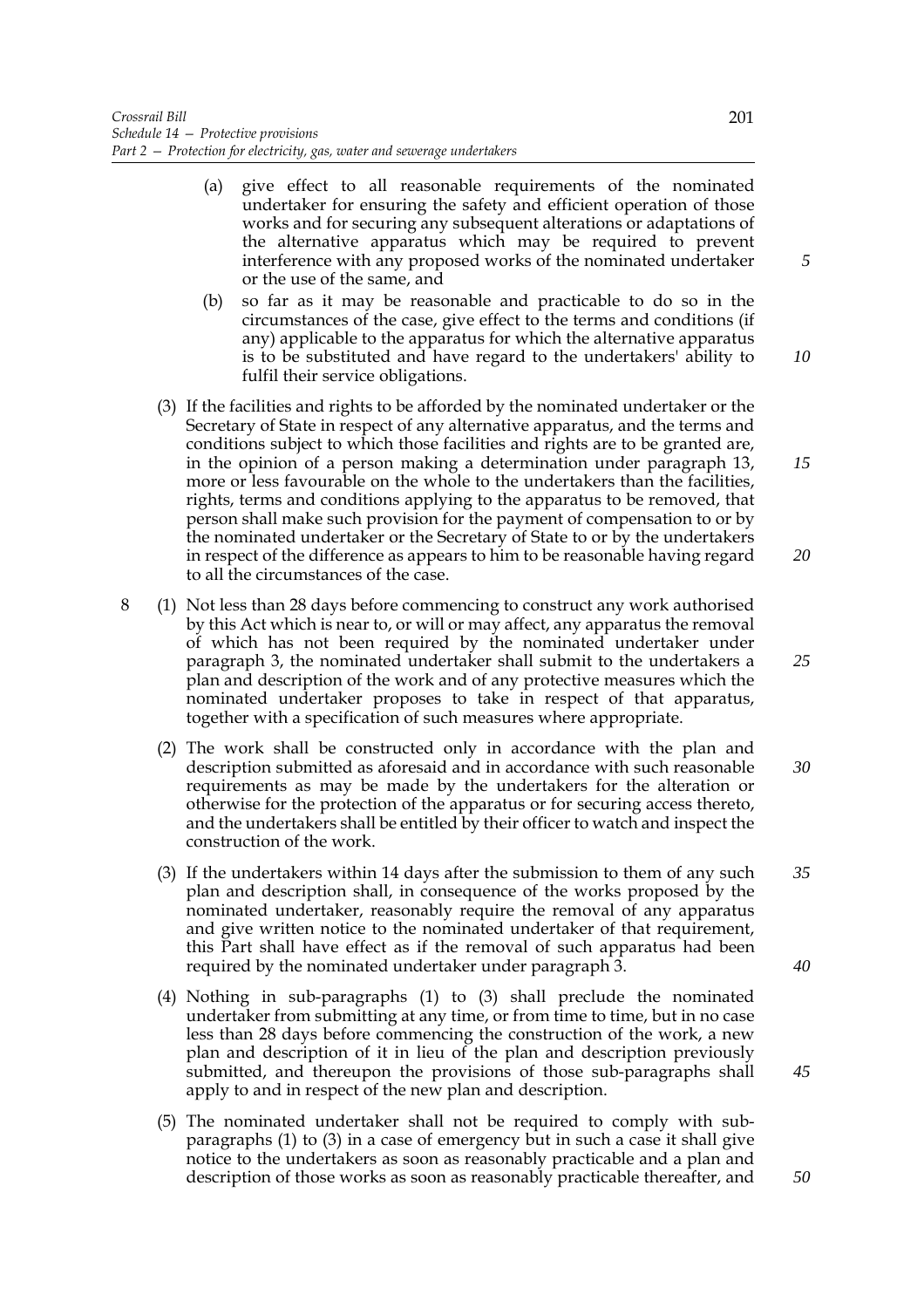shall comply with those sub-paragraphs so far as reasonably practicable in the circumstances.

9 (1) If in consequence of the exercise of the powers of this Act the access to any apparatus is materially obstructed the nominated undertaker shall, so far as reasonably practicable, provide alternative means of access to such apparatus which is no less convenient than the access enjoyed by the undertakers prior to the obstruction.

- (2) The nominated undertaker shall, so far as is reasonably practicable, so exercise its powers under paragraphs 5 and 6 of Schedule 3 as not to obstruct or render less convenient the access to any apparatus.
- (3) Notwithstanding the temporary stopping up or diversion of any highway under paragraph 5 of Schedule 3, the undertakers may do all such works and things in any such highway as may be reasonably necessary to enable them to inspect, repair, maintain, renew, remove or use any apparatus which at the time of the stopping up or diversion was in that highway.
- 10 Where, in consequence of this Act, any part of any highway in which any apparatus is situate ceases to be part of a highway, the undertakers may exercise the same rights of access to such apparatus as they enjoyed immediately before the passing of this Act, but nothing in this paragraph shall affect any right of the nominated undertaker or of the undertakers to require removal of that apparatus under this Part or the power of the nominated undertaker to construct works in accordance with paragraph 8.
- 11 (1) Subject to the following provisions of this paragraph, the nominated undertaker shall repay to the undertakers the reasonable expenses incurred by the undertakers in, or in connection with—
	- (a) the removal and relaying or replacing, alteration or protection of any apparatus or the construction of any new apparatus under any provision of this Part,
	- (b) the cutting off of any apparatus from any other apparatus in consequence of the exercise by the nominated undertaker of any power under this Act, and
	- (c) any other work or thing rendered reasonably necessary in consequence of the exercise by the nominated undertaker of any such power.
	- (2) There shall be deducted from any sum payable under sub-paragraph (1) the value of any apparatus removed under the provisions of this Part, that value being calculated after removal. *35*
	- (3) If in pursuance of the provisions of this Part—
		- (a) alternative apparatus of better type, or greater capacity or of greater dimensions is placed in substitution for existing apparatus of worse type, of smaller capacity or of smaller dimensions, except where this has been solely due to using the nearest currently available type, or
		- (b) apparatus (whether existing apparatus or alternative apparatus) is placed at a depth greater than the depth at which the existing apparatus was situated,

and the placing of apparatus of that type or capacity or of those dimensions, or the placing of apparatus at that depth, as the case may be, is not agreed by the nominated undertaker or, in default of agreement, is not determined to be necessary in accordance with paragraph 13, then, if it involves cost in

*10*

*5*

*15*

*20*

*25*

*30*

*45*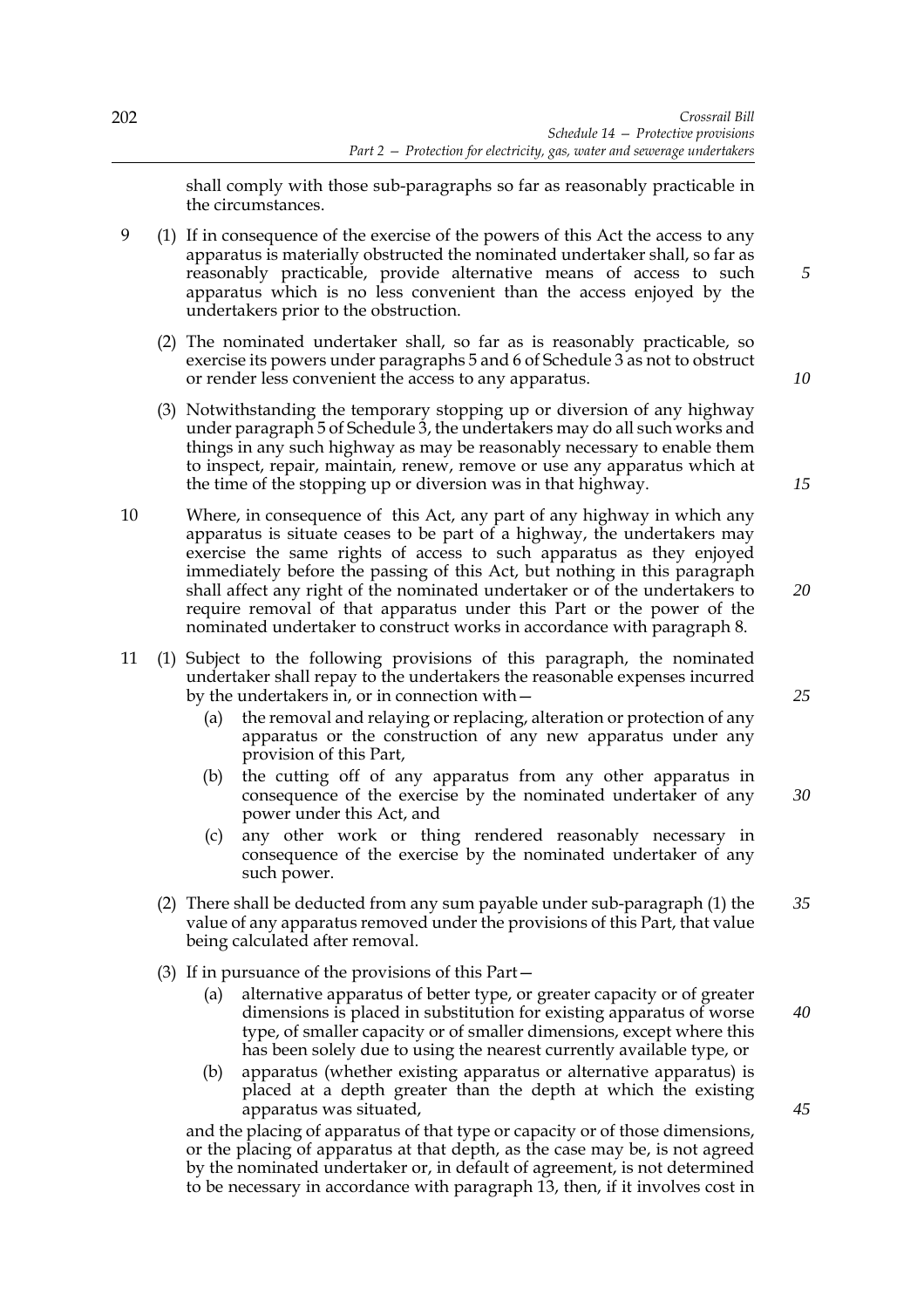the construction of works under paragraph 6 exceeding that which would have been involved if the apparatus placed had been of the existing type, capacity or dimensions, or at the existing depth, as the case may be, the amount which apart from this sub-paragraph would be payable to the undertakers by virtue of sub-paragraph (1) shall be reduced by the amount of that excess.

- (4) For the purposes of sub-paragraph  $(3)$  -
	- (a) an extension of apparatus to a length greater than the length of existing apparatus shall not be treated as a placing of apparatus of greater dimensions than those of the existing apparatus except in a case where the apparatus as so extended serves a purpose (either additional to or instead of that served by the existing apparatus) which was not served by the existing apparatus, and
	- (b) where the provision of a joint in a cable is agreed, or is determined to be necessary, the consequential provision of a jointing chamber or of a manhole shall be treated as if it also had been agreed or had been so determined. *15*
- (5) An amount which apart from this sub-paragraph would be payable to the undertakers in respect of works by virtue of this paragraph shall, if the works include the placing of apparatus provided in substitution for apparatus placed more than  $7\frac{1}{2}$  years earlier so as to confer on the undertakers any financial benefit by deferment of the time for renewal of the apparatus or of the system of which it forms part in the ordinary course, be reduced by the amount which represents that benefit.
- (6) In any case where work is carried out by the nominated undertaker pursuant to paragraph 6 and, if such work had been carried out by the undertakers, the repayment made to the undertakers under this paragraph would fall to be reduced pursuant to sub-paragraphs (3) to (5), the undertakers shall pay to the nominated undertaker such sum as represents the amount of that reduction. *25*
- 12 (1) Subject to sub-paragraphs (2) and (3), if by reason of the construction of any of the works authorised by this Act, or any subsidence resulting from any of those works, any damage is caused to any apparatus (other than apparatus the repair of which is not reasonably necessary in view of its intended removal for the purposes of those works) or property of the undertakers, or there is any interruption in any service provided, or in the supply of any goods, by any of the undertakers, the nominated undertaker shall bear and pay the cost reasonably incurred by the undertakers in making good such damage or restoring the supply and shall—
	- (a) make reasonable compensation to the undertakers for loss sustained by them, and *40*
	- (b) indemnify the undertakers against claims, demands, proceedings, and damages which may be made or taken against, or recovered from the undertakers,

by reason of any such damage or interruption.

(2) Nothing in sub-paragraph (1) shall impose any liability on the nominated undertaker with respect to any damage or interruption to the extent that it is attributable to the act, neglect or default of the undertakers, their officers, servants, contractors or agents.

*5*

*10*

*20*

*30*

*35*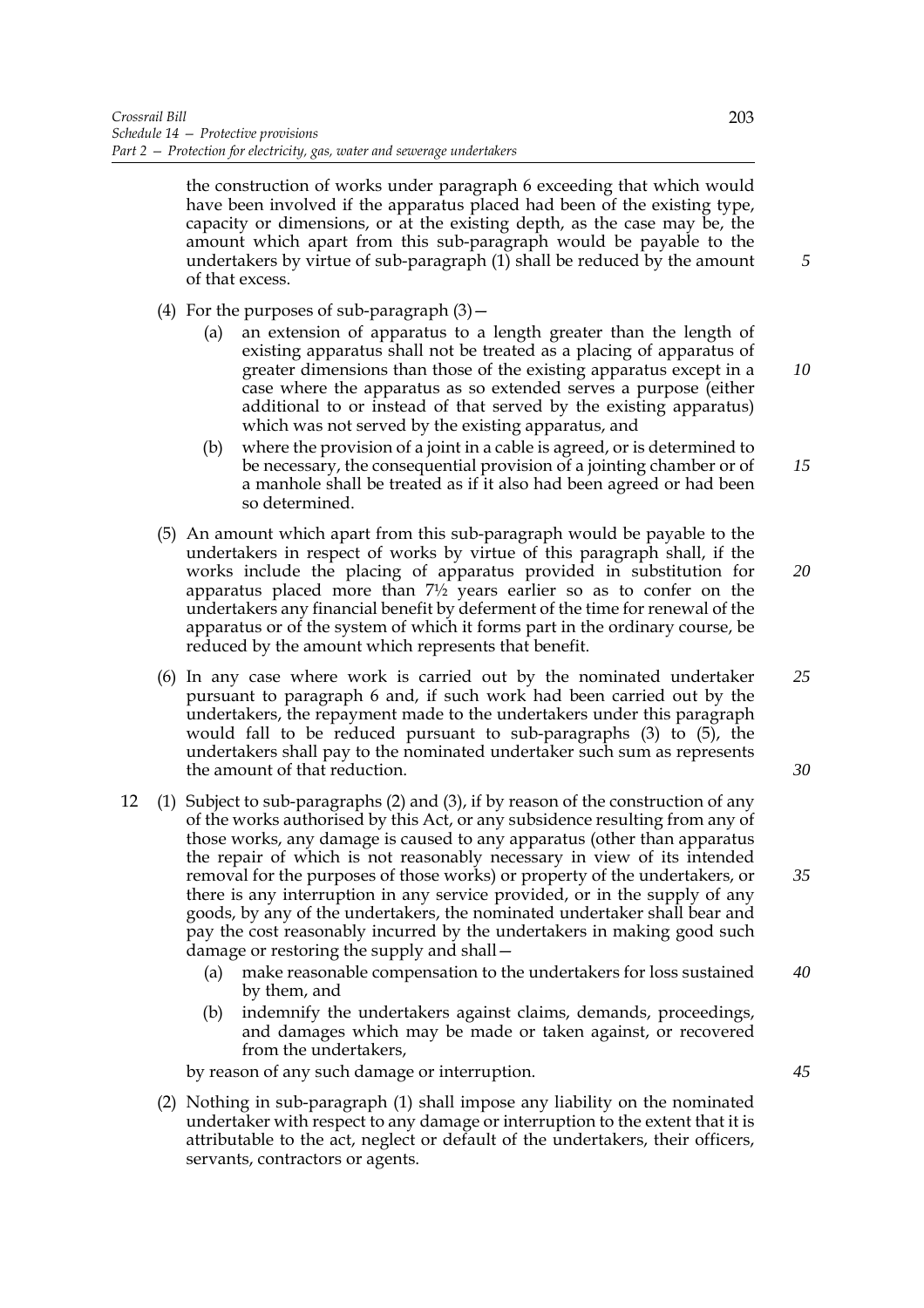- (3) The undertakers shall give the nominated undertaker reasonable notice of any such claim or demand and no settlement or compromise of any such claim or demand shall be made without the consent of the nominated undertaker which, if it withholds such consent, shall have the sole conduct of any settlement or compromise or of any proceedings necessary to resist the claim or demand.
- 13 (1) Any dispute arising between the nominated undertaker and the undertakers under this Part shall be determined by arbitration if—
	- (a) the parties agree, or

(b) the dispute relates to the amount of any sum payable under this Part, but shall otherwise by determined by a person appointed by the Secretary of State. *10*

(2) Any person appointed by the Secretary of State under sub-paragraph (1) shall, in determining any dispute arising under this Part, have regard to such matters as may be specified by the Secretary of State on making the appointment.

## PART 3

PROTECTION OF LAND DRAINAGE, FLOOD DEFENCE, WATER RESOURCES AND FISHERIES

- 1 (1) The following provisions of this Part shall, unless otherwise agreed in writing between the nominated undertaker and the Agency, have effect.
	- (2) In this Part—
		- "the Agency" means the Environment Agency;
		- "construction" includes execution, placing, altering, replacing, relaying and removal;
		- "drainage work" means any watercourse and any bank, wall, embankment or other structure, or any appliance, constructed or used for land drainage, flood defence or tidal monitoring, and includes land which, taking account of flood defences, is expected to provide flood storage capacity for any watercourse at intervals not less frequent than— *25 30*
			- (a) in the case of areas providing fluvial flood storage, once in 100 years; and
			- (b) in the case of areas providing tidal or coastal flood storage, once in 200 years;
		- "fishery" means any waters containing fish and fish in, or migrating to or from such waters and the spawn, spawning grounds or food of such fish; *35*
		- "plans" includes sections, drawings, specifications and method statements;
		- "specified work" means so much of any permanent or temporary work authorised by this Act (which includes, for the avoidance of doubt, any dredging and any geotechnical investigations that may be undertaken) as is likely to— *40*
			- (a) affect any drainage work or the volumetric rate of flow of water in or flowing to or from any drainage work;
			- (b) affect the flow, purity or quality of water in any watercourse or other surface waters or ground water;

*5*

*15*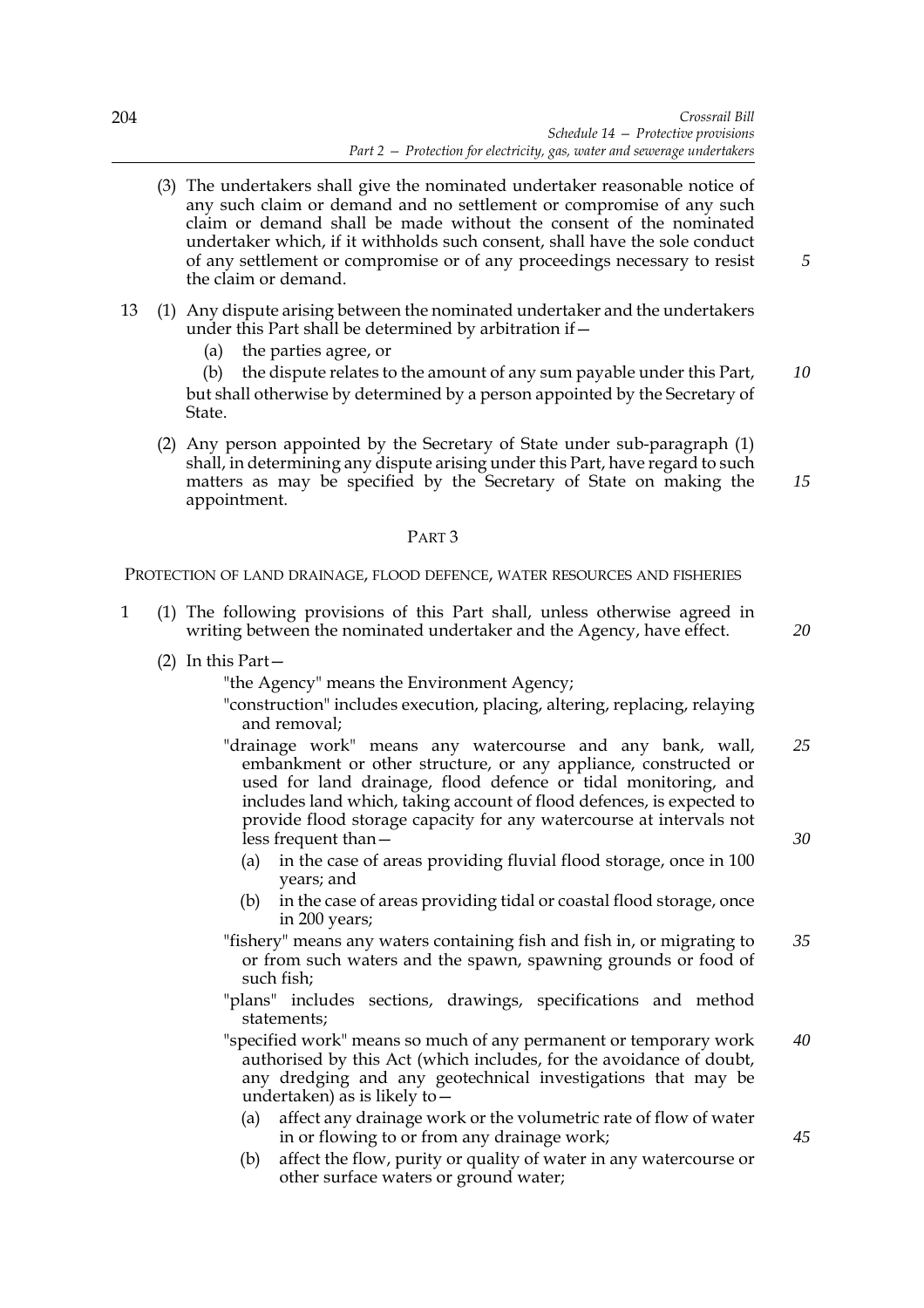- (c) cause obstruction to the free passage of fish or damage to any fishery; or
- (d) affect the conservation, distribution or use of water resources; and

"watercourse" includes all rivers, streams, ditches, drains, cuts, culverts, dykes, sluices, sewers and passages through which water flows except a public sewer.

- 2 (1) Before beginning to construct any specified work, the nominated undertaker shall submit to the Agency plans of the work and such further particulars available to it as the Agency may within 14 days of the submission of the plans reasonably require.
	- (2) Any such specified work shall not be constructed except in accordance with such plans as may be approved in writing by the Agency, or determined under paragraph 12.
	- (3) Any approval of the Agency required under this paragraph—
		- (a) shall not be unreasonably withheld;
		- (b) shall be deemed to have been given if it is neither given nor refused within 28 days of the submission of the plans for approval; and
		- (c) may be given subject to such reasonable requirements as the Agency may make for the protection of any drainage work or fishery or for the protection of water resources, or for the prevention of flooding or pollution.
- 3 The requirements which the Agency may make under paragraph 2 include conditions requiring the nominated undertaker at its own expense to construct such protective works (including any new works as well as alterations to existing works) as are reasonably necessary—
	- (a) to safeguard any drainage work against damage, or
	- (b) to secure that its efficiency for flood defence purposes is not impaired,

during the construction of the specified work.

- 4 (1) Any specified work, and all protective works required by the Agency under paragraph 2, shall be constructed to the reasonable satisfaction of the Agency and the Agency shall be entitled by its officer at all reasonable times, on giving such notice as may be reasonable in the circumstances, to inspect the construction of such works.
	- (2) The nominated undertaker shall give to the Agency not less than 14 days' notice in writing of its intention to commence construction of any specified work and notice in writing of its completion not later than 7 days after the date on which it is brought into use.
	- (3) If any part of the works comprising a structure in, over or under a watercourse is constructed otherwise than in accordance with the requirements of this Part, the Agency may by notice in writing require the nominated undertaker at the nominated undertaker's own expense to comply with the requirements of this Part or (if the nominated undertaker so elects and the Agency in writing consents, such consent not to be unreasonably withheld) to remove, alter or pull down the work and, where removal is required, to restore the site to its former condition to such extent and within such limits as the Agency reasonably requires.

*5*

*10*

*15*

*20*

*25*

*30*

*35*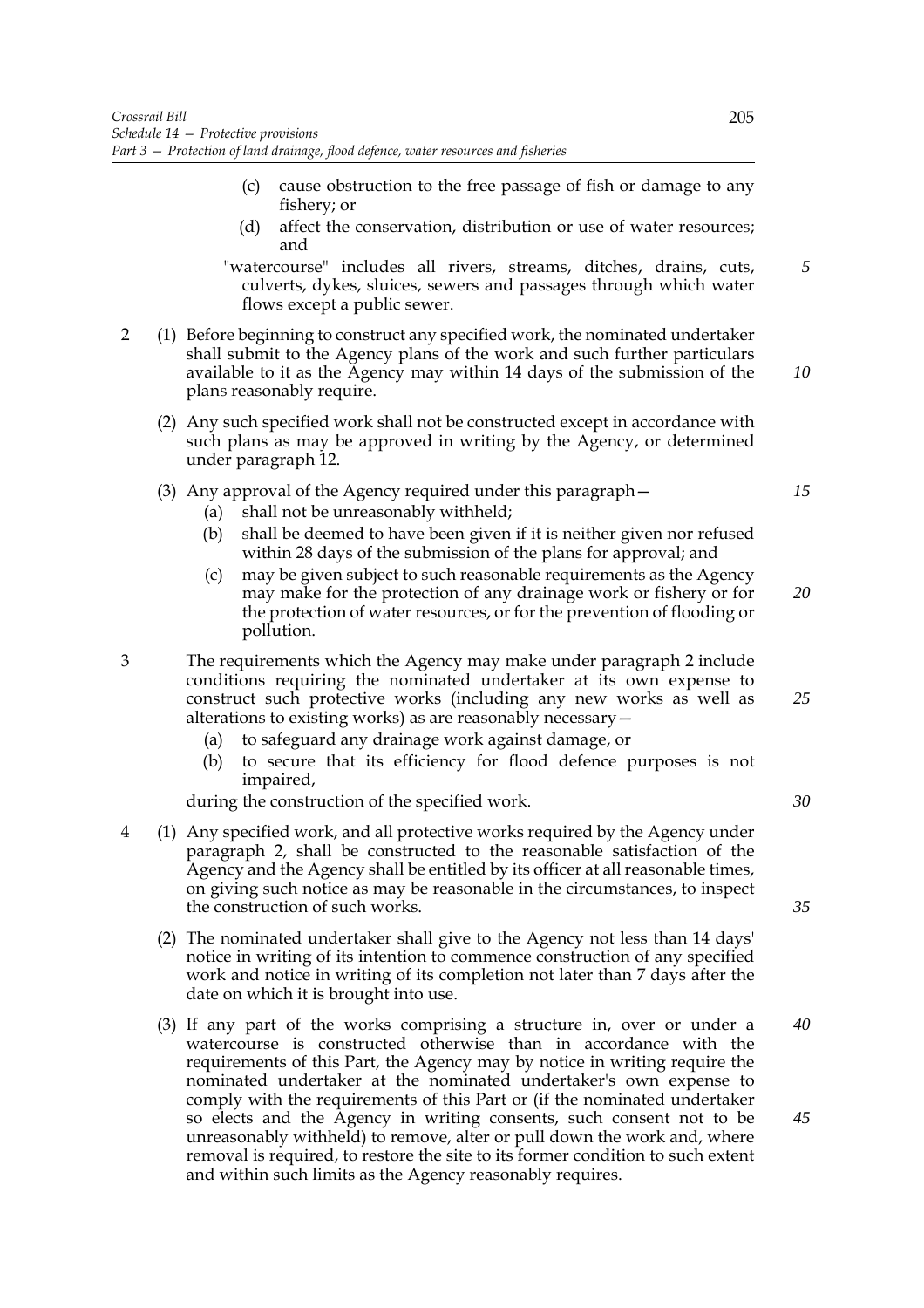- (4) Subject to sub-paragraph (5), if within a reasonable period, being not less than 28 days from the date when a notice under sub-paragraph (3) is served upon the nominated undertaker, it has failed to begin taking steps to comply with the requirements of the notice and thereafter to make reasonably expeditious progress towards their implementation, the Agency may execute the works specified in the notice and any expenditure reasonably incurred by it in so doing shall be recoverable from the nominated undertaker.
- (5) In the event of any dispute as to whether sub-paragraph (3) is properly applicable to any work in respect of which notice has been served under that sub-paragraph, or as to the reasonableness of any requirement of such a notice, the Agency shall not, except in an emergency, exercise the powers conferred by sub-paragraph  $(4)$  until the dispute has been finally determined. *10*
- 5 (1) Any work constructed under this Act for the purpose of providing a flood defence shall be maintained to the reasonable satisfaction of the Agency by the person who has control of the work. *15*
	- (2) If any such work is not maintained to the reasonable satisfaction of the Agency, the Agency may by notice in writing require that person to repair and restore the work, or any part of it, or (if the person having control of the work so elects and the Agency in writing consents, such consent not to be unreasonably withheld), to remove the work and restore the site (including any sea defences) to its former condition, to such extent and within such limits as the Agency reasonably requires. *20*
	- (3) If, within a reasonable period being not less than 28 days beginning with the date on which a notice in respect of any work is served under sub-paragraph (2) on the person who has control of that work, that person has failed to begin taking steps to comply with the reasonable requirements of the notice and has not thereafter made reasonably expeditious progress towards their implementation, the Agency may do what is necessary for such compliance and may recover any expenditure reasonably incurred by it in so doing from that person. *25 30*
	- (4) In the event of any dispute as to the reasonableness of any requirement of a notice served under sub-paragraph (2), the Agency shall not except in a case of immediate foreseeable need exercise the powers of sub-paragraph (3) until the dispute has been finally determined.
- 6 (1) If by reason of the construction of any specified work or of the failure of any such work the efficiency of any drainage work for flood defence purposes is impaired, or that work is otherwise damaged, so as to require remedial action, such impairment or damage shall be made good by the nominated undertaker to the reasonable satisfaction of the Agency. *40*
	- (2) If such impaired or damaged drainage work for flood defence purposes is not made good to the reasonable satisfaction of the Agency, the Agency may by notice in writing require the nominated undertaker to restore it to its former standard of efficiency or where necessary to construct some other work in substitution for it.
	- (3) If, within a reasonable period being not less than 28 days beginning with the date on which a notice in respect of impaired or damaged drainage work for flood defence purposes is served under sub-paragraph (2) on the nominated undertaker, the nominated undertaker has failed to begin taking steps to

*5*

*35*

*45*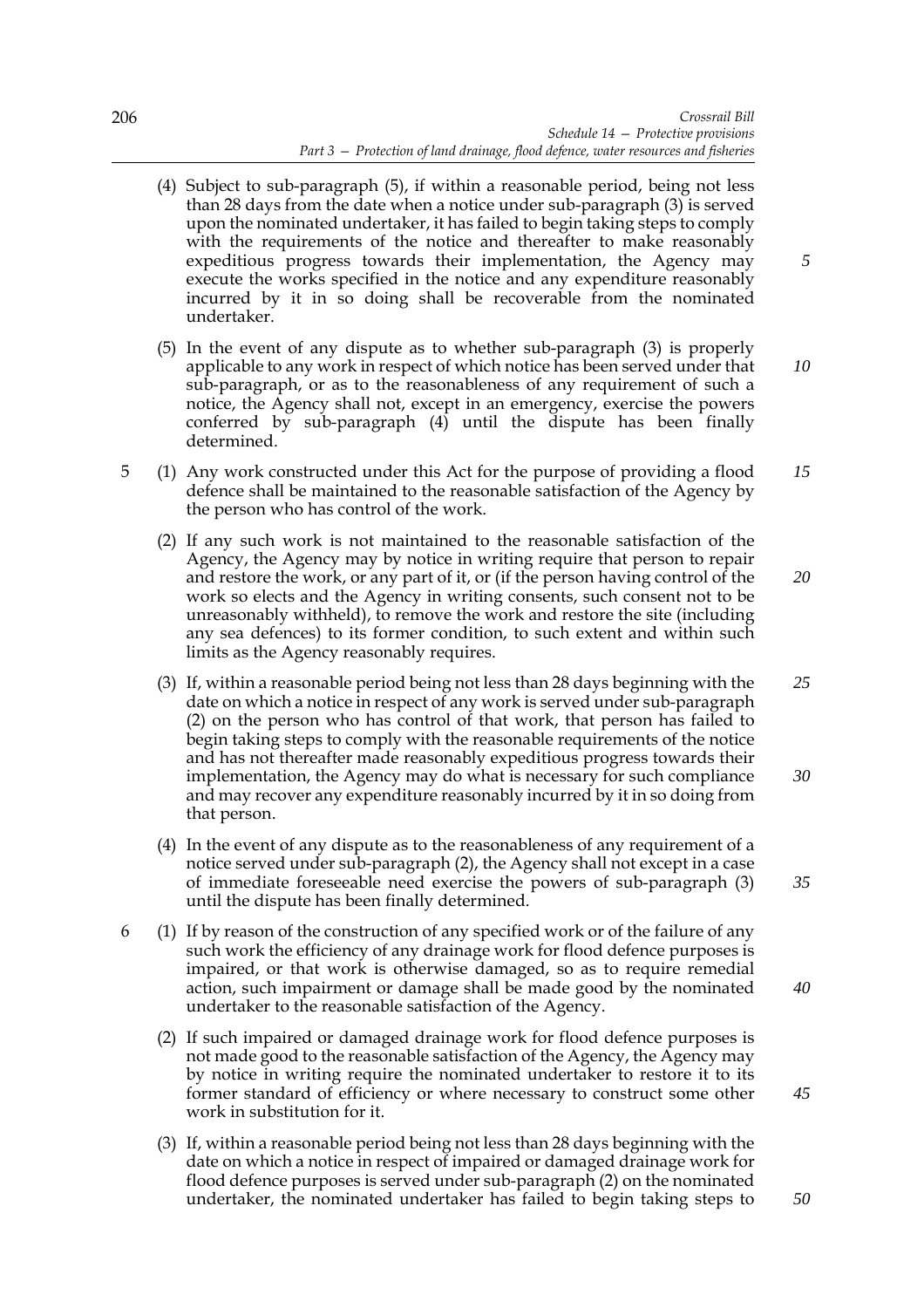comply with the requirements of the notice and has not thereafter made reasonably expeditious progress towards its implementation, the Agency may do what is necessary for such compliance and may recover any expenditure reasonably incurred by it in so doing from the nominated undertaker.

- (4) In the event of any dispute as to the reasonableness of any requirement of a notice served under sub-paragraph (2), the Agency shall not except in a case of immediate foreseeable need exercise the powers conferred by subparagraph (3) until the dispute has been finally determined.
- 7 (1) The nominated undertaker shall take all such measures as may be reasonably practicable to prevent any interruption of the free passage of fish in any fishery during the construction of any specified work. *10*
	- (2) If by reason of  $-$ 
		- (a) the construction of any specified work, or
		- (b) the failure of any such work,

damage to a fishery is caused, or the Agency has reason to expect that such damage may be caused, the Agency may serve notice on the nominated undertaker requiring it to take such steps as may be reasonably practicable to make good the damage or, as the case may be, to protect the fishery against such damage.

- (3) If, within such time as may be reasonably practicable for that purpose after the receipt of written notice from the Agency of any damage or expected damage to a fishery, the nominated undertaker fails to take such steps as are described in sub-paragraph (2), the Agency may take those steps and may recover from the nominated undertaker the expense reasonably incurred by it in doing so.
- (4) In any case where immediate action by the Agency is reasonably required in order to secure that the risk of damage to a fishery is avoided or reduced, the Agency may take such steps as are reasonable for the purpose, and may recover from the nominated undertaker the reasonable cost of so doing provided that notice specifying those steps is served on the nominated undertaker as soon as reasonably practicable after the Agency has taken, or commenced to take, the steps specified in the notice.
- 8 (1) The nominated undertaker shall indemnify the Agency from all claims, demands, proceedings or damages, which may be made or taken against, or recovered from the Agency by reason of—
	- (a) any damage to any drainage work so as to impair its efficiency for flood defence purposes,
	- (b) any damage to a fishery,
	- (c) any raising or lowering of the water table in land adjoining the works authorised by this Act or any sewers, drains and watercourses, or *40*
	- (d) any flooding or increased flooding of any such lands,

which is caused by, or results from, the construction of any specified work or any act or omission of the nominated undertaker, its contractors, agents or employees whilst engaged upon the work.

(2) The Agency shall give to the nominated undertaker reasonable notice of any such claim or demand and no settlement or compromise of any such claim or demand shall be made without the consent of the nominated undertaker which, if it withholds such consent, shall have the sole conduct of any *5*

*15*

*25*

*30*

*35*

*45*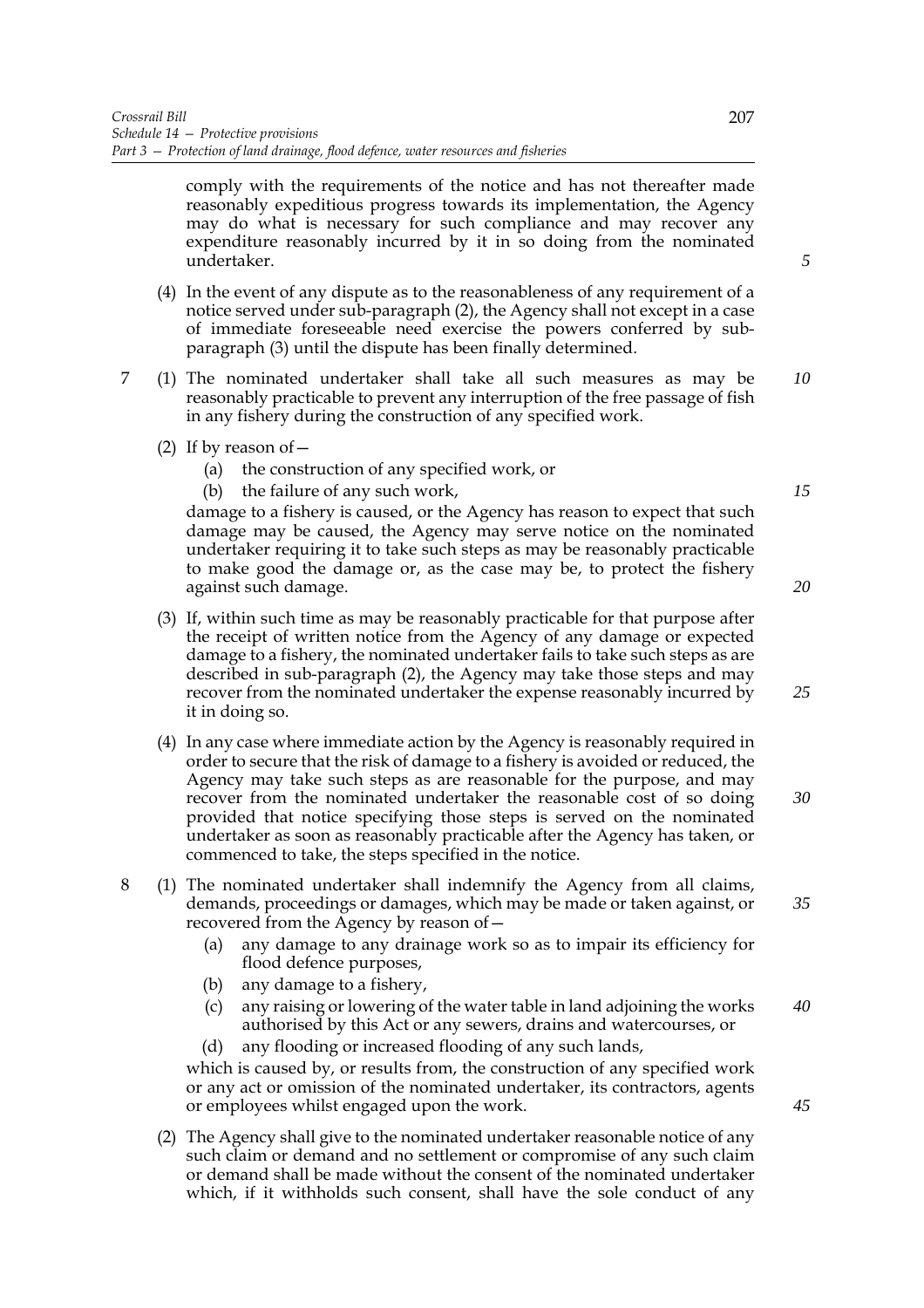*5*

*10*

*30*

settlement or compromise or of any proceedings necessary to resist the claim or demand.

9 Nothing in paragraph 8 shall require the nominated undertaker to indemnify the Agency in respect of any claim, demand, proceedings or damages which the Agency could reasonably make, take against or recover from any other person.

- 10 The fact that any work or thing has been executed or done in accordance with a plan approved or deemed to be approved by the Agency, or to its satisfaction, or in accordance with any determination under paragraph 12, shall not (in the absence of negligence on the part of the Agency, its officers, contractors or agents) relieve the nominated undertaker from any liability under the provisions of this Part.
- 11 For the purposes of section 5 of the Metropolis Management (Thames River Prevention of Floods) Amendment Act 1879 (c. cxcviii) and Chapter 2 of Part 2 of the Water Resources Act 1991 (c. 57) (abstraction and impounding of water) and section 109 of that Act (as to structures in, over or under watercourses) as applying to the construction of any specified work, any consent or approval given or deemed to be given by the Agency under this Part with respect to such construction shall be deemed also to constitute an impounding licence under that Chapter or, as the case may be, a consent or approval under those sections, and the nominated undertaker shall not be obliged to serve any notice which would otherwise be required by section 30 of the said Act of 1991 (which relates to the construction of boreholes and similar works in respect of which a licence is not required). *15 20*
- 12 (1) Any dispute arising between the nominated undertaker and the Agency under this Part shall be determined by arbitration if— *25*
	- (a) the parties agree, or

(b) the dispute relates to the amount of any sum payable under this Part, but shall otherwise by determined by a person appointed by the appropriate Ministers.

- (2) Any person appointed by the appropriate Ministers under sub-paragraph (1) shall, in determining any dispute arising under this Part, have regard to such matters as may be specified by the appropriate Ministers on making the appointment.
- (3) In this paragraph the reference to the appropriate Ministers is to the Secretary of State for Transport and the Secretary of State for Environment, Food and Rural Affairs acting jointly. *35*

### PART 4

PROTECTION OF ELECTRONIC COMMUNICATIONS CODE NETWORKS

- 1 (1) The following provisions of this Part shall, unless otherwise agreed in writing between the nominated undertaker and an operator of an electronic communications code network, have effect. *40*
	- (2) In this Part—

"the authorised works" means the works authorised by this Act; "construction" includes installation and "construct" shall be construed accordingly; *45*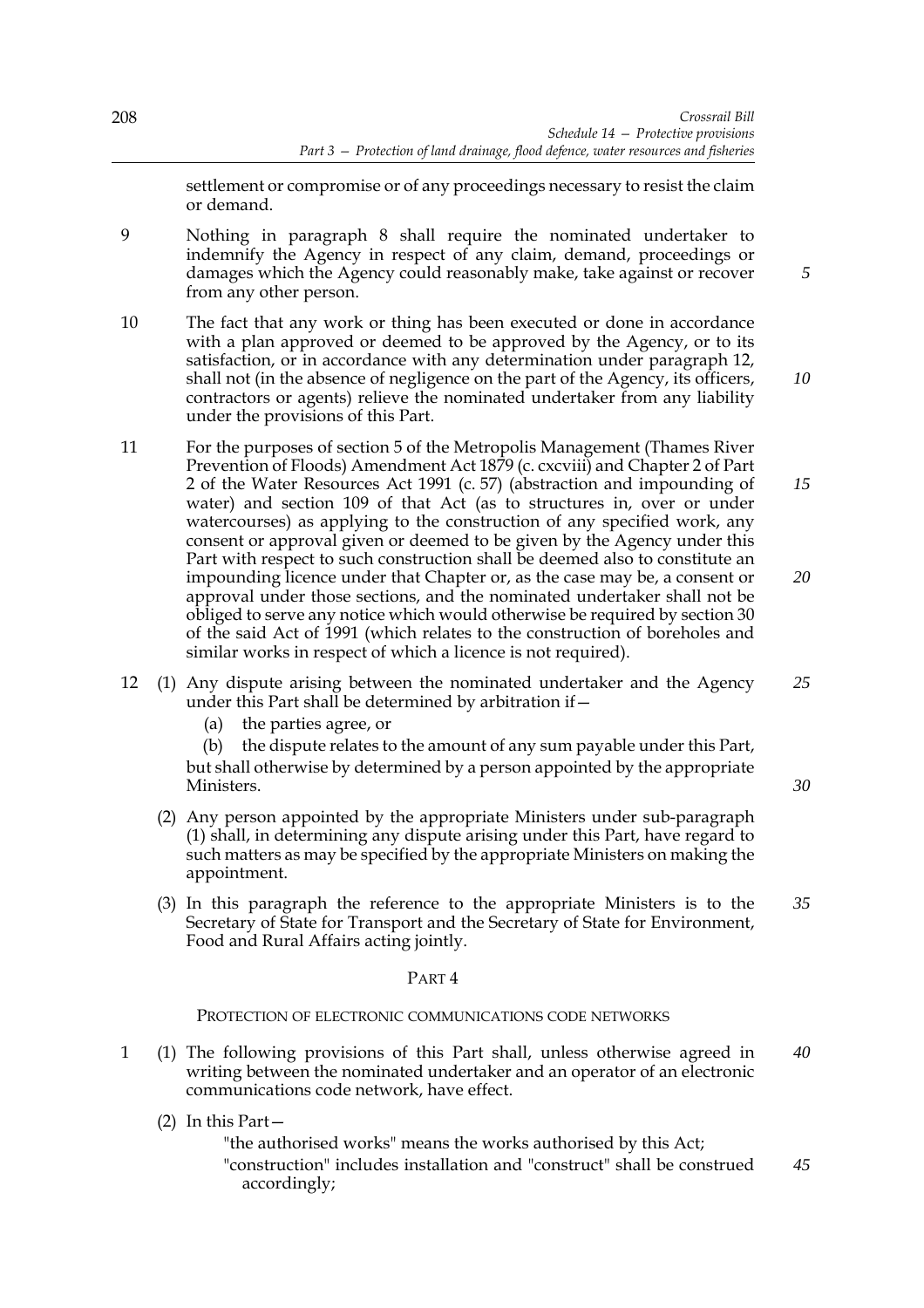- "electronic communications code" means the electronic communications code contained in Schedule 2 to the Telecommunications Act 1984 (c. 12); and
- "operator", "electronic communications apparatus", and "electronic communications code network" have the meanings given by paragraph 17(1) of Schedule 17 to the Communications Act 2003 (c. 21).
- 2 (1) Subject to sub-paragraph (2), paragraph 23 of the electronic communications code shall apply for the purposes of the authorised works.
	- (2) Paragraphs 21 and 23 of the electronic communications code shall not apply for the purposes of the authorised works, *10*
		- (a) insofar as such works are regulated by the New Roads and Street Works Act 1991 (c. 22) or any regulation made under that Act;
		- (b) where the nominated undertaker exercises a right under subsection (4)(b) of section 272 of the Town and Country Planning Act 1990 (c. 8) or under an order made under that section to remove electronic communications apparatus; or *15*
		- (c) in respect of any matter regulated by sub-paragraphs (3) to (8) of paragraph 4.
- 3 The temporary stopping up or diversion of any highway under paragraph 5 of Schedule 3 shall not affect any right of an operator under paragraph 9 of the electronic communications code in respect of any apparatus which at the time of the stopping up or diversion is in the highway. *20*
- 4 (1) Where a highway is stopped up under paragraph 1 or 2 of Schedule 3, any operator of an electronic communications code network whose electronic communications apparatus is under, over, in, on, along or across that highway may exercise the same rights of access in order to inspect, maintain, adjust, repair or alter that apparatus as if this Act had not been passed, but nothing in this sub-paragraph shall affect any right of the nominated undertaker or the operator to require removal of that apparatus under this Part or the power of the nominated undertaker to alter apparatus in accordance with paragraph 23 of the electronic communications code. *25 30*
	- (2) The nominated undertaker shall give not less than 28 days' notice in writing of its intention to stop up any highway under paragraph 1 or 2 of Schedule 3 to any operator of an electronic communications code network whose apparatus is under, over, in, on, along or across the highway.
	- (3) Where a notice under sub-paragraph (2) has been given, the operator, if it reasonably considers that it is necessary for the safe and efficient operation and maintenance of the apparatus, may, and if reasonably requested so to do by the nominated undertaker in the notice, shall, as soon as reasonably practicable after the service of the notice—
		- (a) remove the apparatus and place it or other apparatus provided in substitution for it in such other position as the operator may reasonably determine and have power to place it, or
		- (b) provide other apparatus in substitution for the existing apparatus and place it in such other position as aforesaid. *45*
	- (4) Subject to the following provisions of this paragraph the nominated undertaker shall pay to any operator of an electronic communications code

*5*

*40*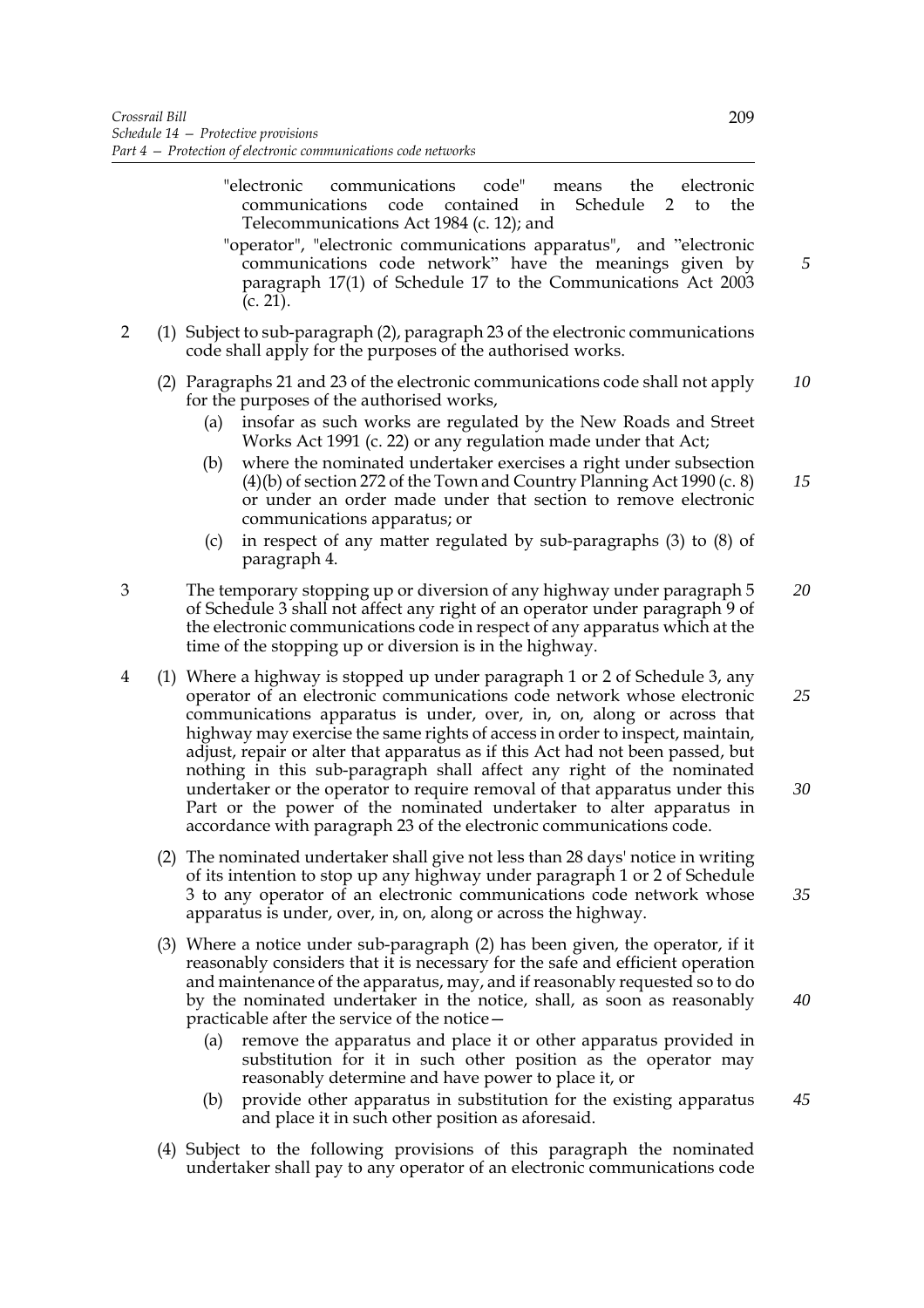network an amount equal to the cost reasonably incurred by the operator in or in connection with—

- (a) the execution of relocation works required in consequence of the stopping up of the highway, and
- (b) the doing of any other work or thing rendered necessary by the execution of relocation works.
- (5) If in the course of the execution of relocation works under sub-paragraph  $(3)$  —
	- (a) apparatus of better type, greater capacity or greater dimensions is placed in substitution for existing apparatus of worse type, smaller capacity or smaller dimensions, except where this has been solely due to using the nearest currently available type, capacity or dimension, or
	- (b) apparatus (whether existing apparatus or apparatus substituted for existing apparatus) is placed at a depth greater than the depth at which existing apparatus was,

and the placing of apparatus of that type or capacity or of those dimensions or the placing of apparatus at that depth, as the case may be, is not agreed by the nominated undertaker, or, in default of agreement, is not determined to be necessary in consequence of the construction of the authorised works in order to ensure the continued efficient operation of the electronic communications code network of the operator then, if it involves cost in the execution of the relocation works exceeding that which would have been involved if the apparatus placed had been of the existing type, capacity or dimensions, or at the existing depth, as the case may be, the amount which apart from this paragraph would be payable to the operator by virtue of subparagraph (4) shall be reduced by the amount of that excess.

- (6) For the purposes of sub-paragraph  $(5)$  -
	- (a) an extension of apparatus to a length greater than the length of existing apparatus shall not be treated as a placing of apparatus of greater dimensions than those of the existing apparatus except in a case where the apparatus as so extended provides more than an equivalent service, and *30*
	- (b) where the provision of a joint in a cable is agreed, or is determined to be necessary, the consequential provision of a jointing chamber or of a manhole (in either case of such type, capacity and dimensions as shall reasonably be appropriate) shall be treated as if it also had been agreed or had been so determined.
- (7) The amount which apart from this sub-paragraph would be payable to an operator in respect of works by virtue of sub-paragraph (4) (and having regard, where relevant, to sub-paragraph (5)) shall, if the works include the placing of apparatus provided in substitution for apparatus placed more than 7½ years earlier so as to confer on the operator any financial benefit by deferment of the time for renewal of the apparatus in the ordinary course, be reduced by the amount which represents that benefit. *40 45*
- (8) Sub-paragraphs (4) to (7) shall not apply where the authorised works constitute major transport works or major highway works for the purpose of Part 3 of the New Roads and Street Works Act 1991 (c. 22) (including that provision as applied by paragraph 8 of Schedule 3 to this Act), but instead—
	- (a) the allowable costs of any relocation works shall be determined in accordance with section 85 of that Act (sharing of costs of necessary *50*

*10*

*15*

*20*

*25*

*35*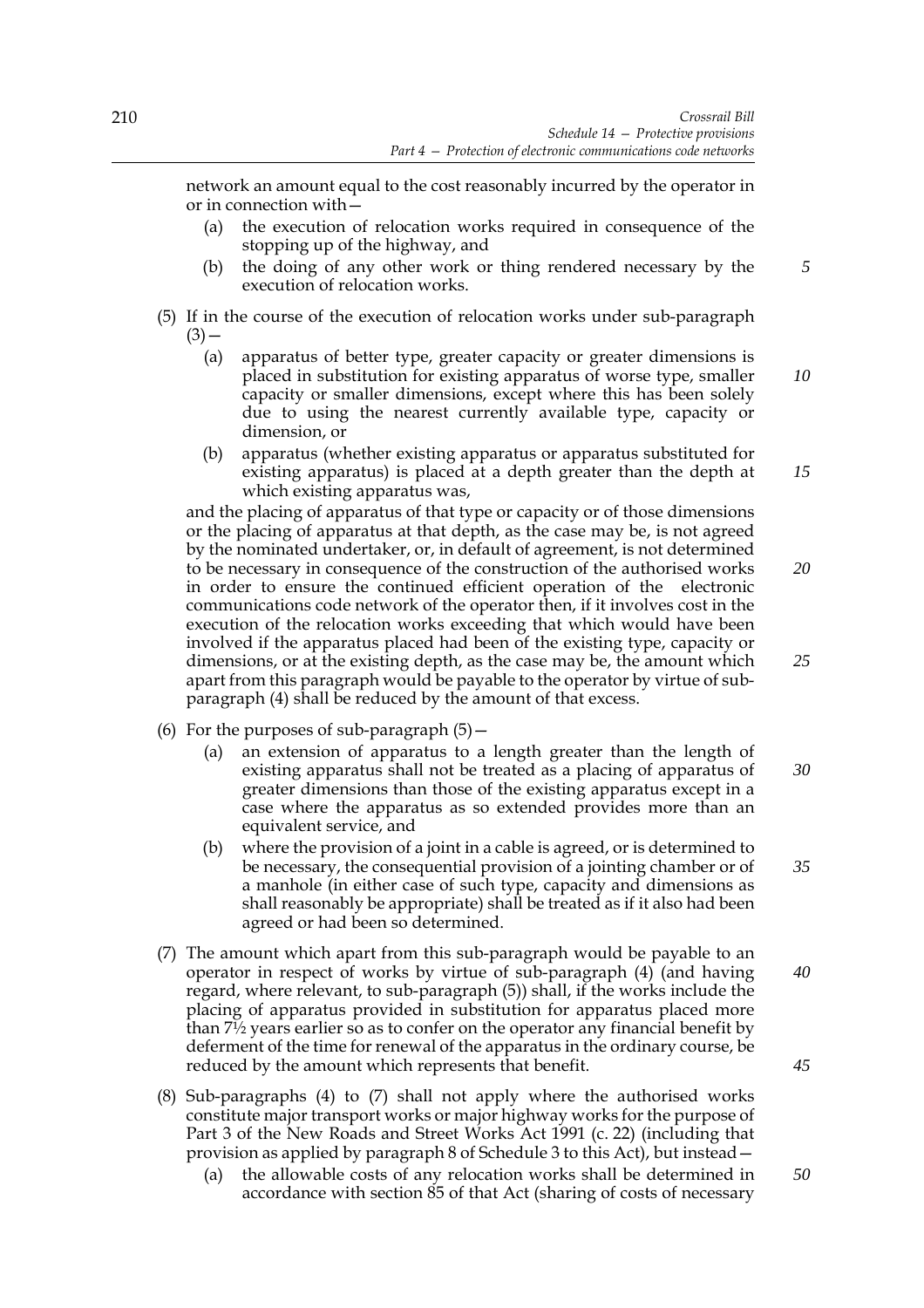measures) and any regulations for the time being having effect under that section, and

- (b) the allowable costs shall be borne by the nominated undertaker and the operator in such proportions as may be prescribed by any such regulations.
- 5 (1) Subject to sub-paragraphs (2) to (4), if by reason of the construction of the authorised works or any subsidence resulting from any of those works, any damage is caused to any electronic communications apparatus, other than apparatus the repair of which is not reasonably necessary in view of its intended removal for the purposes of those works, or property of the operator of an electronic communications code network, or there is any interruption in the supply of the service provided by the operator, the nominated undertaker shall bear and pay the cost reasonably incurred by the operator in making good such damage or restoring the supply and shall—
	- (a) make reasonable compensation to the telecommunications operator for loss sustained by it, and
	- (b) indemnify the operator against all claims, demands, proceedings, or damages which may be made or taken against, or recovered from, the operator, by reason of any such damage or interruption.
	- (2) Sub-paragraph (1) shall not apply to any apparatus in respect of which the relations between the nominated undertaker and the operator are regulated by the provisions of Part 3 of the New Roads and Street Works Act 1991 (c. 22).
	- (3) Nothing in sub-paragraph (1) shall impose any liability on the nominated undertaker with respect to any damage or interruption to the extent that it is attributable to the act, neglect or default of the operator, its officers, servants, contractors or agents. *25*
	- (4) The operator shall give the nominated undertaker reasonable notice of any such claim or demand and no settlement or compromise of any such claim or demand shall be made without the consent of the nominated undertaker which, if it withholds such consent, shall have the sole conduct of any settlement or compromise or of any proceedings necessary to resist the claim or demand. *30*
- 6 (1) Any dispute arising between the nominated undertaker and an operator under this Part shall be determined by arbitration if— *35*
	- (a) the parties agree, or

(b) the dispute relates to the amount of any sum payable under this Part, but shall otherwise by determined by a person appointed by the Secretary of State.

(2) Any person appointed by the Secretary of State under sub-paragraph (1) shall, in determining any dispute arising under this Part, have regard to such matters as may be specified by the Secretary of State on making the appointment.

*5*

*10*

*15*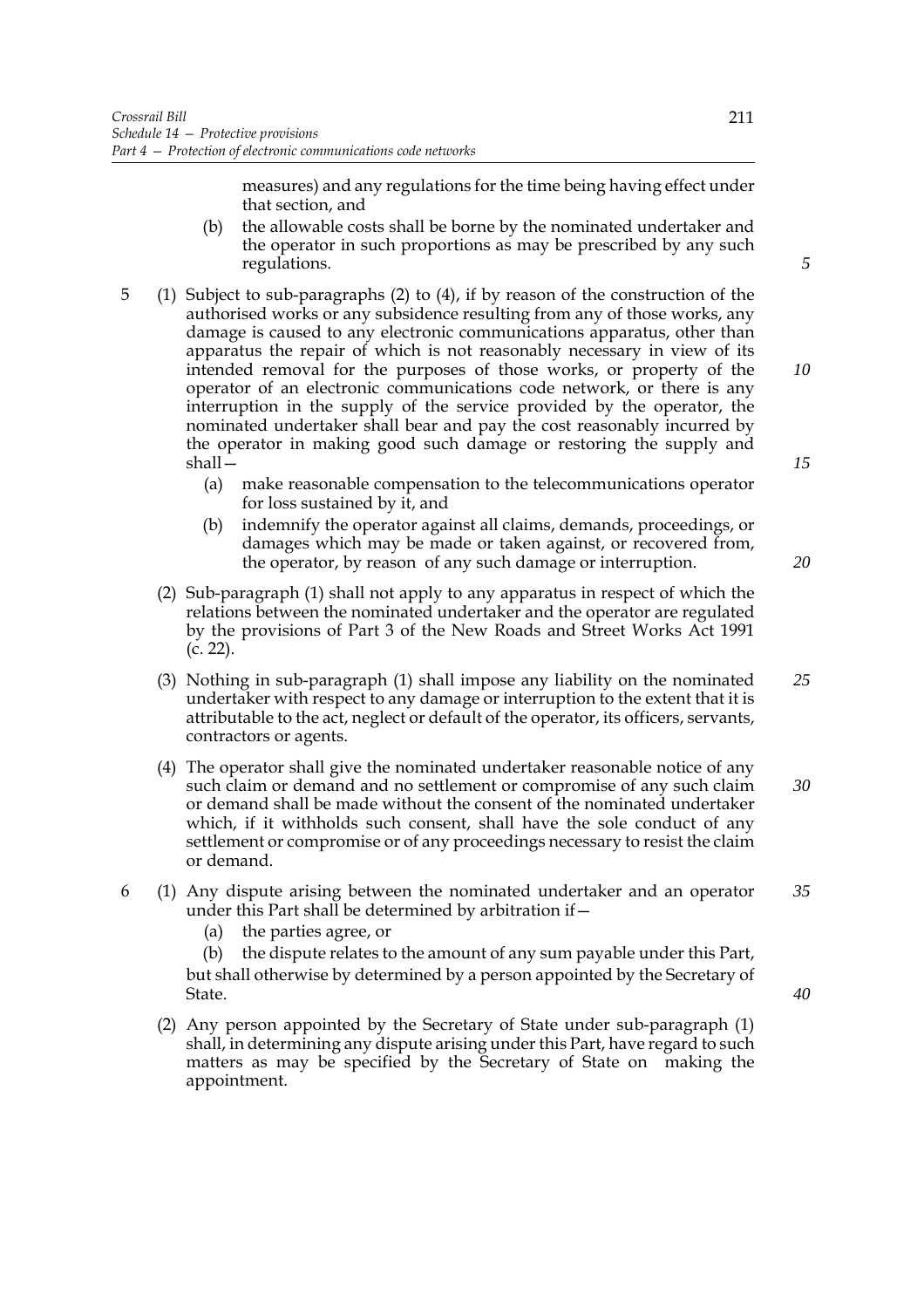### PART 5

## PROTECTION OF BRITISH WATERWAYS BOARD

- 1 (1) The following provisions of this Part shall, unless otherwise agreed in writing between the nominated undertaker, or the Secretary of State as the case may be, and the Board, have effect.
	- (2) In this Part—

"the Board" means the British Waterways Board;

- "the canal" means any canal or inland navigation owned or managed by the Board, and includes any works connected therewith for the maintenance of which the Board is responsible and any lands held or used by the Board for the purposes of the canal;
- "construction" includes execution, placing, altering, replacing and relaying and includes removal;
- "plans" includes sections, drawings, specifications and method statements;
- "specified work" means so much of any permanent or temporary work authorised by this Act as is in, across, under, or within 15 metres of, or may in any way affect, the canal.
- 2 The Secretary of State shall not under the powers of section 6 acquire compulsorily any land of the Board or any easement or other right over such land other than such land, or easements or other rights thereover, as is reasonably necessary for, or in connection with, the construction, maintenance or operation of works authorised by this Act.
- 3 (1) Before beginning to construct any specified work, the nominated undertaker shall submit to the Board plans of the work and such further particulars available to it as the Board may within 14 days of the submission of the plans reasonably require. *25*
	- (2) Any specified work shall not be constructed except in accordance with such plans as may be approved in writing by the Board or determined under paragraph 10.
	- (3) Any approval of the Board required under this paragraph shall not be unreasonably withheld and—
		- (a) shall be deemed to have been given if it is neither given nor refused (with an indication of the grounds for refusal) within 28 days of the submission of the plans for approval; and
		- (b) may be given subject to such reasonable requirements as the Board may make for the purpose of ensuring the safety or stability of the canal, including requirements as to the construction of protective works.
- 4 (1) Any specified work, and any protective works required by the Board under paragraph 3(3)(b), shall be constructed with all reasonable despatch to the reasonable satisfaction of the Board, and in such manner as to cause as little damage to the canal as may be reasonably practicable and as little interference as may be reasonably practicable with the passage of vessels using the canal, and the Board shall be entitled by its officer at all reasonable times, on giving such notice as may be reasonable in the circumstances, to inspect the construction of such work or works. *40 45*

*15*

*10*

*5*

*20*

*30*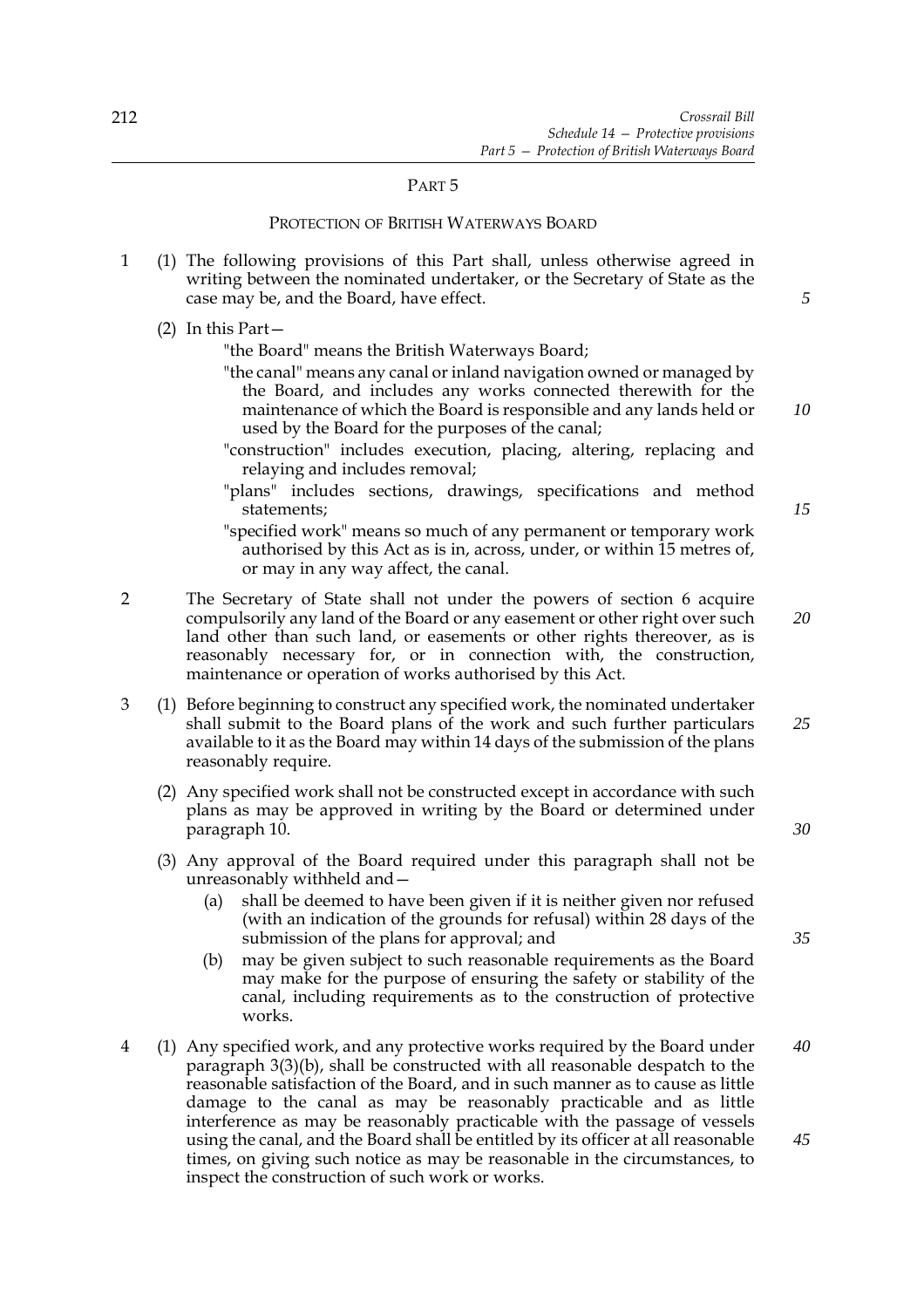- (2) The nominated undertaker shall give to the Board not less than 28 days' notice in writing of its intention to commence construction of any specified work or any protective works and also, except in emergency (when the nominated undertaker shall give such notice as may be reasonably practicable), of its intention to carry out any works for the repair or maintenance of any specified work insofar as such works of repair or maintenance affect or interfere with the canal.
- 5 (1) The nominated undertaker shall not deposit any polluting material on, in or over the canal and shall not without the consent of the Board—
	- (a) deposit any other materials on, in or over the canal (other than materials comprised in a specified work); or *10*
	- (b) notwithstanding anything in paragraph 8 of Schedule 2 (which authorises the discharge of water in connection with the construction or maintenance of works authorised under this Act), discharge any water directly or indirectly into the canal.
	- (2) Any consent of the Board required under this paragraph shall not be unreasonably withheld and—
		- (a) shall be deemed to have been given if it is neither given nor refused within 28 days of the submission of the request for it; and
		- (b) may be given subject to such reasonable requirements as the Board may make— *20*
			- (i) in the case of a deposit, so as to ensure that the use of the canal is not obstructed or rendered less safe, and
			- (ii) in the case of a discharge, concerning the reimbursement by the nominated undertaker of expenses incurred by the Board in disposing of the water so discharged, being expenses which the Board would not have incurred but for the discharge. *25*
- 6 In its application to the discharge of water into the canal, paragraph 8(5) of Schedule 2 shall have effect subject to the terms of any conditions attached to the consent under paragraph 5(2) above and, where such discharge includes a deposit to which consent has been given under paragraph 5(1) above, to any conditions attached to that consent. *30*
- 7 (1) If as a result of the construction of any specified work any part of the towing path beside the canal, or any public right of way giving access thereto, is temporarily closed to pedestrians or cyclists and there is no way which provides a reasonable alternative, the nominated undertaker shall, so far as reasonably practicable and to the extent that it is consistent with safety, provide a substitute path or paths for such time as the closure continues. *35*
	- (2) This paragraph is without prejudice to the requirements of paragraph 5(2) or (5) of Schedule 3. *40*
- 8 (1) The nominated undertaker shall indemnify the Board from all claims, demands, proceedings or damages, which may be made or given against, or recovered from the Board by reason of any damage to the canal which is caused by the construction of any specified work or protective work or any act or omission of the nominated undertaker, its contractors, agents or employees whilst engaged upon the work and from any costs reasonably incurred in making good such damage.

*5*

*15*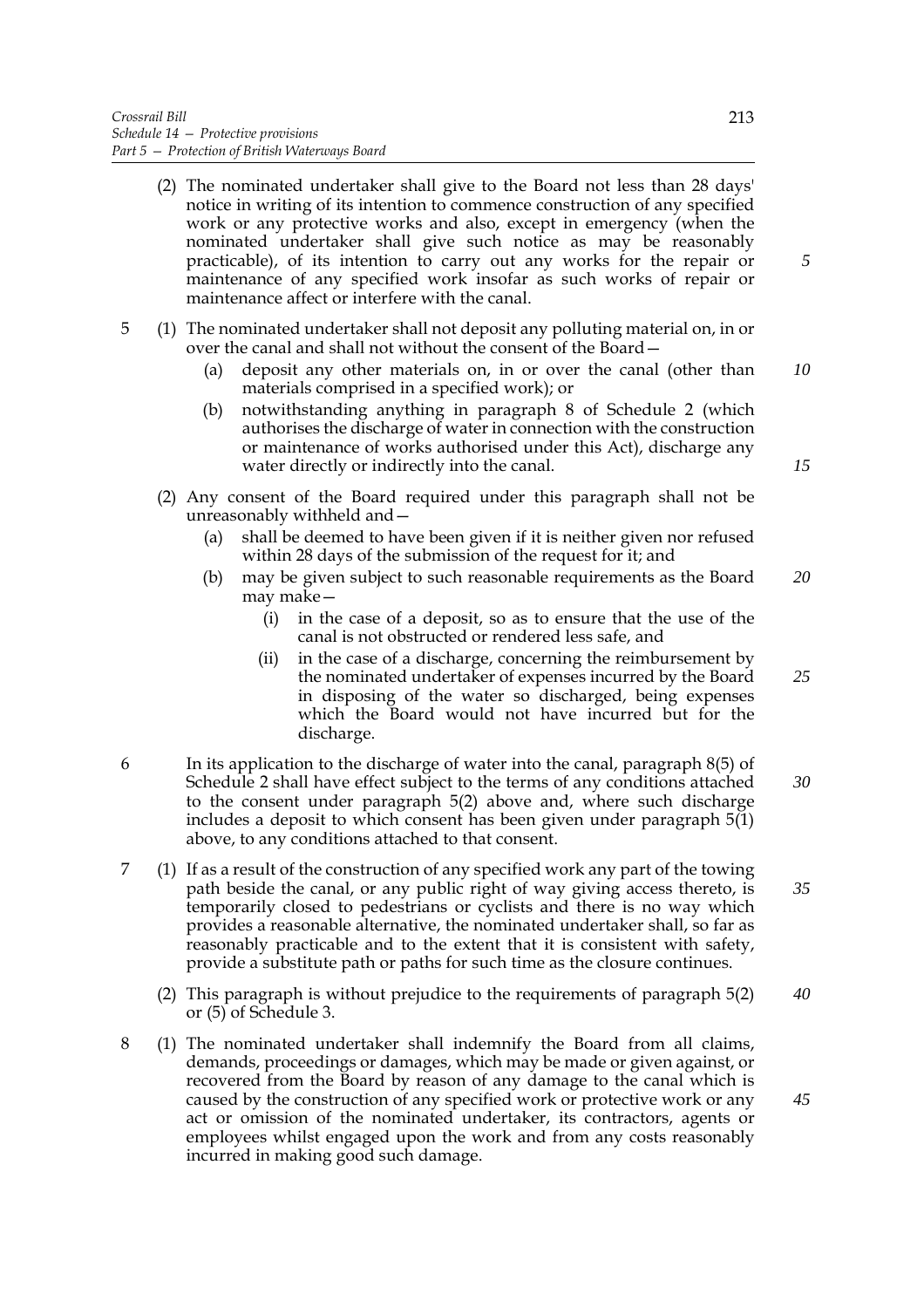- (2) The Board shall give to the nominated undertaker reasonable notice of any such claim or demand and no settlement or compromise of any such claim or demand shall be made without the consent of the nominated undertaker which, if it notifies the Board that it desires to do so, shall have the sole conduct of any settlement or compromise or of any proceedings necessary to resist the claim or demand.
- 9 Nothing in paragraph 8 shall impose any liability on the nominated undertaker with respect to any damage to the extent that it is attributable to the act, neglect or default of the Board, its officers, servants, contractors or agents but the fact that any work or thing has been executed or done in accordance with a plan approved or deemed to be approved by the Board, or to its satisfaction, or in accordance with a determination under paragraph 10, shall not (in the absence of negligence on the part of the Board, its officers, servants, contractors or agents) relieve the nominated undertaker from any liability under the provisions of this Part.
- 10 (1) Any dispute arising between the nominated undertaker and the Board under this Part of this Schedule shall be determined by arbitration if—
	- (a) the parties agree, or

(b) the dispute relates to the amount of any sum payable under this Part, but shall otherwise by determined by a person appointed by the appropriate Ministers. *20*

- (2) Any person appointed by the appropriate Ministers under sub-paragraph (1) shall, in determining any dispute arising under this Part, have regard to such matters as may be specified by the appropriate Ministers on making the appointment.
- (3) In this paragraph, the reference to the appropriate Ministers is to the Secretary of State for Transport and the Secretary of State for Environment, Food and Rural Affairs acting jointly.

## PART 6

## PROTECTION OF PORT OF LONDON AUTHORITY

- 1 (1) The following provisions of this Part shall, unless otherwise agreed in writing between the nominated undertaker and the Port Authority, have effect for the protection of the Port Authority and the users of the river.
	- (2) In this Part—
		- "construction" includes execution, placing, altering, replacing, relaying and removal and, in its application to works which include or comprise any operation, means the carrying out of that operation; *35*
			- "operations" includes temporary works and operations authorised by paragraph 10 of Schedule 2;
			- "plans" includes sections, drawings, specifications and method statements; *40*

"the Port Authority" means the Port of London Authority;

- "the river" means the waters within the limits of the port of London as described in Schedule 1 to the Port of London Act 1968 (c. xxxii);
- "specified work" means so much of any permanent or temporary work authorised by this Act (which includes, for the avoidance of doubt, any removal of gravel or other material, any dredging or similar *45*

*15*

*10*

*5*

*25*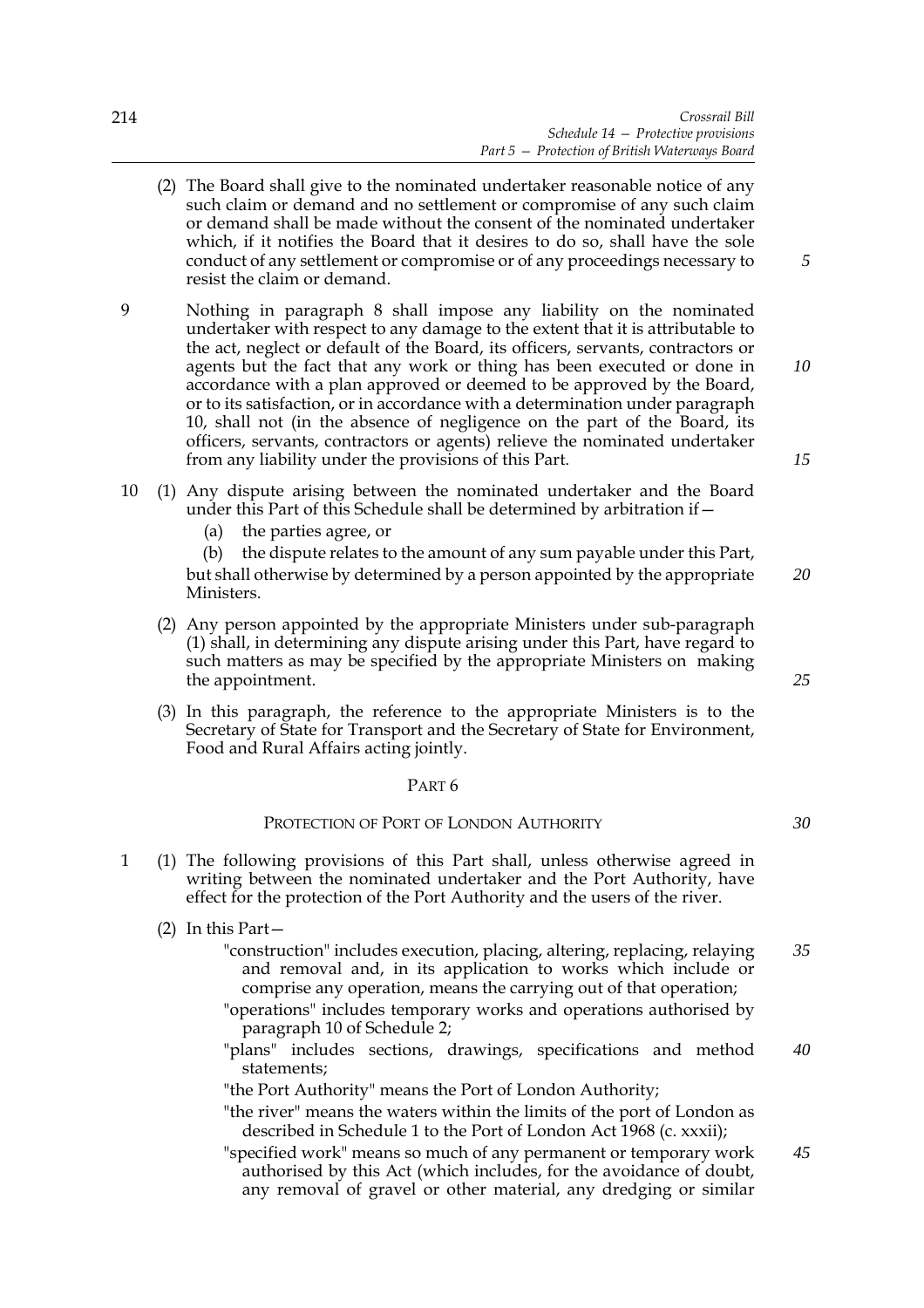work and any geotechnical investigations that may be undertaken) as is on, in, under or over—

- (a) the surface of land below the level of mean high water springs forming part of the river; or
- (b) any land owned, occupied or used by the Port Authority for operational purposes.
- 2 (1) Before beginning any operations for the construction of any specified work, the nominated undertaker shall submit to the Port Authority plans of the work and such further particulars available to it as the Port Authority may within 14 days of the submission of the plans reasonably require.
	- (2) Any specified work shall not be constructed except in accordance with such plans as may be approved in writing by the Port Authority or determined under paragraph 10.
	- (3) Any approval of the Port Authority required under this paragraph shall not be unreasonably withheld and—
		- (a) shall be deemed to be given if it is neither given nor refused (with an indication of the grounds for refusal) within 28 days of the submission of the plans; and
		- (b) may be given subject to such reasonable requirements as the Port Authority may make for the protection of—
			- (i) traffic in, or the flow or regime of, the river; or
			- (ii) the use of its operational land for the purposes of performing its statutory functions.
	- (4) The requirement for approval under this paragraph does not constitute any specified work a work subject to any of the controls in Part 5 of the Port of London Act 1968 (c. xxxii).
- 3 The nominated undertaker shall carry out all operations for the construction of any specified work with all reasonable despatch to the reasonable satisfaction of the Port Authority so that river traffic and the exercise of the Port Authority's statutory functions shall not suffer more interference than is reasonably practicable and the Port Authority shall be entitled by its officer at all reasonable times, on giving such notice as may be reasonable in the circumstances, to inspect such operations.
- 4 (1) The nominated undertaker shall not, without the consent of the Port Authority, deposit in, or allow to fall or be washed into, the river any gravel, soil or other material.
	- (2) Any consent of the Port Authority under this paragraph shall not be unreasonably withheld and—
		- (a) shall be deemed to have been given if it is neither given nor refused within 28 days of the submission of the request for it; and
		- (b) may be given subject to such reasonable requirements as the Port Authority may make for the protection of navigation in, or the flow or regime of, the river.
	- (3) In its application to the discharge of water into the river, paragraph 8(5) of Schedule 2 shall have effect subject to the terms of any conditions attached to a consent given under this paragraph.

*40*

*45*

*15*

*20*

*5*

*10*

*25*

*30*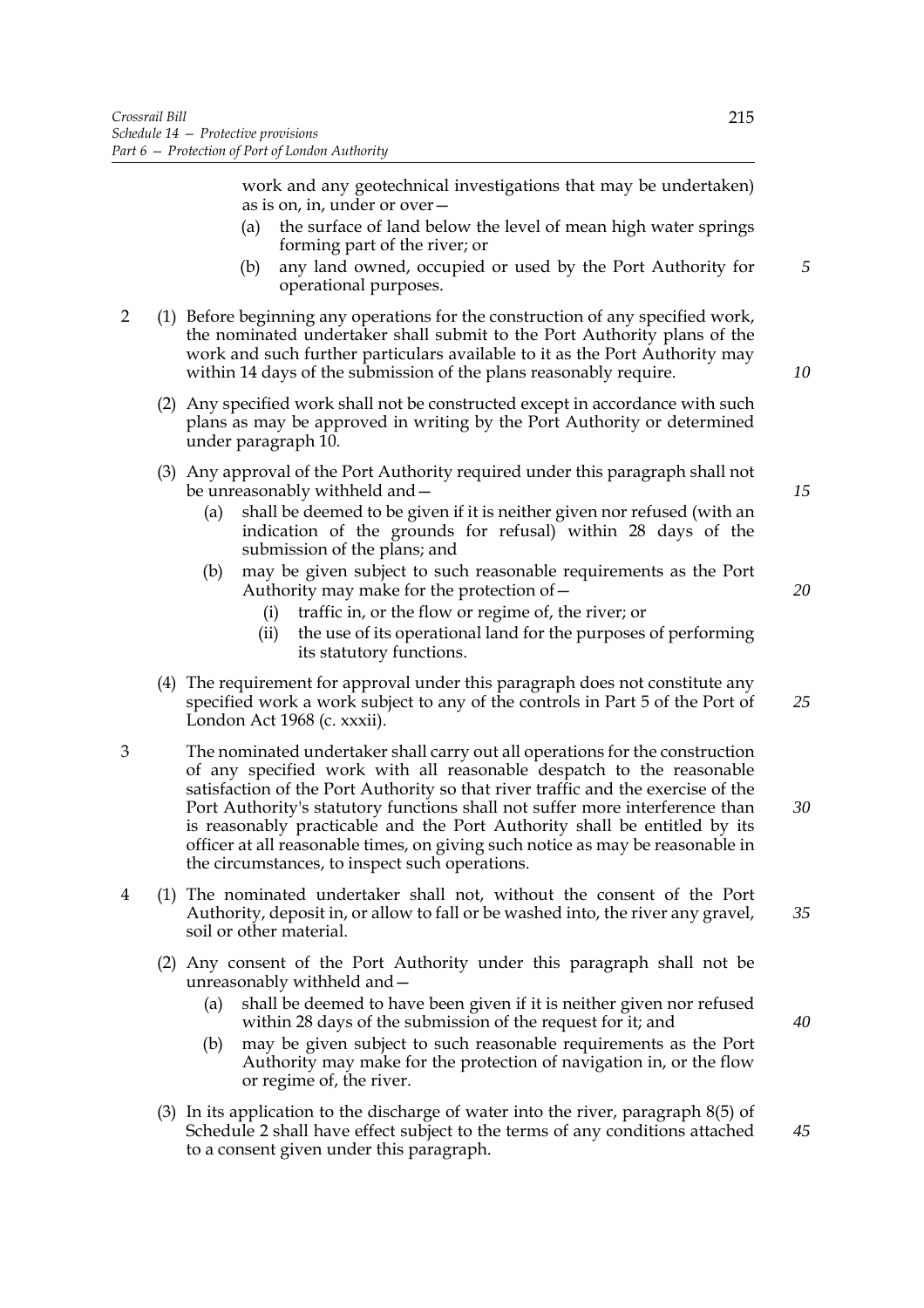- (4) Nothing in this paragraph authorises the doing of anything prohibited by section 85(1), (2) or (3) of the Water Resources Act 1991 (c. 57) (offences of polluting controlled waters).
- 5 If any pile, stump or other obstruction to navigation becomes exposed in the course of constructing any specified work (other than a pile, stump or other obstruction on the site of any permanent work), the nominated undertaker shall, as soon as reasonably practicable after the receipt of notice in writing from the Port Authority requiring such action, remove it from the river or, if it is not reasonably practicable to remove it, cut it off at such level below the bed of the river (not being more than two metres below the bed of the river) as the Port Authority may reasonably direct. *10*

 $6$  If  $-$ 

- (a) by reason of the construction of any specified work it is reasonably necessary for the Port Authority to incur costs in altering, removing, resiting or reinstating existing moorings owned by the Port Authority, or laying down and removing substituted moorings, or carrying out dredging operations for any such purpose, not being costs which it would have incurred for any other reason; and
- (b) the Port Authority gives to the nominated undertaker not less than 28 days' notice of its intention to incur such costs, and takes into account any representations which the nominated undertaker may make in response to the notice within 14 days of the receipt of the notice;

the nominated undertaker shall pay the costs reasonably so incurred by the Port Authority.

- 7 The nominated undertaker shall, at or near every specified work, and any other work of which the nominated undertaker is in possession in exercise of any of the powers of this Act, being in either case a work which is below the level of mean high water springs, exhibit such lights, lay down such buoys and take such other steps for preventing danger to navigation as the Port Authority may from time to time reasonably require. *30*
- 8 (1) If any specified work or any other work of which the nominated undertaker is in possession in exercise of any of the powers of this Act (being in either case a work which is below the level of mean high water springs) is abandoned, the Port Authority may by notice in writing require the nominated undertaker to take such reasonable steps as may be specified in the notice to remove the work and (to such extent as the Port Authority reasonably requires) to restore the site to its former condition.
	- (2) If any specified work which is below the level of mean high water springs is in such condition that it is, or is likely to become, a danger to or to interfere with navigation in the river, the Port Authority may by notice in writing require the nominated undertaker to take such reasonable steps as may be specified in the notice— *40*
		- (a) to repair and restore the work or part of it, or
		- (b) if the nominated undertaker so elects, to remove the work and (to such extent as the Port Authority reasonably requires) to restore the site to its former condition.
	- $(3)$  If
		- (a) a specified work which consists of a tidal work and a non-tidal work is abandoned or falls into decay; and

*25*

*35*

*20*

*15*

*5*

*50*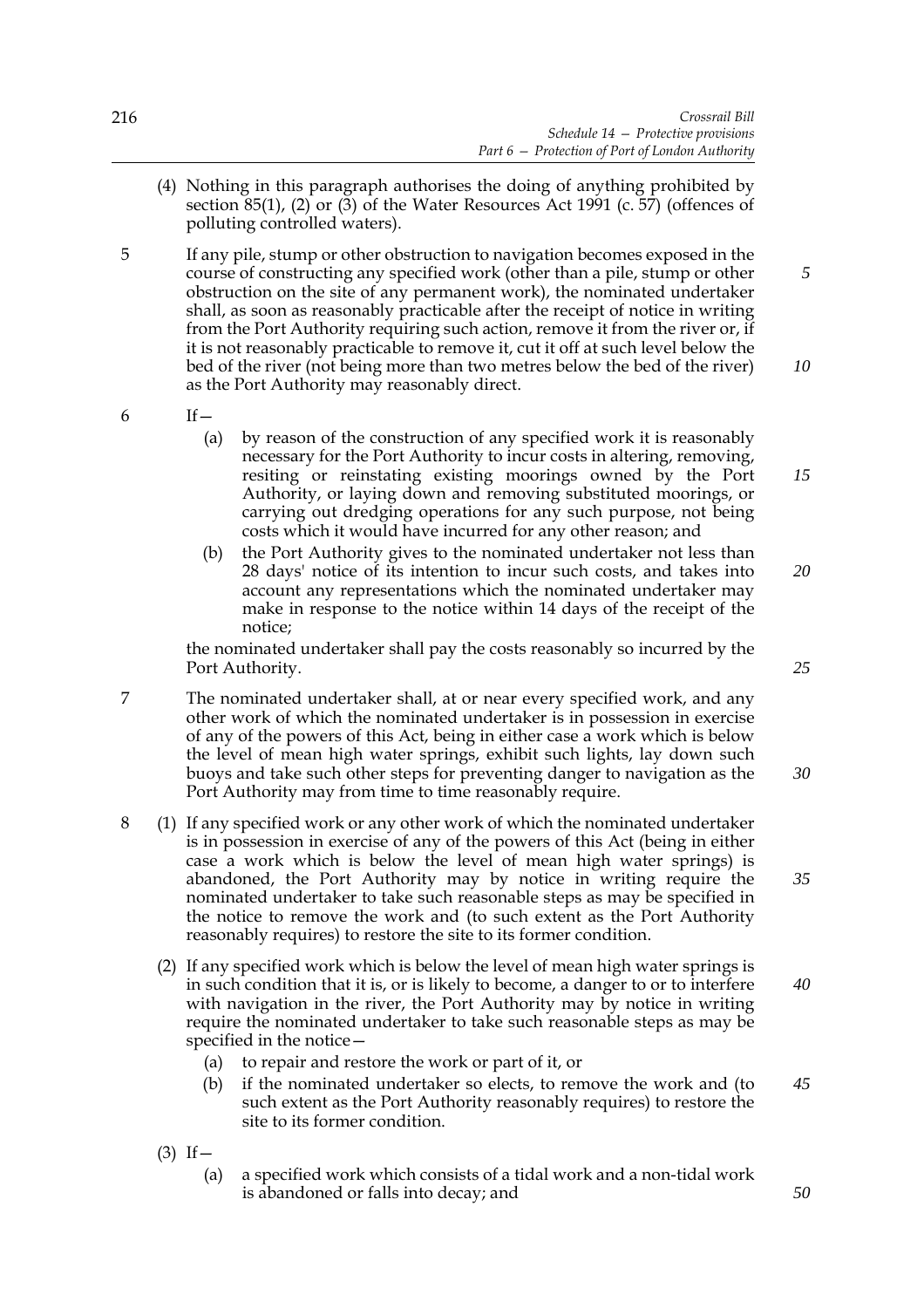(b) the non-tidal work is in such a condition as to interfere with the right of navigation in the river;

the Port Authority may include the non-tidal work, or any part of it, in any notice under this paragraph.

- (4) In sub-paragraph (3) "tidal work" means so much of any specified work as is below the level of mean high water springs and "non-tidal work" means so much of any such work as is above that level. *5*
- (5) If after such reasonable period as may be specified in a notice under this paragraph the nominated undertaker has failed to begin taking steps to comply with the requirements of the notice or after beginning has failed to make reasonably expeditious progress towards their implementation, the Port Authority may carry out the works specified in the notice and any expenditure reasonably incurred by it in so doing shall be recoverable from the nominated undertaker.
- 9 Paragraph 8(4) of Schedule 2 shall apply to any discharge of water under paragraph 8(1) of that Schedule in connection with the construction or maintenance of a specified work notwithstanding that the part of the river affected by the discharge is not a main river. *15*
- 10 (1) Any dispute arising between the nominated undertaker and the Port Authority under this Part shall be determined by arbitration if—
	- (a) the parties agree, or
	- (b) the dispute relates to the amount of any sum payable under this Part, but shall otherwise by determined by a person appointed by the Secretary of State.
	- (2) Any person appointed by the Secretary of State under sub-paragraph (1) shall, in determining any dispute arising under this Part, have regard to such matters as may be specified by the Secretary of State on making the appointment. *25*

*20*